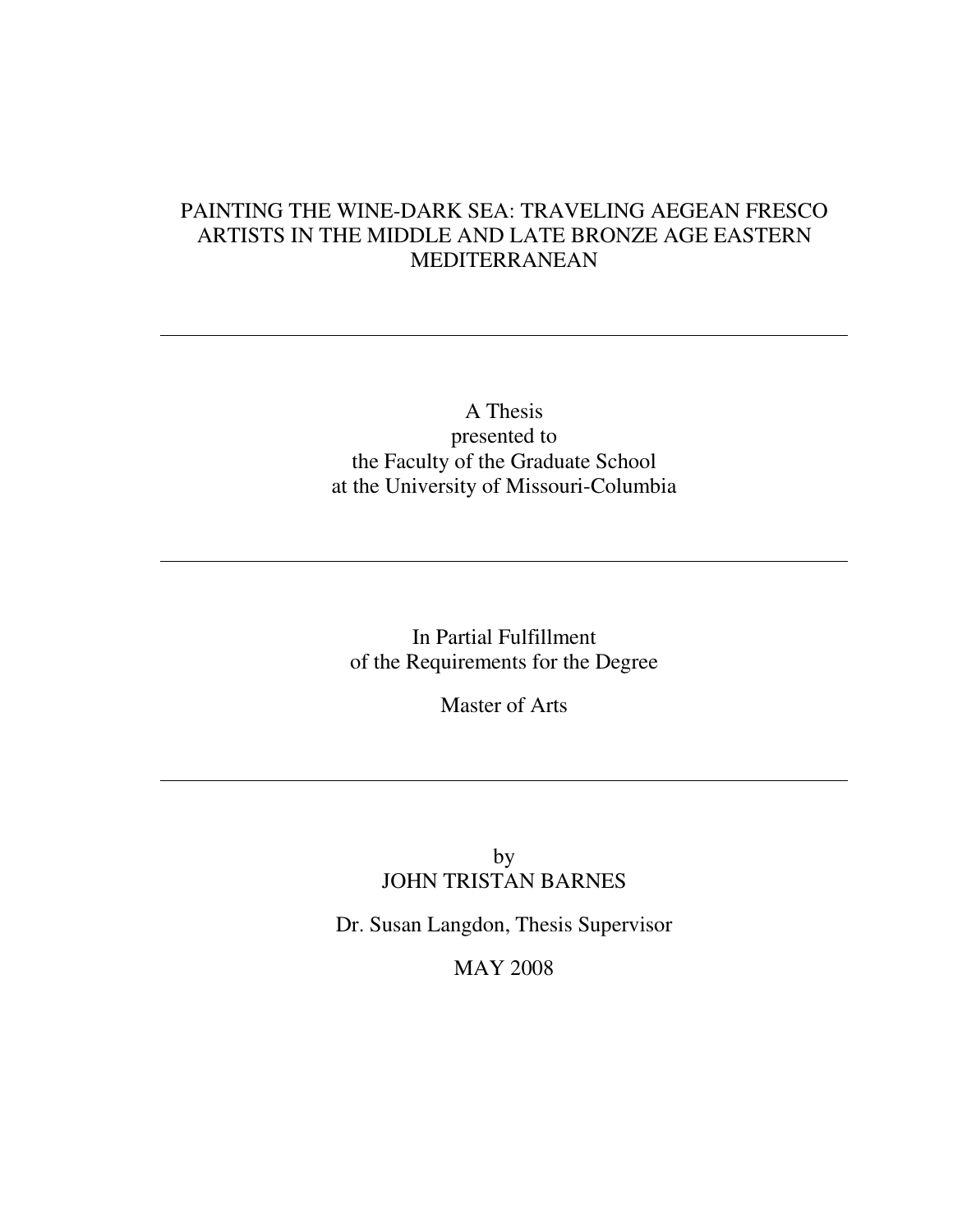© Copyright by John Tristan Barnes 2008

All Rights Reserved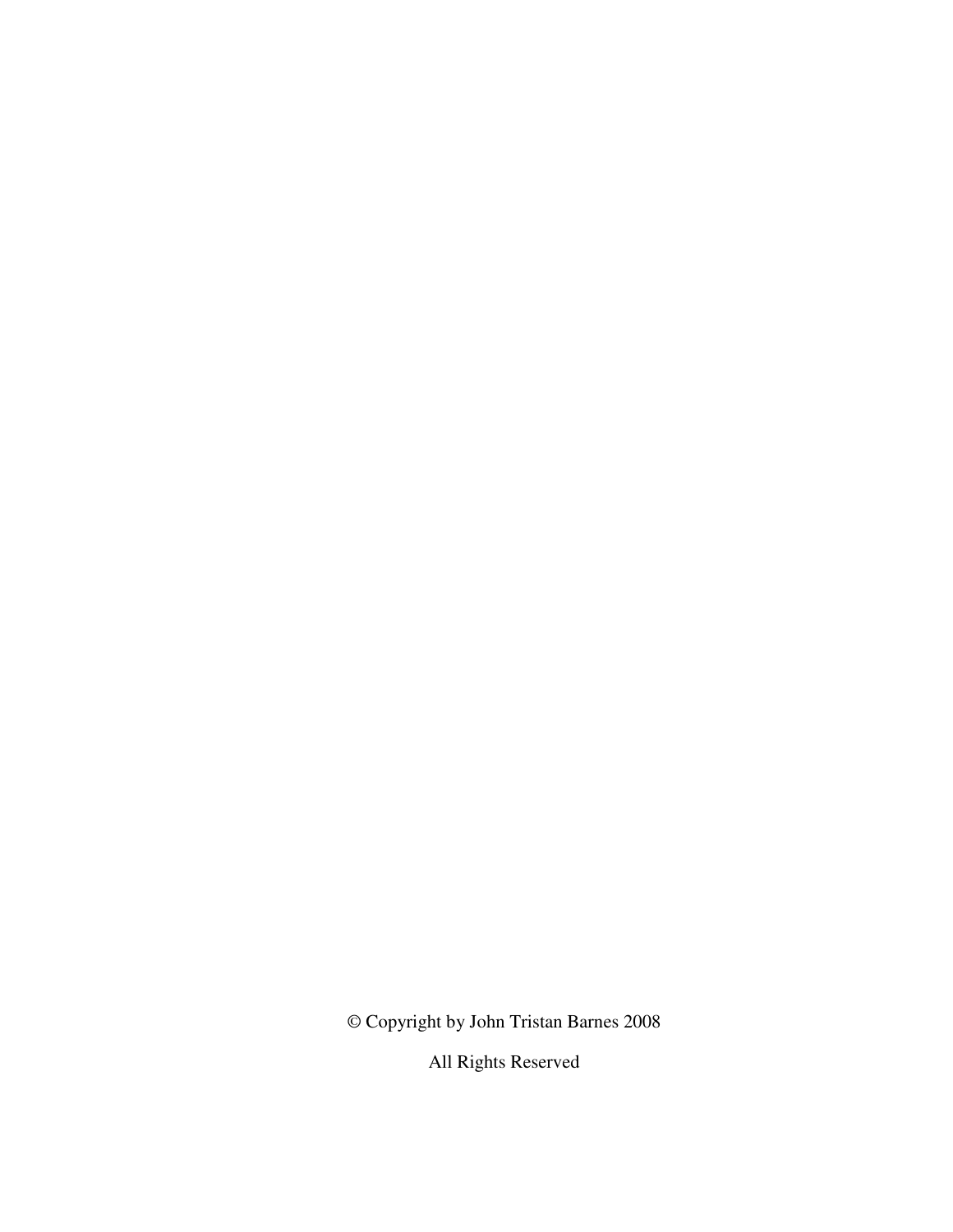The undersigned, appointed by the dean of the Graduate School, have examined the thesis entitled

## PAINTING THE WINE-DARK SEA: TRAVELING AEGEAN FRESCO ARTISTS IN THE MIDDLE AND LATE BRONZE AGE EASTERN MEDITERRANEAN

presented by John Tristan Barnes, a candidate for the degree of master of arts, and hereby certify that, in their opinion, it is worthy of acceptance.

Professor Susan Langdon

Professor Kathleen Slane

Professor James McGlew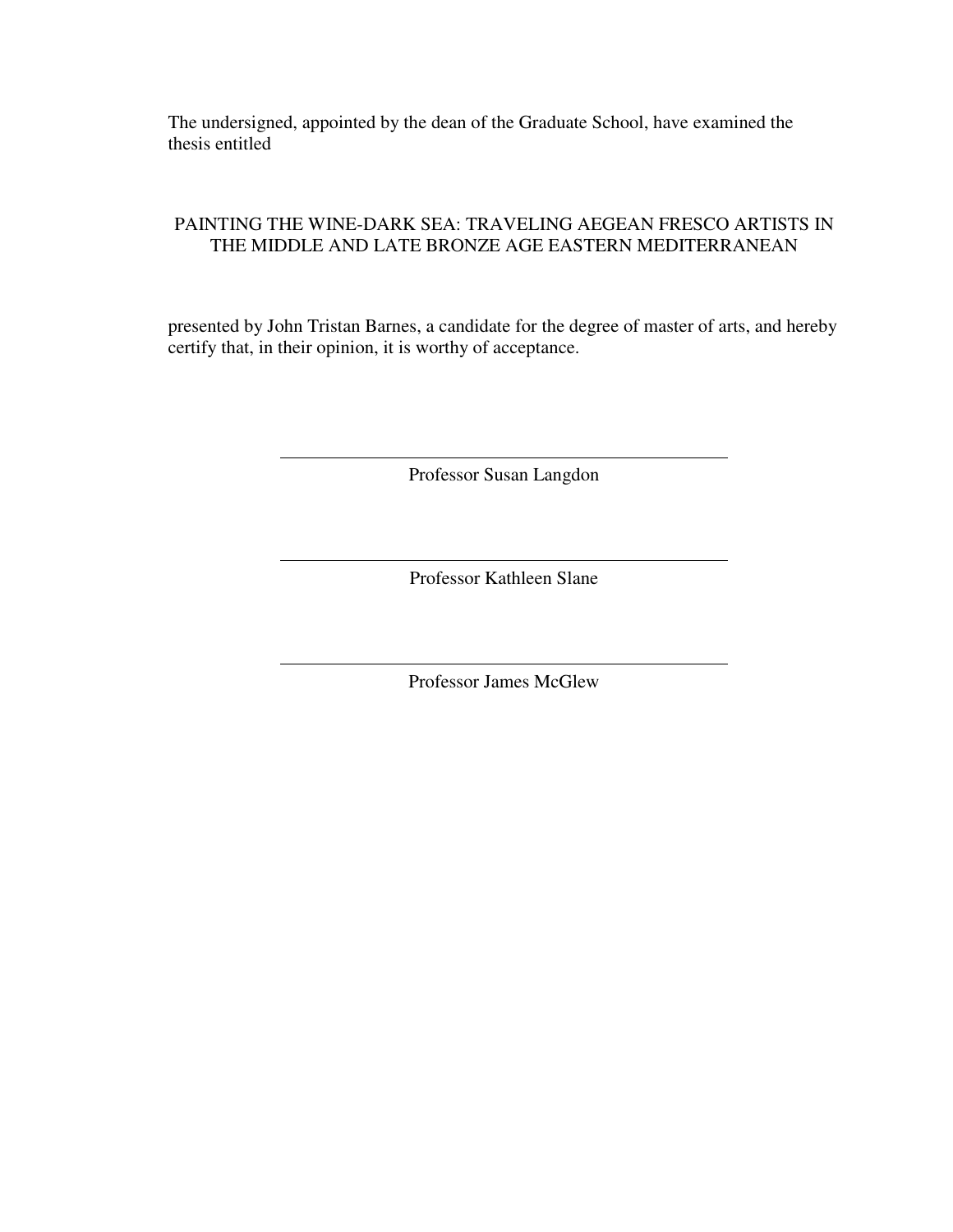I would like to thank my parents and friends, both here in Columbia and back home in Kentucky, without whose encouragement and concern I could never have gotten this far. I thank them all for listening time and again to my stories and for seeming genuinely interested in the material presented herein. If I have accomplished anything it is only because of them.

"It has been said that bright ideas are rather like young St. Bernards in that they get into everything, their size and energy are spectacular, and they tend to run off with their handlers."

- Mary Helms 1993, xi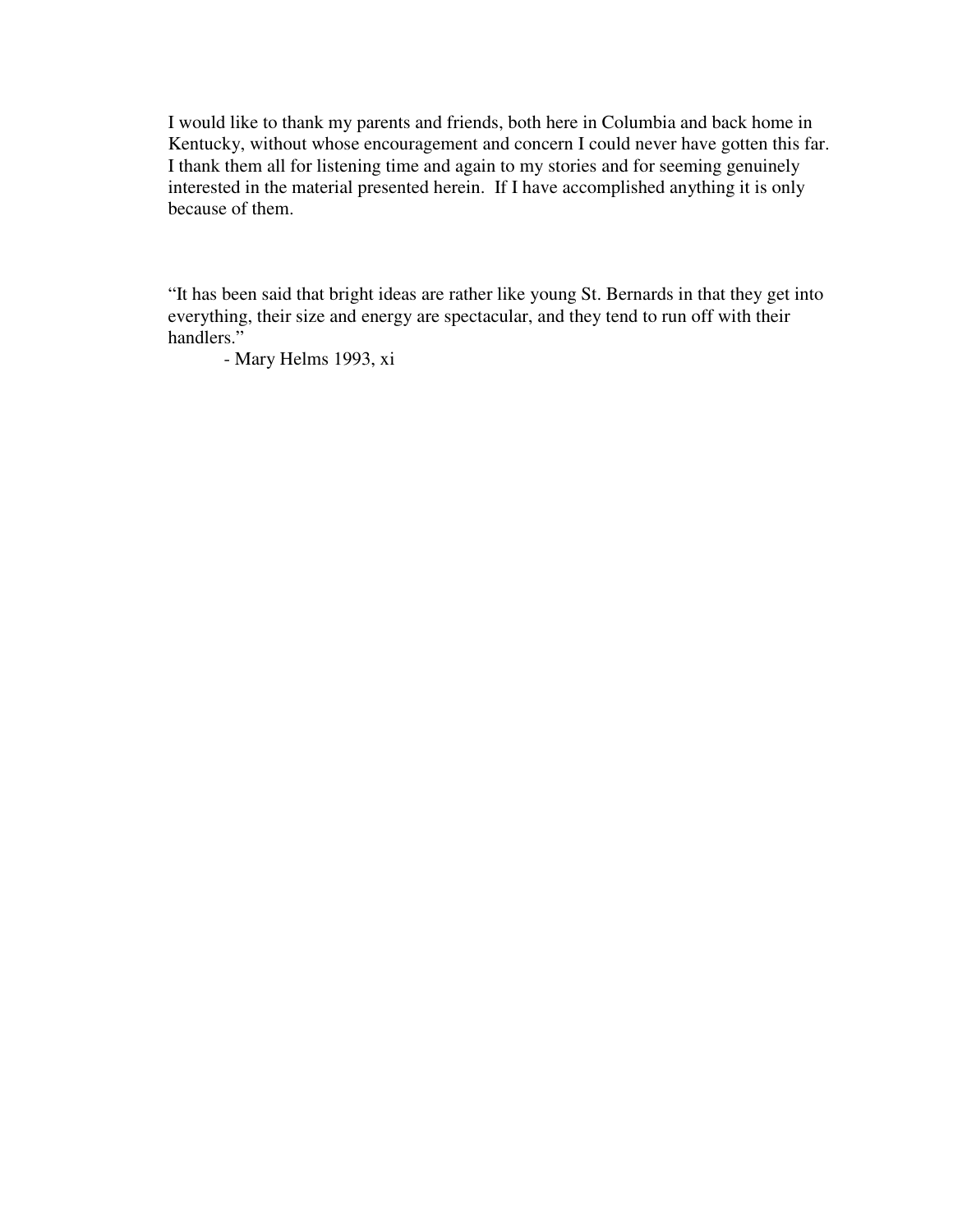### ACKNOWLEDGMENTS

I would like to thank Dr. Langdon for advising me throughout and for steering me toward numerous helpful sources and away from the pitfalls of Bronze Age study. I would also like to thank the other members of my committee, Doctors Slane and McGlew, for their assistance and inquiries over the last year and a half. I thank them all for not letting this topic run away with me like so many young St. Bernards.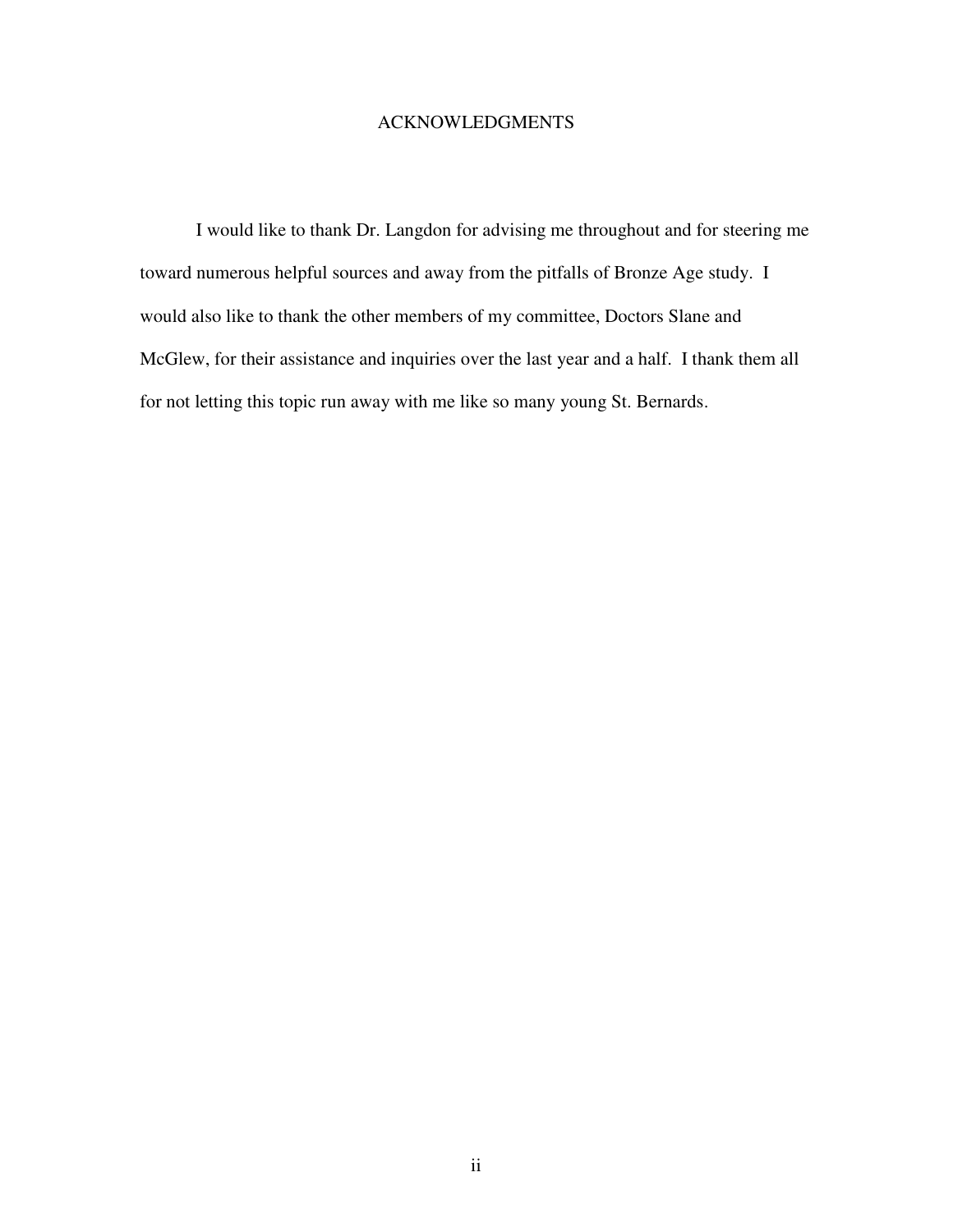# TABLE OF CONTENTS

| Chapter                                        |
|------------------------------------------------|
|                                                |
|                                                |
|                                                |
|                                                |
|                                                |
|                                                |
| Avaris (modern Tell el-Dab'a / 'Ezbet Helmi)12 |
|                                                |
|                                                |
|                                                |
|                                                |
|                                                |
|                                                |
|                                                |
|                                                |
|                                                |
|                                                |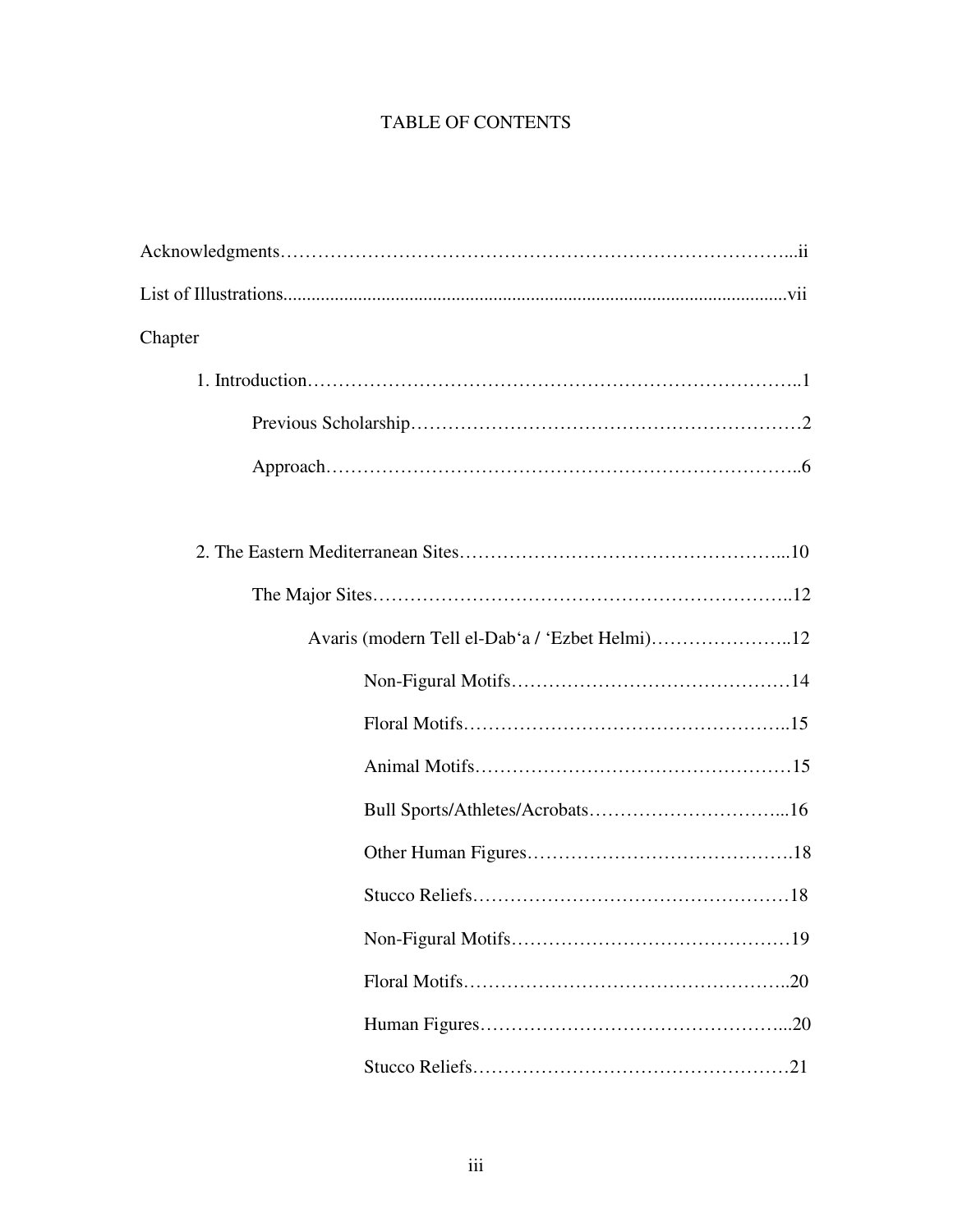| Alalakh (modern Tell Atchana / Tell Atçana26        |
|-----------------------------------------------------|
|                                                     |
|                                                     |
|                                                     |
|                                                     |
|                                                     |
|                                                     |
|                                                     |
|                                                     |
|                                                     |
|                                                     |
| $Conclusions. \dots 32$                             |
|                                                     |
| 3. Aegean and Mainland Mycenaean Greek Comparanda34 |
|                                                     |
|                                                     |
|                                                     |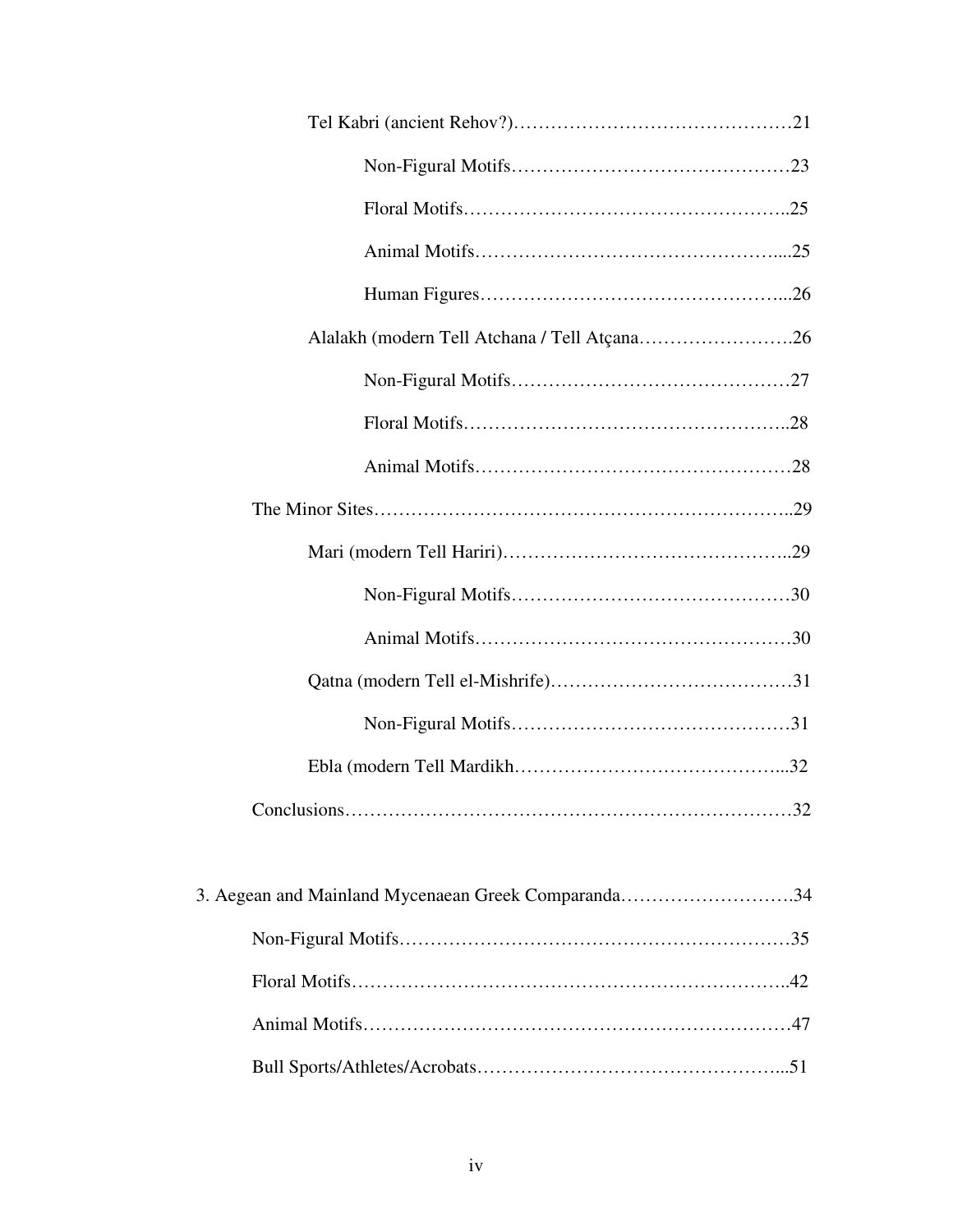|--|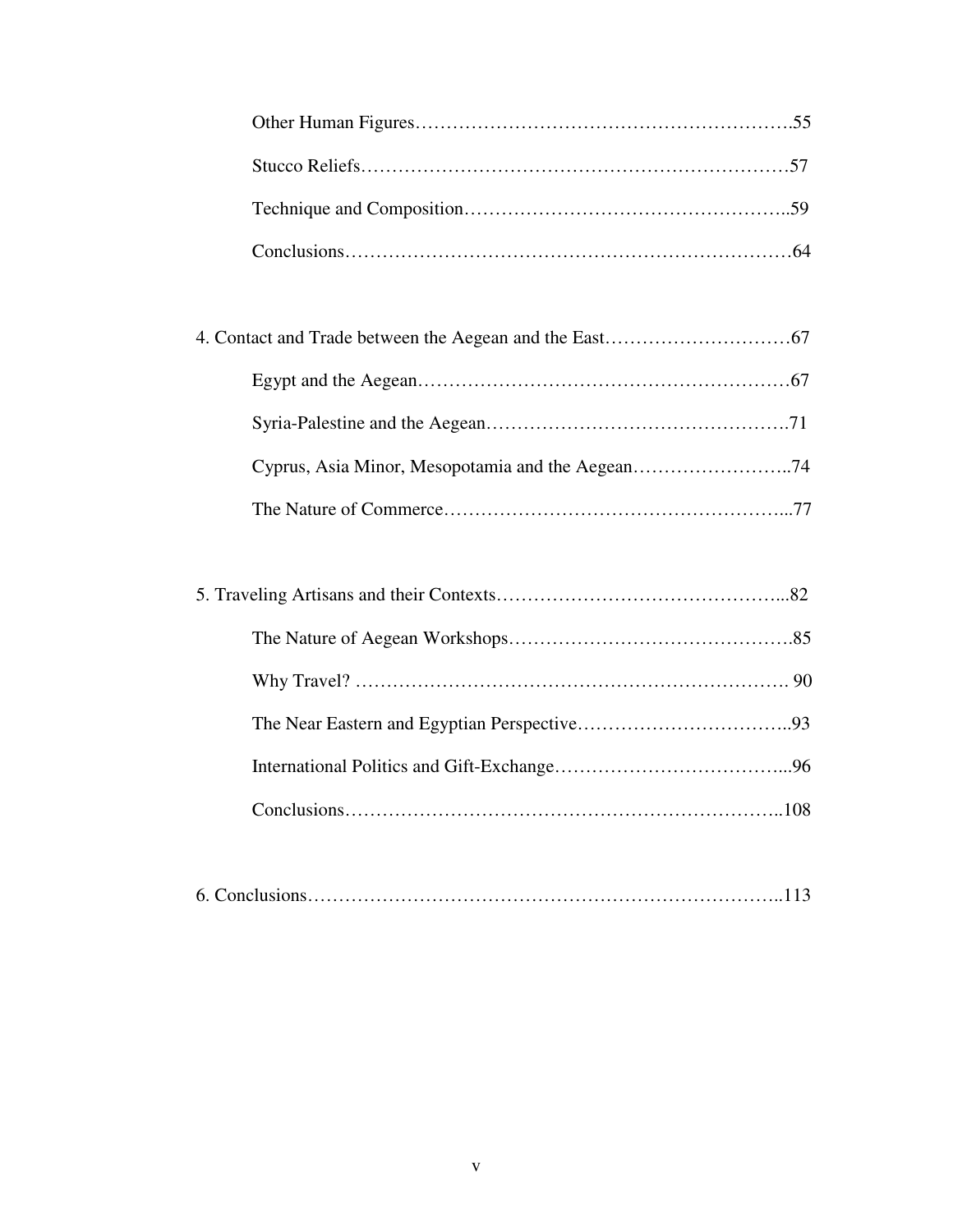# Appendix

| III. Shared Motifs between the Eastern Mediterranean Sites and the Aegean and |
|-------------------------------------------------------------------------------|
|                                                                               |
| IV. Shared Motifs between the Eastern Mediterranean Sites and the Aegean and  |
| Greek Mainland: Non-Fresco Comparanda (Appendix II)162                        |
| V. Motifs in the Eastern Mediterranean Major and Minor Sites164               |
|                                                                               |
|                                                                               |

|--|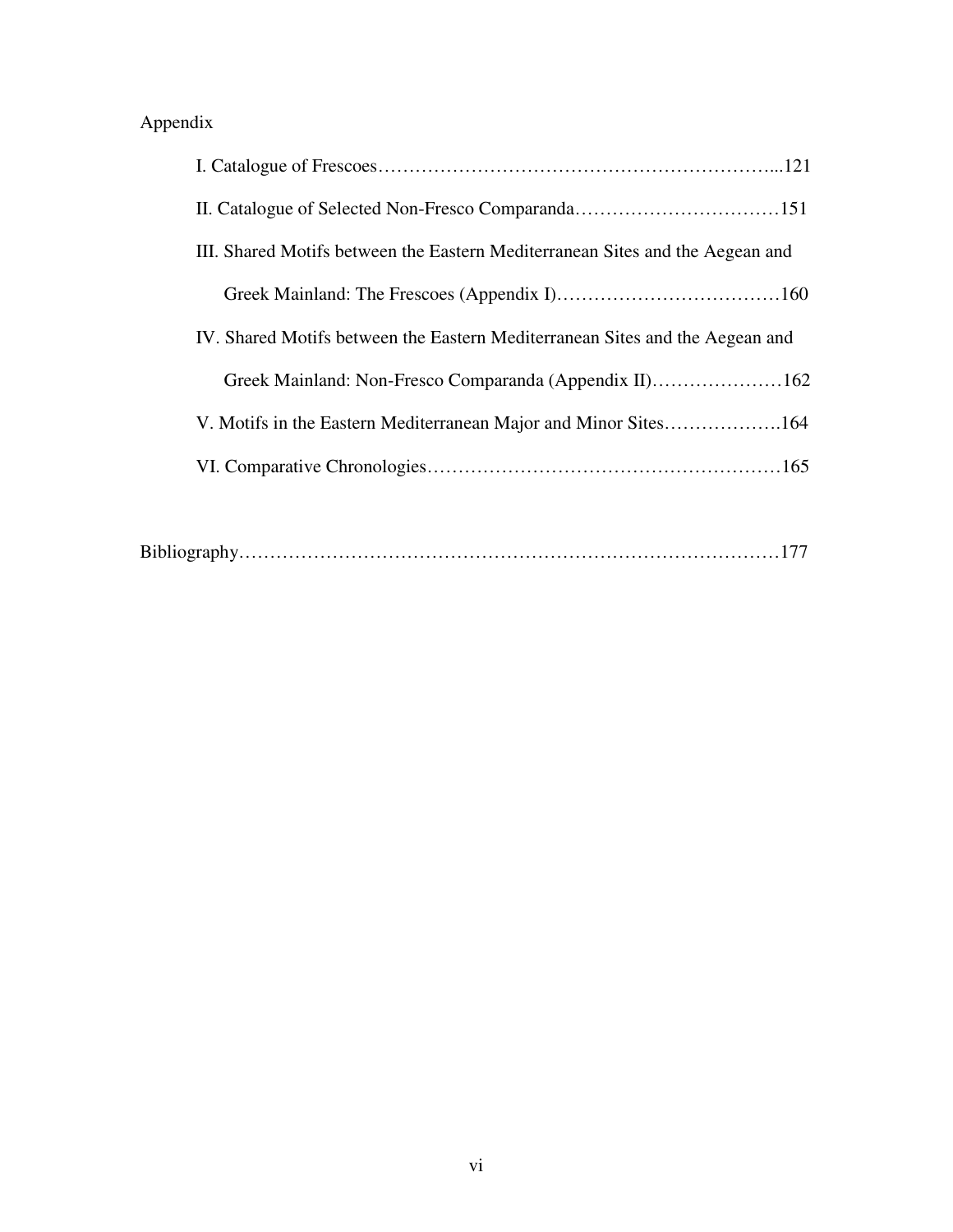# LIST OF ILLUSTRATIONS

# Figure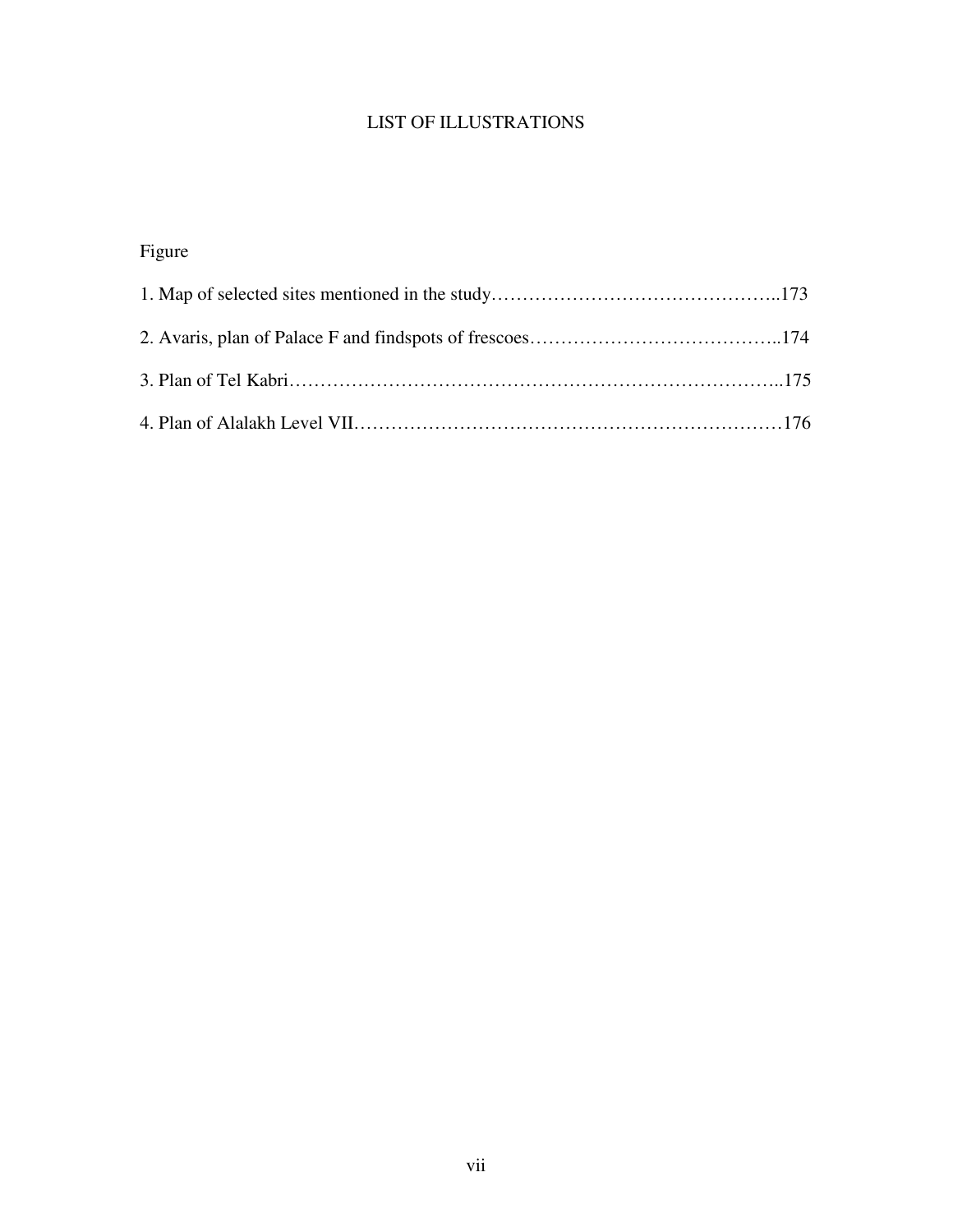#### **Chapter 1**

#### **Introduction**

 Frescoes in the Bronze Age were elite commodities that adorned the walls and floors of palaces, villas and communal ceremonial spaces on Crete, the Aegean islands and the Mycenaean Greek mainland. These frescoes are distinguished by an emphasis on animal and floral motifs, but also display non-figural motifs such as imitation stone paneling and geometric designs. Human figures feature prominently and are distinguished by style of dress and characteristically Aegean activities such as bullleaping. Such motifs are best known from palace sites on Crete and the Mycenaean mainland, but also occur in domestic settings on the island of Thera. Generally, frescoes display scenes of power and authority, just as contemporary decorations in Egypt and the Near East, although there is likely a religious significance to many of the motifs.<sup>1</sup> Aegean fresco painters formed part of an artistic culture that was widely renowned as far away as Egypt and the Near East. $^{2}$ 

 Frescoes recently found at the palace sites of Avaris in Egypt, and at Tel Kabri and Alalakh in the Levant, strongly resemble Aegean frescoes in subject, style and range of motifs. Smaller, more easily transportable goods were exchanged between these regions and the Aegean, but the existence of large immovable wall and floor paintings is a different matter altogether. For these goods to exist well beyond the direct Aegean

 $<sup>1</sup>$  Due to the present uncertainty over the boundaries between the religious and secular realms in</sup> the Bronze Age Aegean it is not always possible to determine the exact function or significance of the motifs.

 $2^{2}$  Documents from Mari and Ugarit along with tomb paintings from Egyptian Thebes, to be discussed in Chapters 4 and 5, attest to the wide-ranging respect for Aegean craftsmanship in other media.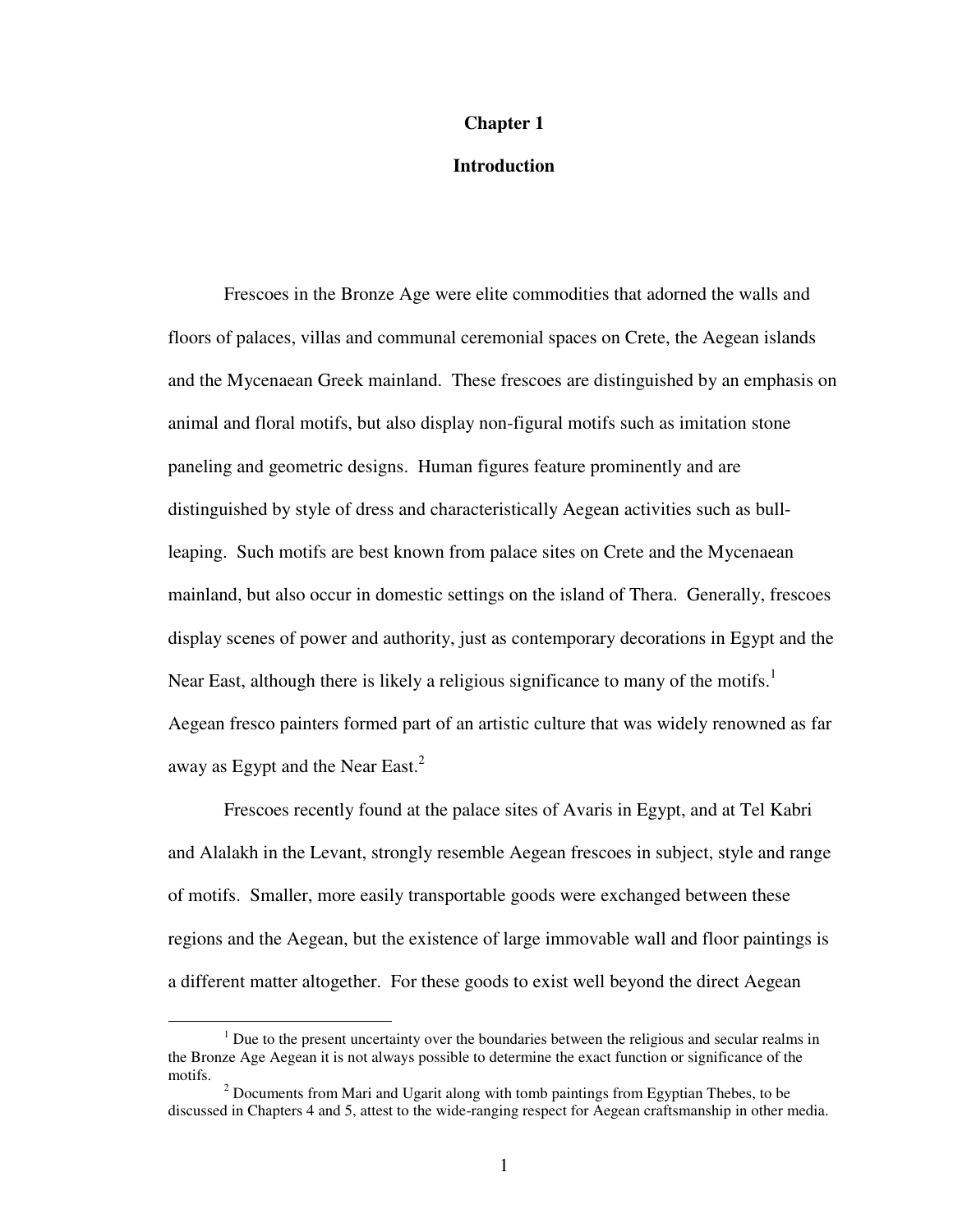sphere of influence, a different process must have been in effect. Small elite goods in isolation, such as metal vessels and fine pottery, do not necessarily require a high degree of cultural contact to be transmitted from one region to another. However, since walls cannot be shipped overseas as cargo, the frescoes must have been created locally by artists versed in Aegean styles and techniques. This process could have taken the form of stories from foreign travelers or merchants, copybooks, $3$  or the movement of artists themselves. Based on the composition and construction of the frescoes, I propose that the last possibility is the most likely. The origin of these artists and the processes by which they traveled between regions will be the focus of this examination.

#### *Previous Scholarship*

 Evidence for artistic transmission between the Aegean and the Near East and Egypt is not new. Orientalia, or objects of eastern manufacture, in the Aegean were known to Arthur Evans, and when Leonard Woolley discovered "Minoan-style" frescoes at Alalakh in the Hatay in the 1940s a connection with Crete was immediately apparent.<sup>4</sup> What was not clear, however, was whether or not the artists had traveled themselves and if so what their region or regions of origin had been. Woolley himself stated in 1953 that "there can be no doubt but that Crete owes the best of its architecture, and its frescoes to the Asiatic mainland," and that "we are bound to believe that trained experts, members of the Architect's and Painter's Guilds, were invited to travel overseas from Asia (possibly from Alalakh...) to build and decorate the palaces of the Cretan rulers."<sup>5</sup> While the idea that Aegean frescoes were painted by non-Aegean artists never took hold, the concept of

<sup>&</sup>lt;sup>3</sup> Attested in contemporary Egypt; see Wachsmann 1987, 12-7.<br><sup>4</sup> See Evans (1921, 419); see also Woolley (1955, 92-4, 228-32) for Alalakh.

<sup>5</sup> Quoted in Niemeier 1991, 189-90.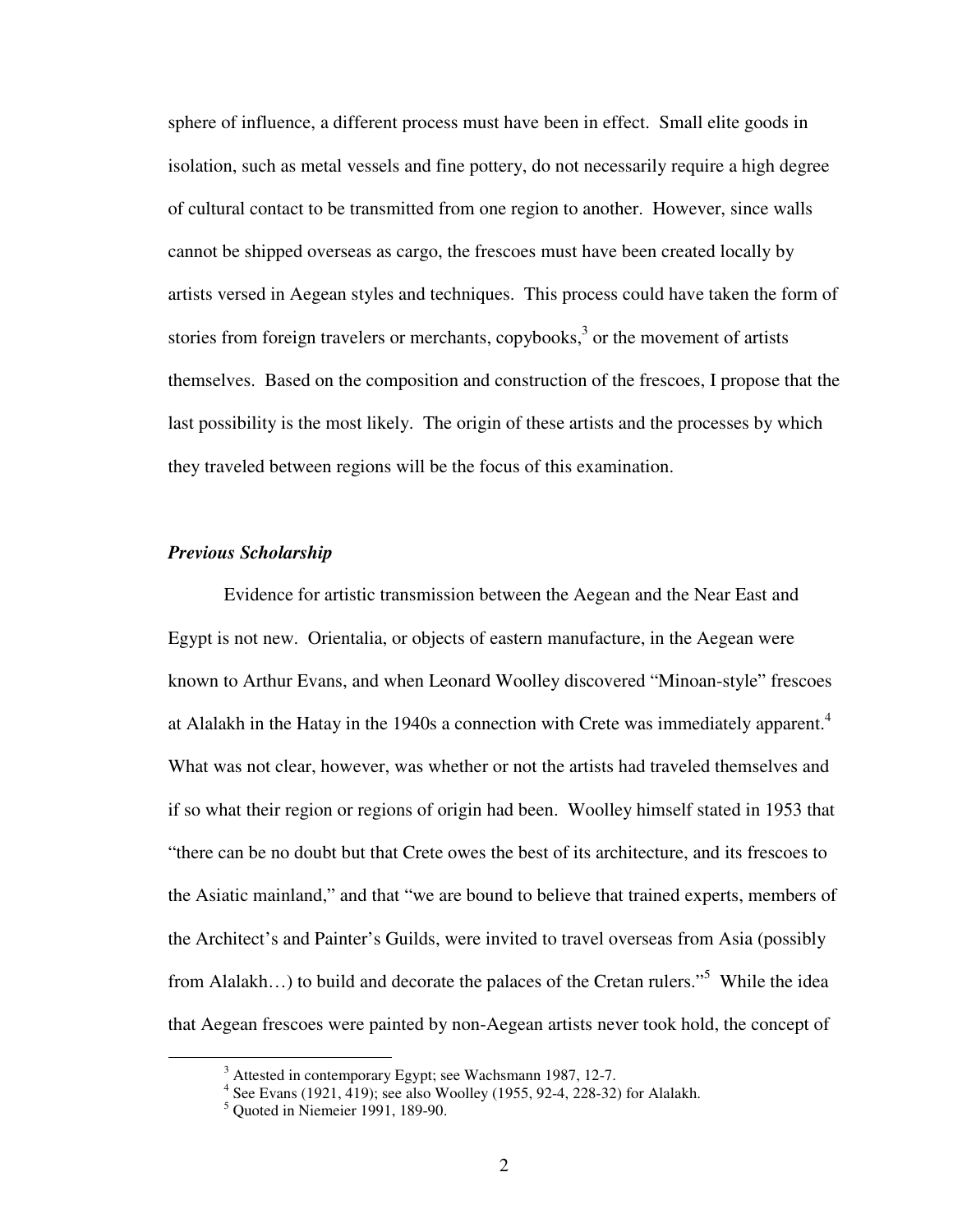eastern influence became widely adopted, especially in light of later finds of additional orientalia on Crete, the Aegean islands and the mainland. Wall paintings at Mari, Qatna and also Ebla contributed to the issue, but their distance from the coast made it difficult to trace the modes of artistic transference.

 As with many aspects of the Bronze Age, the primary scholarly difficulty was a simple lack of evidence, which allowed incompatible conclusions to be drawn simultaneously from the same data. The announcement in the early 1990s of wall and floor paintings at Tel Kabri and Avaris changed the situation.<sup>7</sup> With the addition of two more sites spanning the length of the eastern Mediterranean coastal trade routes, the issue of artistic transmission could be analyzed more completely. The debate over the origins of the artists at these palaces has become more than simply an academic question, as it plays into the larger scope of contemporary eastern Mediterranean sociopolitical interconnections. $8\,$  For artists to travel in either direction between the Aegean and the east, proper cultural settings had to allow for such a transfer. The full implications of these connections are beyond the scope of this examination although the subject will be taken up again in Chapter 5. On the other hand, if the artists did not travel themselves, then explanations must be found for certain Aegean peculiarities in the construction techniques of the paintings at the eastern palace sites. These are detailed in Chapter 2.

Scholars of note flocked to various camps and wrote in support of vastly different ideas. Eric Cline suggested that there could be evidence for Minoan or Aegean artists

 $6$  See Fitton (2002, 64-5) for the idea of eastern influence at the end of the Old Palace period; see also Lambrou-Phillipson (1990, 51-5, 62-4, 68-9, 73-7, 85-6, 90, 96-7, 99-101) and Cline (1994, 24-59) for orientalia in the Aegean.

<sup>&</sup>lt;sup>7</sup> Excavations in Area D at Tel Kabri began in 1986 and fragments were discovered at Avaris in 1990; see Kempinski (2002, 55) and Bietak (2005, 83) respectively.

 $8$  Negbi (1994) attempted to decipher the origins of the artists but failed to account for the larger question of why. This fault was attacked by Manning et al. (1994) and Sherratt (1994) although neither offered corrections or suggestions.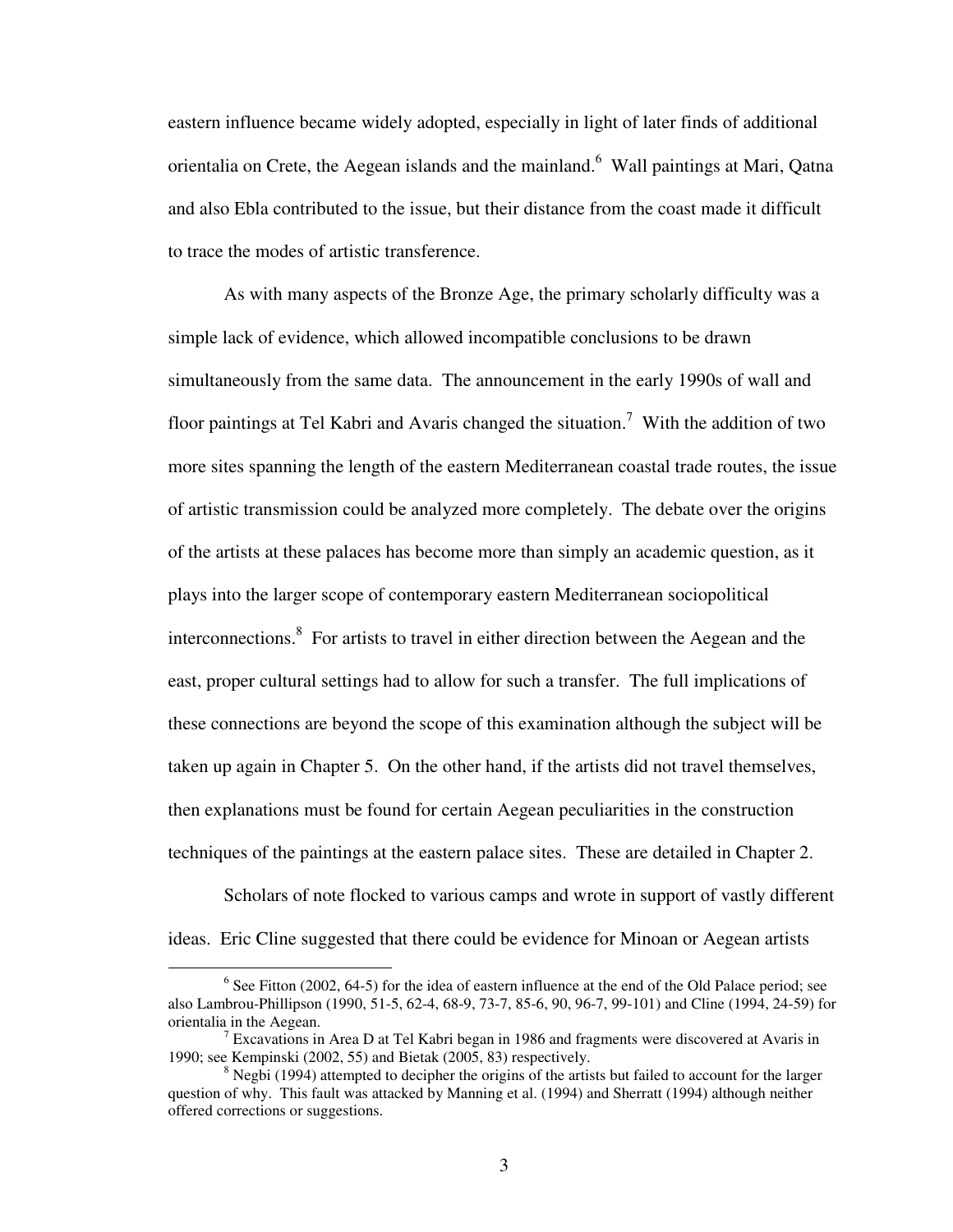outside the Aegean.<sup>9</sup> Vronwy Hankey urged caution since the traditions of Near Eastern wall painting between Mari and Tel Kabri and Alalakh are poorly understood.<sup>10</sup> Whereas Hankey's hesitation may be overly cautious, she is not alone in her view. Susan Sherratt stated that "if Bietak had got to Dab'a, $^{11}$  or Kempinski and Niemeier to Kabri before Evans got to Knossos, I doubt if the question of a diaspora of Aegean fresco artists to the east would seriously have arisen."<sup>12</sup> The validity of this statement is questionable in light of evidence confirming the development of independent artistic traditions in both the Near East and the Aegean; however, the quote does illustrate the valid scholarly concern over Aegeocentric bias. Irene Winter asserted that there was no evidence for direct cultural contact between the Mesopotamian palaces and the Aegean, and that incidences of analogous motifs were instead the result of freely circulating ideas or trade goods.<sup>13</sup> Others preferred to see the evidence as reflecting direct artistic contact between the regions indicating that the frescoes at Alalakh and Tel Kabri were painted by culturally Minoan artists.<sup>14</sup> Still another theory concerns eastern artists, or at least Aegean artists living abroad for several generations long enough to become "nativized," or accustomed to native artistic traditions.<sup>15</sup> In this theory, these nativized artists were sent to the Aegean to learn the artistic techniques of their homeland before being sent back to decorate the palaces of their eastern masters.

<sup>&</sup>lt;sup>9</sup> Negbi 1994, 87.

 $10$  Ibid.

 $11$  Hereafter the site of Tell el-Dab'a will be referred to by its ancient name, Avaris.

<sup>&</sup>lt;sup>12</sup> Sherratt 1994, 238. Some examples in her argument such as the supposed rarity of red backgrounds in Aegean frescoes are incorrect. Her statement that the Levant had a long tradition of painting on lime plaster may hold weight, Nunn (1988, 10) states that lime plaster is known from the Mesolithic Natoufian culture. However, the refinement and manufacture techniques are different than what is found in the Aegean. The continuity of lime plaster painting should also not be assumed as per Hankey's concern regarding the little known period between Mari and Tel Kabri and Alalakh.

 $13$ <sup>T</sup>Winter 2000, 753-4. In spite of the date of publication, the article does not discuss Avaris or Tel Kabri in detail.

 $14$  Niemeier 1991, 199; see also Sherratt 1994, 237-9.

<sup>&</sup>lt;sup>15</sup> Shaw 1995, 94, 110-1.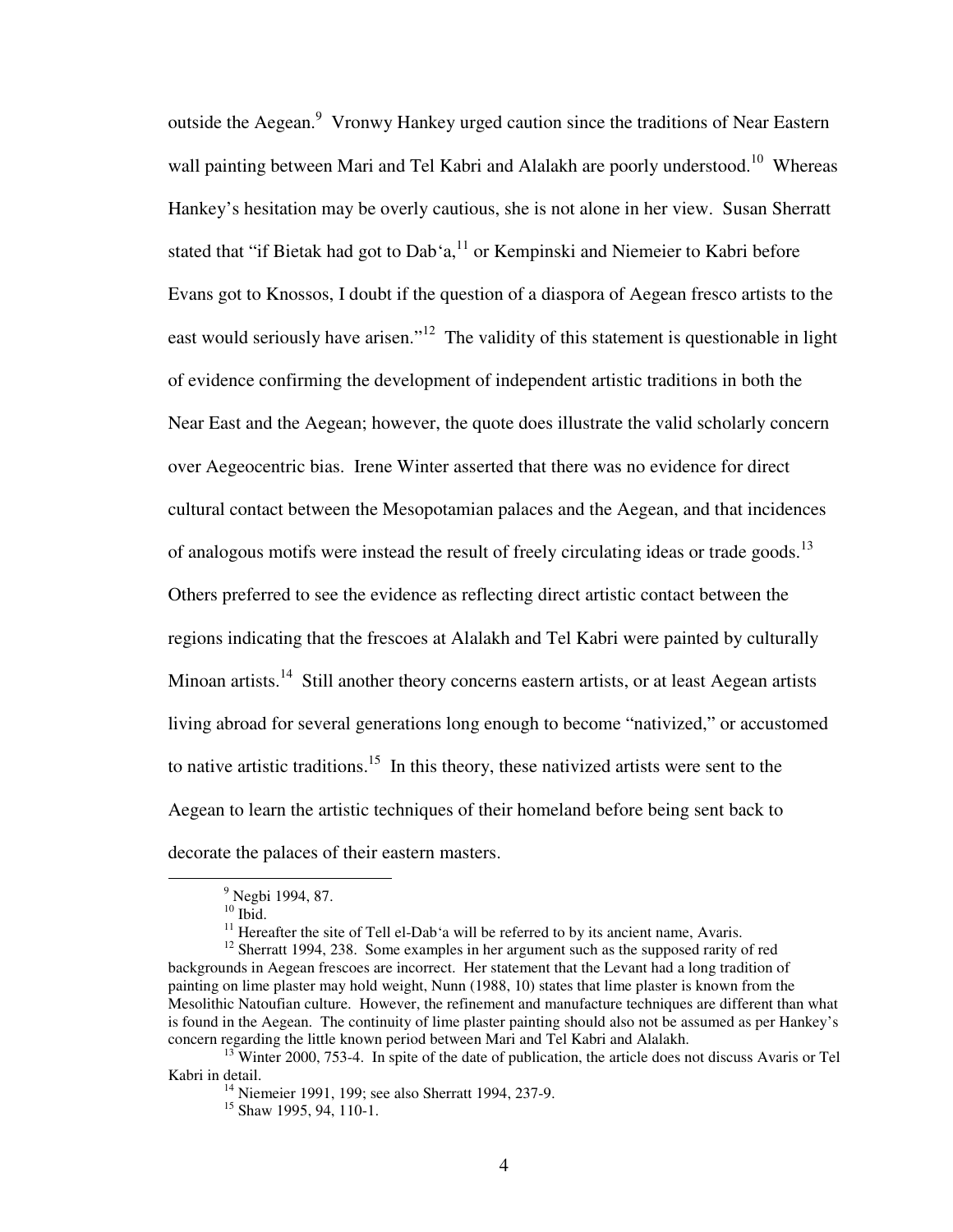The issue became bogged down in the debate over the attribution of the frescoes at Avaris as either Hyksos or  $18<sup>th</sup>$  Dynasty, and much effort was expended trying to link the Minoans and the Hyksos. Manfred Bietak's original working hypothesis was that the areas containing the frescoes were utilized during the end of the Hyksos period and the very beginning of the  $18<sup>th</sup>$  Dynasty.<sup>16</sup> Ultimately Cline weighed in on the issue, attempting to make sense of the recent flourish of activity and urging that future authors give Bietak and the other excavators of Avaris room to make sense of their own findings.<sup>17</sup> In spite of this, Cline himself followed Shaw in suggesting that the painters were not culturally Minoan but "nativized" Egyptian-Minoans due to the supposed inferiority of the frescoes and certain un-Aegean motifs. This article drew a vehement response from Bietak who claimed that "Cline failed to make himself knowledgeable enough about the archaeology of the site of Tell el-Dab'a to give a serious opinion on the excavations and materials he has never seen."<sup>18</sup> Citing a range of Aegean experts who had examined the fragments in person, Bietak rejected Shaw's claim, asserting that the frescoes were painted by culturally Minoan artists.<sup>19</sup> The discovery of Theran pumice in Stratum C, in which the frescoes were discovered, ended the search for a Hyksos connection, as other sites in Egypt with similar pumice deposits are dated to the  $18<sup>th</sup>$ Dynasty reign of Tuthmose  $III^{20}$ . This dating places the frescoes and their artists in a very different political climate that will be discussed in Chapter 5.

<sup>&</sup>lt;sup>16</sup> Bietak 1992, 27; see also 1994, 44-5.

<sup>&</sup>lt;sup>17</sup> Cline 1998, 218.

<sup>18</sup> Bietak 2000b, 187.

<sup>&</sup>lt;sup>19</sup> Ibid., 195. Experts include N. Marinatos, L. Morgan, F. Blakolmer, E. Davis, S. Hiller, P. Warren and experienced restorers from Knossos and Thera like Y. Michaelidis and A. Gerondas.

 $^{20}$  Bietak 2005, 90. It is important to note that pumice can be transported easily and stored for generations; although the concentration of dates around the reign of Tuthmose III makes the date more plausible, it is not certain. However5, other evidence at Avaris, such as scarabs and ceramic evidence, confirms an early Tuthmoside date.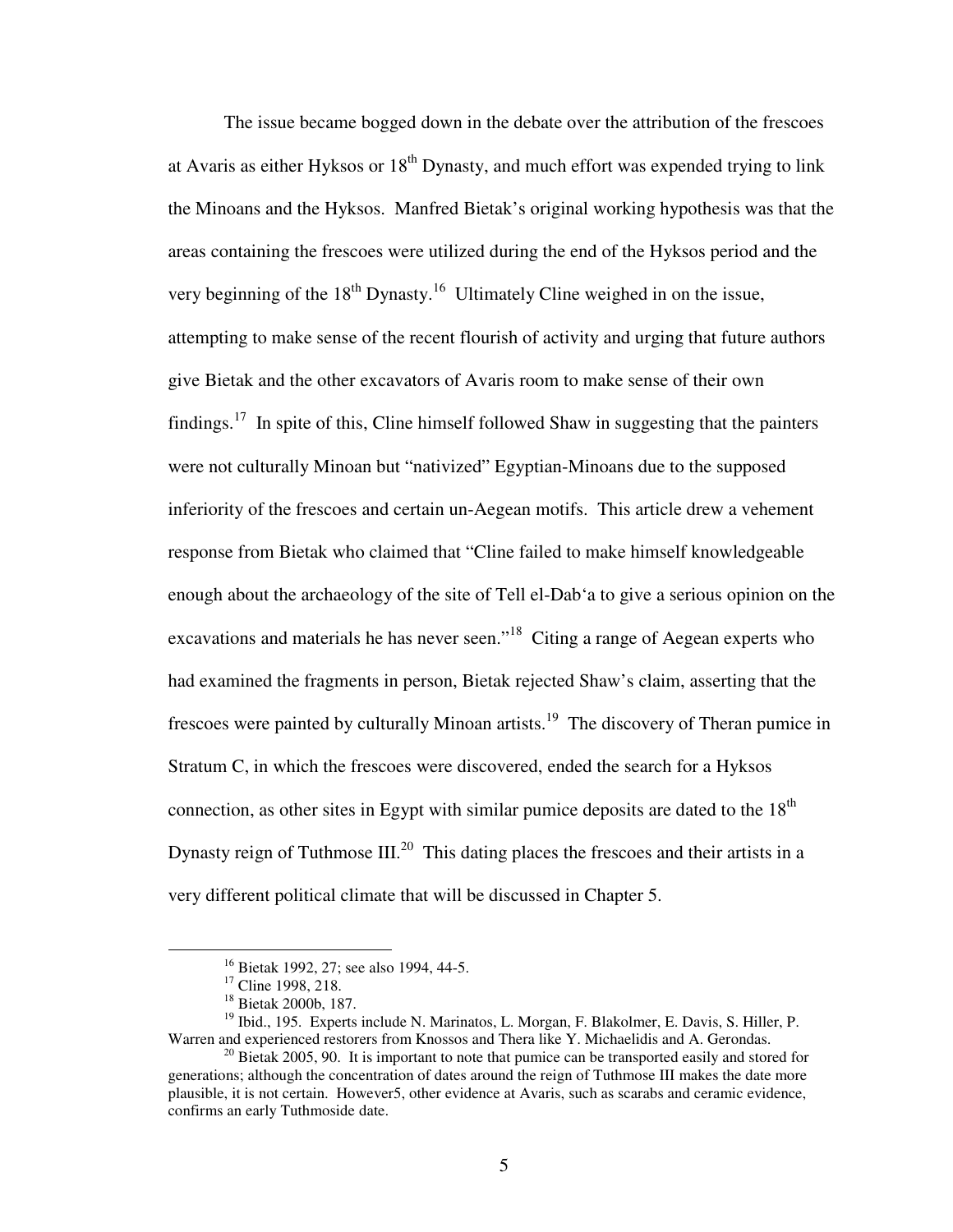As to the artists themselves, little can be said due to the invisibility of the artist in the Middle and Late Bronze Age Aegean. Whereas the results of the artists' efforts have been studied for the better part of a century, it is difficult to make any firm statements about the artists as individuals or their organization due to a lack of evidence. Research has been conducted on painters and workshops during the Mycenaean period, particularly on the Late Helladic III mainland, but applications to earlier periods are questionable. Still, generalizations can be extrapolated to help understand the organization and practices of Aegean artists. Edmund Bloedow and Christos Boulotis link Minoan period artists strongly with Mycenaean examples to form a picture of hierarchical workshops ordered around a master with palatial connections.<sup>21</sup> In the absence of another model, their descriptions of workshops will be used here.

#### *Approach*

 $\overline{a}$ 

 In order to shed light on the issue of traveling artists, Chapter 2 examines the motifs represented on the wall and floor paintings decorating palaces in Egypt and the Near East. Three palace sites provide multiple examples of Aegean-like frescoes and will form the core of the examination, hereafter referred to as the major sites: Avaris, Tel Kabri and Alalakh. Three additional palaces will be considered due solely to their inclusion in previous scholarship on the subject, but because of their dubious connection will be called minor sites: Mari, Qatna and Ebla. The motifs included in Chapter 2, and detailed in Appendix I, represent non-local themes manufactured in non-local techniques and are portrayed in non-local styles; although stylistic concerns will not be considered in

<sup>&</sup>lt;sup>21</sup> See Bloedow (1997) and Boulotis (2000) respectively.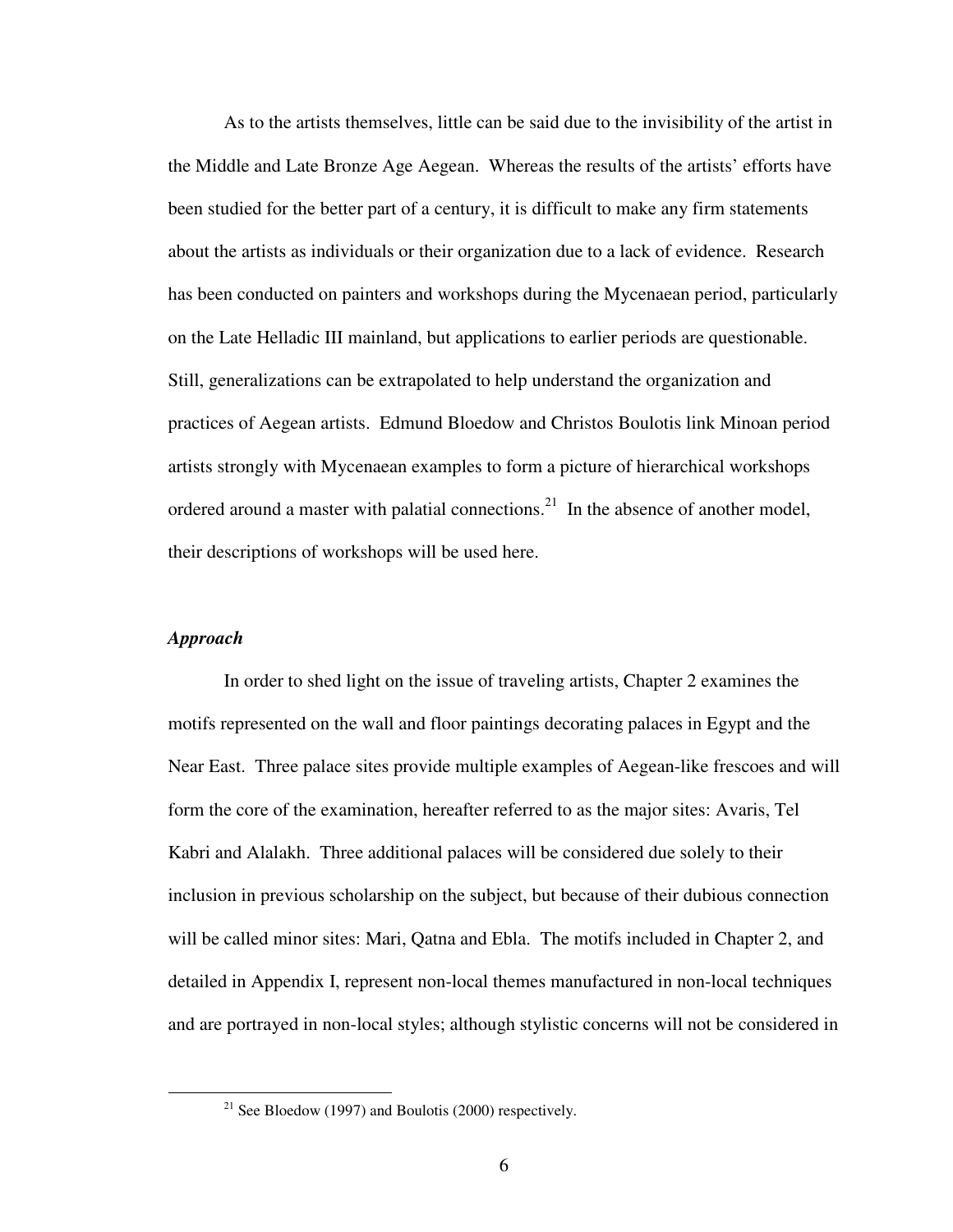this study.<sup>22</sup> Chapter 3 compares aspects of these paintings with motifs depicted in frescoes and on objects in other media from Knossos, Phaistos, Ayia Triadha, Palaikastro, Zakro, Thera, Mycenae, Tiryns, Pylos, Vapheio and Argos. In this approach I intend to show that all of the motifs found at the eastern palace sites are represented and likely originated in the Aegean and Mycenaean mainland.

Chapter 4 turns to the question of who painted the frescoes in the eastern palaces. I begin by considering trade routes in order to demonstrate that direct contacts existed between the relevant civilizations at the proper times to allow for artistic transference. Whereas some elite trade goods, such as Kamares pottery and stone vessels, are found in Egyptian and Near Eastern contexts, archaeologically detectable trade goods are rare from this time. Written records and mythological stories from the Near East and tomb paintings from Egyptian Thebes can supplement the archaeological record.

In Chapter 5, I examine cultural and political contexts in Egypt and the Near East in order to determine what methods would most easily facilitate the transference of artistic motifs and techniques within the social boundaries of the time. This is not an irrelevant consideration, as not all of the above mentioned theories regarding the transference of motifs or artists to the eastern palaces would have been possible given the contemporary political climate. Due to the nature of the figural scenes in at least the major palatial sites and the use of Aegean painting techniques, it is most likely that the artistic transmission involved the transfer of artists and was not based solely on the copying of traded goods. The Amarna Letters, Mari Documents and various Hittite

 $22$  The style of the motifs appears to be Aegean, but a full stylistic analysis would add a lengthy element to this study that is not necessary in light of other evidence. I believe that a comparison of motifs is sufficient to illustrate the connection and at the same time allows me avoid the type of stylistic debate that has occupied discussions of Avaris. See Shaw (1995), Bietak (1996a), Cline (1998) and Bietak (2000b) for an illustration of this. A full stylistic study would be useful, but I leave that to another scholar.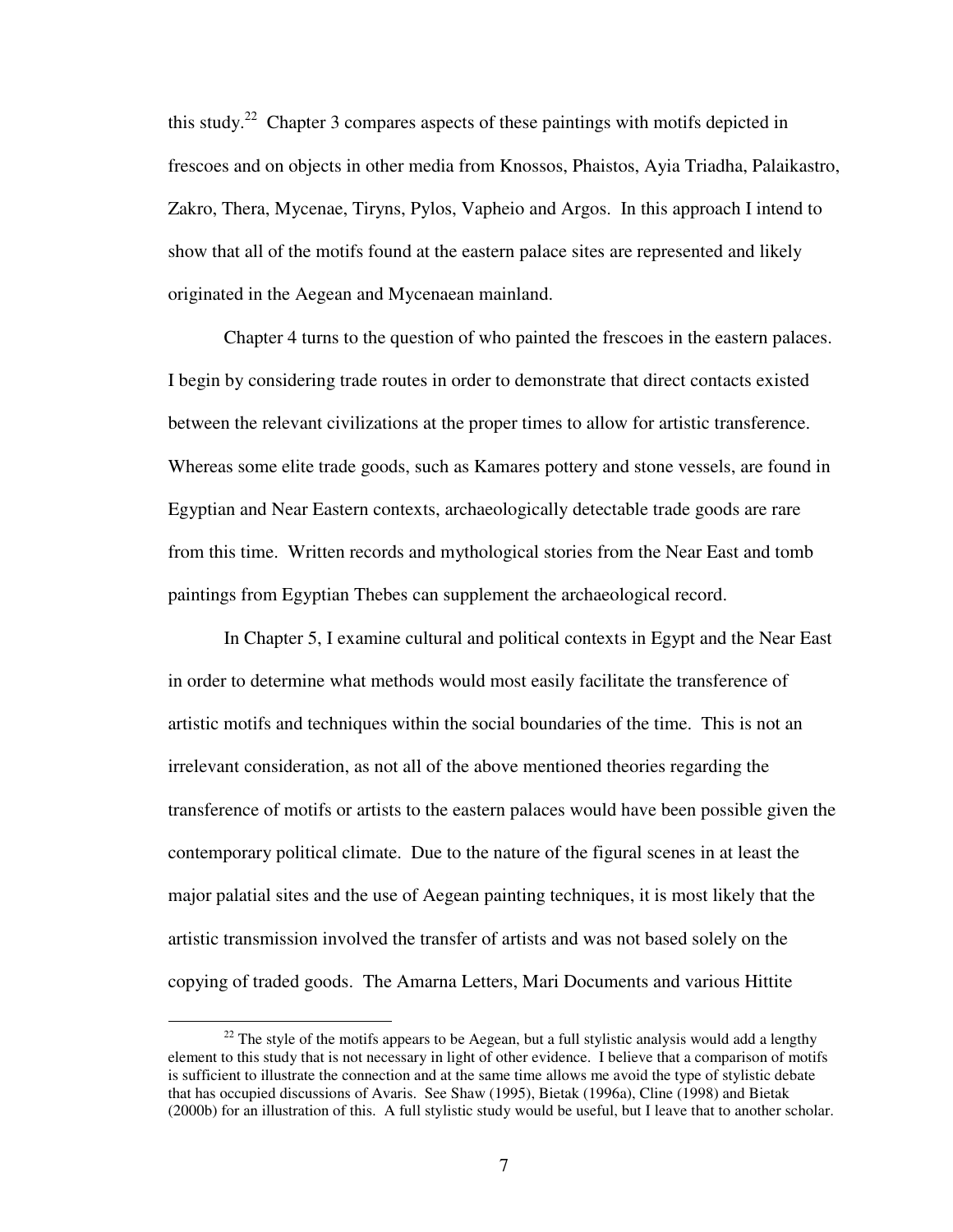treaties reveal a pattern of gift-exchange between rulers involving the exchange of specialized craftsmen. Royal gift-exchange is different from trade and is more personal and specific in terms of what is requested and given. I propose that royal gift-exchange most easily facilitates the travel of artists and that artists from the Aegean were requested by Egyptian and Near Eastern rulers according to this custom.

Before discussing what the frescoes in the eastern Mediterranean represent, it is helpful to first mention what they do not. The wall and floor paintings are not indicative of permanent settlement or colonization. To date no evidence of Minoan settlers or administration has been discovered at any of the eastern sites to be discussed here. Recent excavations at Miletus conducted by Wolf-Dietrich Niemeier have established the form of a Minoan colony in the Middle to Late Bronze  $Age<sup>23</sup>$  At this site not only are domestic and commercial objects found, such as domestic pottery, loomweights and a typically Minoan cross-draught type kiln, but also seals, rings, Minoan standard weights and pottery inscribed with Linear A that together indicate some level of administration.<sup>24</sup> The only evidence for possible Aegean settlement in Egypt or the Near East comes from the Fayum in Egypt dating to sometime during or near the end of the  $12<sup>th</sup>$  Dynasty where low-spindle whorls of a European-Aegean type and dyed wool have been discovered.<sup>25</sup> Such domestic indications have not been found at any of the major or minor palace sites and taken together with the lack of administrative markers as found at Miletus indicates that a settled population of Aegeans was never present during, before or after the construction of the paintings. The decorations of the major and minor palace sites are

 $^{23}$  Niemeier 2005. Minoan frescoes have also been discovered at Miletus.

 $24$  Ibid., 3-7.

 $25$  Barber 1991, 350-1. Egyptian textiles of this period were made of linen, wool was used in the Aegean. However, the 12<sup>th</sup> Dynasty corresponds roughly to the beginning of the Middle Minoan period and dates centuries before the wall or floor paintings to be discussed here.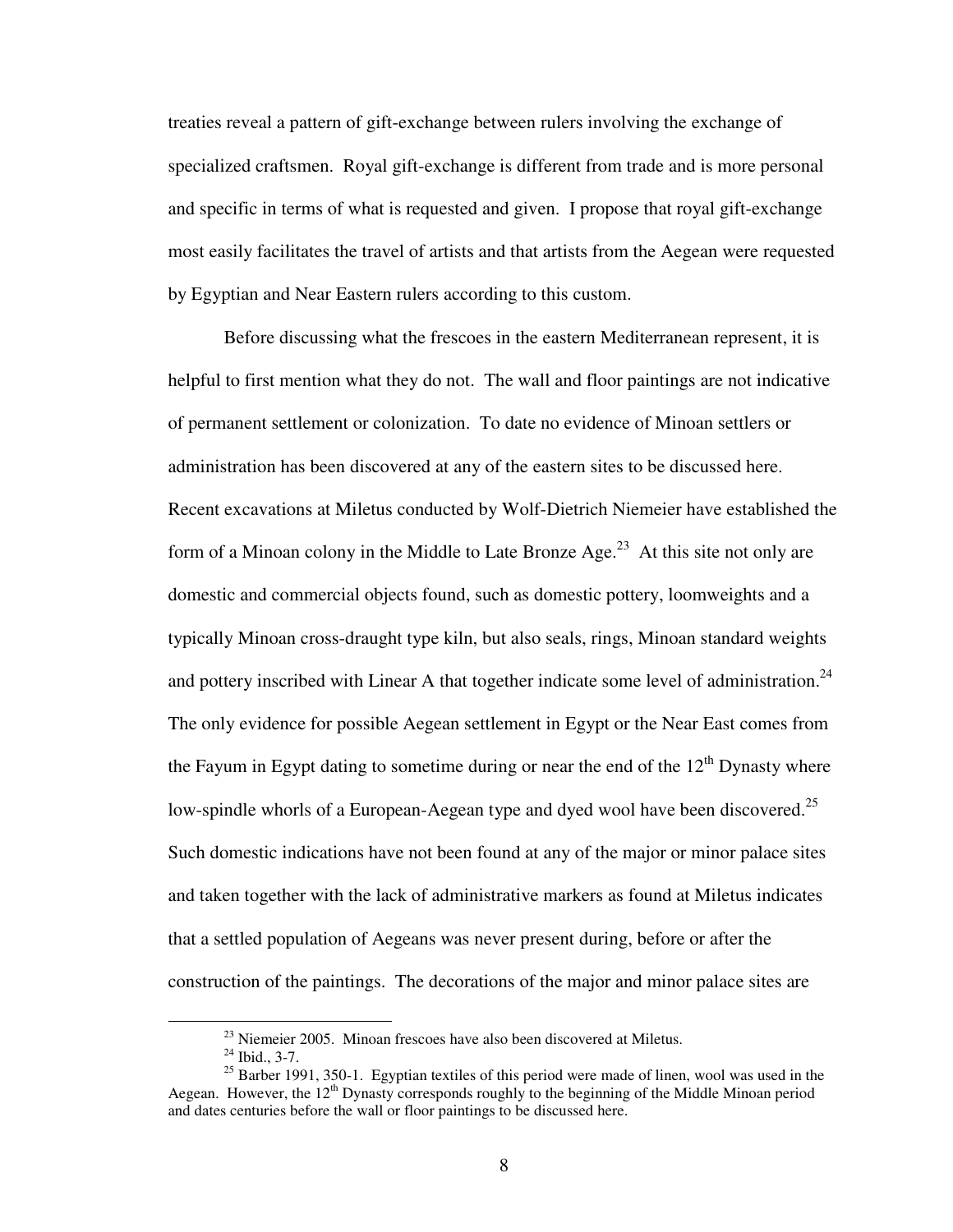therefore to be explained by the artists themselves and the sociopolitical contexts surrounding their patronage, rather than by any concepts of population movement. As Niemeier stated, "Minoan fresco-paintings do not necessarily indicate actual Minoan settlement, as the examples from the Levant (Alalakh, Tel Kabri, Qatna) and Egypt (Tell el-Dab'a/Avaris) demonstrate. These are not connected with permanent Minoan presence but are due to diplomatic exchange of artisans and specialist knowledge."<sup>26</sup>

 Certain definitions will clarify the argument to be presented. Fresco only refers to a proper *al-fresco* or *buon fresco* technique where pigment is applied to a still wet surface; otherwise the term secco will be applied. As far as geography is concerned, most of the labels are traditional, such as Egypt, Mesopotamia and Anatolia. The Near East is here employed to include only the Levant and Syria and does not include Mesopotamia, Anatolia or Egypt. The terms Minoan and Aegean are used to designate different ideas and should not be confused. Minoan refers to the culture or political structures of the civilization, especially where tied to the palace as a construct; Aegean refers to either the geographical region as a whole or to aspects of the culture or art where origin cannot be specified or that cannot exclusively be called Minoan. The artists are labeled as Aegean since their origin cannot be determined and it remains unknown whether they were part of the Minoan political structures or simply part of the Minoan sphere of influence. No attempt will be made to distinguish between Minoan and Aegean artistic styles; as a result, in this discussion geographically Aegean artists will be described painting Minoan cultural motifs.

<sup>&</sup>lt;sup>26</sup> Niemeier 2005, 8.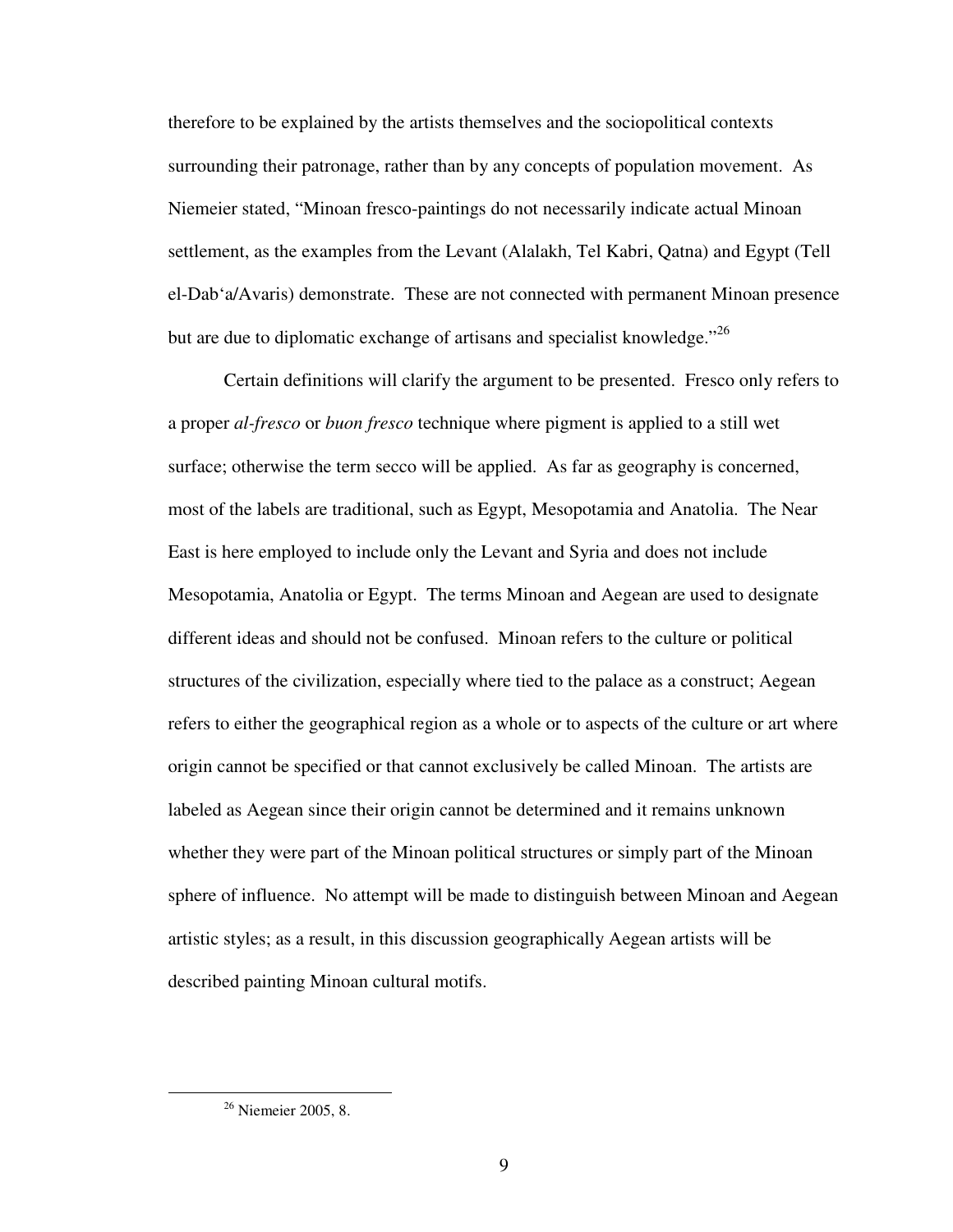#### **Chapter 2**

#### **The Eastern Mediterranean Sites**

 During the end of the Middle and beginning of the Late Bronze Ages, the eastern Mediterranean was undergoing dramatic political and social changes; see Figure 1. In the south, Egypt was transitioning from the rule of the foreign Hyksos  $15<sup>th</sup>$  Dynasty to the native Theban  $18<sup>th</sup>$  Dynasty. Led by the king Ahmose, the Egyptian reconquest of the Delta regained access to the sea and therefore allowed the  $18<sup>th</sup>$  Dynasty to participate in trade and formal political relations with other states to the north and east. The Levantine coast was not unified by any one state but existed as a patchwork of independent citystates.<sup>27</sup> The Canaanite cities to the south retained strong ties with the Hyksos in Egypt and were likely therefore the focus of the continued Egyptian expansion during the Late Bronze Age.<sup>28</sup> To the north, first the Mitanni and then the Hittites from Anatolia asserted political control over the cities, but allowed commerce to continue with minimal interference.<sup>29</sup> Farther inland, Mesopotamia was marked by successive periods of conquest. Most relevant to this study, Hammurabi established dominion over most of the region from the Tigris and Euphrates deltas to Mari.<sup>30</sup>

 The six cities examined here all fall into this political climate: Avaris in Egypt; Tel Kabri in southern Palestine and Alalakh, Qatna and Ebla in Syria, all located in what is here termed the Near East; Mari in Mesopotamia. Politics were carried out in palaces,

 $27$  Cline 1994, 48.

 $^{28}$  McGovern 2000, 70-4; see also McGovern and Harbottle 1997, 151-2.

 $29$  Cline 1994, 48.

<sup>&</sup>lt;sup>30</sup> Frankfort 1996, 107.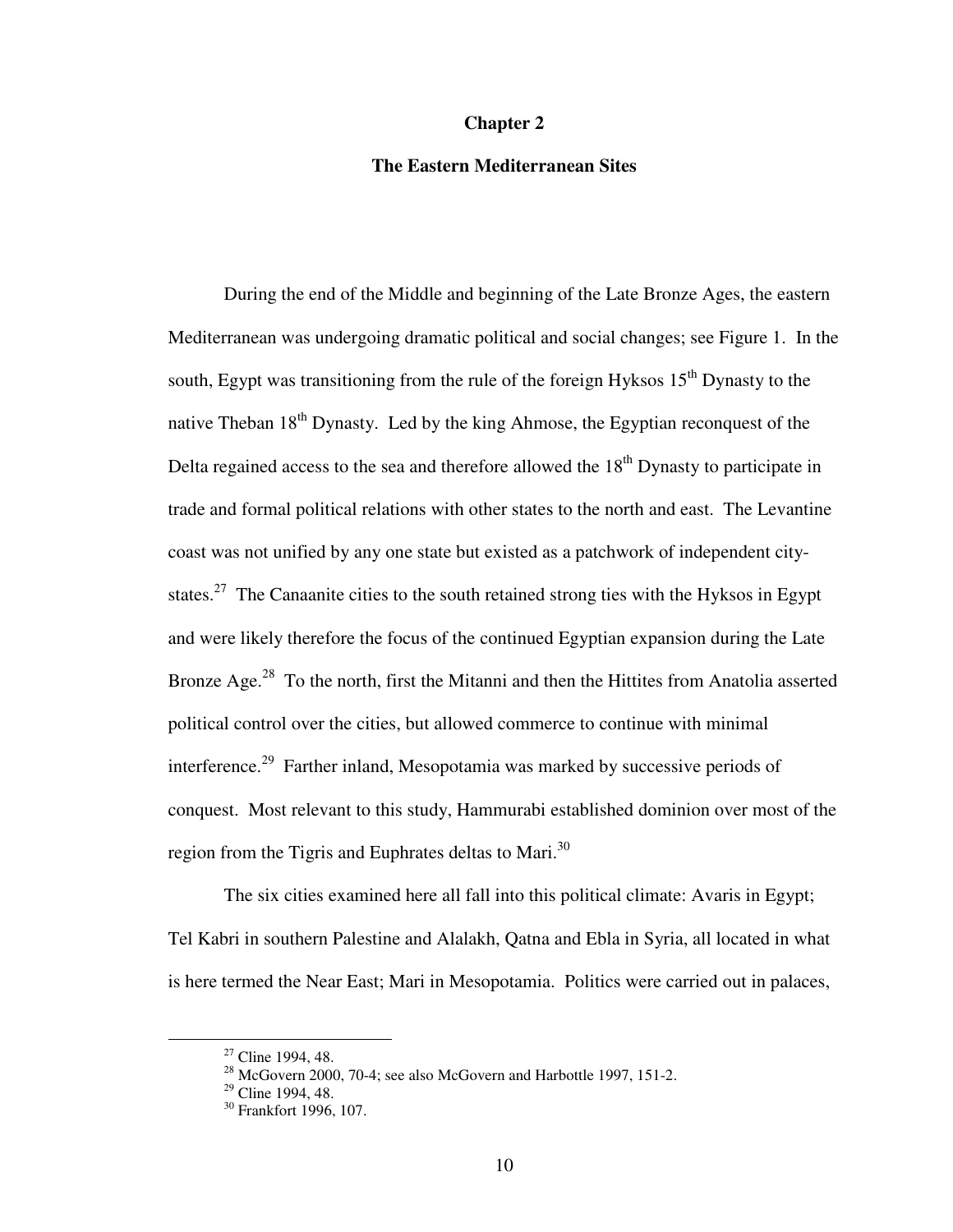which were symbols of the king's power and sovereignty emphasizing his ability to rule and often involving foreign elements as part of the decorative program.<sup>31</sup> The significance and function of these foreign elements will be dealt with in Chapter 5. In all of the palaces considered here, wall paintings of some sort have been found in either political settings, religious settings or both. The overwhelming majority of these paintings are not frescoes and are entirely in keeping with local traditions; they may be figural or non-figural, monochromatic or decorated, and at least at Hyksos Avaris display text.<sup>32</sup> Therefore, the presence of the frescoes detailed in this chapter should not be viewed as entirely alien elements intruding upon the native decorative programs of the palaces.

What distinguishes these frescoes, aside from the simple fact of being frescoes, are the motifs depicted. The following discussion does not consider all frescoes discovered at each site, but rather examines those that display foreign motifs or are depicted in foreign styles. $33$  These motifs can be broken down into six general categories: Non-Figural Motifs, Floral Motifs, Animal Motifs, Bull Sports/Athletes/Acrobats, Other Human Figures and Stucco Reliefs. All of the major sites display fresco fragments that fall into more than one of the above categories. The minor sites do not possess such a range and for this reason are labeled as "minor." The significance and meaning of these motifs in a larger geographical context will be considered in the next chapter.

<sup>31</sup> Winter 1993, 36-38; Zaccagnini 1983, 245-7.

<sup>&</sup>lt;sup>32</sup> Bietak 2000b, 187. This fragment is painted mud plaster.

<sup>&</sup>lt;sup>33</sup> Again, style will not itself be analyzed in this study.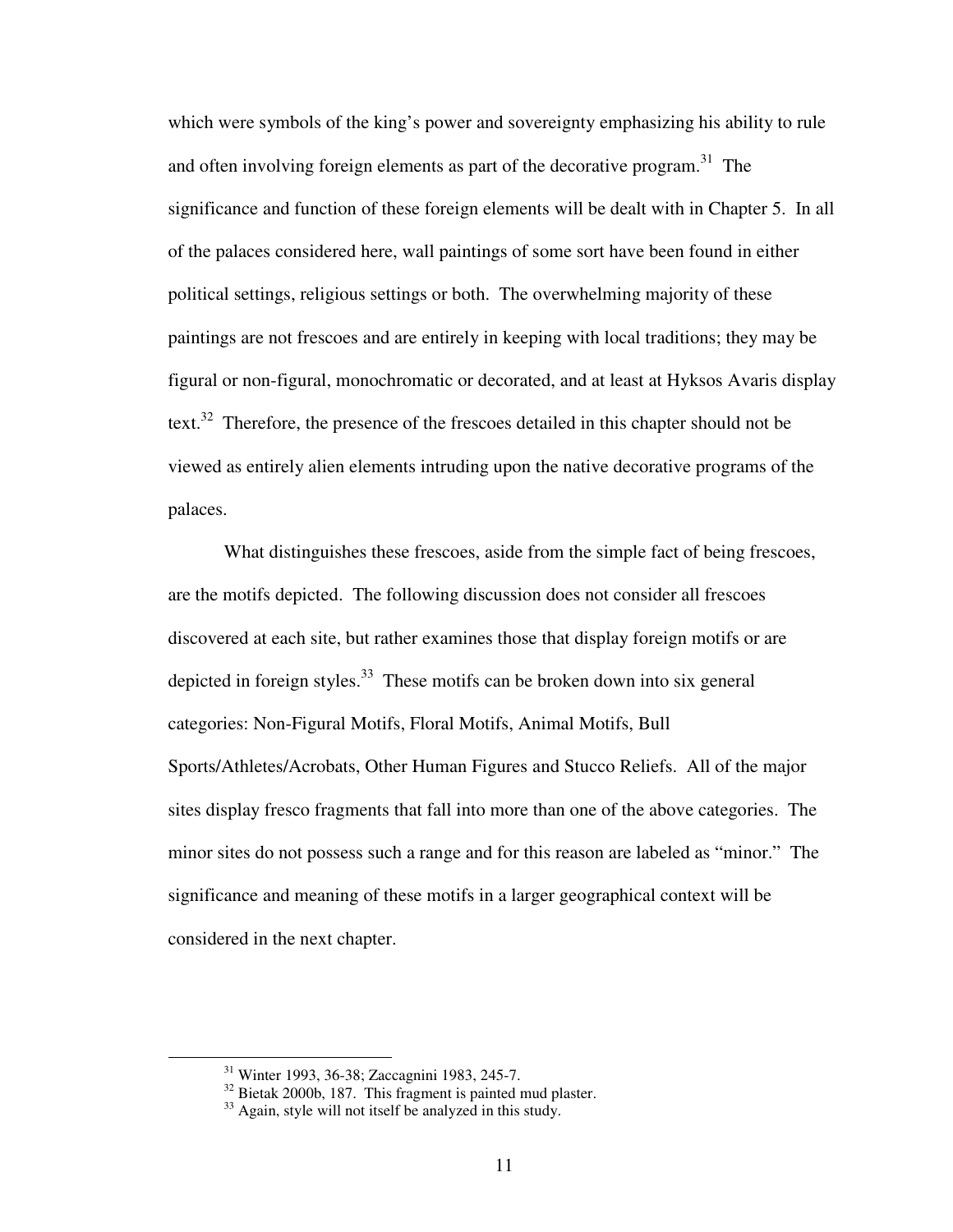#### **The Major Sites**

### *Avaris (modern Tell el-Dab'a / 'Ezbet Helmi – Fig. 2)*

Excavations by Manfred Bietak of modern Tell el-Dab'a, situated on the east bank of the extinct Pelusiac branch of the Nile, have long established the site as the ancient city of Avaris, capital of the Hyksos  $15<sup>th</sup>$  Dynasty in the eastern Nile Delta. In 1990, fresco fragments were uncovered among remains of a palatial platform and fortification wall, and since that time the find spots have expanded.<sup>34</sup> During the period to which the frescoes date the site consisted of a palace complex composed of three buildings.<sup>35</sup> Palace F is the northernmost of the three and was constructed along the older Hyksos period wall cutting into it at one point. The largest of the three, Palace G, lies to the southeast separated from Palace F by an open garden or large courtyard around 100m in length. Immediately to the south of Palace G, close by but apparently not connected, lies Palace J, the smallest of the three buildings.

In spite of the disrupted stratigraphy that caused much confusion in the early stages of analysis of the site, the entire complex appears to have been established at roughly the same time and displays two distinct phases of construction.<sup>36</sup> The first is now dated to the early Tuthmoside Period from roughly the reign of Tuthmose I or II to Hatshepsut or Tuthmose III; the second phase continues from Tuthmose III to the reign of

<sup>34</sup> Bietak 2005, 83.

 $35$  Bietak (2005) outlines the arrangement and layout of the palatial complex indicated in excavation reports as H/I-III and known as 'Ezbet Helmi. See also Cline 1998, 200.

<sup>36</sup> Bietak 2005, 83, 87-8.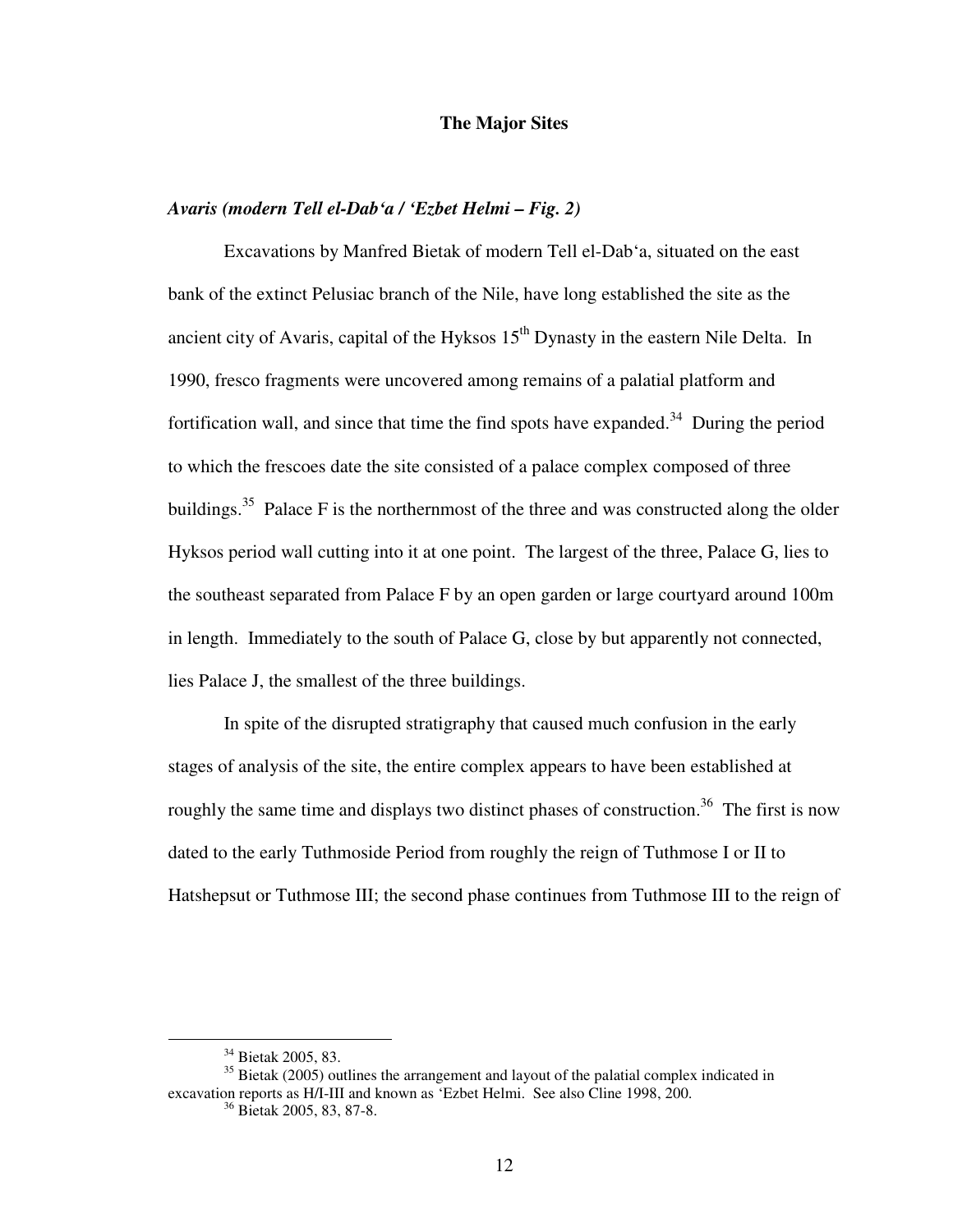Amenhotep II. $^{37}$  The fresco fragments belong entirely to the first phase of construction and most come from Palace F.

The plan of Palace F, formerly referred to as the Citadel, is situated on top of a large platform and may be the oldest section of the complex judging from Hyksos period remains and accounts of the Hyksos citadel given on the Stele of Kamose from Thebes. It was related as early as 1994 to the south palace at Deir el-Ballas by Peter Lacovara.<sup>38</sup> Since this palace was established by Seqenenre, the father of Ahmose, this connection seems valid although the plan of the south palace is too disturbed to make any firm statements. Military remains at Avaris, including Nubian arrowheads signifying the presence of mercenary troops, indicate that the citadel was used for a time after the fall of the city to Ahmose as a base of operations for further campaigns in southern Palestine. Once the need for a military base had subsided the palace seems to have assumed the role of a residence for a queen or member of the royal family.<sup>39</sup> The fresco fragments were recovered from within the palace near the main entrance and in dumps below the entrance and to the north at the base of an entrance ramp along the inside of the fortification wall.<sup>40</sup> A full catalogue of motifs is not possible at this time due to the lack of a comprehensive publication; however, a forthcoming volume by Bietak, Marinatos and Palyvou should help to solve this problem.<sup>41</sup>

 $37$  Bietak dates the first phase to 1500-1450 BCE and the second to 1479-1400 BCE using the Egyptian Low Chronology; all dates given by Bietak follow this chronology.

<sup>38</sup> Bietak 1994, 44; 1996b, 6-8, fig. 4.

<sup>39</sup> Bietak 2005, 89.

<sup>40</sup> Ibid., 83-7, fig. 3.5

<sup>41</sup> Bietak (2005) refers to a forthcoming volume entitled *The Wall Paintings of Avaris I: Taureador Scenes in Avaris and Knossos*. From the title it can be assumed that this will be the first in a long awaited comprehensive series on the paintings.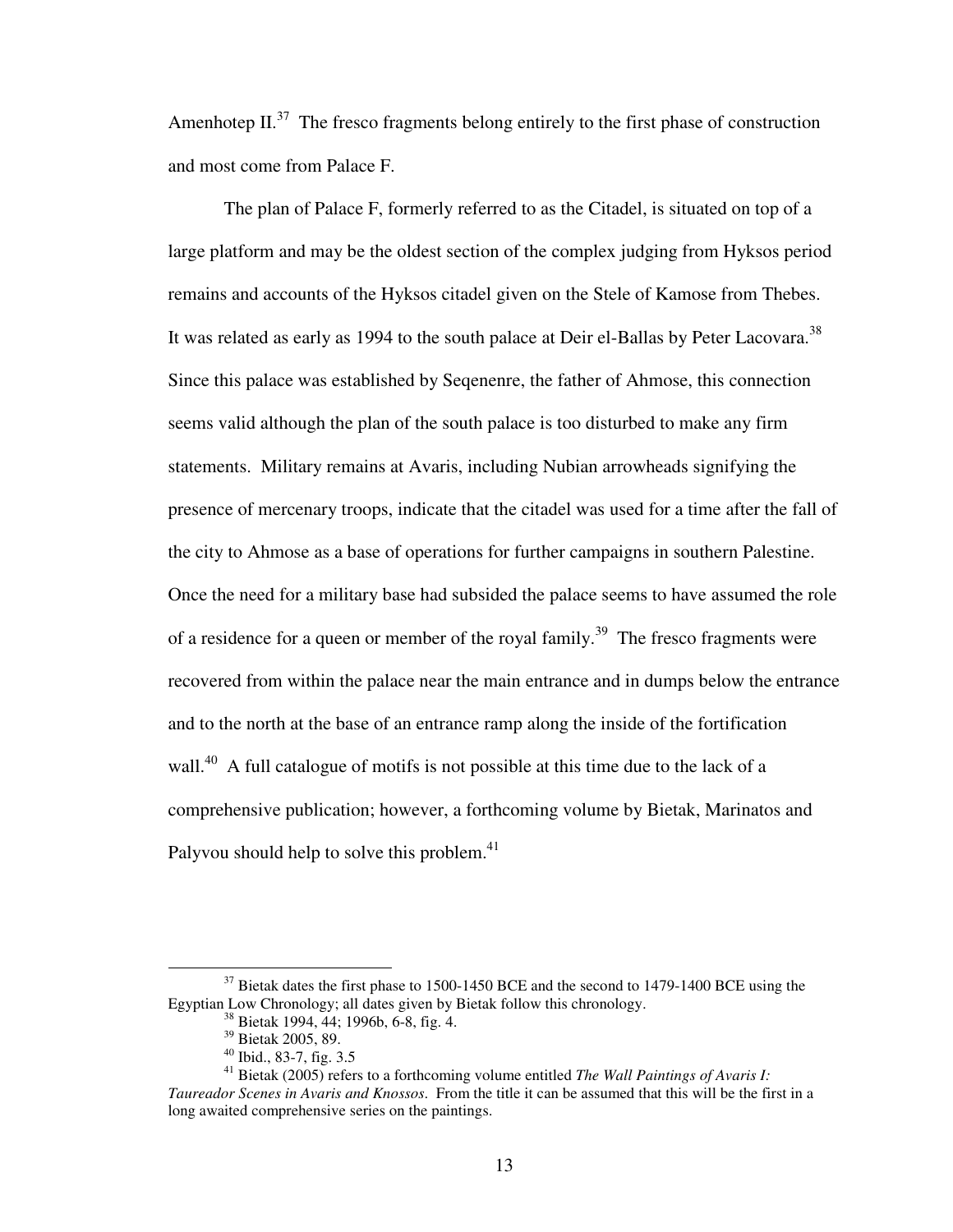## *Non-Figural Motifs<sup>42</sup>*

 $\overline{a}$ 

 The non-figural motifs recovered from the dump at the base of the entrance ramp consist of ornamental wall friezes, maze patterns, architectural features and landscape features. The maze patterns appear in two places, on a floor fresco (cat. no. AV01) and as the background for a bull-leaping scene (cat. nos. AV02, AV03) originally adorning the wall leading up the main entrance ramp. Whereas both contexts display the maze motif, differences in the coloring and perhaps also the form prohibit further comparison. Architectural features are found as a background element on a figural scene depicting a man standing in front of a window with a red frame (cat. no. AV04). The fragment is too badly damaged to make out much detail but the construction of the building appears to be of ashlar masonry. This identification is supported by the presence of scattered remains depicting imitation ashlar masonry with exposed wooden end beams in red (cat. no. AV05) similar to fragments found at Palace G. Since these fragments were found in the northern dump the original context and function remain unknown, although it is possible that either the northern exterior façade or the interior walls were painted to resemble ashlar and beam-end construction.

The most obvious landscape feature consists of a so-called "hilly horizon" (cat. no. AV06, see also AV23) made of bands of wavy black, white and red lines. Also depicted are "ovoid patches" (cat. no. AV07), often of white and red, indicating rocks and a rocky shore in a riverine scene (cat. no. AV08), which judging by the geographical location may be safe to call a "nilotic" landscape. Otherwise the background is a flat yellow, brown or red color.

<sup>42</sup> Bietak 2005, 88; see also Bietak and Marinatos 1995, 51, 55-60; Bietak et al. 2000, 81.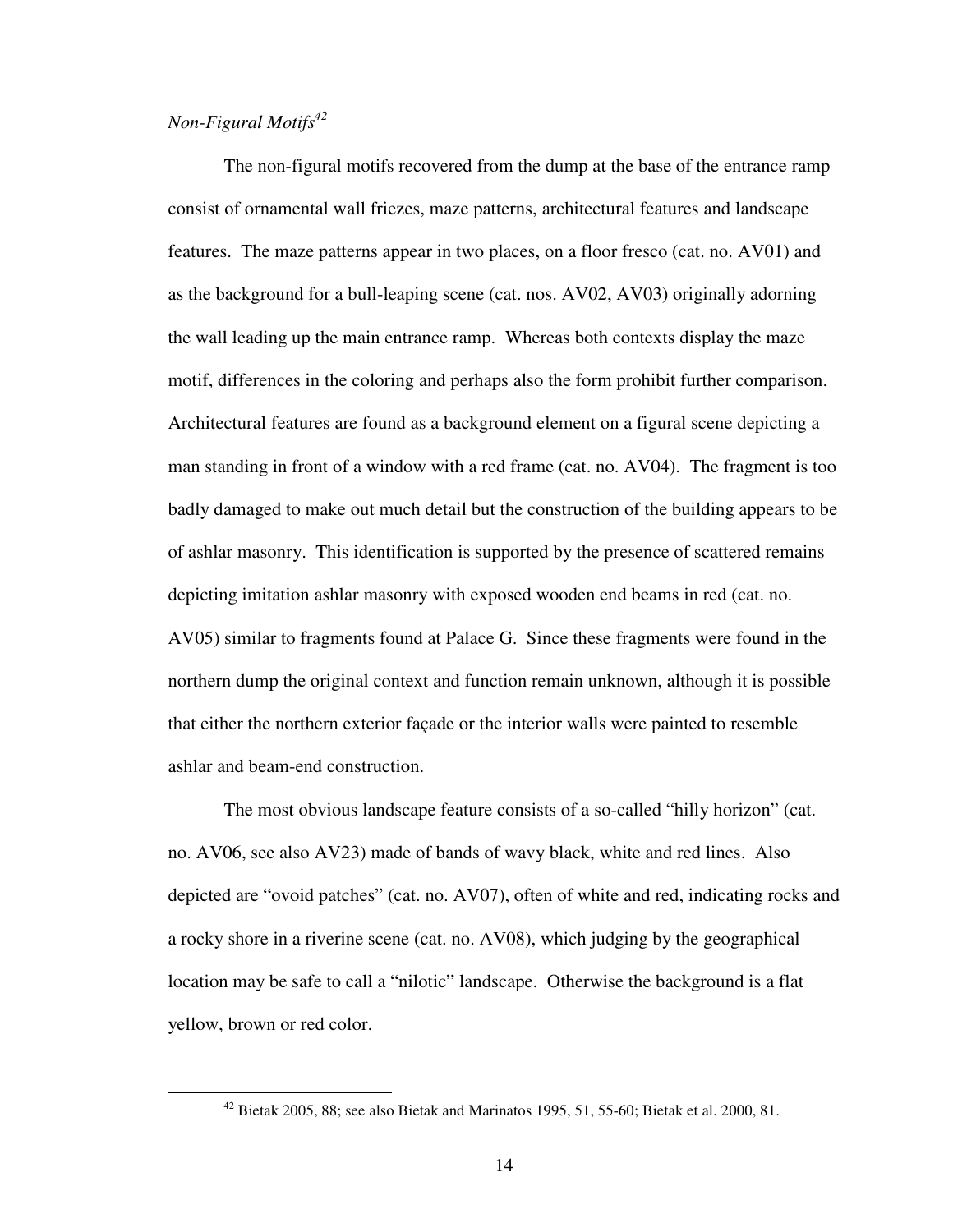## *Floral Motifs<sup>43</sup>*

 Floral motifs appear along the riverine and hunting scenes as various types of aquatic and semi aquatic flowers and plants including palms, reeds and "*waz*" lilies (cat. no. AV09). A small palm or olive tree with blue fronds and a brown trunk appears in the scenes with the acrobats and those with the bull wrestlers (cat. nos. AV10, AV11). A frieze of half-rosettes, either flowers or palm fronds, is displayed in blue, white and red along the bottom of the bull-leaping scene (cat. no. AV12). The half-rosette frieze is depicted on a maze background and bordered on the top and bottom by blue bands, possibly architectural features.

## *Animal Motifs<sup>44</sup>*

 $\overline{a}$ 

 Animal motifs appear both with and without human figures. Bulls appear in the bull-leaping scenes and will be discussed below. Hunters appear with spotted dogs pursuing ungulates (cat. nos. AV13, AV14), perhaps antelope or wild goats, shown white with blue horns or antlers in a flying gallop pose over a rocky blue ground with shrubs, possibly the riverine landscape. The feet of what may be a hunting dog appear on a fragment depicting a riverine landscape (see cat. no. AV08). Yellow lions and spotted leopards (cat. no. AV15) are also depicted in the same activity in a similar setting. The most striking example of animal motifs comes in the form of winged griffins, one of which can be considered to be life size. The smaller of the two (cat. no. AV16) is preserved only as fragments depicting the head and part of a wing. This animal could have been hunting in the riverine landscape similar to the dogs, lions and leopards and

<sup>43</sup> Bietak and Marinatos 1995, 57; see also Bietak 2005, 89; 2000, 36.

<sup>44</sup> Bietak and Marinatos 1995, 51, 60; see also Bietak 2005, 89; 2000, 36.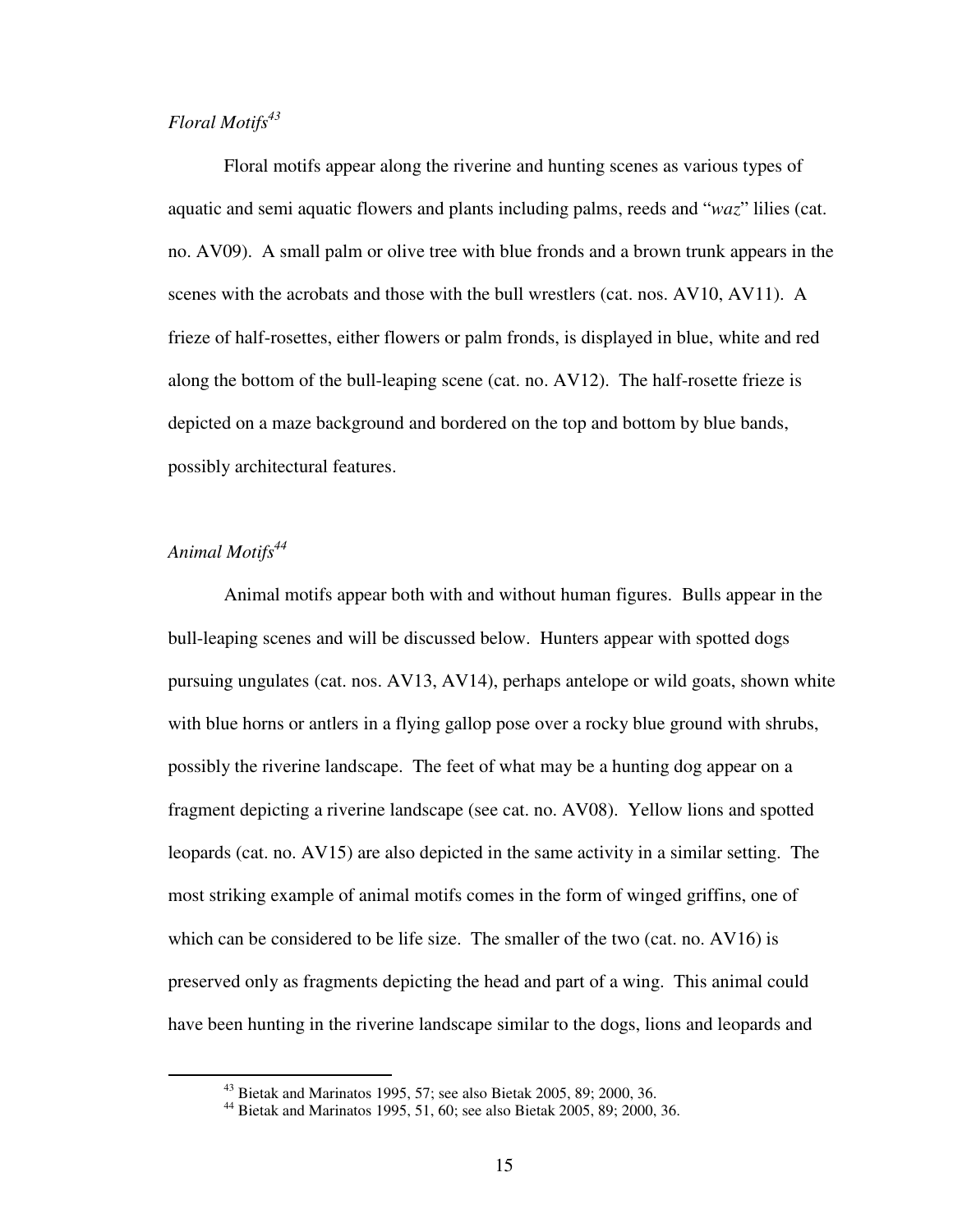may reflect the view that these were not entirely mythical creatures but that they existed in nature. The larger griffin (cat. no. AV17) is preserved only by fragments depicting large black and blue spirals that resemble the smaller example's wings with a background of aquatic plants. Due to its size this animal could have accompanied an important person as a royal symbol as do similar griffins on a monumental scale throughout the eastern Mediterranean.

#### *Bull Sports / Athletes / Acrobats<sup>45</sup>*

 $\overline{a}$ 

The dump at the base of the entrance ramp contained fragments of a bull-leaping scene with at least four bulls and toreadors. It is likely that this scene originally adorned either the ramp itself or the wall above it leading to the main entrance. Due to the fragmentary nature of the scenes it is entirely possible that as the fragments are fully analyzed more figures and bulls will appear. The athletes are shown vaulting over the backs of the bulls (cat. nos. AV02, AV18) and in one case underneath the bull's torso (cat. no. AV19) indicating that the leaper has fallen off. The athletes wear short white kilts that curve up and over the thigh and wear black shoes and white leggings tied with blue bands (cat. nos. AV18, AV20). Their red skin color follows Egyptian convention indicating masculinity; however, one vaulting leaper (cat. no. AV02) displays yellow skin and wears a blue band on his wrist that John Younger has identified as a seal stone. Due to the preservation of the fragment this interpretation should be taken with caution, as it could just as easily be a simple armband like the one shown on his upper arm. The yellow leaper also displays a blue scalp beneath long curly hair.

<sup>45</sup> Bietak and Marinatos 1995, 51-5; see also Bietak 2000a, 36; 2005, 88-9; Bietak et al. 2000, 80.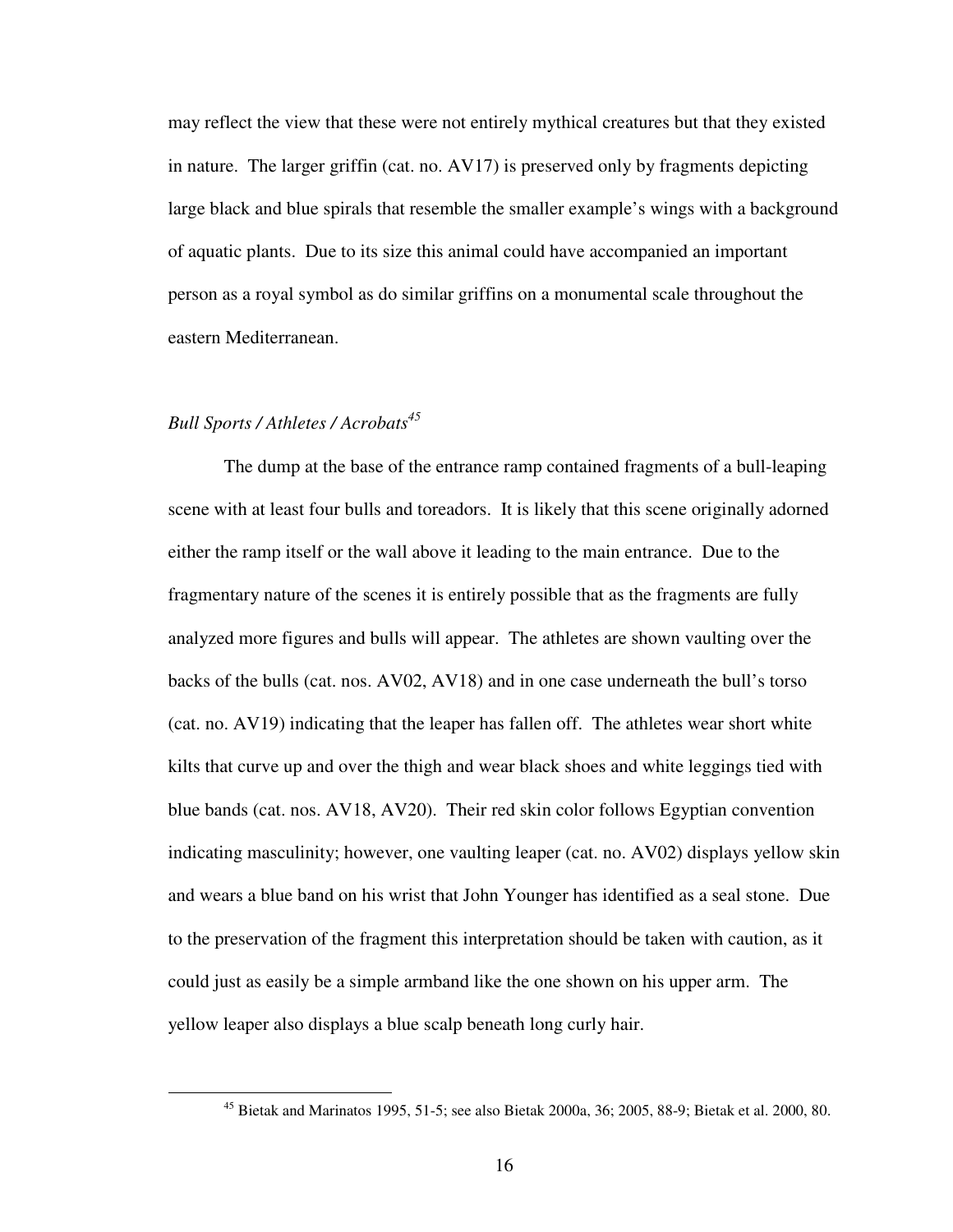To the left of the bull-leaping scene is a depiction of what has been called bull wrestling or grappling (cat. no. AV11). Two figures in similar dress to the toreadors are shown taunting a bellowing bull that has collapsed onto its knees. One short haired figure stands behind the bull's neck holding onto the horns while the other longhaired figure leans forward in an aggressive pose in front of the bull. Behind the taunting figure sits the previously mentioned palm tree on top of horizontal bands of color that may represent painted architecture (see cat. no. AV01). Other fragmentary acrobats (cat. no. AV10) can be identified by their poses. The similarity of the dress and style of portrayal indicates that these figures may belong to the toreador scene, although the manner of this relationship remains unclear.

The bulls themselves are depicted in the "flying gallop" pose (cat. nos. AV18, AV21, AV22) and display blue horns (cat. no. AV02) and either blue (cat. no. AV23) or brown (cat. no. AV02) spots. Two of the bulls (cat. nos. AV21, AV02) are set against the maze background along the blue base at the bottom of the scene while the other two (cat. nos. AV23, AV07, AV24) are set half above the wavy horizon line. Those fully within the maze and one of the bulls along the horizon are running to the left while the fourth bull (cat. no. AV22) runs to the right; the fragments bear out this reconstruction although the significance of the lone reversed bull remains unclear. One bull (cat. no. AV02), shown with a toreador leaping over its neck, turns its head to face out at the viewer. A fore-facing bull head is not unknown in Egyptian art, but usually appears as a bucranium. I return to a fuller interpretation of this fragment in Chapter 3.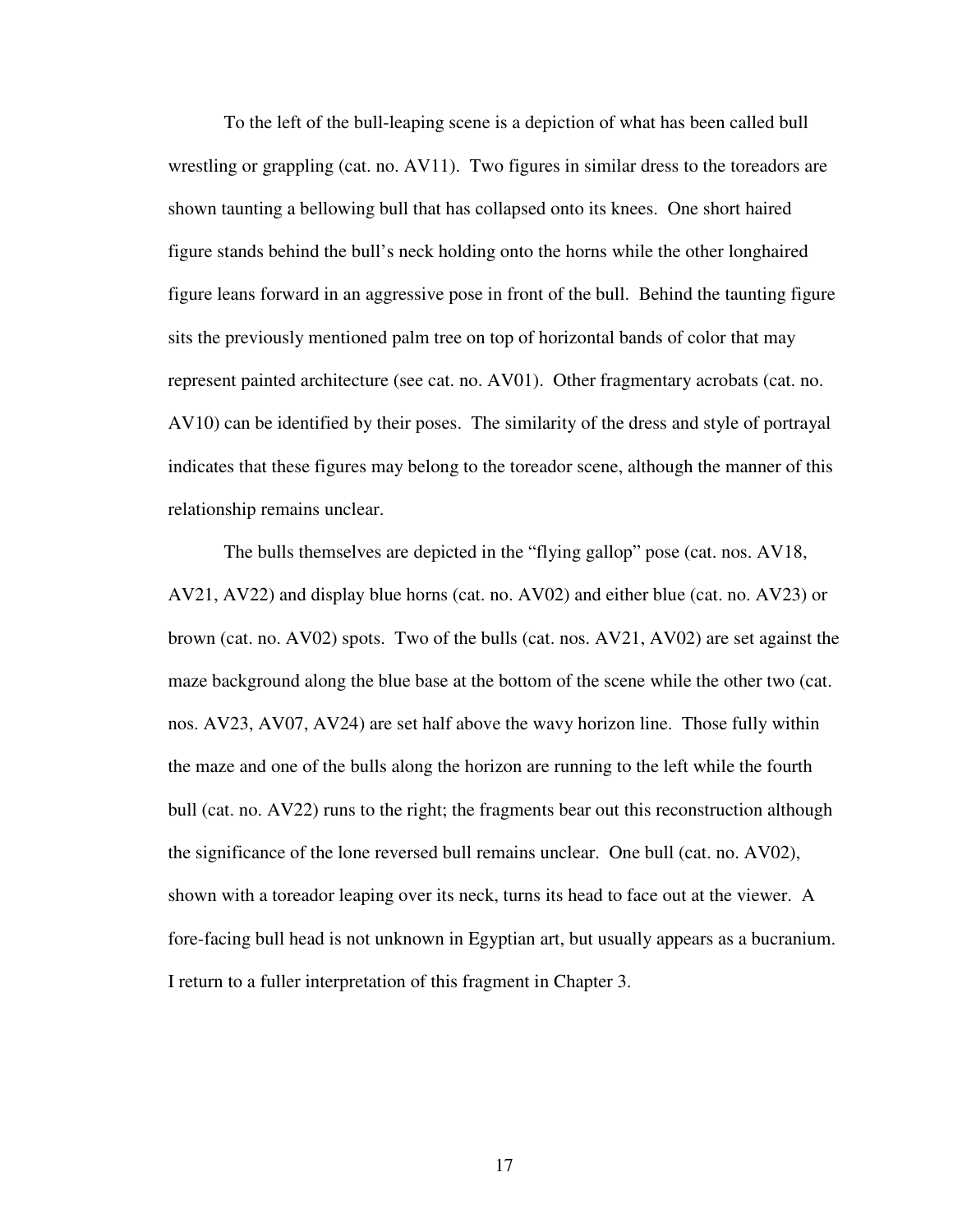## *Other Human Figures<sup>46</sup>*

 Aside from the hunters previously mentioned under *Animal Motifs* (see cat. nos. AV13, AV14) and acrobats, humans appear at both small scale and fully life size. Two small figures just over miniature scale appear on fragments from the dump deposits. The first stands beneath an open window, mentioned earlier, with an architectural background (see cat. no. AV04). The standing man wears a long white robe that contrasts sharply with the short kilts worn by the acrobats and toreadors. His large oversize eyes and short hair also distinguish him. The second figure (cat. no. AV25) is preserved only from the waist to the chin but can be identified as a male by his red skin color. He appears to be running against a light colored vacant background and the white garment around his waist could either be a kilt or another robe. If the reconstruction as a full robe is correct, then it is unusual for a runner and may have religious connotations. Life-size figures are represented by the face of a shorthaired man with a beard (cat. no. AV26) and other fragments that possibly display women; however, the latter set of fragments is poorly preserved and ambiguous. The bearded man is unusual for the region and could represent a priest although without his clothing this attribution is uncertain.

#### *Stucco Reliefs<sup>47</sup>*

1

 The stucco reliefs are perhaps the most alien element at Avaris but are also some of the few fragments for which an original location can be reasonably determined. Most likely the northern entrance to the palace was originally decorated with painted reliefs of a half life-size bull (cat. no. AV27) and a full size human figure wearing boots (cat. no.

<sup>46</sup> Bietak and Marinatos 1995, 55-7; see also Bietak 2005, 88-89; 2000a, 36.

 $47$  Bietak 2005, 88-9; 1994, 45; see also Bietak and Marinatos 1995, 54-5.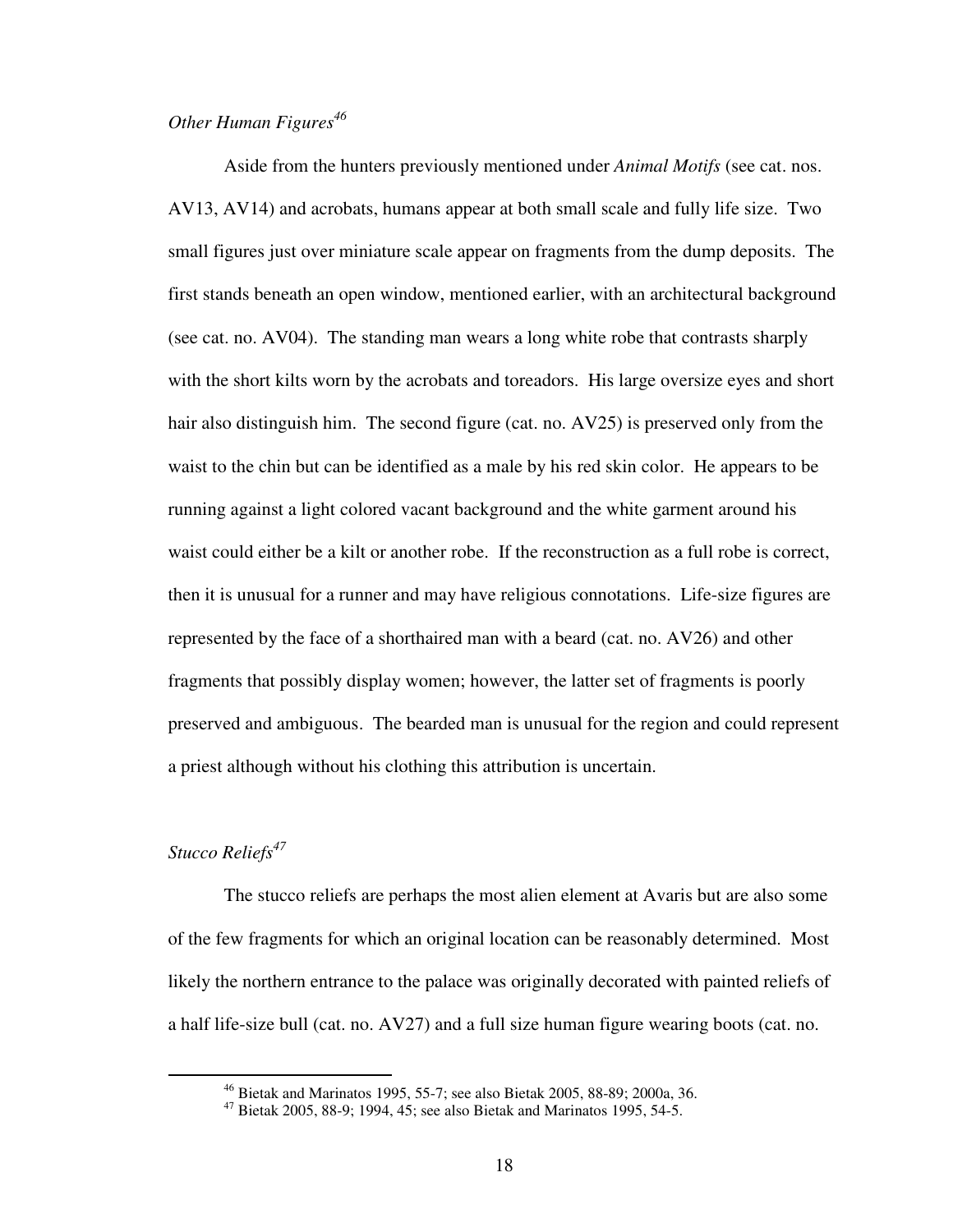AV28). Even though the combination of a bull and a booted figure suggests another bullleaping scene, these two fragments are different in scale and cannot belong to the same scene. Their original function remains unclear.

 Palace G is the largest of the three palaces at Avaris and therefore can be viewed as the main residence and administrative center at the site.<sup>48</sup> Older Hyksos mud plaster fragments containing decorative motifs and Egyptian writing attest to an older occupation of the area. Since Palace F does not appear to have had any residential areas and Palace J is even smaller, it is possible that Palace G served as a residence for the entire center. It consists of a large complex of rooms paralleling Palace F with a vestibule and portico opening off a courtyard to the north. As at Palace F, the main entrance is reached by a large ramp at the north. Unfortunately, disruption of this area from modern roads and buildings has left the courtyard, portico and vestibule poorly preserved and destroyed any frescoes that may have adorned this area of the entrance. While some fragments have been found *in situ* at the northern entrance from the enclosure wall, most occur in fallen and buried deposits in H/II, again preventing solid identification of decorative schemes.<sup>49</sup> Far fewer plaster fragments were recovered from this area than from Palace F.

# *Non-Figural Motifs<sup>50</sup>*

 $\overline{a}$ 

 Plaster fragments with a flat blue color were found *in situ* at the northern entrance to the courtyard around a doorway with a portico. However, aside from proving the area was originally painted, without any surrounding context the fragments are otherwise

<sup>48</sup> Bietak 2005, 89.

 $49$  Cline 1998, 206.

<sup>50</sup> Bietak 2005, 89.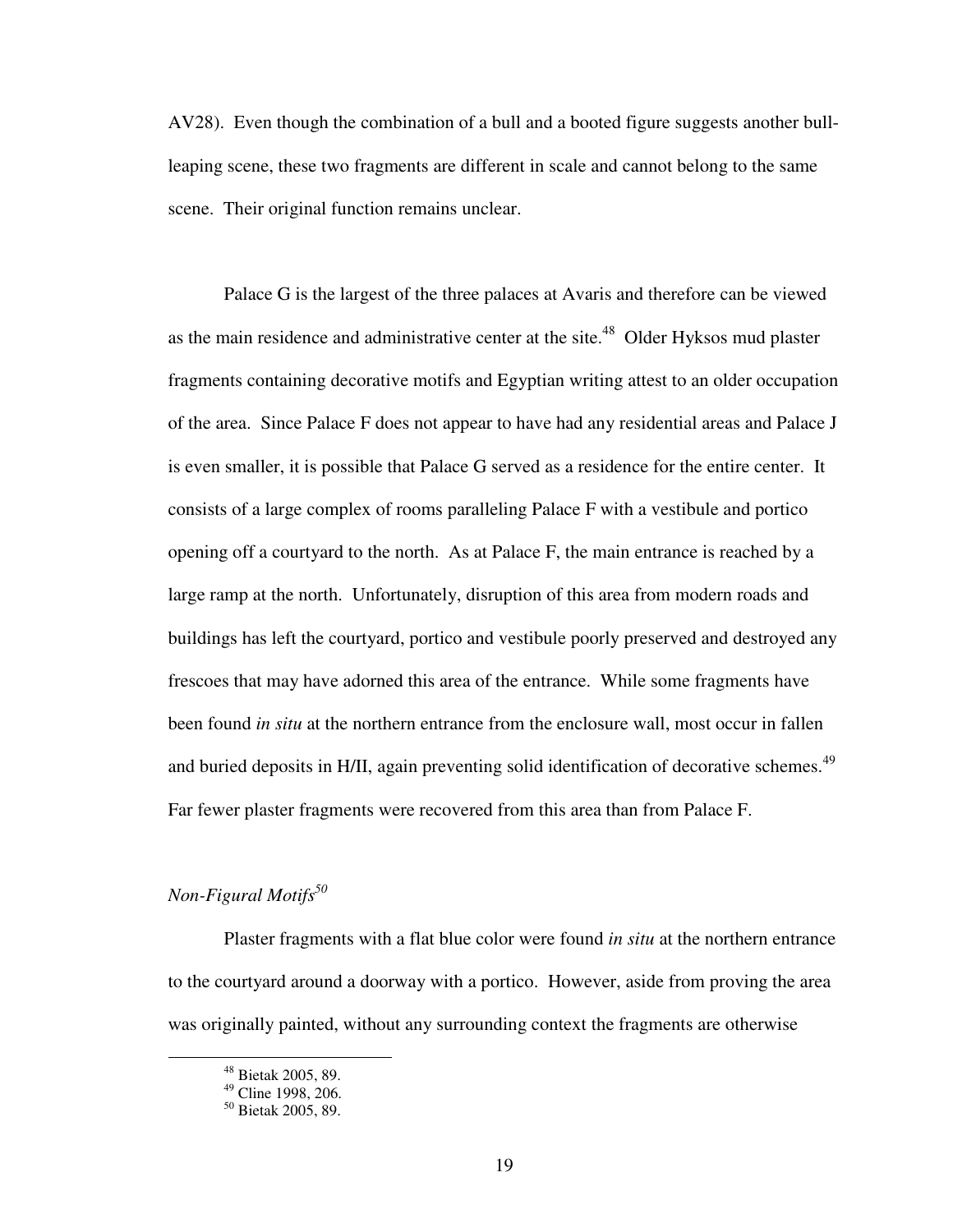uninformative. The best non-figural fragments (cat. no. AV29) depict a façade of imitation ashlar masonry and red wooden beam-ends as seen in the dump at Palace F (see cat. no. AV05). The fragments are more widespread at this location and appear to have been used in a similar manner to give a mud-brick wall near the northern entrance the appearance of ashlar construction.

## *Floral Motifs<sup>51</sup>*

 The sole example of flora from Palace G comes in the form of a so-called "loop and ivy border" (cat. no. AV30) from either the northern entrance or the courtyard. The motif is typically identified as ivy, although it could also represent other flora such as grape leaves. However, since neither plant is native to Egypt, the motif's appearance is intriguing and may indicate that the foreign plant was considered something of an exotic.

## *Human Figures<sup>52</sup>*

 Fragments found at the entrance to Palace G of what can tentatively be called a "flounced skirt" and a white foot wearing double anklets (cat. no. AV31) attest to the presence of humans in the program. The figure can safely be identified as a female from the style of dress and the white skin color, although without the upper body or any accompanying context the original scene cannot be reconstructed. The fragment itself is poorly preserved and it is impossible to make out the style of dress the figure wears.

 $51$  Ibid., 89; 1996a, 75; see also Bietak and Marinatos 1995, 57.

<sup>52</sup> Bietak 2005, 89.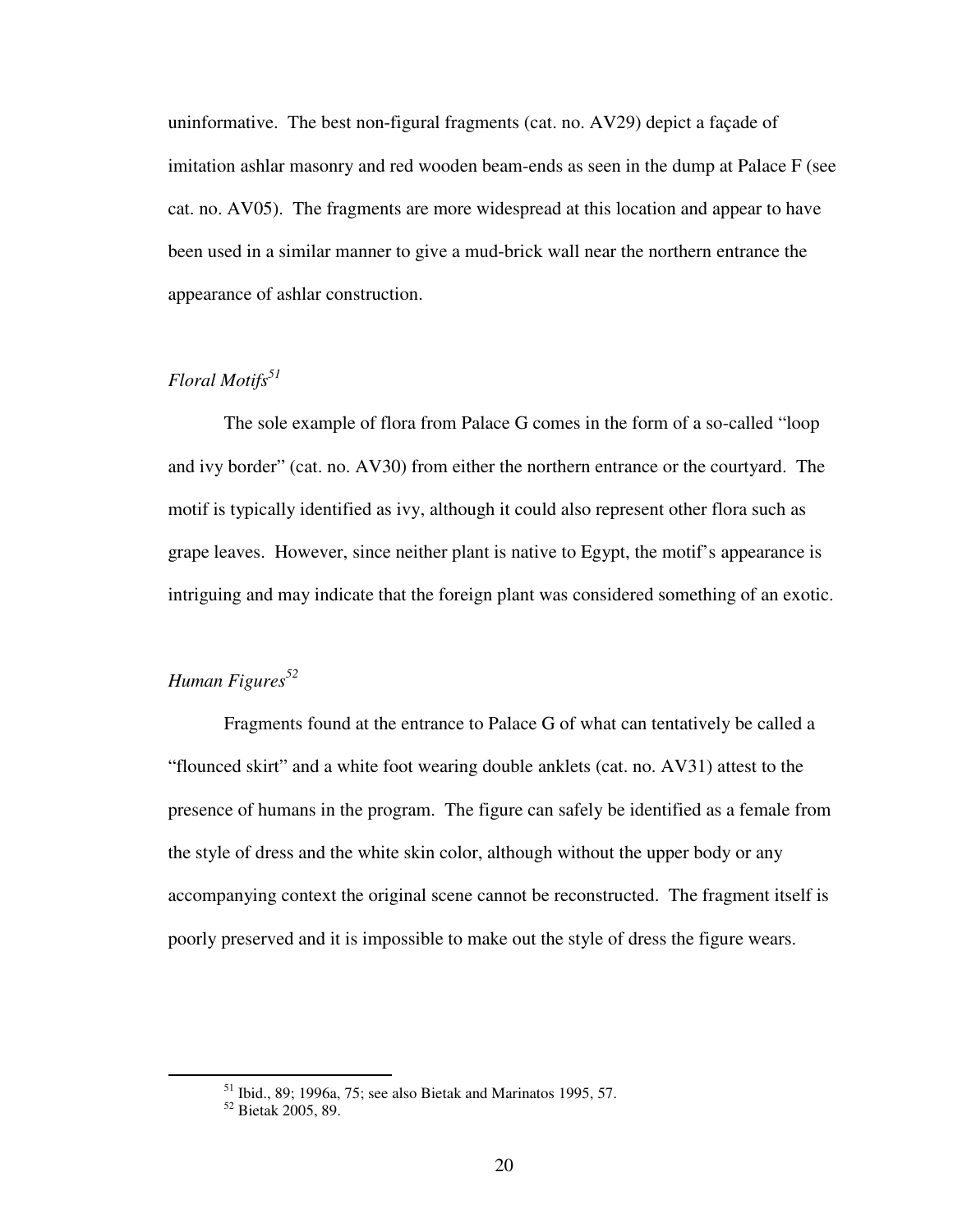#### *Stucco Reliefs<sup>53</sup>*

 Two fragments of stucco reliefs were recovered from on top of the debris covering Palace G in area H/II. A white skinned human figure on a red background (cat. no. AV32) similar to that found at Palace F is preserved by a fragment depicting either an arm or a leg and ending in an armlet or a boot; the most recent views of this fragment classify it as a leg and boot. The figure's white skin suggests a female classification although the red background urges another interpretation that will be discussed more fully in Chapter 3. The second fragment (cat. no. AV33) portrays a yellow painted horn but was found without specific context. If the horn is from a bull it is again tempting to view the scene as one of bull sports but this is far from certain. The horns of the bulls on the bull-leaping scene at Palace F are painted blue indicating that the two scenes are of a different nature. The yellow could represent the gilded horns of a sacrificial cow, which would suggest a ritualistic interpretation.

#### *Tel Kabri (ancient Rehov? – Fig. 3)*

 $\overline{a}$ 

 Excavation of this site began in 1986 under the direction of Aharon Kempinski in the western Galilee and continued until  $1993$ <sup>54</sup>. The hill contains evidence of settlement from the Late Neolithic to the Iron Age II and has sporadic deposits during the Hellenistic and Ottoman periods.<sup>55</sup> The relevant frescoes were uncovered from a palace in MB IIA/B strata in Area D on the east slope of the hill. Pottery evidence, such as for example the lack of Palestinian Bichrome Ware, indicates that the palace was destroyed

<sup>&</sup>lt;sup>53</sup> Ibid., 89; 1994, 45; see also Cline 1998, 206.

 $54$  Kempinski 2002, 1-2, fig. 1.2. Tel Kabri has not been firmly associated with any ancient site. <sup>55</sup> Ibid., 3-5.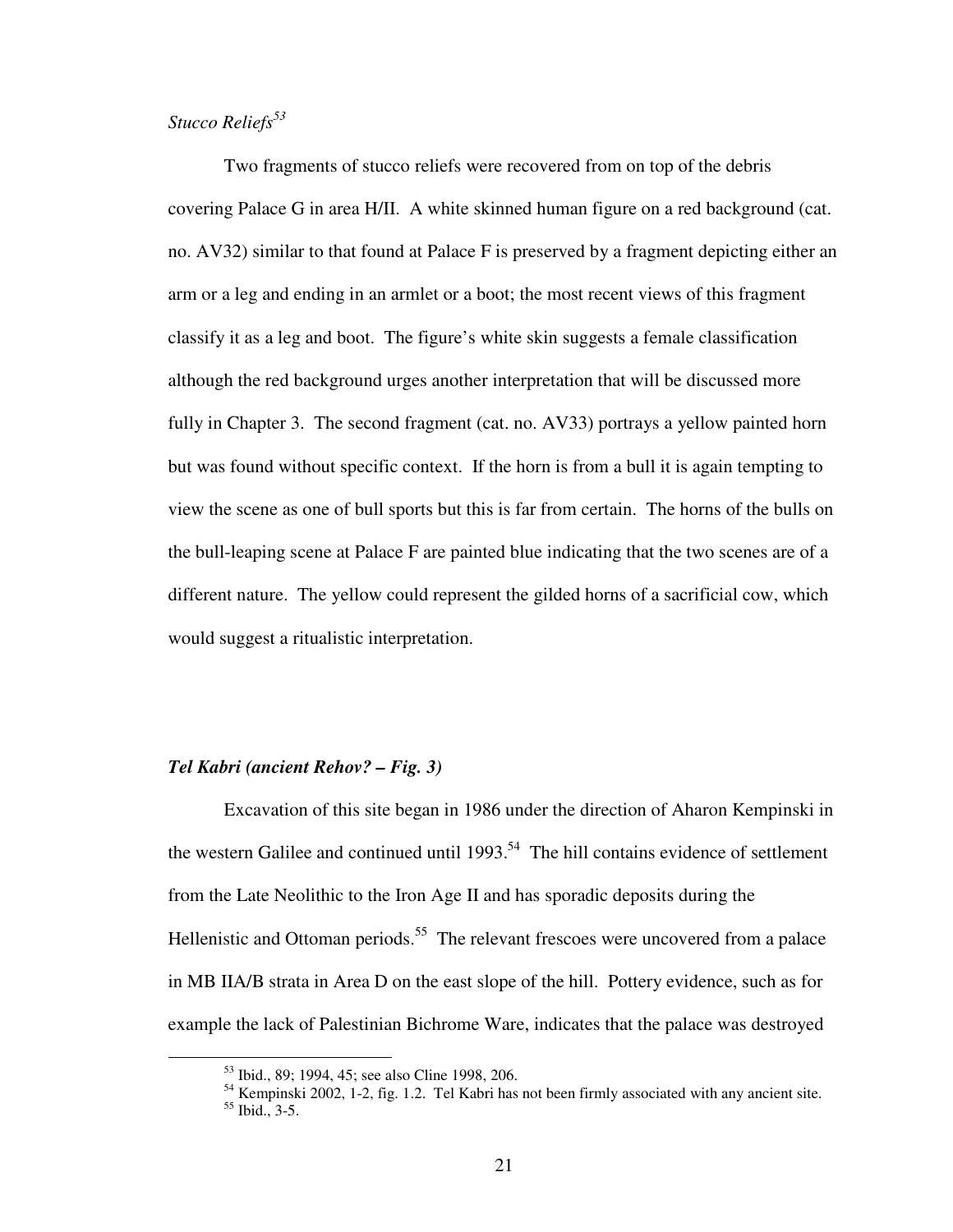at the end of MB IIB/C or MB III, depending on the chronology used.<sup>56</sup> Contemporary finds in Egypt date such pottery to the end of the reign of the Hyksos king Apophis who reigned from 1620-1590/80 BCE, so a destruction date for the palace of around 1600 BCE can be safely assumed.

The MB IIB palace in Area D was built over an older MB IIA public building and consists of three main excavated wings.<sup>57</sup> The frescoes come from the third building stage (3c), a stage that saw mass renovations to the entire site, and are primarily confined to painted plaster floors in the west and south wings.<sup>58</sup> Hall 611 in the west wing contains a frescoed floor *in situ* and Threshold 1444 connecting Hall 611 to Room 607 also displays floor frescoes over stone orthostates**.** The majority of fragments, some 2000 badly broken remnants, were discovered in a layer of fill beneath Threshold 698 to the northwest of Hall 611 joining it to Room 740. Unlike at Avaris, the original location for the fragments found in the fill here can be determined with a reasonable degree of accuracy. It is likely that the fragments once comprised a frieze adorning the top of the walls in Hall  $611^{59}$ 

It is valid to question whether this site actually reflects a palace or not. In the absence of an obvious throne room or any overtly political imagery in the form of largescale scenes adorning the walls, this attribution remains uncertain. The complex could have been part of a religious structure as borne out by certain features of Hall 611 to be discussed below, such as water proof floors. If the fresco frieze did adorn the walls of

<sup>&</sup>lt;sup>56</sup> Niemeier and Niemeier 2000, 769. The chronology is an ever-present problem but it should be noted that this palace and the accompanying frescoes predate the first building phase at Avaris by about 100 years.

 $57$  Kempinski 2002, 58; see also pages 68-70 for a general overview.

<sup>58</sup> Ibid., 63.

<sup>59</sup> Ibid., 270; see also Niemeier and Niemeier 2000, 780. The motifs, contexts and technical manufacture of all frescoes from the site are given a full analysis by Niemeier and Niemeier in chapter 6 of Kempinski (2002, 254-98).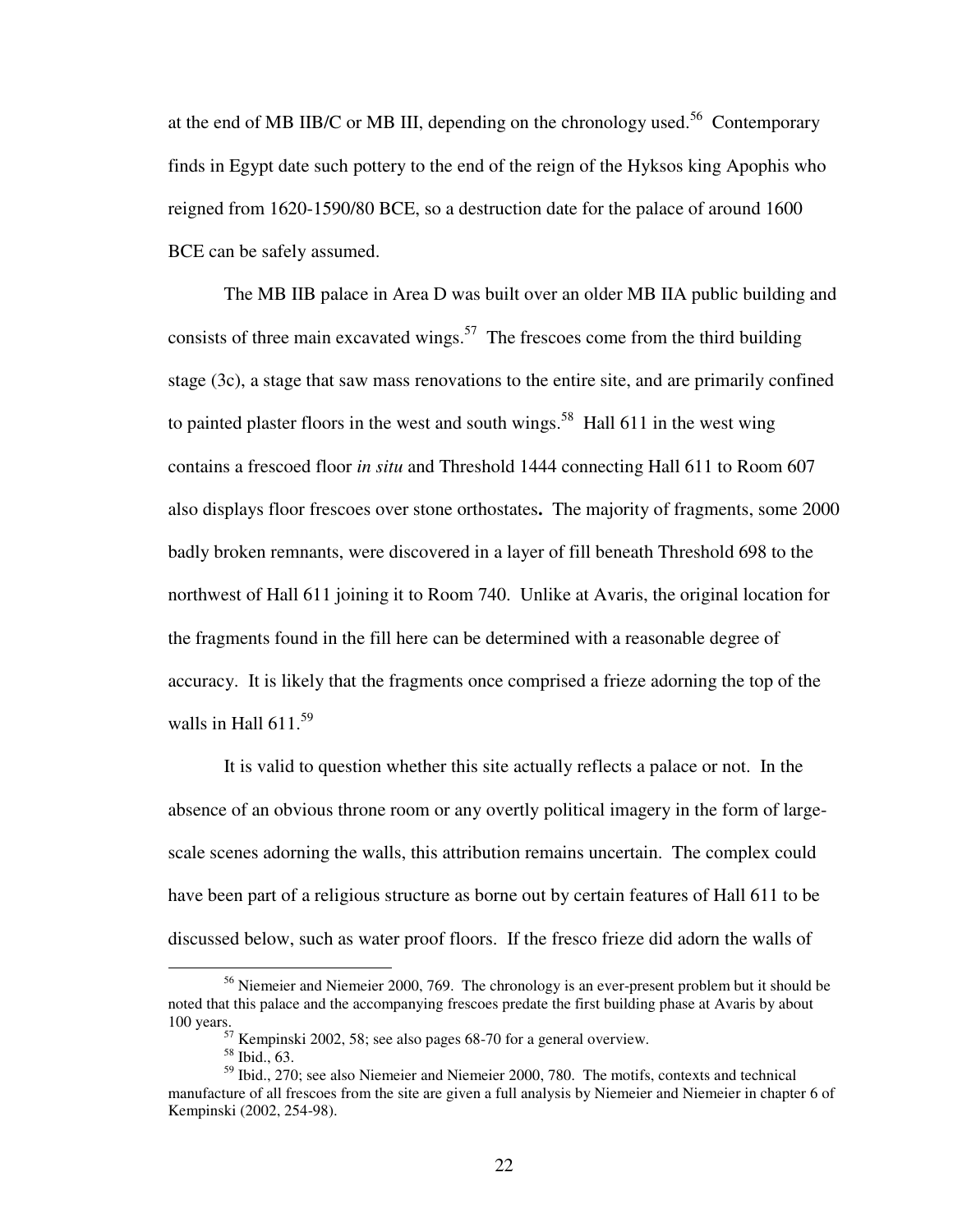Hall 611, then the prevalence of water/riverine imagery is unusual for a throne room but entirely within the bounds of cult decoration.<sup>60</sup> From the size of the complex, its attribution as a palace is likely correct, but the function of the excavated rooms is debatable. If it was a palace, then it was inhabited during the period when the Hyksos were in Egypt and therefore the owner should not be called a governor as would be fitting later, but neither should he be titled king. Ongoing excavations will hopefully resolve this confusion and provide insight into the culture of the site.

# *Non-Figural Motifs<sup>61</sup>*

 $\overline{a}$ 

 The best example of the non-figural motifs, by far the most common type at the site, is the floor fresco of Hall 611 intended to represent marbled gypsum paving. Some 700 "slabs" are marked in a regular grid (cat. no. TK01) in the center of the floor separated by thin red lines (cat. no.  $TK02$ ).<sup>62</sup> The fresco never touches the walls, a feature that will be taken up in Chapter 3, but does extend onto Threshold 1444 curiously covering actual stone paving (cat. no. TK03). A marbling effect is accomplished through the use of varying transitional ribbons of brown, red and blue pigments. This floor is reminiscent of remains of actual stone flags found in the southern wing of the palace in Locus 1550 where unpainted plaster is used to fill the gaps between regularly cut blocks. This may indicate that the plastering of Hall 611 was a cost saving measure to imitate relatively more expensive floors elsewhere in the palace. Due to the current eroded state of the slabs it is difficult to see under normal light, but the original color scheme formed a

 $60$  Consider the example of the motifs discussed at Mari below, which are from cult settings and relate to water.

 $61$  Kempinski 2002, 58, 63, 66-9, 254-9, 266-70; see also Niemeier and Niemeier 2000, 769-772, 776-9.

 $62$  The slabs measure 40 cm x 40 cm with little variation.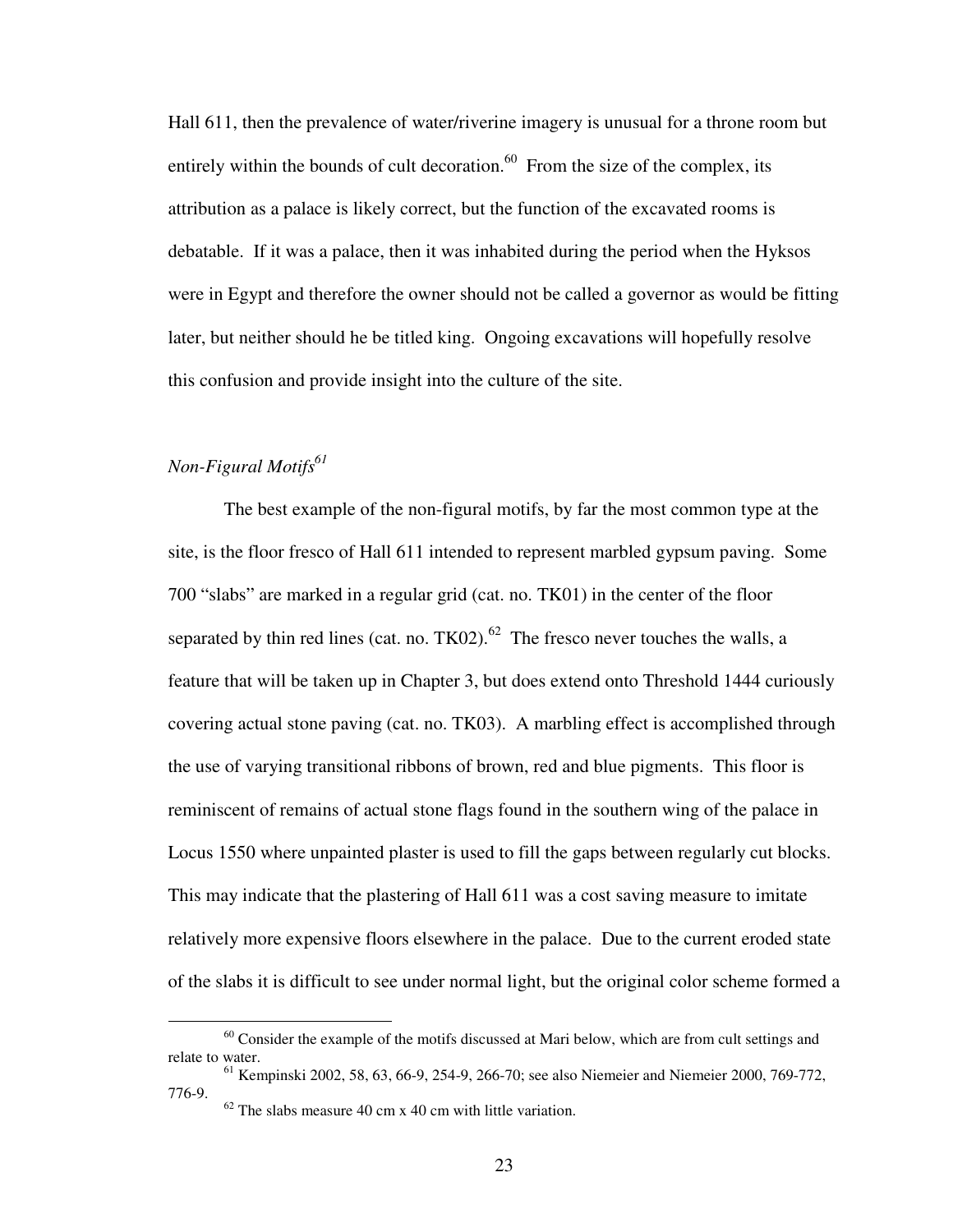checkerboard of alternating gray/blue and yellow/ochre blocks. These colors were originally achieved in part through the addition of painted lilies and crocuses, which will be discussed later.

Findings in the room such as jars for libations and ritual and votive vessels indicate that it had a religious function in earlier stages of construction. It is possible that since the frescoed floors were waterproof, this enabled rituals that included water to be performed. It could just as easily, however, have served an administrative function as a throne room, especially if the dais was originally made of wood and therefore no longer extant. Wall additions in Room 607, also during the 3c phase of construction, form a sort of bent-axis entrance to the hall, which could support its interpretation as a throne room. At present there is no consensus on the subject.

 Threshold 698 was constructed over a rubble fill that in part contained a series of wall plaster fragments, thinner than those recovered from the floor, depicting a wide gray-red line and marbled speckling decoration (cat. no. TK04) likely indicating the presence of imitation stone dados. Of the over 2000 fragments recovered, however, most can be linked to a frieze-like decoration. Some 371 of the fragments depict spotted brown "knob-like protuberances" (cat. nos. TK05, TK06) that resemble rocks similar to those found along the shore of the riverine scene at Avaris. Other gray "loop-like strokes" (cat. no. TK07) have been reconstructed as the hulls of boats although it should be noted that the fragments are so small and difficult to join together that without knowing the original orientation on the wall or surrounding context this motif could represent any number of things. Several fragments (cat. nos. TK08, TK09) depict gray, blue, red and white rectilinear and circular designs that likely represent isodomic ashlar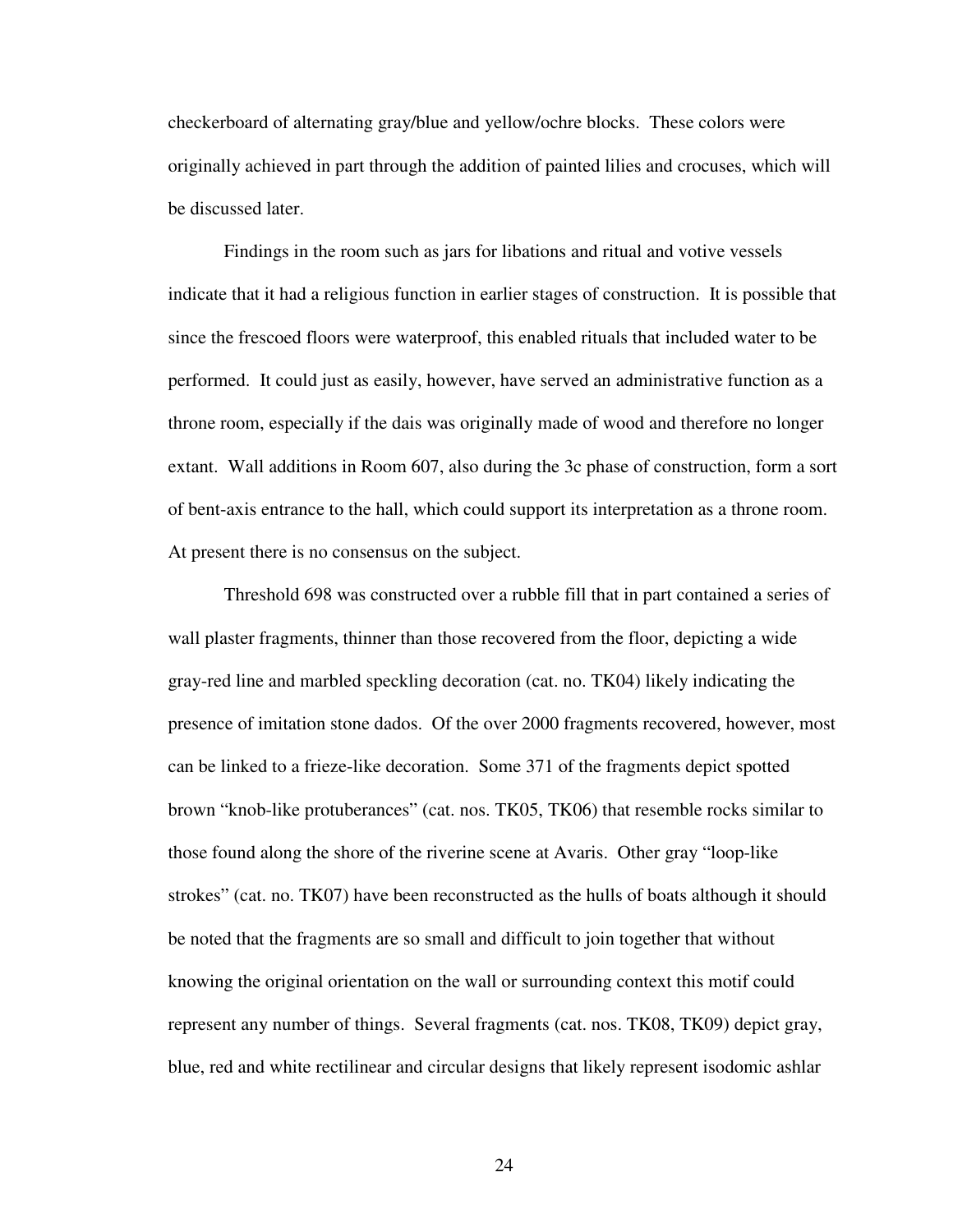masonry or plastered building façades with exposed beam-end construction. This motif parallels the findings at Avaris except that here the fragments cannot signify an actual façade due to their size but rather indicate the presence of a painted town.

## *Floral Motifs<sup>63</sup>*

 As mentioned above, the slabs of the floor fresco in Hall 611 derive much of their color from alternating appearances of red (cat. no. TK10) and blue lilies (cat. no. TK11). Both types of flowers appear individually and in more naturalistic chains (cat. no. TK12) that are placed on the slabs either following the red borderlines or cutting diagonally across the slab. Square XXIV/19 contains a small red object (cat. no. TK13) that is too poorly preserved to determine details but could represent a pomegranate; however, this identification is far from certain. The fragments from the frieze fresco contain aquatic reeds with rounded leaves (cat. no. TK14) and grasses but little else.

# *Animal Motifs<sup>64</sup>*

 $\overline{a}$ 

 Animals are rare at this site. A few fragments represent a four-pointed object (cat. no. TK15) that has been reconstructed as a flying swallow. Other fragments depict black "S" curves (cat. no. TK16) and parallel lines separating rows of curved black triangles and dots on a blue ground (cat. no. TK17), which have been reconstructed as the wings and neck of a griffin. If this is a griffin, then as at Avaris it could originally have been hunting in a riverine landscape as indicated by the aquatic plants and rocky shorelines. It

 $63$  Kempinski 2002, 259, 267; see also Niemeier and Niemeier 2000, 773, 776.

<sup>64</sup> Kempinski 2002, 267; see also Niemeier and Niemeier 779.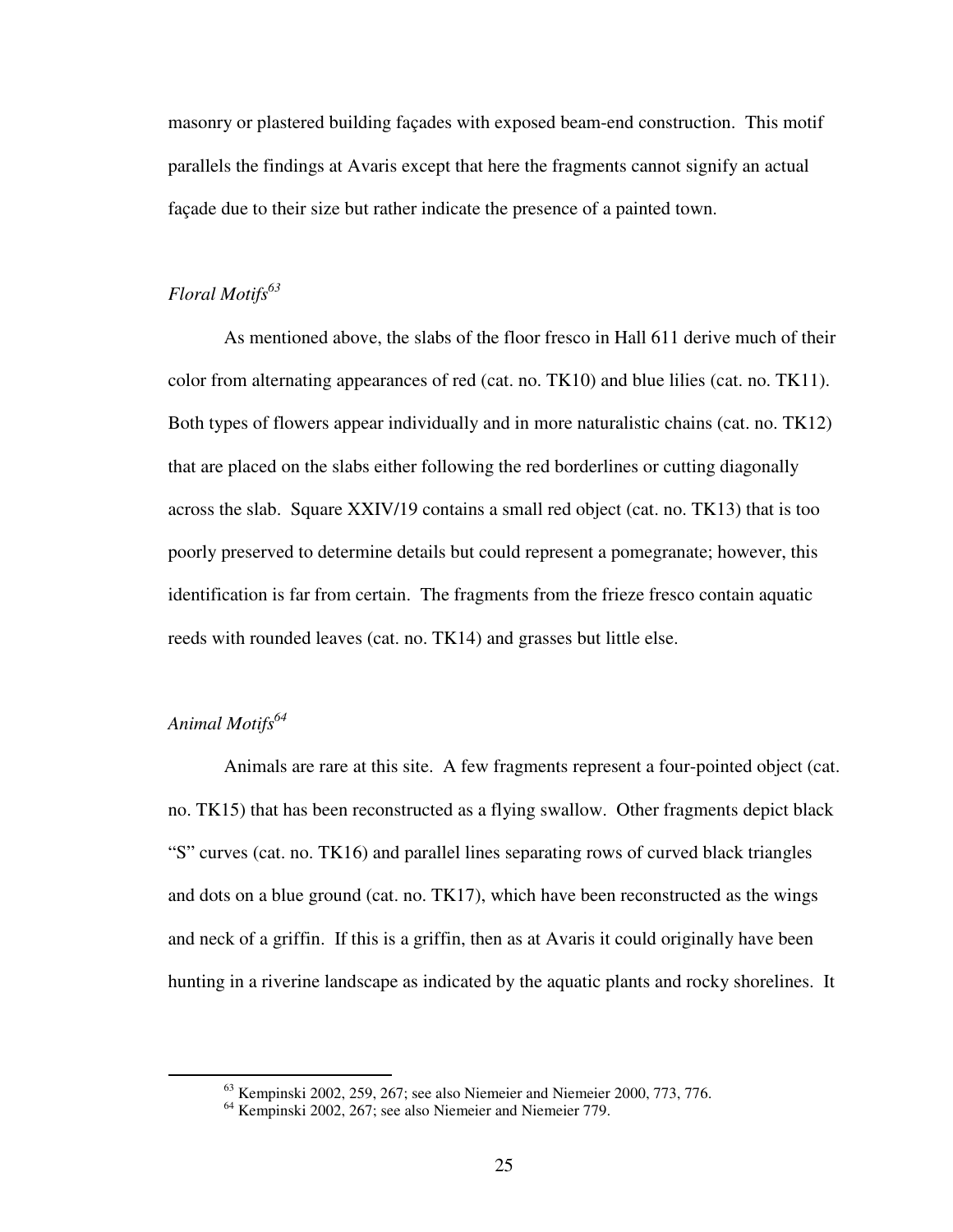must be remembered that these reconstructions have been based upon parallels that will be discussed in Chapter 3, and as such could possess other interpretations.

# *Human Figures<sup>65</sup>*

 Humans cannot be identified in any fragments with certainty. Some fragments depicting the ashlar masonry also contain red lines that could indicate the arms of male figures (cat. no. TK18).

## *Alalakh (modern Tell Atchana / Tell Atçana – Fig. 4)*

 Situated in the Hatay in modern Turkey, this site was excavated by Woolley from 1937-1949.<sup>66</sup> Level VII contains a palace built near the main walls and tablets that identify the structure as having been built by Hammurabi of Yamhad and also name his son Yarim-Lim and grandson Niqme-epukh.<sup>67</sup> Because most of the tablets referred to Yarim-Lim, his was the name Woolley gave to the palace. The annals from the city make reference to conquest by Hattushili I and the lack of Bichrome Ware as at Tel Kabri indicates a contemporary date of MB IIB or around 1600 BCE.<sup>68</sup>

 The frescoes come from the northern wing of the palace, which has been identified as the administrative wing. $69$  The temple area to the west has no known frescoes at Level VII. Rooms 5 and 5a have been identified as an audience chamber and

<sup>65</sup> Kempinski 2002, 267.

 $66$  Woolley 1955.

 $67$  Ibid., 91.

<sup>68</sup> Niemeier and Niemeier 2000, 780. Dates range from 1620 BCE to 1575 BCE and modern thought may lean more toward the latter dating, see Negbi (1994, 79).

 $^{69}$  A full analysis of the Level VII frescoes and the motifs can be found in Woolley 1955, 228-33.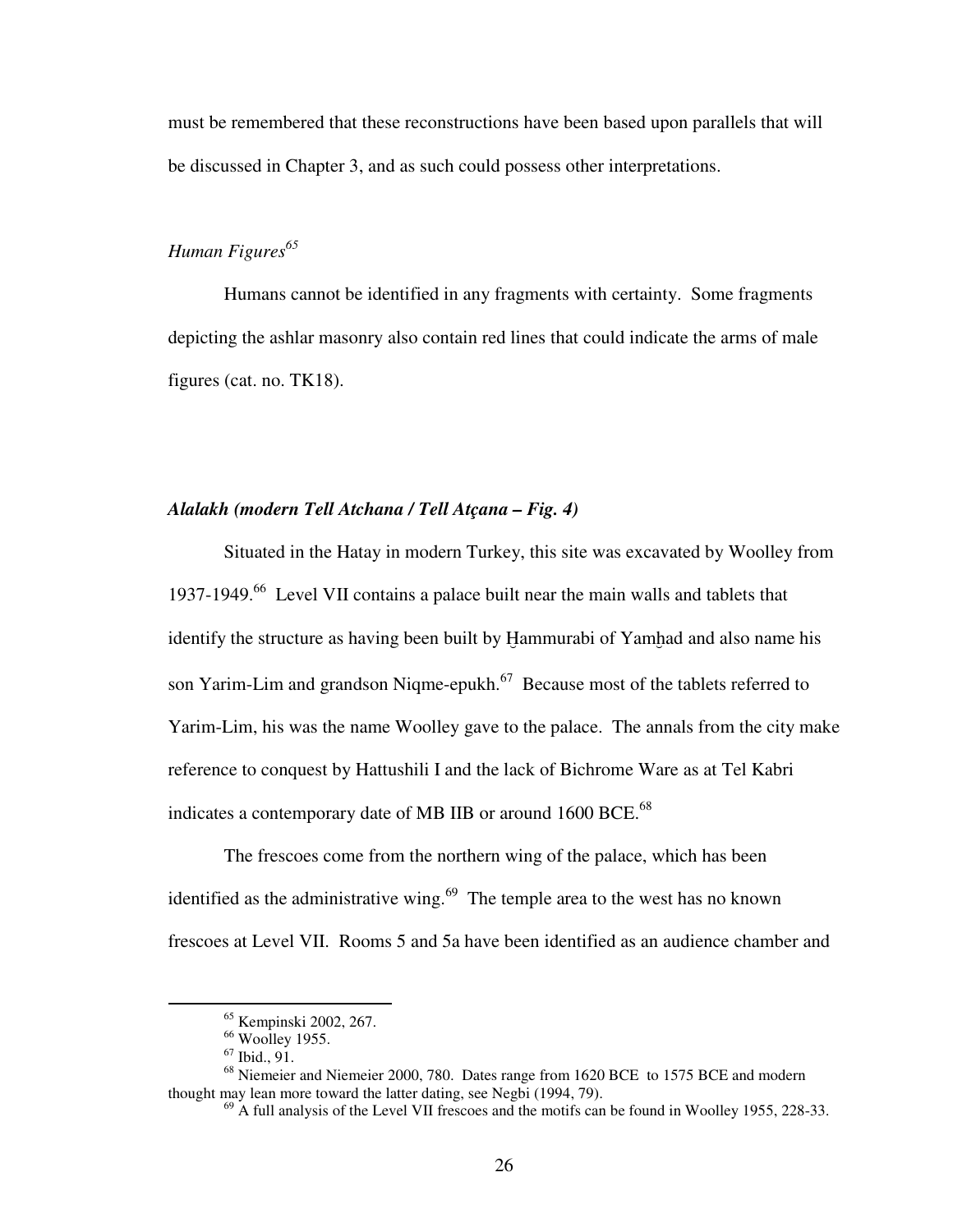across a large open court, Room 9, the rest of the fragments were recovered from the magazine Rooms  $11-13<sup>70</sup>$  Because of their position in the rubble, Woolley determined that those fragments found in the magazines had originally adorned the walls of the socalled "Grand Salon" of the "Piano Nobile" on the floor above.

# *Non-Figural Motifs<sup>71</sup>*

 $\overline{a}$ 

 As at Tel Kabri, stone orthostates covered with plaster and painted to resemble marbled stone slabs (cat. no. AL01) can be found as a dado in Rooms 5 and 5a. Most of the other rooms in the northernmost area of the palace likely possessed actual stone dados at some point so the decision to paint imitations in this room is curious. At present no explanation is forthcoming unless the objects identified by Woolley elsewhere as orthostates were originally simply components of the stone foundations. The Grand Salon was divided into two rooms by a pillared partition and each half was painted differently. The outer chamber, over Rooms 11 and 12, was painted white with violet and yellow-brown bands outlined in black along the top of the walls (cat. no. AL02). The inner chamber, over Room 13, was given a red background and likely contained figural decorations. Fragments from the inner chamber also depict the same "knob-like protuberances" (cat. nos. AL03, AL04) seen at both Avaris and Tel Kabri, there interpreted as a rocky shore. Here the motif borders the top and bottom of the wall and therefore more likely represents features of a rocky background landscape. Some fragments display two parallel gray-green lines forming a sort of ladder motif (cat. no. AL04). Whereas Woolley reconstructed this vertically as the trunk of a tree, Niemeier

<sup>70</sup> Woolley 1955, 92-4; see also Niemeier and Niemeier 2000, 781.

<sup>71</sup> Woolley 1955, 92, 94, 230; see also Niemeier and Niemeier 2000, 781, 783, 785-7.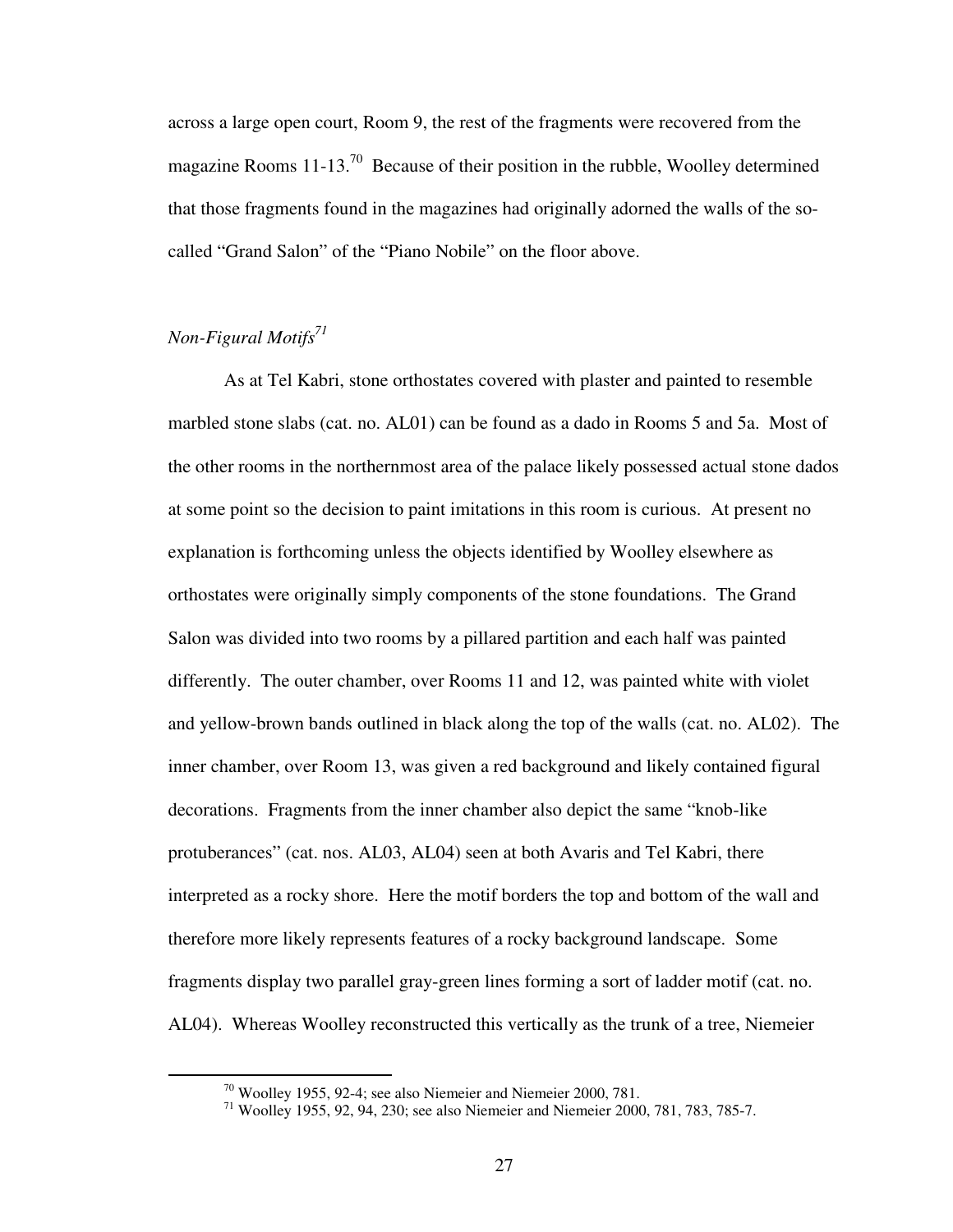places it horizontally and creates a border motif. The latter of the two fits the evidence better and is likely the correct reconstruction although room for debate exists.

# *Floral Motifs<sup>72</sup>*

Aside from the previously mentioned "tree," plants can only be securely identified in one location. Fragments from the inner chamber of the Grand Salon portray white grasses on a red background (cat. no. AL05) that appear to be swaying in the wind. Another section (cat. no. AL02) from the outer chamber displaying the above-mentioned violet and yellow-brown bands also contains the horn of a bull. Inside the horn and barely visible at the edge of the fragment is an object that but could have been a rosette. However, in light of the size of the proposed rosette Niemeier has reconstructed it as a double axe arguing that the preserved curve would create a rosette that is too large for the space. This proposal seems more correct based on the context of the scene although again nothing is certain without more of the scene.

# *Animal Motifs<sup>73</sup>*

 $\overline{a}$ 

 The only definitively identified animal motif is in the form of a bull's head attested by the presence of the above-mentioned horn in the outer chamber of the Grand Salon (cat. no. AL02). The upright position indicates that this was originally either a fore facing bull's head or a bucranium, but not a charging bull as seen at Avaris. This identification will be returned to in Chapter 3. Other fragments (cat. no. AL04) in the inner chamber accompanying the ladder-motif border depict a series of triangles and lines

 $72$  Woolley 1995, 94, 229-30; see also Niemeier and Niemeier 2000, 781, 783-7.

 $^{73}$  Woolley 1955, 230; see also Niemeier and Niemeier 2000, 781, 787.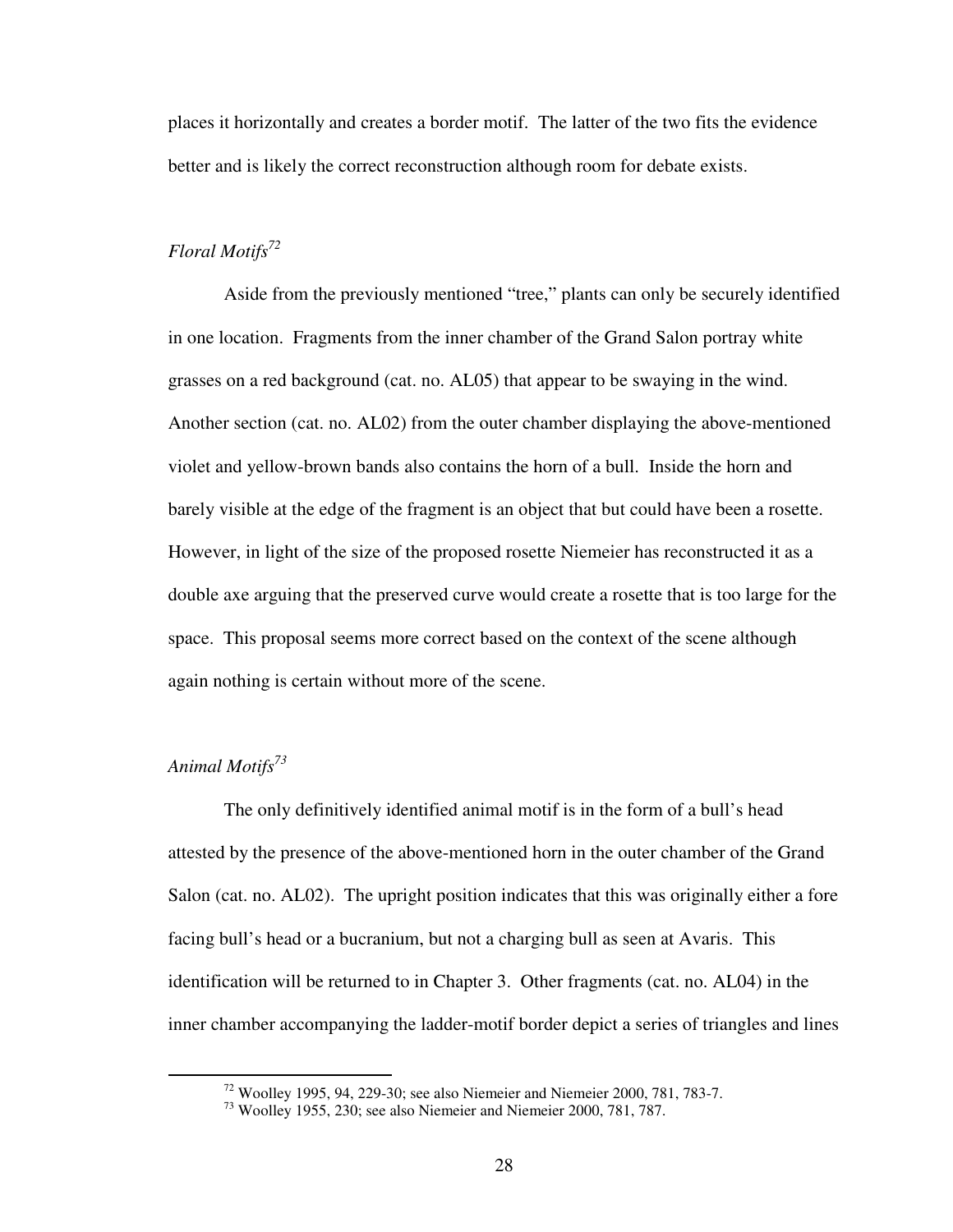similar to those from the frieze fragments at Tel Kabri. Tentatively this motif, which Woolley reconstructed as the foliage of his tree, has been turned on its side by Niemeier and labeled as the wing of a large griffin. The white band (cat. no. AL03) seen below this "wing" would then represent the animal's faded hindquarters. If this is the case then its prominent position on the wall would indicate royal imagery as at Avaris, although it should again be noted that Niemeier's identification relies on comparisons that will be explored in Chapter 3.

## **The Minor Sites**

#### *Mari (modern Tell Hariri)*

 Excavations of the ancient city of Mari near the west bank of the Euphrates have been ongoing since 1933 but the palace that contained the frescoes relevant to this discussion was published by André Parrot in  $1958$ <sup>74</sup>. The palace complex was constructed during the Isin Larsa Period and destroyed with the conquest of Hammurabi around 1760 BCE, therefore predating both Tel Kabri and Alalakh by a couple hundred years.<sup>75</sup> Attributed to Zimri-Lim, the complex contains living areas, magazines and administrative and religious zones each with their own style of decoration. The overwhelming majority of the wall paintings fit with contemporary Mesopotamian styles; however, Court 106 and the adjoining Room 64 display foreign motifs. These areas

1

<sup>74</sup> Parrot 1958.

<sup>75</sup> Kuhrt 1995, 96, 109. Frankfort (1996, 107) dates the Isin-Larsa Period to 2025-1763 BCE. The frescoes may date to as early as the late Ur III Period (442, Supplemental Note 124-6) but it is agreed that none date to before 2000 BCE.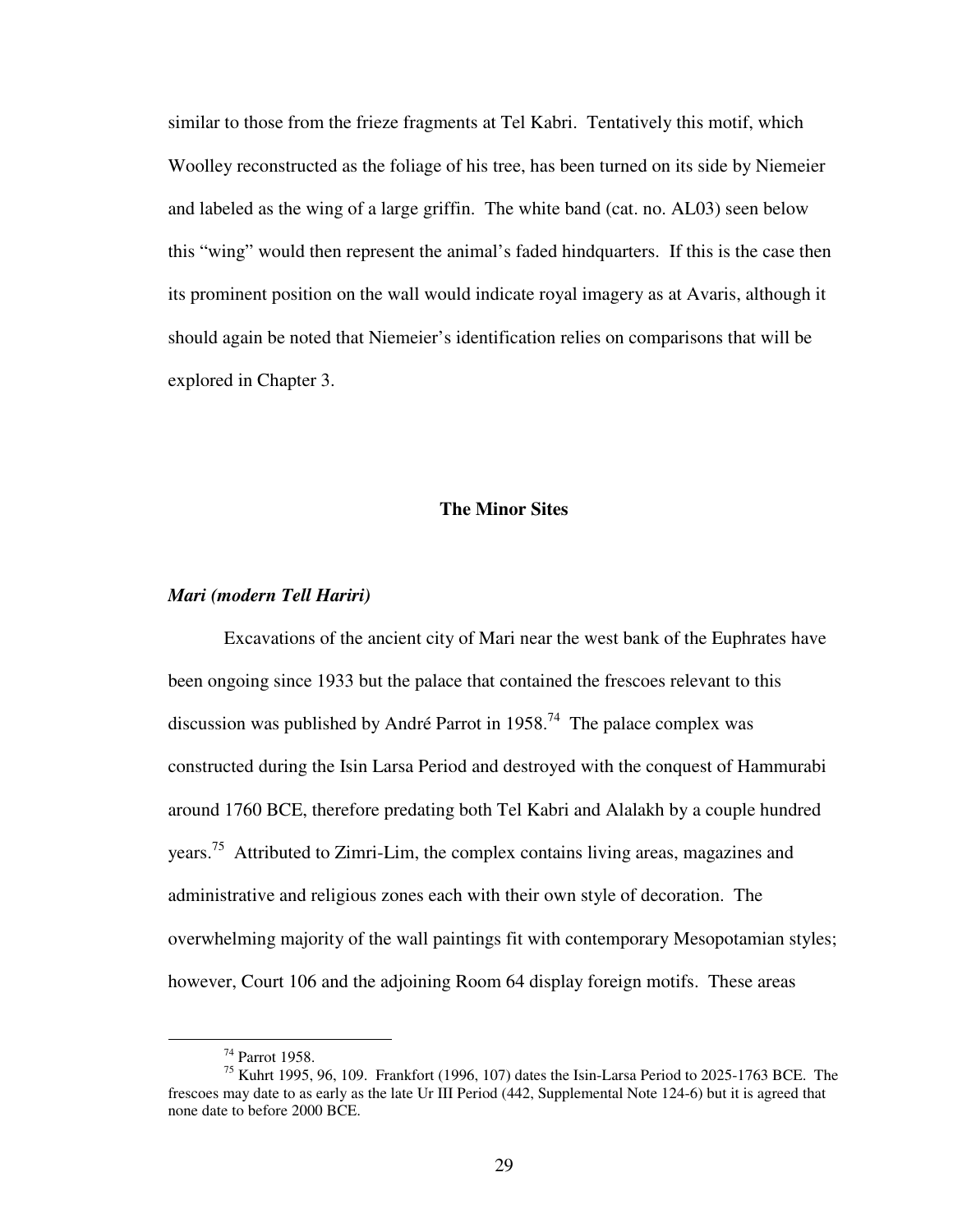comprised the temple complex of the palace as indicated by the decoration and tablets uncovered at the site that make reference to a "Sanctuary of the Ishtar of the Palace" within the palace grounds.<sup>76</sup> It should be noted that the paintings at Mari are all conducted in a secco technique and none display a true fresco manufacture.<sup>77</sup> The significance of this will be discussed at the end of Chapter 3.

# *Non-Figural Motifs<sup>78</sup>*

 Spirals are found as a decorative border surrounding the famous Investiture Scene (cat. no. MR01) on the wall of Court 106. The same motif can be seen on the mud brick podium in Room 64 (cat. no. MR02). This podium also possesses a central ochre-red panel surrounded by eight panels of imitation marbled gypsum slabs, as seen at Tel Kabri and Alalakh. Based on the context of the area and the presence of flames that appear between some of the spirals on the podium, it is likely that these motifs were adopted as symbols of earth and water in a religious setting. The Investiture Scene displays goddesses pouring water out of jars that forms an inner border of wavy lines around the central panels; the spirals could simply have been viewed as a more elaborate or decorative version of this water motif.

# *Animal Motifs<sup>79</sup>*

 $\overline{a}$ 

 This category is only applicable if Woolley's suggestion that the bull horn and reconstructed head from Alalakh (cat. no. AL02) be compared with the bulls found in the

<sup>76</sup> Parrot 1958, 69.

<sup>&</sup>lt;sup>77</sup> Negbi 1994, 78; see also Parrot 1958, 58.

 $78$  Ibid., 58, 67-70.

<sup>79</sup> Woolley 1955, 230.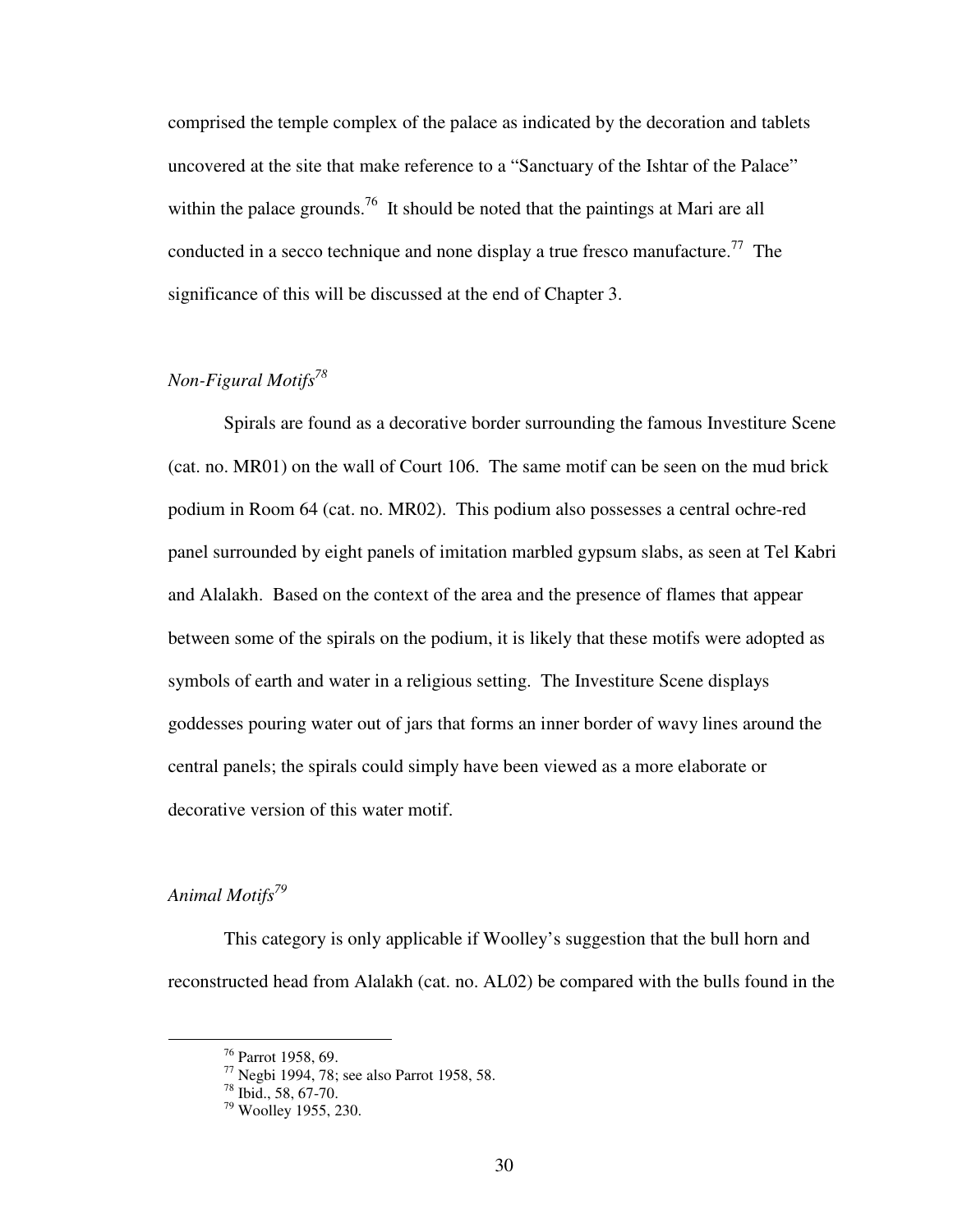friezes of the sacrificial procession on the walls of Court 106. This comparison is weakened, however, by the fact that the Alalakh head is preserved only by one incomplete horn. The horn on its own, isolated from the body, does not provide a suitable point of comparison and as such there is no need to look to Mari for parallels. The mythical animals depicted in the Investiture Scene are wholly within Near Eastern artistic traditions.

# *Qatna (modern Tell el-Mishrife)*

 Qatna is located in Syria to the east of the Orontes River. The Mitanni Period of Qatna is roughly contemporary with the sites of Mari, Tel Kabri and Alalakh; however, it dates well before the early  $18<sup>th</sup>$  Dynasty and Avaris.<sup>80</sup> Little or nothing has been published on the frescoes aside from one watercolor illustration and the paintings of unknown technique cannot be dated more narrowly than between MB IIB and LB  $I<sup>81</sup>$ 

# *Non-Figural Motifs<sup>82</sup>*

 The only applicable motif comes in the form of an imitation marbled gypsum dado (cat. nos. QT01, QT02) as seen at Tel Kabri, Alalakh and Mari. Curiously, the report on the palace makes no mention of these fragments and they are attested in the original report only by a color illustration on the frontispiece. These two fragments are identified as having been found in the palace to the east of the Room of the Two Bases dating to the Mitanni Period. The Porte des Nattes possesses actual stone orthostates and

<sup>80</sup> du Mesnil du Buisson 1935, 18-26.

<sup>&</sup>lt;sup>81</sup> Niemeier 1991, 196.

<sup>82</sup> du Mesnil du Buisson 1935, Frontispiece, 79-97, pl. 20.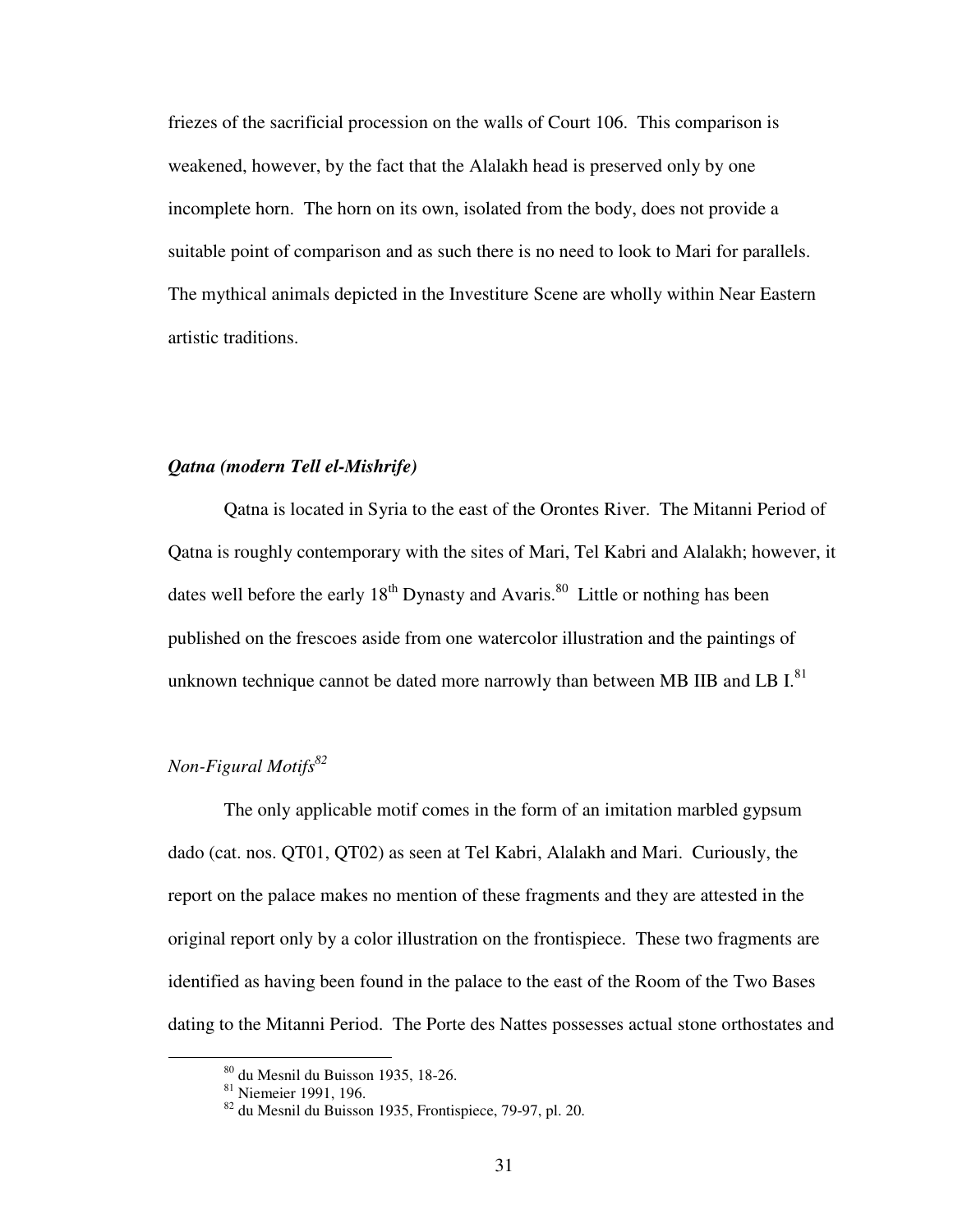a more or less regularly cut stone paving and so it is likely that here, as at Tel Kabri, the plaster slabs are simply economical copies of architecture found elsewhere in the palace. However, as with Mari, the simple presence of imitation orthostates divorced from any larger context, whatever their original location, can ultimately tell very little and cannot contribute to the larger discussion at hand.

#### *Ebla (modern Tell Mardikh)*

 Ebla is situated in Syria between the Orontes and the Euphrates to the southeast of Alalakh. The site is often included in discussions on this subject; however, no paintings are present at Ebla that are foreign enough to contribute to the debate. It should be noted, however, that there are a few occurrences of very early actual orthostates at the southwest city gate dating to MB I and others at Palace E dating to MB I-II that will be relevant to later discussions in Chapter  $3^{83}$ .

# *Conclusions*

 $\overline{a}$ 

 Non-figural motifs are proportionally the most common motifs represented at all of the sites considered in this chapter that possess relevant motifs. Ebla is a rarity and as stated is only mentioned here because it is occasionally included in discussions of this type. Because of the relative paucity of material from the other two minor sites, the majority of analysis that follows will concern the three major sites of Avaris, Tel Kabri and Alalakh. Non-figural, floral and animal motifs are present at all three major palace

<sup>&</sup>lt;sup>83</sup> Hult 1983, 38.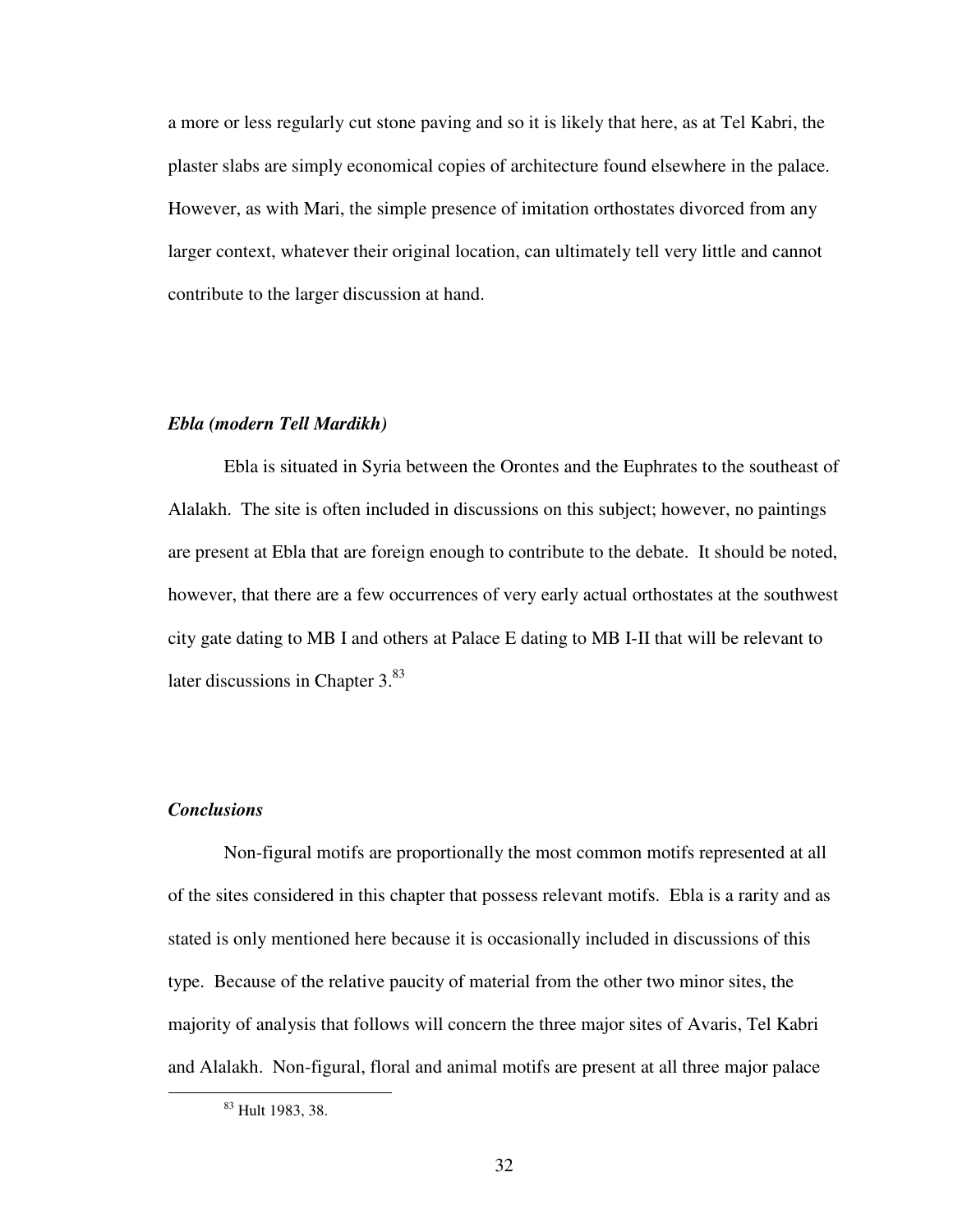sites. Avaris and Tel Kabri both possess human figures, although this identification is tentative at Tel Kabri. Avaris displays the greatest variety of motifs and techniques including bull sports and athletes as well as stucco reliefs of bulls and humans. Why Avaris is so singularly invested is the topic of another study. It suffices at this point that such motifs are found at the major palace sites and are stylistically foreign enough to be distinguished from the contemporary native traditions. That being the case, where did these paintings come from? In the following chapter I examine these motifs in relation to Aegean art in an effort to demonstrate their Aegean origin.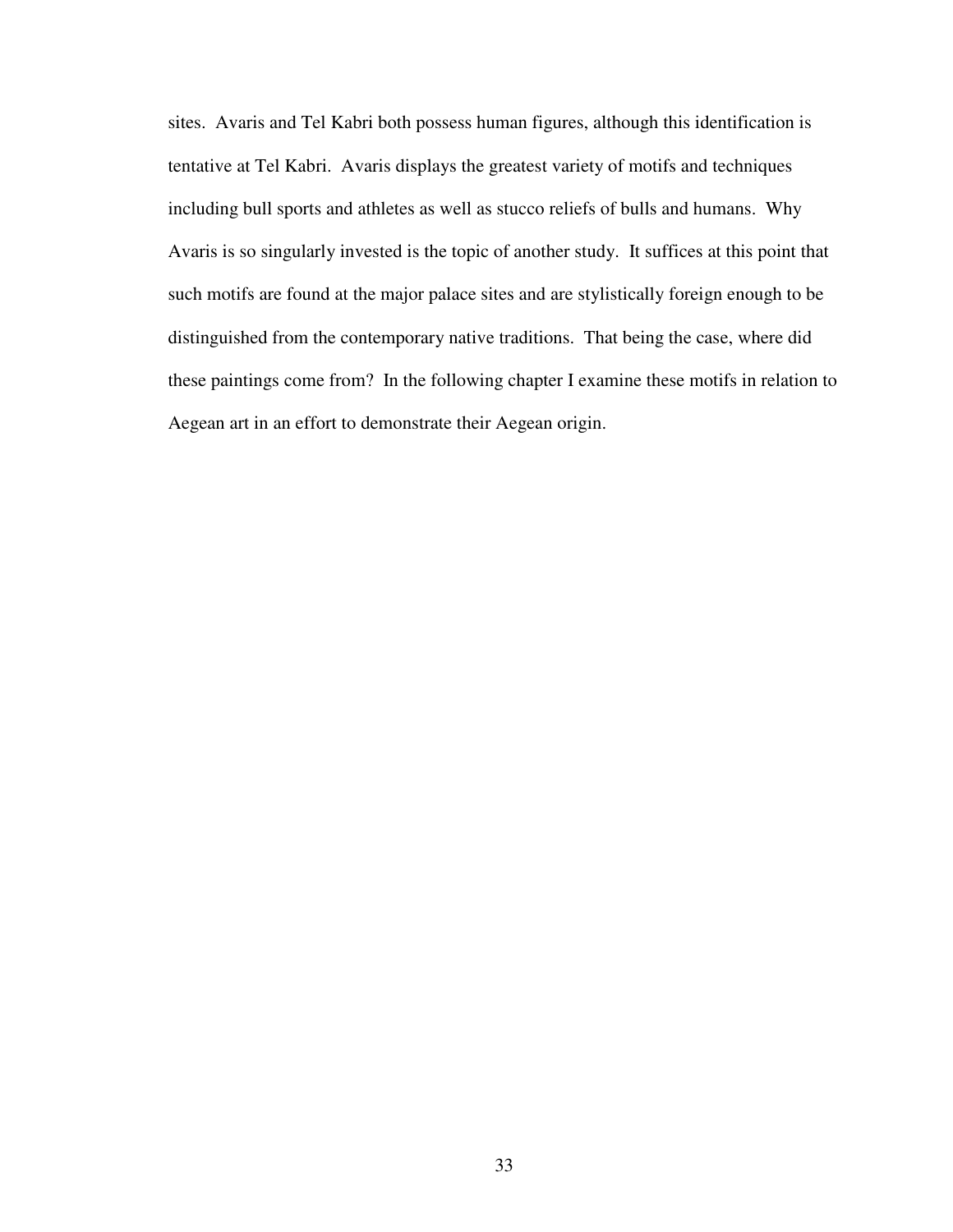#### **Chapter 3**

## **Aegean and Mainland Mycenaean Greek Comparanda**

 By general consensus, the wall and floor paintings at the eastern palace sites of Avaris, Tel Kabri and Alalakh are Aegean in nature.<sup>84</sup> Since such claims are central to this study they cannot be taken out of hand and must therefore be demonstrated. The motifs already classified in Chapter 2 will again be used here in consideration of objects from Aegean contexts: non-figural, floral, animal, bull sports/athletes/acrobats, other human figures, and stucco reliefs. All of these motifs have parallels in the Aegean or Mycenaean mainland, often in both locations, in both frescoes and other media.<sup>85</sup> These comparanda in other media are significant because in demonstrating that the motifs appear in broader social and artistic contexts, they indicate that the motifs are of greater cultural significance. A single motif of great cultural importance can easily travel and be taken out of its original context. However, if multiple motifs are found at a single site, then it is more likely that not only the individual motifs, but the scenes themselves contain cultural significance and link more strongly with the region where the motifs originated. In this chapter I intend to demonstrate that because these motifs appearing en masse at the eastern palace sites all have parallels in the Aegean, they can therefore be classified as "Aegean."

1

<sup>&</sup>lt;sup>84</sup> Such statements are sometime made in reference to Mari and Qatna, although they are difficult to substantiate. As a result the focus will be on the three major palace sites. As to the Aegean nature of the paintings at those three sites, see Bietak (2000a) for Avaris, Kempinski (2002, 254-81) for Tel Kabri and Woolley (1955, 228-32) for Alalakh.

 $85$  It should be noted that TK03 and AL01 depicting imitation stone fresco work over actual stone slabs represents a process, not a motif; however, a comparable process can be seen in MYb08. The fresco comparanda are detailed in Appendix I, while the non-fresco comparanda can be found in Appendix II.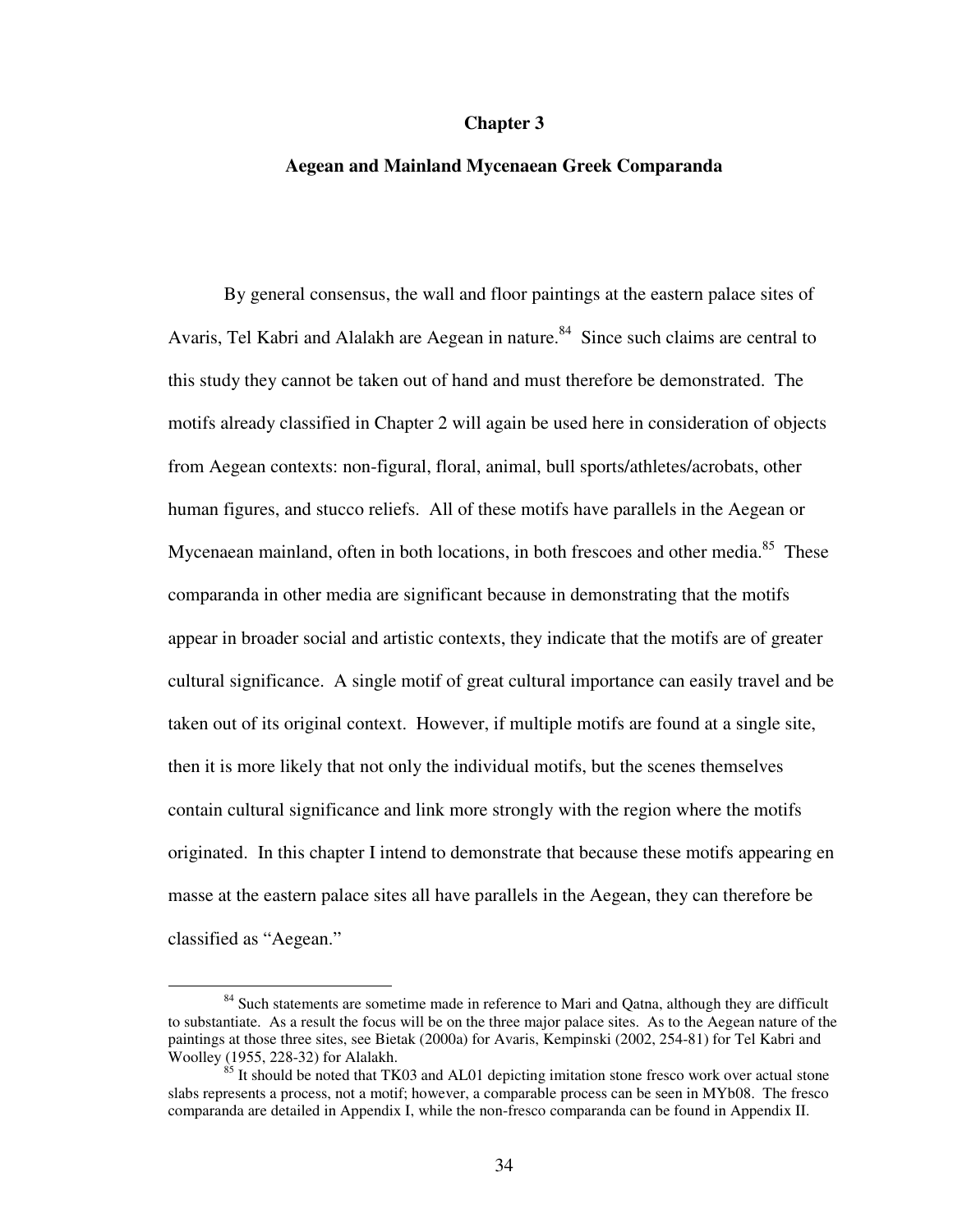# *Non-Figural Motifs*

1

 Imitation stone possesses a variety of forms and functions in the Aegean. The imitation gypsum flooring and orthostates found at Tel Kabri (cat. nos. TK01, TK04), Alalakh (cat. no. AL01), Mari (cat. no. MR02) and Qatna (cat. no. QT01) have parallels in one form or another at most of the Aegean sites. Imitation stone can be found in dado form in domestic settings at Knossos (cat. no.  $KN01$ )<sup>86</sup> and Thera (cat. no. TH01). Being purely domestic at the West House on Thera and at least situated in a private quarter of the palace at Knossos, the setting differs significantly from those of the eastern Mediterranean examples but the stylistic portrayals are comparable. It should be noted that the stone motif at these two sites appears in a stylized "arc type" giving the stone an appearance more like what is seen at Mari and Qatna than at Tel Kabri.<sup>87</sup> The later Mycenaean palaces display similar imitation stonework although of a markedly less naturalistic style. Mycenae (cat. no. MY01), Tiryns (cat. no. TR01) and Pylos (cat. nos. PY01, PY02) all display a more stylized appearance that more closely resembles the vertical color bands seen as background dividers in figural scenes at this time. As such they are likely intended more for decorative effect than to imitate actual stone. The "Easter eggs" seen in fragments AV07 and AV08 also appear in this capacity (see cat. no. PY02) but are also seen in earlier figural scenes (cat. no. TH02) that more closely match the context of the motif at Avaris.

<sup>86</sup> See also Evans (1921, 356-7) for a description of the fresco in relation to Fyfe's KN01.

<sup>&</sup>lt;sup>87</sup> See Lang (1969, 169) for the term "arc type" in reference to imitation stone. The "flags" at Tel Kabri are more mottled and naturalistic in their portrayal of stone veins.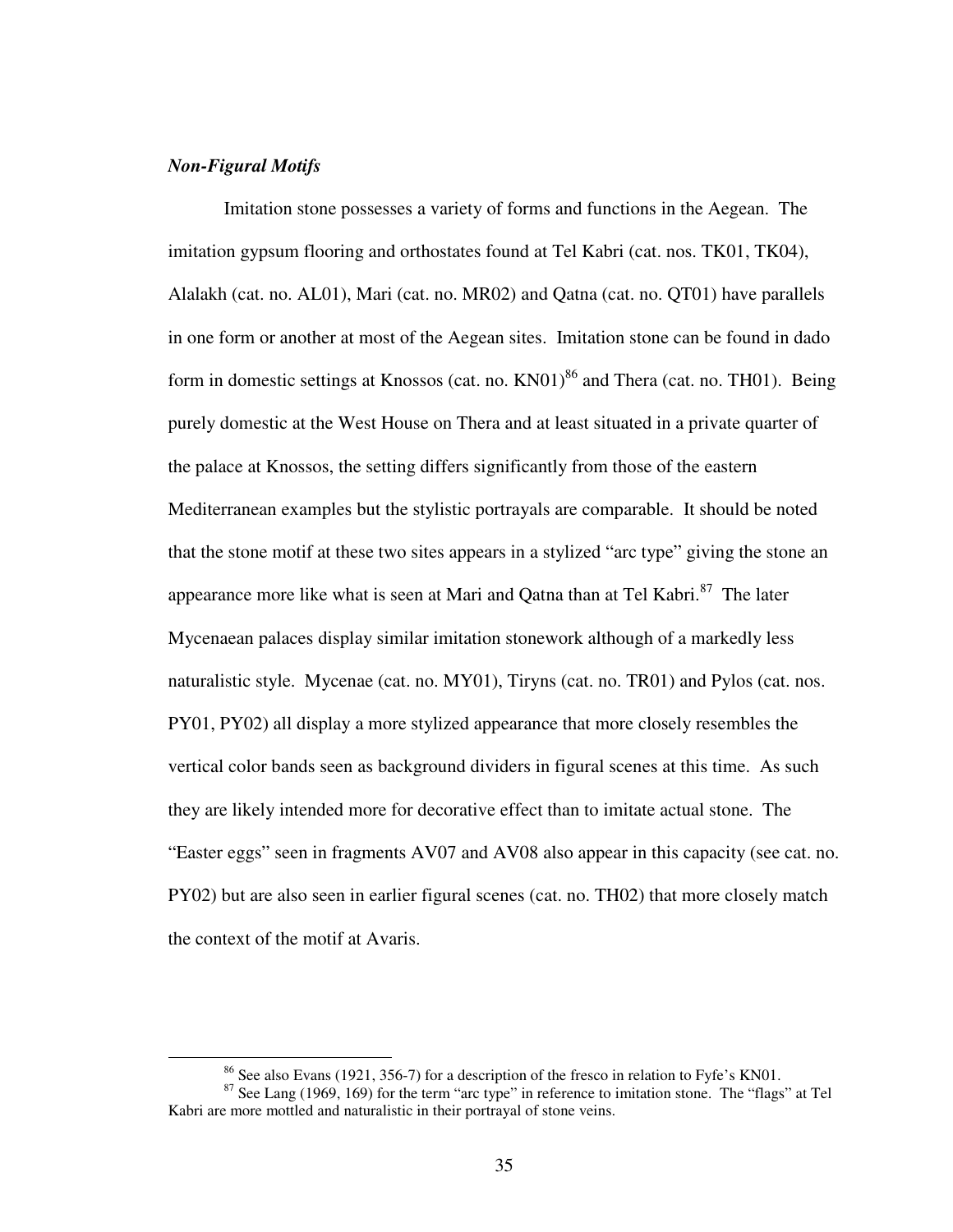As Niemeier pointed out, the practice of decorating spaces with imitation stone likely originated where actual stone was used for architectural decoration.<sup>88</sup> Therefore the regions with the earliest intensive use of facing or paving stones is likely the originator of the economical practice of comparable plaster decoration as seen at Tel Kabri.<sup>89</sup> The site of Ebla in Syria has very old orthostates around the southwest city gate and paving stones in a few places at Palace E all dating to the MB I-II period.<sup>90</sup> Alalakh possesses early stone flooring dating to MB IIB as does Tel Kabri and Shechem displays MB IIC orthostates around the east gate.<sup>91</sup> However, stone facing is rare in Syria-Palestine and virtually unheard of in Egypt and Mesopotamia until later periods due to the expense of large facing stones, which were essentially rare commodities.<sup>92</sup>

In contrast, Cretan sites such as the west façade at Phaistos, Mallia and the Chrysolakkos all display thin paving or facing stones from the MM IB-II period and on.<sup>93</sup> Palaikastro and Zakro possess grids of red stucco that likely originally held inlay stones of limestone or marble (cat. nos. PKb01 and ZKb01 respectively).<sup>94</sup> Whereas the dates are comparable between Syria-Palestine and Crete, the pervasiveness of this use of stone in the Aegean indicates that the practice can legitimately be called Aegean and therefore the imitation stone dados and orthostates at least at Tel Kabri should be considered the same. The use there of red lines to mimic the plaster set into the interstices between the stone flags, as seen at Palaikastro and Zakro, and the fact that the grid is set away from

<sup>88</sup> Niemeier and Niemeier 2000, 773.

<sup>&</sup>lt;sup>89</sup> The MB II palace at Tel Kabri displays both real and imitation orthostates, see Chapter 2.

<sup>&</sup>lt;sup>90</sup> Hult 1983, 38-40.

<sup>&</sup>lt;sup>91</sup> Ibid., 39-40; see also Kempinski 2002, 58.

<sup>&</sup>lt;sup>92</sup> Hult 1983, 36, 73-4.

<sup>93</sup> Ibid., 46-7.

 $94$  Hirsch 1980, 456. Archanes may also have possessed marble slabs (459) and Phaistos possessed early stone paved courts; see Niemeier 2000, 773.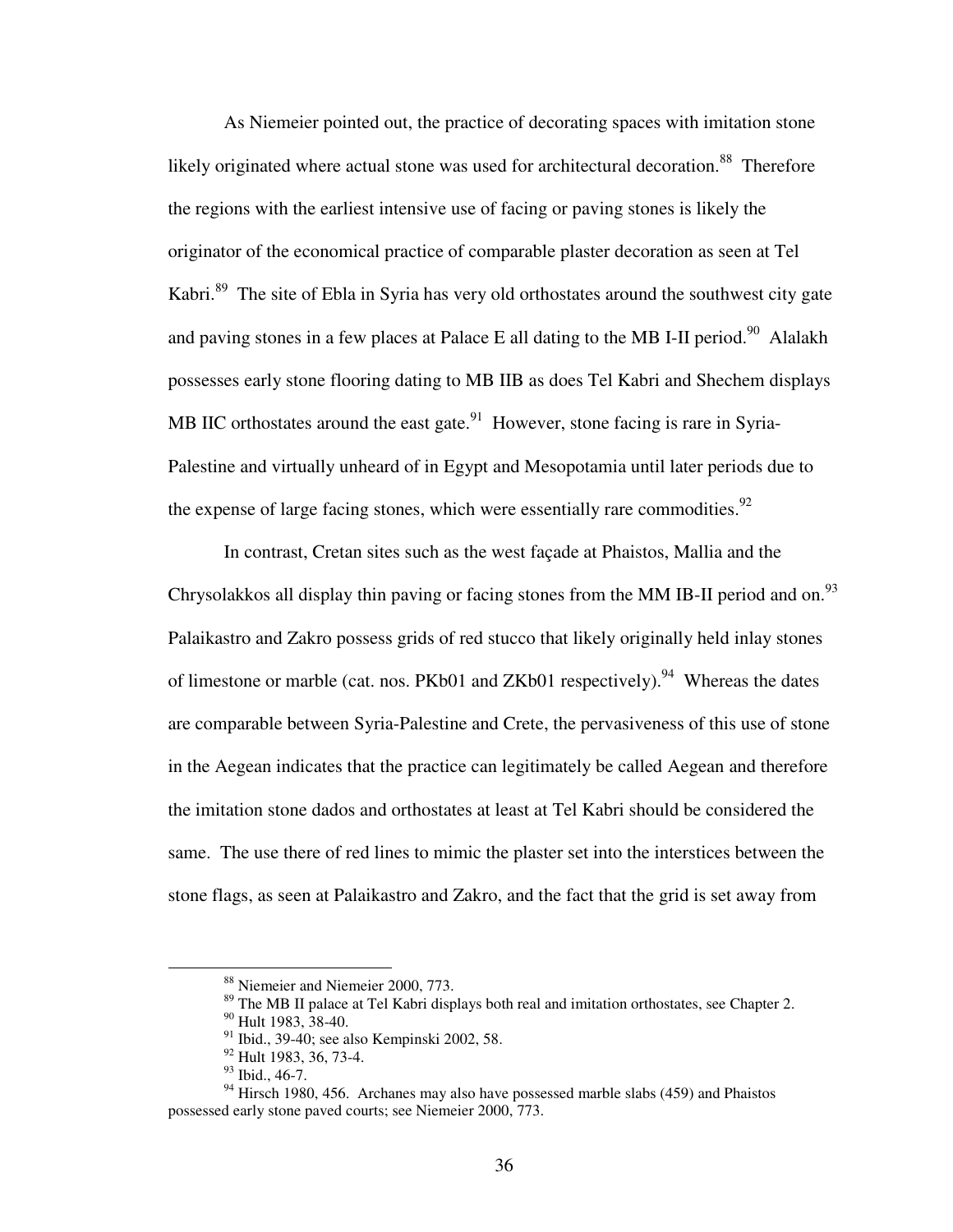the walls, a typically Cretan habit,  $95$  all strengthen the Aegean connection. Similar grids on a painted plaster floor as found at Tel Kabri can be seen on palace floors at Mycenae (cat. no. MY02), Tiryns (cat. no. TR02) and Pylos (cat. no. PY03). The origins of the imitation stone frescoes at Qatna and Mari, being farther from the coast and with a stronger Mesopotamian influence, are more difficult to determine, especially in light of the scarcity of evidence from Qatna and the apparent cultic function at Mari.

 Fresco maze motifs are rare in the eastern Mediterranean, appearing at only one site in this study (cat. nos. AV01, AV03), but are more prevalent in the Aegean. Bietak related the maze at Avaris to one found by Evans at Knossos almost as soon as he made his discovery.<sup>96</sup> This motif from Knossos (cat. no. KN02) is strikingly similar to the one from Avaris although it is slightly more complex, perhaps indicating a more evolved version of the motif on Crete or a copying of a Cretan concept for the early  $18<sup>th</sup>$  Dynasty palace. The "maze" also appears as a staircase decoration in Xeste 4 on Thera (cat. no. TH03) and on a brown and white floor fragment from Phaistos (cat. no. PH01), although it should be noted that these fragmentary examples appear to have more of a meander appearance than a true maze in the modern understanding.<sup>97</sup> These two types of maze motifs can be seen in other media as in sealings depicting proper mazes or similar spirals from Ayia Triadha (cat. no. ATb01) and Zakro (cat. no.  $ZKb02$ ), <sup>98</sup> or meander patterns as again from Zakro (cat. no. ZKb03). Egyptian art, such as on tomb ceilings and the reverse of scarabs, does display spiral form maze motifs dating back to the Middle

<sup>&</sup>lt;sup>95</sup> See also the floorings of the megara at Tiryns (cat. no. TR02) and Pylos (cat. no. PY03).

<sup>&</sup>lt;sup>96</sup> Bietak 1994, 47-8.

 $97$  These two types are both here considered "maze" motifs as they both occur in identical contexts and media. The distinction between maze and meander is likely a modern one and should not be assumed to apply to Bronze Age artists.

 $98$  The similarity between the traditional spiral motif, seen here and elsewhere in the Aegean, and the maze motif should suggest a connection. See Shaw 1995, 106.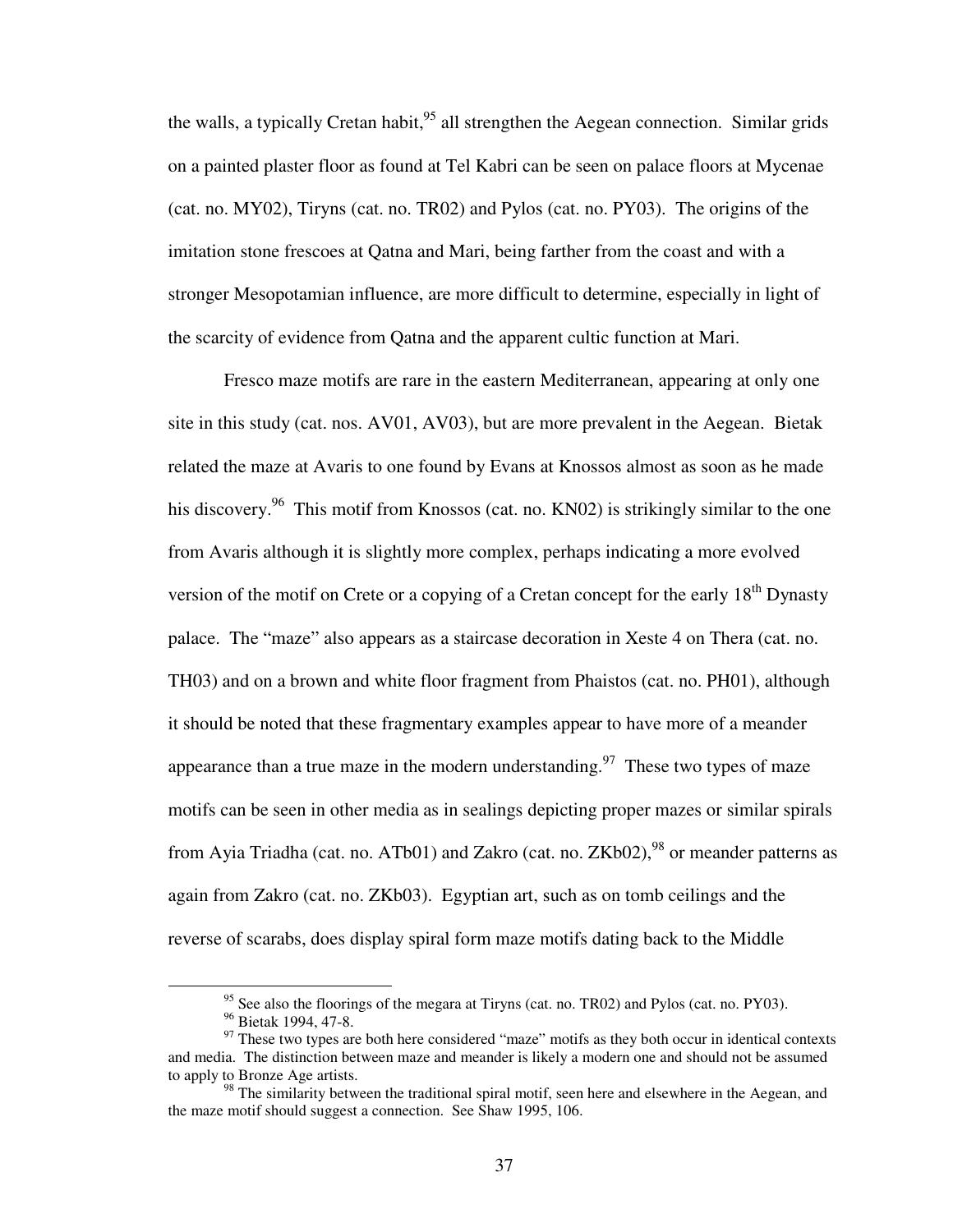Kingdom but modern scholarly consensus attributes these early examples either to the mimicking of textile patterns or to earlier Aegean influence.<sup>99</sup> The closest parallel for the LM IA maze at Avaris is the MM III motif from Knossos and so the former should not be considered a local derivation, but an import.

 Borders of the figural scenes consist of a variety of forms including half-rosettes, which will be discussed under *Floral Motifs*, spirals, rocky borders, hilly horizons and ladder motifs. Spirals as a border, seen only at Mari (MR01, MR02), are common in Aegean and Cycladic art, as for example in the reconstructed border of the Dolphin Fresco at Knossos (cat. no.  $KN03$ )<sup>100</sup> and in Room Beta 6 on Thera (cat. no. TH04). The spiral has an even older history in other media on the Greek Mainland and in the Cyclades dating back to the Late Neolithic.<sup>101</sup> Rocky borders appear in AL03 and AL04; the same motif appears in other fragments but there it occurs as a component of the scene such as a shoreline or river bank. This use of rocks as a border to a figural scene also appears in the Dolphin Fresco at Knossos (see cat. no. KN03), the megaron at Pylos (cat. no. PY04) and in the form of gypsum sculpture in the Queen's Megaron at Knossos (cat. no. KNb01). Hilly horizons as portrayed in AV06 or the wavy termination of the maze background as shown by AV07 and AV23 can be seen on the Dance Fresco from Knossos (cat. no. KN04) although the more common form of the wavy line is to mark the presence of landscape features as in AV06. In this capacity, parallels can be found across the Minoan world as at Knossos (KN05), Ayia Triadha (cat. nos. AT01, AT02) and Thera

<sup>&</sup>lt;sup>99</sup> Shaw 1995, 106.

<sup>&</sup>lt;sup>100</sup> Whether this motif was originally associated with this scene or not, its presence somewhere nearby in border or frieze form is sufficient.

<sup>&</sup>lt;sup>101</sup> Hitchcock and Preziosi (1999, 41-2) discuss spiral motifs on Late Neolithic pottery from Sitagroi and Dimini and Early Cycladic "frying pans" with continuous spiral designs (54). See also Vermeule (1964, 37-8, fig. 5) for spirals on Early Helladic seals.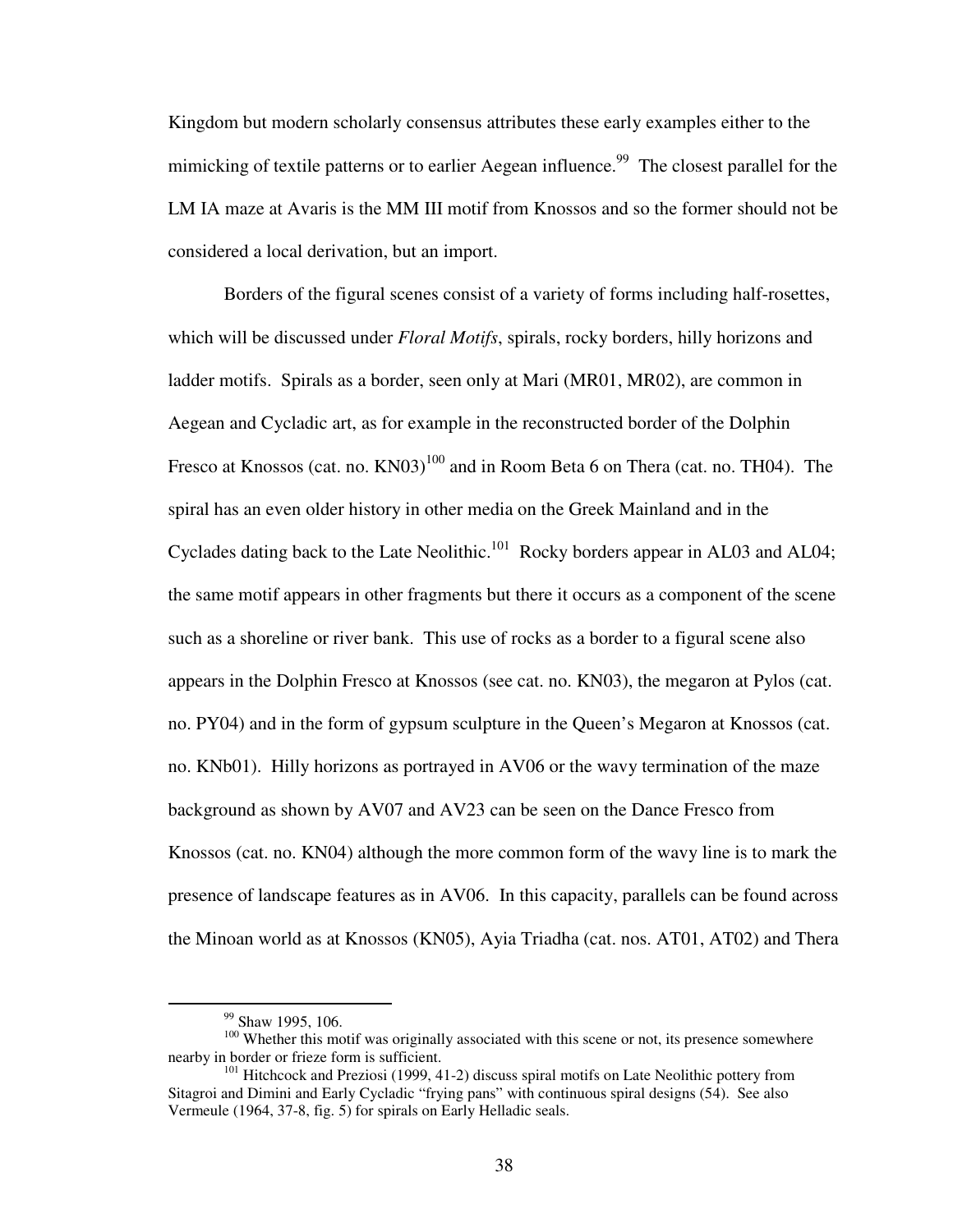(cat nos. TH05 – TH08). This style of portraying landscape appears to drop out of use by the Mycenaean period and thus aids in dating the frescoes in the eastern Mediterranean to the Minoan period. $102$ 

 The ladder motif as a fresco border is seen for certain only in AL04. As such it is difficult to make any firm statements about it, but it does appear frequently in Aegean art. Often the motif represents masonry, as for example in the Dance Fresco from Knossos (cat. no. KN04) where the motif is used to depict the raised walkways to the west of the palace. It also appears as part of the composition of the scene in the Grandstand Fresco from Knossos (cat. no. KN06) at the base of the tripartite shrine. Given that this last representation most likely symbolizes painted ashlar masonry, the ladder motif can be linked to stone architecture. The most common use of the motif however is as a bichrome border with black lines as seen at the top of the Grandstand Fresco (cat. no. KN06), surrounding the bull-leaping scenes at Knossos (cat. no. KN07), Mycenae (cat. no. MY03) and Tiryns (cat. no. TR03) and also on the rosette frieze from Xeste 3 on Thera (cat. no. TH09), at Pylos (cat. nos. PY05) and on the Warrior Goddess plaque (cat. no. MYb01) and a porphyry half-rosette relief (cat. no. MYb02) from Mycenae. The ladder motif also appears in trichrome in the Women's Frieze from Tiryns (cat. no. TR04).

 In these cases there is a range of use from one of representative art to an abstracted decorative motif. Depictions from the Final Palace phase of Knossos, from which the Dance (cat. no. KN04), Grandstand (cat. no. KN06) and toreador panels (cat. no. KN07) come, use the motif as a component of or to surround palatial activities. It is

 $102$  Note that the lyre player from the throne room at Pylos (cat. no. PY04) sits on a rocky outcropping but that the rocks appear entirely in the "Easter egg" style and so are different than the hilly landscape of the Minoan period discussed here. Niemeier (1991, 194) states it is unknown outside of Crete.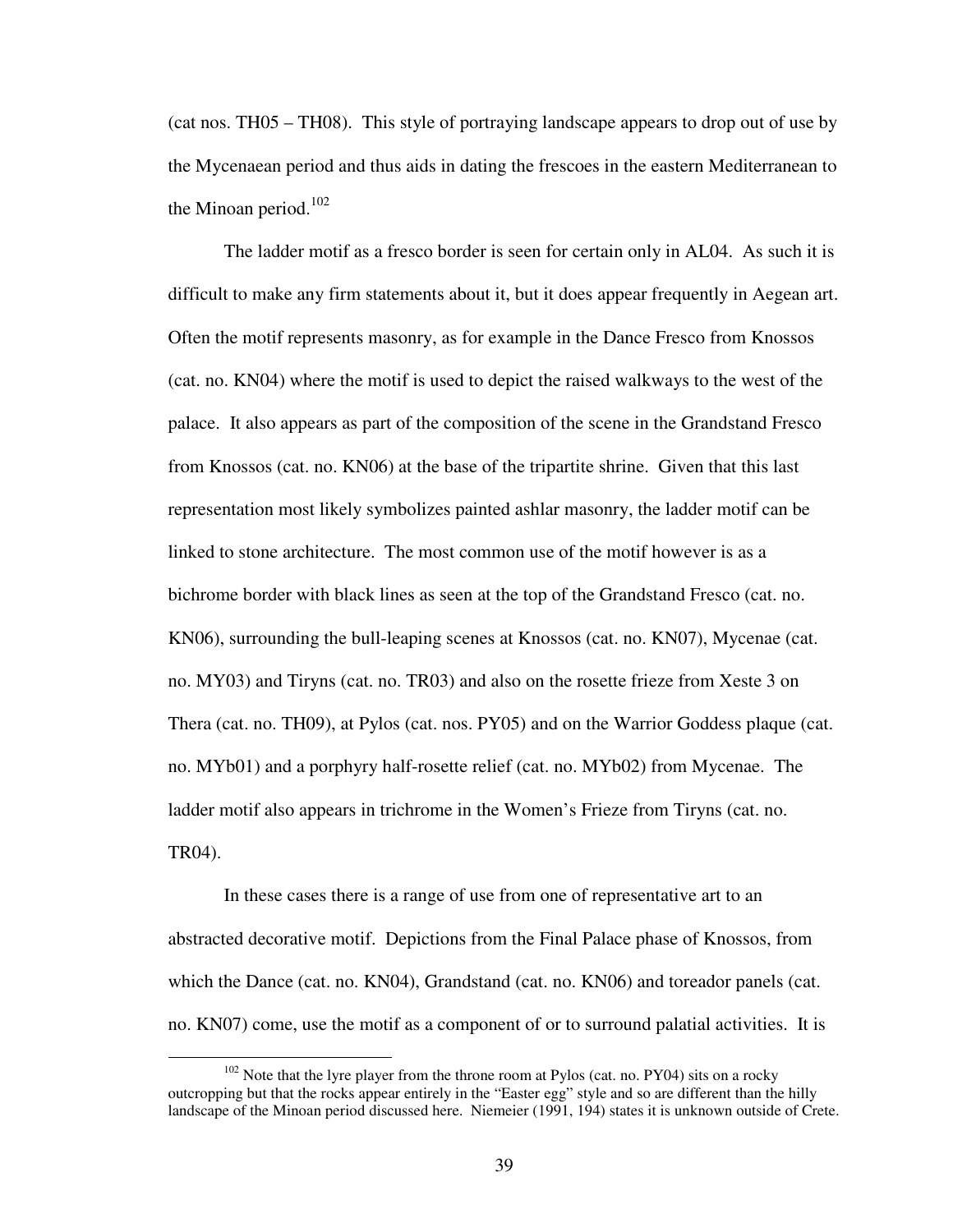possible that the use of the motif in AL04 links the scene with a palatial setting. Taken together with the hypothetical griffin discussed below, the scene would then emphasize the power of the ruler whose throne room the patterns adorned. Another interpretation of the ladder motif was put forth by Barber stating that the pattern could be easily replicated by contemporary weaving techniques.<sup>103</sup> If true, then the link between the motif and a palatial setting is no longer valid and the motif would simply reflect an otherwise common border pattern.

 As components of the figural scenes, architectural façades as seen in AV04, AV05, AV25, AV29, TK08, TK09 and TK18 find their closest parallels in the Aegean world.<sup>104</sup> Such façades appear in frescoes from Knossos (see cat. no. KN06), Mycenae (cat. no. MY04) and in other media including the faience Town Mosaic from Knossos (cat. no.  $KNb02$ ).<sup>105</sup> The miniature fresco from the West House on Thera not only depicts an identical type of construction (cat. no. TH10), but does so in a similar scale to what is seen at Tel Kabri.<sup>106</sup> TK08 clearly displays red lines dividing the gray ground into blocks and a similar effect is achieved with gray lines and circles on a white ground in TK09.<sup>107</sup> This same pattern can be seen on the buildings in Poleis IV and V in the West House fresco where the ashlar masonry is colored white, gray, red, yellow and blue,

 $103$  Barber (1991, 325-6) describes her own experiments where ancient methods were used successfully to arrive at this result.

<sup>&</sup>lt;sup>104</sup> Only photographs of those from Tel Kabri have been published, Bietak (2005, 89) describes the Avaris fragments as looking Aegean but no images of the fragments have yet been published.

<sup>&</sup>lt;sup>105</sup> Depictions of architecture in Aegean art often indicate the power of the sovereign who rules the city; see Krattenmaker 1995, 57-8. In lieu of the appearance of the leader himself, the architecture can still serve as an icon of legitimate rule and therefore as a symbol of the foreign sovereign or land. If such a scene is represented in the eastern Mediterranean fragments, then the scene could be interpreted as one of legitimacy over foreign kings or lands. This concept will be discussed in Chapter 5.

<sup>&</sup>lt;sup>106</sup> Since the architectural fragments from Avaris are most likely an actual façade, the comparison to a miniature fresco may not be the most apt. However, the type of construction is the same and is markedly different from what is seen locally in either Egypt or the Levantine coast.

<sup>&</sup>lt;sup>107</sup> Consider the red lines dividing the blocks on the floor fresco, which has already been linked to Aegean prototypes.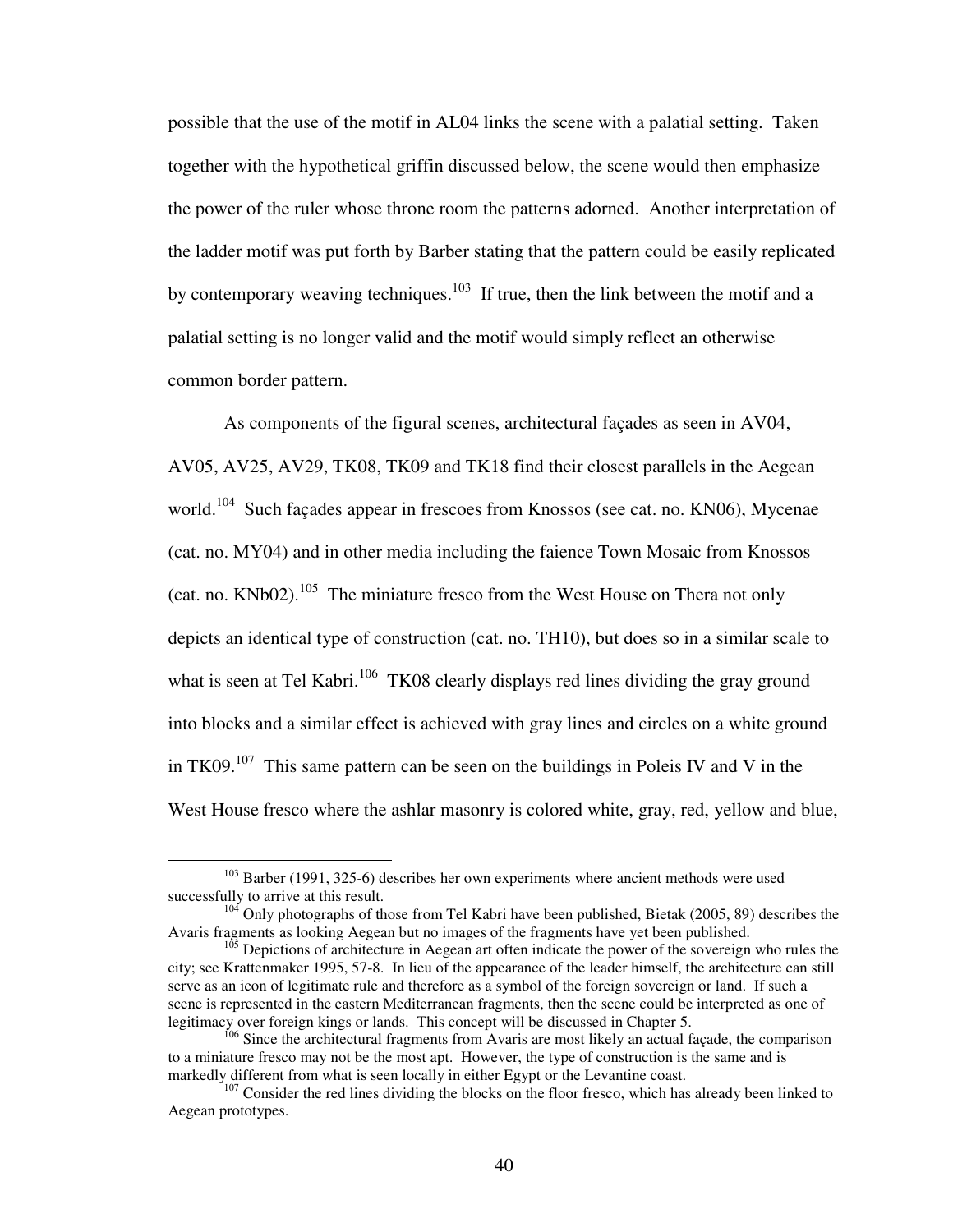with a variety of mortar colors. More importantly the West House fresco identifies the circles in the masonry as beam-ends, a typically Aegean architectural feature.<sup>108</sup> Considering that contemporary Levantine and Egyptian buildings were not composed of ashlar courses and did not display the same beam-end construction depicted on the fragments, the conclusion must be reached that this style of building was a foreign one and likely an import from the Aegean where such construction was prevalent and native. It is also significant that similar scenes appear in southern Palestine and Egypt. Since the represented architecture is similar yet alien to both locations, it is tempting to read a connection into the sites. However, without more information caution must be exercised.

 The miniature fresco from Tel Kabri also displays two other non-figural motifs as compositional elements of the figural scene: a rocky shore line (TK05, TK06) and hypothetical boats (TK07). The rocky shoreline has obvious parallels with the rocky border motif as seen above (see cat. nos. KN03, PY04, KNb01) but as a shoreline and component of the scene a closer comparison can again be made with the West House miniature fresco on Thera. The Shipwreck Scene (cat. no. TH11) displays the motif in a similar color scheme and contributes to the reconstruction of the Tel Kabri fragments as portraying such a scene. The "boats" in TK07 can be compared to those in the Shipwreck Scene, although the parallel is not exact and without more it is difficult to make any firm statements.

 That all of these elements find close parallels with Aegean murals and other objects supports a connection between the eastern Mediterranean sites and the Minoan and Mycenaean worlds. The combination and concentration of these motifs counts against the idea that these non-figural motifs were imported from the east rather than

<sup>&</sup>lt;sup>108</sup> Niemeier and Niemeier 2000, 773, 780.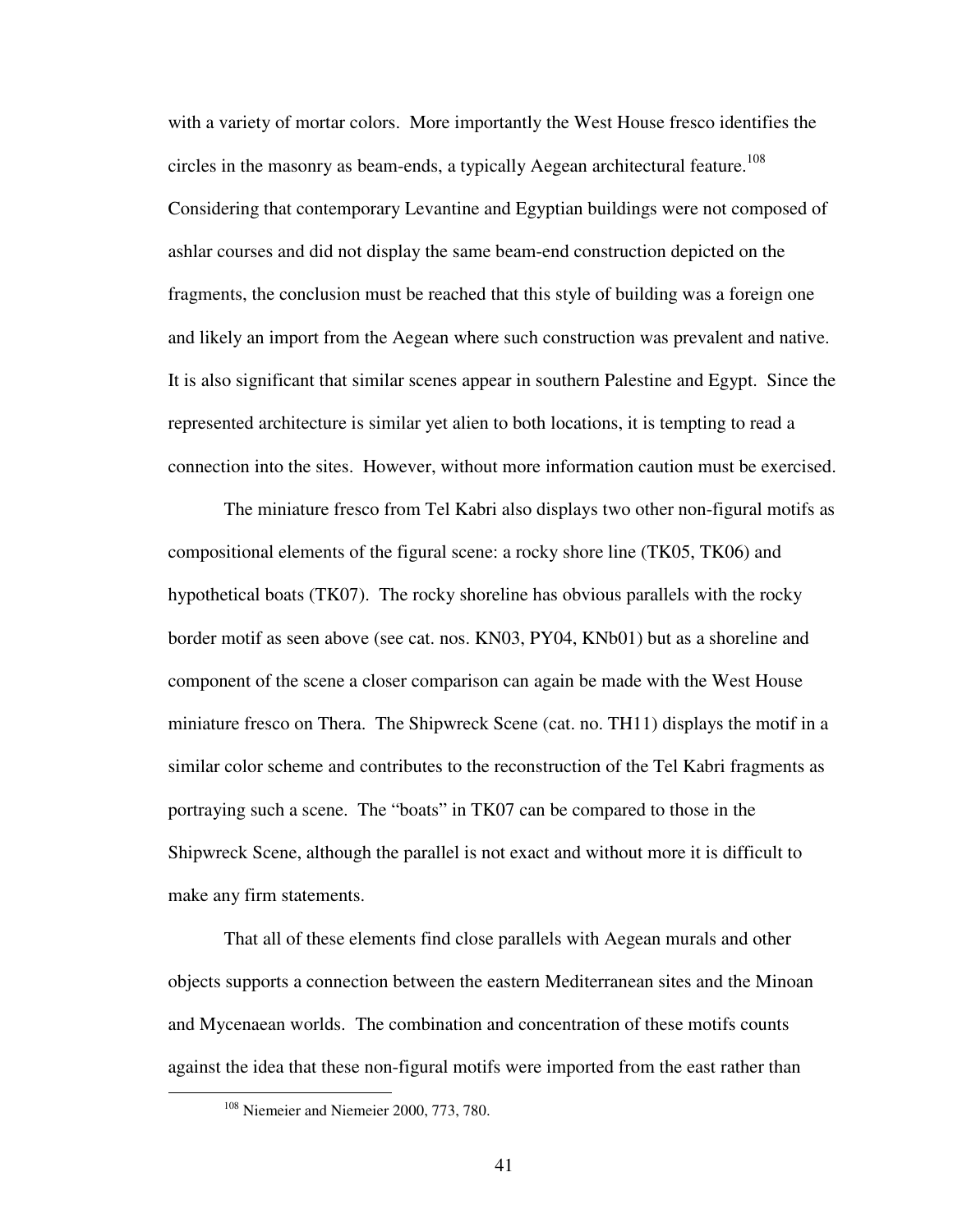from the west. Moreover, the buildings depicted in the miniature fresco from Tel Kabri and the architectural façades from Palaces F and G at Avaris do not correspond with local styles but with Aegean techniques. While later palaces in Mesopotamia were painted to resemble stone construction, at this time they were built of mud bricks. The landscape depicted at Tel Kabri does not show the shores of the Levant but rather the rocky waveswept islands of the Aegean.<sup>109</sup> All of this suggests an Aegean connection in the manufacture and perhaps even planning of the frescoes.

## *Floral Motifs*

 Floral motifs are found at all of the major sites and take a variety of forms and functions. As decorative borders they appear only at Avaris as in the "loop and ivy" border from Palace G (AV30) and the half-rosette frieze (AV12) from the bull-leaping scene from Palace F. As mentioned in Chapter 2, ivy is not native to Egypt and so must be seen as an exotic and foreign inclusion into the palace scheme. Whereas ivy borders are not as common as rosettes or spirals in the Aegean, a good parallel can be found in Room Beta 1 on Thera (cat. no. TH12) and also in the ivy depicted in Room 4 at Ayia Triadha (see cat. no. AT01). The parallel is not exact, as the Theran example is more naturalistic while the Egyptian depiction is more of a line drawing; however, the general form of both the leaves and the overall composition is a close match and the employment of the motif as a decorative border in both cases is a strong link.

 Rosettes are very common in both Aegean and Mycenaean art as decorative elements in wall paintings, pottery, seals, gold work and most other media. Full rosettes appear in wall paintings at Knossos (see cat. no. KN03), Thera (see cat. no. TH09),

<sup>109</sup> Kempinski 2002, 267-70.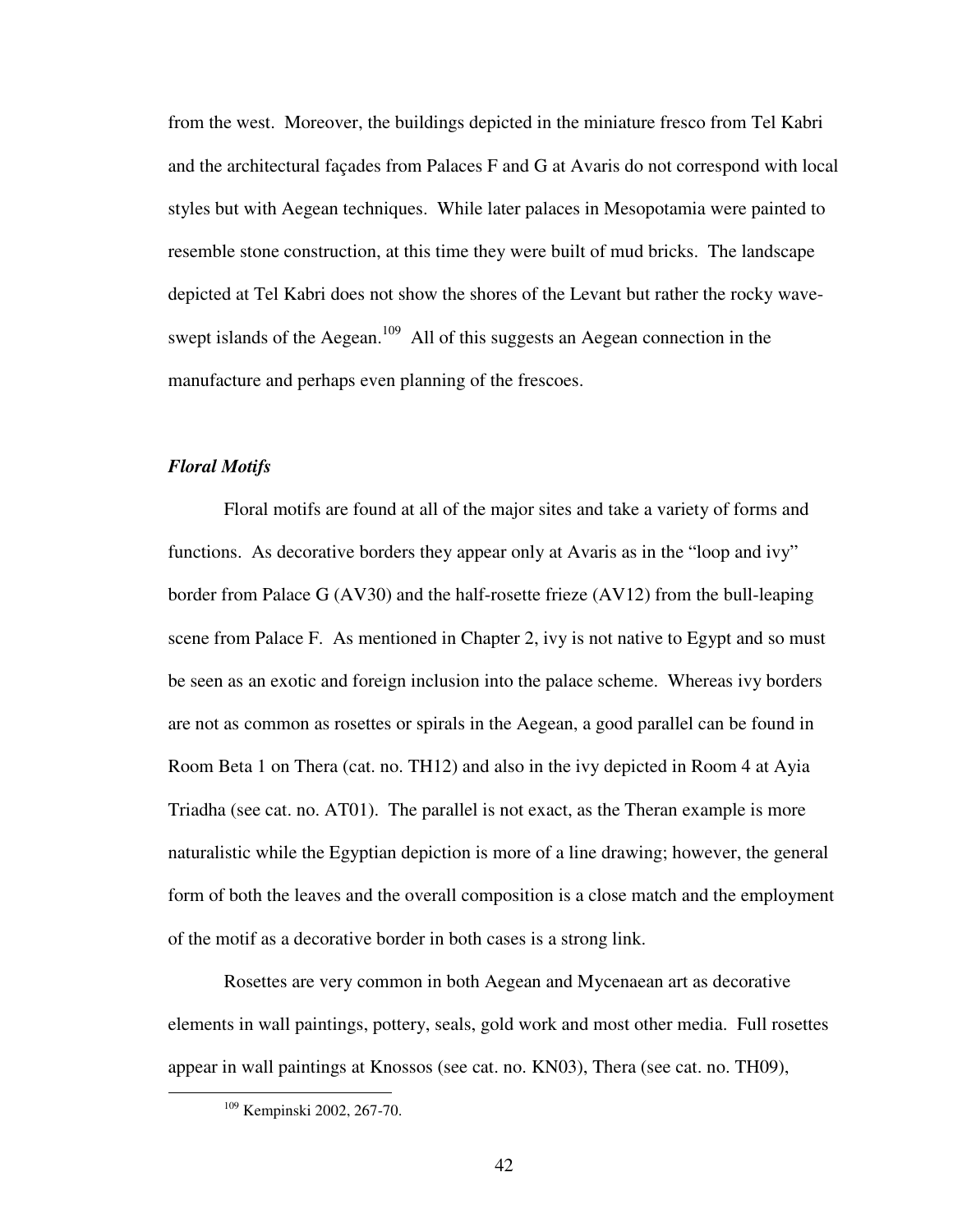Tiryns (see cat. no. TR04) and most every other location that Minoan or Aegean artistic influence spread. Half-rosettes are another matter entirely, however, and are much rarer, appearing only in major palace centers on Crete and the Mycenaean mainland during the late New Palace or Final Palace periods. $110$  As such the motif is most often employed as a decoration for buildings in figural scenes as in the Grandstand Fresco (see cat. no. KN06) from Knossos, a possible bull-leaping scene from Mycenae (see cat. no. MY03) and a very fragmentary scene from Pylos (cat. no. PY06). Fragments of actual halfrosette friezes appear at Knossos (cat. no. KN08), Mycenae (cat. no. MY05) and Pylos (cat. nos. PY07, PY08). The motif is not restricted entirely to painting and does appear in limestone decorative reliefs from MM III Knossos (cat. no. KNb03) and a later porphyry example from Mycenae (see cat. no.  $MYb02$ ).<sup>111</sup> Mycenae also displays a gold ornament (cat. no. MYb03) in the shape of a tripartite shrine with two half-rosettes at the base similar to what can be seen in the Grandstand Fresco (see cat. no. KN06) and Zakro yields a similar scene on a sealing (cat. no. ZKb04).

 The appearances of these friezes are not identical; some rosettes face inward from the sides of a structure (see cat. nos. PY06, ZKb04, MYb03), whereas others face outward from a central core (see cat. nos. KN06, KN08, KNb03, MYb02). The distinction between these types, if any, is unclear and the possibility must be left open that these were considered the same motif regardless of position and, much like the difference between mazes and meanders, differences may have been due to artistic license. In any case, the fact that this motif is found entirely at major palace centers

<sup>110</sup> Crowley 1989, 87-8. Avaris is the sole exception to this rule known at this time.

<sup>&</sup>lt;sup>111</sup> The similarity between KNb03 and MYb02 is striking and could indicate that the motif was copied directly from the earlier Minoan palace by later Mycenaean efforts. However, it should be noted that as with all of Evan's dates, due to more recent developments in dating the MM III attribution may need to be revised.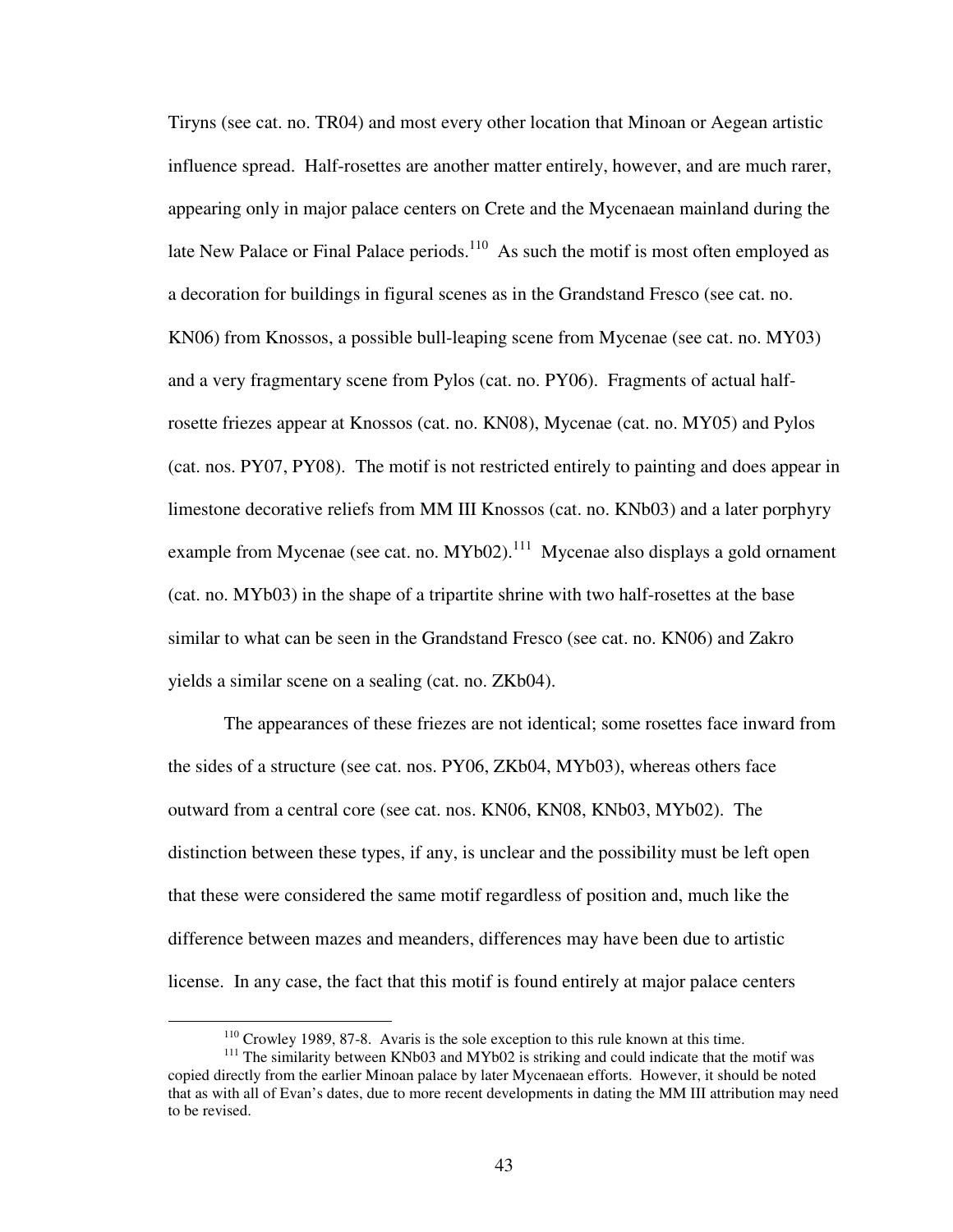suggests that the half-rosette was a symbol of either the palace or of the ruler. That the symbol was adopted by the Mycenaeans for use in their palace decorations and preserved on gold pendants strengthens this idea. However, the later Mycenaean half-rosettes are often associated with either tripartite shrines (see cat. no. MYb03) or horns of consecration (see cat. no. PY06) and so may possess religious meaning derived from similar use by the Minoans. Since the nature of the Minoan palace may have been both religious and administrative on an eastern model,  $^{112}$  the half-rosette could have held either symbolic association. Its use in a bull-leaping scene at Avaris does not clarify its significance since the purpose of such bull sports also remains unclear. At the very least, the motif found at Avaris can be linked with the LM/LH Aegean and Mycenaean Greek mainland.

 Other plants appear as lilies and a possible pomegranate on the floors at Tel Kabri (TK10 – TK12 and TK13 respectively), as *waz* lilies, palms and aquatic plants in figural scenes at Avaris  $(AV09 - AV11)$  and in the miniature frescoes  $(TK14)$  at Tel Kabri. These also appear in the form of white grasses blowing in the wind on a dark background (AL05) from the inner chamber of the Grand Salon at Alalakh. The pomegranate from Tel Kabri is problematic as that tentative identification made by Niemeier was likely influenced by the preconceived notion that the motif was Aegean.<sup>113</sup> Nevertheless, pomegranates do appear, albeit rarely, in Aegean art (cat. no. KNb04), although typically not in fresco form. Lilies have numerous Aegean parallels from both palaces and private dwellings from Crete and the Cyclades. As at Tel Kabri the flowers may appear both

 $112$  Zaccagnini (1983, 245) ties the administrative and religious functions of the eastern palaces to the artistic output of the ruler. Therefore, artistic motifs would directly reflect the rule of the sovereign who controls their production.

<sup>113</sup> Kempinski 2002, 259.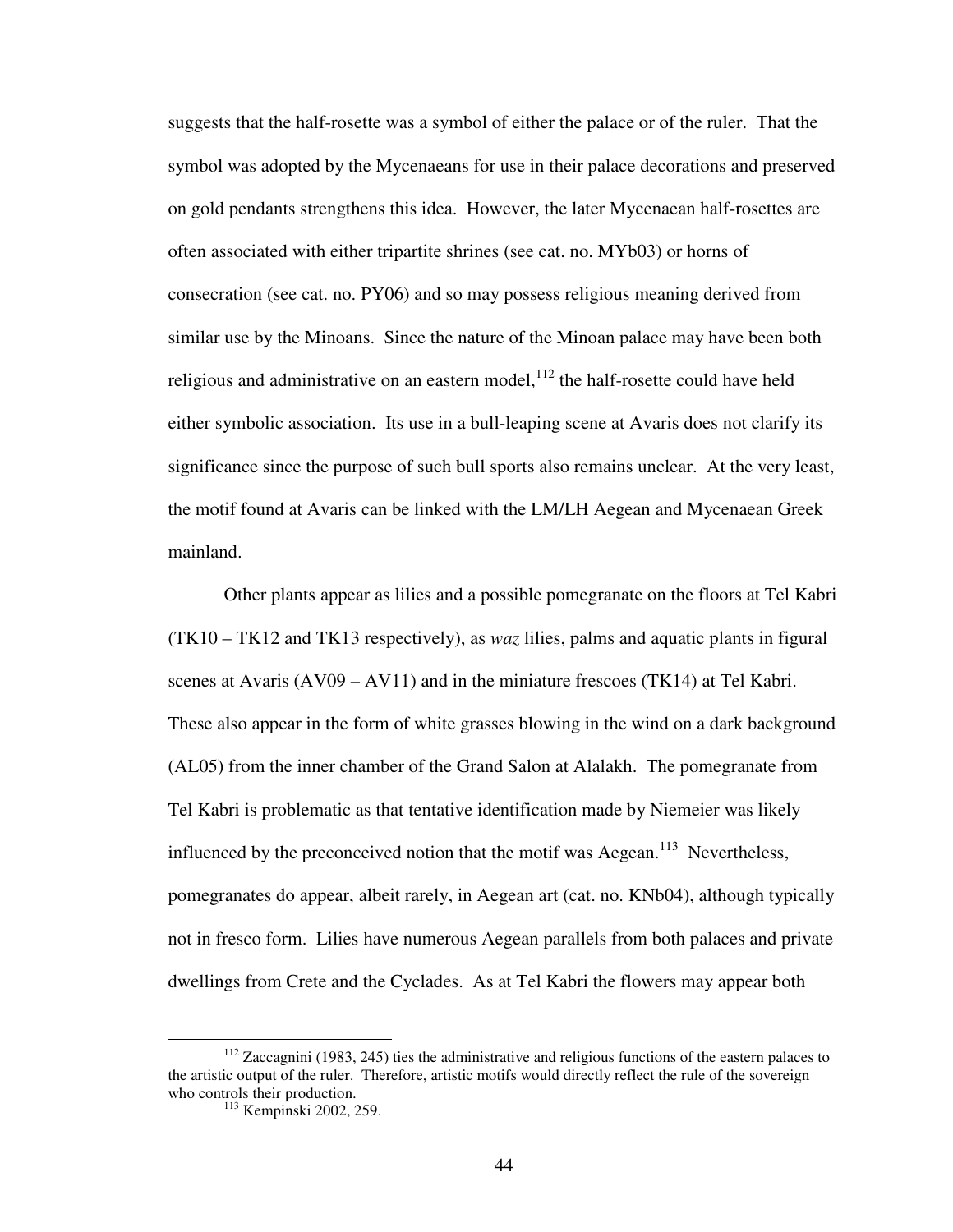isolated or as if growing as at Knossos (cat. no. KN09, KN10), Thera (see cat. nos. TH05, TH06, TH13), Ayia Triadha (cat. no. AT03) and on a dagger from Mycenae (cat. no. MYb04), or as chains as on the necklace of the "Lily Prince" (cat. no. KN11) or the tassels on the sleeves of a saffron gatherer from Thera (see cat. no. TH08). These lilies are consistently white, red and blue as seen at Tel Kabri and strengthen the connection between the Aegean and the east. That the lilies primarily appear during the Minoan periods suggest that the frescoes from Tel Kabri could legitimately be called Minoan.<sup>114</sup>

*Waz* lilies are different and appear only at Avaris (AV09) and, as the name indicates, are likely of Egyptian origin. However, there are parallels with the Aegean, as *waz* lilies can be seen capping the *ikria* in Room 4 of the West House on Thera (cat. no. TH14). The practice of making plants blue instead of the more natural green has been linked to Aegean conventions and the lack of a green pigment.<sup>115</sup> Palms like those appearing at Avaris (AV10, AV11) are also present on wall paintings (cat. no. KN12), pottery (cat. no. KNb05) and as faience sculptures (cat. no. KNb06) from Knossos and a wall painting from Thera (cat. no. TH15). Whereas palm trees are common in Near Eastern art they more often have the appearance of those in the Investiture Scene at Mari (MR01) and lack the smooth stylized curves of the Aegean and Avaris examples. The other plants, both in riverine scenes and aquatic plants as seen at Tel Kabri, have parallels in similar scenes at Knossos (cat. nos. KN13, KNb07), Ayia Triadha (see cat. nos. AT01, AT02) and on Thera in the riverine landscapes from the West House (see cat. nos. TH02,

<u>.</u>

<sup>&</sup>lt;sup>114</sup> Levantine art more commonly represents Egyptian-style lotus blossoms and other floral motifs of similar origin. The only instance of lilies included here occurring outside the Minoan world is the Mycenaean dagger, which likely would have been of either Minoan manufacture or Minoan influence. See Davies (1974) for an account of Minoan influence on the Vapheio Cups and Immerwahr (1990, 163-4) for a discussion of Minoan influence on Mycenaean painting.

<sup>115</sup> Barber 1991, 312-3; see also below discussion of pigments under *Technique and Composition*.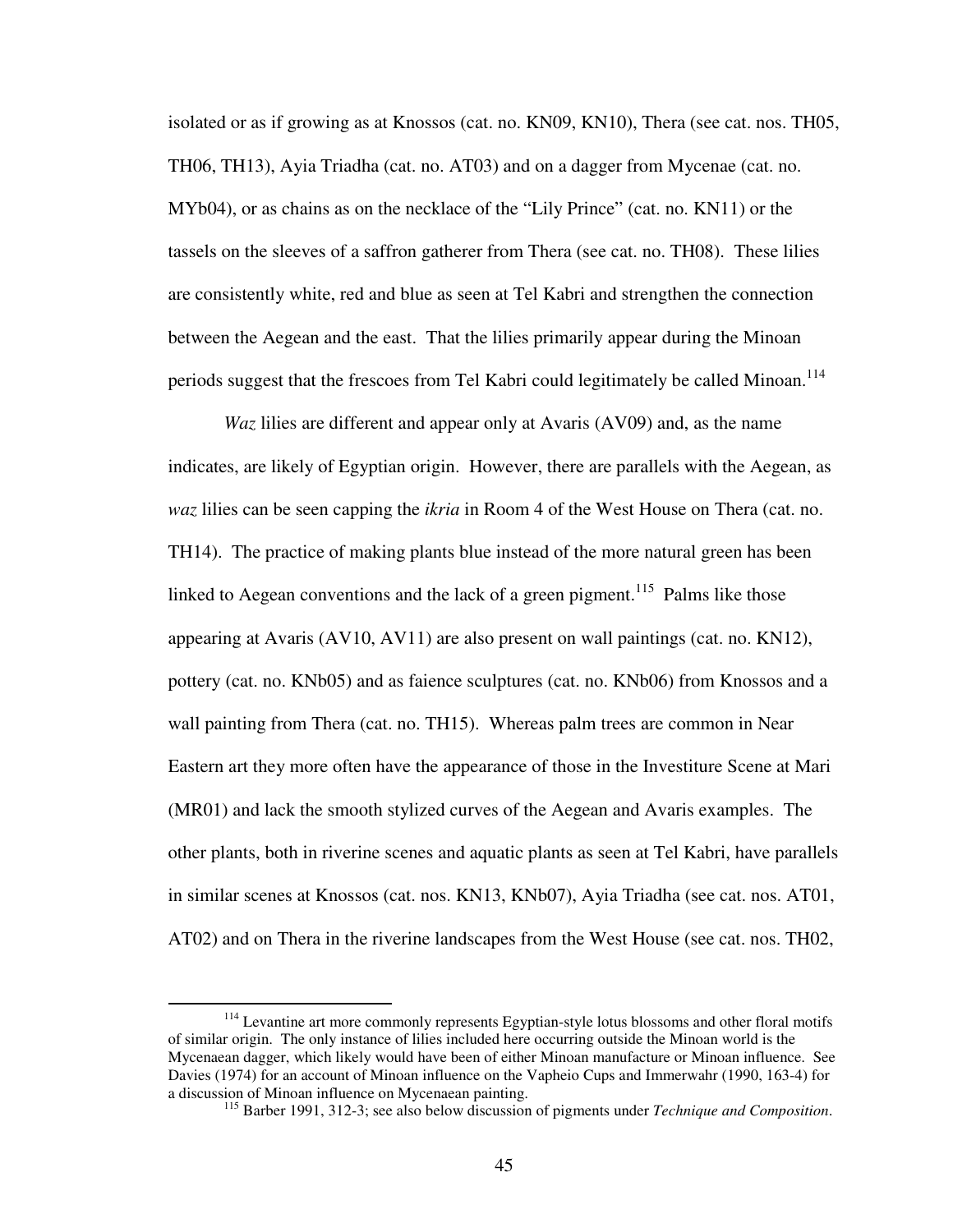TH16) and elsewhere (cat. no. TH17). The rounded leaves on TK14 link best with the myrtle found on Thera (see cat. no. TH17), although rounded ivy leaves are also a possibility (see cat. no. AT01). In either case, the plant is one that is not native to either Egypt or the Levant and so must again be considered a foreign artistic import.

 The grasses found at Alalakh (AL05) are more difficult to place. Woolley first said that the grasses were blowing in the wind when he published the fragments in 1955, saying that they were "unmistakably in the style of Cretan art."<sup>116</sup> This drew the observation that the flowing of the grasses reflected the "absolute mobility" seen in Cretan art according to Groenewegen-Frankfort,  $117$  as opposed to the rigidity and order seen in contemporary Egyptian and Near Eastern nature scenes. The most common portrayal of grasses in Minoan art comes from "Floral Style" pottery of the LM IA period (cat. nos. KNb08, PHb01), although the closest pottery comparisons comes from LC I Light on Dark and Dark on Light wares as from Thera (cat. nos. THb01, THb02).<sup>118</sup> This last example mimics the white grasses on a dark red background; however, the portrayal of the grasses or reeds in a crossing lattice structure is not seen in AL05. Similar grasses on wall paintings in the Aegean are rare except on Thera as seen in Xeste 3 (cat. nos. TH18, TH19). Here the grasses are depicted as long flowing stalks with light tufts of seeds almost identical to what is seen at Alalakh. The idea can be supported that there existed a connection between Alalakh and Thera or the Cyclades, not necessarily including the Cretan mainland. Any political implications of this idea are beyond the

1

<sup>116</sup> Woolley 1955, 231.

<sup>&</sup>lt;sup>117</sup> Quoted in Niemeier and Niemeier 2000, 784.

<sup>&</sup>lt;sup>118</sup> Two jugs in the National Archaeological Museum of Athens represent these styles and are good comparisons. However, even though the style of the grasses is similar, they lack the movement present in the Alalakh fresco.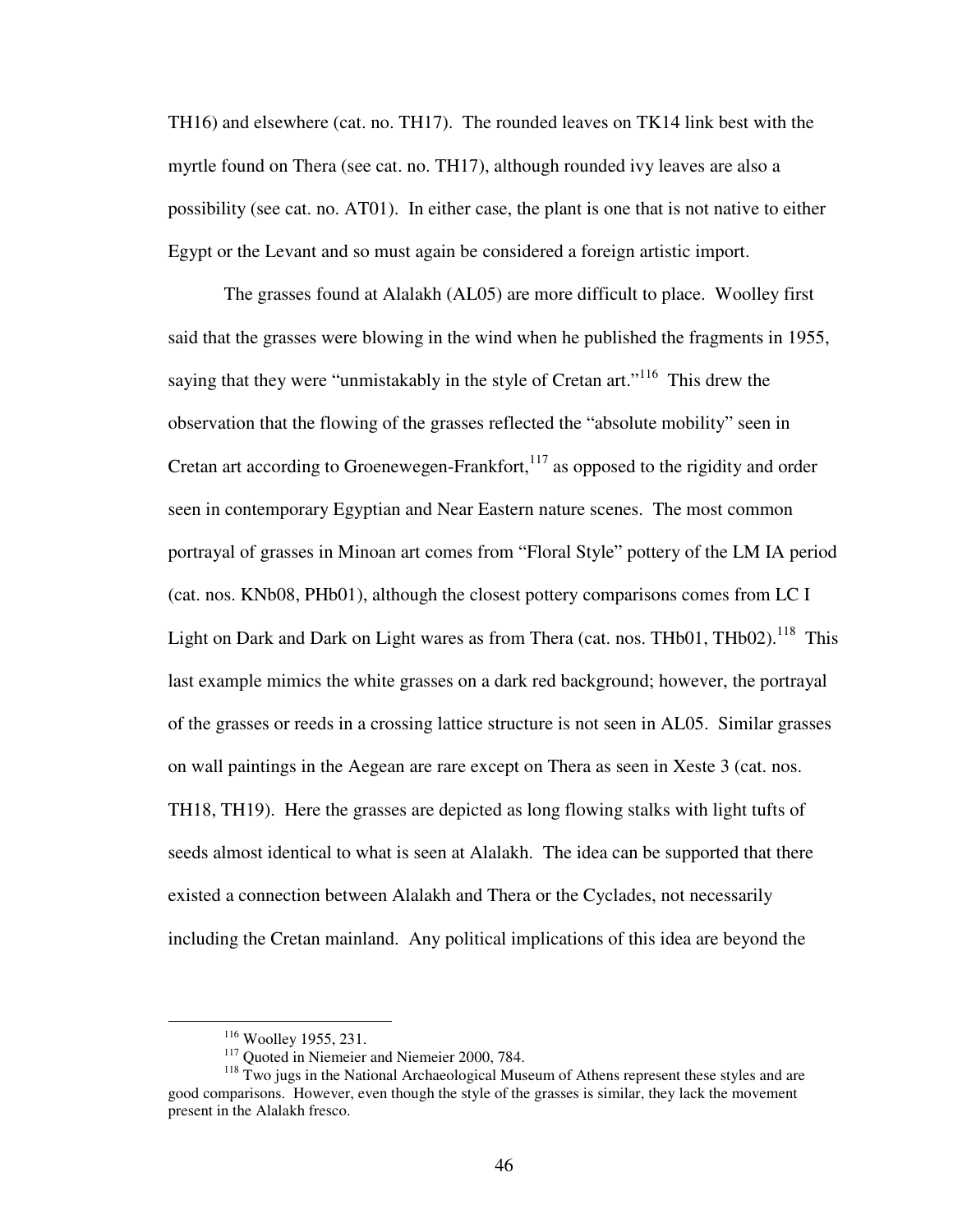scope of this study; however, the Thera-Levant connection is intriguing and possibly borne out by the number of shared motifs. $119$ 

## *Animal Motifs*

1

 Animals are again present at all three major sites as both real animals and mythical creatures. Bulls are the most common, appearing in bull-leaping scenes and stucco reliefs at Avaris, which will be discussed later under *Bull Sports / Athletes / Acrobats* and *Stucco Reliefs*, and as a simple bucranium at Alalakh (AL02). Griffins appear as components of figural scenes at Tel Kabri (TK16, TK17) and possibly Avaris (AV16), but are also components of larger decorative schemes (AV17, AL03, AL04). Other animals such as swallows (TK15), dogs (AV13, AV14) and lions (AV15) are shown in figural scenes and friezes.

 The bucranium at Alalakh (AL02) is a difficult motif to pin down because so little of it remains. It is clear from the context that it served as a decorative motif in a frieze along the top of a wall and the identification of a bull head or skull is reasonably certain from the inclusion of the left horn. Whether this is a depiction of a head or a skull is not merely an academic debate but figures largely in the influence behind the scene. Bucrania appear early in Syro-Palestinian art dating back to the Halaf culture.<sup>120</sup> Beyond the early connections, however, bucrania are rare in Near Eastern art. Bullheads appear in Egyptian art during the New Kingdom, as for example on the ceilings at the palace of

<sup>&</sup>lt;sup>119</sup> It should be noted that the number of shared motifs could also be explained simply by the fact that no other single site to date has provided such a variety of private motifs as Akrotiri on Thera. The later palace sites such as Knossos, while providing numerous frescoes, also lack many of the earlier MM III and LM IA examples that would be useful for comparison purposes due to continued LM/LH II-III habitation.

 $120$  Woolley 1955, 230; see also Niemeier and Niemeier 2000, 781.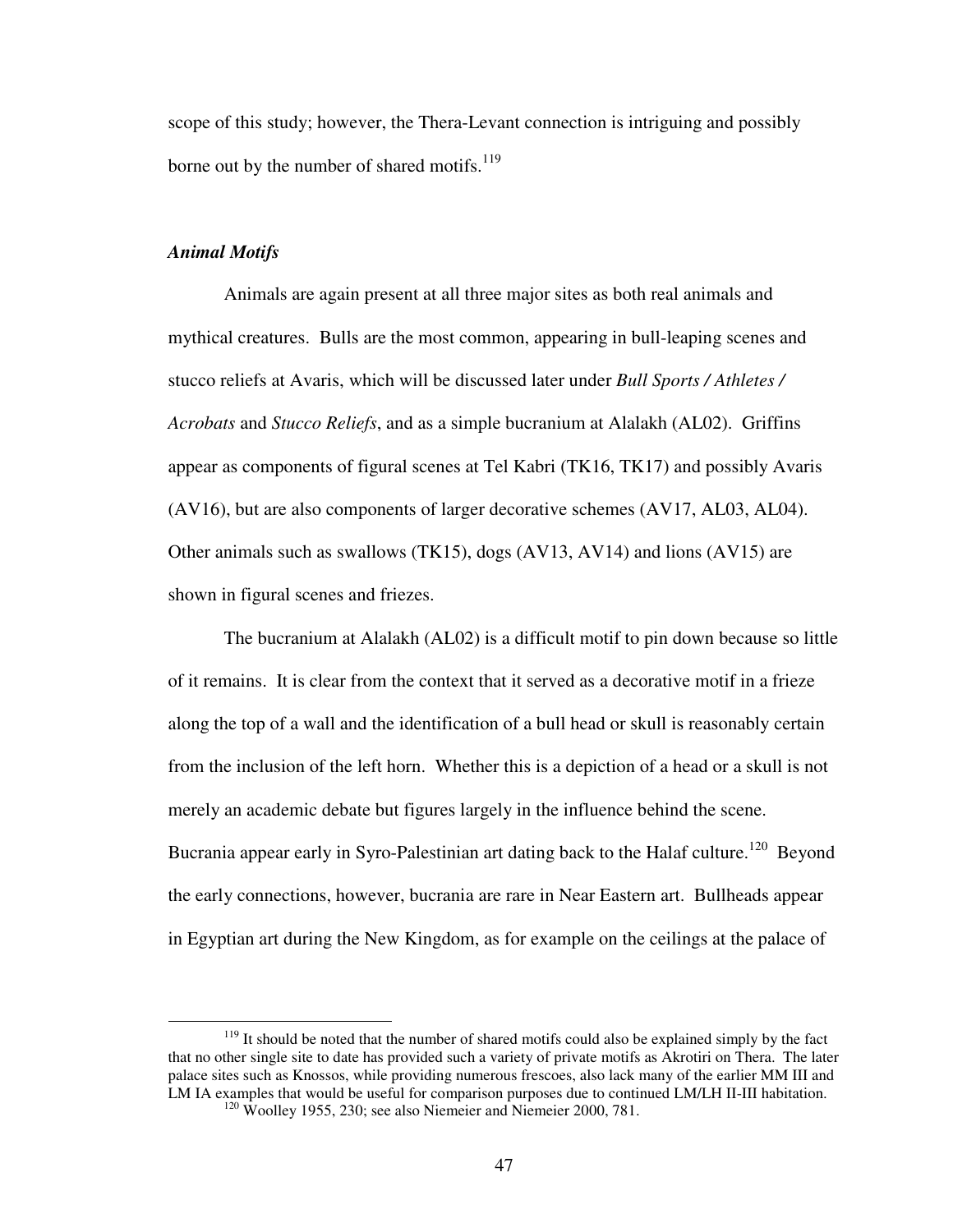Amenhotep III at Malkata,<sup>121</sup> but are equally rare before that period.<sup>122</sup> By contrast, both bullheads (cat. no. ZKb05) and skulls (cat. no. ZKb06) appear early on the Minoan seals dating back to the MM IB/II and on MM III vases. $123$ 

If the object between the bull's horns on AL02 could be identified then the motif could be more easily placed. Woolley wanted to identify the object as a disk similar to that in the sacrifice scene at Mari briefly mentioned in Chapter  $2^{124}$  However, this idea has little support as the horn is too fragmentary for comparison and the contexts of the two scenes are different, one being a border frieze, and the other being a narrative scene. Niemeier prefers not to see the object as a disk, or more likely a rosette, due to its size and placement within the space; instead, he identifies it as a double axe and therefore of undoubted Aegean origin.<sup>125</sup> The Aegean provides examples of the fore-facing bullhead or bucranium being employed as a decorative motif on gold ornaments, rhyta and on sealings. These depictions often place something on the forehead or between the horns, either a rosette (cat. no. MYb05) or a double axe (cat. nos. MYb06, ARb01). Again, however, it is difficult to place the motif because so little remains for comparison; as a result the motif cannot be securely linked with the Aegean. Since both bucrania and forefacing bull heads appear in the Aegean, it is not unreasonable to propose a connection, but this is not certain.

<sup>&</sup>lt;sup>121</sup> Karetsou and Andreadake-Blazake 2000, 294. Based on the iconography of this scene and others at the site, it seems likely that Malkata was itself in some way influenced by Aegean artistic traditions.

 $122$  Cow heads are ubiquitous symbols of the goddess Hathor and have a long history stretching back to the Predynastic period as seen for example on the Palette of Narmer. However, these depictions are linked specifically with the goddess and are therefore different from those appearing at Malkata and possibly also at Alalakh.

<sup>&</sup>lt;sup>123</sup> Niemeier and Niemeier 2000, 781.

<sup>&</sup>lt;sup>124</sup> Woolley 1955, 230.

<sup>&</sup>lt;sup>125</sup> Niemeier and Niemeier 2000, 781. Again, however, this could reflect circular reasoning where Aegean motifs are expected and therefore found. The bull heads found on the ceilings of Malkata possess small rosettes between the horns.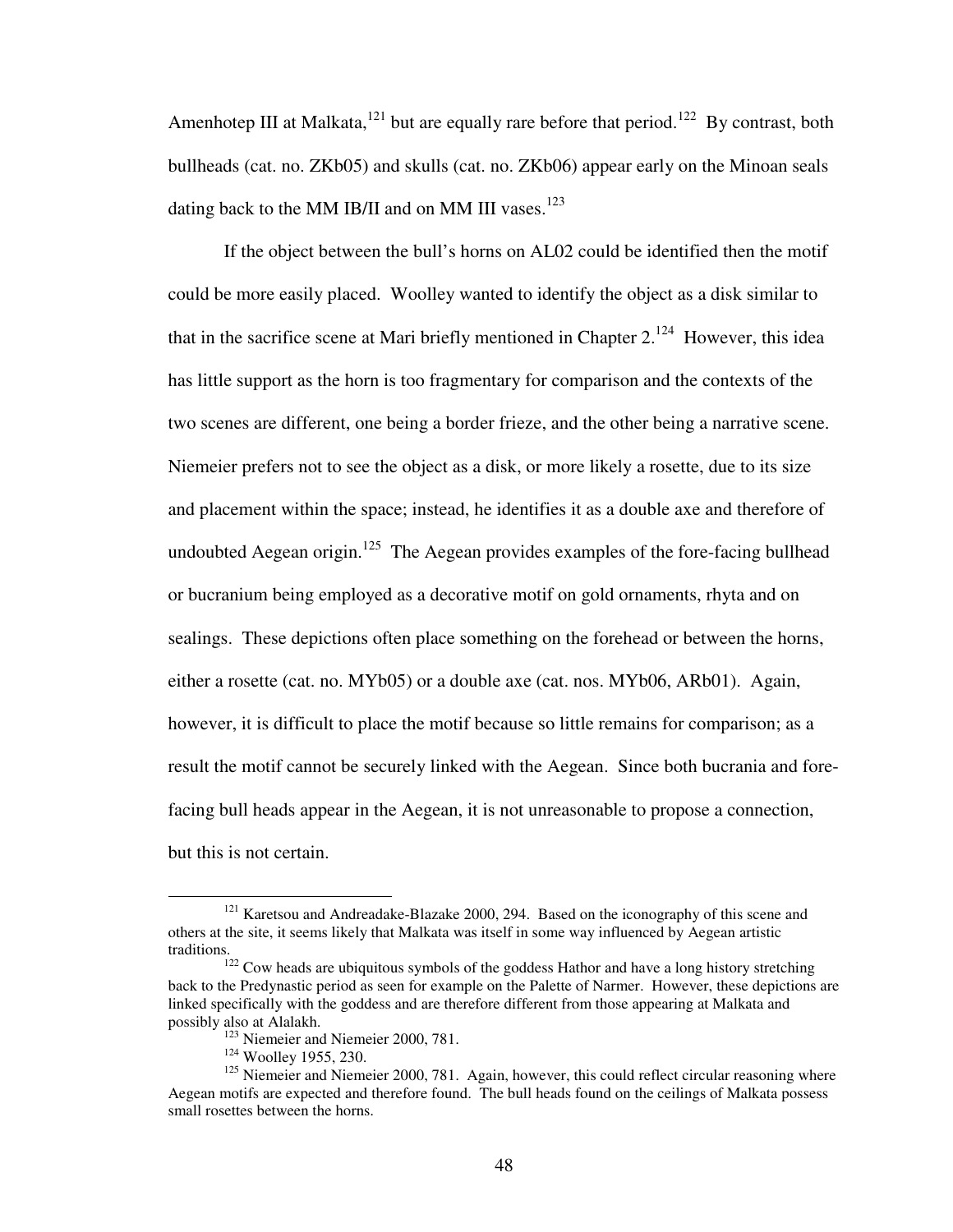Griffins, it must be admitted, are hypothetical at all three major eastern Mediterranean sites, but the evidence supports such identifications. While the notched plume motif and strings of spirals may represent other things in isolation, together they are only found on the wings of griffins and sphinxes. The notched plume designs, the series of parallel lines, triangles and dots on griffin wings, discovered at Tel Kabri (TK17) and possibly also at Alalakh (AL04) connect with plumage patterns found on griffins from Knossos (cat. no. KN14) and Thera (see cat. no. TH02, TH20), and the spirals found at Avaris (AV16, AV17) and Tel Kabri (TK16) connect with wing decorations from Thera (see cat. no. TH20), Mycenae (cat. no. MYb07) and possibly also Tiryns (cat. no. TR05). The smaller griffins (AV16, TK16) were likely components of figural friezes as seen in the West House on Thera (see cat. no. TH02) and were probably shown hunting in a landscape. That they were hunting alongside real predators such as lions on Thera and Avaris indicates that they may have been viewed as actual exotic animals rather than mythical creatures.

The larger griffins (AV17, AL03, AL04) were likely placed alongside thrones or other important locations as seen in the Aegean at Knossos (cat. no. KN15), Thera (see cat. no. TH20) and Pylos (cat. nos. PY09, PY10). In this role griffins seem to have been either markers or companions of rulers or divinities.<sup>126</sup> Sphinxes are more common in Egyptian art, but in the Near East and Mesopotamia griffins are often associated with divinities. The major difference between Near Eastern and Aegean griffins, aside from slight differences in portrayal, is the use of the animals to emphasize the nature of the figures they accompany. In the Aegean, animals including griffins are shown

1

 $126$  Marinatos (2000, 117) asserts that the Aegean griffin was a companion and guardian of the Mistress of Animals figure.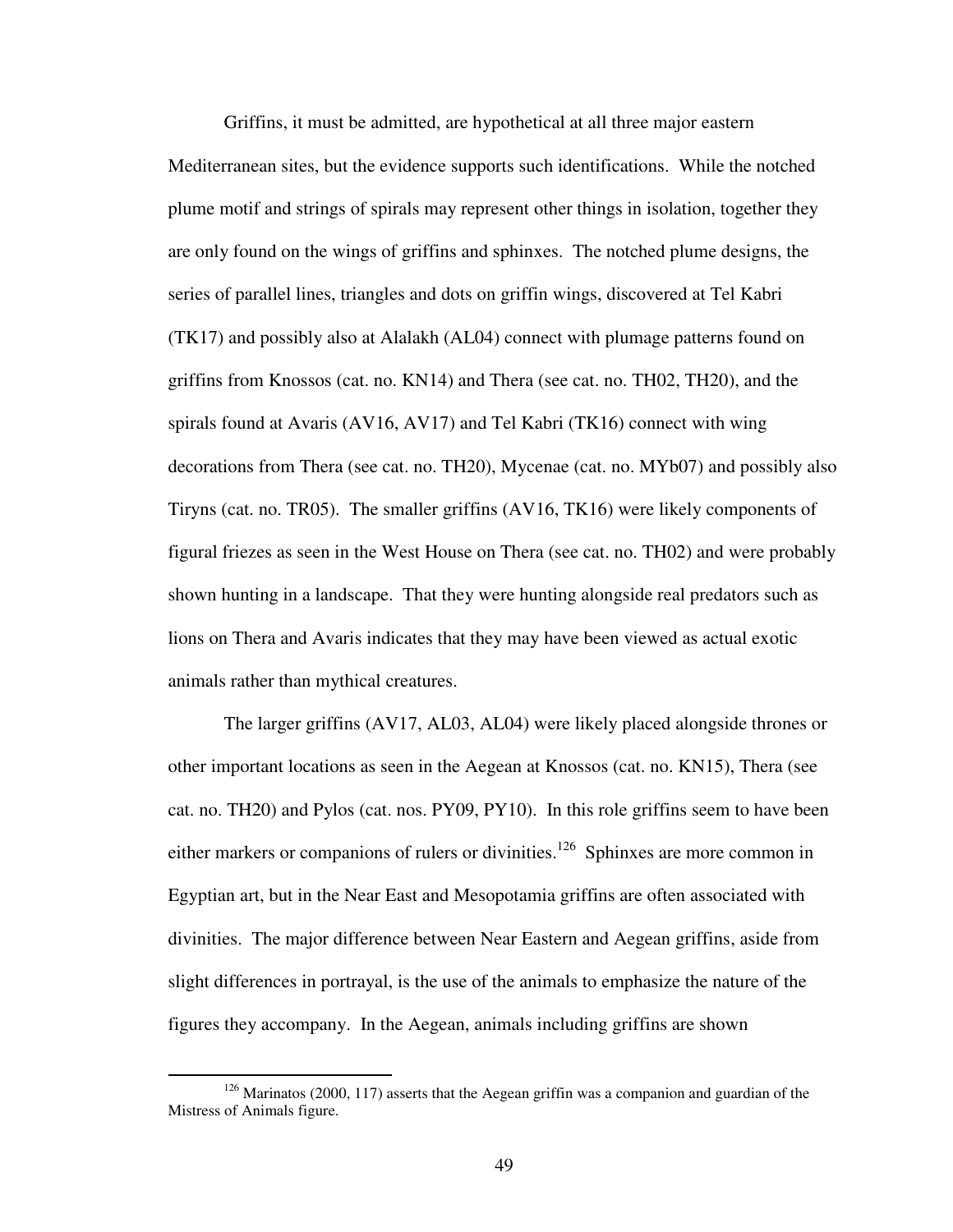approaching female figures freely and appear as guardians (see cat. no TH20); the scenes display little of the forceful control and authority that the Near Eastern divinities assert directly over their companion griffins.<sup>127</sup> This idea of the griffin as protector can be seen in the animals flanking thrones and podiums in the Aegean and Mycenaean mainland as seen above, but the question remains: were the griffins at Avaris and Alalakh interacting with figures in the scene along an Aegean model or passive along a Near Eastern model? Without more of the scenes represented it is impossible to tell at present and it must be noted that while the style of the griffins may be Aegean, that does not necessarily mean that the significance was also. These animals could easily have represented Near Eastern sensibilities in a foreign artistic style.

Other animals appear in hunt scenes in  $AV13 - AV15$  in a manner very similar to what can be seen in hunt scenes from Mycenaean frescoes. Such scenes were popular subjects in Mycenaean palaces, as seen in the depiction of dogs hunting a boar at Tiryns (cat. no. TR06) but were also present in earlier Minoan contexts as proven by predators like lions and occasionally griffins appearing in a flying gallop pose hunting in a riverine landscape (see cat. nos. TH16, ZKb07).<sup>128</sup> The hunting dog shown in AV13 even wears a collar proving it is not simply a depiction of a wild hunt, but a structured and ordered scene with human hunters no longer preserved. The feathery tail of the dog in AV14 corresponds directly to the style found at Tiryns (see cat. no. TR06) and the general pose of a flying gallop is distinctive of animals of all types in Aegean art.<sup>129</sup> It is significant

 $127$  See Marinatos (2000, 115-7) for a fuller description of the differences in these representations. <sup>128</sup> Lions not being native to Crete, the need to attribute artistic transmission of this motif from the east to Crete is obvious; see Crowley 1989, 183.

 $129$  Immerwahr 1990, 30; see also Crowley 1989, 183. The pose is itself a specialized motif of Aegean art, the movement of which stands in stark contrast to the static and stiff animal poses of contemporary Egypt and the Near East.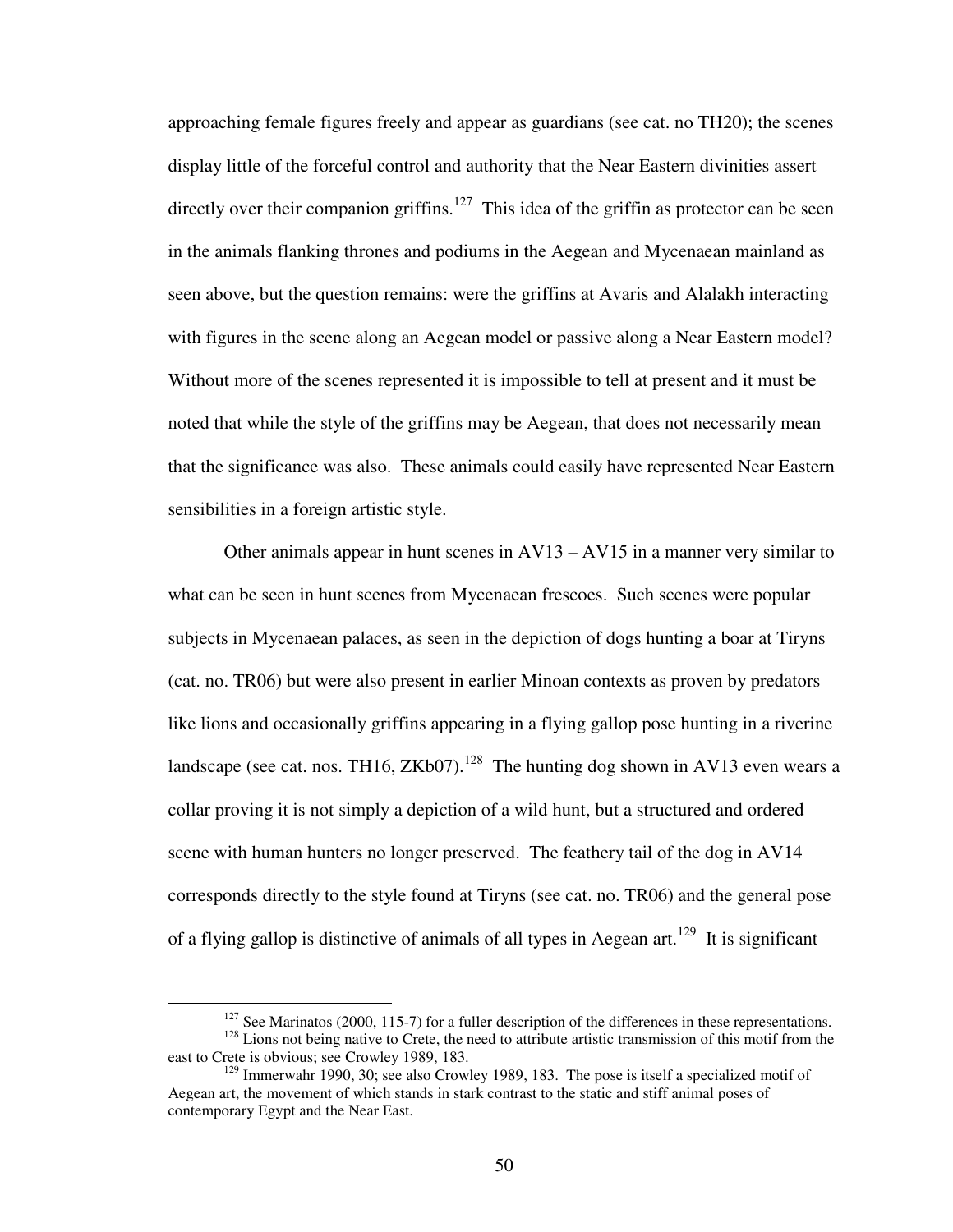that hunters appear alongside the dogs in a natural setting in  $AV13 - AV15$ , as this is inconsistent with hunting scenes in contemporary Egyptian tombs.<sup>130</sup> Egyptian hunting scenes typically portray the dogs intermingled with the game animals and physically separated from the hunter and his attendants. Swallows as seen in TK15 are not directly associated with hunt scenes but are present in at least one section of the miniature frescoes at Tel Kabri. Excellent comparisons can be found in room Delta 2 on Thera (see cat. nos. TH05, TH06) where the four-pronged appearance of the swallow recalls the example from Tel Kabri. $^{131}$ 

## *Bull Sports / Athletes / Acrobats*

1

 Bulls and accompanying acrobats appear only at Avaris (AV02, AV07, AV18 – AV24) but there it seems that the subject was a popular one, at least at Palace F, and comprised a long running scene not unlike what is found at Knossos (see cat. no. KN07). That such a subject held appeal for the palatial centers of Crete and the Mycenaean mainland has long since been established and need not be reevaluated here; it suffices that scenes of bull sports are only found at palatial centers or on goods produced with palatial influence and are not found elsewhere, as for example on Thera.<sup>132</sup> Scenes of bull-leaping in monumental painting appear at Mycenae (see cat. no. MY03) and Tiryns (cat. no. TR03) and elsewhere in glyptic and other minor arts (cat. no. ZKb08). Bulls can

 $130$  Stevenson Smith 1998, 104-5, figs. 189-90, 140, figs. 244-5. The question can be raised if it was even proper for such scenes to adorn the walls of New Kingdom Egyptian palaces or if this entire concept was foreign.

<sup>&</sup>lt;sup>131</sup> Niemeier writing in Kempinski (2002, 266) was tentative about his identification of this fourpointed object as a swallow. Based on the comparisons, this identification seems likely.

 $132$  Ideas such as those proposed by Betts and explained by Shaw (1995, 105) asserting that bull imagery was exclusively the provenance of Knossian kings take the issue too far. That all bull imagery in all media from Crete and the mainland ultimately derives from Knossian prototypes is a stretch that requires too many assumptions about LBA Cretan politics and artistic symbolism than can be made with the present state of understanding about Bronze Age Cretan politics.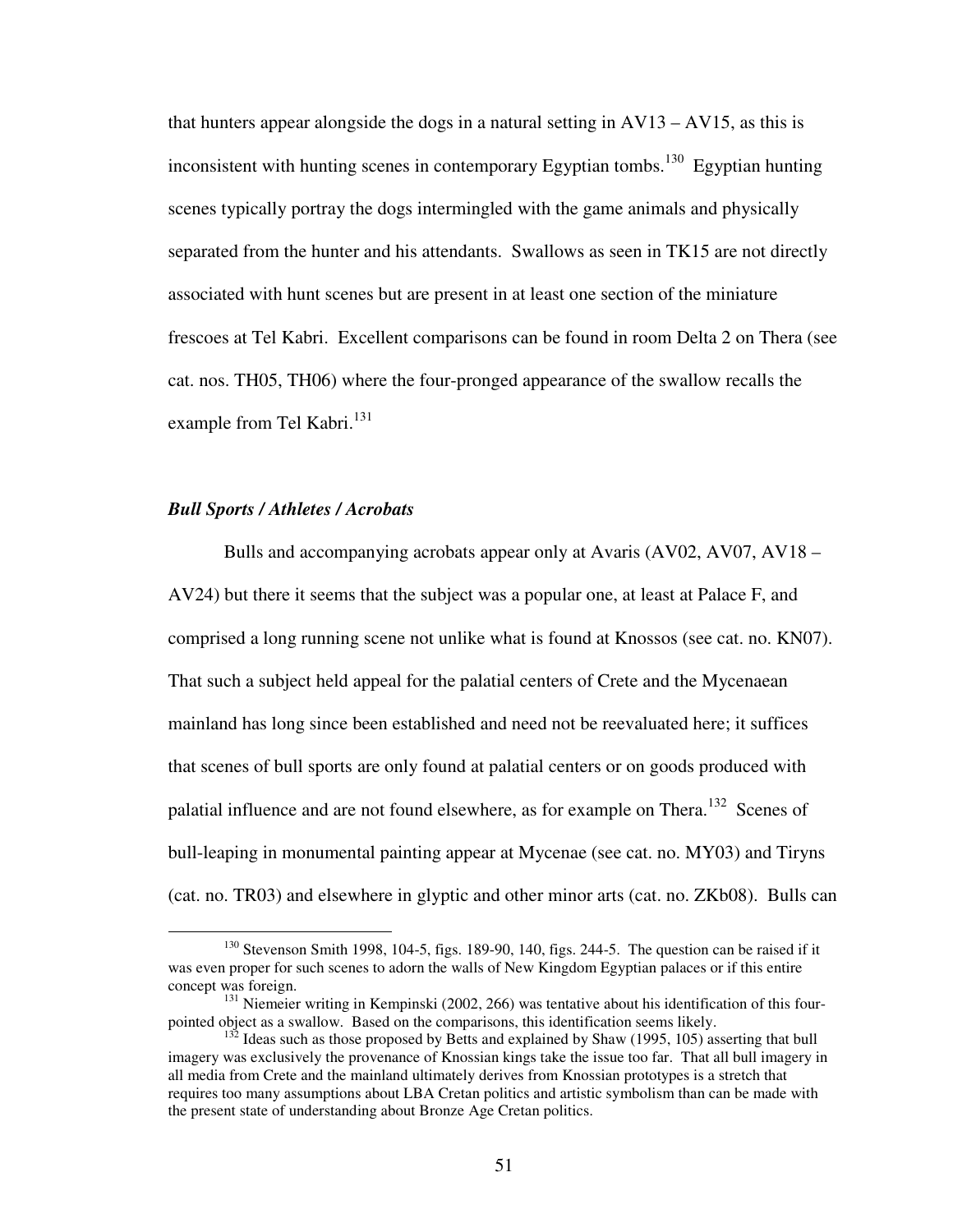also be found isolated from toreadors at Tiryns (cat no. TR07) and Pylos (cat. no. PY11). All correspond to the general style of portrayal found at Avaris in the use of the flying gallop, the position within a "palatial" border and the style and color of the quatrefoil spots on the skin of the bulls. This style of using quatrefoils and dots to spot the bulls is not unique to the Aegean but is there used exclusively in contrast to other styles shared in Egypt and the Near East.<sup>133</sup>

 The acrobats themselves as seen in AV02, AV10, AV11, and AV18 – AV20 are depicted with long curly black hair, wearing short white kilts and black boots with blue ties and arm bands or seals, depending on the interpretation, around the upper arm and wrist. This style is identical to what can be found in the toreador panels from Knossos, (see cat. no. KN07), Mycenae (see cat. nos. MY03, MY06),  $^{134}$  Tiryns (see cat. no. TR03) and Pylos (cat. no. PY12). It is more difficult to discern the dress of figures on seals and rings; however, it is sometimes possible to see some similarities in attire (see possibly cat. no. ZKb08). Bull sports were not restricted to the Aegean during the Bronze Age and so based solely on the general theme the motifs could link with various origins. Bull sports appear in Syria and in a sealing from Alalakh dating back to the  $17<sup>th</sup>$  century BCE and representations may exist in India from third millennium contexts.<sup>135</sup> However, the

1

<sup>&</sup>lt;sup>133</sup> Compare with irregular patterns on bulls at Malkata (Stevenson Smith 1998, 164, figs. 282-3) and from Mari and Byblos (Frankfort 1996, figs. 142, 305).

<sup>&</sup>lt;sup>134</sup> Note that MY06 is not a scene of bull sports but the falling figure does display a similar style of dress.

<sup>&</sup>lt;sup>135</sup> Collon (1994, 81-3) gives an analysis of depictions of bull sports in Syrian glyptic, which all seem to have originated in the area around Aleppo. The proximity of Aleppo to Alalakh, where Aegean influence is attested, is tantalizing although caution should be exercised. Morgan (1995, 40) gives references to bull sports in India, and Galán (1994, 81-94) does the same for Egypt. It is possible that these sports evolved anywhere that cattle were domesticated and so the sports could have been widespread, see Collon (1994, 83). However, even if cattle and the accompanying games were imports to Crete, the development into full-scale leaping is characteristically Minoan and foreign depictions of such scenes as in Syria appear to depict leapers with the Aegean "wasp waists" and kilts. The concept may have been imported from Syria or Anatolia but once it evolved on Crete it was then transmitted back to Syria in the evolved form that appears on both the Aleppo and Cretan sealings.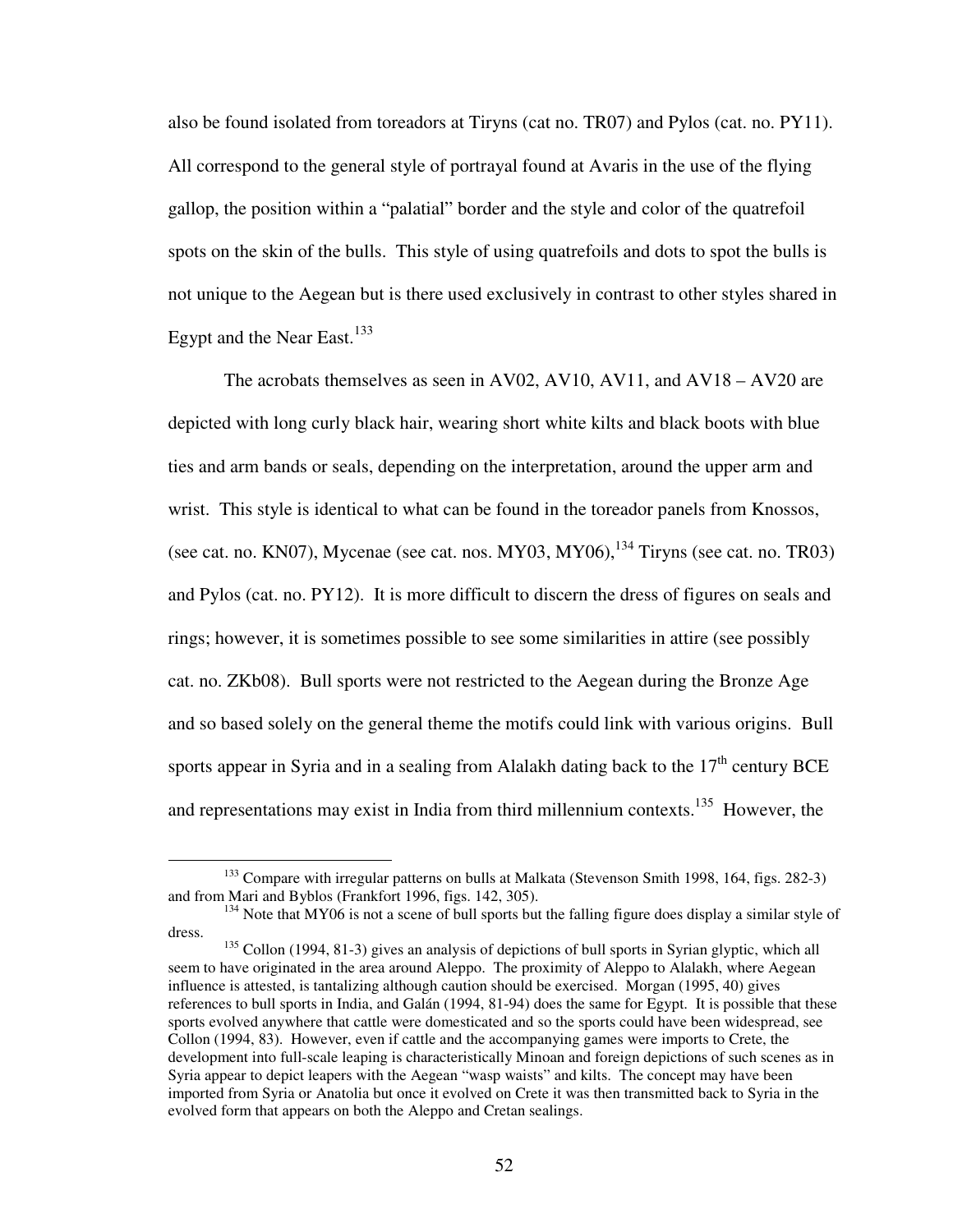style of dress in the Avaris fresco fragments is purely Aegean and is not seen in the east. Such a depiction at Alalakh may suggest the presence of an early fresco that influenced later seal designs, as several such depictions appear on seals manufactured at nearby Aleppo.<sup>136</sup> Once again, it is the combination of features that elsewhere appear together exclusively in Aegean contexts that establishes the scene as Aegean.

 The forward facing bull seen in AV02 is unusual for Aegean art, as charging bulls in wall paintings are generally posed in profile. The frontal face is seen in other media as for example a sealing from Zakro (see cat. no. ZKb08), the Ayia Triadha Sarcophagus (cat. no. ATb02) and the "violent" Vapheio Cup (cat. no. VAb01). This depiction likely carries a representation of death or danger either for the bull, as in the case of the Ayia Triadha Sarcophagus, or perhaps for the leapers, as in the other instances.<sup>137</sup> The bullleapers display one curious feature not otherwise known from Aegean scenes: the scalps of the leapers and acrobats are blue. Thera provides examples of this convention and is the only site considered in this study that does, likely indicating that this is an older, pre-Mycenaean method of depiction.

In these cases (cat. nos. TH08, TH21 – TH23) the figures that bear the blue scalp with semi-shaven heads are all youths and can be either male or female. Furthermore, the one known instance where yellow skin is utilized in Aegean wall paintings is on the walls of Room 3b of Xeste 3 on Thera. This figure is a very young child and may indicate that yellow skin is a color convention indicating extreme youth. Applying these conventions

 $136$  Collon (1994, 81-2) does not speculate on the existence of such a scene and in fact never mentions the Alalakh-Aegean connection; however, based on her descriptions and figures of Aleppo seals, this idea seems plausible. It is also possible that the motif transferred in the other direction, from seals to frescoes, although this concept will not be dealt with here. It is sufficient that the motif appears at Aleppo and in an Aegean style.

<sup>&</sup>lt;sup>137</sup> Morgan 1995, 43.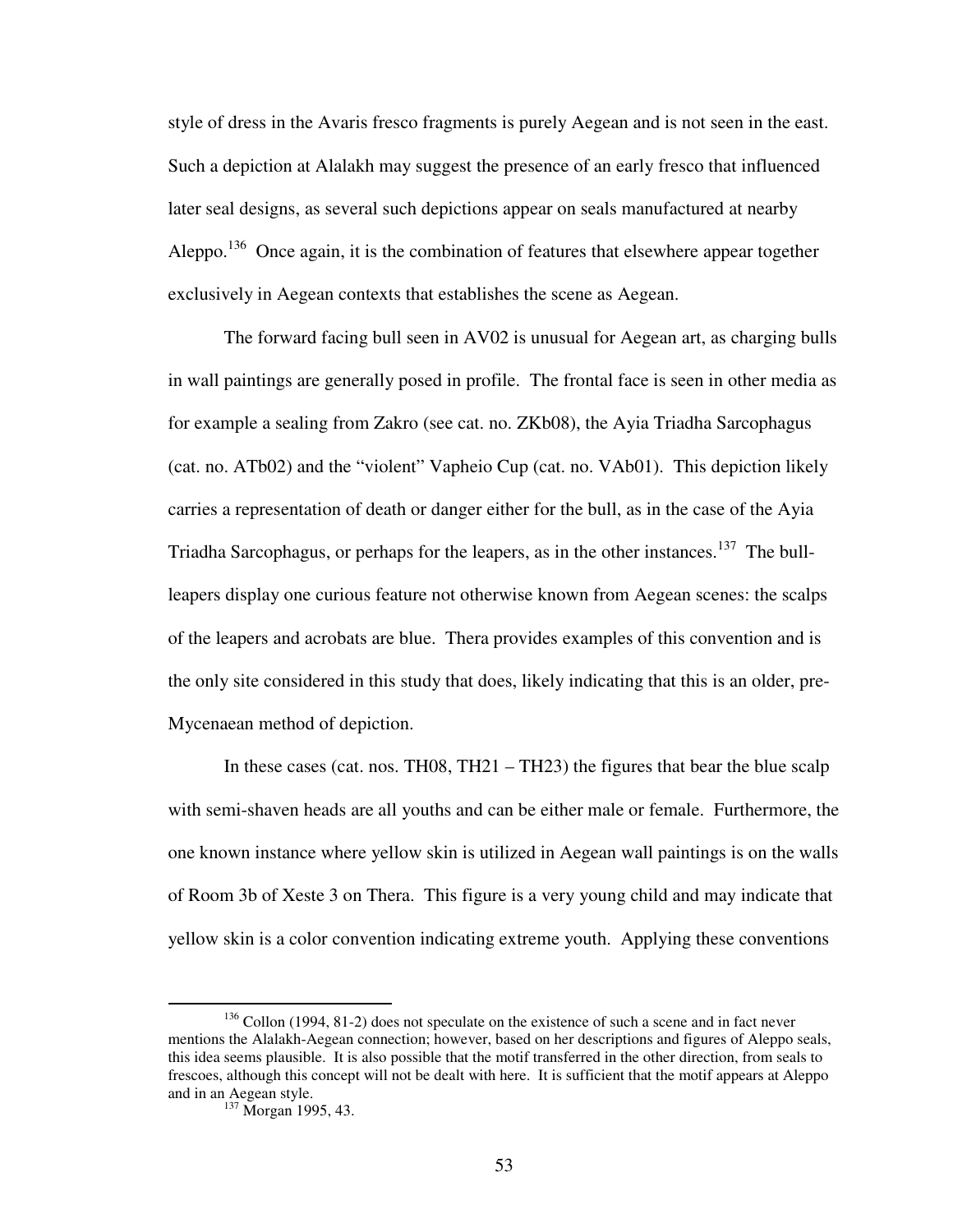for young age groups to the paintings at Avaris, it would appear that the leapers are young, and in the case of the acrobat in AV02, very young. This does not necessarily make sense in context, as children can hardly be expected to have the physical strength to vault over a charging bull; however, it does explain the emphasis on danger, especially considering that the yellow-skinned leaper has a low, unstable grip on the bull and another leaper in AV19 has fallen beneath the bull. Since palm trees, present just to the left of the leaping scene with the bull grapplers, may also carry the connotation of death or sacrifice, the scene becomes one of uncertainty and danger.<sup>138</sup>

Bull grappling or taunting can be seen alongside the bull-leaping scene in AV11 and, as all other depictions of bull sports at Avaris, has parallels with Aegean wall paintings. Knossos produces a stucco relief (cat. no. KN16) of a bull's horn being held by a man's arm in a scene that can be reconstructed as depicting a human figure wrestling a bull to the ground. If the reconstructions are correct, then the parallel between the two fragments is obvious. Why a depiction of two men holding a beleaguered bull to the ground would be desirable for the palatial setting at Avaris is unknown. Considering the Aegean heritage and the apparent cultic association of bulls it could emphasize sacrifice, superiority over creation or the cosmos or some similarly religious or authoritarian message.<sup>139</sup> Whatever its meaning, the Avaris scene's close parallels in the Aegean world, Knossos in particular, and lack of local artistic connection underscores its Minoan

<sup>&</sup>lt;sup>138</sup> Ibid. The connection between palm trees and death may also be seen on the Ayia Triadha sarcophagus where the supposed deceased individual is standing next to a palm. Whereas scenes of death would not be unfamiliar to an Egyptian audience, the focus on uncertainty is an unusual choice for palatial decoration and could indicate that the patron and/or artists were unfamiliar with the exact meaning of the foreign motifs.

<sup>&</sup>lt;sup>139</sup> Galán (1994, 94) states that the  $k3$  bull was well established by the beginning of the 18<sup>th</sup> Dynasty as an emblem of strength. The idea of bull-fighting in Egypt began as a simple way for farmers to choose the strongest bull for mating, but evolved into a royal symbol of military might. Kamose, the father of Ahmose, the first king of the 18<sup>th</sup> Dynasty, was especially associated with this image of the king as champion. In this light the Aegean motifs could have doubled to fit Egyptian sensibilities.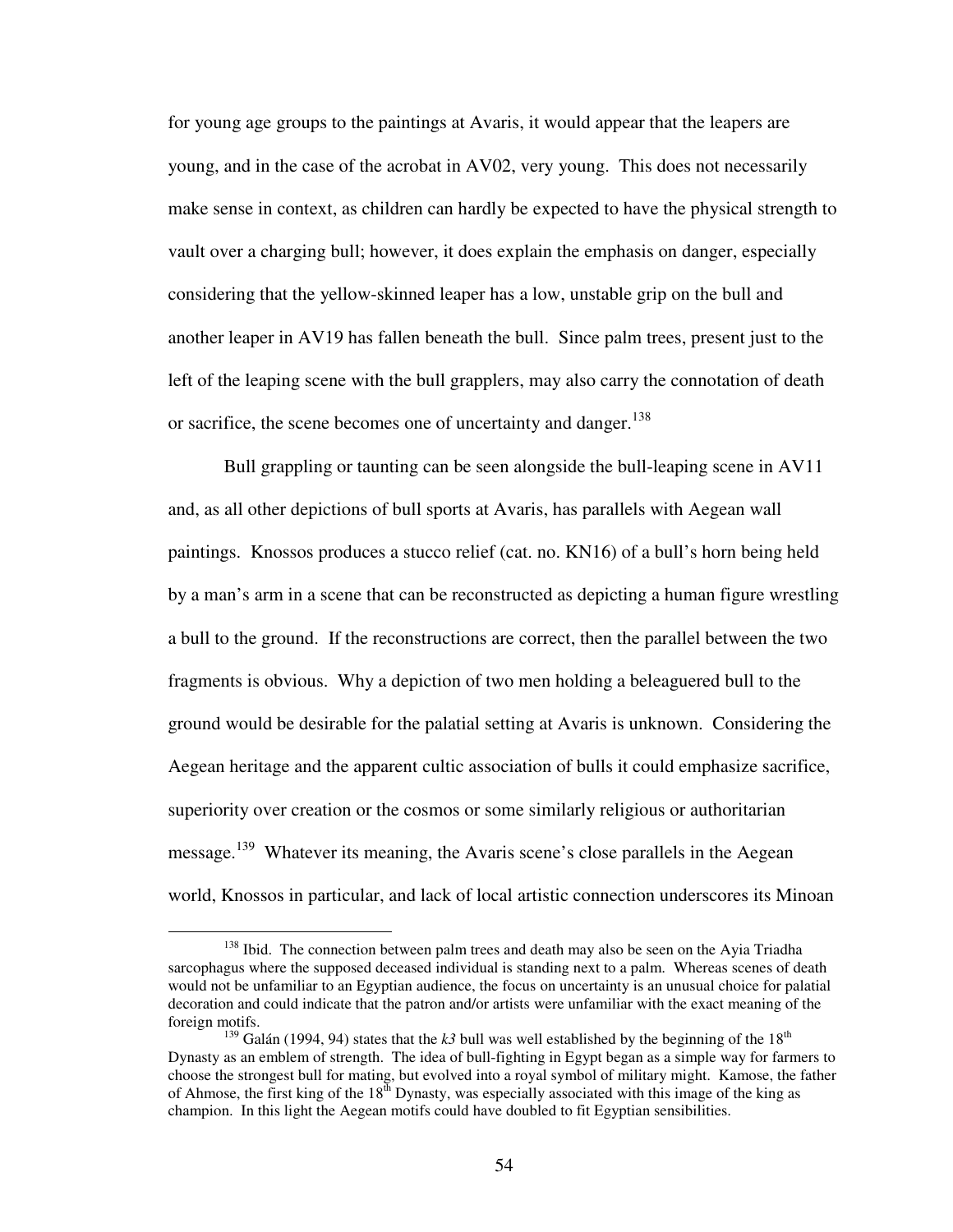influence. That the leapers display blue scalps may indicate a specifically Theran or Cycladic connection, although again this idea remains to be proven and without better knowledge of Bronze Age Aegean regional styles could prove misleading.<sup>140</sup>

## *Other Human Figures*

 Human figures can be identified with certainty only at Avaris. Fragments from Tel Kabri may indicate the presence of at least one human male through the inclusion of a possible red arm set against a masonry backdrop (TK18) on the miniature frieze. If true then this provides another link to the West House miniature fresco (see cat. no. TH10) where human figures are seen along the top of walls and through window openings. Avaris, however, displays clearly human forms, as for example the man shown hunting (AV14), whose parallels have already been discussed in *Animals*, or the figures running (AV25) or standing in front of a building (AV04). In the last two cases the figures are nondescript allowing only general parallels based on skin color and the general form of the face. In this, however, there are telling features; bearing a long straight nose and high round eyes not typical of Egyptian self-portrayals, the figures look more like individuals in Aegean frescoes or Egyptian depictions of Aegeans as seen in the tombs of Rekhmire and Menkheperaseneb.<sup>141</sup> The supposed priest in front of a building is identified as such by the long robe he wears, which appears on priests in the Aegean (cat. no.  $KNb09$ ).<sup>142</sup> Figures in long robes can also be seen in the miniature West House fresco from Thera

<sup>&</sup>lt;sup>140</sup> Whether a uniquely Cycladic style of fresco painting existed or not is another sensitive issue that will be sidestepped here. The question remains: are the Cycladic blue scalps the result of different conventions from Crete or of chance preservation? Without more contemporary paintings, this will remain unanswered.

<sup>141</sup> See Davies (1943, pls. 16-23) and Davies (1933, pls. 4, 5) for depictions of Minoans or *Keftiu* in the tombs of Rekhmire and Menkheperaseneb respectively.

 $142$  Bietak and Marinatos 1995, 55-56.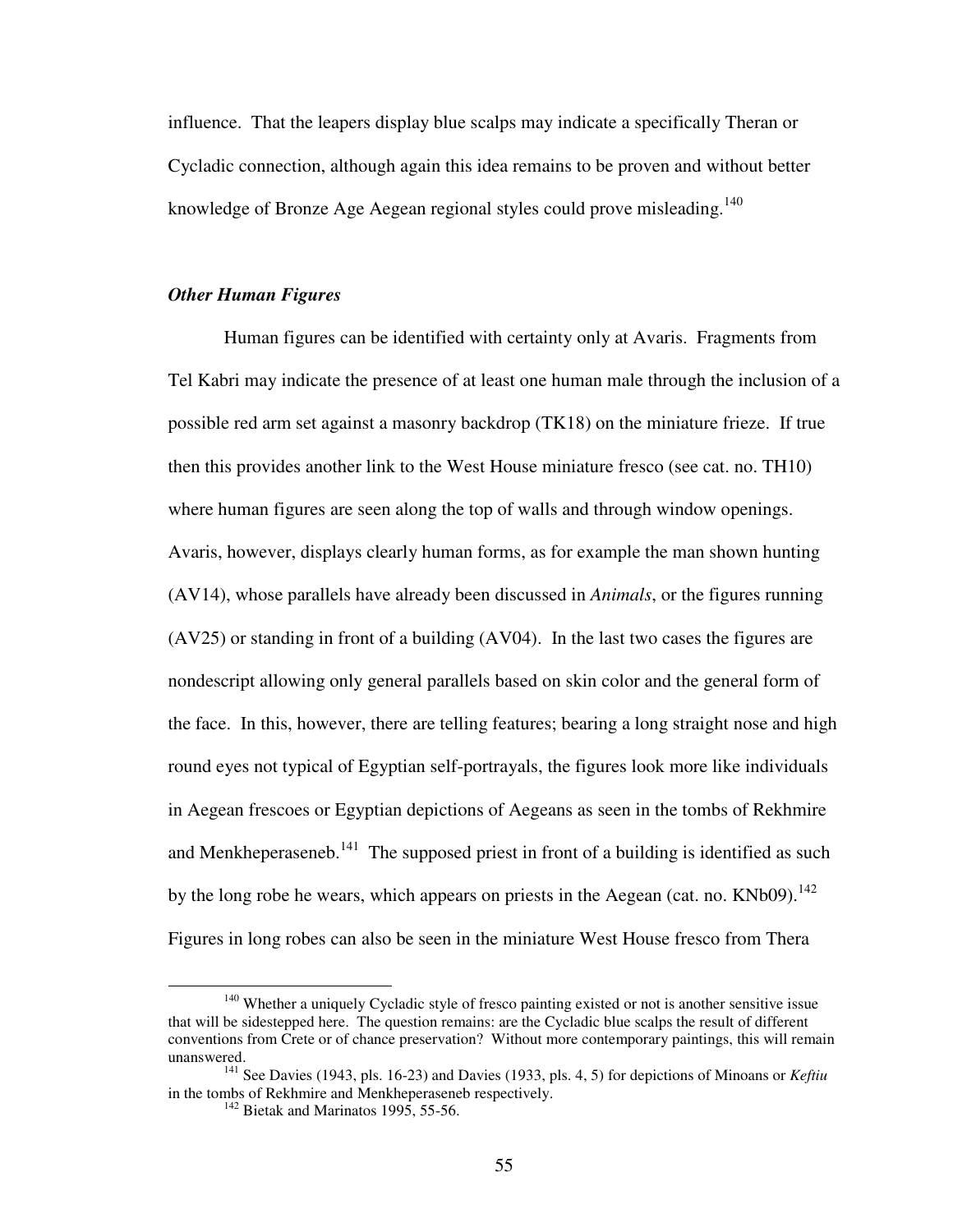(see cat. nos. TH10, TH16), but their social positions are unclear and so only general parallels are possible.

 Palace G yields evidence for what were most likely women (AV31) flanking the entrance to the palace. The sole published fragment depicts only an ankle and anklet below the hem of a dress and the colors are very badly faded hindering detailed comparison. However, the fabric of the dress could be Minoan as seen in frescoes from Ayia Triadha (see cat. no. AT02) and Thera (see cat. nos. TH07, TH08, TH23, TH24). A key feature of this Avaris representation is the anklet, which appears as a central band of light color outlined in black flanked by two rows of blue beads. This resembles the typical portrayal of bracelets, armbands and anklets found on Thera (see cat. nos. TH 07, TH08, TH23), where the typical band appears as a central line of color, either blue or red, flanked by two rows of black beads. The Boxing Boys (see cat. no. TH22) wear simply strung blue beads. The formal similarity of such a minor detail as jewelry indicates that the Avaris figure is adorned in the same cultural style as the figures from Thera. It is doubtful that this suggests a special connection between Thera and Avaris although based on other conventions this possibility should not be ruled out. The Aegean figures in the tombs of Rekhmire and Menkheperaseneb show that Egyptian artists occasionally paid attention to minor details of foreign peoples. However, these tombs also display a great deal of hybridization whereby aspects of different foreign peoples were combined into conglomerate types. $143$  If more of the scene were preserved additional observations might be possible but at present only general parallels can again be drawn.

1

<sup>&</sup>lt;sup>143</sup> Wachsmann (1987, 4-12) discusses this artistic phenomenon in the  $18<sup>th</sup>$  Dynasty tombs at Thebes. Unfortunately, not enough of the Avaris woman remains to determine if the figure was hybridized, indicating Egyptian artistry, or not, indicating a non-Egyptian artistic style.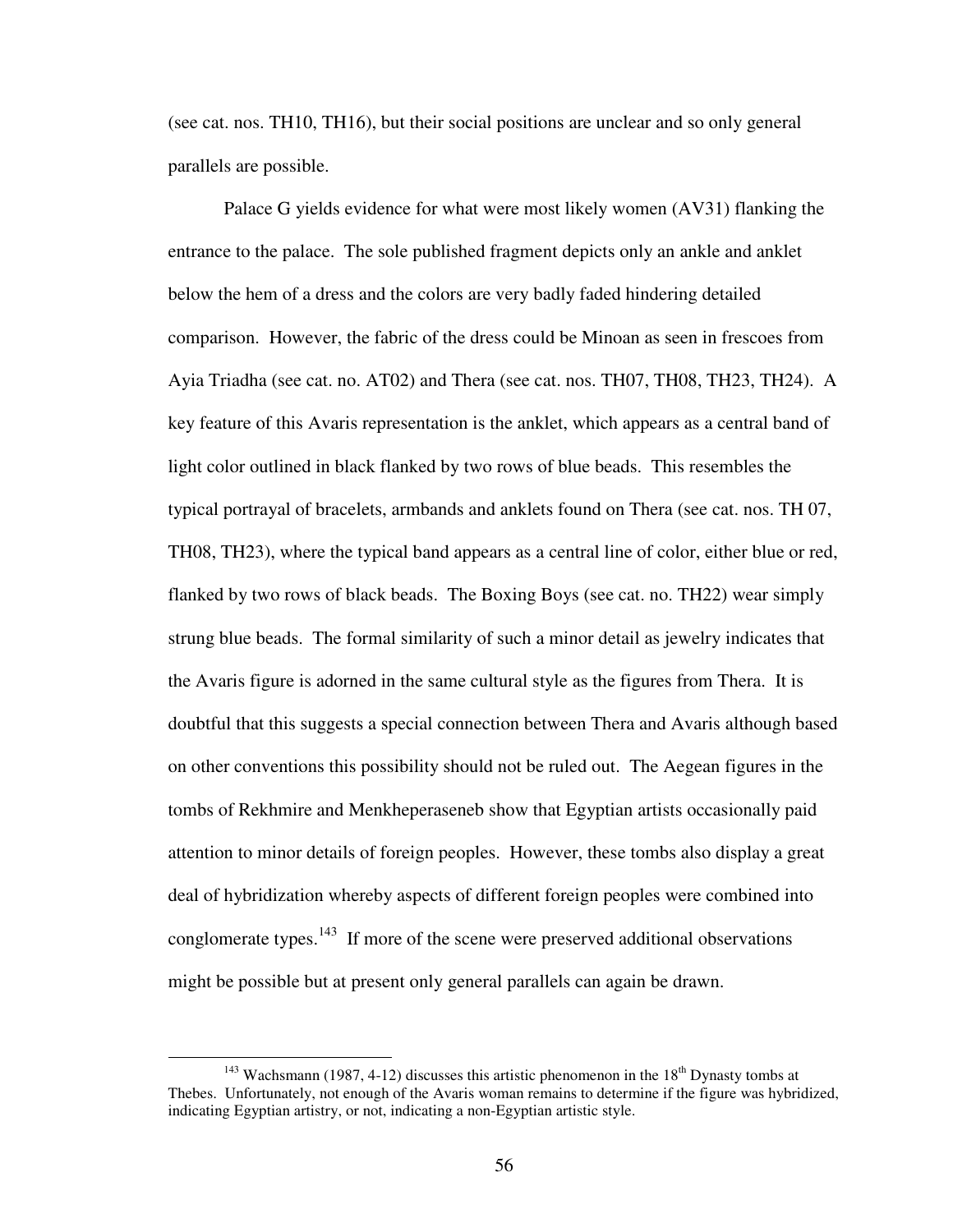The only human figure that is not easily countered in Aegean wall painting is the life-size bearded man from Palace F (AV26). His beard identifies him as a priest, as Bietak himself observed early in the analysis of the fragments.<sup>144</sup> This style of portrayal in the Aegean is primarily limited to priests on sealings and so the figure can tentatively be identified as such. It is important to remember that most of these human portrayals are without uniquely identifiable features and, with the possible exception of the female figure from Palace G, the parallels made with the Aegean are made because Aegean parallels are already expected. Similar forms of dress can be seen on Syrians and Hittites in the previously mentioned tombs of Rekhmire and Menkheperaseneb and so caution should be exercised before attempting to read connections into the fragments that the often poor states of preservation may or may not allow.

# *Stucco Reliefs*

1

 Stucco Reliefs appear only at Avaris but surface there from Palaces F and G. Bulls appear in both locations in both half-scale (AV27) and at least near life-size (AV33). In these comparisons can be drawn to Knossos, and only Knossos,  $145$  where bull reliefs appear at the north entrance to the palace (cat. no. KN17) and even miniature nonrelief frescoes (cat. no. KN18). The scenes in all cases are not clear from the fragmentary record that remains. Some reliefs from Knossos (see cat. no. KN16) clearly depict action scenes with humans and bulls interacting and it is clear that full animals were once portrayed by the presence of stuccoed bull feet;<sup>146</sup> however, too little now remains to

<sup>&</sup>lt;sup>144</sup> Bietak and Marinatos 1995, 55-7.

 $145$  Stucco reliefs of male figures and animals do not appear outside of MM III – LM I/II Knossos. See Shaw 1995, 98-100; see also Immerwahr 1990, 40.

<sup>146</sup> Evans 1921, 376, fig. 273.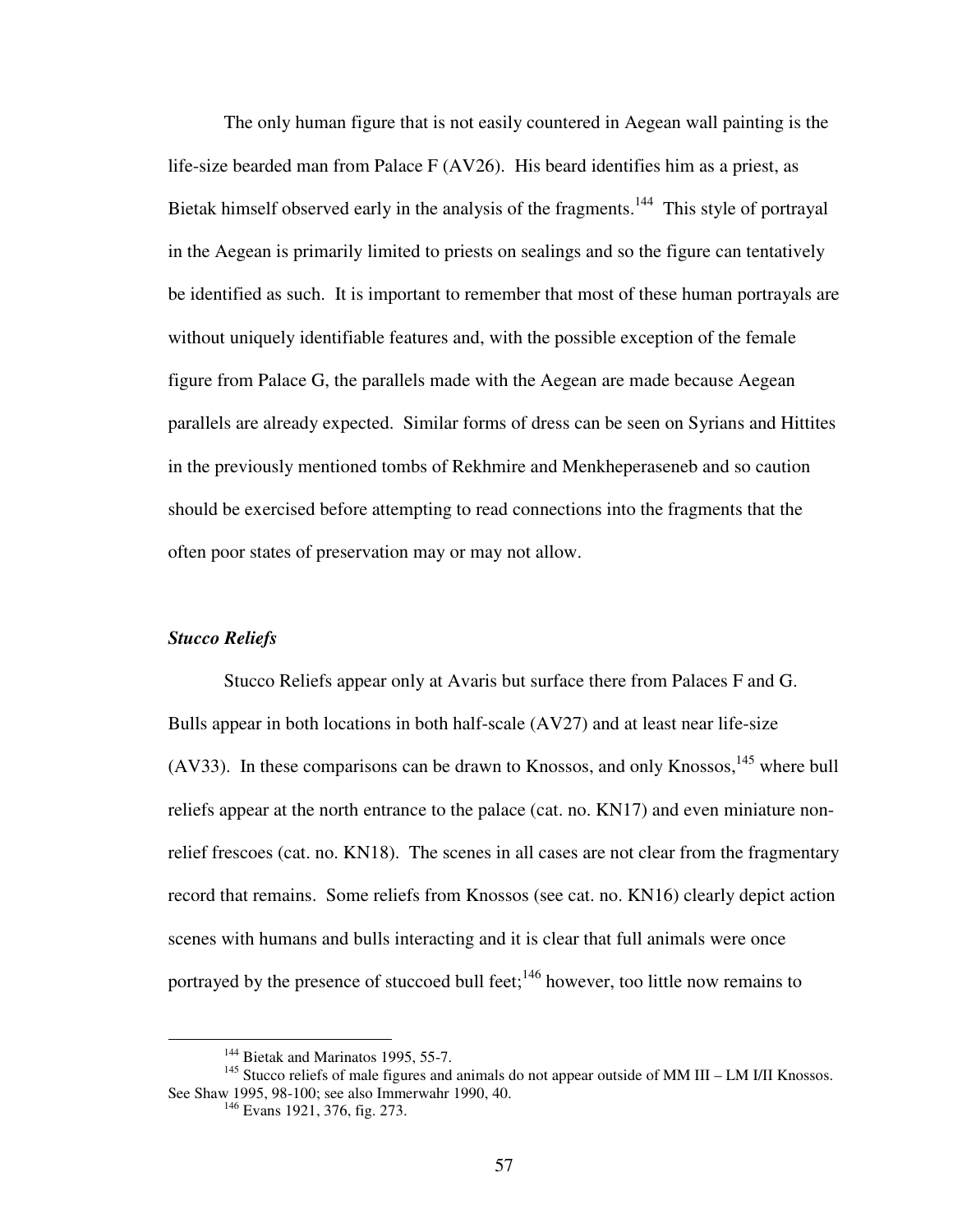generalize the subject matter. AV33 from Palace G displays a yellow horn, which as mentioned in Chapter 2 may represent the gilded horns of a sacrificial animal as seen on the bull on the Ayia Triadha Sarcophagus (see cat. no. ATb02). The different color of the horns from those animals in the bull-leaping and wrestling scenes indicates that this bull was part of a different type of scene.

 Humans are present in both cases and it is tempting to reconstruct the scenes as depicting bull sports; however, the golden horn at Palace G and the scale difference at Palace F discourage this interpretation. AV28 and AV32 both display life-size, or near life-size, appendages; AV28 represents a leg and boot and AV32 depicts what is thought to be a forearm. Both of these find parallels at Knossos in a relief of a white skinned lower leg and anklet (cat. no. KN19) and in the Lily Prince fresco (see cat. no. KN11). The red background and white skin visible on AV32 link strongly with the Lily Prince and opens the figure to the debate over skin color conventions in Minoan art, which will not be dealt with here. It is sufficient that a parallel exists and in close proximity to the gold horned bull relief, possibly strengthening the idea of a religious scene. Whereas the life-size AV28 cannot be a bull-leaper in the same scene as the smaller scale bull relief, it is important that the bull sport reliefs from the north entrance to Knossos likely flanked the entrance way.<sup>147</sup> If the entrance was the original location of at least one of these reliefs from Avaris, then considering the bull-leaping imagery already seen on the ramp leading to the main entrance of Palace F, it is reasonable to assume that these reliefs are the remnants of decorations similar to those found at Knossos.

<sup>&</sup>lt;sup>147</sup> Evans 1930, 176-7.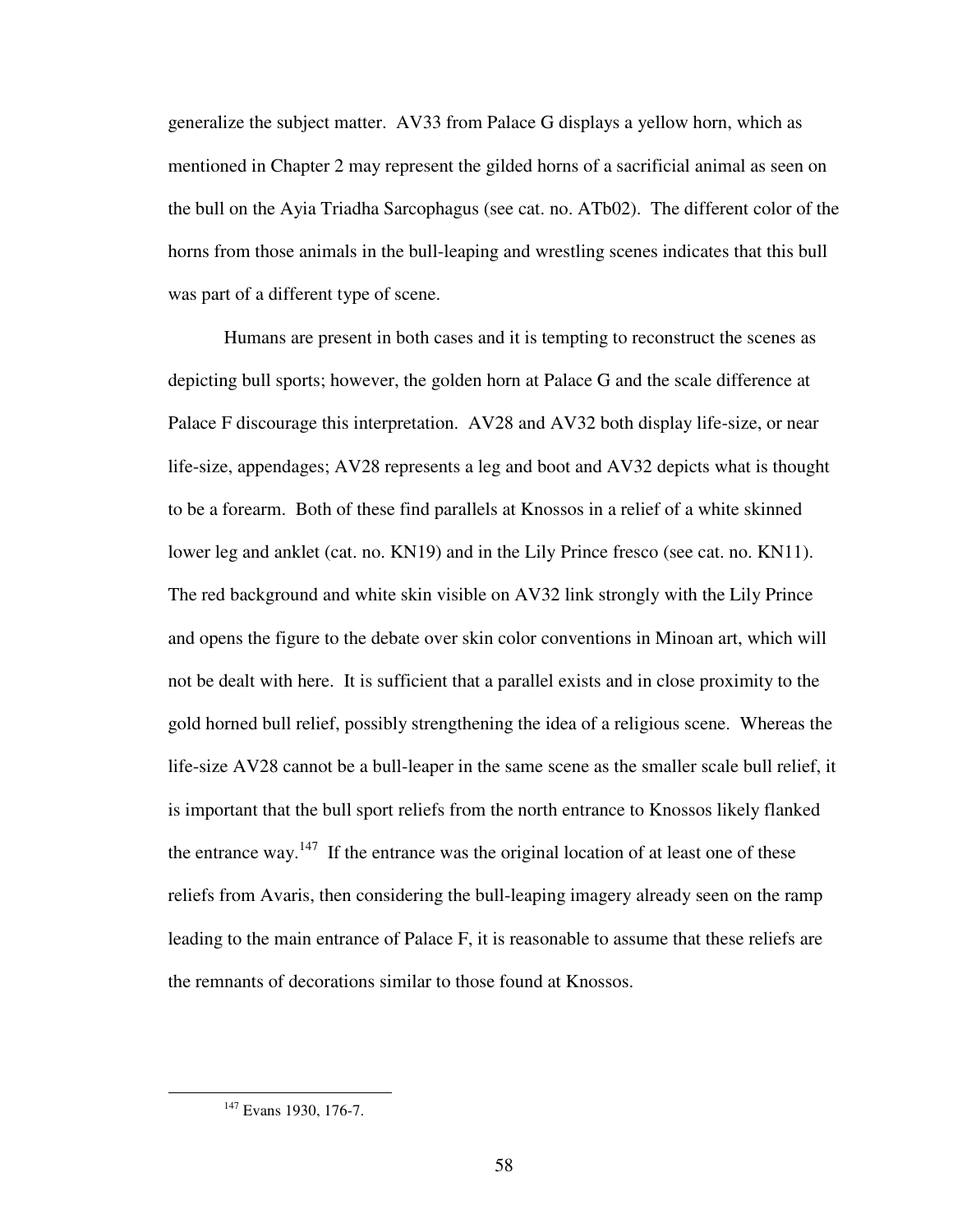## *Technique and Composition*

 Based on all of these motifs, a strong case can be made for the iconography of the wall and floor frescoes at Avaris, Tel Kabri and Alalakh to be called Aegean. The iconography, however, tells nothing about the people who made the frescoes, since anyone versed in the style could to some degree replicate the scenes. What is more difficult to replicate, or what few artists would likely have bothered to replicate, are Aegean techniques. An Egyptian artist ordered to paint an Aegean scene would most likely have painted with the familiar materials and preparations, only the product would look different. If the materials and preparations at the three eastern palace sites departed from local artistic traditions, they would indicate that the artists were not themselves native, but were imported for the job.

The wall paintings at Avaris are generally true frescoes utilizing lime plaster with some inclusions of quartz sand, ilmenite and dolomite for the coarser lower layers.<sup>148</sup> The pigments range in composition utilizing primarily natural organic materials such as black manganese for black and various shades of ochre mixed with hematite for shades from yellow to red; man-made Egyptian Blue also appears.<sup>149</sup> The pigments were applied in a mix of fresco and secco techniques as proven by the occasional occurrence of egg or casein adhesive and gum arabic mixed with the pigment layer. The Tel Kabri paintings were also constructed on lime plaster and can legitimately be called true frescoes due to the presence of calcium carbonate on the surface of the painting integrated with and above the pigments and the uneven line of demarcation between the pigment and the

<sup>&</sup>lt;sup>148</sup> Seeber 2000, 94-9.

<sup>&</sup>lt;sup>149</sup> Ibid., table 2, 98-9.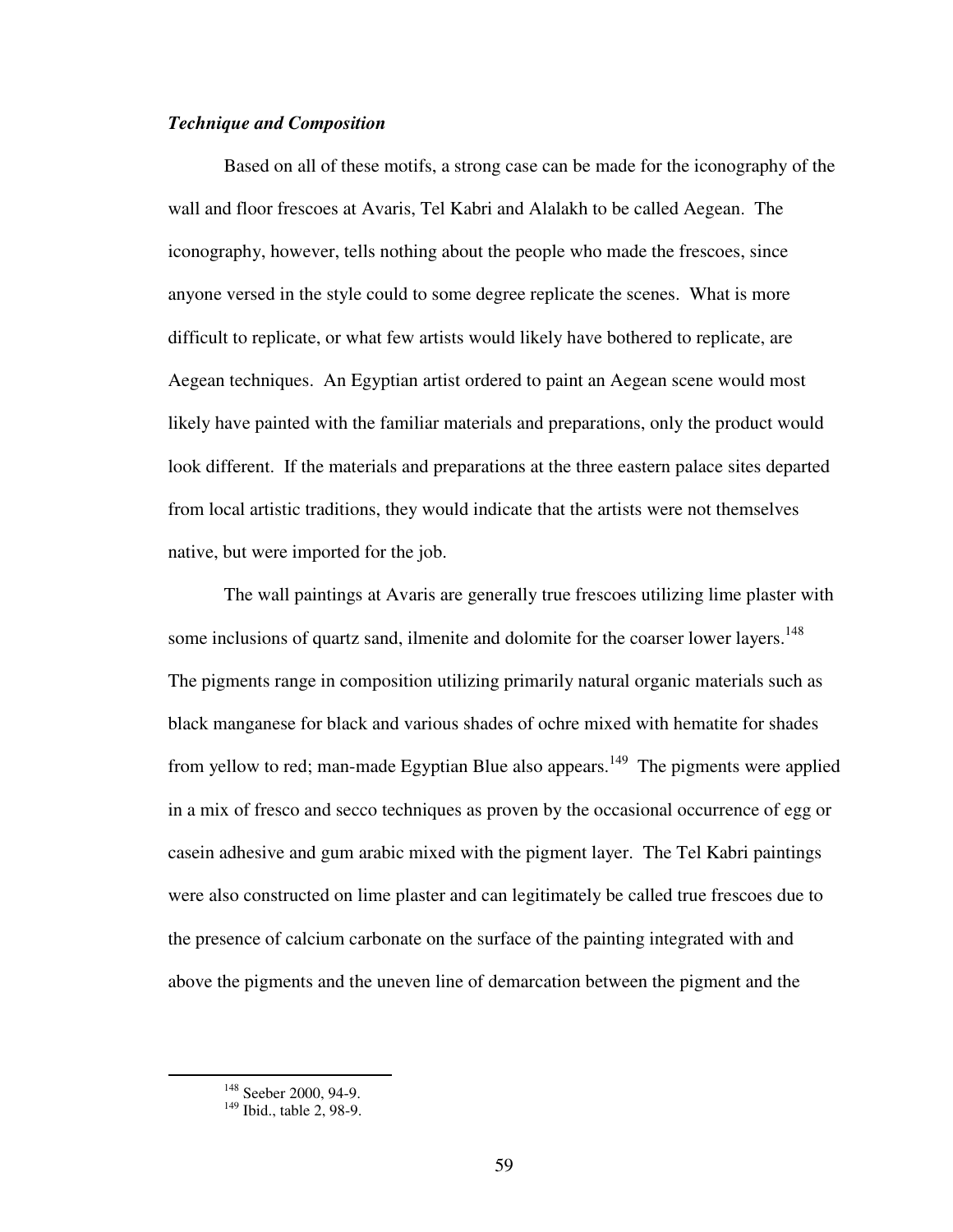unstained plaster.<sup>150</sup> The pigment compositions are similar to those at Avaris: charcoal creates black, blue is Egyptian Blue, and ochres in various shades create yellows to reds.<sup>151</sup> One unique case exists where plaster on the floor of Hall 611 was mixed directly with yellow ochre and other elements to create a "yellow soil" that was applied to the floor without being painted. This method is without parallel in the Aegean, although mud plasters at Mari, to be discussed later, and Alalakh may come close.

The wall paintings at Alalakh were based on lime plaster, although some were mixed with earth to create a sort of gray plaster ground.<sup>152</sup> The painting combined fresco and secco techniques where the ground appears to be fresco and the details secco. Woolley speculates this may have been due to the simple passage of time; however, Aegean examples tell a different story, as will be seen later. The lime plaster is not pure lime but mixed at the lower layers with inclusions of calcite, likely marble, and displays calcium carbonate, thereby proving at least the partial use of fresco technique.<sup>153</sup> The pigments are similar to what has already been seen whereby black is a carbonaceous silicate or an aluminum silicate containing carbon,<sup>154</sup> yellows to reds are ochres and blue is Egyptian blue. At all three sites white is simply plain unpainted calcium carbonate.

These patterns convey a unified picture of the painting traditions, or tradition, which created the scenes. This tradition bears strong similarities to what is found in the Aegean world. Lime plaster was not exclusive to the Aegean during the Middle and Late

1

<sup>&</sup>lt;sup>150</sup> Kempinski 2002, 254-5. The uneven line of demarcation is not a universally accepted test for the fresco technique; see Perdikatsis et al. (2000, 116). In a true fresco, unslaked lime (calcium oxide) is mixed with water to become slaked lime (calcium hydroxide) and applied to the surface and painted. As the intonaco layer dries it chemically reacts with the air to become calcium carbonate and covers the surface of the painting in a process not only making it waterproof and more durable, but also chemically detectable.

<sup>151</sup> Kempinski 2002, 287-8.

<sup>&</sup>lt;sup>152</sup> Woolley 1955, 228-9.

<sup>153</sup> Ibid., 233-4.

<sup>&</sup>lt;sup>154</sup> Shale or carbonaceous slate.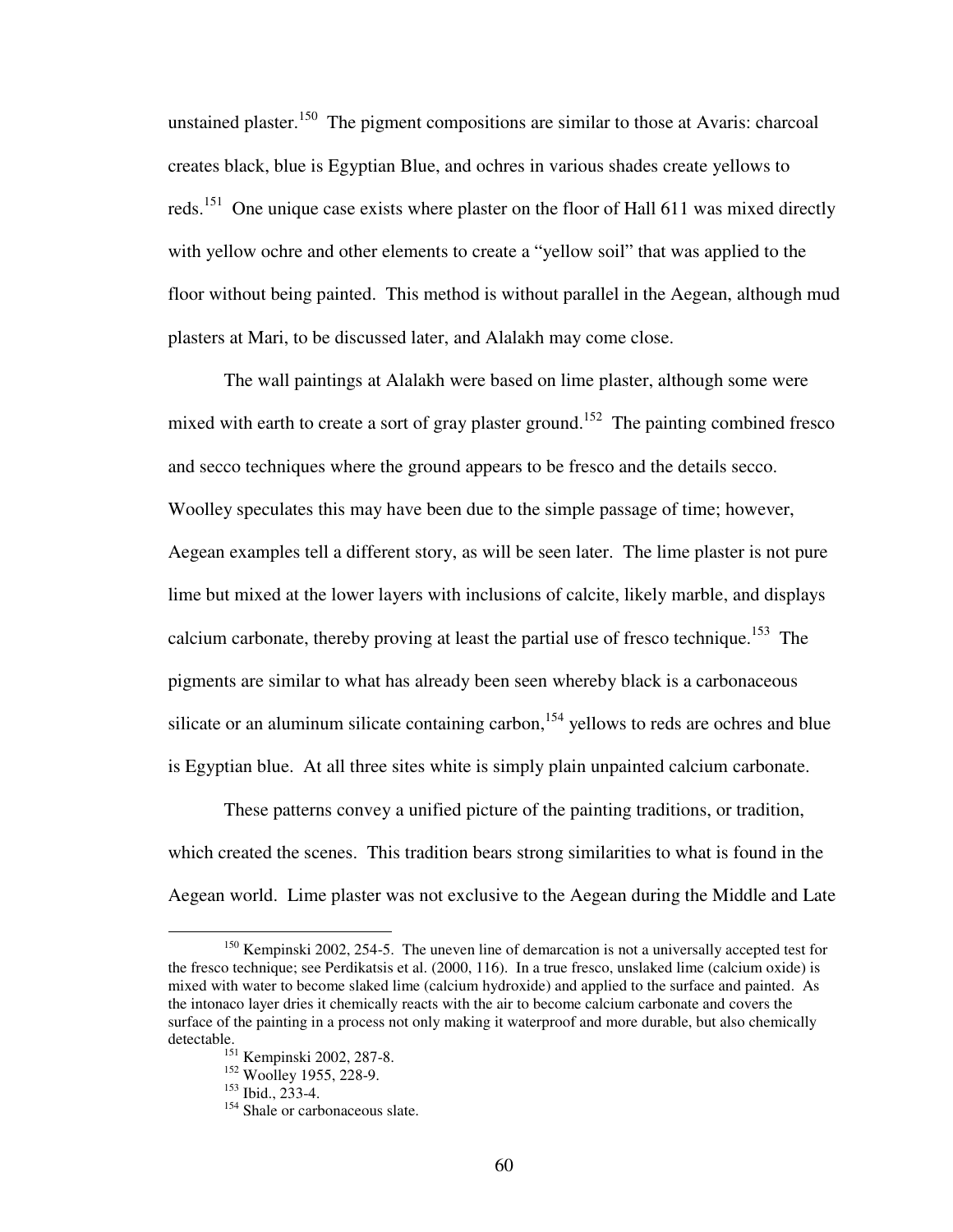Bronze Ages but pure lime plaster, unmixed with other ingredients except perhaps calcite, was characteristically Aegean.<sup>155</sup> The fine lime plaster was a mixture of slaked lime and calcite fragments, as seen at Alalakh, and sometimes a fine wash of plaster was added prior to painting in true fresco technique.<sup>156</sup> On Thera black was carbon based, reds, oranges and yellows were formed by different shades of ochre and blue was formed by Egyptian Blue, amphiboles or a mixture of both.<sup>157</sup> Generally these materials were locally available and easily acquired with the possible exception of blue amphiboles, which were likely traded from other Aegean islands such as Siphnos and Syros. The pigments were applied in a mixture of true fresco and secco techniques largely depending on color. Since the pigment particles were smaller for yellows, the color penetrated farther into the plaster and naturally was more durable. The larger particles that comprised the blue and black colors could not penetrate as far and so were often mixed with a binder to make them more permanent. Often this meant that the outlines would be painted in fresco technique and the details filled with the more easily controlled secco. These same compounds and combination of techniques can be seen throughout the Aegean at Knossos, Ayia Irini, Phylakopi and even LM IB/II Ialysos on Rhodes, <sup>158</sup> and match well with what is found at the three major eastern Mediterranean sites.

To fully appreciate the technical similarities that the paintings at Avaris, Tel Kabri and Alalakh share with the Aegean it is necessary to look at the local traditions in Egypt and the Near East. Egyptian plasters were gypsum based and were not painted in a

 $155$  Forbes (1965, 243) states that lime plaster does appear in Mesopotamia and lime kilns can be found dating back to 2500 BCE at Khafadje; however, this lime plaster was often mixed with ash. See also Niemeier and Niemeier (2000, 776) for Pre-Pottery Neolithic B period lime plaster in the Levant.

<sup>156</sup> Perdikatsis 2000, 105.

<sup>&</sup>lt;sup>157</sup> Ibid., 112-5. Amphiboles are silicates in metamorphic rock.

 $158$  Ibid., 115-6.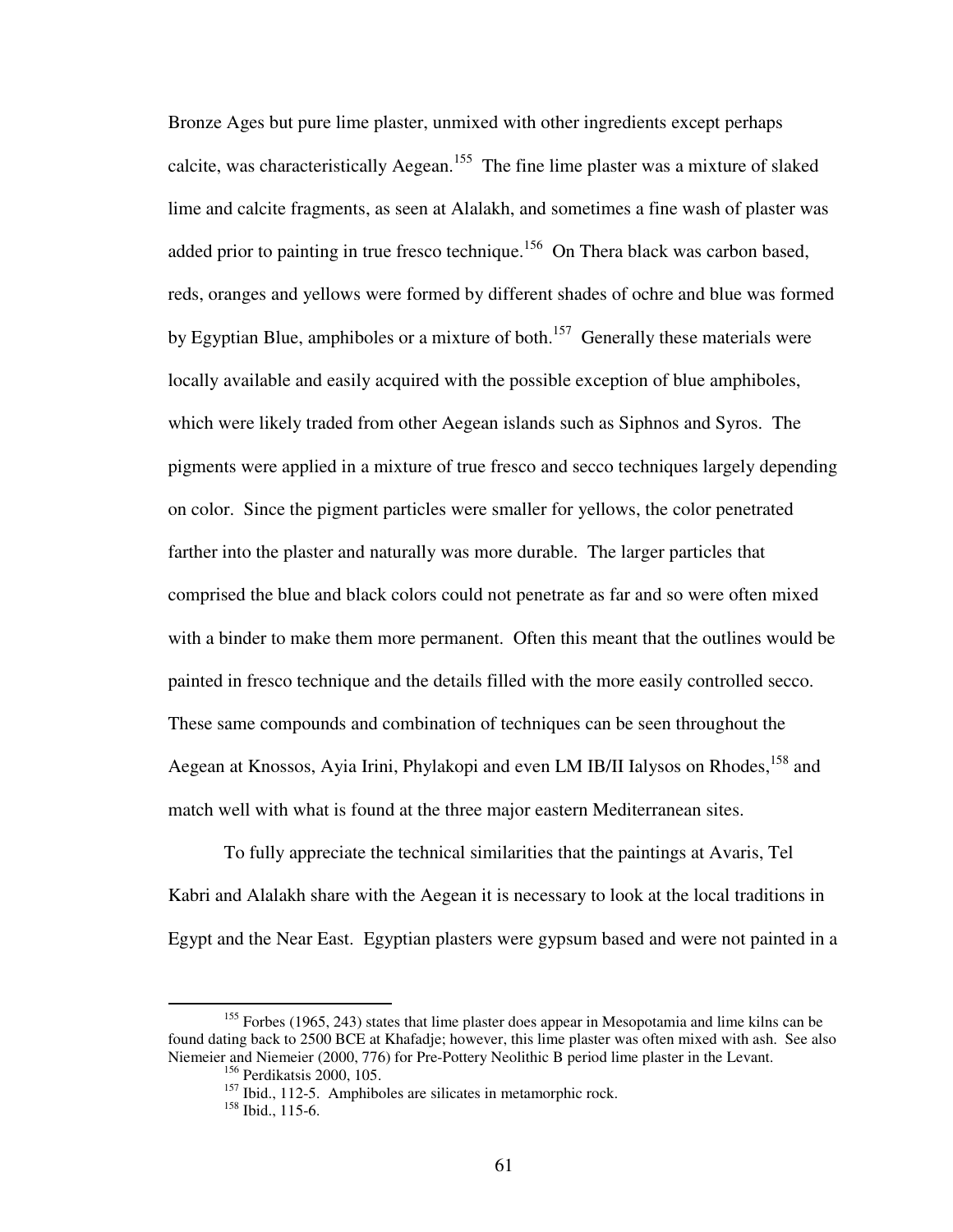true fresco technique until the New Kingdom; this at once establishes them as markedly different from the Aegean frescoes.<sup>159</sup> Egyptian pigments are more difficult to discuss because of changes that occurred from the beginning to the middle of the New Kingdom. Before the Kew Kingdom white was not pure calcium carbonate, but a mixture of calcium sulphates like gypsum and anhydrite; slaked lime was used much earlier in the  $4<sup>th</sup>$  and  $5<sup>th</sup>$  Dynasties.<sup>160</sup> During the New Kingdom huntite also became common as a white wash, as seen at Malkata.<sup>161</sup> Ochre was used to create a range of color from yellow to red, although orpiment  $(As_2S_3)$  and realgar  $(As_4S_4)$  also appear during the New Kingdom.<sup>162</sup> Black is soot based and therefore charcoal.<sup>163</sup> Egyptian Blue (CaCuSi<sub>4</sub>O<sub>10</sub>) was a popular type of blue pigment throughout all phases of Egyptian painting; however, during the end of the  $17<sup>th</sup>$  and the beginning of the  $18<sup>th</sup>$  Dynasties, copper glazes, green frit and cuproan wallastonite were also employed as synthetic blue pigments.<sup>164</sup>

Generally the Egyptian pigments were similar to those used in the Aegean with the exception that synthetic or more exotic pigments could also be employed and white was often a fabricated color. The main difference is in the composition of the plaster itself; lime plaster and the fresco technique were not utilized in Egypt during the LM IA/B period when the frescoes at Avaris were created. Near Eastern pigments were largely the same as what can be found at Tel Kabri, Alalakh and the Aegean and the

<sup>&</sup>lt;sup>159</sup> Shaw (1995, 105) states that the frescoes at Avaris were the first such frescoes in Egypt. See also Forbes 1965, 243.

<sup>&</sup>lt;sup>160</sup> el Gorsey 2000, 52-5. These dynasties date to the middle to late third millennium BCE.

<sup>161</sup> Uda et al. 2000, 759; see also el Gorsey 2000, 52.

<sup>&</sup>lt;sup>162</sup> It is important to note that Arsenic (As) appears nowhere in frescoes at Avaris, Tel Kabri or Alalakh. Ochre is used at Malkata (Uda et al. 2000, 759-60) and may have been the dominant red pigment of the time.

<sup>&</sup>lt;sup>163</sup> el Gorsey 2000, 55.

<sup>164</sup> Ibid., 57-62.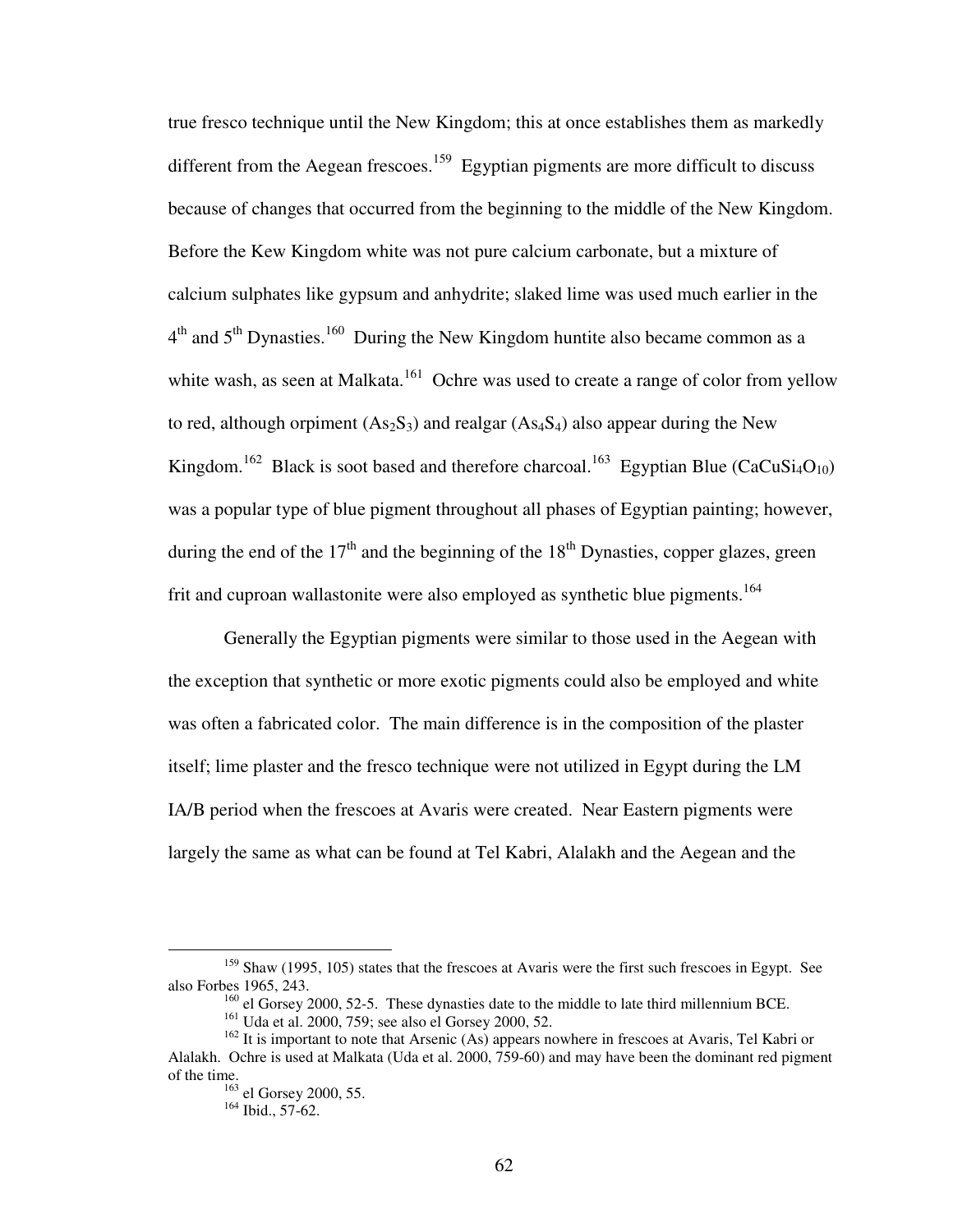difference is again in the technique.<sup>165</sup> Near Eastern wall paintings could be either secco or fresco endeavors, more study needs to be conducted on Near Eastern wall paintings to determine the frequency of each.<sup>166</sup> Mud, lime and gypsum plasters were all employed by Near Eastern artists although not necessarily at the same time or in the same location.<sup>167</sup> From 2000 – 1000 BCE, the only locations were lime plaster can be identified are Alalakh (Levels VII and IV), Qatna and Boğazköy. It is telling that two of these sites also display Aegean motifs, or in the case of Qatna at least a motif originating in the Aegean. Mud plasters, the most commonly used plaster type, can likely be explained by the same lack of stone that prevented the widespread adoption of stone architecture, dados and orthostates. Mud plasters and lime-ash mixtures in Mesopotamia may relate to the rare practice of using "yellow earth" at Tel Kabri and gray earth mixed with lime plaster at Alalakh. This could indicate a mingling of local and imported practices.

A final note can be made of the procedure of painting the walls. At all three major eastern Mediterranean sites the use of straw as a backing or mixed in with the lower layers of plaster for support can be observed.<sup>168</sup> While this pattern is found in Egypt and the Near East,  $^{169}$  it is not always present in the Aegean, where plaster surfaces could be applied directly to ashlar masonry. This could also indicate a mixing of local and foreign techniques in the construction of the wall paintings. String impressions in the

<sup>&</sup>lt;sup>165</sup> Forbes 1965, 215-43. Two major differences were the Near Eastern use of malachite to create green and the use of glazes instead of paints.

<sup>&</sup>lt;sup>166</sup> Nunn (1988, 5-13) discusses the use of fresco and secco techniques in Near Eastern wall paintings, but she does not state which was used more often. Parrot (1958, 58) states that fresco paintings do not appear at Mari. See also (Negbi 1994, 78) and Winter (2000, 750) for the popularity of secco technique in the Near East.

<sup>&</sup>lt;sup>167</sup> Nunn 1988, 14-5, table 1.

<sup>168</sup> Seeber 2000, 94; see also Kempinski 2002, pl. 20; Woolley 1955, 228.

<sup>&</sup>lt;sup>169</sup> Nunn (1988, 6) states that lime plaster and straw was used as an undercoating for gypsum plaster at Guran in Luristan; see also Forbes 1965, 246-7.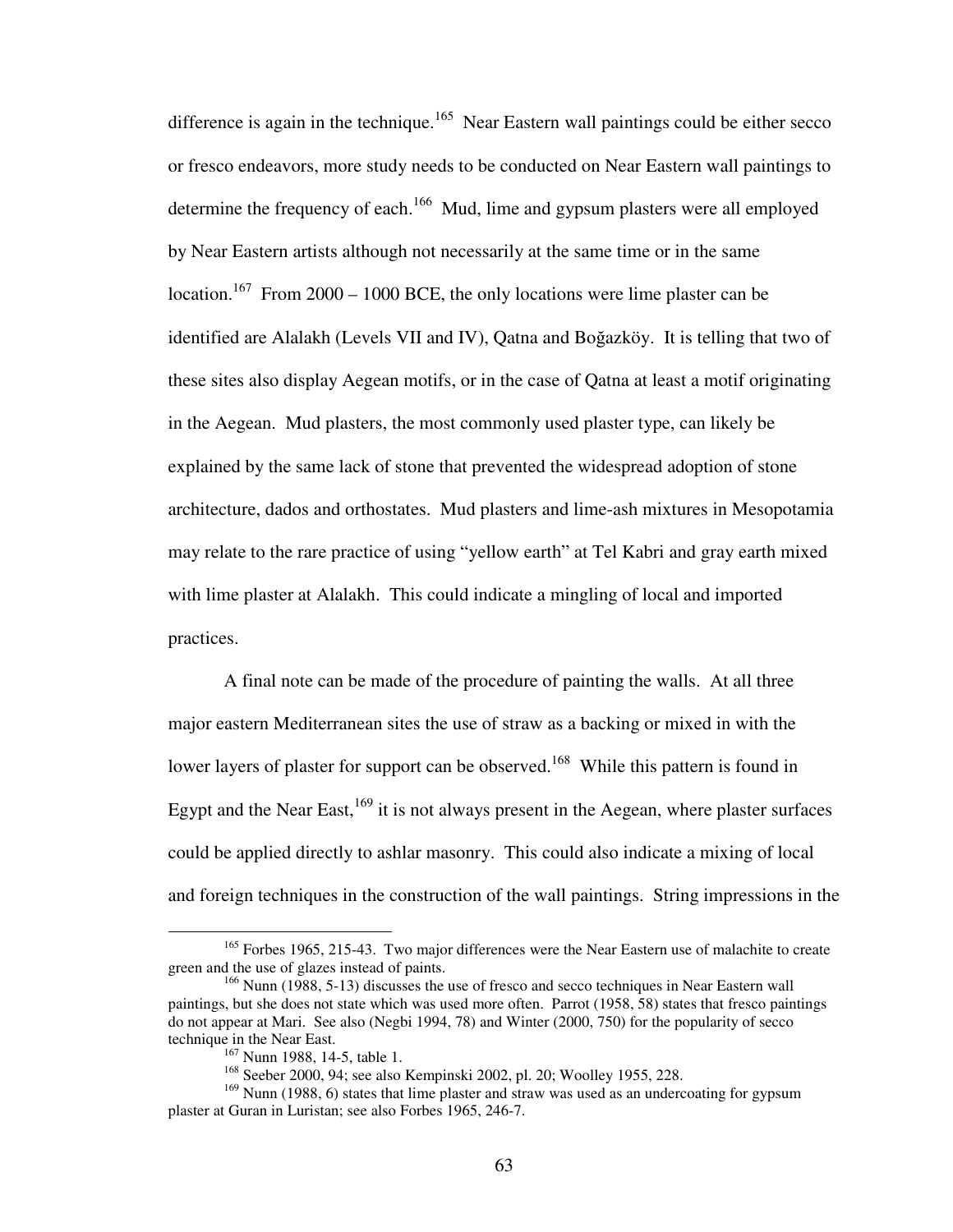plaster at Alalakh on the floors at Tel Kabri have parallels in the Aegean as guide lines for the artists.<sup>170</sup> However, the technique also has parallels in Egypt where at least in the 18<sup>th</sup> Dynasty rock-cut tombs at Thebes, strings dipped in red paint were similarly used as guide lines.<sup>171</sup> Because these tombs are cut into the poor quality limestone hillside, an approach unknown in earlier tomb designs, the plastering of the walls became a necessity where earlier tombs had been carved or paint had been applied directly to the walls or on a thin wash. Since it is unclear how far back the use of string lines can be traced in Egypt or the Aegean and because the Theban tombs are dated later than the Aegean wall paintings at Avaris, the origin of this practice is uncertain.<sup>172</sup> Regardless, the Aegean character of the floor frescoes at Tel Kabri and the non-Levantine practice of string lines help make the case for Aegean or Aegeanizing production.

# *Conclusions*

1

 The iconography of the wall paintings from the three major sites of Avaris, Tel Kabri and Alalakh can be strongly linked with the Aegean. The bull-leaping scene at Avaris is strikingly Aegean through the maze background, flying gallop poses, the quatrefoil spots and the Minoan attired acrobats above a half-rosette border. Moreover, certain conventions such as the use of blue on bulls, rocks, and plants are without parallels in contemporary Egypt, but are often found in the Aegean.<sup>173</sup> The miniature fresco at Tel Kabri with its numerous, albeit fragmentary, parallels to the miniature fresco

<sup>&</sup>lt;sup>170</sup> Nunn, 1988, 30; Kempinski 2002, 255. This technique is unnecessary for secco painting and further establishes the presence of fresco painting at the two sites; see Niemeier 1991, 195.  $171$  Forbes 1965, 246-7.

 $172$  The Egyptian use of the string lines is likely tied to their use of cannons of proportion, which are much older than the earliest New Palace Minoan wall or floor paintings. This could indicate that the practice originated in Egypt.

 $173$  Bietak 2000b, 196. These color conventions only appear in later Egyptian art.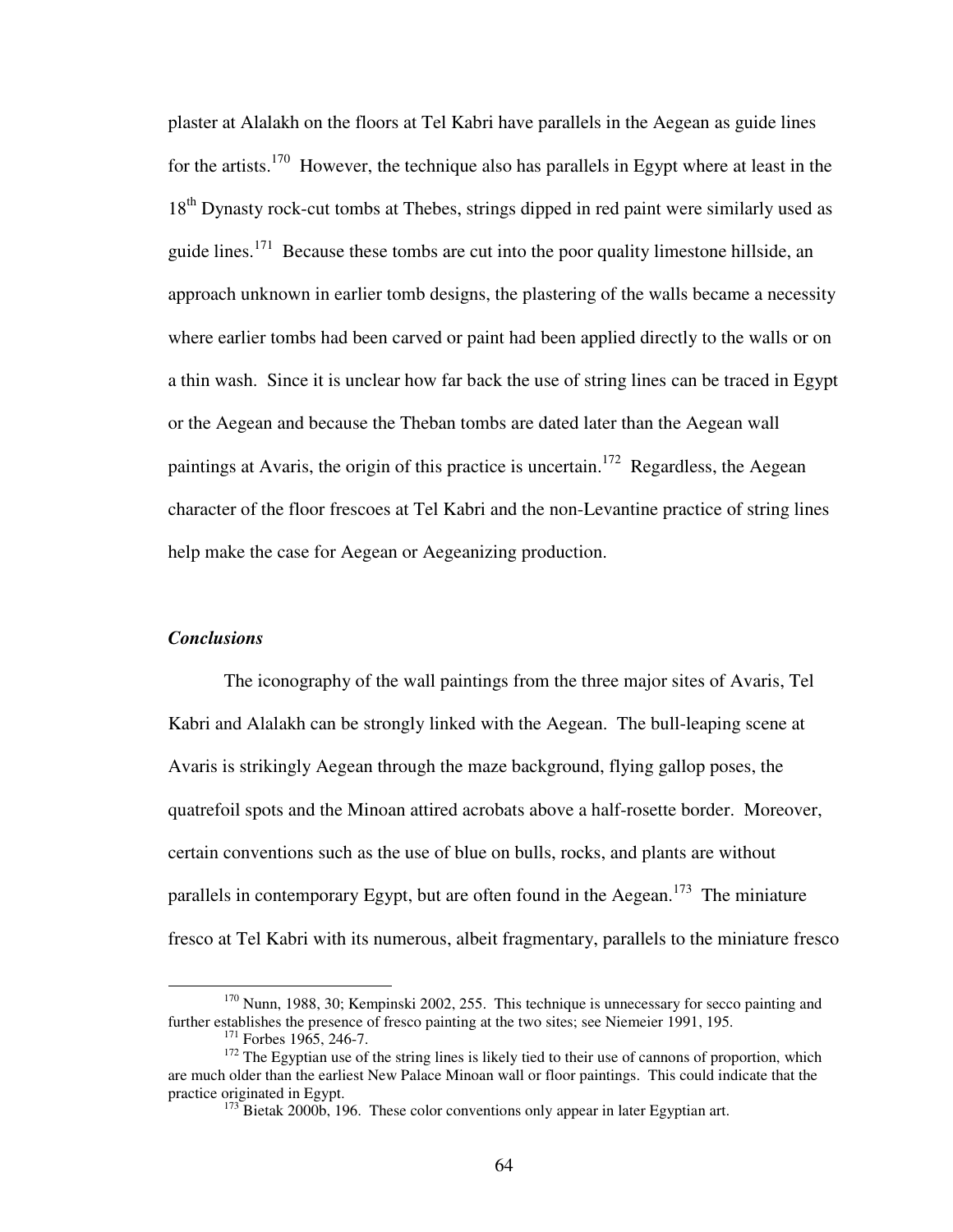from the West House on Thera, depictions of Aegean architecture and landscape and even similarities to the riverine scene from Avaris, itself with Aegean influence, reinforce the position. The fact that a miniature fresco was present at all is strong testimony since miniature frescoes are a uniquely Aegean art form.<sup>174</sup> Alalakh displays fewer parallels but the notch plume wings, if that is truly what is depicted, are a typically Aegean trait for griffins and sphinxes. At all sites, the non-figural elements such as imitation stone dados and orthostates with red "mortar" and the border motifs such as the rosettes, ladders and spirals are classically Aegean. Although these and the more complex figural elements may appear elsewhere in Egypt or the Near East, they likely originated in the Aegean. Whereas individually the isolated motifs could have come to the east from elsewhere, together the fragments depict thoroughly Aegean scenes.

The connections are strongest between the eastern sites and Knossos and Thera. The royal iconography of bull-leaping, the half-rosette borders, and large-scale griffins all point to a royal tie between Knossos and the Egyptian and Near Eastern palaces. Other more subtle motifs such as the blue scalps and yellow skin of youths, the scene of the miniature fresco at Tel Kabri and subject matter like the grasses from Alalakh that are only otherwise found only on Thera link the island specifically with the east. Whether this establishes a pattern of competition between Cretan and Cycladic artistic centers or simply represents the eastern preservation of once widespread Aegean conventions, now lost, remains to be seen and is beyond the scope of this examination. Based on the similarities between the plaster composition and the fresco painting technique found at the three major eastern sites and the Aegean, it seems logical to assume that Aegean craftsmen had a hand in the production of the frescoes; otherwise, one would expect a

<sup>&</sup>lt;sup>174</sup> Shaw 1997, 485-6. The style ends with the LM IB appearance of the Mycenaeans.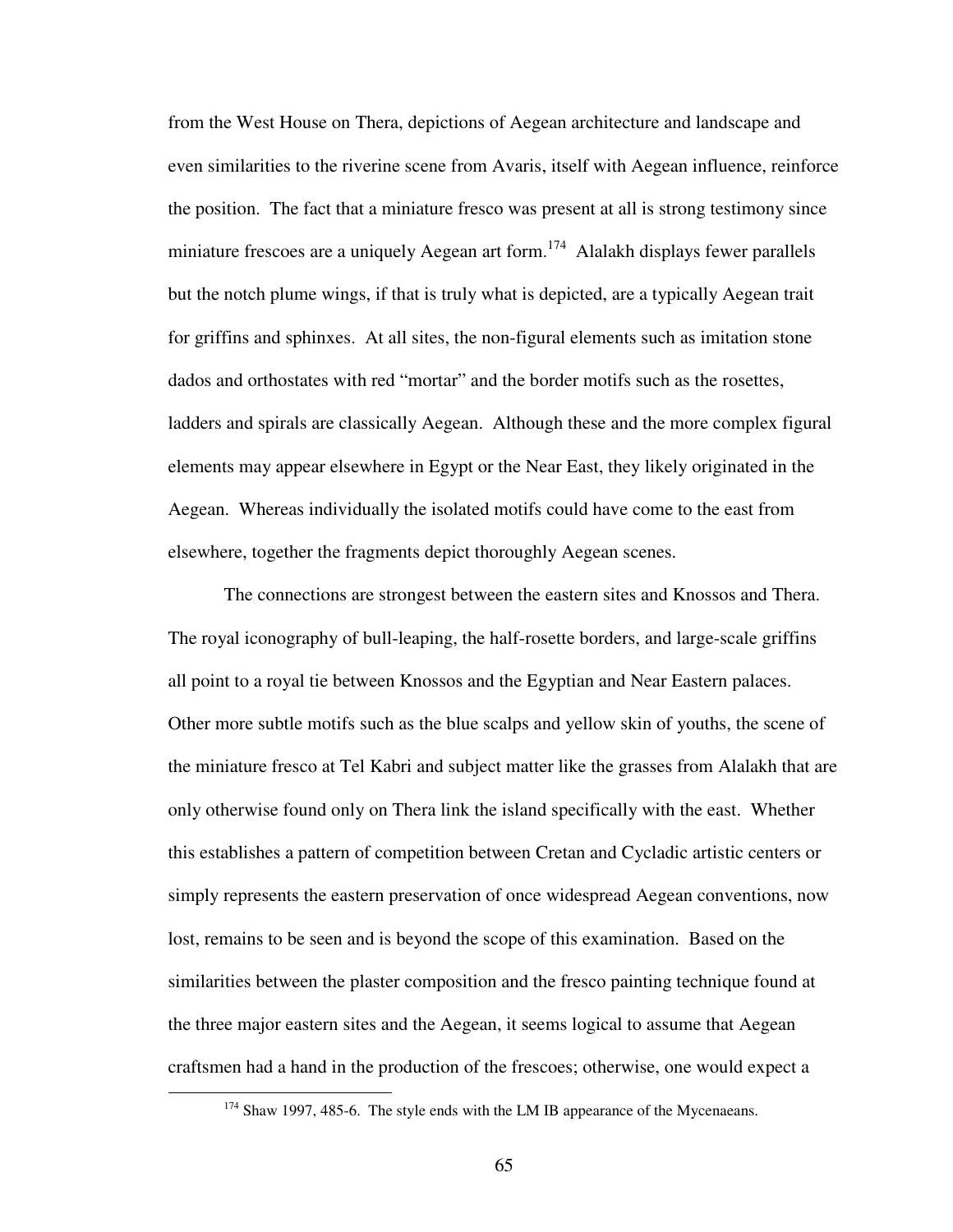greater number of altered motifs and native inclusions. In order to demonstrate this hypothesis, three things must be established: first, that direct trade and contact, and thus travel, occurred between the Aegean and the east; second, that artists or workshops capable of travel existed in the Aegean; and third, that the social and political settings in Egypt and the Near East would have permitted the employment of Aegean artists.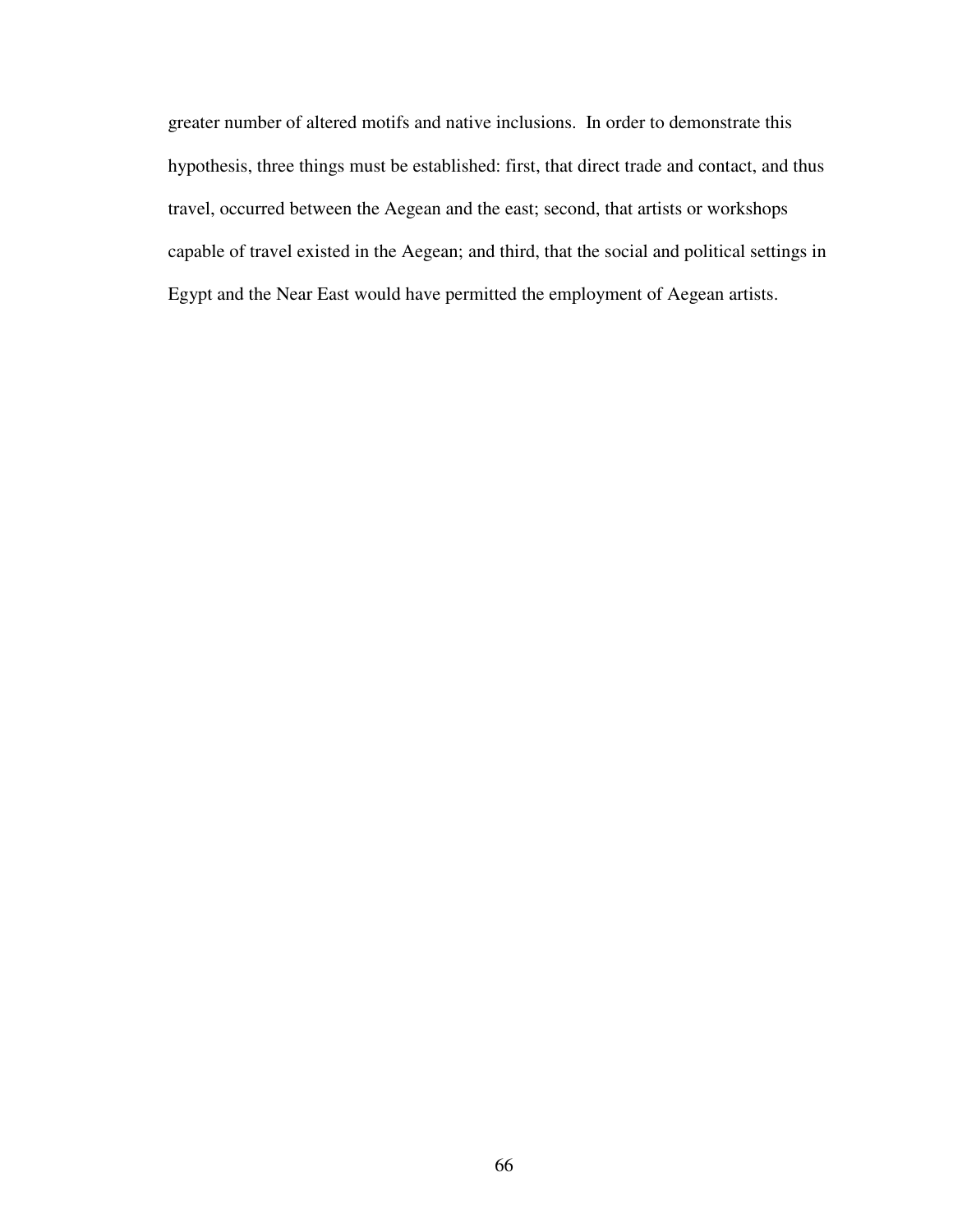### **Chapter 4**

### **Contact and Trade between the Aegean and the East**

 If the frescoes at Tell el-Dab'a, Tel Kabri and Alalakh are to be understood as Minoan productions and not simply Minoan-like or imitations, then it must be demonstrated that the Minoans or peoples of the larger Aegean in fact had direct contact with Egypt and the Levantine coast during the periods in question. A consideration of exchanged and imported iconography would aid in understanding the motifs found in the frescoes, but would not illuminate the full extent or method of contact and can only provide general dates at best. The best way to comprehend the nature of international interconnections is to examine the trading patterns of the eastern Mediterranean in the late Middle and early Late Bronze Ages, giving special attention to the regions under consideration. Archaeological evidence supports Aegean contact with the east, albeit not continuous or necessarily intensive, throughout the requisite period. This contact is not attested by one source only, but is also evidenced by Near Eastern texts and mythology, and Egyptian tomb paintings.

# *Egypt and the Aegean*

1

 Contact between Egypt and the Aegean is archaeologically confined primarily to the LM IB and the LM/LH III periods. No pottery in the Nile Valley originating from anywhere in the Aegean can be unambiguously dated to MM III – LM IA,<sup>175</sup> and only

<sup>&</sup>lt;sup>175</sup> Betancourt 1997, 429; see also Kemp and Merrillees 1980, 226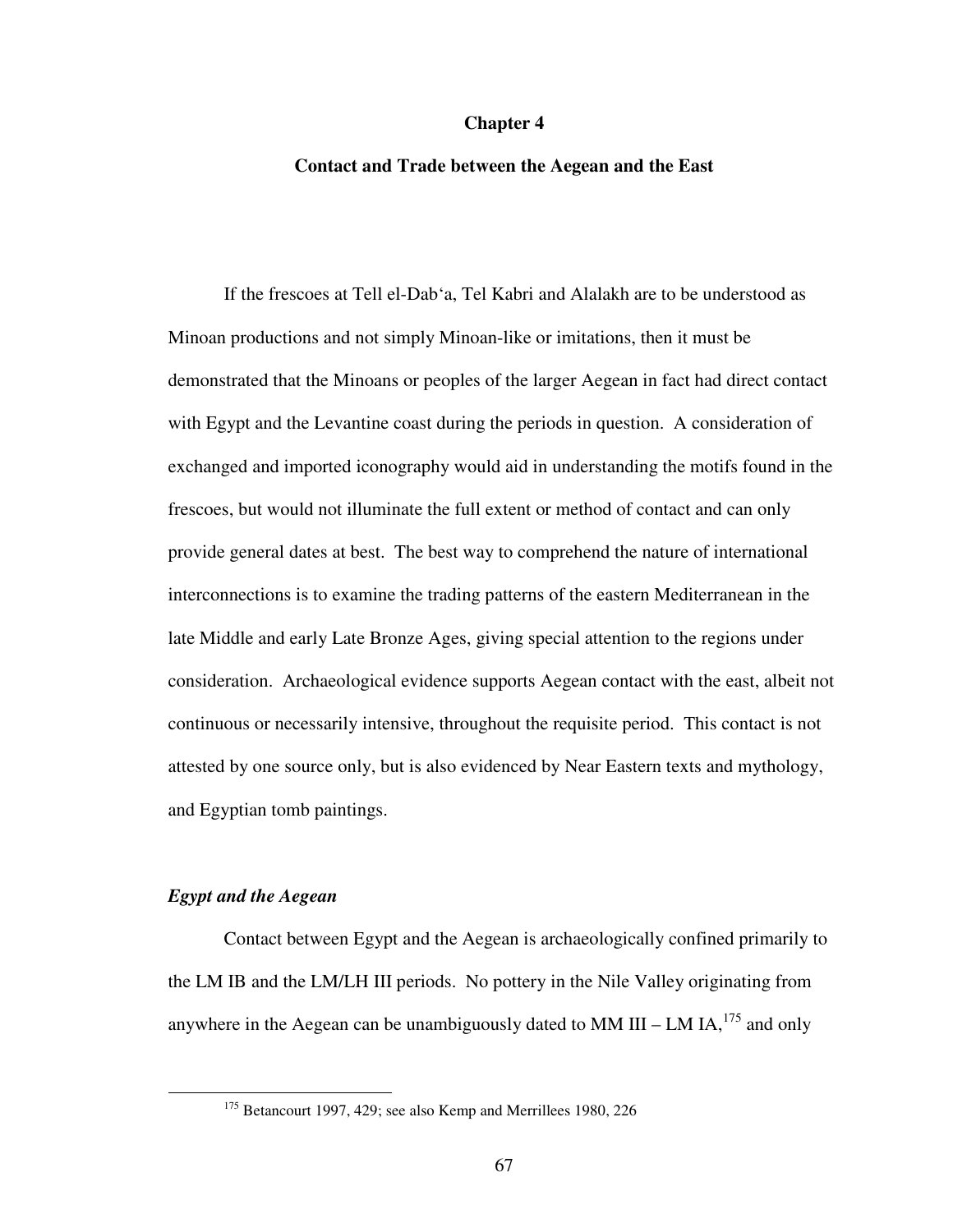two sherds can be dated to LM II at Marsa Matruh.<sup>176</sup> Hyksos trade seems to have been concerned almost exclusively with the southern Canaanite cities as borne out by neutron activation tests of traded vessels.<sup>177</sup> Only one object found in the Aegean, an alabaster lid from Knossos bearing the name of the Hyksos king Khyan, is of certain Hyksos manufacture.<sup>178</sup> In this light the controversial dating of the frescoes at Tell el-Dab'a to the first half of the  $18<sup>th</sup>$  Dynasty makes more sense. Tuthmose III was a prolific conqueror and campaigner and expanded contacts with northern Syria, Anatolia and Mesopotamia;  $1^{79}$  it should therefore come as no surprise that LM IB pottery and imitations appear at el-Lahun, Sidmant, Medinet el-Ghurab, Saqqara and Abydos.<sup>180</sup> Cartouches of late Tuthmoside kings, 11 of which bear the names of Amenhotep III or his wife, queen Tiye, have been found on objects throughout the Aegean.<sup>181</sup> The picture is less clear on the islands and the mainland with a few Hyksos scarabs and elite imports such as ostrich eggs and ivory appearing in the MH III – LH I Shaft Graves at Mycenae, but little else.<sup>182</sup>

 During the LM II period, Egyptian kings appear to have been less concerned with maintaining contacts with the Aegean and as already stated the only objects dated securely to LM/LH II come from Marsa Matruh near the Libyan border. Contact resumed later with trade shifting to the LH III mainland and bypassing Crete almost

<sup>176</sup> Lambrou-Phillipson 1990, 57; see also Negbi 1994, 89-90.

<sup>&</sup>lt;sup>177</sup> See McGovern 2000, 70-4; McGovern and Harbottle 1997, 151-2. The pattern appears to be of a decrease in foreign trade following the MB IIB-C period except with the cities of southern Palestine such as Tell el-'Ajjul and Ashkelon forsaking such northern Syrian ports as Byblos and Ugarit.

<sup>&</sup>lt;sup>178</sup> Betancourt 1997, 429. It is important to note that whereas Evans dated the object to MM III, it was stored with other artifacts later dated to LM IIIA:1, possibly indicating a very late transmission of the vessel.

<sup>&</sup>lt;sup>179</sup> Cline 1994, 33.

<sup>&</sup>lt;sup>180</sup> Kemp and Merrillees 1980, 227; see also Lambrou-Phillipson 1990, 57.

<sup>&</sup>lt;sup>181</sup> Negbi 1994, 95.

<sup>&</sup>lt;sup>182</sup> Lambrou-Phillipson 1990, 63-4; see also Betancourt 1997, 429.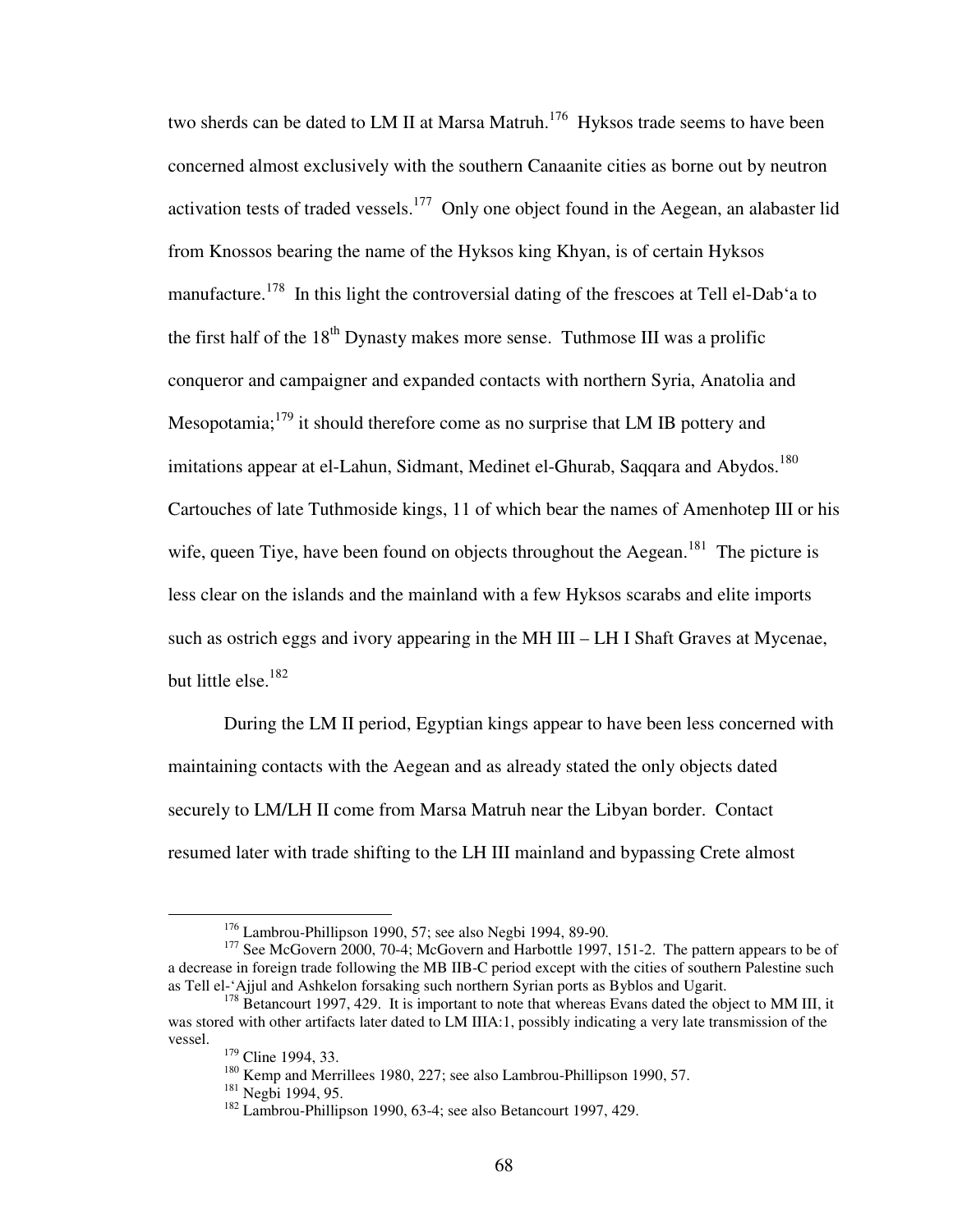altogether.<sup>183</sup> Kommos on the southern shore of Crete closest to Egypt is unique on the island in possessing numerous Egyptian storage jars in LM III levels. Late Minoan/Late Helladic III pottery is rare in Egypt, although Egyptian alabastra and faience begin appearing at the mainland centers of the Peloponnese and Attica. This imbalance in traded goods raises the question of what the Aegeans were exchanging for the Egyptian imports. Whereas no answer is readily forthcoming, it has been proposed that trade in perishable items such as textiles, olive oil, perfume, spices, hides, slaves, etc. must have flourished at this time.<sup>184</sup> Aegean designs appear on leather objects in Egyptian tomb paintings from the time of Hatshepsut and the meanders, linearized spirals and palmettes decorating the ceilings of Amenhotep III's palace of Malkata can be linked with Aegean textile patterns.<sup>185</sup> It is worth noting that the Keftiu appear in roughly 15 tombs from  $18<sup>th</sup>$ Dynasty Thebes dating from the time of Hatshepsut to Amenhotep II.<sup>186</sup> In many of these scenes, emissaries are shown bearing fine metal and ceramic containers, for which no physical evidence now exists, and also textiles, foodstuffs and agrimi horns for use in bowyer's workshops.<sup>187</sup> Whereas these goods were surely shipped in some kind of

 $183$  Cline 1994, 36-7; see also Lambrou-Phillipson 1990, 56.

<sup>&</sup>lt;sup>184</sup> See Betancourt (1997, 429) among others. Textiles appear in gift lists in the Amarna Letters and in the tombs of Menkheperaseneb and Rekhmire; see Feldman 2006, 120.

<sup>&</sup>lt;sup>185</sup> Barber 1991, 343, 345-7. Sherratt (1994, 239) suggests that the influence from textiles would explain the limited use of colors in wall paintings and the absence of a distinct pigment for the color green (see *Technique and Composition* in Chapter 3), as no dye for green is known from the time; see Barber 1991, 312-3.

<sup>&</sup>lt;sup>186</sup> Lambrou-Phillipson 1990, 57. "Keftiu" is a debated term that is generally accepted to indicate the Aegean; see Wachsmann (1987, 93-9) for a convincing argument as an identification with Crete and/or the Aegean, and Strange (1980, 113-4, 147) for a less convincing association with Cyprus. Whether the term is more specific in referring to the islands, the mainland or only Crete is a matter of debate**.**

 $187$  Barber (1991, 350-1) cites the presence of an Aegean low-whorl spindle at Medinet el-Ghurab and dyed wool at Kahun. Since contemporary Egyptian textiles were exclusively linen and there is no evidence that wool or even the proper breeds of sheep were known in Egypt at the time, it can be assumed that Aegean textiles were in demand in at least the Fayum between the  $12<sup>th</sup>$  and  $18<sup>th</sup>$  Dynasties. Weaving and dying indicate the presence of women and therefore also possibly an Aegean colony. It is interesting that the earliest decorated private tomb ceilings reflecting these designs also appear during the  $12<sup>th</sup>$  Dynasty as in the tomb of the nomarch Hepzefa at Asyut; see Shaw 1970. See Wachsmann (1987, 12, 89-92) for evidence for the trade in agrimi horns largely based on Egyptian tomb paintings.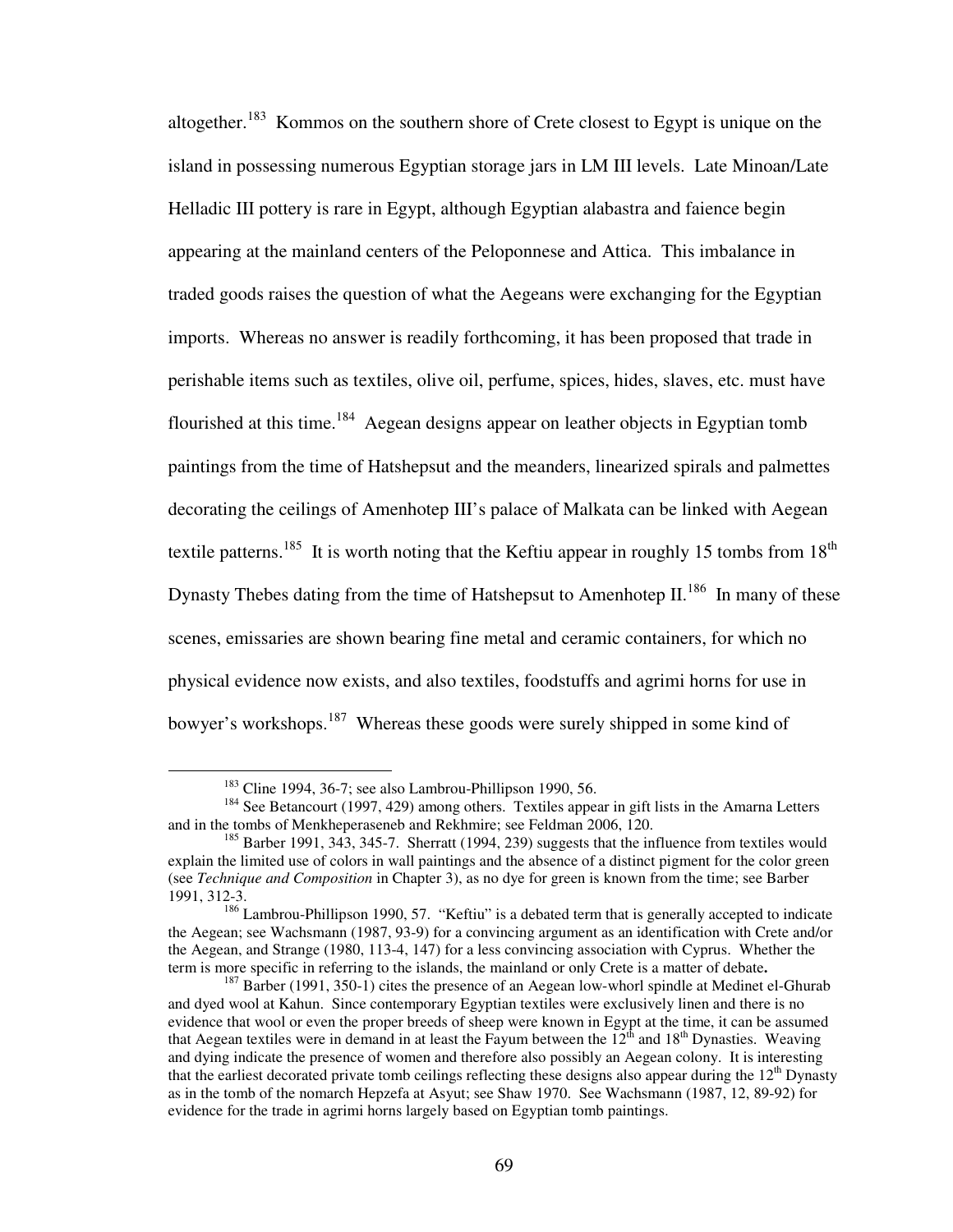container it is possible that the paintings are a more accurate reflection of the true extent of trade at this time than the preserved and understood archaeological record indicates.<sup>188</sup>

 Two other pieces of evidence are worth considering here. A topographical list from the funerary temple of Amenhotep II at Kom el-Hetan lists 13 named locations in cartouches under the titles of *kftiw* and  $\frac{tin3yw}$ .<sup>189</sup> These place names have been associated with cities in a circuit moving around Crete, the islands and the Mycenaean mainland and could therefore reflect an itinerary of a trading voyage or royal expedition undertaken by the Egyptian crown.<sup>190</sup> The fact that some of the cities listed on the itinerary are also those that produced objects with the names of his grandson Amenhotep III and his wife is telling. There is also the aspect of an apparent market for Minoan pottery in early 18<sup>th</sup> Dynasty Egypt. Many of the "Minoan" vessels found in Egypt possess visibly local fabrics and therefore indicate that there was a demand for Minoan Kamares vessels that exceeded the availability.<sup>191</sup> If there was a demand for one Minoan elite good, it follows that a demand for others would have been likely. If this were the case then the appearance of Minoan frescoes in the palaces at Avaris would not have been as culturally isolated as it may at first seem. This is especially true in light of the possible connection between fresco painters and potters in the Minoan world, which will be discussed in the next chapter.

<sup>&</sup>lt;sup>188</sup> Negbi 1994, 94.

<sup>189</sup> Wachsmann 1987, 95-9. *Tin3yw* may be understood as the Mycenaean mainland, although this is not certain.

 $190$  Negbi 1994, 95. Itineraries are known in Egypt from the time of Tuthmose III at Karnack, see Wachsmann (1987, 98).

 $191$  Kemp and Merrillees 1980, x.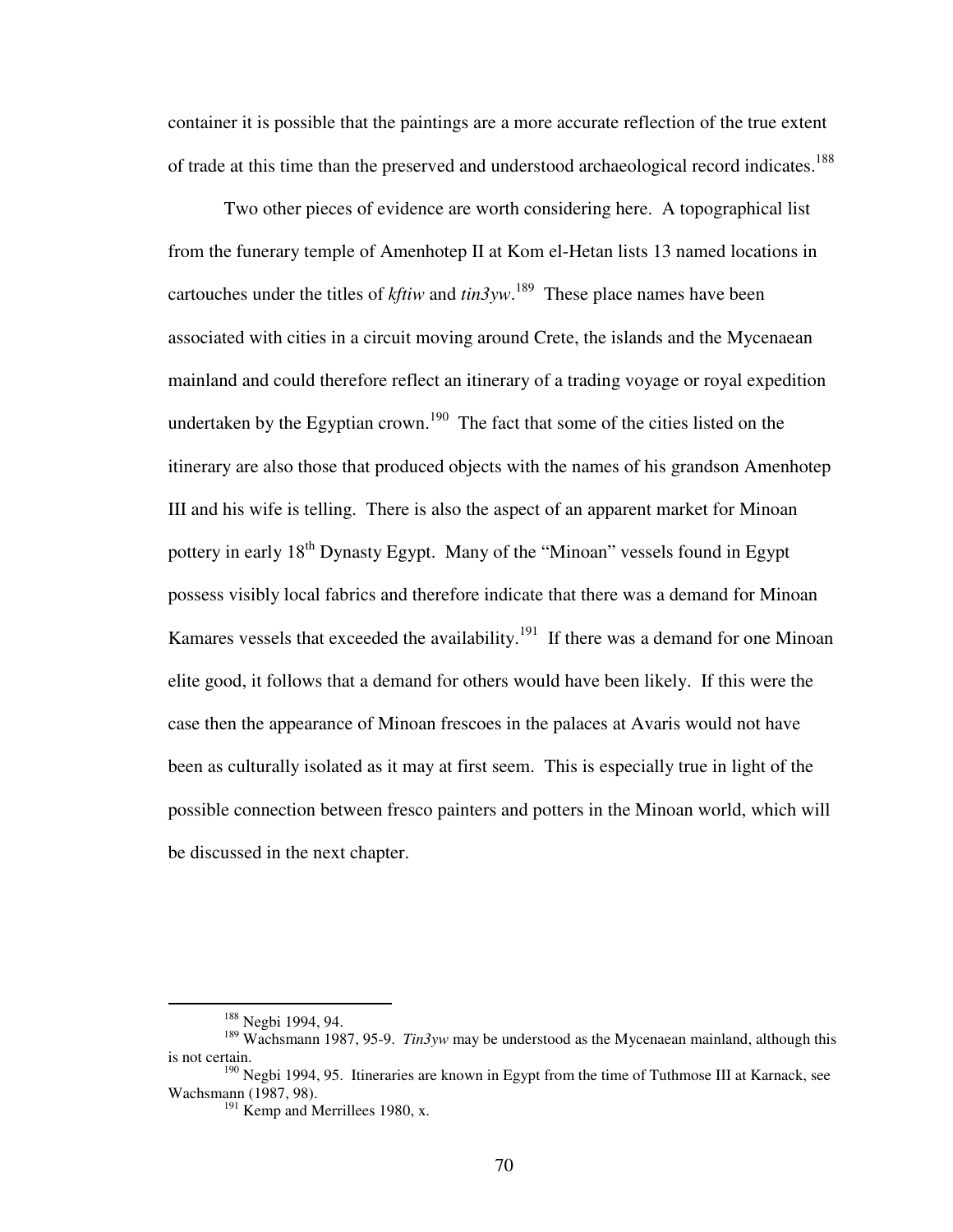# *Syria-Palestine and the Aegean*

 When dealing with Syria-Palestine, it is important to remember that the region was never a single unity in the Bronze Age but was composed of a number of smaller, but powerful, cities such as Ugarit, Byblos and Tyre and the Canaanites in the south.<sup>192</sup> Egypt extended its influence from the south and the Mitanni controlled farther inland until being replaced by the Hittites, who pressed in from the north, establishing a border near the cities of Qatna and Qadesh. In all cases, however, the conquerors appear to have allowed the major port cities to act with a degree of freedom and so trade continued normally through the successive conquests.

 Generally evidence for early trade is rare or non-existent. No Early or Middle Helladic pottery exists in the Levant, although Ugarit in Syria possesses MM II and imitation MM III vessels.<sup>193</sup> Kamares ware pottery appears at Qatna, Byblos and Hazor, and LM I stone vessels have been found at Alalakh, Byblos, Amman, Ugarit, Hazor and Tell el-'Ajjul with a similar distribution for LM II objects.<sup>194</sup> In the Aegean, Canaanite jars from Knossos, Zakro, Kommos and Pseira can be traced by chemical analysis to Ugarit and Akko in Syria and Yaffa in Palestine.<sup>195</sup> Late Minoan IA Thera displays three examples of Palestinian Tell el-Yahudiya vessels, a Round Shouldered Canaanite Jar and a gypsum vase possibly of Syro-Palestinian manufacture.<sup>196</sup> Trade at this time is primarily restricted to Crete and the Aegean, as the only evidence for Mycenaean contact during the LH I period is restricted to objects of dubious origin in the Shaft Graves at

<sup>&</sup>lt;sup>192</sup> Cline 1994, 48.

<sup>&</sup>lt;sup>193</sup> Lambrou-Phillipson 1990, 68-9, 80.

<sup>&</sup>lt;sup>194</sup> Niemeier 1991, 196; see also Lambrou-Phillipson 1990, 69-70.

<sup>&</sup>lt;sup>195</sup> Lambrou-Phillipson 1990, 68-9.

<sup>196</sup> Ibid., 74-5.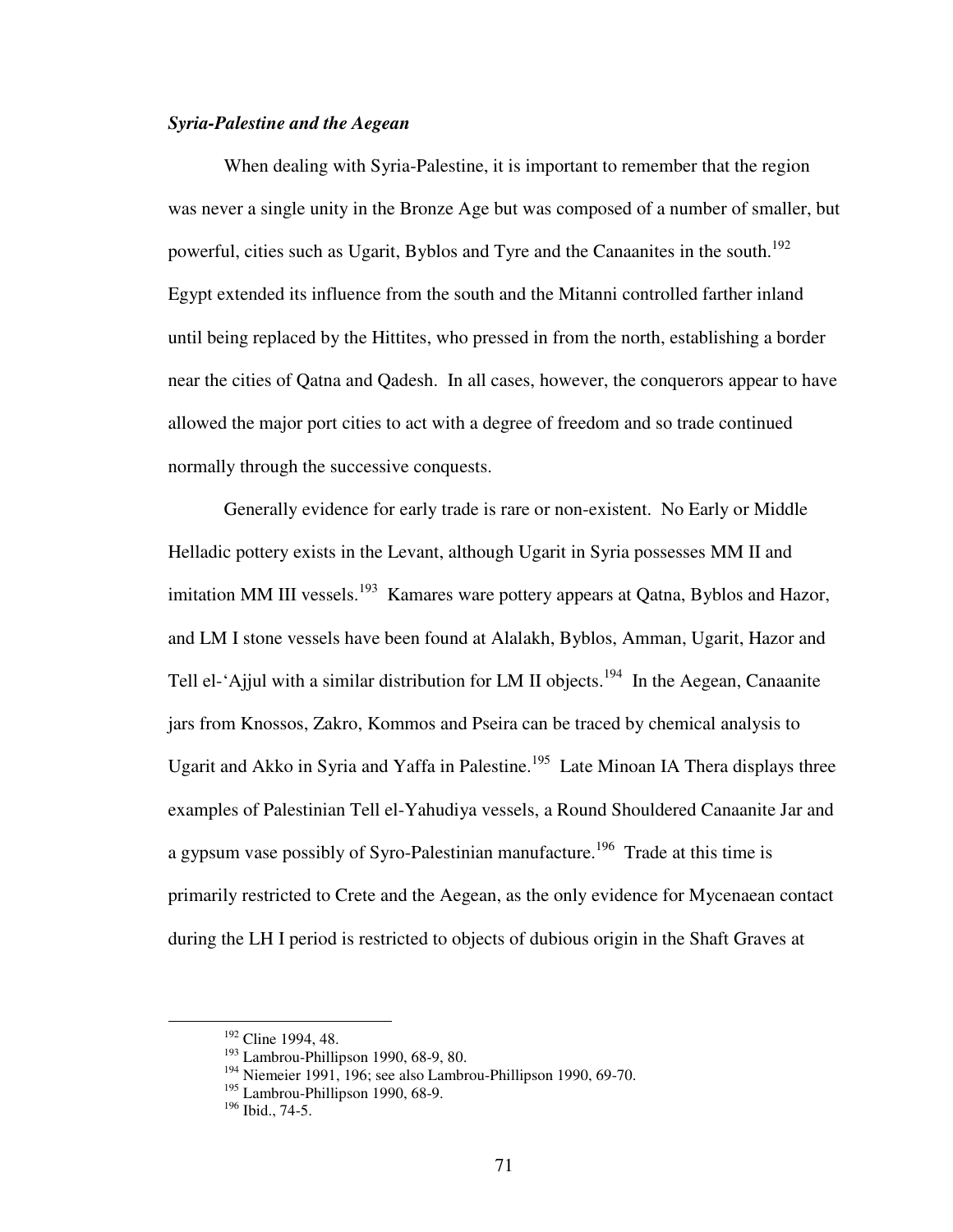Mycenae such as ostrich egg shells and ivory, which could just as easily have originated in Egypt.

 In stark contrast to this pattern, LB III trade shifts almost exclusively to the Mycenaean mainland.<sup>197</sup> Late Helladic III pottery made in the Peloponnese is widespread in the Levant but is especially prevalent at Ugarit, Byblos and Tell Abu Hawan and on the Mycenaean mainland LH III contexts preserve Syro-Palestinian jars, seals, ivory and faience.<sup>198</sup> A curious case is found at LH IIIB Thebes where a cache of eastern seals was uncovered during excavations in  $1963$ <sup>199</sup> Being of Third Old Dynasty, Old Babylonian, Mitannian, Hittite, Kassite and Cypriot manufacture, the seals have an effective original date ranging between 2500 – 1300 BCE. While the seals were almost certainly part of a single hoard, and therefore reflective more of a royal gift than of trade, they are still firm evidence of the extent and level of contact between the Aegean and the east during the Late Bronze Age.

As with Egypt there is a difference between what is seen in the archaeological record and what can be found in written documents from the period. The archives from Ugarit preserve a fragment from the king exempting the wealthy private merchant Sinaranu from taxes on his goods stating "his [grain], his beer, his [olive] oil to the palace he shall not deliver. His ship is exempt when it arrives from Crete."<sup>200</sup> It is hard to imagine a Near Eastern merchant trading for Aegean beer but the other two items can easily be understood as being Cretan in origin and may reflect the elusive trade in perishable goods already proposed for Minoan commerce. Mari documents also record

<sup>&</sup>lt;sup>197</sup> Cline 1994, 49.

<sup>&</sup>lt;sup>198</sup> Lambrou-Phillipson 1990, 75, 80.

<sup>&</sup>lt;sup>199</sup> Ibid., 76.

 $200$  Cline 1994, 49.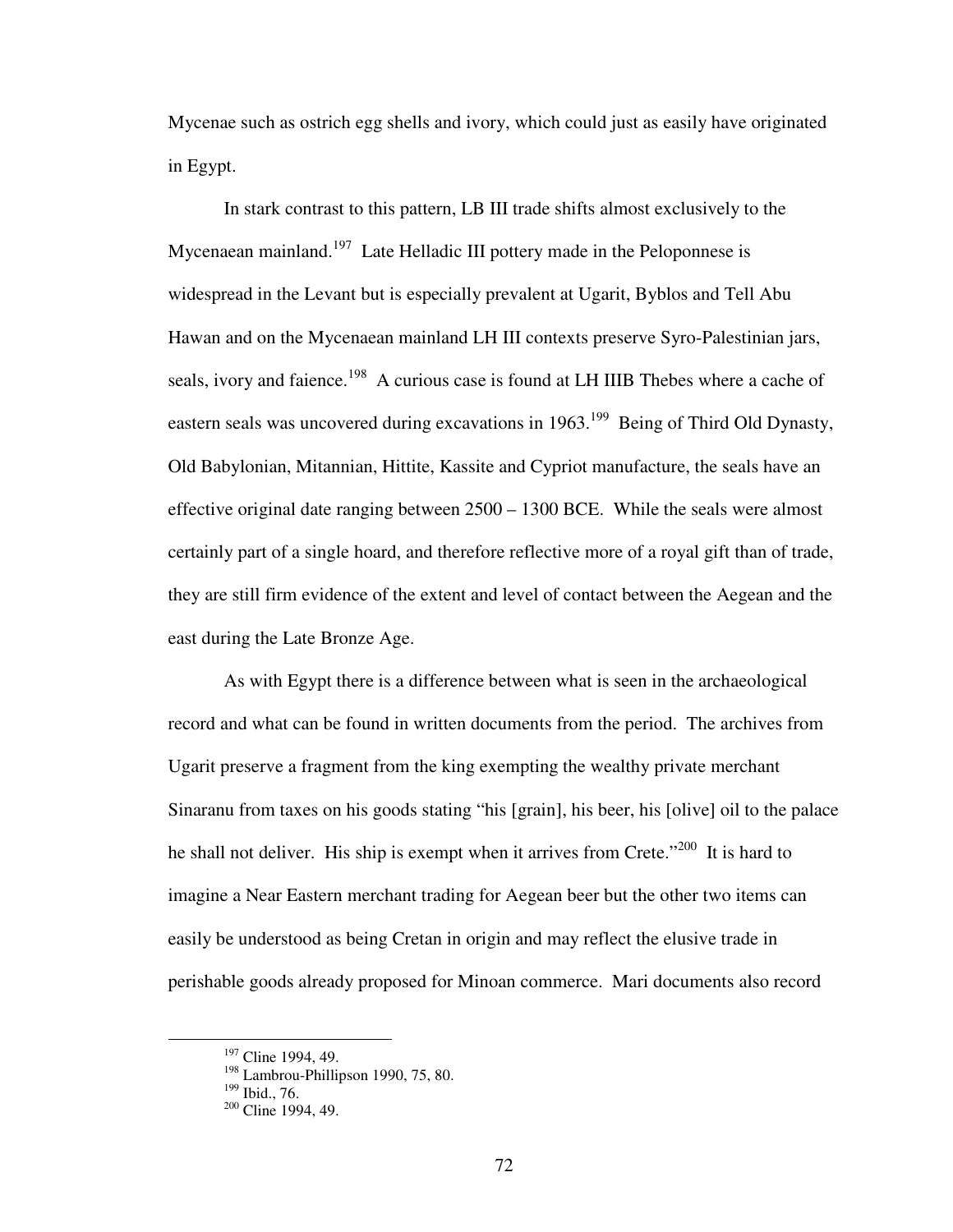Cretan merchants, with the king granting " $1 + x/3$  minae of tin to the Caphtorian,  $1/3$ minae of tin to the interpreter [of the] chief merchant of the Caphtorians in Ugarit."<sup>201</sup> Not only does this indicate trade between Mari, Ugarit and the Aegean, but it suggests that such contact in Ugarit at least was not unusual since a chief merchant in a foreign city with his own interpreter suggests an intensive and fairly regular level of commerce.

Other Mari documents can be partially matched with archaeological findings where they refer to metal vessels (*katappum kaptaru*) and weapons with gold and lapis lazuli inlay (*kakkum kaptaru*).<sup>202</sup> Two such metal bowls have been discovered at Byblos and it is tempting to make a connection between the inlaid weapons, here presented by king Zimri-Lim of Mari to other Mesopotamian kings, and the type found in the Shaft Graves at Mycenae, themselves of plausible Minoan manufacture.<sup>203</sup> Such a demand for Aegean-made objects is reflected in the mythology of the region as attested by tablets uncovered at Ugarit telling the story of the god of handicrafts, Kothar-wa-Khasis, who was seated at *kptr*. <sup>204</sup> When Baal wished to build a palace he brought Kothar-wa-Khasis from *kptr* to furnish his surroundings in the most beautiful manner possible. That a

<sup>&</sup>lt;sup>201</sup> Ibid., 49. Caphtor, Kaptara or *kptr* is generally understood to reflect the Aegean in the same manner as *kftiw*.

 $202^{\circ}$  Niemeier 1991, 195-6. Note that the root *kptr* is used to distinguish origin.

<sup>&</sup>lt;sup>203</sup> Extreme caution should be exercised here, as over 200 years separate Mari and the Shaft Graves at Mycenae. If a Minoan connection can be assumed for the technique of metal working found in the Shaft Grave weapons, then the craftsmanship can be linked to the earlier periods more suitable for Mari. Vermeule, quoted in Bloedow (1997, 440, ftnote 6) states that "there is almost nothing in the religious sphere of Shaft Grave art which is not Minoan." See also Davis (1974) for an account of Minoan influence on the Vapheio Cups and Immerwahr (1990, 163-4) for a discussion of Minoan influence on Mycenaean painting. It is perhaps more significant that *kptr* is the identified point of origin.

 $204$  Gibson 1977, 8-14, 46-67. The section of the myth introducing Kothar-wa-Khasis (3F col. vi lines 13-6) describes a messenger god being sent "towards all broad Memphis, [towards] *kptr* the throne on which he sits, Memphis the land of his heritage." In this the god may be associated with the Egyptian god of craftsmen, Ptah, whose throne was at Memphis. This could reflect a combination of influences with the place name *kptr* coming from a lasting memory of imported fine wares and the association with the god Ptah being the result of Egyptian conquest of Ugarit during the early  $18<sup>th</sup>$  Dynasty. The fact that the same root is used for the place name *kptr* and the place of manufacture *kaptaru* discussed above should not be ignored simply because of the reference to Memphis.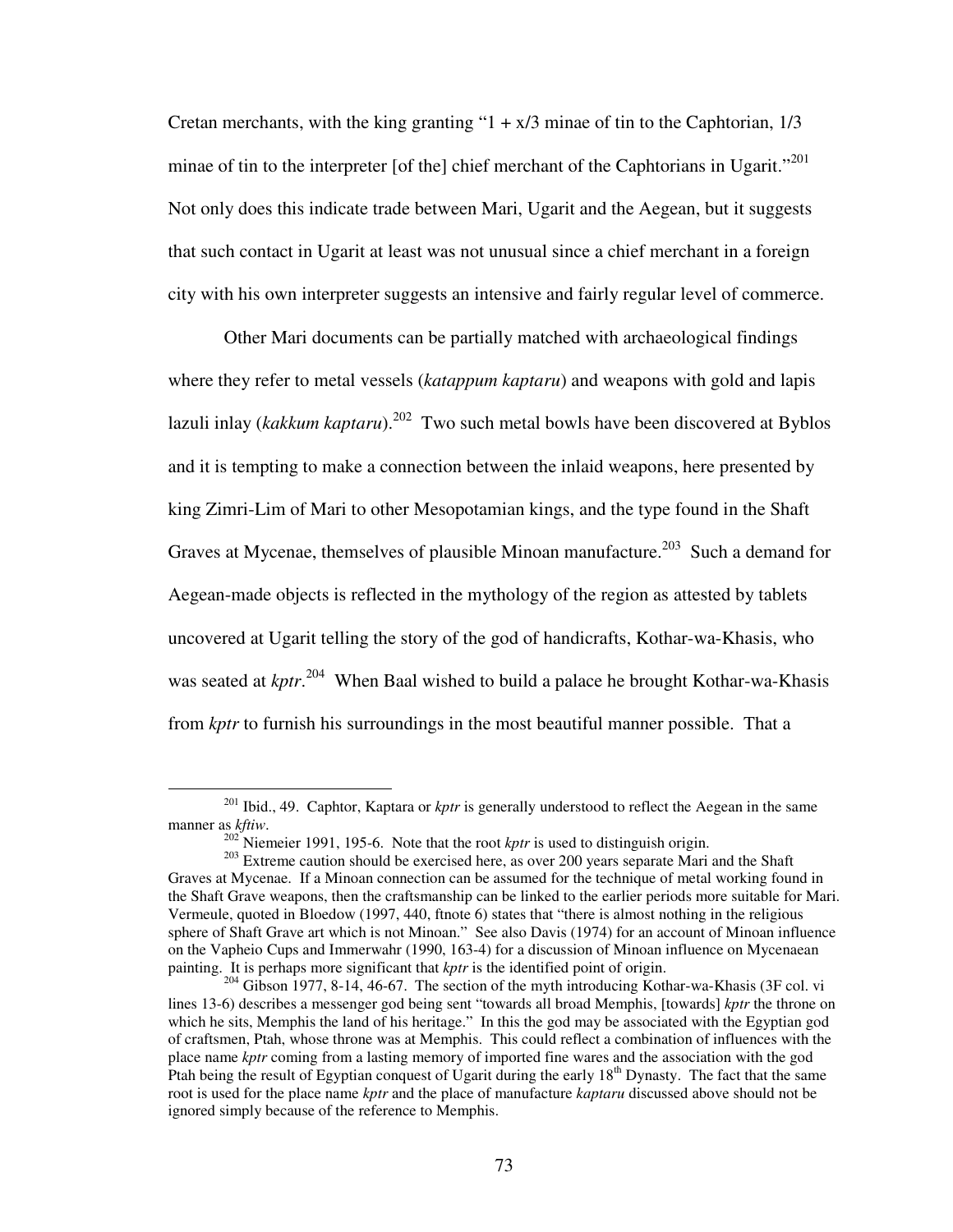"foreign artist" was imported to decorate Baal's Near Eastern palace is telling, especially in light of textual patterns established in texts to be discussed in the next chapter. However, here it suffices that the myth, which plausibly dates back into the Middle Bronze Age, $^{205}$  attests to contact between the Aegean and the Near Eastern coast at the proper time. Based on the location of Ugarit and Mari in northern Syria and Mesopotamia it is only to be expected that Alalakh would have been in some level of contact with Minoan trade goods and possibly the merchants themselves. Tel Kabri remains a mystery, however, due to the lack of MM II/ III finds in the Levant.

# *Cyprus, Asia Minor, Mesopotamia and the Aegean*

 Since the three major palace sites of Avaris, Tel Kabri and Alalakh are not located in these areas it is not necessary to discuss here in detail the nature of this trade. However, because Mari, Qatna and Ebla are both located in Mesopotamia and because later Hittite documents (see Chapter 5) attest to some level of royal contact between the Aegean and the east, it is worth briefly looking at the trade between these regions.

 No Minoan pottery exists in either Mesopotamia or the lands of the Mitanni with the possible exception of a few sherds of LH III pottery from Babylonia.<sup>206</sup> Apart from the Mesopotamian seals from Mycenaean Thebes and the references in the Mari documents mentioned above there is precious little evidence for contact of any kind between Mesopotamia and the Aegean during the Middle or Late Bronze Age. Based on this, the Minoanizing motifs at the three minor sites should not be taken as evidence for

<sup>205</sup> Niemeier 1991, 199.

<sup>206</sup> Lambrou-Phillipson 1990, 68-9, 80.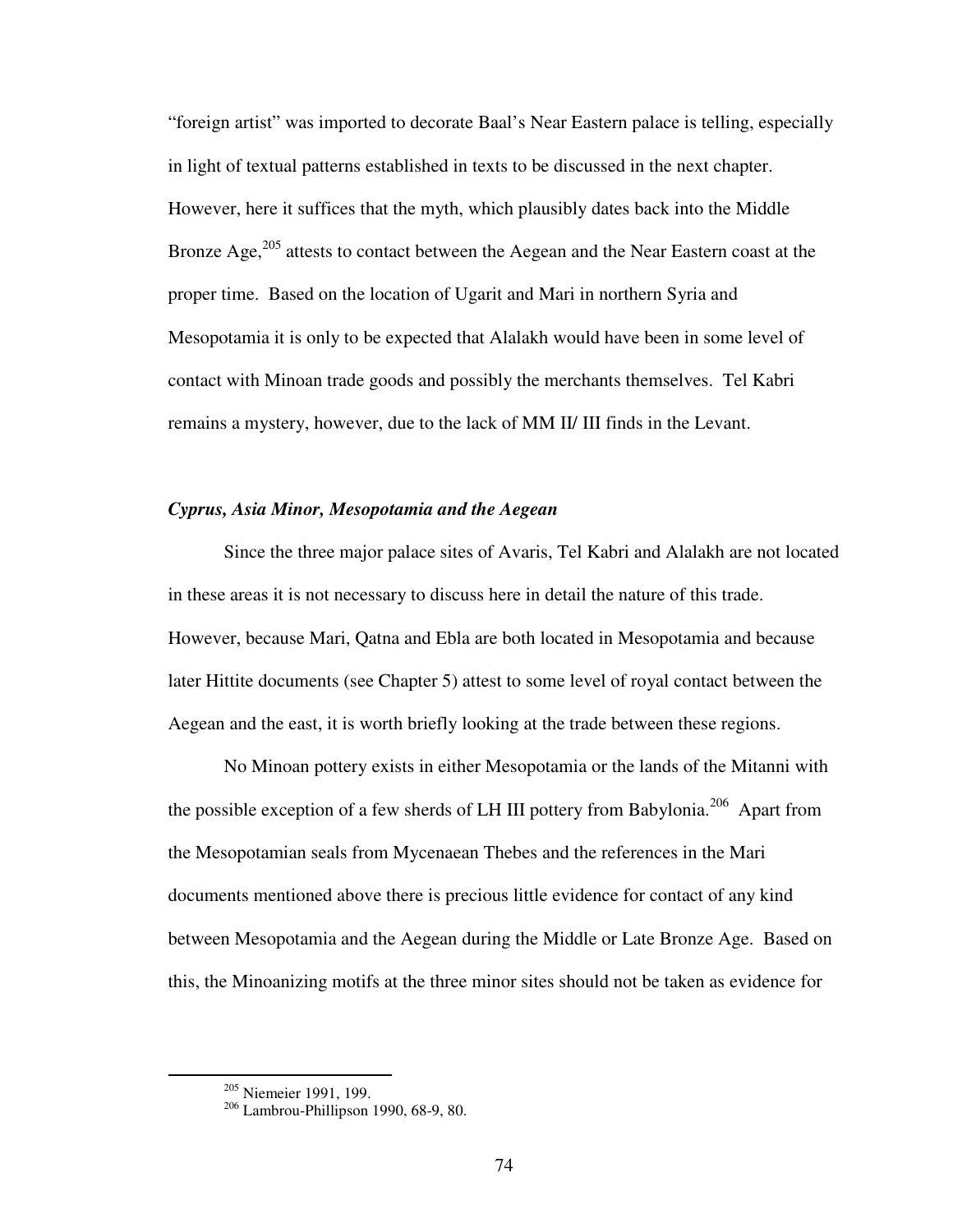direct contact with the Aegean; instead, passive transmission should be assumed, perhaps via textiles that would have left no discernable archaeological record.

Considering its proximity, Asia Minor likewise presents a curious lack of evidence for connection with the Aegean, especially between the Early Minoan period on Crete and the LH III period.<sup>207</sup> Hittite seals have been found at Phaistos and Knossos on Crete as well as Thebes, Mycenae, Perati, Ialysos, Thermi and Paleokastro in Laconia.<sup>208</sup> Small statuary appears at Ayia Triadha and Tylissos, a possible bronze female figure of unknown origin comes from Iraklion and bronze weapons can be found throughout the Dodecanese and the Cyclades.<sup>209</sup> White obsidian knives and a rhyton from Platanos and Tylissos attest to a certain level of contact, since the only known contemporary source of the material was located in southern Asia Minor. Miletus appears to have been a Minoan colony from MM III –  $LM/LH$  II and MM II Kamares Ware pottery and other  $LM I - II$ types appear at Iasos in Caria, Didyma and Urla Iskelesi (Clazomenai).<sup>210</sup> Late Bronze I – III cemeteries at Kos and Troy possess Minoan trade goods and Kos even appears to have been an export center for Minoanizing or imitation Minoan wares.<sup>211</sup> It is not clear, however, if these centers had any larger influence beyond their immediate regions.

LH III wares appear sporadically in the north of western Asia Minor and along the coast from Miletus, although made of local clay, to Cilicia and inland as far as Smyrna, but does not penetrate into Anatolia except at Mashat and Beycesultan. Whereas this may seem to be a fairly respectable distribution, when considering that the corpus of artifacts just mentioned consists primarily of scattered fragments and imitation pottery it

<sup>207</sup> Ibid., 96-7, 102

<sup>&</sup>lt;sup>208</sup> Ibid., 101. Only the cache at Thebes provides numerous examples from any one site.

 $209$  Ibid., 97, 101.

<sup>210</sup> For Miletus see Niemeier 2005, 3-8; see also Lambrou-Phillipson (1990, 97) for other sites.

<sup>211</sup> Niemeier 2005, 5; see also Lambrou-Phillipson 1990, 101-2.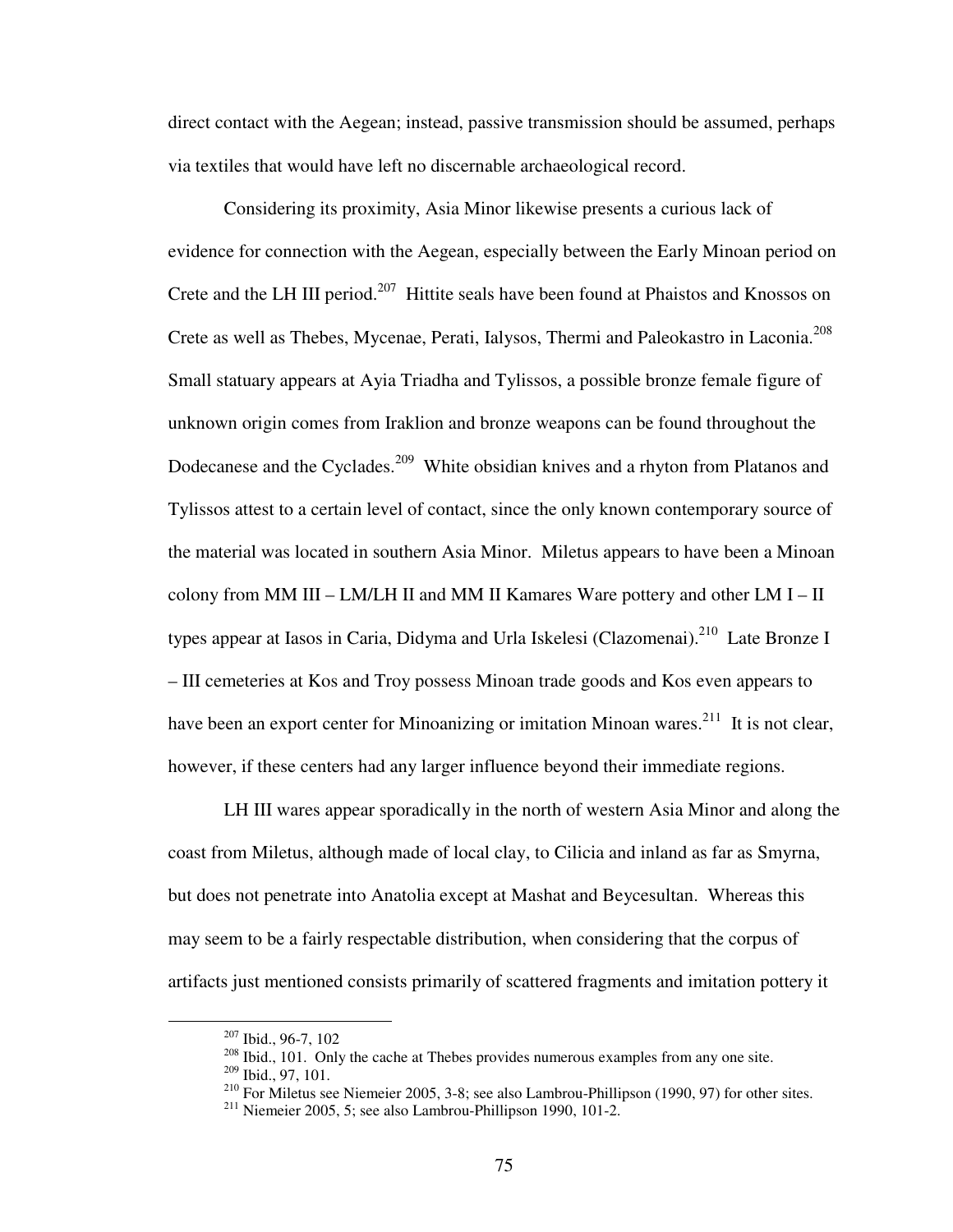is difficult to discern the difference between direct trade, as seems to have been the case in Syria-Palestine and Egypt, and indirect passive contact. The only evidence for direct commerce comes from a Hittite document from king Tudhaliya IV to his vassal Šaušgamuwa of Amurru stating that ships from the Ahhiyawa were to be prevented from trading with the Assyrians. $^{212}$ 

Cyprus provides the best evidence for commerce most likely due to its strategic location as intermediary between the west and the eastern ports of southern Anatolia, the Levant and Mesopotamia beyond. Cypriot wares appear at MM III Kommos, Zakro and Mallia and Late Cypriot I pottery has been found at Gournia and Knossos.<sup>213</sup> Cypriot seals appear at Knossos, Katsambas and Palaikastro and of course imported copper and Cypriot Milkbowls, the most popular ceramic import behind Canaanite Jars, can be found across Crete.<sup>214</sup> On Cyprus early MM IB/ IIA Kamares pottery appears at Karmi and Kourion and an MM III seal comes from Ayia Paraskevi.<sup>215</sup> Late Minoan I – II pottery can be found across Cyprus at Toumba tou Skourou, Maroni, Enkomi, Ayia Irini, Hala Sultan Tekke, Kouklia and others and LH III wares appear in enormous quantities all over the island.<sup>216</sup> Late Cypriot seals also appear at the major LH III Mycenaean centers on the mainland. For the purposes of this discussion it is not necessary to go into greater detail; it suffices that the above examples prove that Aegean contact with the east was in

<sup>&</sup>lt;sup>212</sup> Beckman 1999, 103-7. Ahhiyawa can be understood to represent the Mycenaean mainland; a generally accepted though by no means certain attribution. It should be noted that this is a very late document and aside from establishing a pattern of commerce should be taken carefully when applied to earlier periods. The Uluburun wreck is also a good indicator of commerce, but without additional examples and without knowing the precise destination or origin of the vessel it is difficult to make statements about the specific course of trade.

<sup>213</sup> Lambrou-Phillipson 1990, 86.

<sup>&</sup>lt;sup>214</sup> Cline 1994, 60; see also Lambrou-Phillipson 1990, 86.

<sup>215</sup> Lambrou-Phillipson 1990, 87.

<sup>&</sup>lt;sup>216</sup> Cline 1994, 60-1. Pre-Late Cypriot III trade seems to have been focused on Crete whereas Late Cypriot III commerce shifted almost entirely to the Mycenaean mainland. See also Lambrou-Phillipson 1990, 87, 90-2.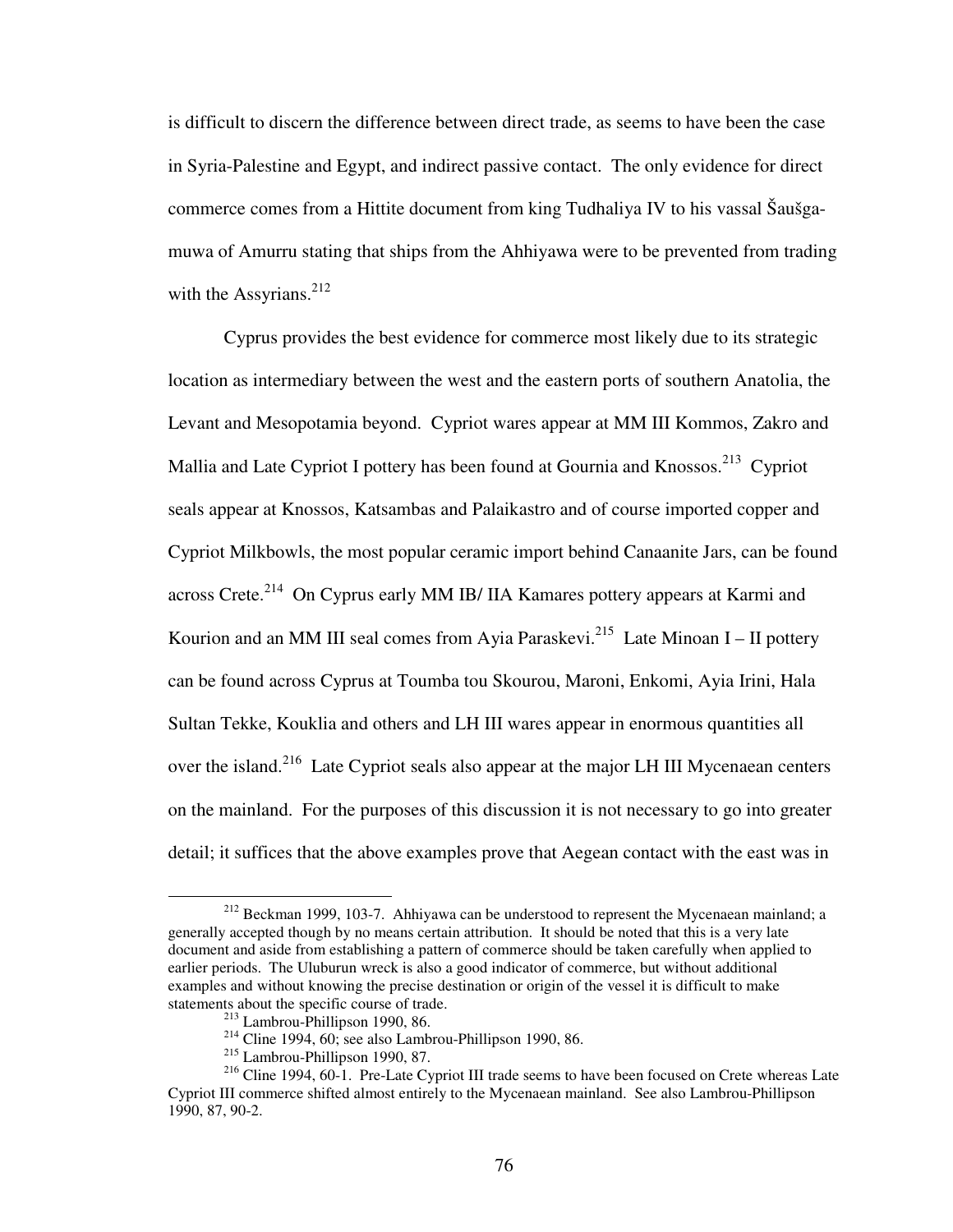effect throughout both the time when the frescoes at Avaris, Tel Kabri and Alalakh were being constructed and the later documents were being written that will be crucial to the discussion in Chapter 5.

#### *The Nature of Commerce*

1

 Trade is not the only factor in determining the intercultural transmission of artistic motifs. However, a detailed examination of other modes of transmission is not necessary to explore in detail here. It is worth pointing out that artistic motifs can be transmitted through ordinary trade and passive contact as explored by scholars such as Collon, Sherratt and Winter.<sup>217</sup> In the cases of Mari and Oatna this method is likely the phenomenon represented. However, in the cases of the three major sites the combination of motifs and complexity of the scenes, especially at Avaris, makes the possibility of exclusively passive transmission unlikely. For bull-leaping and grappling scenes to appear in close conjunction with stucco reliefs and miniature frescoes and all be transmitted wholesale along with lime plaster techniques, some form of more direct contact must be sought than has previously been maintained.

 The general consensus is that Bronze Age trade took the form of what can be called either "direct commercial," whereby relatively rare official or semi-official expeditions traveled to specific ports for specific purposes, or "tramping," where private merchants more commonly hopped from port to port selling their wares as they went.<sup>218</sup>

<sup>217</sup> Collon 2005, 51; Sherratt 1994, 239; Winter 2000, 746, 754-6.

<sup>&</sup>lt;sup>218</sup> Cline 1994, 86-8. He states that Renfrew's "down the line" model in which goods were passed from port to port indiscriminately cannot be accurate. Warren (1991, 298-9) notes a very large number of Egyptian alabaster vessels at Knossos and argues reasonably that such a concentration of nearly identical vessels is unlikely to have been a gift, but is rather evidence for continuous trade. It is unclear how such concentrations of Egyptian items could appear in the Aegean if all trade goods had to first pass through every port around the eastern Mediterranean.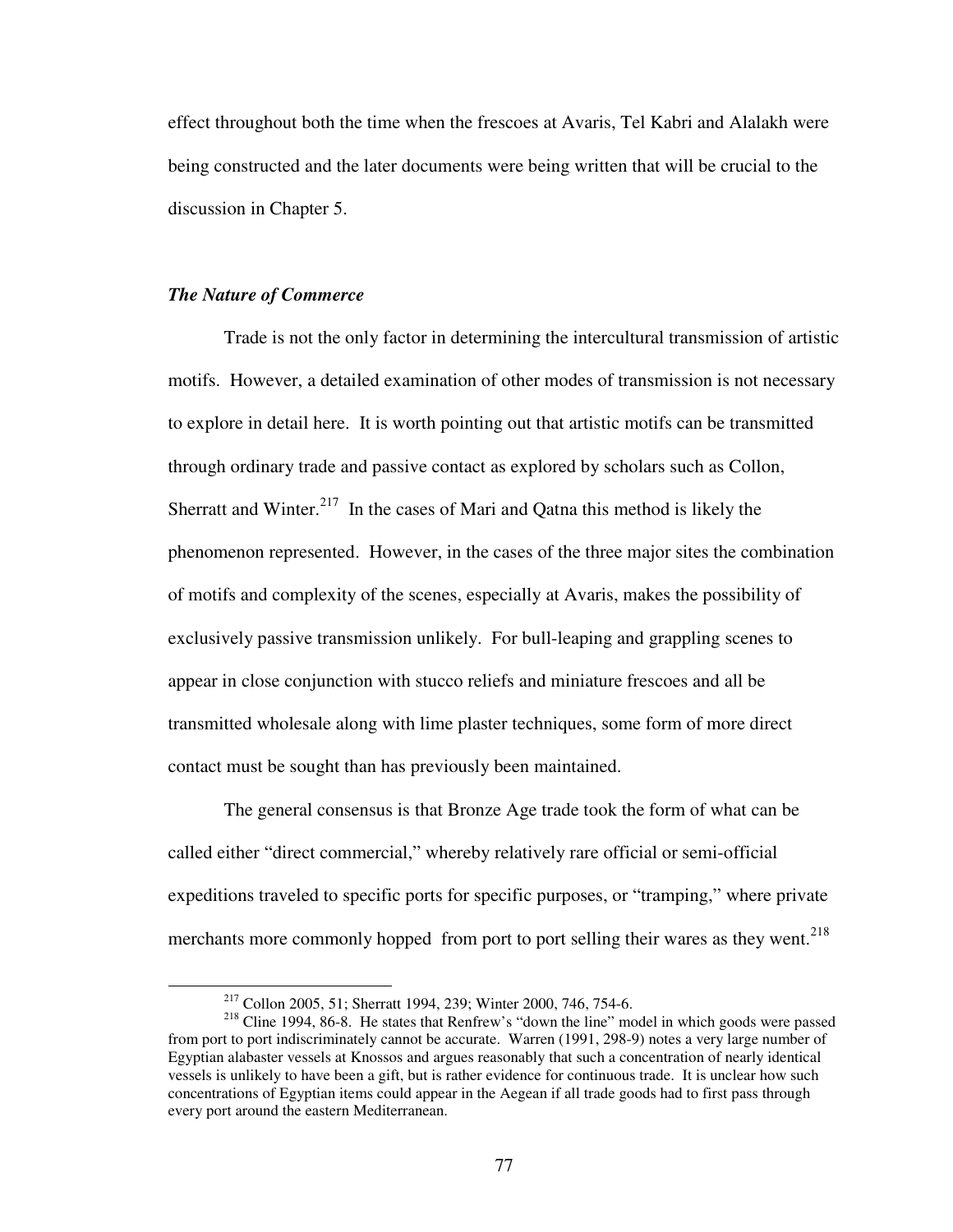Trade was conducted by a combination of these independent or semi-independent merchants of a class known in the Near East as the *tamkar* and royal diplomatic missions.<sup>219</sup> In both of these the merchants traveled in a large counterclockwise circle around the eastern Mediterranean north from Egypt, up the Levantine coast, west along the southern coast of Anatolia to the Aegean before turning south to Egypt.<sup>220</sup> The Uluburun wreck is the most famous piece of evidence for this route, although wind and sea current patterns in the summer months also support this conclusion. Due to the prevalence of unpredictable storms in the winter months, it is logical to assume that the majority of trade would have been conducted during the summer months when northerly winds dominate.<sup>221</sup>

 This pattern would easily explain the phenomena of artistic transmission if the Aegean were located more centrally in this ring of commerce as are Cyprus or the Levantine cities; however, especially from the point of view of Egypt, the Aegean is instead located at the extreme western end of a very long line of trade that can only be reached by first dealing with nearly every other state known at the time. As previously stated, this is not the sort of direct pattern of contact that is conducive to the wholesale transmission of artistic traditions, as seen for example at Avaris. Lambrou-Phillipson's assertion that elite goods, which frescoes certainly are, could be transmitted primarily by "seasonal, opportune but random trading from port to port $^{222}$  cannot account for the level of planning, time and cost required for the decorations seen at the major palace sites. Avenues for more direct contact must be sought.

<sup>&</sup>lt;sup>219</sup> Cline 1994, 49.

 $220$  Lambrou-Phillipson 1991, 12-13. She gives useful wind tables (tables 1-5) from Palaiochora, Ieropetra, Sitia, Irakleion and Chania.

 $221$  See the wind tables in Lambrou-Phillipson 1991.

<sup>222</sup> Lambrou-Phillipson 1991, 14-5.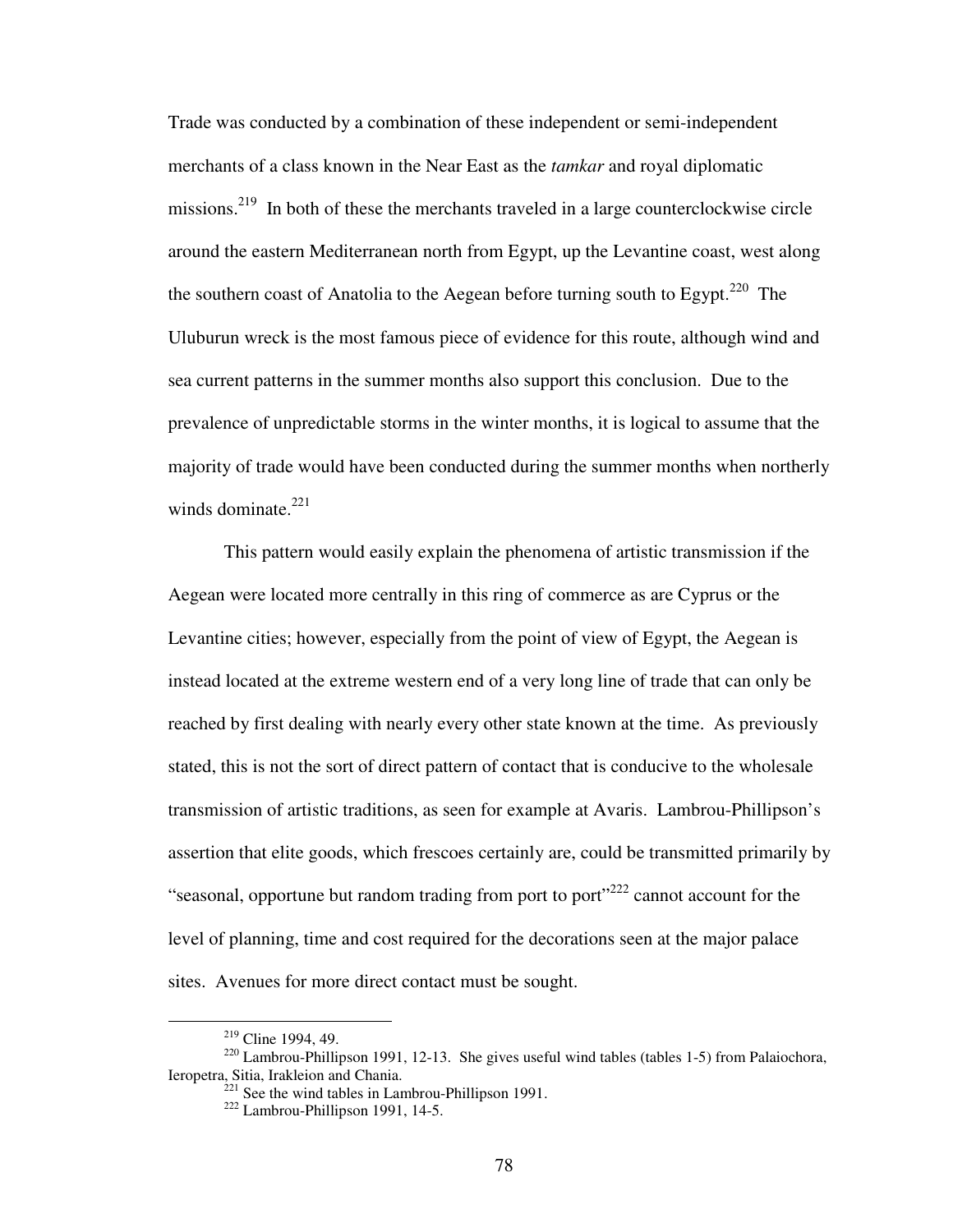If a direct bidirectional route between Egypt and the Aegean could be established, then the opportunity for the direct transmission of artists themselves would have strengthened support. Unfortunately, there is little direct evidence for this. One of the major arguments against this direct contact is the absence, with the exception of Marsa Matruh, of Bronze Age sites along the Libyan coast; such trading posts do not occur until the Archaic period.<sup>223</sup> However, it is important to note that the winds in the Aegean do not permanently blow from the north. While southerly winds only predominate during the stormier winter months, southeast and westerly winds do occur in sufficient strength and regularity in the spring and fall, during April and October, to allow a brief window for travel.<sup>224</sup> Watrous has noted southerly winds from Libya during the summer months and even cites some evidence for later Archaic or Classical sailing directly from Egypt to Crete.<sup>225</sup> That Libyan sand is deposited in quantities on beaches in southern Crete is testament to the strength of these winds, which occur with the same force in April and October as during the stormier winter months.<sup>226</sup> In the later Roman period Crete and Cyrene were combined into the administration of one proconsul attesting to the relationship between these two regions and Strabo describes the journey from Cyrenaea to Criumetopon on Crete as taking two days and nights; it is worth noting that his account begins in the south, not on Crete. $227$ 

 $223$  Negbi 1994, 89. Marsa Matruh could have been a staging point for Canaanite merchants heading north and the presence of Minoan and Mycenaean pottery indicates ties with the Aegean. It is entirely possible that earlier Bronze Age sites once existed but have since disappeared as a result of changing sea elevations on the Libyan coast.

 $24$  See again the wind tables in Lambrou-Phillipson 1991.

<sup>&</sup>lt;sup>225</sup> Cline 1994, 91-3.

<sup>&</sup>lt;sup>226</sup> Personal communication as to the existence of Libyan sand on Crete and confirmed by Dr. Watrous.

 $227$  Kemp and Merrillees 1980, 268-9.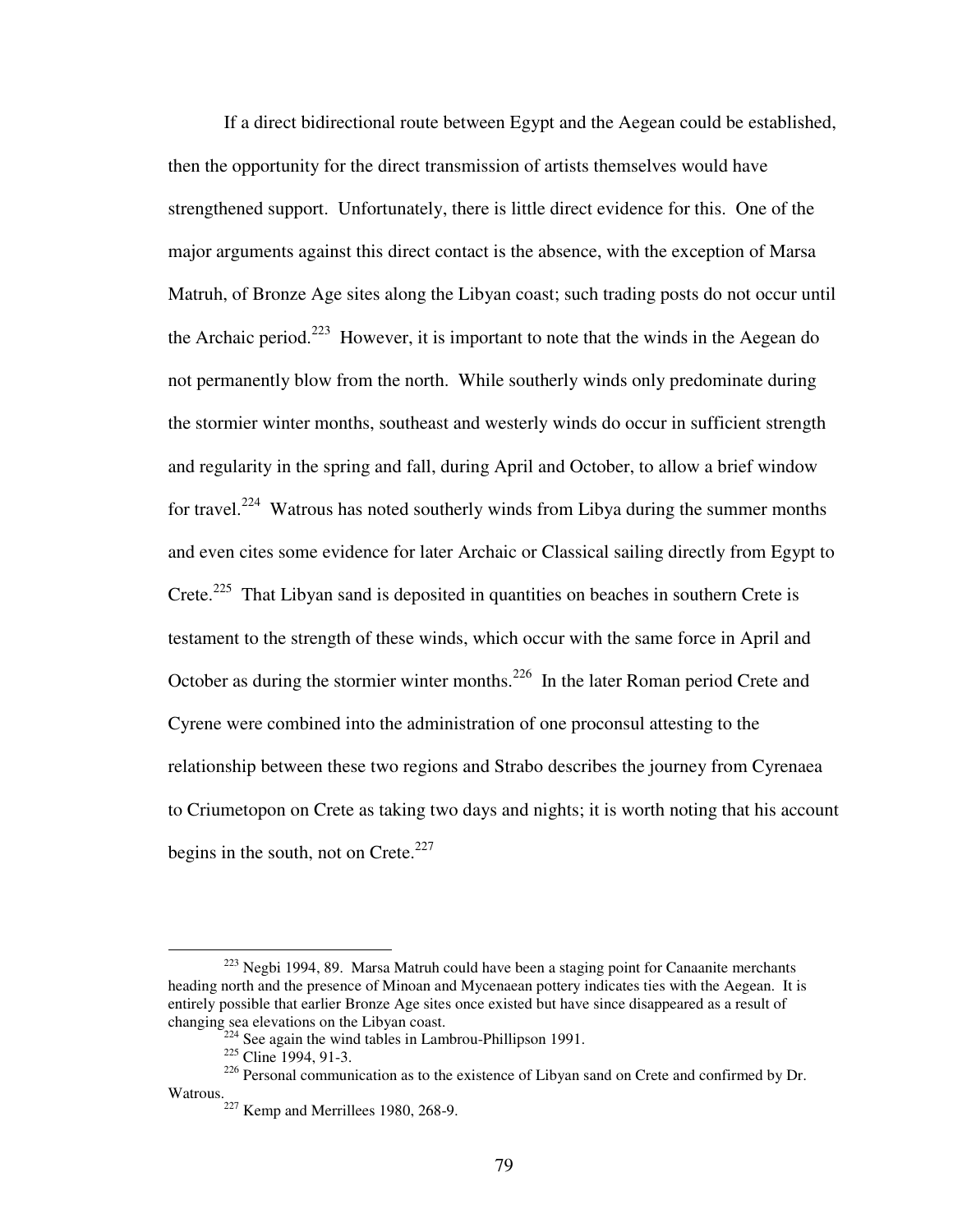Of course such late evidence must be taken very cautiously and is only direct evidence of commerce and travel from the Archaic period on. However, Negbi states that provided that the ships used for travel during the Late Bronze Age possessed keels and properly rigged sails, they could have sailed in conditions without the wind blowing from directly aft and thereby made the voyage directly from some point in the south to Crete.<sup>228</sup> This only makes sense as sailing between and around the numerous islands of the Aegean would be impossible without the ability to move at least partially against the wind. Travel between Cyprus and Egypt could be direct, as evidenced by the story of Amanmašša,  $^{229}$  and the Levantine cities surely traded directly with Egypt; why then not also the Aegean?<sup>230</sup> Of course direct routes are not required for the frescoes to be explained, such a pattern would simply draw the Aegean closer into the Egyptian and Near Eastern sphere and clarify the cultural context for the transmission not merely of motifs, but of people.

Regardless, it is clear that the Aegean had contacts with Egypt and the Near East at the proper times to allow the frescoes to be understood not simply as Minoan-like, but as in fact Minoan. The Egyptian  $18<sup>th</sup>$  Dynasty had the most intensive contacts with the Aegean during the Tuthmoside period, during which the Avaris frescoes occur. The area

 $228$  Negbi 1994, 92-3. Marsa Matruh could have served as one of these points. The Uluburun wreck possessed a keel, and some Minoan seals depict ships with features at the base of the hull that could indicate the same. The ships in the Miniature Fresco from the West House on Thera possess upper and lower yards supporting a narrow sail that would have allowed the ships to sail at closer angles to the wind; see Roberts (1991, 57-8) who bases his conclusions partly on experimentation and Georgiou (1991, 66-7).

 $229$  Amanmašša was staying with the Egyptian vassal-king of Byblos, Rib-Hadda, and was prevented by war from returning directly to Egypt via the coast. EA 114, written by Rib-Hadda to the Egyptian pharaoh, requests that the king "ask… Amanmašša if it was not <from> Alašiya that I sent him to you." This confirms that direct travel between Cyprus and Egypt was possible regardless of prevailing wind and current patterns. See Wachsmann (1989, 101-2) and Moran (1992, 188-90) for this story. Wachsmann (1989, 102) and Winter (1993, 31) relate a similar story of Wenamun returning to Egypt from Byblos via Cyprus.

<sup>&</sup>lt;sup>230</sup> See Bachhuber (2006) for a recent view of the Uluburun wreck as representing an Aegean embassy departing from somewhere around Ugarit in northern Syria.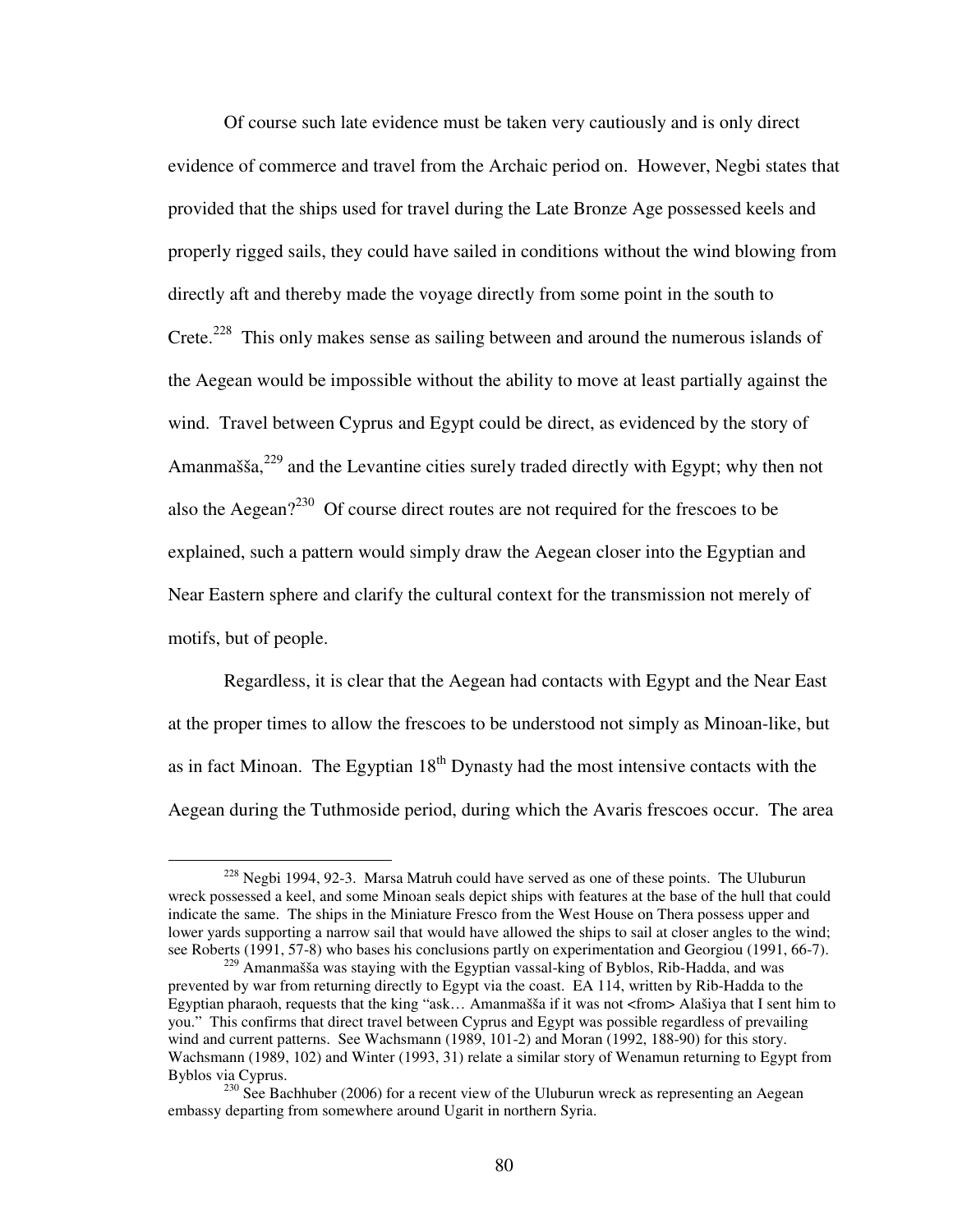around Ugarit was a hub of commerce with the Aegean from the MM II period on, and based on the proximity of Ugarit to Alalakh and the legend of the Caphtorian god of handicrafts present in the area, it is not unreasonable to assume that Alalakh was acquainted with Aegeans and their arts at the time of the Level VII palace. Tel Kabri remains a slight problem as no archaeological evidence exists for Minoan contact with the Levant during the MB II – III periods. This phenomenon could be explained by the passive transmission of Aegean objects and second hand gift-exchanges between local rulers inciting interest in Aegean art. This pattern would explain why miniature frescoes and a painted plaster floor appear at Tel Kabri exclusively in and around what seems to have been a cult room in the palace while such scenes appear in public and administrative contexts at Avaris, Alalakh and the Aegean.<sup>231</sup> Having established relevant contact, it is now possible to consider the political implications for the Near East and Egypt, specifically the sociopolitical context by which the artisans would have been able to travel out of the Aegean to the eastern palaces.

<sup>&</sup>lt;sup>231</sup> The different context at Tel Kabri could indicate that either the artists or the patron was unfamiliar with the native setting for such frescoes. Since the techniques and imagery are both exclusively Aegean in nature indicating an Aegean artist had a hand in the construction of the frescoes, it is more likely that it was a local individual in charge of the decorative program who confused the setting. Consider also the emphasis on danger and uncertainty in the bull sports scene at Avaris.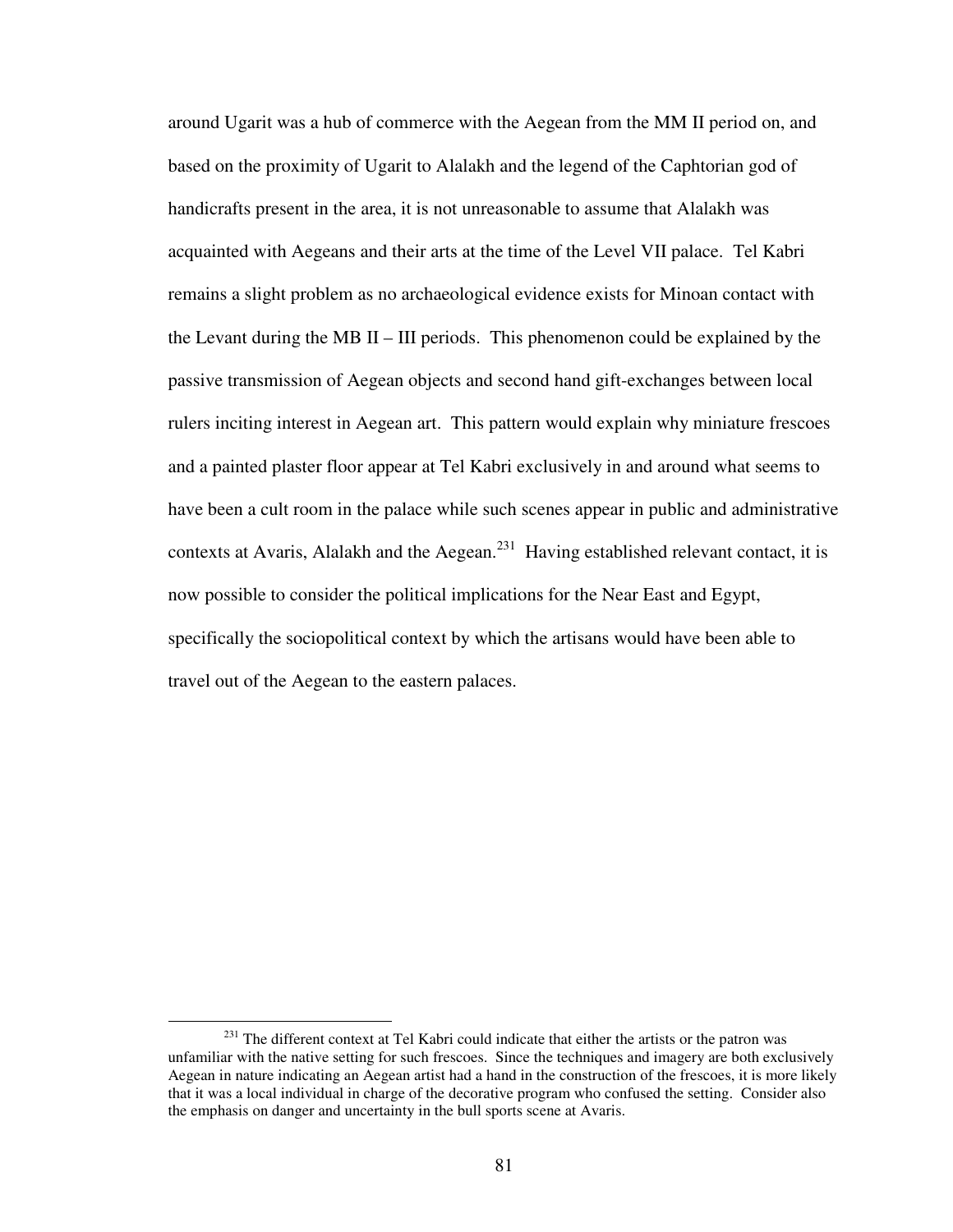#### **Chapter 5**

### **Traveling Artisans and their Contexts**

 The motifs depicted on the walls of the palaces at the major palace sites of Avaris, Tel Kabri and Alalakh are Aegean in both nature and technique. The question therefore becomes how and why. The Cretan New Palace and mainland Shaft Grave periods display the greatest incidence of artistic transference between the larger Aegean world and Egypt and the Near East.<sup>232</sup> Conflicting chronologies notwithstanding, these periods in the east correspond with the appearance of the Aegean frescoes in the three major palace sites in the eastern Mediterranean. With this as an established base, the artistic transference from west to east can be analyzed for mode. Two options exist as primary methods of transference: passive transmission, whereby the motifs are passed via trade goods and no direct contact is required; and active transmission, in which case direct contact led to the transfer not only of finished goods, but of the artists themselves.

As already seen, there is some merit to the idea of passive transmission; trade and contact can be established between the Aegean, Egypt and at least Syria at the proper times to allow for such a transfer. The spirals at Mari (cat. nos. MR01, MR02) could easily have come from traded goods such as pottery and metal vessels, which are attested in written sources even if no archaeological evidence now exists. The idea of painting plaster to imitate stone orthostates is not a complex one and since stone was already used

 $232$  Crowley 1989, 195-6. This corresponds to MM/MH III – LM/LH IA in the Aegean, the Hyksos 15th Dynasty to the early to mid portion of the reign of Tuthmose III in Egypt, and MB IIB – LB IA in Syria-Palestine and the Levant. See Fitton 2002, 6-7; Warren 1990-1991, 35; Ward 1992, 63; Dever 1992, 3; Weinstein 1992, 29; consult also Manning 1999. See also Appendix VI.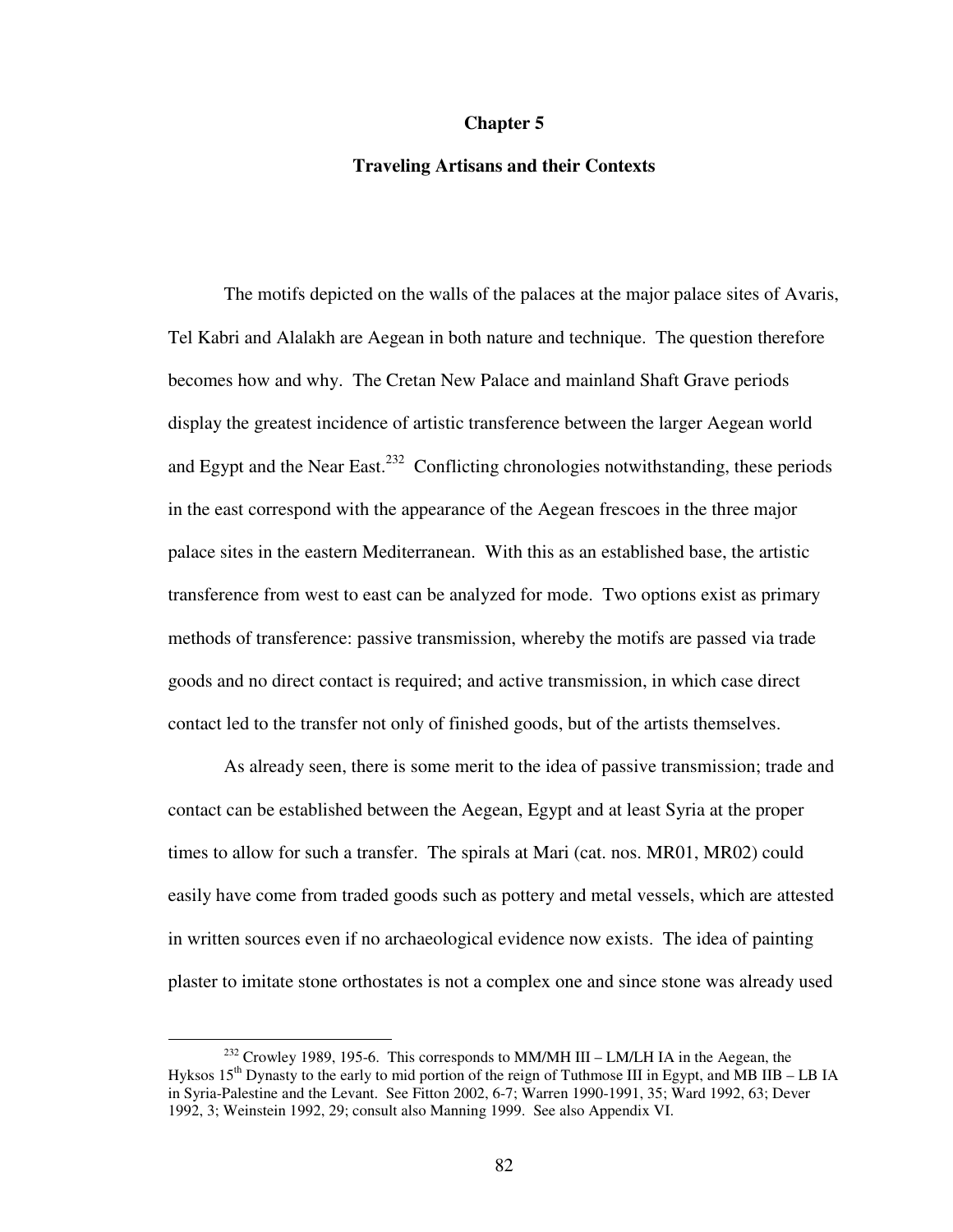sparingly for architectural decoration in the Near East at the time, it is only natural that an economical variation would appear sooner or later.<sup>233</sup> Barber has shown that Aegean-like patterns on the ceilings of Egyptian tombs at  $18<sup>th</sup>$  Dynasty Thebes are drawn from textiles and that other Aegean motifs could have been transmitted through textiles and leather, which were almost certainly traded.<sup>234</sup> However, she admits that spirals would have been exceptionally difficult and time-consuming to create on a loom and bull heads such as those at Malkata and Alalakh (cat. no. AL02) would have been nearly impossible.<sup>235</sup> There is always the possibility that textiles could have been embroidered, as was done in Syria, or painted to create the elaborate figural designs sometimes seen on Minoan figurines. However, it is not certain that these processes were practiced in the contemporary Aegean and it is unlikely that entire scenes such as what would originally have appeared in the miniature frescoes at Tel Kabri or the bull-leaping scene at Avaris would or could have been conveyed in this manner. Seals are another possibility, although elements such as color and fine details like jewelry, too minute to be displayed in microscopic form, are unlikely to have traveled through this medium.

Complex scenes, as they appear at Avaris and Tel Kabri, do not simply combine random foreign elements into a disjointed whole. Rather, the scenes are composed as logically and completely as they would have been had they been originally located in an

<sup>&</sup>lt;sup>233</sup> This practice does not need to rely on transmission at all; however, as Niemeier and Niemeier (2000, 773) pointed out, it is likely that the concept of imitating stone orthostates in plaster originated where actual stone orthostates were used. See my discussion of orthostates under *Non-Figural Motifs* in Chapter 3. Hult (1983) suggests that the earliest examples of this adornment occurred in the Aegean and so the idea of imitation orthostates passively transmitting to the east cannot be ruled out.

 $234$  Barber 1991, 343, 345-7. Egyptian tomb paintings bear this out although such materials have long since disintegrated and so cannot be confirmed. Consider again the ceilings of the  $12<sup>th</sup>$  Dynasty tomb of Hepzefa at Asyut; see Shaw 1970.

 $235$  See Barber (1991, 320-2, 338-51) for a larger discussion of what she believes would have been physically possible to create within the boundaries of the technologies known to have been employed at the time.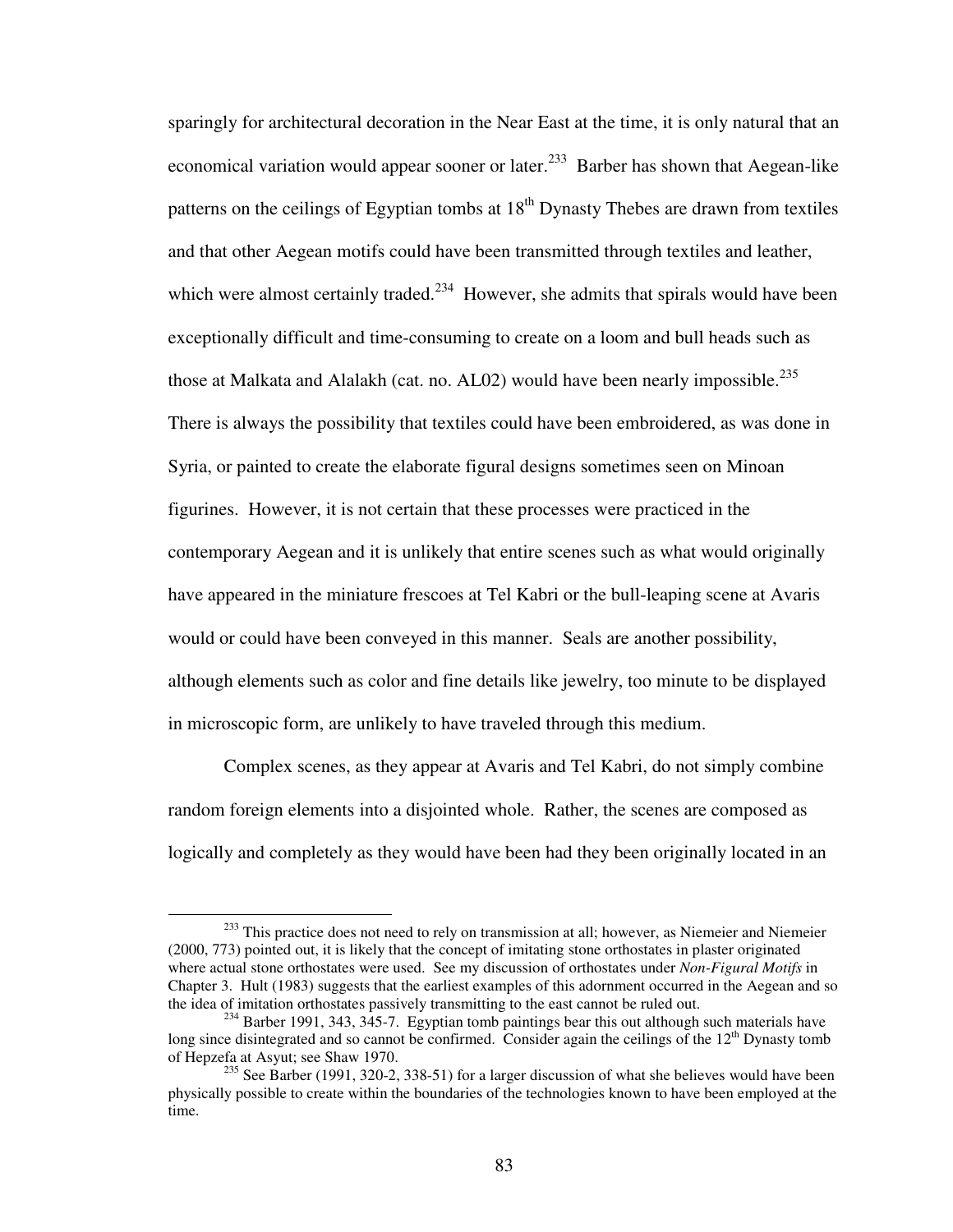Aegean palace. This complexity, properly arranged according to the exporting culture's conventions, therefore indicates that more than simply isolated motifs were transmitted, but instead ideas with specific cultural significance. For these more complex scenes another method of dissemination is required, and active transmission is the best solution.

As Wedde stated so effectively in reference to the adoption of foreign motifs, "the idea… is not tradable as such. A culture does not conduct shopping tours in the immediate or larger neighbourhood for captivating ideas."<sup>236</sup> Of course foreign ideas are adopted, but in the absence of a "Versailles Effect" they are chosen not as a result of randomly viewed yet interesting patterns on traded goods, but for the symbolic effect of the scenes that convey them.<sup>237</sup> An idea will never be adopted if it is completely alien; there must be some kernel of communally intelligible meaning to allow it to be grafted onto a local frame of understanding. Spirals and meanders are simple patterns and do not require an inherent meaning to be employed as decorative motifs. On the other hand, scenes of bull sports or a life-size griffin placed in a throne room are impossible to view without interpretation and so must have been chosen carefully and with purpose. Woolley wrote that "one cannot export a palace onboard of a ship," nor is the technique of fresco working a form of merchandise.<sup>238</sup> The transference of these motifs, the proper combination of so many motifs into single scenes and the presence of the fresco technique itself must indicate that artists traveled in order to adorn the palace walls and floors of the three major palace sites. Whether Aegean artists traveled to the east or Near

<sup>236</sup> Wedde 1997, 72, see also 73-4.

<sup>&</sup>lt;sup>237</sup> The "Versailles Effect" refers to the adoption of symbols of power or culture employed by a cultural center by outlying settlements or societies. The art and society of these outlying settlements then change to resemble those of the original center. This option cannot be considered here because apart from the examples at the three major palace sites, no large-scale artistic or cultural changes are observed in Egypt or the Near East following expanded contact with the Aegean.

<sup>&</sup>lt;sup>238</sup> Quoted in Niemeier 1991, 196.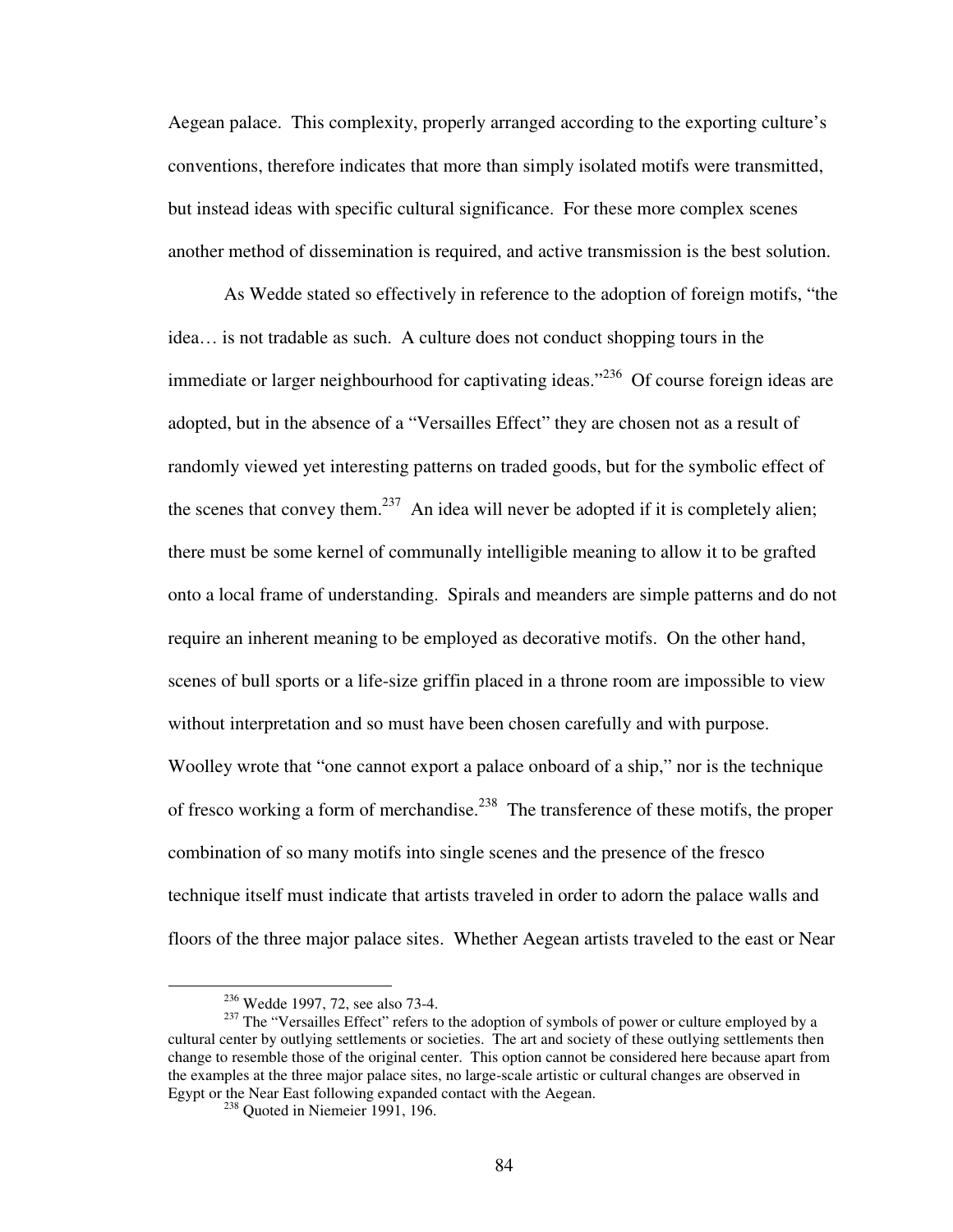Eastern artists traveled to be trained in the Aegean before being sent back is now the question at hand.<sup>239</sup>

### *The Nature of Aegean Workshops*

1

 If it is to be asserted that Aegean artists traveled, it must first be established that they could in fact do so within the bounds of both the Aegean and recipient societies. However, before doing this it is important to recognize two things in the consideration of this topic: first, that frescoes are inherently elite objects; and second, that very little is known about the organization of the Minoan elites and less about the elites of the larger Aegean. As previously stated, figural frescoes do not appear in the Aegean until the MM IIIA New Palace Period on Crete. Whatever the origin of the practice, the motifs that appear are of classically Minoan subjects derived from earlier glyptics and pottery.<sup>240</sup> The artists themselves are relatively invisible in the archaeological record as no decipherable writing indicates specific scribes or painters as may be found in Egypt or the Near East. As a result, only vague assumptions may be made about their organization based on their art and what is currently known about the structures, associations and roles of artisans in the contemporary Near East and Egypt.

 It is likely that the artists were organized into a sort of hierarchy, with a master at the top and pupils at the bottom. Shaw states that "the relative overall homogeneity that marks Aegean frescoes, coupled with the sharing of a thematic repertoire, imply rigorous

 $239$  See Niemeier (1991, 196, 199) and Niemeier and Niemeier (2000, 765-7) for Aegean artists. See Shaw (1995, 94, 110-1) for the idea of non-Minoan artists or at least Minoan artists turned native.

 $^{240}$ Boulotis 2000, 845; see also Immerwahr 1990, 32-4, 39-40. It is important, however, to note the influence from Egypt; see Immerwahr 1990, 160.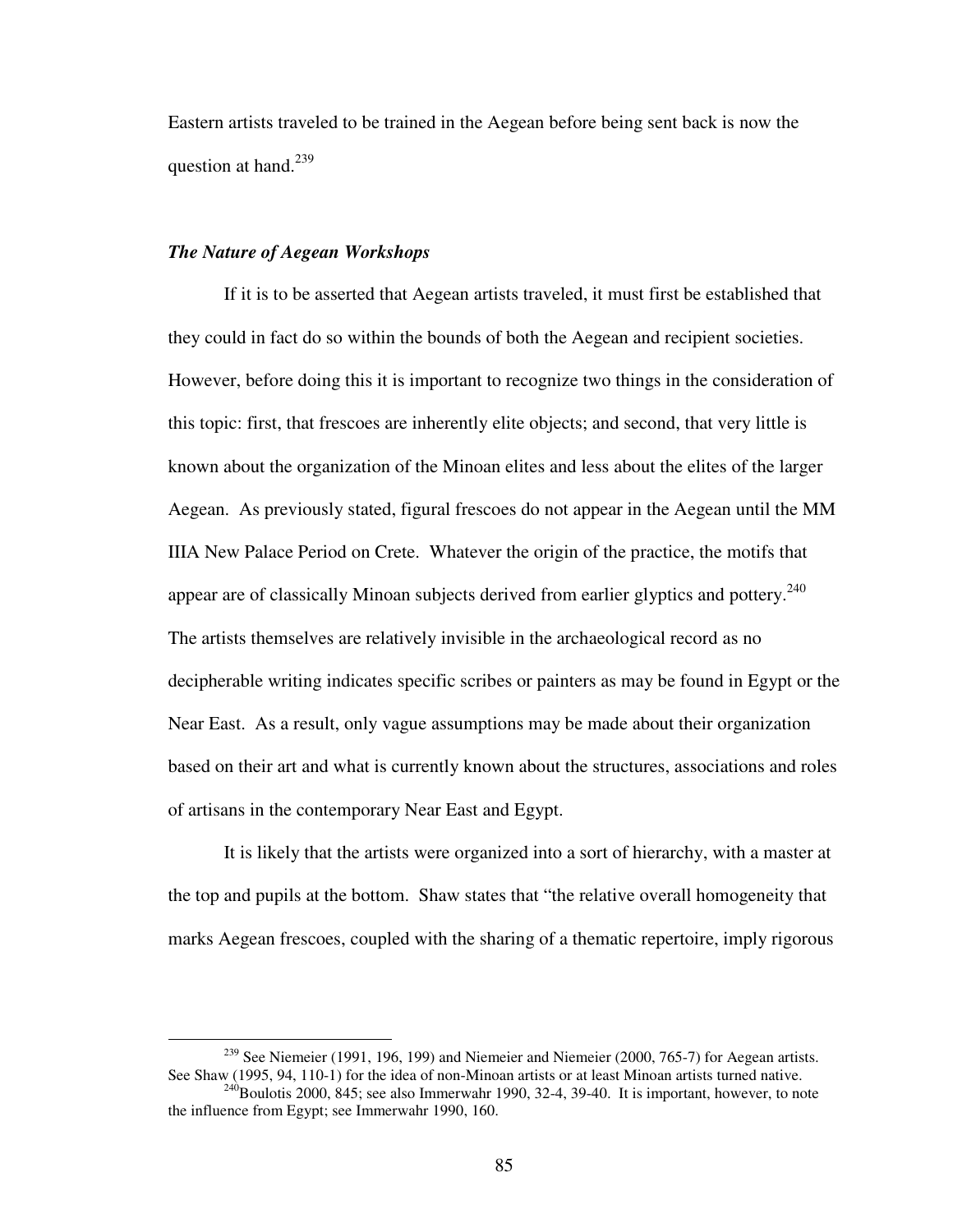and structured apprenticeship among the painters."<sup>241</sup> This assertion fits well with patterns seen in the Near East and Egypt, in which apprenticeship took the form of hierarchical workshops localized around palace centers.<sup>242</sup> Logically this organization most easily accounts for not only the uniformity of the frescoes from region to region, with only minor regional differences, but also for the time-consuming and complex nature of the fresco medium itself.<sup>243</sup> The medium is difficult to master and it cannot be assumed that the average person would be capable of decorating a palace or even a smaller residence without the direct supervision of one already experienced in the technique, here termed a "master." Since attaining a master status in any profession takes years of training, it can be assumed that their number would be small. As to the pupils, it cannot be known how many apprentices a master would have had, and the number was almost certainly not standardized. Considering the preparatory work of assembling and preparing the pigments, plaster and equipment in addition to the actual work of painting it seems unlikely that even one experienced painter could have adorned an entire house or villa, let alone a palace, on his own. Whereas additional common workmen were probably added to the workforce for large jobs, in the interests of efficiency and quality control, more than one painter with some degree of training would likely have been employed in the task. Subservience to a single supervisor is almost a necessity for large jobs such as these, and therefore a hierarchy can be established.

 Boulotis states that this system of hierarchical workshops is attested from the LH IIIA period on;  $244$  however, it cannot necessarily be assumed to have existed earlier

<sup>&</sup>lt;sup>241</sup> Shaw 1997, 484.

 $242$  See Zaccagnini 1983, 245; see also Crowley 1989, 248-51.

 $2^{43}$  Boulotis 2000, 851.

<sup>&</sup>lt;sup>244</sup> Ibid., 851; see also Shaw 1997, 484; Bloedow 1997, 443.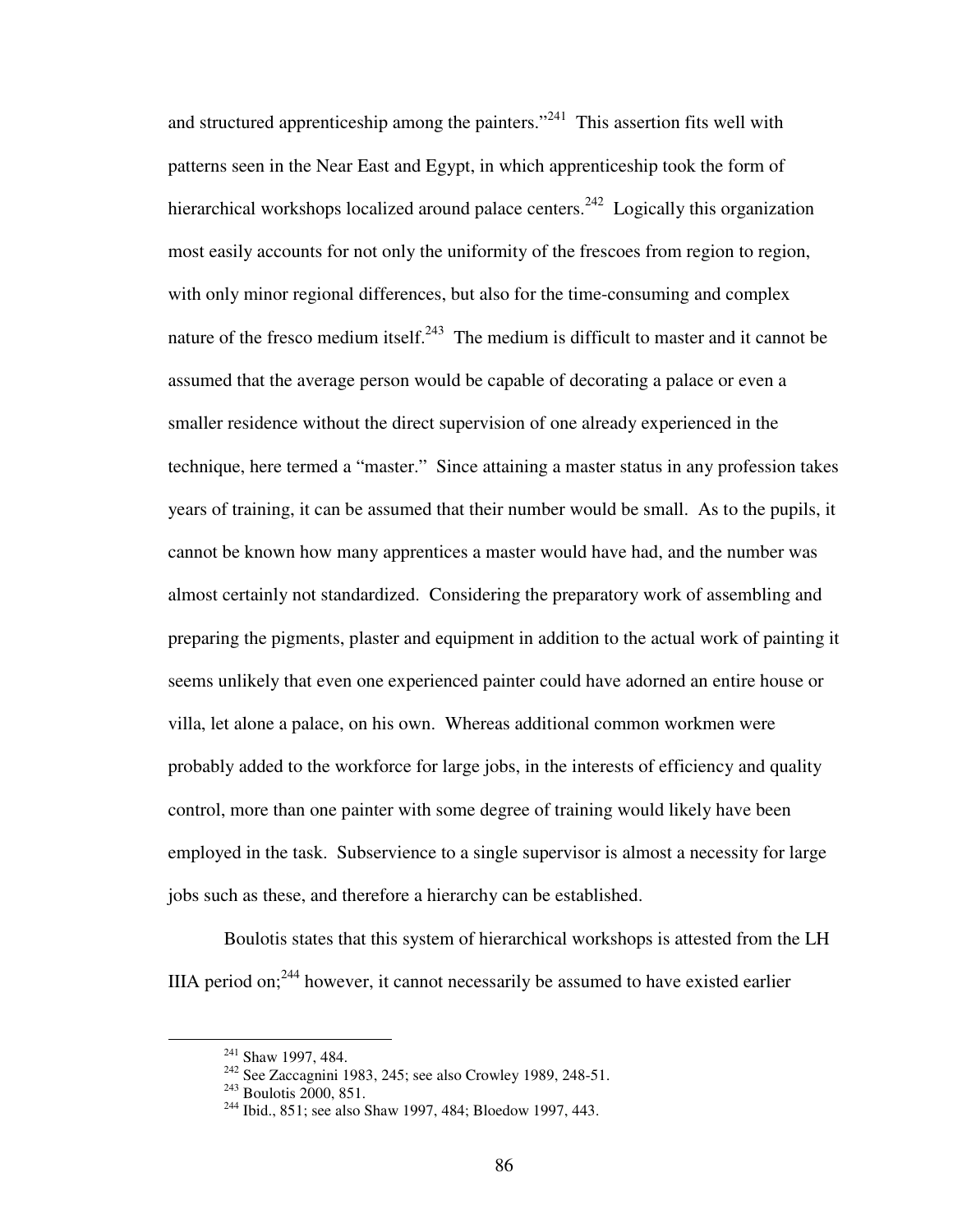during the Minoan period. Because of the cultural and societal differences between the Minoans and the Mycenaeans, it is dangerous to apply Late Helladic trends to theoretical Minoan organization. However, due to the Mycenaean adoption of older Minoan social conventions such as writing, palatial organization and the implementation of numerous artistic motifs associated with power, it is possible that the artists were organized along older preexisting lines. The appearance of Minoan manufactured objects in Late Helladic Mycenaean contexts may indicate not only the trade in such goods but the transfer of artists themselves to the mainland.<sup>245</sup> The continuation and imitation of this artistic tradition for generations after the end of the old Minoan palatial centers is good evidence for the establishment of mainland workshops along the lines described above.

 It is impossible to know if the workshops were associated with specific centers or not. Because of our incomplete knowledge of the Late Bronze Age Minoan political situation, it is unwise to attribute too much emphasis to Knossian models, as suggested by Boulotis.<sup>246</sup> Certain regional artistic differences appearing on Crete and especially in the Cyclades and the Dodecanese during the Mycenaean period indicate that there were various artistic schools operating simultaneously in the Aegean.<sup>247</sup> Major palatial centers like Knossos, Phaistos and Mallia would certainly have been able to support the regular employment of stable workshops and satellite centers such as Ayia Triadha would undoubtedly have used the same artisans as the nearby palaces. More distant centers and

 $245$  Boulotis 2000, 849-50; see also Bloedow 1997, 443-4. The mechanism behind this is likely to have been patronage. With the collapse of the Minoan palaces, the Mycenaean counterparts stepped in to fill the role as patron. Whether this idea of artists being tied to the palaces is applicable or not remains to be seen, but the focus on the palaces for elite goods makes the connection seem likely.

 $246$  Boulotis (2000, 849-50) writes of the sanctioning and protection of royal motifs by Knossian rulers giving rise to an even more rigid state of hierarchical organization centered at Knossos.

 $247$  Ibid., 853-4; see also Manning et al. 1994, 221. "School" should be taken loosely here and represents a master and his apprentice(s) and is not intended to make a statement about stylistic variation. Workshops should be included in this term, which is only employed for lack of a better word.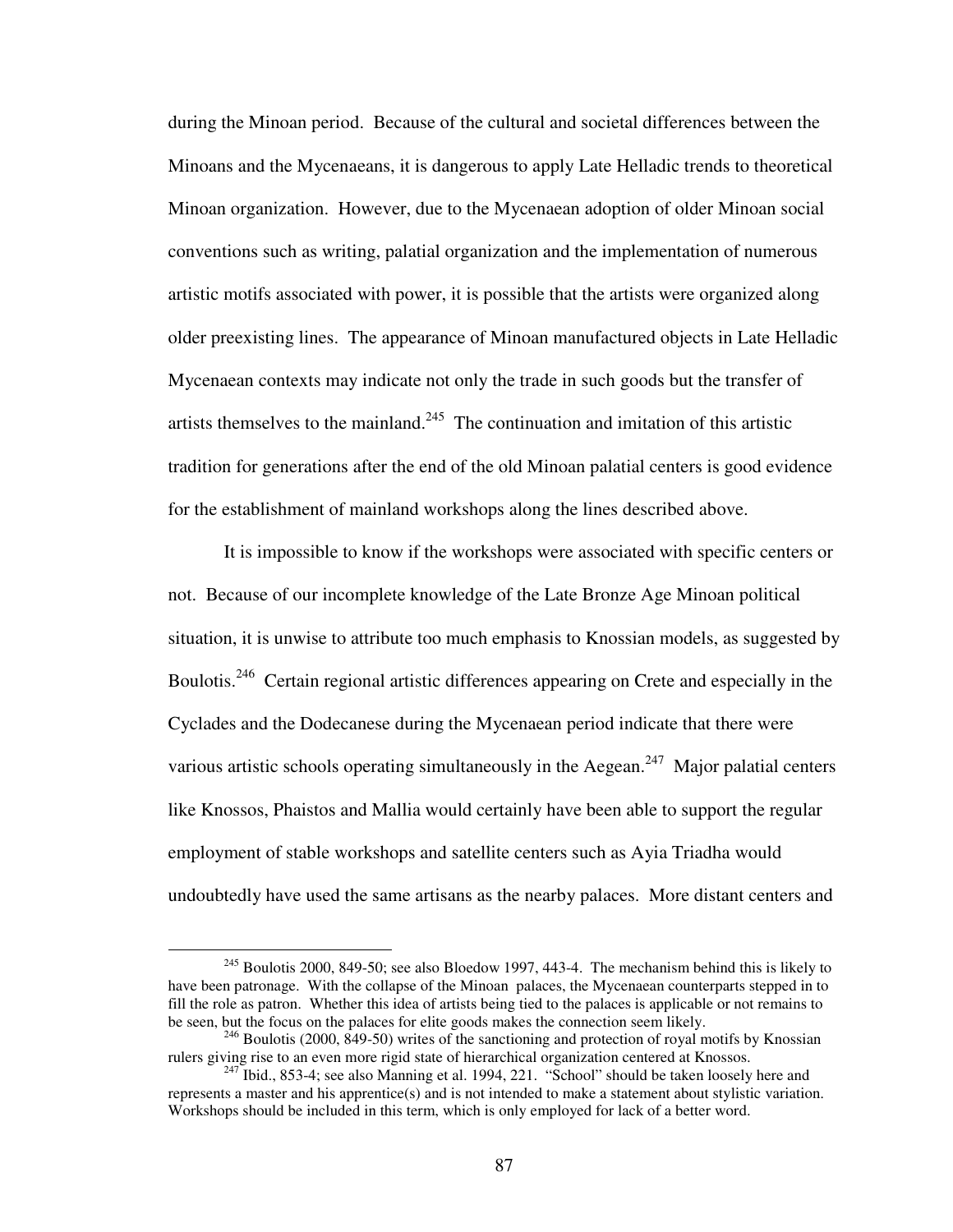especially islands pose a different problem. Even though Thera displays numerous examples of fresco work, it is doubtful that such a small community would have been able to support a large full-time workshop. For this reason it is likely that workshops operated in spheres that serviced a larger regional area; in this, a degree of itinerancy can be traced.

 Itinerant artists in the Aegean is not a new concept; the connection between Mycenaean goods and Minoan artists has long been discussed. Whether they were fully itinerant and independent or subject to the will of a palatial ruler and sent out for work as trade or objects of exchange is uncertain; the evidence could go both ways.<sup>248</sup> Unlike Near Eastern and Egyptian sources, Linear B tablets do not refer in depth to large exchange transactions involving artists; however, from the available non-literary evidence it is clear that some level of travel was undertaken. The similarity between Hittite and Mycenaean fortifications, especially in regards to the diameter of the holes used in the anchoring armatures for the upper walls, indicates that there was some level of connection between Mycenaean and Hittite masons.<sup>249</sup> George Bass asserts that there is evidence for the transport of raw clay over long distances, although admittedly this was an extraordinarily rare practice.<sup>250</sup> It is unclear why raw clay, a ubiquitous natural resource, would be shipped abroad unless the potters accustomed to working with it were also transported.

 $248$  Bloedow (1997, 445) prefers to see them as fully itinerant, at least when dealing with the Mycenaeans. See also Negbi 1994, 87; Manning et al. 1994, 221. It is worth considering that schools or workshops require some level of infrastructure in order to function; palaces would provide this structure in a way that would be difficult to find otherwise.

 $249$  Collon 2005, 51. Hittite masons were known widely for their skills and also traveled to Egypt or at least were requested to do so; see Zaccagnini 1983, 252.

<sup>&</sup>lt;sup>250</sup> Bass 1997, 153, note 1.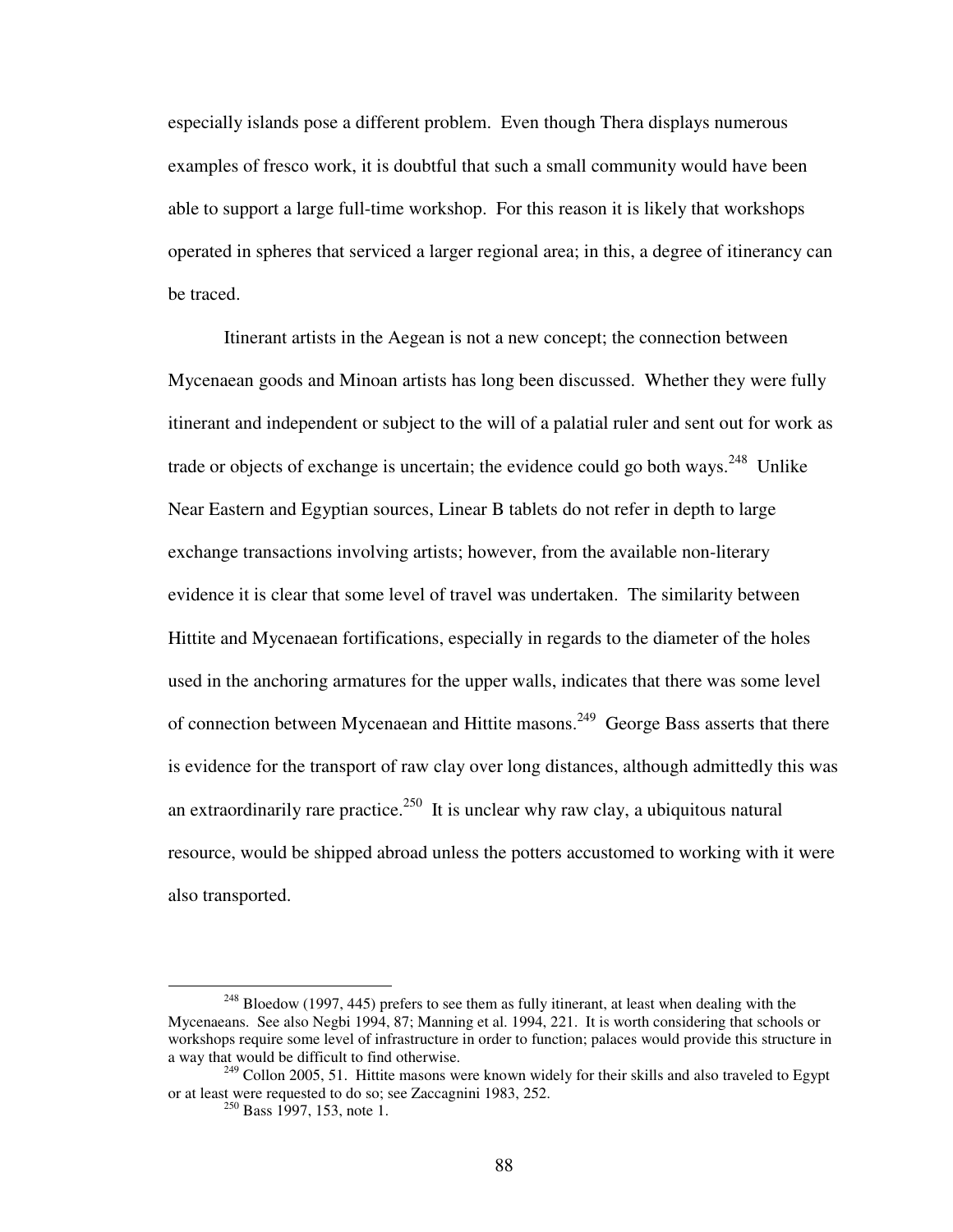The transportation of pottery clay is interesting due to the connection between Aegean fresco motifs and both contemporary and earlier pottery styles. As already reviewed in Chapter 3, many of the motifs occurring in the eastern palaces find correlations in Kamares, Floral and other styles of Aegean pottery; it is even possible that figural wall painting developed from figural pottery designs.<sup>251</sup> These ties between painter and potter likely continued into the New Palace Period. When no frescoes were needed, the artists may have focused their attention on ceramics and small portable objects like offering tables.<sup>252</sup> The broader market for these objects would have provided a steadier source of employment, especially for regional workshops in the islands without palaces.

Recent work in Late Bronze Age Macedonia by Kiriatzi and by Broodbank in Kythera has produced evidence for two simultaneous pottery traditions in their respective regions: one local, and the other reflecting Mycenaean court styles.<sup>253</sup> The tentative conclusion in both locations is that Mycenaean potters associated with one of the palaces were located in the regions and were actively producing pottery in the royal styles. The implication of an association between fresco painters and potters is that if potters could be migrant, and potters could work in frescoes, then fresco painters could be migrant. Again, it can be hazardous to take a Mycenaean period model and adopt it wholesale for the Minoans; however, if Minoan artists were involved in the formation of Mycenaean

<sup>251</sup> Immerwahr 1990, 6, 32-4; see also Boulotis 2000, 853.

<sup>&</sup>lt;sup>252</sup> Boulotis 2000, 852-3. This should not be interpreted to negate the previous assertion that the lack of fresco work on individual islands can be interpreted as evidence for the itinerancy of the craftsmen. The high degree of skill evident in the frescoes indicates that while the artists may have bided their time painting smaller objects, the main focus of their attention was on wall and floor paintings. Still, a degree of overlap was present and certain artists may have transcended media.

 $253$  Broodbank 2004, 60, 67.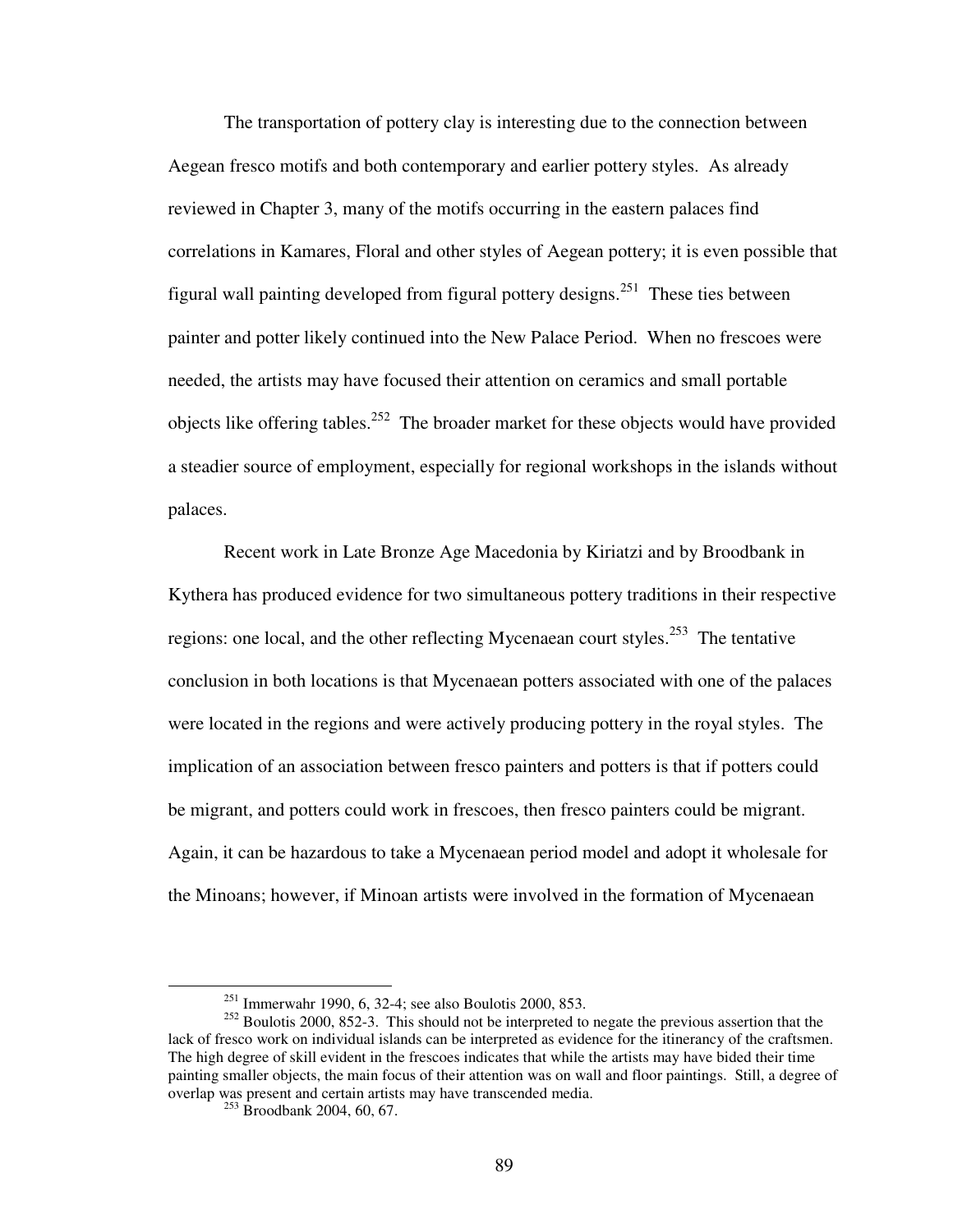art, there is no reason to assume that the structure of Minoan workshops would be radically different from the pattern established for the Mycenaeans.

 Whatever the system of political organization the Minoan and larger New Palace period Aegean possessed, on Crete at least society was clearly organized around palace centers of greater or lesser significance, much as can be seen on the Mycenaean mainland. Since palaces are unknown on the mainland before contact with the Minoans, it is reasonable to assume that a similar system of organization existed in the Minoan world and was adapted to suit Mycenaean society.<sup>254</sup> If this was the case then it is entirely reasonable to argue that Minoan or Aegean artists or workshops traveled, or at least were capable of traveling, if work required it. Regional variation in adopted styles suggests some basic degree of itinerancy both on Crete and the islands and so a foundation can be observed allowing fresco artisans to move around if need be. The question now becomes why an artist or workshop would have traveled abroad if the pattern of itinerancy and flexible employment was present in the Aegean.

#### *Why Travel?*

 $\overline{a}$ 

 Bietak has suggested that the wall paintings adorning the palaces at Avaris were the result of a political marriage between the ruling houses of the  $18<sup>th</sup>$  Dynasty in Egypt and the Minoans.<sup>255</sup> This pattern fits well with what is seen in the period, whereby a

<sup>&</sup>lt;sup>254</sup> This is not to say that Minoan kings existed and reigned supreme over citadel-like palaces, as no evidence for this exists. It is more likely that the idea for centralized palatial organization arrived from Crete or the islands and was adapted to fit preexisting Mycenaean political structures. A similar process has been proposed as a method for the sudden appearance of palaces on Crete, whereby the influence came from Near Eastern models; see Fitton 2002, 64-5.

 $255$  Bietak (1992, 28) first proposed a tie between the ruling families in the "Hyksos and Minoan" worlds." Even though this idea was developed while the frescoes were believed to be of a late Hyksos or early  $18<sup>th</sup>$  Dynasty date, it was maintained in his recent work. A royal marriage with the  $18<sup>th</sup>$  Dynasty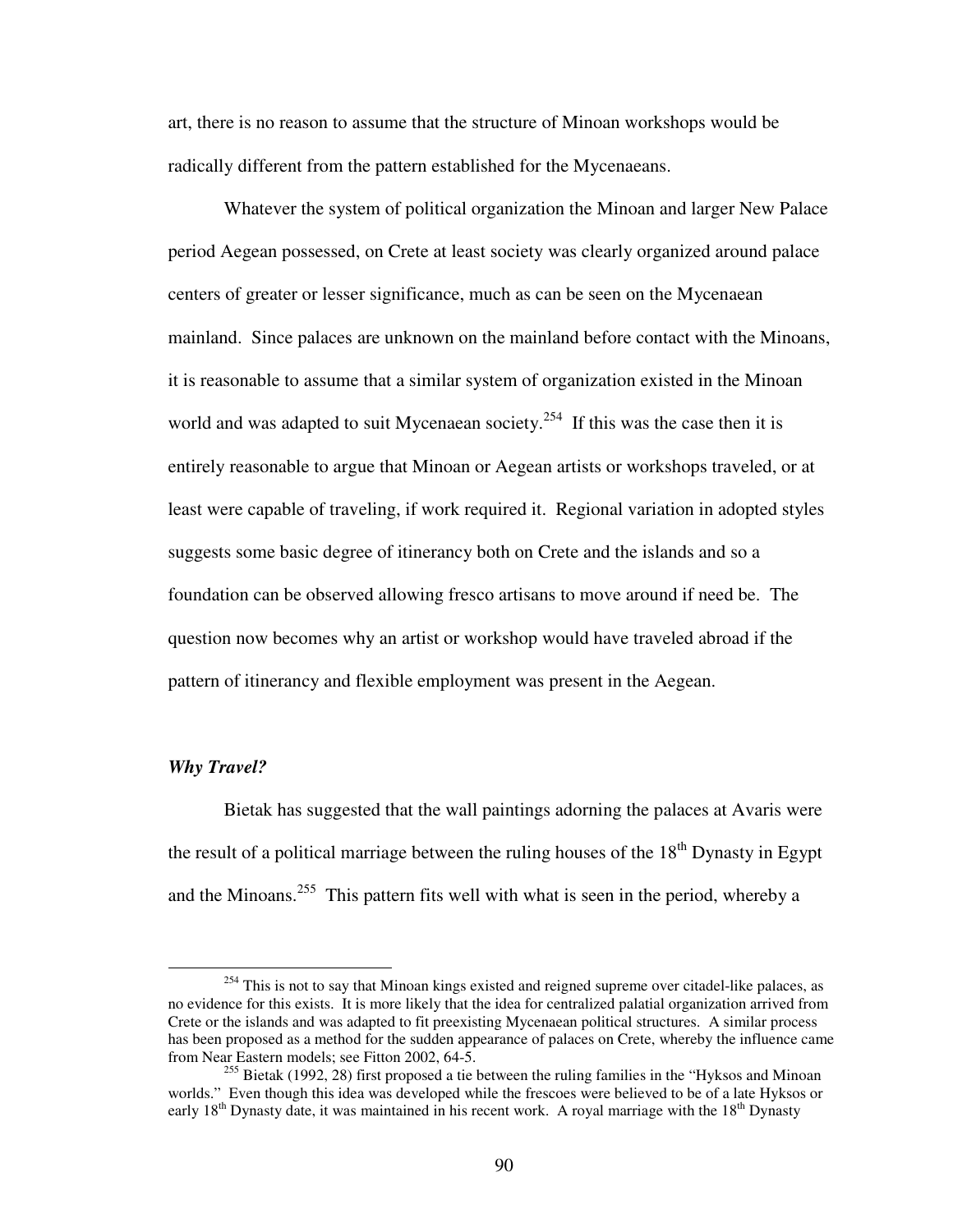foreign princess is married into the royal family and brings with her valuable gifts and servants.<sup>256</sup> One reason for this proposal was that the nascent  $18<sup>th</sup>$  Dynasty theoretically lacked sufficient naval power to secure its coastline against the recently expelled Hyksos, who had retreated into Canaan, and so allied itself with the Minoan thalassocracy.<sup>257</sup> There were two political marriages between the Theban  $17<sup>th</sup>$  Dynasty and the Hyksos king Apophis, but after that there is no evidence that Egypt successfully participated in international marriage negotiations until the time of Tuthmose III.<sup>258</sup> If Bietak's hypothesis is correct this would account for the frescoes, as the Tuthmoside date is roughly contemporary with the frescoes at Avaris and socially the Minoan princess may have wanted to bring a piece of her homeland with her when she traveled to a strange and foreign land.

There are, however, major problems with this idea and it cannot account for the other two major sites since frescoes appearing in a throne room and a religious area are of an inherently more political or religious nature than this domestic context would support. Ignoring for the moment the issue of whether or not the Aegean possessed a kingship that would have drawn the political attentions of Egypt, Bietak assumes that there was a thalassocracy capable of defending Egypt's borders and that its fame would have spread as far as the Nile Delta. More recent scholarship has questioned the older assumptions that the Minoan rulers possessed a formidable naval fleet capable of forcing the islands and beyond into submission. It is more likely that the islands experienced a "Versailles

<sup>(2000</sup>a, 39; 2005, 89) has been maintained in later works in which he dated the frescoes to the early Tuthmoside period.

 $^{256}$  Schulman 1979, 170-80; see also for example EA 25 and EA 31.

<sup>&</sup>lt;sup>257</sup> The Second Stele of Kamose describing the siege of Avaris by the Theban king clearly references the naval power of the 18<sup>th</sup> Dynasty and so seems to render this point moot. See Kempinski 2002, 274.

 $258$  Schulman 1979, 181-2.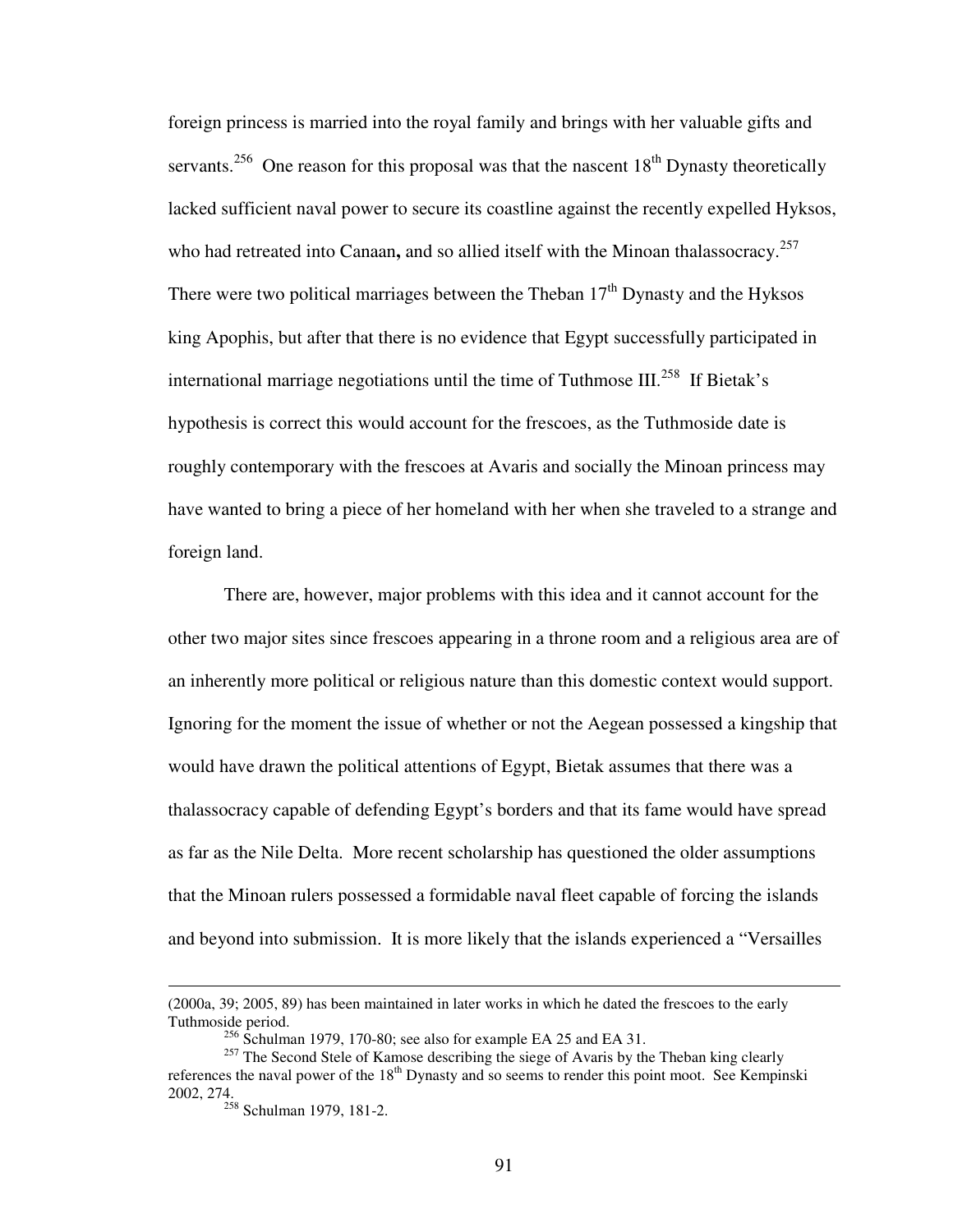Effect" and adopted Minoan culture through trade and contact more than by swordpoint.<sup>259</sup> Moreover, without evidence for a strong centralized authority on Crete there is little conceivable way for such a naval power to accumulate. The best evidence for the existence of a thalassocracy comes from Classical sources, which must by their late date be questioned, and reflect decidedly Classical political drives.<sup>260</sup>

It is also worth noting that the theoretical Minoan princess (there were almost never princes married into foreign royal lines<sup>261</sup>) would simply have been one of many and it is unlikely that the Egyptian king would have forsaken his own artistic language and taken up a new vocabulary in his own palaces purely to please her. The adoption of foreign artistic motifs is nothing to be taken lightly and the local significance of such an execution is likely to reflect more than simply the king's new wife, especially when he would certainly have another in a few years. The more probable cause lies in a political message desired by the king and espoused in the decorative scheme of the palaces. If artists made the journey from the Aegean to the Egyptian Delta and also to Palestine and Syria for political reasons then the dynamics of their transit change. The idea of freely itinerant artisans traveling out from work-deprived islands may explain this phenomenon; however, a complete answer cannot be found from an Aegean perspective. Because artists are for all practical purposes archaeologically invisible in the Aegean world, to understand their motivation to travel beyond their homelands we must examine the

 $259$  van Effenterre and Effenterre 1991, 269-70; see also Negbi 1994, 83-4.

<sup>260</sup> Baurain 1991, 266. He states "l'identification de Minos à l'impérialisme maritime athénien offrait une façon commode pour certains Athéniens critiques de *s'objectiver* [sic] et de parler d'eux-mêmes et de la politique suivie par leurs compatriotes en prenant un certain recul."

<sup>&</sup>lt;sup>261</sup> A roughly contemporary example of Ankhsunamnun's attempt to gain a Hyksos husband is worth noting, although so too is the tragic result.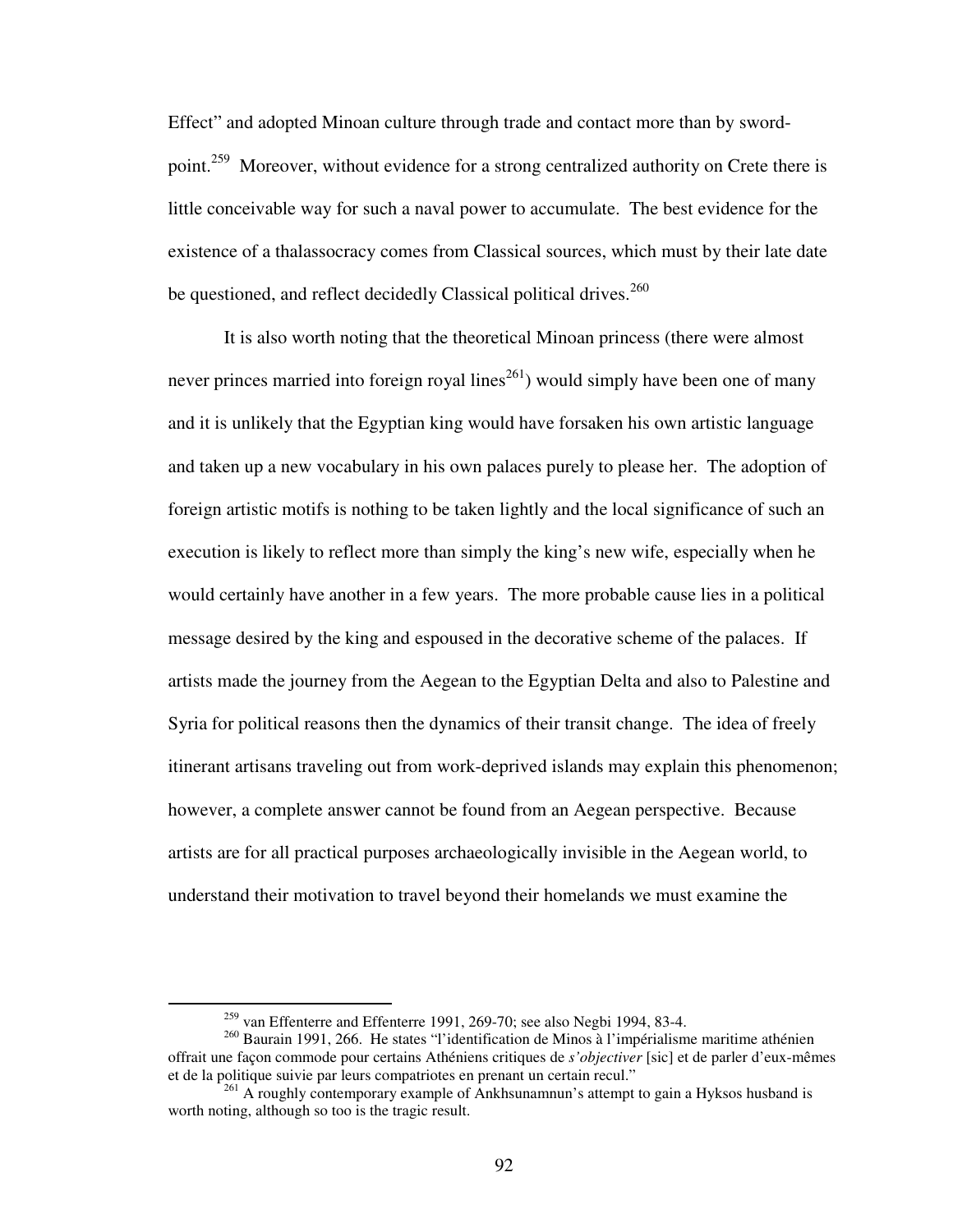political organizations and opportunities in the Near East and Egypt that would encourage or allow Aegean artists to find employment.

# *The Near Eastern and Egyptian Perspective*

It is somewhat misleading to refer to "the palace" in the Near East and Egypt since the construct took various forms and performed numerous, and not always identical, functions across time and space. Mesopotamia, Mari included, provides the best evidence for the concept of the palace due to the texts preserved describing their day-today administration. However, it is unwise to indiscriminately adopt Mesopotamian conventions for Egyptian politics. The methods for representing power and authority are not unlimited and one must be careful to distinguish between actual similarities and valid intercultural connections while acknowledging the dangers of what Winter labels "spurious homologies."<sup>262</sup> That said, general points can be extrapolated from Near Eastern palaces that provide a base for additional consideration.

If generalization can be conducted for the sake of simplicity, the palace in the Near East was not the seat of a king, but was the seat of a kingship and functioned to enforce the institutional nature of the palace as part of the larger state apparatus.<sup>263</sup> As far as artists and specialized craftsmen in general were concerned, the palace was the center of their world; they were intimately tied to the palaces and were "a direct consequence of the process of surplus accumulation."<sup>264</sup> Art objects and their production

<u>.</u>

<sup>262</sup> Winter 1993, 38.

<sup>263</sup> Ibid., 36, 38.

 $264$  Zaccagnini 1983, 245-7. This is a plainly economic view of specialized craftsmen and Zaccagnini attributes it to a substantivistic school of economic anthropology. However, due to the treatment of these craftsmen as any other precious resource, as borne out in contemporary documents, it is fitting.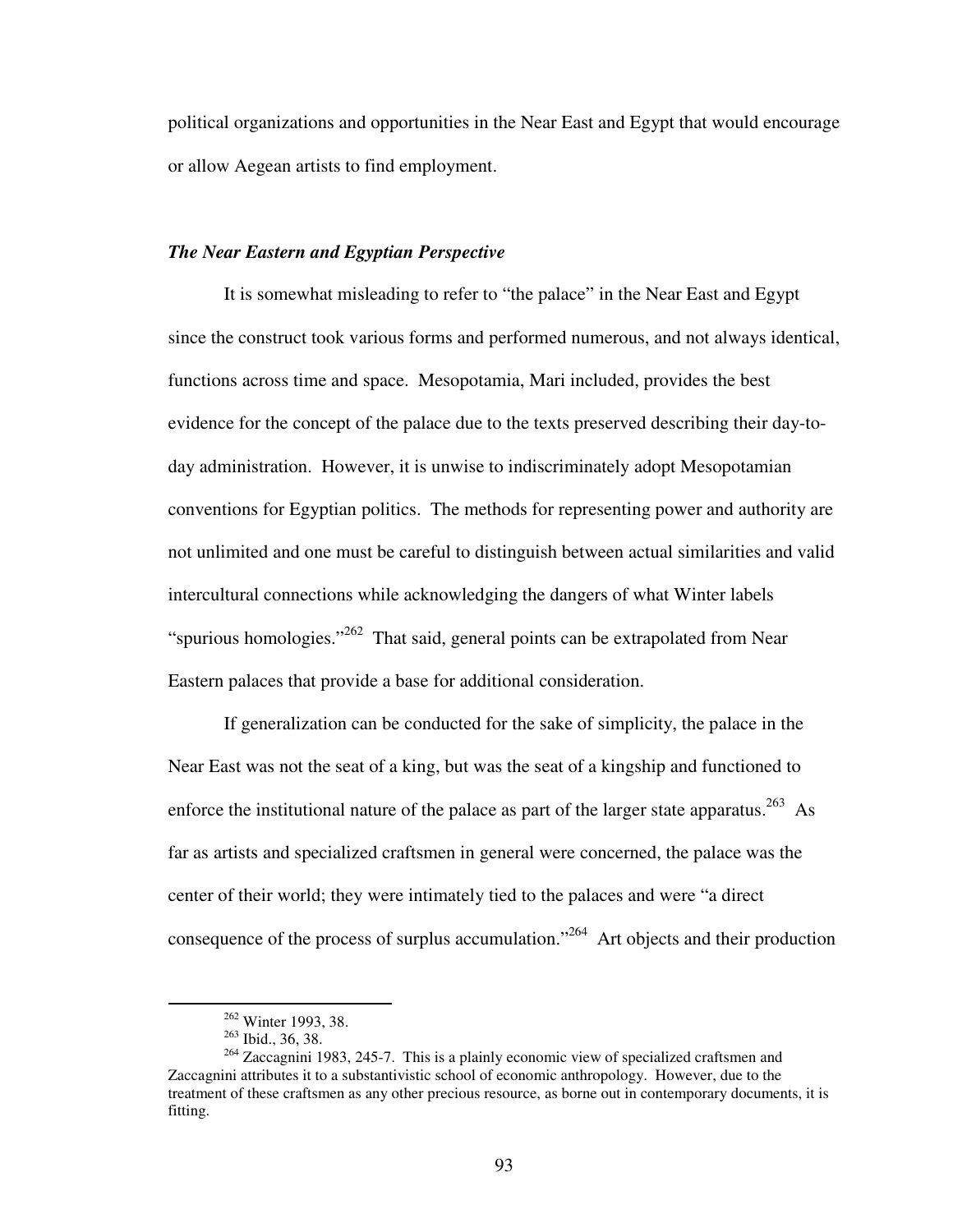were controlled by the palaces and temples and did not exist without these infrastructures.<sup>265</sup> In this sense the artists themselves were resources to be protected and controlled at the will of the ruler and should something happen to them great efforts were made to secure their safe return. From the third to the first millennium BCE, they were not slaves, but were instead free men and women working in lifetime posts in administrative centers; they were not entirely free though, and documents attest that runaways were often returned by force.<sup>266</sup> In this view the artists and other specialized craftsmen were themselves crucial components of the palaces and the larger state apparatus mentioned above. Being attached, especially at sword-point, to the palace structures, there is little or no evidence for the sort of freelance itinerancy attributed by Negbi and Bloedow to Aegean artisans. This is not to say that this organization could not have occurred in the Aegean, simply that Near Eastern rulers, accustomed to thinking of such figures as palace-based resources, would have found the idea entirely alien.

The concept of the "palace" and its accompanying functions cannot be generalized too far, as substantial differences occurred from region to region. Artists were not tied as strongly to the palace economy in Egypt as evidenced by the prevalence of New Kingdom private tombs at Thebes, which honor the king but attribute patronage to private individuals. Whereas Mesopotamian texts use the Akkadian word *ekallu* to refer to local palaces,<sup>267</sup> the Semitic word *bīt-hilāni* is used to denote Syrian palaces.<sup>268</sup> This difference in title likely indicates that the function or form of the palaces was sufficiently different in Syria to require a distinction be made from the accustomed

<sup>&</sup>lt;sup>265</sup> Feldman 2006, 99-100.

<sup>&</sup>lt;sup>266</sup> Zaccagnini 1983, 247-8.

<sup>267</sup> From the Sumerian *é.gal* meaning "great house;" see Winter 1993, 27.

<sup>&</sup>lt;sup>268</sup> Possibly from the Ugaritic/Hebrew *hln* meaning "window;" see Winter 1993, 34.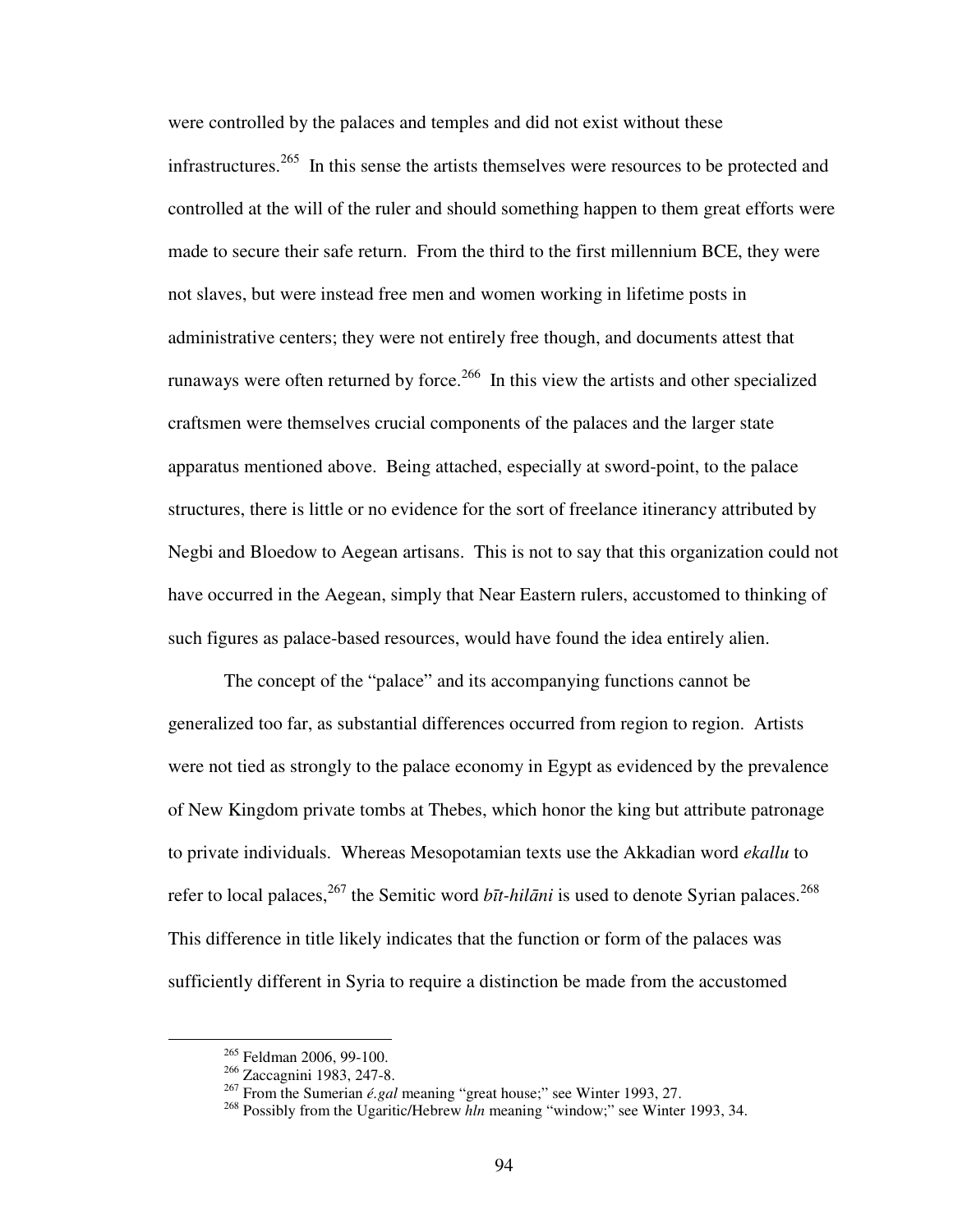Mesopotamian type. The exact nature of this difference need not be elaborated here; although considering that much of the region where the *b*ī*t-hil*ā*ni* type of palace existed was under the control of the larger Mitanni, Hittite or Egyptian states, it is possible that the emphasis of palatial decoration was also different from what existed in Mesopotamia. For this reason, it is worth considering that political or ideological differences contributed to the appearance of a foreign style of wall painting in Syria-Palestine, especially if the decorative motifs of the master state were unwanted.<sup>269</sup>

If freelance Aegean artisans were to travel to Egypt or the Near East, is it conceivable that they would be able to find royal patronage? It seems unlikely. Not only would it have been a long and uncertain journey to find employment in the east when so many islands and palaces existed closer to home, but significant cultural obstacles existed that would have limited the options of a freelance artisan. Artists in the Near East were attached to the palaces and did not, moreover could not, exist outside that infrastructure; it was simply culturally inconceivable.<sup>270</sup> The artists may have changed hands or run away, but to find employment they had to be associated with palatial patronage from one source or another. Artists who were to some degree freelance could survive in Egypt due to the greater power of the wealthy nobility; however, even here, the royal decorative programs differ significantly from the private schemes and it seems likely that royal artisans would have been employed to represent the royal iconography.

An Aegean fresco painter landing in the east may have been able to find employment in private sectors but unless linked with a palace or a specific ruler it does not fit the eastern political pattern for a ruler to commission an unaffiliated artist, even if

 $269$  This possibility will be considered later with ideas of art as symbolic control or order.

<sup>&</sup>lt;sup>270</sup> Zaccagnini (1983, 258) calls the idea of itinerant artists in the ancient Near East "a serious historical mistake."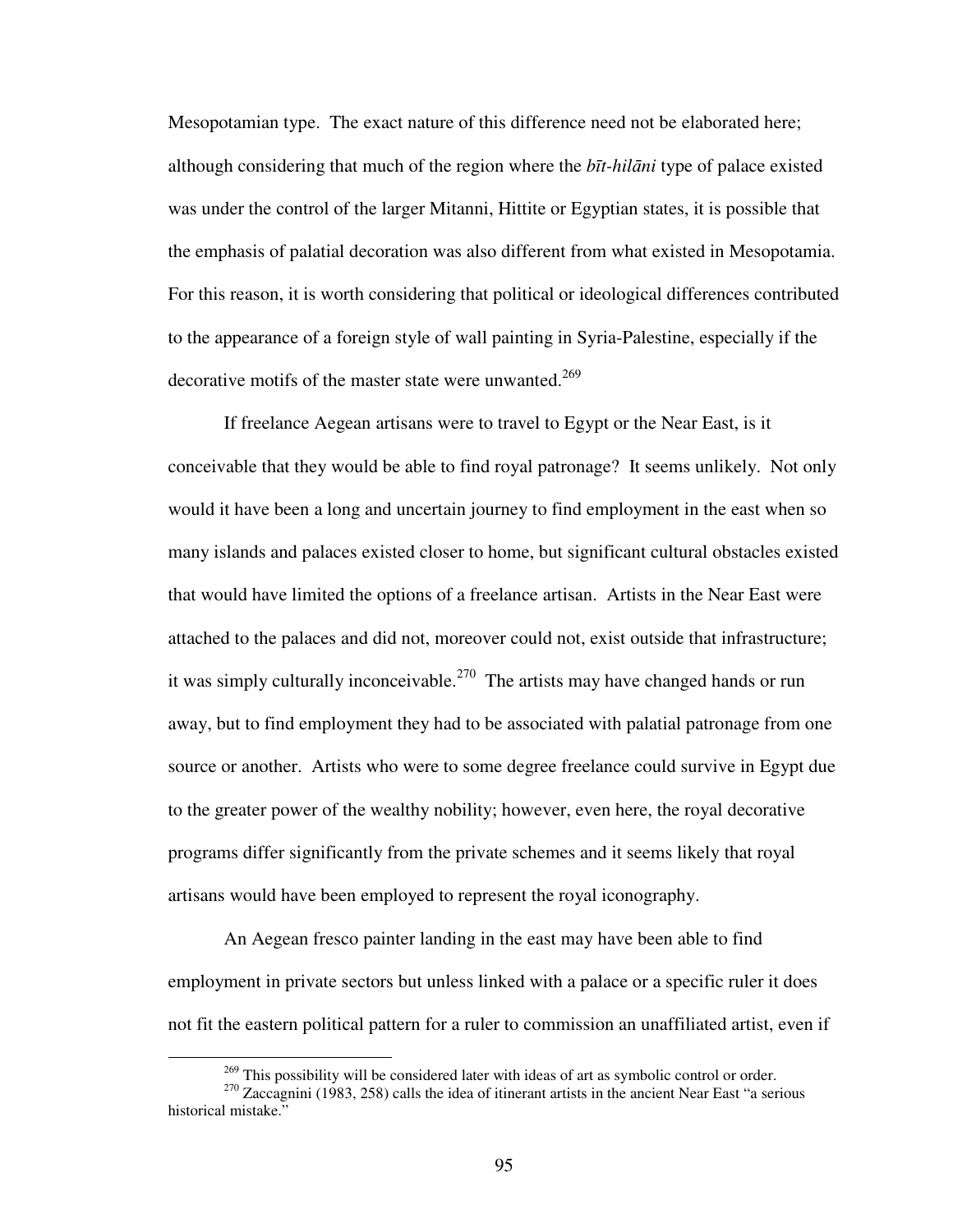he desired foreign motifs. As contemporary documents attest, if such foreign objects were wanted, there were three main ways a ruler might set about acquiring them: he might obtain them through ordinary trade as discussed in Chapter 4; he might write to another king requesting either a specific object or the materials to make it himself; he might request a specialized craftsman be sent in person to create the object in the king's own setting.<sup>271</sup> The last two processes reflect a practice of royal gift-exchange that provides the best way of explaining the transmission of the Aegean artisans; however, because the process is a complex one, it requires an understanding of the nature of international politics in the ancient Near East and Egypt to fully appreciate the relevance.

# *International Politics and Gift-Exchange*

1

It is important to remember that the Near Eastern and Egyptian kings of the Late Bronze Age were essentially god-kings.<sup>272</sup> In such a light the only proper kingdom from one king's point of view was the one over which he reigned.<sup>273</sup> The king's duties were not simply administrative or social as in the modern understanding of royalty but included the religious realm as well. These seemingly obvious statements must be kept in mind if anything is to be made of the political discourse of the period. In essence, because of the king's divine nature or at least special connection with the divine, each king was perceived to rule over a "universal empire" that covered all lands known at the

<sup>&</sup>lt;sup>271</sup> The Amarna Letters, Mari Documents, various Hittite treaties and documents from Ugarit are considered in this study, as well as research by Liverani (2001), Zaccagnini (1983) and Cline (1995). It is of course not possible to fully comprehend every possible action that an ancient ruler would have considered appropriate or possible. However, from these sources, these patterns are clear.

 $272$  This is not necessarily to imply that all kings were viewed as gods, as in the Egyptian understanding, but that the kings possessed a special link with the divine that was different from the priesthood and exclusive to the king. Thus the term here applies to all major civilizations of the Late Bronze Age eastern Mediterranean.

 $2^{73}$  Liverani 2001, 25. Liverani's interpretations of actions and their political motivations tend heavily toward a commercial perspective; however, his ideas are still useful and well-crafted.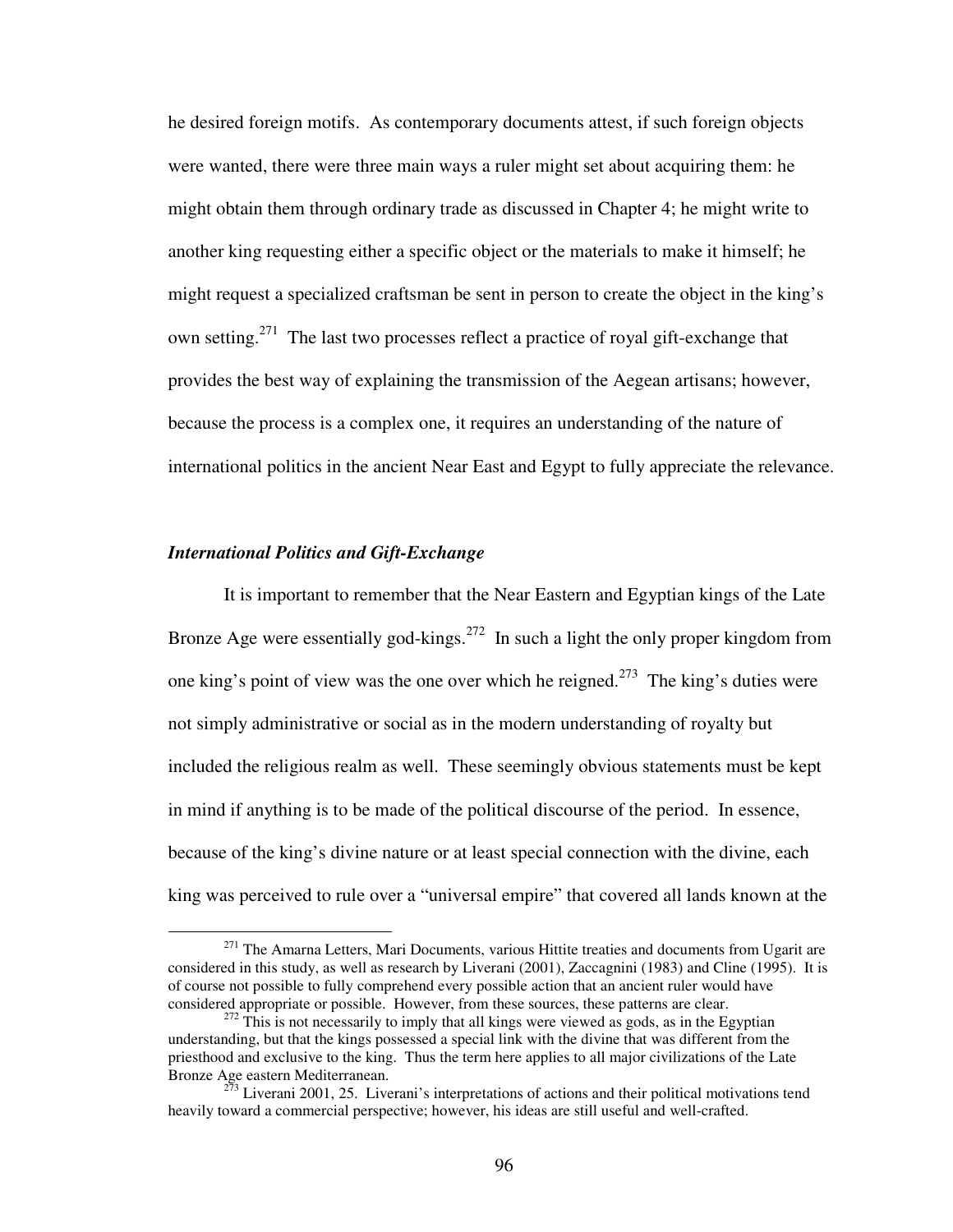time. His duty was to keep the natural order of the world and prevent that order from being destroyed by the chaos that always threatened creation.<sup>274</sup> The borders of this world were not as rigid and delineated as is now understood; rather, they fell under two classes that can be represented by the Egyptian words  $t3\tilde{s}$  and  $\frac{d\tilde{r}w}{dr}$   $T3\tilde{s}$  represented the actual boundaries of a kingdom, the ones within which the king could exercise direct control and which were flexible and dependent upon earthly political affairs. *Drw* on the other hand represented the mythical boundaries of the cosmos as a whole that were permanent and over which the king held symbolic control.

 Because of the special connection with the divine that the kings possessed, all other kingdoms existed simply because they were allowed to do so.<sup>276</sup> In this view, other kingdoms existed not because they were unconquerable, since this would reflect a failure in the powers of the god-king; instead, they existed to serve the king as vassals or as suppliers of royal goods through processes of trade and exchange. Essentially ownership was claimed over all, but practiced over relatively little. Tuthmose I claimed to have "made the boundaries of Egypt as far as that which the sun encircles" and Mesopotamian kings frequently referred to their lands as stretching from the "Upper Sea" to the "Lower Sea."<sup>277</sup> The real limits of their dominion likely differed significantly from this selfimportant and slightly arrogant world-view but this opinion is necessary to understand the diplomatic situation and the dialogues between rulers.

<sup>&</sup>lt;sup>274</sup> Ibid., 91. These duties of the king are most often associated with Egypt but should be considered in reference to the contemporary Near Eastern kingdoms as well.  $^{275}$  Ibid., 29-30.

<sup>276</sup> Ibid., 32, 37.

<sup>&</sup>lt;sup>277</sup> Ibid., 30. The Upper and Lower Seas represented the Mediterranean and the Persian Gulf respectively and formed the edges of the great sea that encompassed the world in Mesopotamian understanding.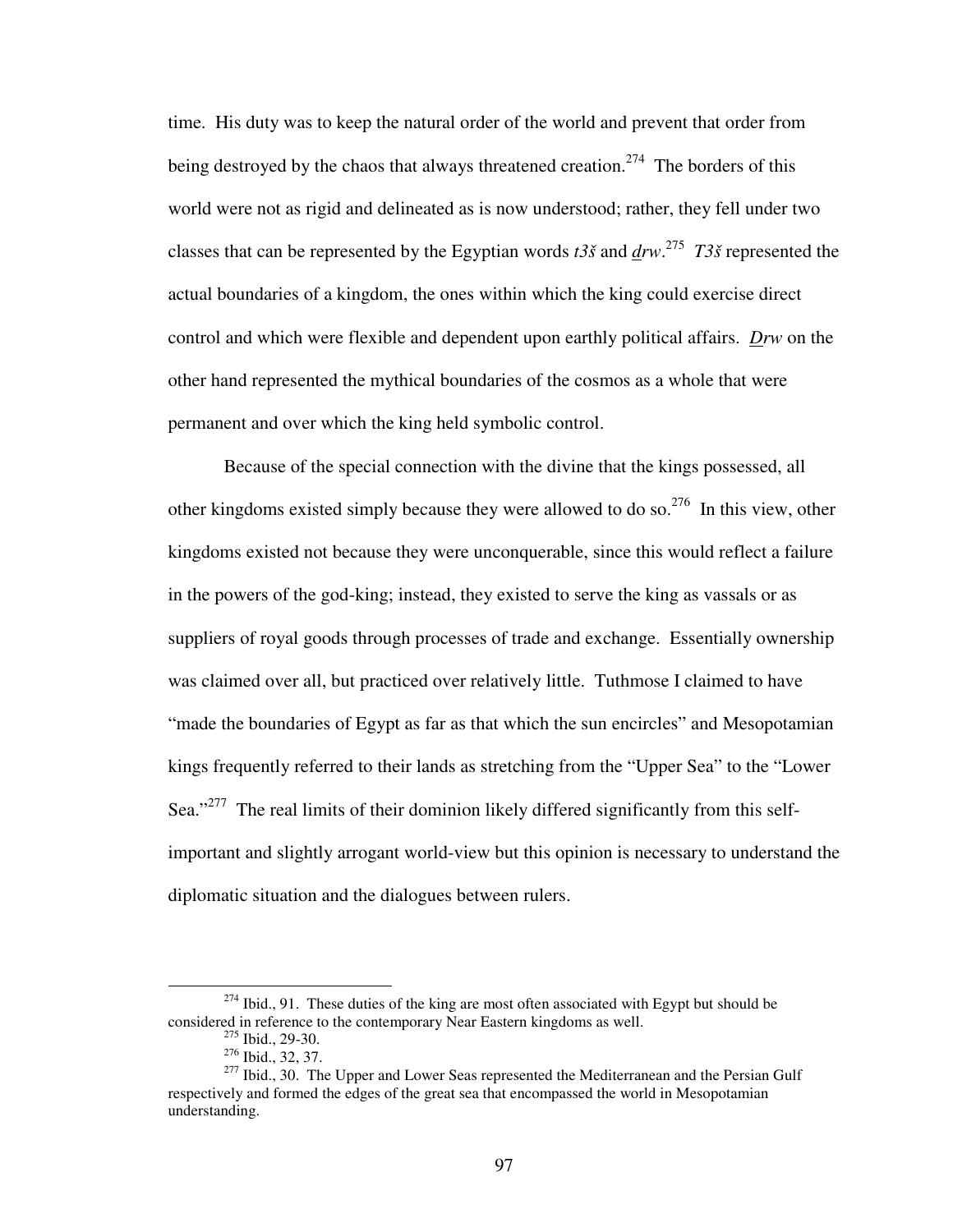Since any region not subjected to the will of a king claiming dominion over all undermines the entire ideology, it is natural that the king would emphasize his power and consolidation through the acquisition and display of foreign goods.<sup>278</sup> These foreign objects would serve to order the cosmos and reinforce symbolic control over the lands from which the goods were sent.<sup>279</sup> This is especially the case if such control was only symbolic, as in the case of "gifts" exchanged between rival kingdoms like Egypt and the Hatti. Such symbolic objects would serve to support the idea that the king truly possessed a universal empire with borders of the *drw* type and whose sovereignty encompassed all of creation. This is most likely the role into which the Aegean fit in the minds of the eastern kings; rulers in the Aegean were never direct vassals, instead they were suppliers of royal goods for symbolic purposes to eastern sovereigns through trade and exchange.

 Also relevant to this issue are the polar concepts of war and peace in the eastern Mediterranean. As previously stated the only proper state from any king's perspective was the one over which he ruled; all others were considered natural enemies until proven friends.<sup>280</sup> Foreign peoples were recognized as friends of the king through the highly ritualized practice of establishing treaties setting the two kingdoms into their respective places and ensuring that the cosmic order was maintained against the chaos of conflict.<sup>281</sup> This phenomenon can be seen in the numerous interactions between the major kingdoms of Egypt, Babylon, the Hatti and Assyria.

<u>.</u>

<sup>278</sup> Ibid., 32, 155-9.

<sup>279</sup> Helms 1993, 158, 163, 214.

 $280$  Liverani 2001, 123. Other states were natural enemies because in their simple existence they attempted to defy the power of the one true celestial king. This pattern is borne out through general readings of the Amarna Letters and other diplomatic texts from the Hatti and Mesopotamia.

<sup>281</sup> Liverani 2001, 126.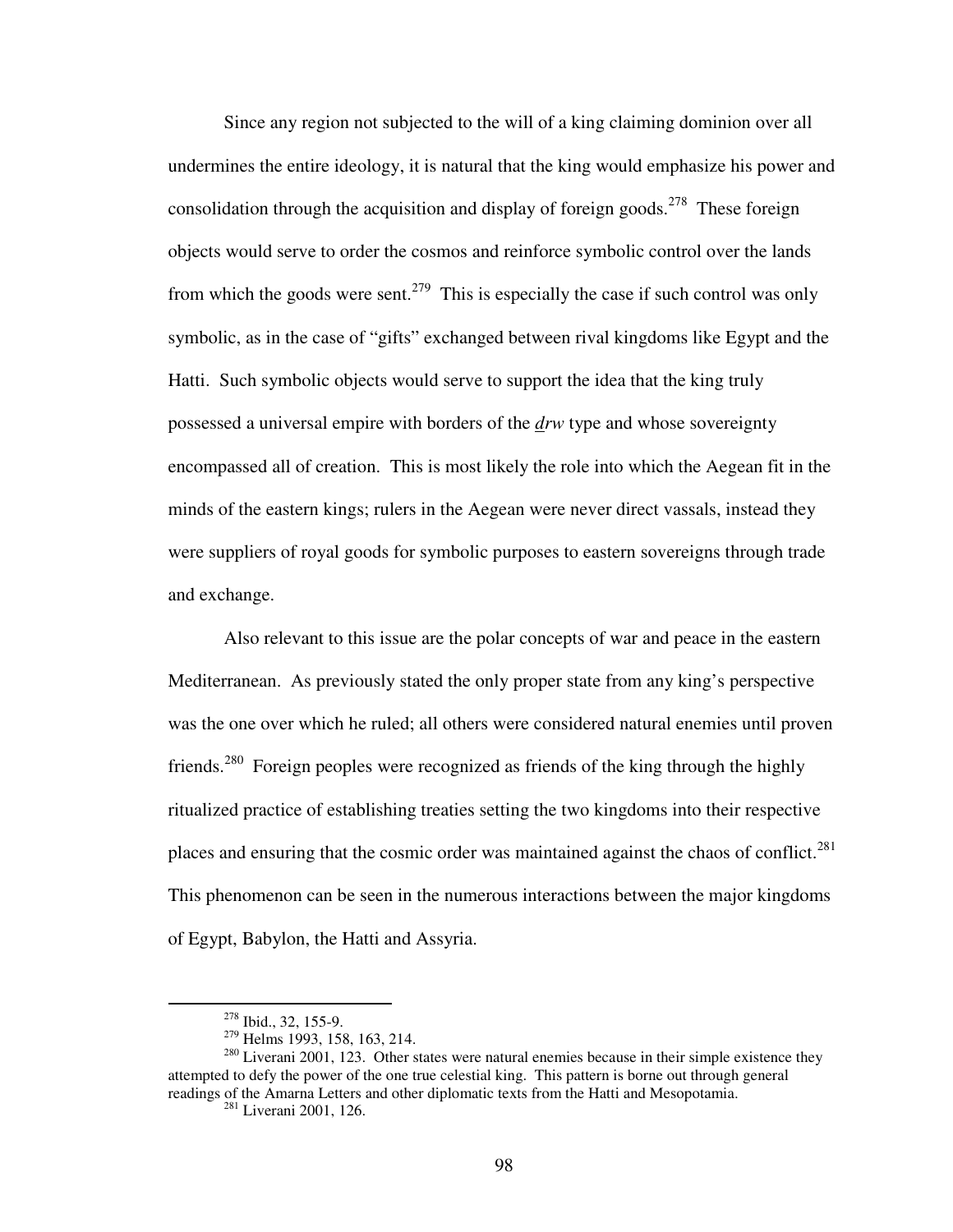The Hittites, however, took this concern for order to another level by establishing such treaties with politically less well defined kingdoms such as can be seen in the treaties with the local chiefs of the Kashka tribes.<sup>282</sup> This need to establish order in the world, even with peoples lacking a formally defined kingship, can also be applied to the Aegean. It negates the need to find formal kingships in pre-Mycenaean Crete, the islands or the mainland. Whether such kingships existed in the Aegean or not is still a matter of debate; however, this evidence proposes that the Aegean perception was irrelevant for formal relations with the eastern Mediterranean to be established since in the east any treaty established with a nominal ruler could be considered at least symbolically binding. To an eastern ruler, all that had to exist in the Aegean was an individual who could appear to speak for the larger population; whether or not they wielded any actual power was irrelevant since this ordering of the world was largely symbolic anyway.

 Once a treaty was established then the natural progression of relations between the two rulers was to engage in a more or less permanent cycle of royal gift-exchange. The treaties, which always took the form of alliances, were established between the kings themselves and not between the states or the peoples; this makes sense when considering that for all practical purposes, the king was the state.<sup>283</sup> As such there was an obligation for the rulers of competing nations to maintain personal relationships with one another in order to ensure a more or less static order for the cosmos. These relations would take the form of marriages if sons or daughters were available or more often elite goods and precious raw materials. Gift-giving was not one-sided but obliged both sides to engage in

 $282$  Ibid., 126-7. EA 31 attests to the Egyptian attempt by Amenhotep III to gain a daughter and "men of the Kashka." A royal marriage indicates formal recognition of the Kashka as a valid political entity.

<sup>283</sup> Schulman 1979, 192-3. Two states could either be enemies or allies, there was no neutral position.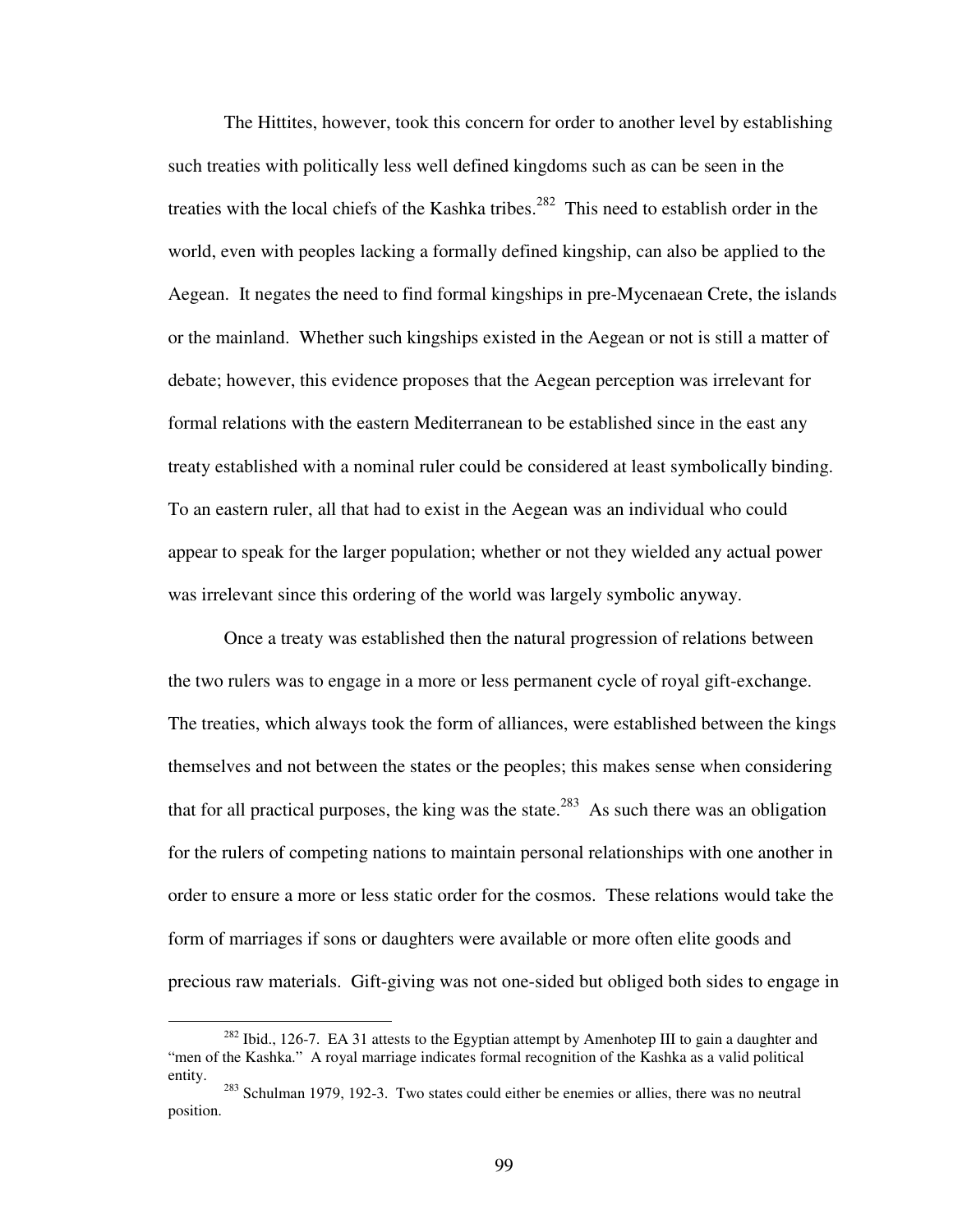regular and continuous exchanges in order to maintain good standing and enhance both personal and national prestige.<sup>284</sup> Failure to do so would result in outrage and often letters would be sent by the slighted king reminding the negligent ruler of his royal duties as illustrated in the letter sent by Kadašman-Enlil I of Babylon to Amenhotep III of Egypt asking why the Egyptian king refused a royal marriage request.<sup>285</sup>

 The exchanges can also be viewed in an economic light by which the gifts would be requested and sent for specific purposes or to compensate for deficiencies in supply; however, such foreign materials could still serve a double purpose in emphasizing symbolic ownership. Contemporary communications make reference to gifts being sent for specific purposes as for example the request by Kadašman-Enlil I to Amenhotep III for gold for a new building project,<sup>286</sup> or where Amenhotep III sends Kadašman-Enlil I furniture to adorn a new palace.<sup>287</sup> Often such gifts would only be requested for a specific period of time with the understanding that if the gift was not received promptly it would no longer be needed since such a request for a material the king did not possess could be viewed as a failing in the universal power of that king.<sup>288</sup> This complicated system served not only to bind the kings together and maintain good relations, but also to ensure solidarity and maintain the order of the world.<sup>289</sup> In making peace, the king opened the options of trade and exchange and at the same time established the place of both parties in the cosmos. Peace meant formal recognition of both parties and carried

<sup>&</sup>lt;sup>284</sup> Cline 1995, 143-5; see also Liverani 2001, 147-8; Feldman 2006, 160-1. Such practices can still be seen in many parts of the world today, from the Yanomamö of Venezuela to the Trobriand islanders' Kula concept and the Maori *hau* system; see also Feldman 2006, 112-3.

<sup>&</sup>lt;sup>285</sup> Schulman 1979, 179; EA 4.

<sup>286</sup> EA 4; see also Liverani 2001, 156-7.

<sup>&</sup>lt;sup>287</sup> EA 5; see also Moran 1992, 8-11. This message is in answer to EA 4 where Kadašman-Enlil I requests 3,000 talents of gold, nearly 100 tons, and offers his daughter if the gift is received in time. The furniture sent by Amenhotep III is nowhere near as expensive and is presumably a sort of consolation gift.

<sup>288</sup> Liverani 2001, 155-6.

<sup>289</sup> Ibid., 126.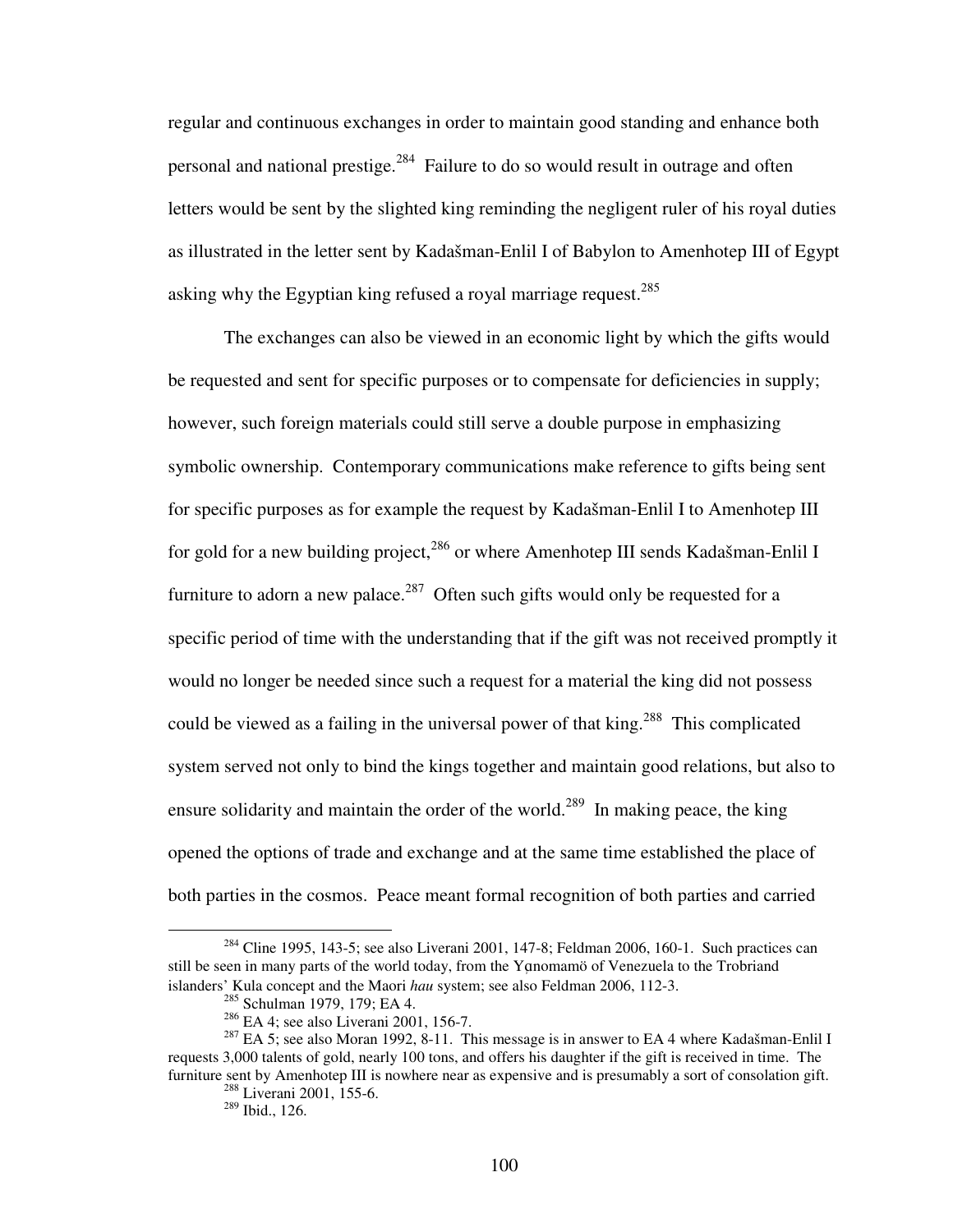some connotation of equality. Once a treaty had been created the two kings became valid partners in contact and commerce and both kings were recognized as legitimate rulers in the eyes of the other; this then obliged both parties to engage in gift-exchange.

Specialized craftsmen could be included in these gifts; the Mari documents make mention of craftsmen being sent from the central palace to outlying vassals. Metalworkers,  $290$  leatherworkers,  $291$  carpenters  $292$  and masons  $293$  appear in communications between rulers and vassals and are documented as being both requested and sent. Occasionally they are requested by name as in the cases of the Dani- $El^{294}$  and the masons mentioned above, and care is taken in all situations to ensure that the craftsmen are employed properly. Mukannišum received orders from his "master" to "give [all the artists he earlier requested] strict orders so they might not be negligent in completing their work."<sup>295</sup> Sometimes vassals would be ordered by the king to send the craftsmen on their way when it became apparent that they were idle and other craftsmen can be found filling in for others when tasks go uncompleted.<sup>296</sup>

This pattern can be seen later into the Hittite period when Hattušili III of the Hatti requests a sculptor from Kadašman-Enlil II of Babylon for the purpose of placing images in family quarters.<sup>297</sup> Hattušili III also states "[did I not send back the previous] sculptor,

<u>.</u>

<sup>290</sup> ARM 13 16.

<sup>291</sup> ARM 13 44.

 $^{292}$  ARM 13 40.

<sup>293</sup> ARM 2 2; ARM 2 101.

 $294$  ARM 18 30.

 $295$  ARM 18 17, 7-15.

 $296$  Šamši-Addu orders his vassal Iasmah-Addu to send his mason to another palace since Iasmah-Addu has completed his own palace, and Šamši-Addu sends the same vassal another craftsmen to take the place of a previous loan in ARM 2 2, and ARM 1 99 respectively.

<sup>&</sup>lt;sup>297</sup> Beckman 1999, 143. These sovereigns date the document to between 1300 and 1250 BCE and therefore is much later than any of the wall paintings at the major sites. However, because the process of exchange is similar to what was established above, the text verifies a pattern of political intercourse that based on earlier Near Eastern sources can relate to the earlier Minoan period and so can be applied to the discussion at hand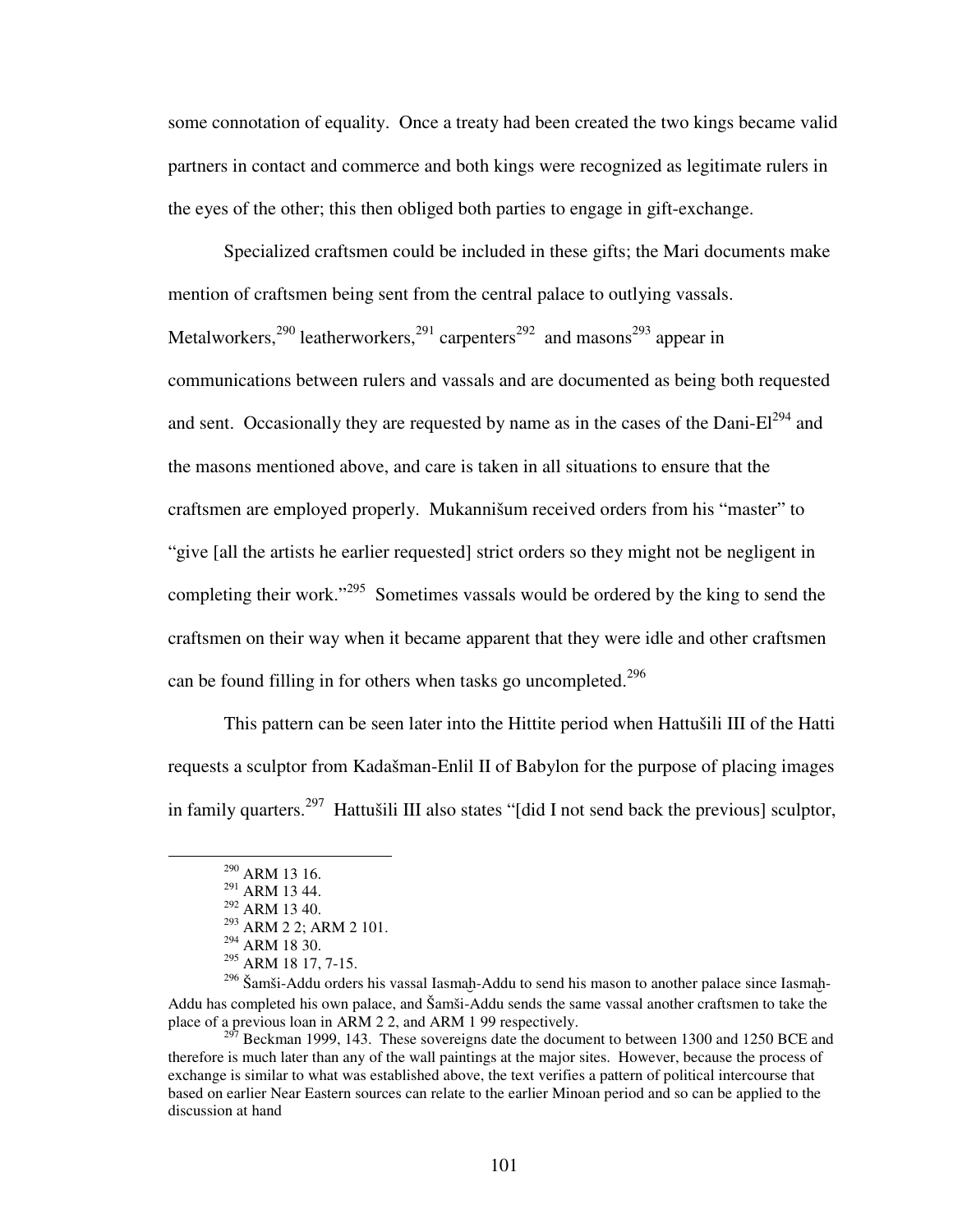and did he not return to Kadašman-Turgu?" implying that the process of artisan exchange between the Hatti and Babylon was not an uncommon occurrence dating back at least to the time of Kadašman-Enlil II's father.This care in micromanaging the employment of specialized craftsmen emphasizes their importance as both resources and status symbols for the king. Artists and craftsmen were a kind of "gift that keeps on giving" that by their very existence could make a ruler's domain appear more important and powerful. When the concept of foreign art as symbolic control is introduced, the role of the artist takes on new importance.

 The Amarna Letters do not mention artists traveling but do describe the exchanging of specialized professionals such as physicians and augurs.<sup>298</sup> Niqm-Adda II of Ugarit requested a physician from Amenhotep IV,<sup>299</sup> better known as Akhenaten, and an unidentified king of Alašiya asked the king of Egypt for an expert in vulture augury.<sup>300</sup> Egyptian physicians were also requested by kings of the Hatti and Babylonia appears to have filled a similar role as supplier of physicians and augurs.<sup>301</sup> Nowhere in the Amarna documents are artists specifically mentioned as they are in the Near Eastern writings; however, art objects are described and requested.

Artistic gifts in specifically foreign styles can be seen in the negotiations between Amenhotep III for the daughter of Tušratta of the Mitanni, where Tušratta requests that a golden image of his daughter be made in Egypt and sent back to him in exchange for his

<sup>&</sup>lt;sup>298</sup> The Amarna Letters date from late in the reign of Amenhotep III and late in the reign of Amenhotep IV and perhaps later to the early years of the reign of Tutankhamen; see Moran 1992, xxxv, xxxiv. This places them by a typical low chronology dating roughly to the 1360s – 1330s BCE. and makes them significantly later than the wall paintings at Avaris and the Theban tomb paintings. In spite of this the documents again factor into the discussion at hand in the same way as the Hittite text above in establishing a fully developed pattern of political intercourse that can be assumed to have existed earlier.

 $^{299}$  EA 49.

<sup>&</sup>lt;sup>300</sup> EA 35. Alašiya is associated with Cyprus and vulture augury can be understood as eagle augury; see Moran 1992, 107-9.

<sup>301</sup> Zaccagnini 1983, 250-1; see also Cline 1995, 149-50; Beckman 1999, 138-43.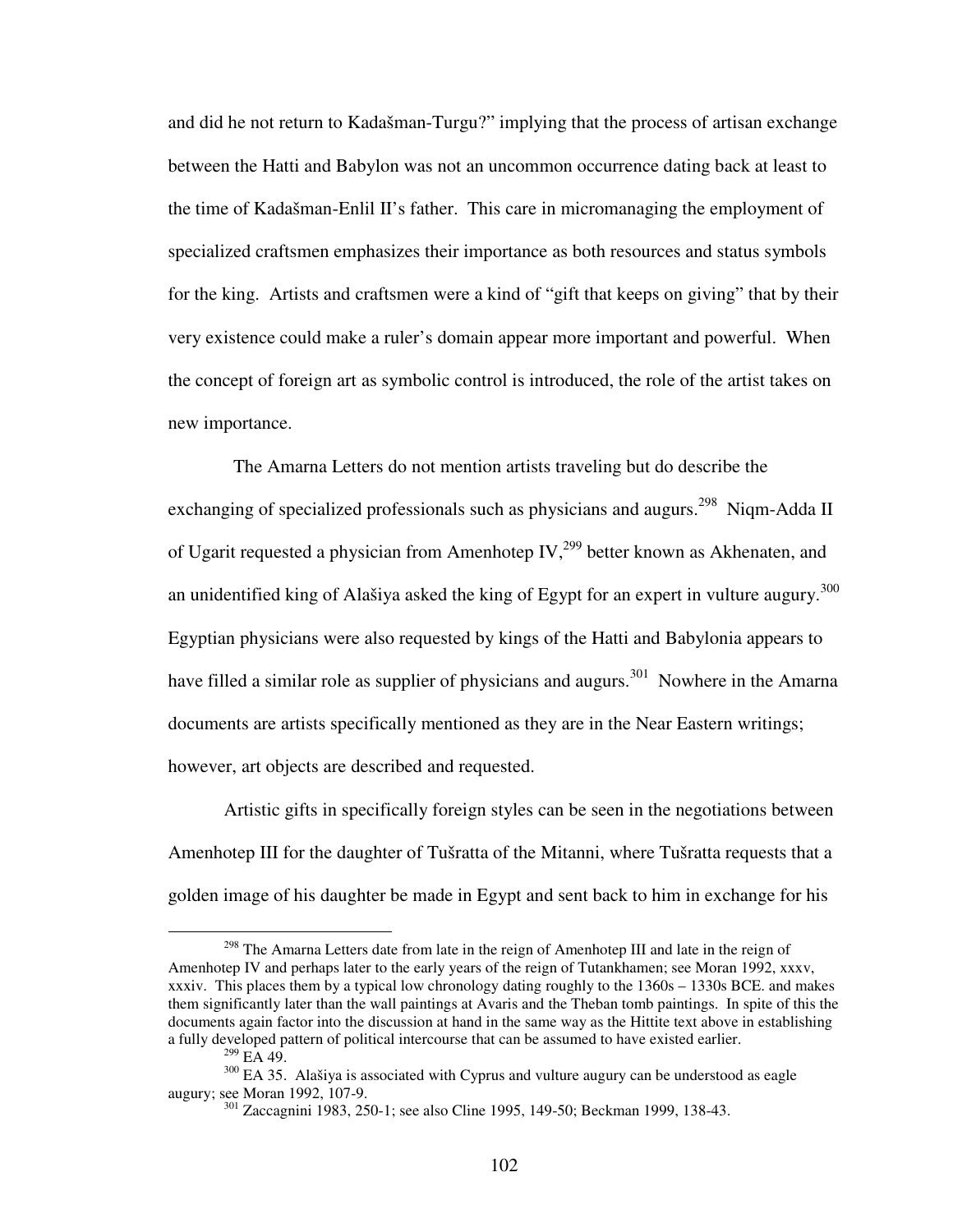actual daughter sent in marriage.<sup>302</sup> Burra-Buriyaš of Babylon writes to Amenhotep IV asking that Egyptian carpenters create a wooden animal to be shipped back to him.<sup>303</sup> These are not objects created in the International Style and exchanged as part of a larger gift-exchange program; instead, these items are asked for in detail and in a specific foreign style. Generally, documents place a great focus on the material, little on the motif or design, and almost none on the style or tradition of the objects.<sup>304</sup> The objects themselves are usually small and easily transportable and in their iconography are culturally non-specific adopting generally understood concepts of power and sovereignty in non-narrative forms.<sup>305</sup> Luxury objects made for the express purpose of being exchanged between kings lost individual cultural traits and acquired "culturally nonspecific motifs... to express a restricted repertoire of themes or topics."<sup>306</sup> It was less important what the gift was than that a gift was made, and previously given objects were most highly valued.<sup>307</sup> Therefore, when either such details are specifically requested, as in the above documents, or appear with specific cultural motifs in a large and nontransmissable scale, as in the cases of the wall and floor frescoes from three major sites, something special must be represented.

This pattern of gift-exchange is nowhere expressly applied to the Aegean in texts from Egypt, the Near East or Hittite Anatolia and it has yet to be proven that the Aegean participated in the same level of royal interaction as Near Eastern or Egyptian kings.<sup>308</sup>

<sup>302</sup> EA 24 and EA 25.

 $303$  EA 10.

<sup>304</sup> Feldman 2006, 105.

<sup>305</sup> Feldman 2002, 24; 2006, 1-22.

<sup>306</sup> Feldman 2002, 24.

<sup>&</sup>lt;sup>307</sup> Feldman 2006, 112-3; Cline 1995, 145.

<sup>&</sup>lt;sup>308</sup> Manning et al. 1994, 220-1. He states that "such an Aegeocentric approach is unwarranted on present evidence. We cannot therefore assume that diplomatic exchanges of the kind discussed by Zaccagnini (1983) took place." Marinatos (1995, 45) on the other hand asserts that such alliances existed.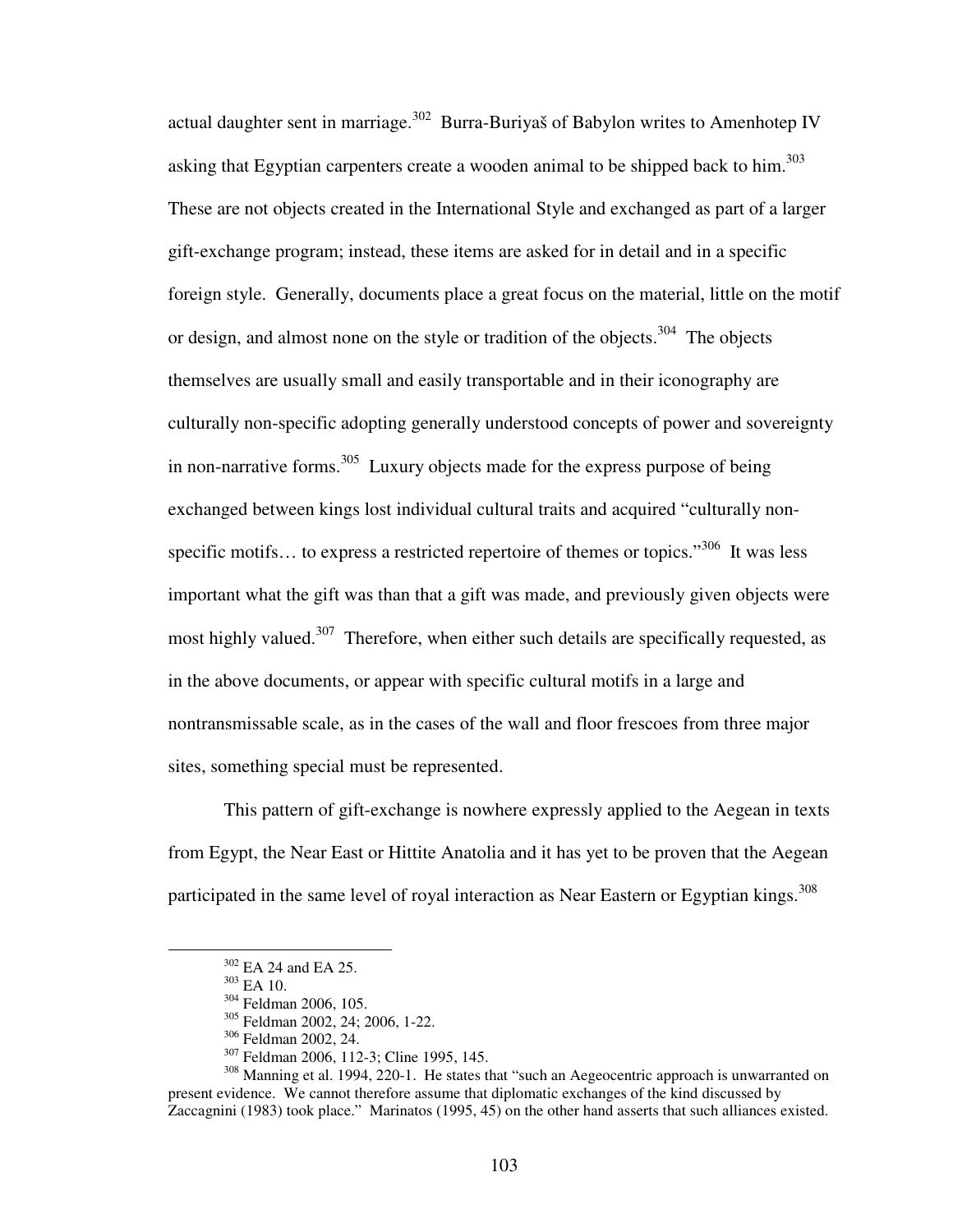However, as already outlined, intensive trade or trade in elite goods indicates peaceful contact since enemies did not conduct commerce. Peaceful contact necessitated an alliance of some sort, since two states were either at war or at peace, and an alliance meant that two rulers engaged in a process of royal gift-exchange to fix their respective places in the cosmos and ensure both goodwill and access to royal resources. Since commerce is attested between the Aegean and the Near East and Egypt, and elite goods were included in this commerce, it is not unreasonable to assume that exchanges between rulers also took place. $309$ 

While direct evidence for this assertion is not immediately forthcoming or undisputed, evidence can be found. The alabaster lid from Knossos bearing the name of the Hyksos king Khyan may indicate contact at a level above that of the normal *tamkar* model. Due to the uncertain context of the lid it is unclear if this idea is correct or not. In the Aegean there is very little that can be used to identify royal exchange as opposed to commerce. Monkeys appearing in Aegean wall paintings may be an exception to this rule as they appear at such sites as Knossos and Thera and are not native to Crete, the Aegean islands or the mainland.<sup>310</sup> Since the animals are portrayed as either companions to the divine as in Xeste 3 on Thera (TH20) or depicted with cult objects like crocuses as at Knossos (KN05), the monkey carried a special significance in Minoan or Aegean ritual or political spheres. $311$  As a result, the monkey was not an animal associated with

<sup>&</sup>lt;sup>309</sup> The issue of finding rulers in the pre-Mycenaean Aegean is still a debated one and will not be dealt with here. However, as previously stated, the actual nature of Aegean political structures is irrelevant for this discussion since all that is needed is for sovereigns in the Near East or Egypt to interpret the existence of such figures in the Aegean.

<sup>310</sup> Immerwahr 1990, 41, 208, note 3.

<sup>&</sup>lt;sup>311</sup> Monkeys appear in other media such as seals across the New Palace period Aegean. Because of the imperfect state of understanding regarding Minoan ritual and politics and the boundaries between them, it is unclear which role the monkey served.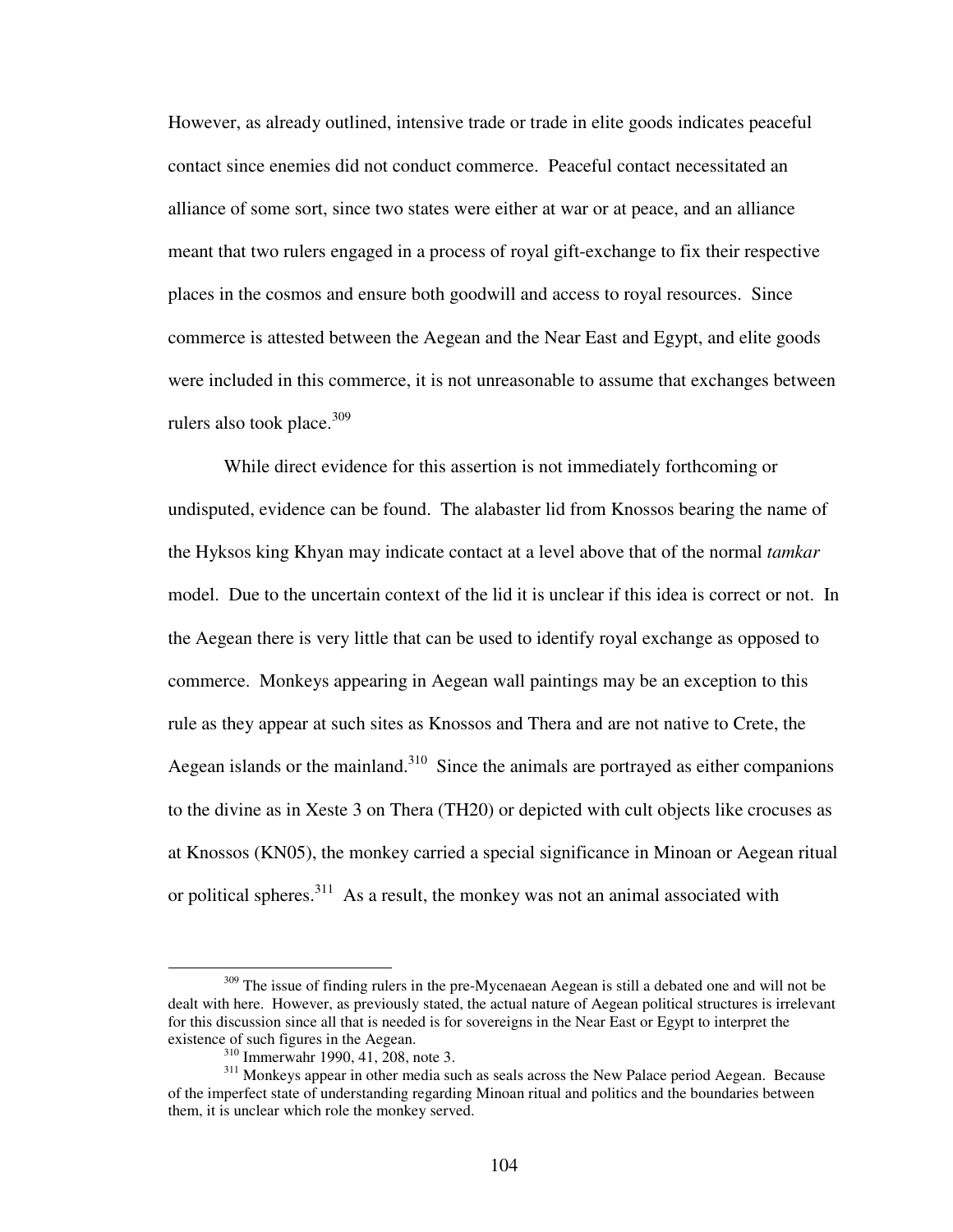common people or tasks, it was an elite animal with significance and was likely acquired with a similar level of significance, as for example through gift-exchange.

Once again, however, it is the Near Eastern and Egyptian perspective that must be sought for evidence of the kind of interaction described here. The Hittite treaty between the king Tudhaliya IV and Šaušga-muwa of Amurru uses the word LUGAL to refer to the king of Ahhiyawa.<sup>312</sup> Not only is this the same word used to title kings of Egypt, Babylon and Assyria, but the kings of those respective countries are mentioned in the same thought as the king of Ahhiyawa, commonly understood to refer to the Mycenaean mainland. Through this document the picture of the formal recognition of kings in the Aegean begins to emerge, at least during the Mycenaean period. Another letter from Hattušili III to his vassal, the king of Arzawa, refers to a gift from the king of Ahhiyawa to Hattušili III, although the nature of the gift is not described.<sup>313</sup>

Wall paintings from private tombs at  $18^{th}$  Dynasty Egyptian Thebes can fill out the picture of royal gift-exchange. *Keftiu* appear in 15 tombs dating from the reigns of Hatshepsut to Amenhotep II, but the tombs of Rekhmire and Menkheperaseneb display the best and most complete processions bringing gifts to the king.<sup>314</sup> The tomb of Rekhmire depicts rows of Aegean and Syrian figures bearing gifts in a procession toward Rekhmire himself who receives the gifts in place of the king. The tomb of Menkheperaseneb mixes Syrians and Aegeans processing toward a seated Tuthmose III

<sup>312</sup> Cline 1995, 146; see also Beckman 1999, 103-7. Another document, an indictment of the vassal Madduwatta by king Arnuwanda I of the Hatti, establishes that Madduwatta was chased from his lands by king Attarissiya of the Ahhiya[wa] indicating that the region was separate from Hittite domains and beyond the western borders of Anatolia; see Beckman 1999, 153-60. Thus Ahhiyawa most likely referred to at least part of the Mycenaean mainland.

<sup>313</sup> KBo II 11 rev. 11´-12´ in Cline 1995, 146.

<sup>&</sup>lt;sup>314</sup> See Lambrou-Phillipson (1990, 57) for total *Keftiu* representations in tombs; see Davies (1943, 3, 18-20, pls. 16-23) and (1933, 3-5, pls. 4-5) for the tombs of Rekhmire and Menkheperaseneb respectively. Most of the other tombs possessing *Keftiu* depictions are poorly preserved or fragmentary.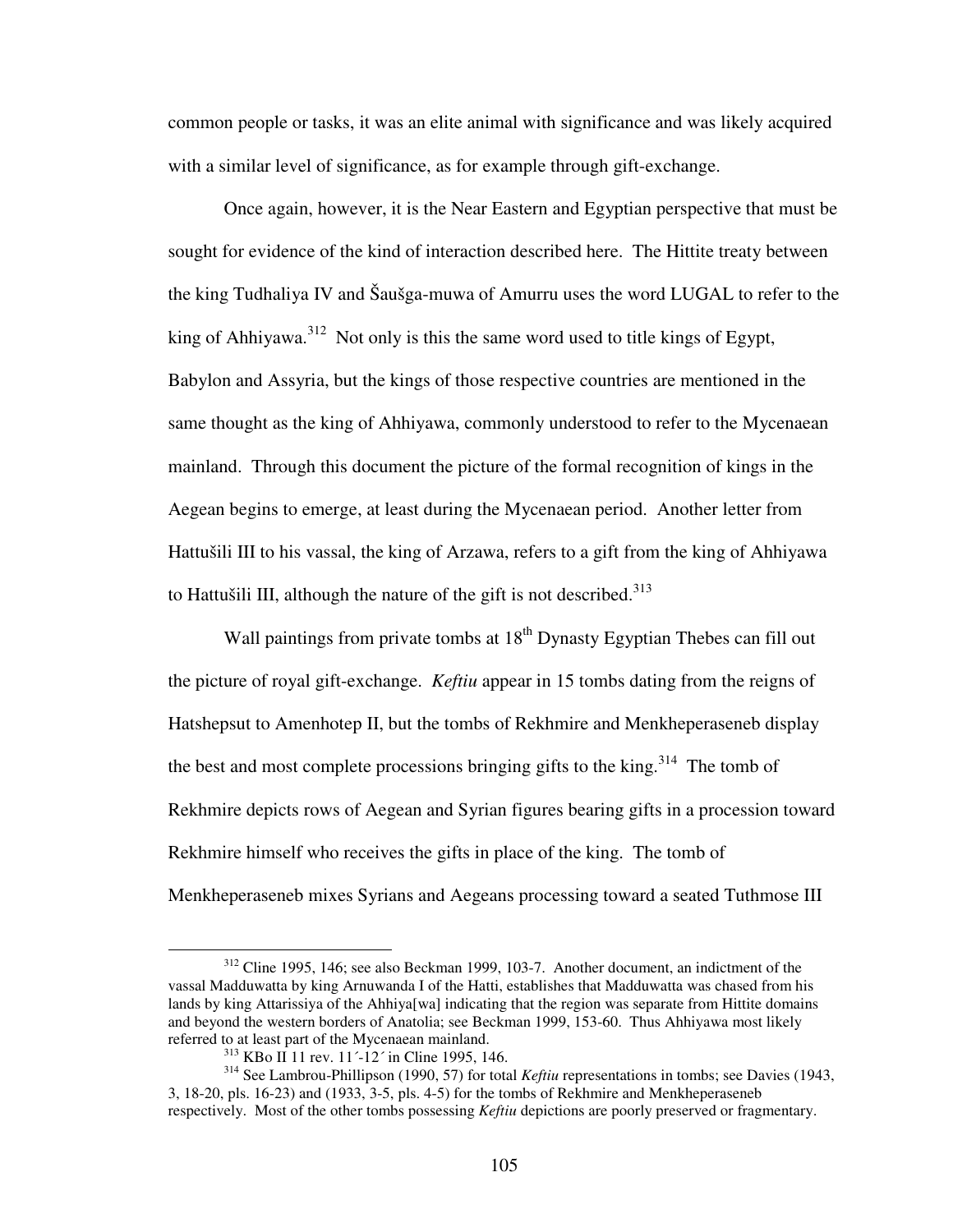and seems to blend traits of each people into a sort of hybridized ideal intended to convey a sense of the foreign to the viewer.<sup>315</sup> In both cases the Aegeans are shown wearing geometrically woven kilts and long curly hair and the gifts they carry are a combination of actual Aegean pottery and textiles and hybridized goods again intended to give the impression of the foreign. Regardless of the realistic or stylized nature of the figures or their wares, the quantity indicates that more is being depicted than the contents of a simple trading expedition.

The inscriptions identify the leaders of the Aegeans as the "Prince of the Keftiu" in the case of the tomb of Menkheperaseneb and the "Princes of the Keftiu and the islands in the midst of the Great Green Sea" in the case of the tomb of Rekhmire.<sup>316</sup> The word used here and translated as "prince" is *wr*, which literally translates as power or the powerful man and has no direct connotations of hierarchy.<sup>317</sup> The same word is used of the other processing leaders from Syria-Palestine depicted on the tomb walls, presumably vassals, but is also used elsewhere to title proper kings of major Near Eastern powers;<sup>318</sup> one *wr* of the Kheta in the tomb of Menkheperaseneb may reflect a Hittite embassy.<sup>319</sup> The word therefore is simply a title of legitimate power and indicates a formal recognition of the *wr* from the Egyptian point of view. Another word, *nsw*, is used when referring to the king of Egypt, the only true earthly realm, and so the employment of the

<sup>&</sup>lt;sup>315</sup> This method of hybridizing foreigners, an effect more prominent in the tomb of Menkheperaseneb, has been studied by Wachsmann (1987, 4-12). His assertion is that the combination of features is in part due to the fact that the artist may not have known the appearance of a foreign people and so mixed characteristics of its neighboring cultures and in part to give the scene artistic variation. Hybridization should not therefore suggest that the event portrayed is mere fantasy.

<sup>316</sup> Translation mine, the inscriptions read *wr n kftiw* and *wr(w) nw kftw iw hriw ib w3d wr* respectively.

<sup>&</sup>lt;sup>317</sup> The word is similar to the Sumerian/Akkadian LUGAL used by the Hittites, which literally means "great king/man;" LUGAL, however, does carry a connotation of legitimacy.

<sup>&</sup>lt;sup>318</sup> Moran 1992, xxvii.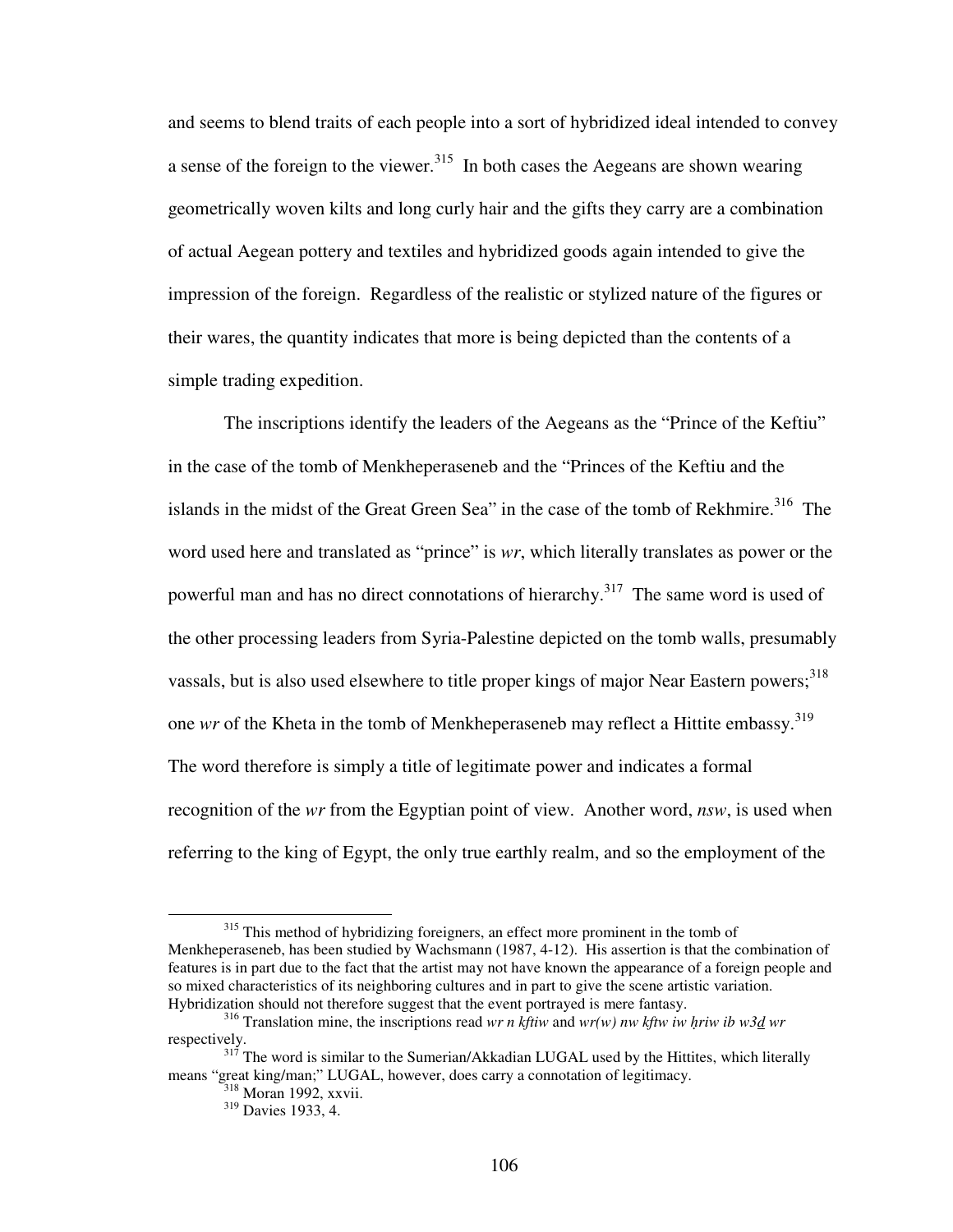term *wr* likely reflects the characteristically arrogant Egyptian world-view more than any direct value judgment of the foreign leaders represented. With this formal recognition, a treaty is implied and thus the objects being presented could legitimately be called gifts.

The inscriptions go on to describe the gifts and the reason for their offering. The tomb of Menkheperaseneb identifies the scene as "a gift to the lord of the two lands [Egypt] paying homage (by bending to the ground) to the good god by the princes of all [lands]."<sup>320</sup> The gift is here represented by the word  $(r)di$  meaning literally gift and is without a sense of tributary obligation; the same word, in verb form, is used in offering formulas in royal tombs to designate gifts the king gives to the gods for the safety of his soul.<sup>321</sup> An inscription in the tomb of Rekhmire uses the phrase *inw nb h<sup>3</sup>stw* meaning "tribute from the ruler of foreign lands."<sup>322</sup> The word *inw* is a precarious term that has traditionally been thought to indicate tribute but can also carry the less subjugating meaning of supply or a gift.<sup>323</sup> The term makes more sense in this context if it is understood to simply indicate a changing of ownership. Viewed again from an Egyptian point of view, any gift may be interpreted as tribute and used symbolically for the transfer of ownership over the land where the *(r)di* or *inw* originated. The same word *inw* is used elsewhere in reference to goods received from the Hittites, a circumstance that should certainly not indicate actual tribute.<sup>324</sup> In both tombs the inscription states that the gifts were given to the king so that his vital breath might be given to the princes. $325$  In this light the gifts were not sent out of the one-sided and slave-like tributary obligation that

<sup>320</sup> Translation mine, it reads *rdi n nb t3wy sn t3 n ntr nfr in wrw nw t3 nb*. Note the use of the word *wr* here again.

<sup>&</sup>lt;sup>321</sup> The phrase *htp di nsw* begins many formulaic offerings and may be translated as "an offering" the king gives…"

 $322$  The word for ruler here is *nb*, which simply means ruler and is a more general term than *wr*. <sup>323</sup> Liverani 2001, 176-9.

 $324$  Cline 1995, 146.

<sup>325</sup> Davies 1933, 3; 1943, 20.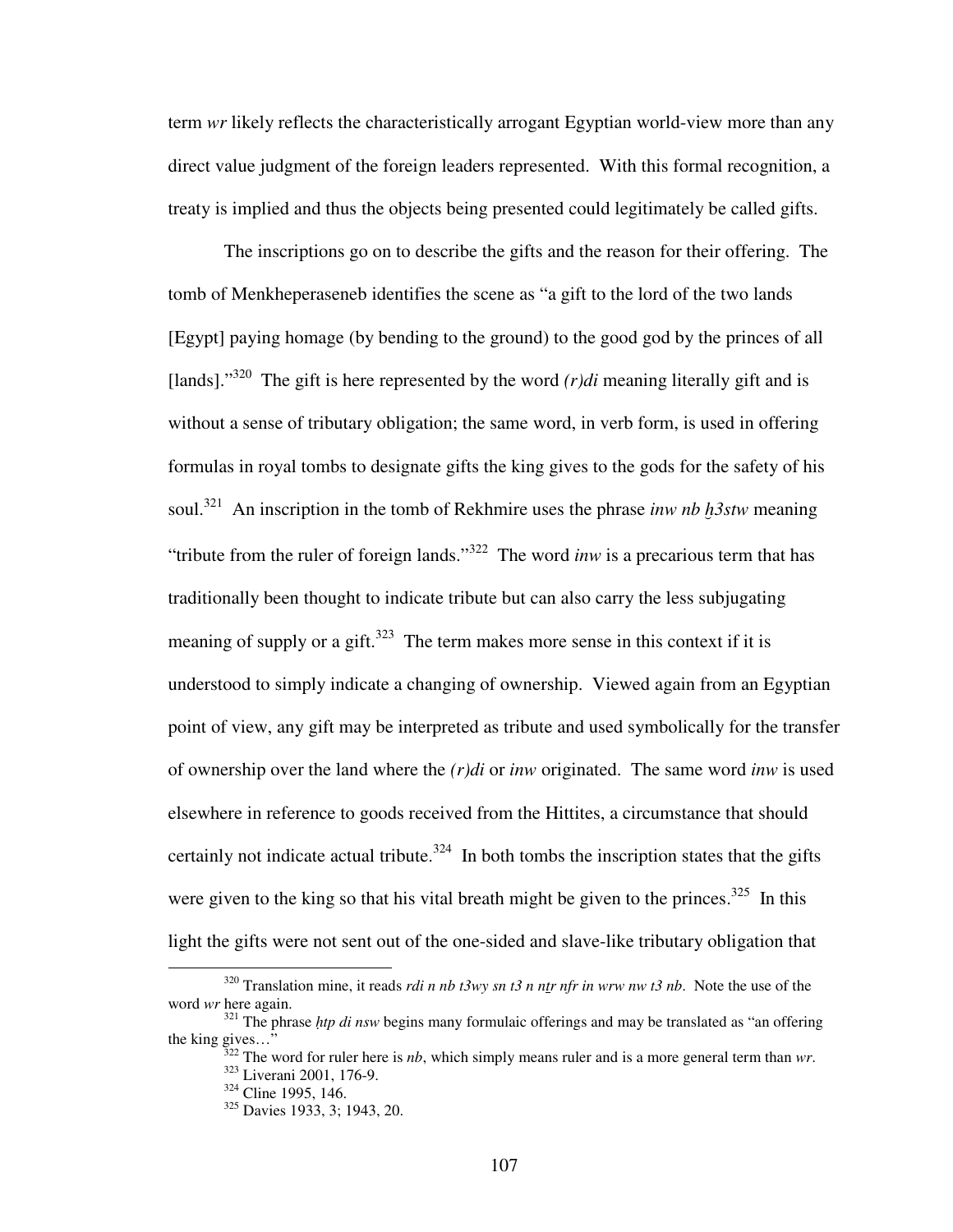might be expected from a vassal but were given freely in supplication with the expectation of a return of some sort.<sup>326</sup>

## *Conclusions*

 $\overline{a}$ 

The display of foreign objects gives the owner a degree of prestige in the minds of anyone who views such imports; it is important not to underestimate the sociological impacts of the gift. The real prestige lay with the one who could prove his selfsufficiency by giving. Once a gift was received the recipient king must then respond in kind so as not to appear churlish. Nevertheless, the fact remains that not everyone would have been wealthy or important enough to warrant such goods. To the average loyal subject, foreign gifts given to the king by far off princes must have seemed like offerings in recognition of the power and sovereignty of the local king. To those worthy of viewing foreign murals in the palaces and perhaps even the artists painting them, it would have been as if the entire world had come to adorn the house of the mighty king, much as can be seen in the legend of Baal's palace. Scenes of tribute and valuable foreign goods were common in palaces throughout the Near East and Egypt.<sup>327</sup> Curiously such scenes are largely absent from the three major palace sites, indicating that it was the foreign motifs themselves and also those who painted them that accomplished this political goal. The wall and floor frescoes from the major palaces are the best evidence for this esteem of the Aegean in the minds of the Near Eastern and Egyptian rulers. By importing artists to decorate palaces in the Aegean style that had already made the region so

<sup>326</sup> Required tax-like tribute was referred to by a different word, *b3k*. See Liverani 2001, 176. <sup>327</sup> Winter 1993, 37.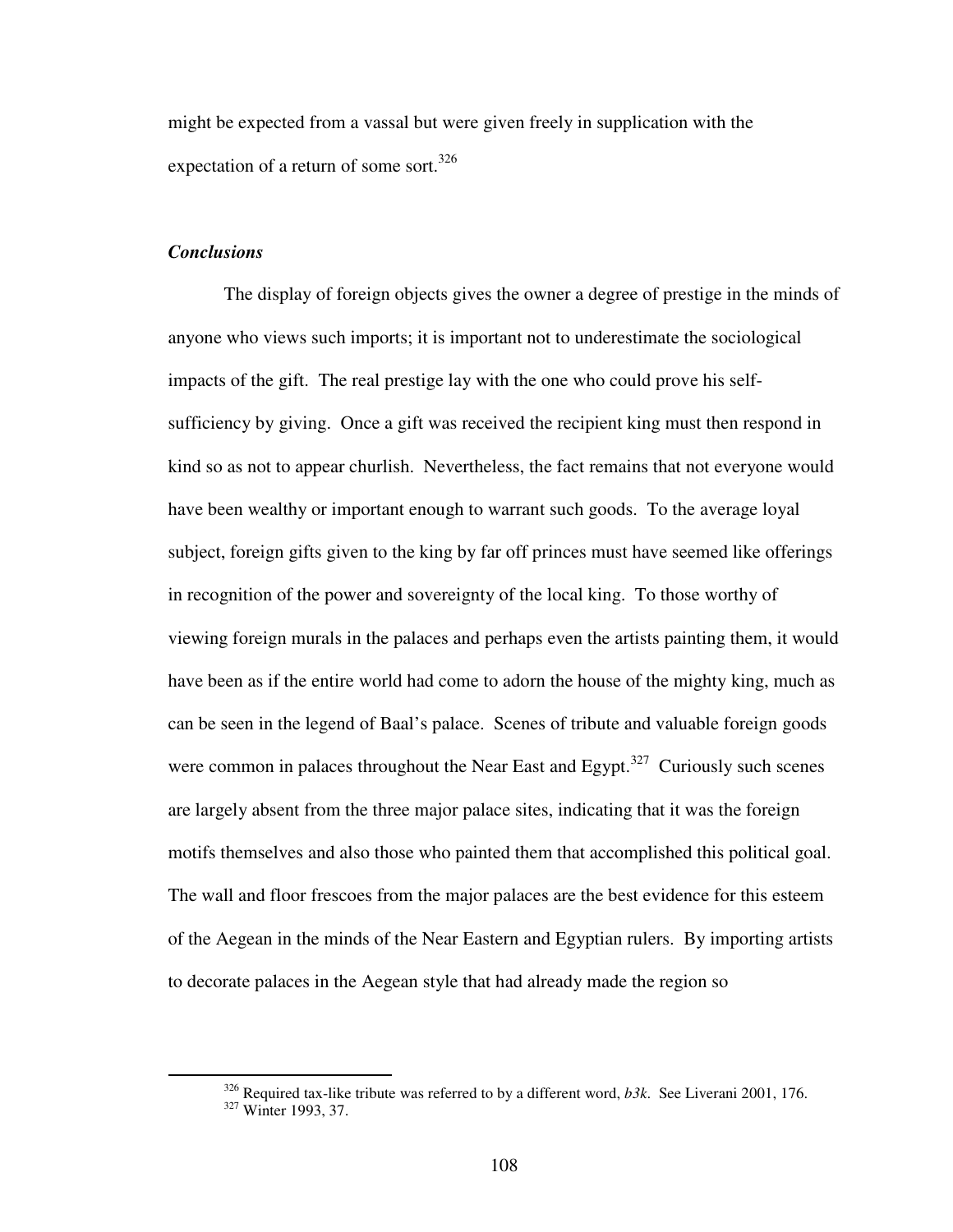internationally famous, the kings emphasized their ability, if only symbolic, to order the affairs, resources and peoples of the distant islands.

This is the cultural context into which the wall and floor paintings at Avaris, Tel Kabri and Alalakh would have fit. The display of foreign motifs gave order to the cosmos and allowed the foreign land to be assimilated into the worldview of the owners of the palaces in which the motifs were exhibited. With increased and more direct contact with the Aegean during the New Palace period, the Near East and Egypt were compelled to formally recognize and find a place for the civilization or civilizations of the Aegean in their older models of viewing creation.<sup>328</sup> Whereas this was the age of the International Style of art circulating in the eastern Mediterranean, it cannot be said that the wall paintings fit into this category. Instead, they were acquired with care and choice since they could not be moved and passed on in other gift-exchanges, and reflected the need to conceptualize the far-off islands. By displaying the art, whether in domestic or administrative settings as at Avaris and Alalakh or in a religious location as at Tel Kabri, the Aegean motifs gave the eastern kings a symbolic authority over the islands. Displaying the art allowed them to understand the place of the Aegean in their world.

This interpretation provides a possible answer to the question of whether Aegean artisans traveled to the east or whether eastern craftsmen were sent west to learn the techniques they would later employ at home. The acquisition of the artists themselves would emphasize even more directly the pattern outlined above. In this case, since the paintings cannot be shipped from one palace to another, the prestige of the gift must therefore travel with the artists. Contemporary documents do not describe the sending of

 $328$  During the 18<sup>th</sup> Dynasty the Keftiu often appear as one of the Nine Bow peoples. This representation was canonized around the reign of Amenhotep III and is not seen earlier indicating this reconciling of tradition and new contacts; see Hodel-Hoenes 2000, 217-21.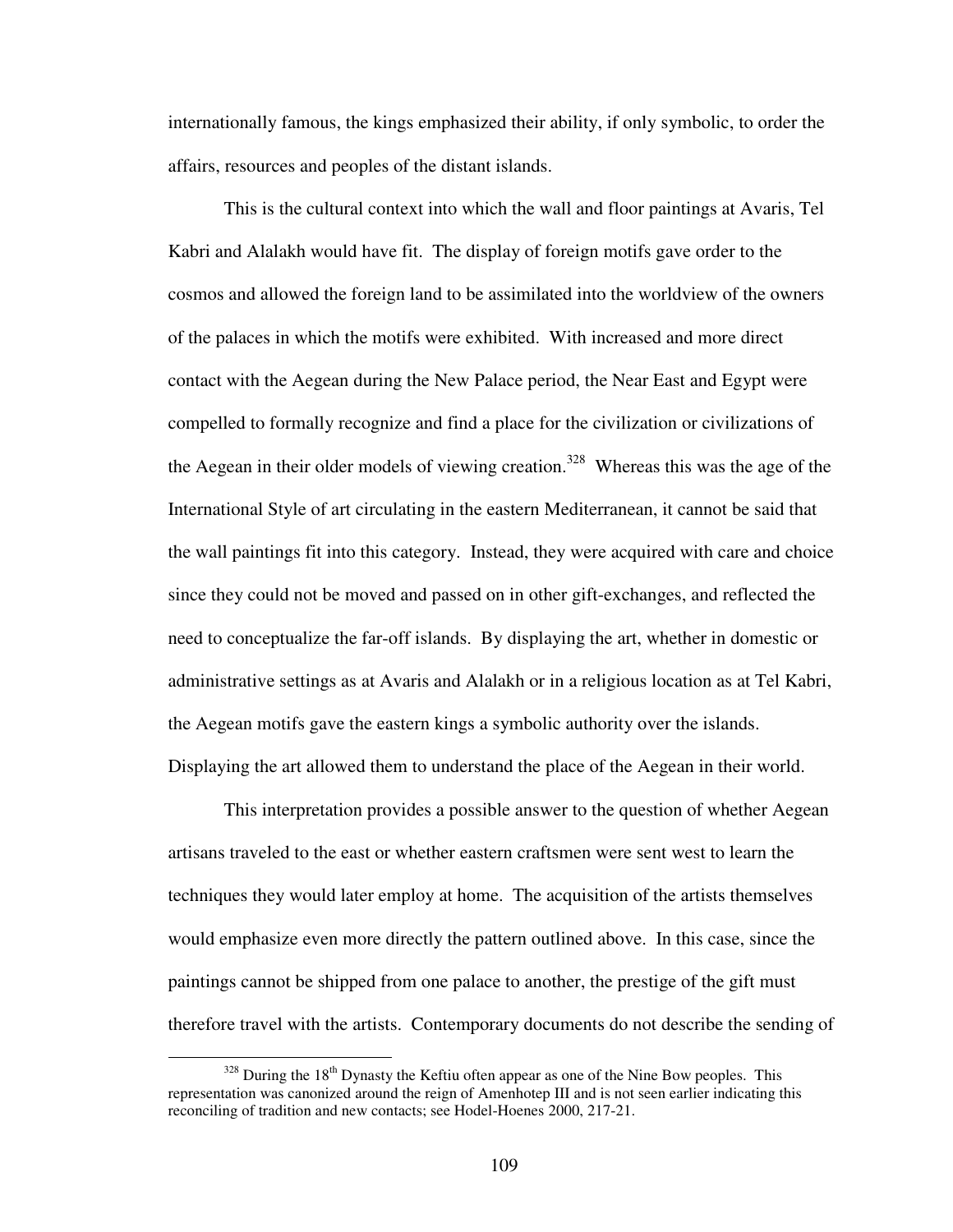artists from one region to learn the techniques of another artistic tradition and then be sent back.<sup>329</sup> Such a request for the reeducation of palatial craftsmen would suggest a deficiency in the power of the king sending his artisans and an admission of the recipient king' superiority; this may be acceptable in dealings between vassal and master states but certainly not for international diplomacy between supposed equals.

Moreover, the logistical concerns of sending artists abroad and arranging for their safe and timely return would likely have rendered such an idea unacceptable. Documents referring to specialized craftsmen often mention previous loaned individuals who were either returned promptly and safely, indicating that this was something to be recognized as exceptional, or of the lack of responsibility on the part of the recipient king for those who never returned to their homelands.<sup>330</sup> It would have taken perhaps years for an artist to master a foreign style sufficiently so as to be able to replicate it virtually identically to the original. Over such a length of time there is no guarantee for the artisan's master that the artist will be returned home or that either individual will not die before the building project can be completed. It is far more expedient to request that an artist already versed in the desired style be sent. Not only could the project begin more quickly, but the king would not lose face in admitting the inferiority of his servants; moreover, the mere presence of the foreign artist or artists would give prestige to the recipient sovereign.

An idea is tied to the image that represents it.<sup>331</sup> The transmission of that image across cultures changes its meaning, function and purpose and so in the process generally loses the idea. It is therefore interesting that the iconography found at the three major eastern palace sites is both generally royal, emphasizing power and authority, and at the

 $329$  This is also never mentioned by Liverani (2001), Zaccagnini (1983) or Cline (1995).

<sup>&</sup>lt;sup>330</sup> Beckman 1999, 143.

<sup>&</sup>lt;sup>331</sup> Wedde 1997, 72-3.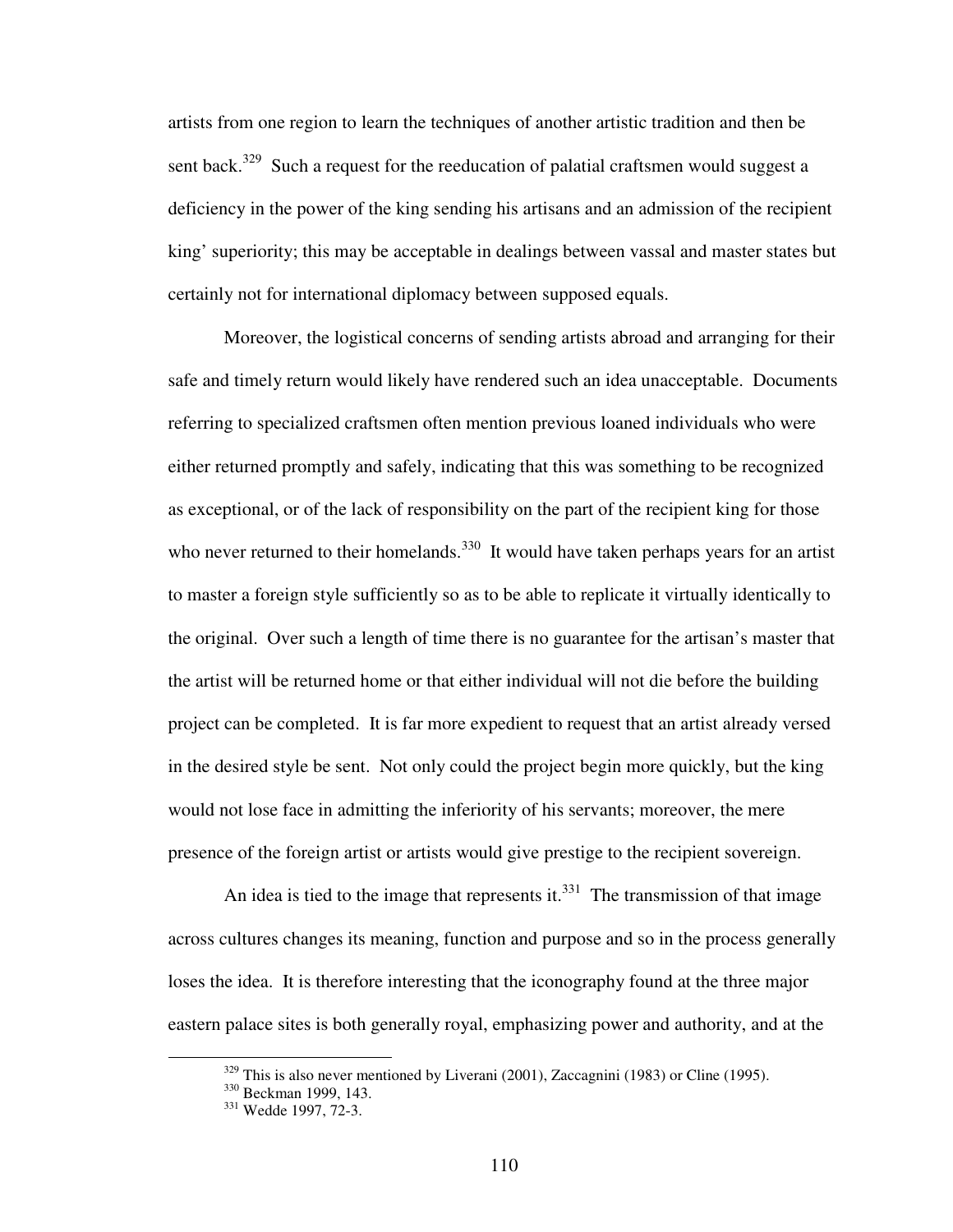same time so characteristically Aegean in the combination of motifs, indicating the transmission of not only images, but ideas. There is no guarantee that an Egyptian artist would have so faithfully copied the details of a bull-leaping scene from another medium onto the walls at Avaris, even if the original object was present as a guide.<sup>332</sup> Instead, it is more likely that he would have placed into the image his culture's own ideas that the transferred motif had lost, and in the process altered the form of the scene in a way imperceptible to a foreign audience but immediately obvious to one versed in the native style. Even if merchants had brought back tales of wall paintings portraying one scene or another, there would have been no way to prevent this stylistic drift; direct contact must have been established for these three palaces to display the scenes they do.

Such features as the turned head of the bull at Avaris, the depiction of the rocky shoreline at Tel Kabri and the use of true fresco technique on lime plaster throughout, are the sort of small details that a native artist would likely have changed as he saw fit since they had no special meaning in his native culture. The Egyptians would not have depicted a fore-facing bull in flying gallop any more than the Palestinians would have painted rocky shores rather than the sandy beaches to which they were accustomed. The process of preparation of the frescoes using lime plaster is a basic feature that would not have been replicated unless the artist was accustomed to working in such a medium; otherwise, there is no advantage of using this technique over native methods. The mixing of soil and lime plaster at Tel Kabri and Alalakh may indicate the presence of native artisans alongside the imported Aegeans, yet the process must have been learned from someone and an alien technique would be more easily acquired if learned in person.

<sup>&</sup>lt;sup>332</sup> Crowley 1989, 245-7.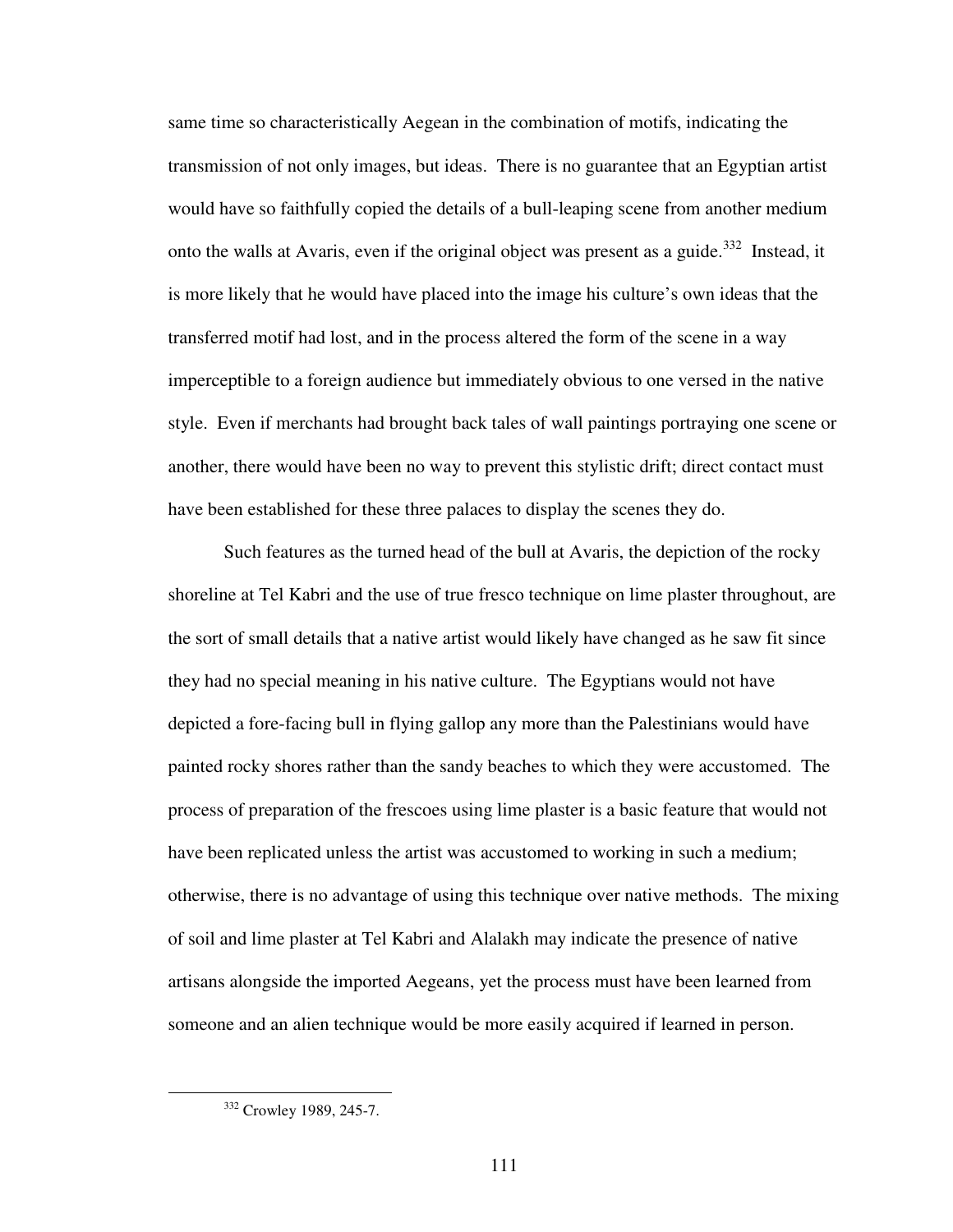Based on the patterns established above, royal gift-exchange is the most natural method by which foreign art would have been acquired by a Near Eastern or Egyptian ruler. Since artisans, as specialized craftsmen, could take part in these exchanges this pattern fits well with what is observed at the sites of Avaris, Tel Kabri and Alalakh. Giftexchanges were carried out in an effort to symbolically make sense of the world and with the broadening of social contacts during the New Palace period, the need for understanding was as vital as ever. Following the patterns established in written documents, the artisans who painted the major eastern palaces were not local servants trained in foreign palaces, but were foreign themselves and were imported for the purposes of prestige and political standing.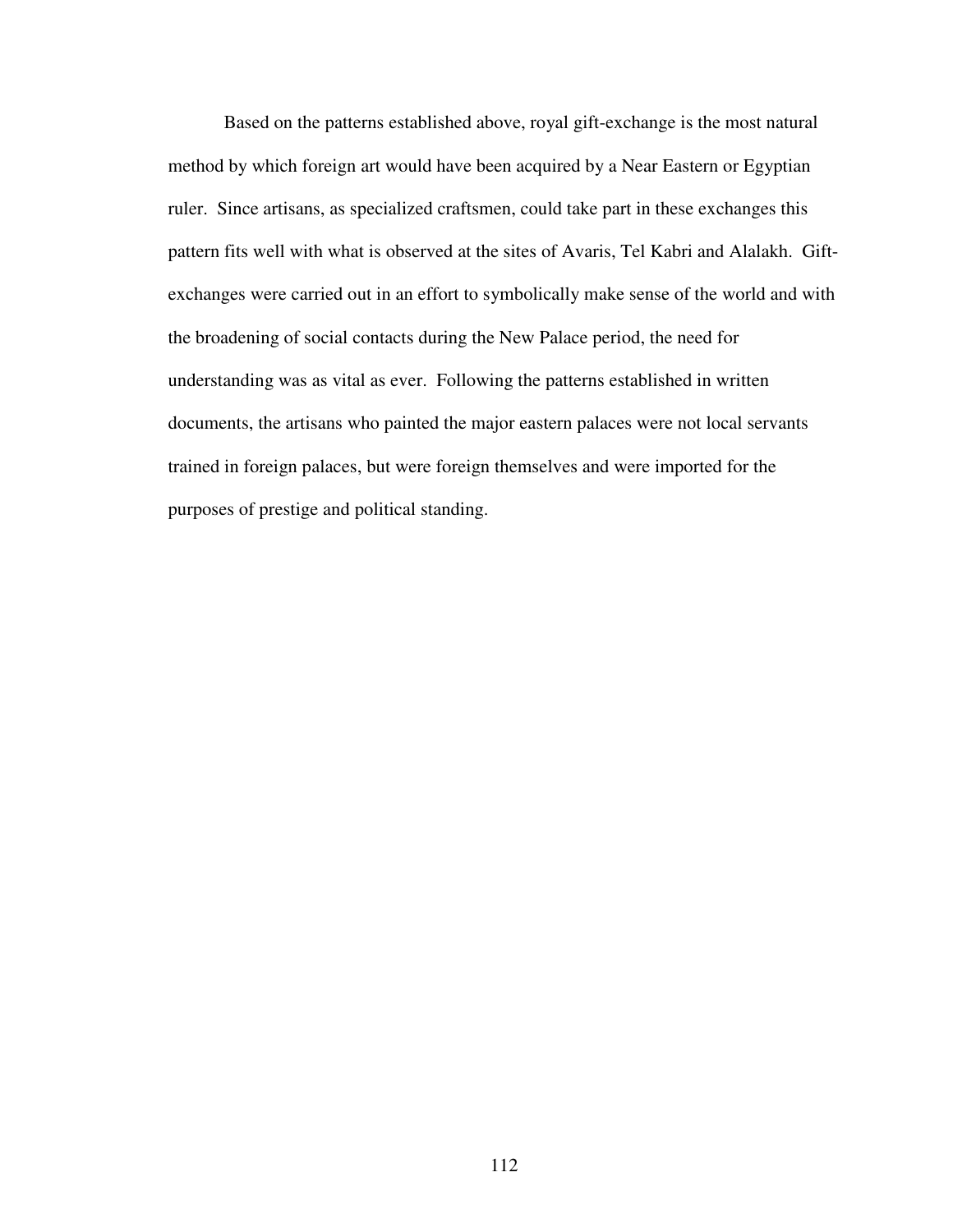#### **Chapter 6**

## **Conclusions**

 The frescoes at Avaris, Tel Kabri and Alalakh are Aegean in both style and technique. Whereas certain motifs, such as bucrania and spirals, may be present at other sites in the Near East and Egypt, the distribution and concentration of the same motifs in the Aegean and Mycenaean mainland strongly indicate an Aegean influence. The combination of so many of these motifs into single scenes in patterned ways that are also found in the Aegean indicates that the motifs were not adopted individually, but as components of larger scenes likely with specific significance. The method of transmission is more difficult to pin down, although it is most likely that artists traveled directly to adorn the walls and floors of the eastern palaces. Certain combined motifs, such as bull-leaping, a maze background and a half-rosette frieze indicating a palatial setting, are too complex to be represented in other media and processes like stucco reliefs, found only at Knossos, and miniature frescoes are by their nature impossible to transmit through other means. Indirect transmission through traded goods and even word of mouth may explain the appearance of non-figural motifs at the minor palace sites of Mari and Qatna, but cannot account for the acrobatic scenes at Avaris or the hypothetical coastal landscape at Tel Kabri. As Crowley stated, there is no guarantee that an artist would have faithfully copied a foreign scene without adding his own culture's interpretations even if the original pattern was sitting before him for reference. 333

<sup>&</sup>lt;sup>333</sup> Crowley 1989, 245-7.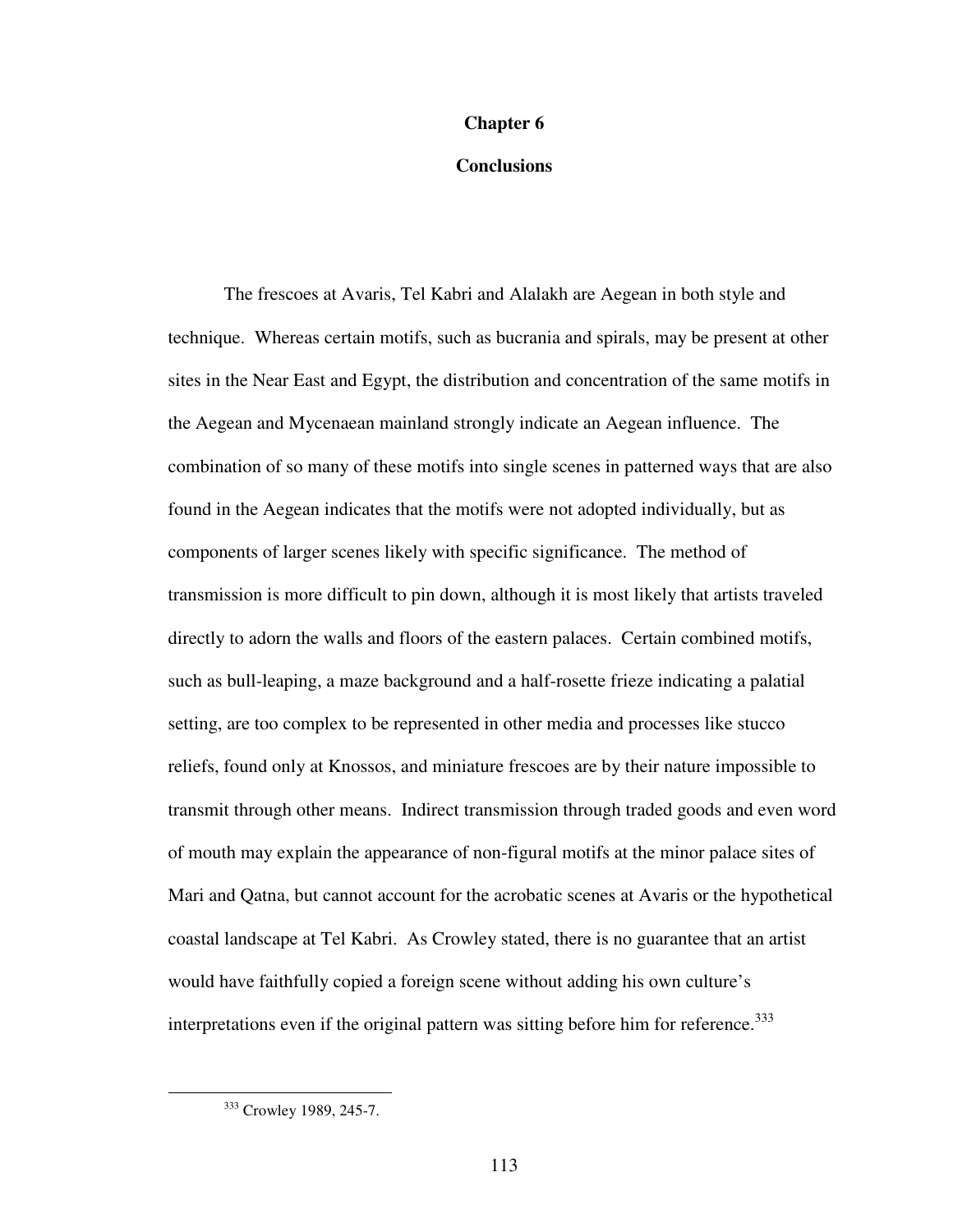Minor discrepancies in the style of the scenes that caused Shaw to reject a Minoan association can easily be explained either by the presence of multiple artists reflecting differing regional styles within the Aegean or by the separate work of a master and his pupils. The majority of Minoan frescoes that survive have a narrow chronological range and are geographically limited, primarily being from Knossos and Thera. It is dangerous to assume that based on these few examples it is possible to construct the entire picture of pre-Mycenaean figural painting and therefore to rule out examples that do not fit the limited view currently available.

The paint pigments used at the three major palace sites correspond to those employed across the eastern Mediterranean. With the possible exception of not including uniquely Egyptian arsenic based yellow pigments or Mesopotamian glazes, very little can be learned from the pigments themselves except that they conform to compositions known in the Aegean at the time. The pattern of coloring displays certain Aegean aspects, however, as in the use of blue for plant foliage at Avaris. It must also be remembered that lime plaster was not used in Egypt at this time and the use of string impressions serving as guide lines as seen at Tel Kabri was foreign to the Near East. Moreover, a true fresco process was not employed in either eastern region until after the periods under consideration here. Only in the Aegean were all of these techniques used contemporaneously; any one of which may conceivably have transferred to the east in isolation, yet in combination are characteristically Aegean. There is no reason for an Egyptian or Near Eastern artist to use lime plaster when the traditional gypsum or mud bases were perfectly adequate in the local understanding. Ultimately it is the combination of small details, those that an artist attempting to imitate a foreign style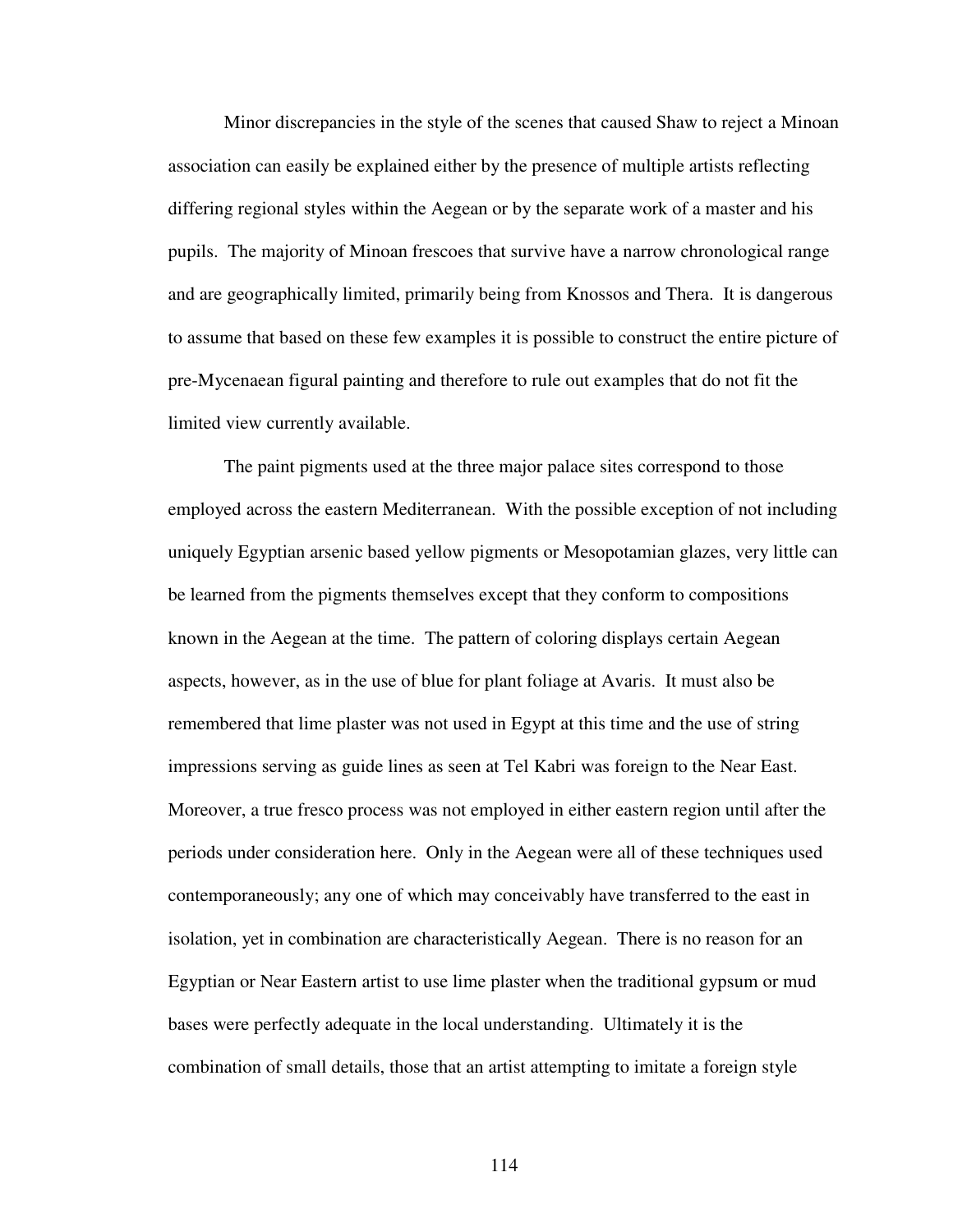would change without thought, that confirm an Aegean identity for the frescoes. If such minor aspects of the scenes as the formation of the spots on the bulls, the style of the wings of the griffins, or the pattern of depicting a rocky shore conform to Aegean practice, it is reasonable to assume that Aegean artists had a hand in the construction.

Based on the available evidence, the Aegean was in contact with the major states of the eastern Mediterranean throughout the New Palace period. Orientalia in the Aegean have been known for the last century and foreign influences on Minoan art are well documented. Minoan elite goods have been found in tombs in Egypt dating to the end of the Second Intermediate Period and the beginning of the  $18<sup>th</sup>$  Dynasty. Likewise, large Near Eastern ports such as Ugarit and Byblos display evidence for trade with the Aegean dating back to the MM II Old Palace period. Aleppo exhibits Minoan cultural motifs such as bull-leaping on seals. Based on the presence of Aleppo seals at Alalakh bearing Aegean motifs and the proximity of the two cities, it is only logical to assume the existence of an Alalakh-Aegean connection. For Tel Kabri, no evidence exists for direct trade or contact between the southern Levant and the Aegean until the Late Minoan period. However, based on contemporary written documents from Mari and Ugarit, trade with the Aegean was constant and regular and it is not unreasonable to assume that the Aegean reputation for craftsmanship could have indirectly reached the southern Levant. Through the process of gift-exchange, an Aegean artist could even have been sent to an allied or vassal king at Tel Kabri from either Egypt or more likely Syria. Additional evidence is required before a more definite hypothesis can be proposed.

Gift-exchange appears to be the most likely way for Aegean artists to have transferred to the eastern palaces. Based on political discourses revealed in the Amarna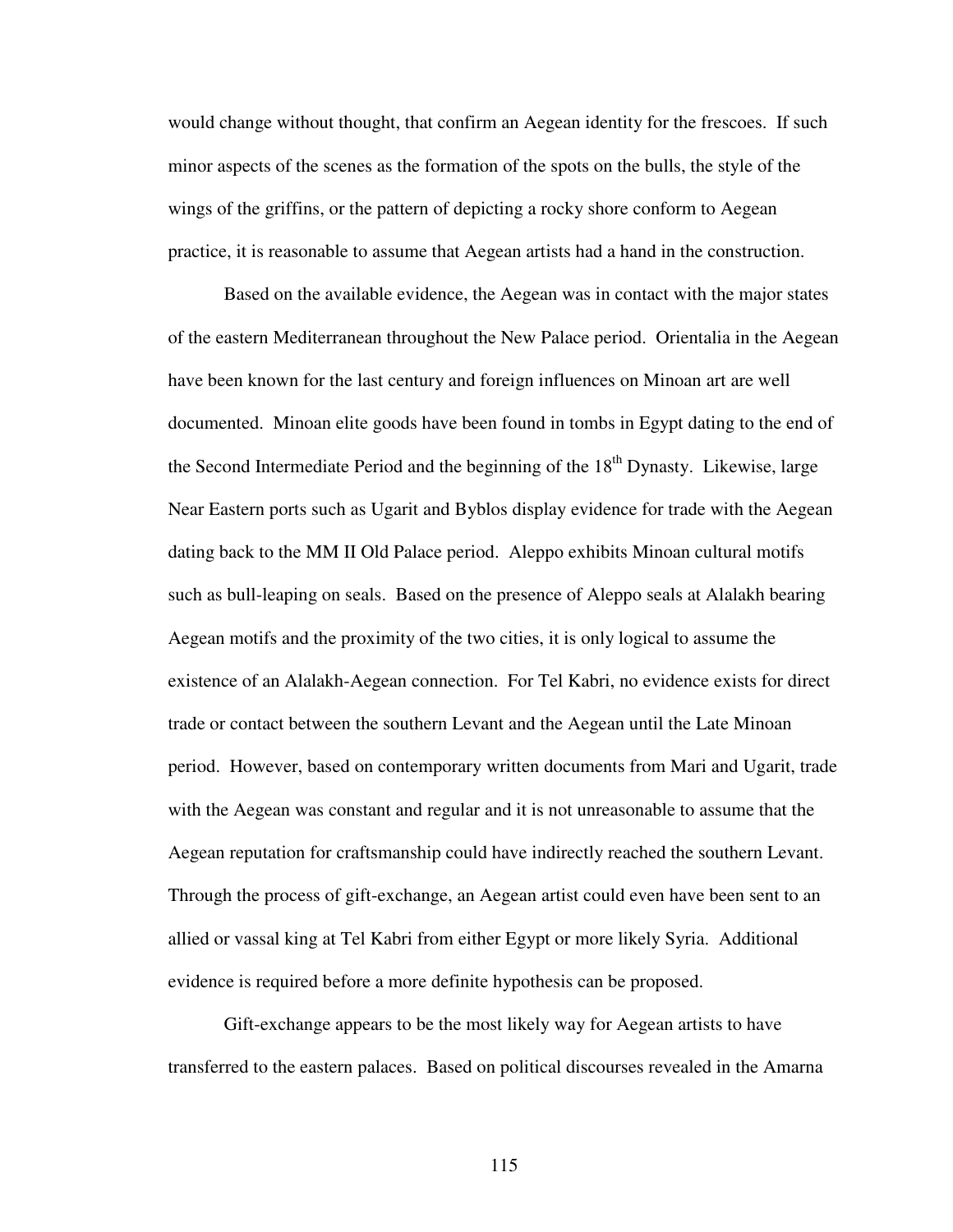Letters and the Mari Documents, gift-exchange was the natural course for international relations in the east at the time; it was the manner in which rulers related to each other and understood their places in the world. Specialized craftsmen, including artisans, could form part of the gifts and were requested when gifts in the more common International Style were unwanted or insufficient. Otherwise artists were tied to the palaces for royal patronage and were dependent upon that structure for their existence; freelance artists in the Near East were unheard of. Egyptian artists enjoyed more freedom in terms of private commissions for tombs; however, royal palaces were almost certainly painted by artists under the king's employ.

There is little evidence that Aegean artists were so rigidly controlled by the palaces and there is no reason that itinerant craftsmen could not have traveled to the east, but two questions remain. First, why would they travel so far to find work? The Tuthmoside date of Avaris enables the scenario of artists escaping the turmoil of the collapse of the New Palaces to arrive in Egypt; however the early dates of Tel Kabri and Alalakh do not permit a refugee explanation. Since it is still not certain what precisely caused the end of the New Palace period, it is dangerous to assume that refugee populations existed and to base a theory around that ambiguous core. It is possible that an overpopulation of fresco artists in the Aegean required some to leave to seek employment elsewhere. However, without a more complete understanding of the nature of the workshops and with the proposed connection between fresco painters and potters, which would have enabled alternate local employment, this possibility again relies on a dangerous assumption. There is no clear reason why Aegean fresco painters would have left their homeland of their own free will in an uncertain search for work in foreign lands,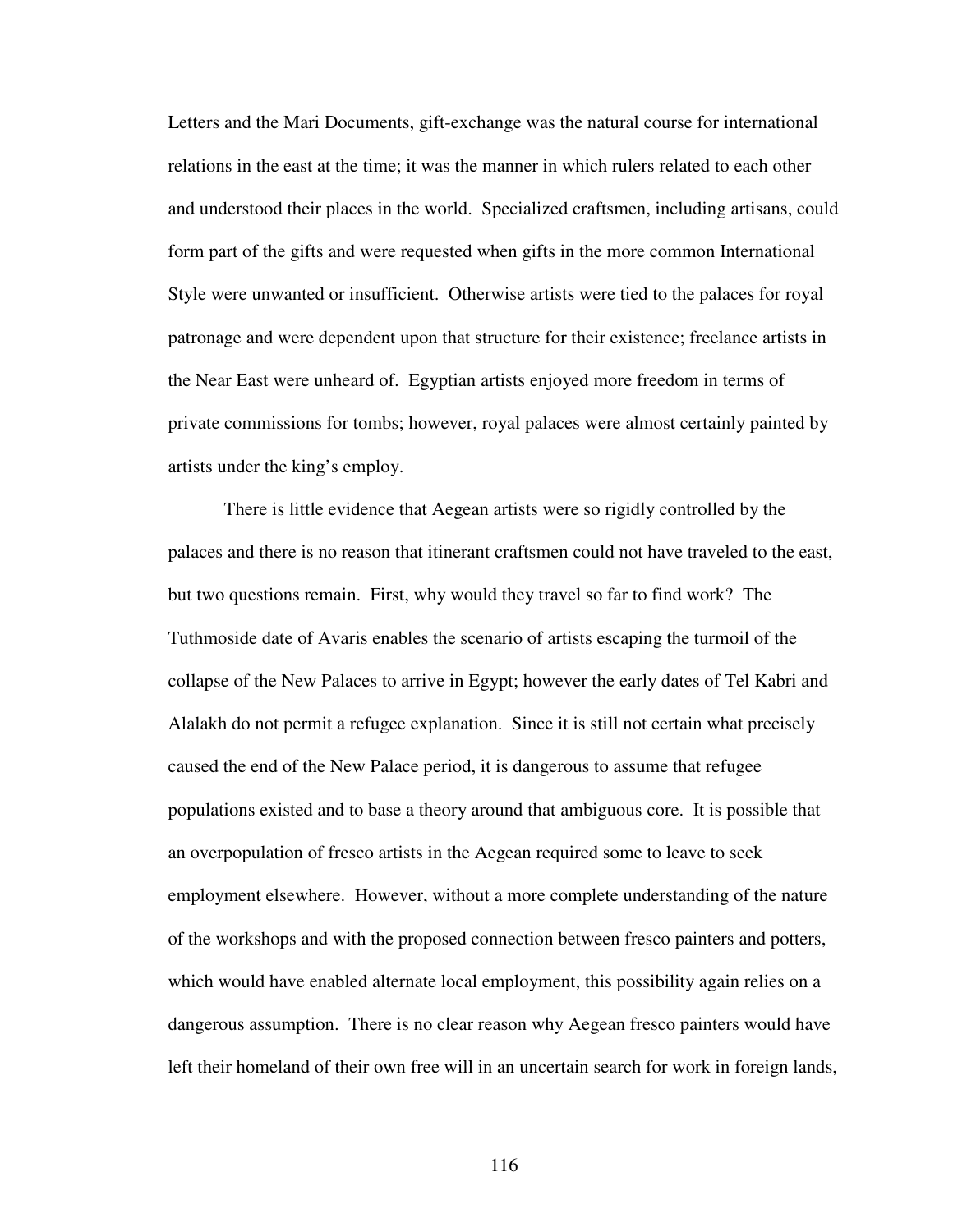especially considering that travel in the ancient world was never a predictable and safe undertaking.

The second question is would itinerant craftsmen have been able to find work had they arrived in Egypt or the Near East? Even though private commissions for tomb paintings could have been possible in Egypt, it is questionable whether a foreign artist would have been employed for the task. With such highly ritualized and canonized scenes that were required for the safety of the soul in the afterlife, would any nobleman have placed his eternal well-being in the hands of a foreigner? It seems unlikely at best, especially considering the traditional Egyptian arrogance towards foreigners.<sup>334</sup> In the Near East, since freelance artists did not naturally exist, a king would have found the idea of employing someone not attached to his palace inconceivable or at the very least, unnecessary. What guarantee did the royal patron have that the unfamiliar artisan was capable of creating something worthy of the palace? A king is unlikely to have hired such a figure since he, by all extant textual evidence, controlled all specialized craftsmen in his domains.

If a foreign style were desired, the proper and honorable means of acquiring the object involved royal requests through gift-exchange. However, gift-exchange did not simply provide the proper forum through which a king could voice his desire without appearing weak, but it also ensured the quality of the gift. Because the gifted craftsman would likely have been sent by the very king who employed the artist, the recipient king was assured of the quality of the artisan's work; what was good for one king was good enough for another. Without this royal context and the assurance it provides, it seems

 $334$  Consider the traditional Nine Bow enemy peoples in Egyptian art, which were canonized around the time of Amenhotep III; see Hodel-Hoenes 2000, 217-21. It is worth noting that *Keftiu* are included in this category around this time.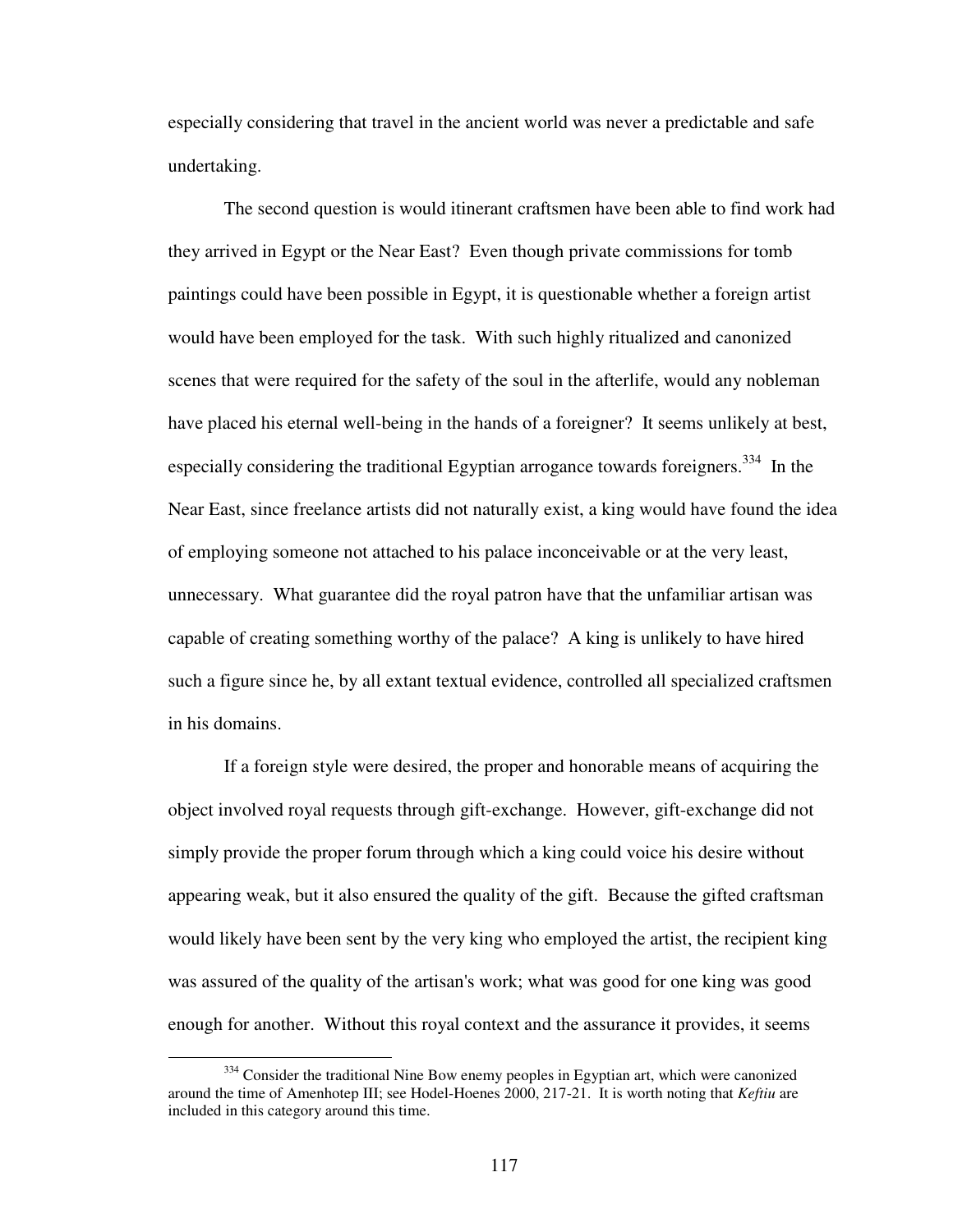unlikely that a royal patron would have risked his own palace, his ultimate status symbol, on an untested artisan. The contemporary political climate and palatial organization of craftsmen, as revealed by the sources, renders the idea of itinerant Aegean fresco artists finding royal patronage in Egypt or the Near East simply impractical.

The question can legitimately be asked: what if the structures at Avaris and Tel Kabri are not palaces? As mentioned in Chapter 5, scenes depicting tribute and foreign goods were common in Egyptian and Near Eastern palaces, but are absent from these two sites.<sup>335</sup> Avaris was a strong military base, but had a relatively short political importance once the war against the Hyksos moved north out of the delta. Indications of cultic practices in Hall 611 at Tel Kabri suggest more of a religious role than a political one. This indicates that the structures may not have been palaces at all, and that the assertion that the decorative programs reflect royal concepts may be invalid. This, however, is an overstatement and ignores the intricate link between monumental constructions of these types and the royalty that they served. Regardless of specific function, the buildings at all three major sites were important and carried political significance. A fortress that served, even temporarily, as the campaign base for the king was worthy of royal imagery that emphasized the king's place within the world and right to rule. A cultic space blending religious and political roles was common in the Near East: consider the Investiture Scene at Mari depicting the king and deities side-by-side and placed within the temple precinct in a larger palace.<sup>336</sup> From a royal perspective, the buildings would have been relevant stages to emphasize sovereignty and power; as a result, the thesis relating to royal power and symbols can still be applied.

 $335$  Winter 1993, 37. Alalakh was undoubtedly a palace site and is, therefore, omitted from this question.

<sup>&</sup>lt;sup>336</sup> The ongoing excavation at Tel Kabri should help to establish the larger context of the site.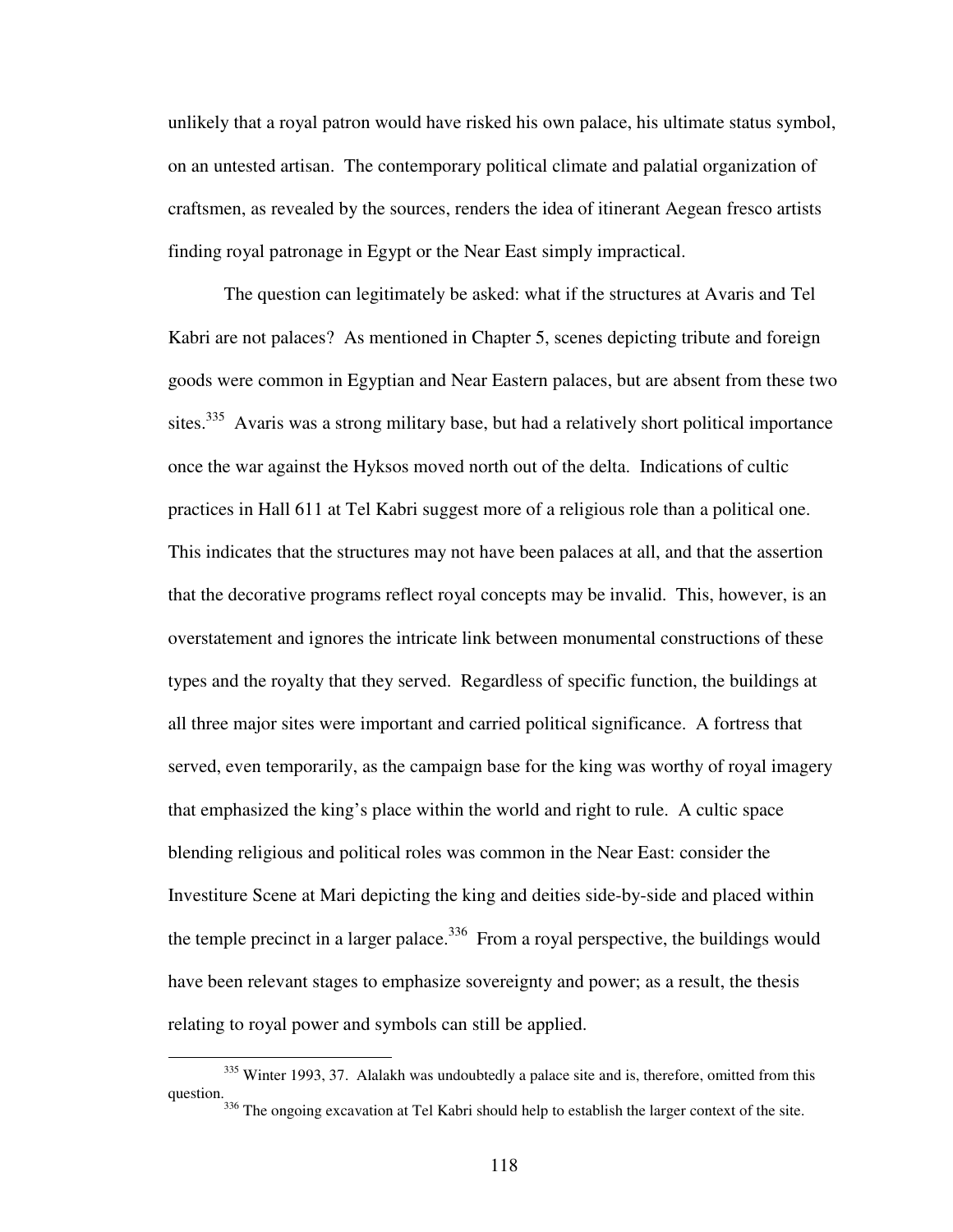To understand the role of the fresco artist and his purpose in the east, this Egyptian and Near Eastern political perspective must be kept in mind. Since the Aegean point of view is silent, the eastern sources are the best window to understanding the processes behind the transmission of the Aegean artists. Royal gift-exchange is the primary culturally acceptable way that foreign art objects were acquired by kings during this period without military plundering or a loss of prestige in admitting deficiency. As far as specialized craftsmen were concerned, they were not sent to a foreign king unless first requested, and they were requested for specific jobs. Nowhere in the extant sources does there appear a pattern for the process proposed by Shaw where Egyptian or Near Eastern artists would be sent to the Aegean to learn the artistic style and then be sent back.<sup>337</sup> If Aegean artists were to take part in this process of gift-exchange, they would have been requested by an Egyptian or Near Eastern ruler to travel from the Aegean to be returned upon completion of the desired task. It is important to keep in mind that this proposal focuses on royal patronage; itinerant Aegean artists may have found employment in the east, but most likely from non-royal elites, not from royal patrons.

This study is not, however, without its weaknesses. As stated at the outset, the greatest problem is a lack of information that allows incompatible conclusions to be drawn from the same data. As the fresco fragments from Avaris are not fully published at the time of this study, it is not possible to examine and find comparisons for every motif represented at the site. A full stylistic analysis of especially the Avaris and Tel Kabri fragments would be particularly useful. With the wide-ranging dates between the

<sup>&</sup>lt;sup>337</sup> Shaw 1995, 94, 110-1. Again this assertion takes into consideration patterns established in the Amarna Letters, Mari Documents, various Hittite treaties and documents from Ugarit, as well as research by Liverani (2001), Zaccagnini (1983) and Cline (1995).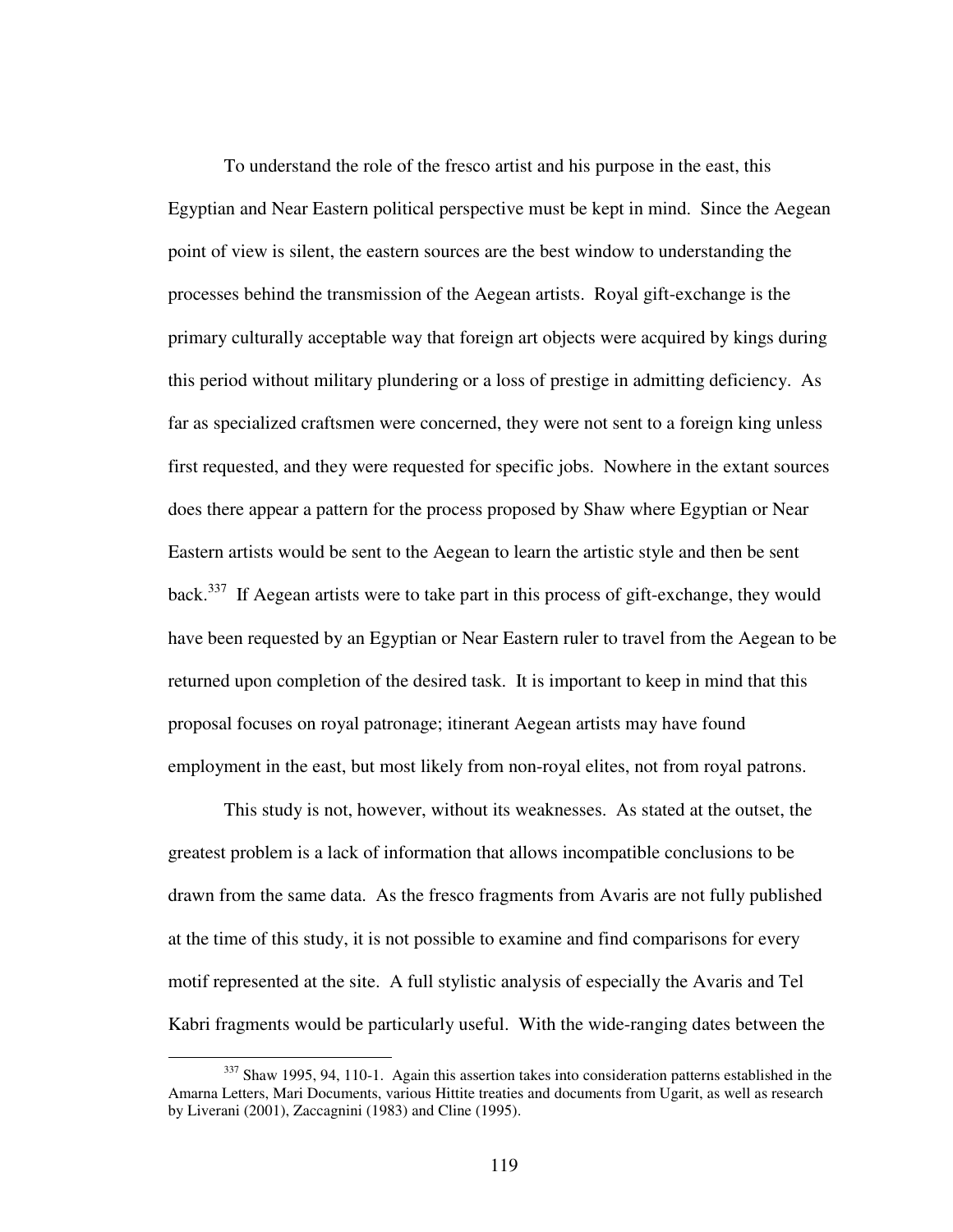sites chronology is an ever-present concern and awaits a comprehensive study to link the Egyptian, Near Eastern and Aegean chronologies and determine which of the high or low chronologies works best for the Aegean and Egypt and which proposal best fits the international data for the Near East. Ultimately additional palace sites in Egypt and particularly in the Near East that display Minoan cultural motifs would be beneficial. There is little doubt that such sites will appear in future. After all 20 years ago, a study such as this would have come to a very different conclusion in the absence of frescoes from Avaris and Tel Kabri. At present, however, the idea of Aegean fresco artists being royally gift-exchanged to adorn the palaces of eastern monarchs best explains the phenomenon observed at Avaris, Tel Kabri and Alalakh and is fully supported by the available archaeological, textual and mythological evidence from the Aegean and eastern Mediterranean.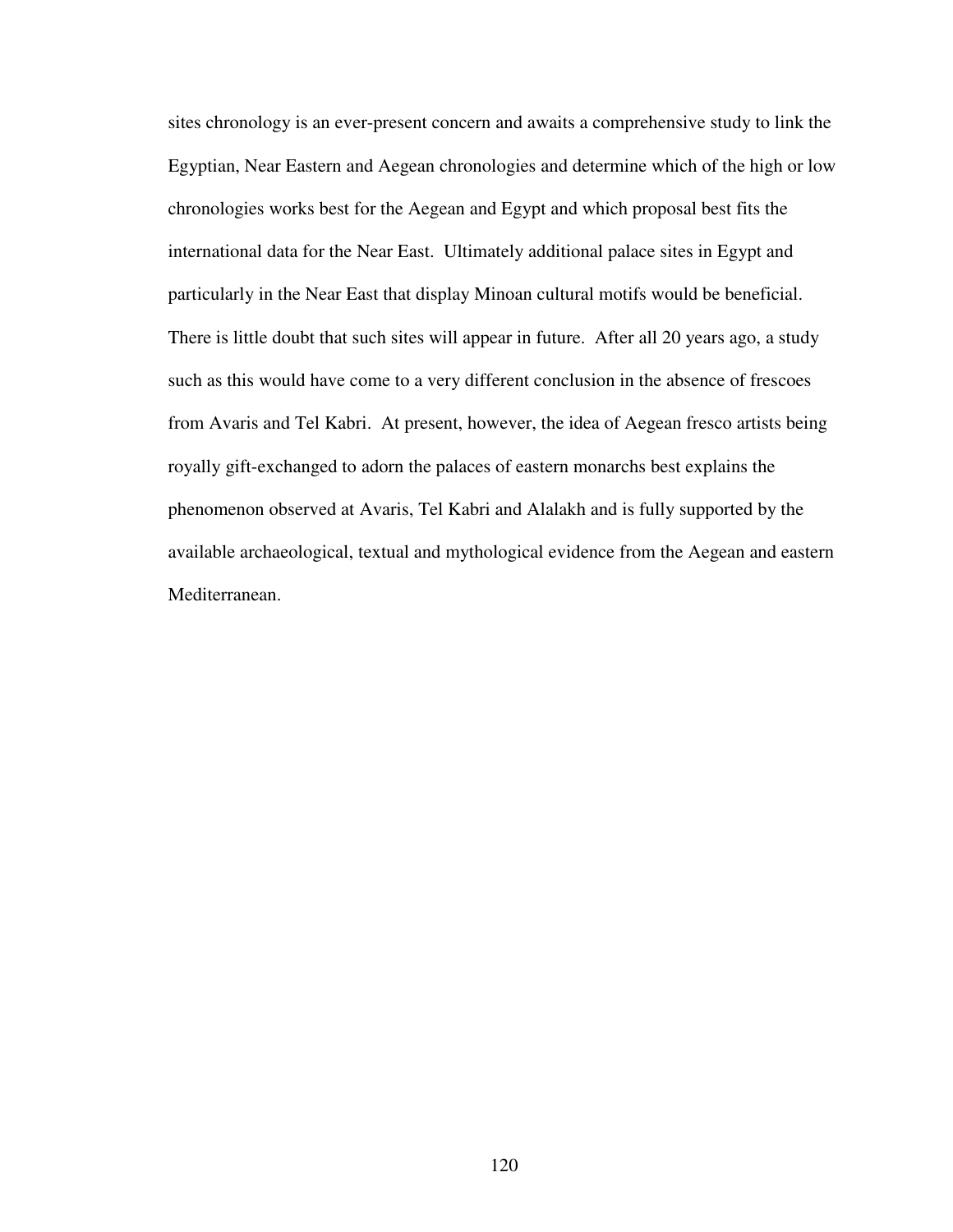### **Appendix I: Catalogue of Frescoes**

 The catalogue entries listed here and in Appendix II are arranged geographically by site and region: The Eastern Sites (Avaris, Tel Kabri, Alalakh, Mari, Qatna); The Aegean Sites (Knossos, Phaistos, Ayia Triadha, Palaikastro, Zakro, Thera); The Mainland Sites (Mycenae, Tiryns, Pylos, Vapheio, Argos). Within each site the specific entries are listed in order as they first appear in Chapters 2 and 3. As a result, certain entries may not appear in the most logical order; however, because many fragments display more than one motif, organizing them in this way makes the entries more readily accessible while reading the chapters.

Aegean motifs are primarily what these catalogues illustrate and each entry may consist either of individual fragments or fragments groups depending on what organization best displays the motifs. The entries are intended to be comprehensive, at least as far as is possible with the information published to date, for the appropriate statigraphic levels of the three major eastern Mediterranean palace sites (Avaris, Tel Kabri and Alalakh). For the two minor sites included in the appendices (Mari and Qatna only, as Ebla has no motifs that can be included in these catalogues), only those fragment groups that display Aegean motifs have been included. For the entries from sites in Crete, the Aegean and the Mycenaean mainland, only selected comparanda are included. These catalogues are not intended to be comprehensive when dealing with either Aegean sites or the motifs represented therein. The accompanying references at the end of each entry list only the most relevant source or sources where a brief discussion and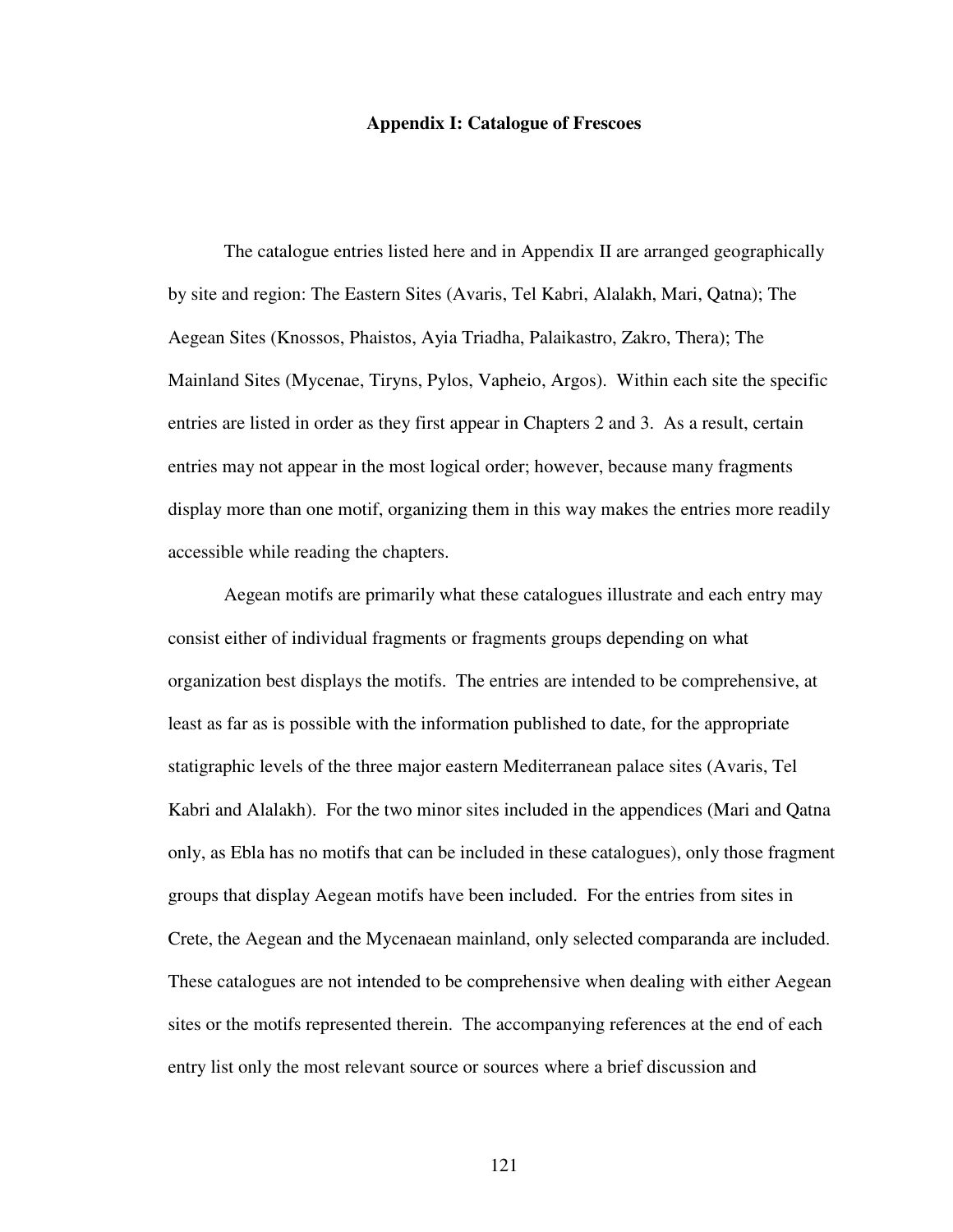illustration of the entry may be found. Those entries for which no published pictures exist are referenced as being "reported" since I cannot verify the author's identification of the motif(s). References are also not intended to be comprehensive.

# **Key**

| ${\bf AL}$             |   | Alalakh       |
|------------------------|---|---------------|
| AR                     |   | Argos         |
| AT                     |   | Ayia Triadha  |
| AV                     |   | Avaris        |
| KN                     |   | Knossos       |
| <b>MR</b>              |   | Mari          |
| $\mathbf{M}\mathbf{Y}$ |   | Mycenae       |
| PH                     |   | Phaistos      |
| PK                     |   | Palaikastro   |
| ${\bf P}{\bf Y}$       |   | Pylos         |
| TH                     |   | Thera         |
| TK                     |   | Tel Kabri     |
| TR                     |   | <b>Tiryns</b> |
| QT                     |   | Qatna         |
| VA                     |   | Vapheio       |
| ZK                     | - | Zakro         |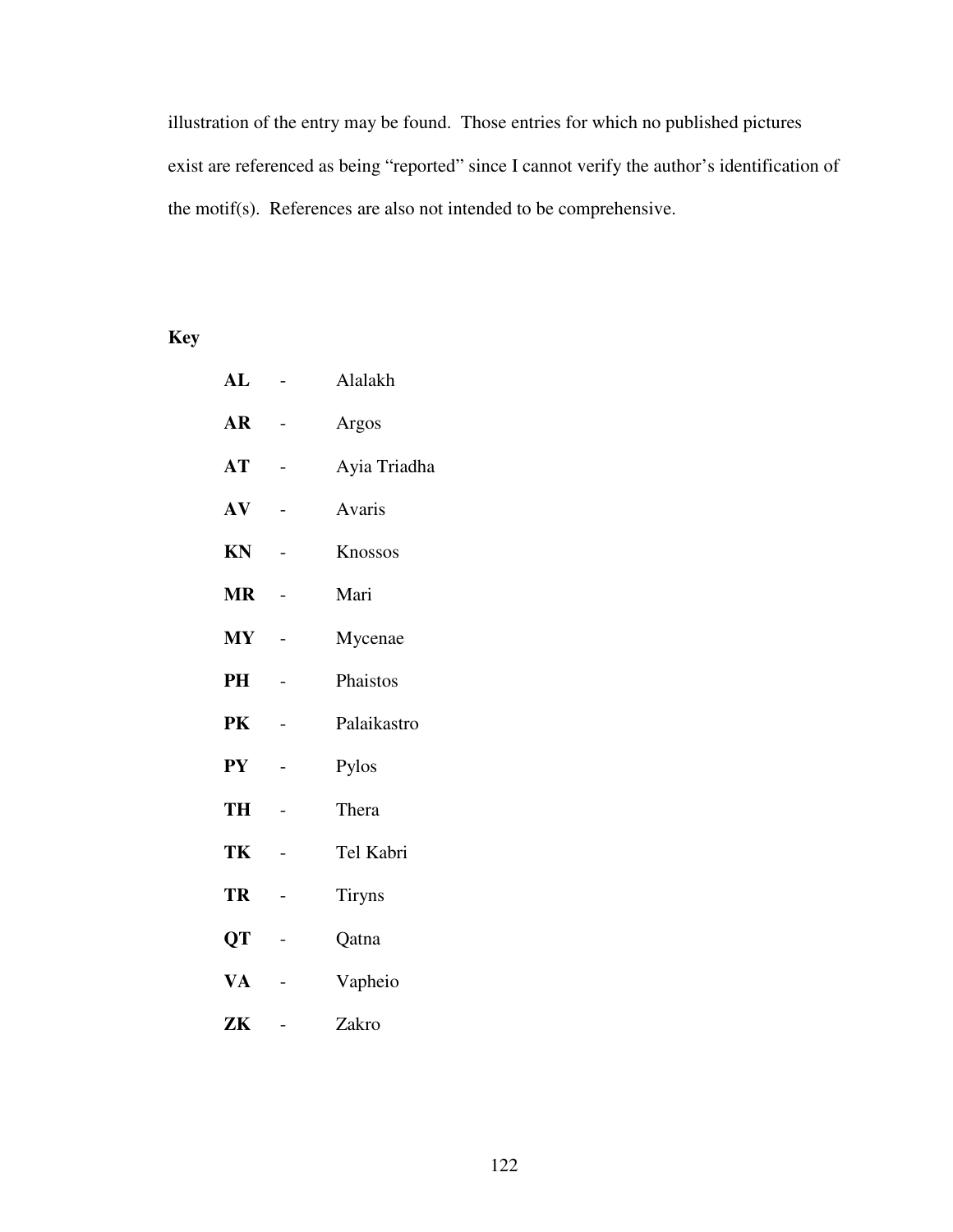### **The Eastern Sites**

### *Avaris (modern Tell el-Dab'a / 'Ezbet Helmi)*

- **AV01:** Floor fresco fragment showing black, blue, red and white maze motif (?), from Palace F; originally identified as a wall fragment; compare with TH03. Date: Early Tuthmoside / LM I(A?) Bietak et al. 1994, pl. 14B; see also Bietak 2005, 88.
- **AV02:** Fragment showing bull-leaping with head and torso of red-skinned leaper and head and chest of bull against maze motif background, from Palace F; associated with AV20; compare with KN07, KN18, PH01, ATb02, TH21, TH22, MY03, TR07, PY12, VAb01.

Date: Early Tuthmoside / LM I(A?)

Bietak 1994, 46, pl. 15B.

**AV03**: Fragment of red, blue and white maze motif background for bull-leaping scene, from Palace F; compare with KN02, PH01, ATb01, ZKb02, ZKb03.

Date: Early Tuthmoside / LM I(A?)

Bietak 1994, 47, fig. 15A.

**AV04:** Fragments showing red-skinned priest (?) standing in front of building façade with window, from Palace F; see also AV29, AV25; compare with KNb02, KNb09, TH10, TH16, MY04, MY06.

Date: Early Tuthmoside / LM I(A?)

Bietak and Marinatos 1995, fig. 9.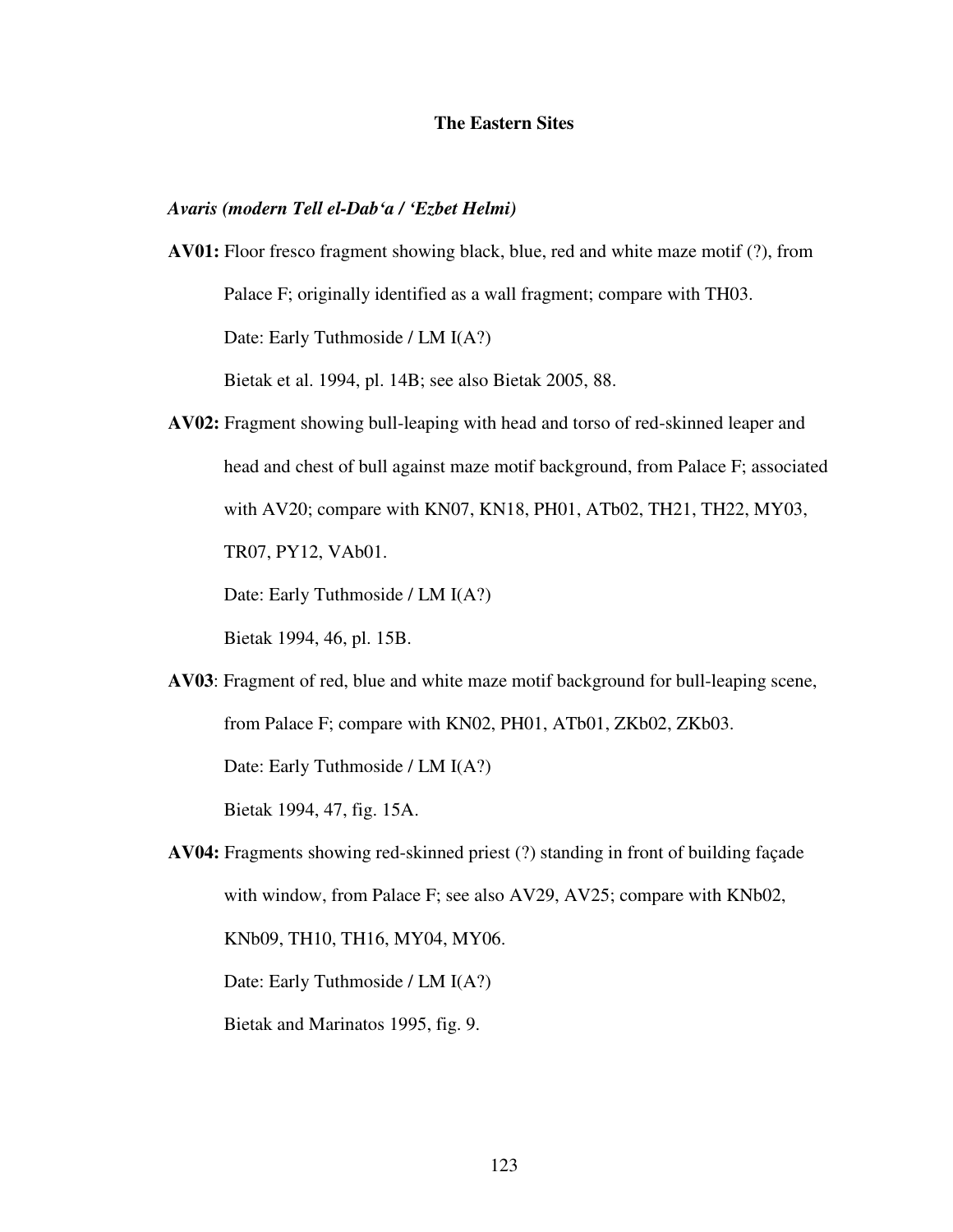**AV05:** Imitation ashlar façade with exposed wooden beam-ends, from Palace F; see also AV29; compare reports with KNb02, TH10, MY04, MY06.

Date: Early Tuthmoside / LM I(A?)

Reported in Bietak 2005, 89.

**AV06:** Hilly horizon fragment with brown land on red background, from Palace F (?); compare with KN04, KN05, AT01, AT02, TH05, TH06, TH07, TH08. Date: Early Tuthmoside / LM I(A?)

Bietak and Marinatos 1995, 59, fig. 15.

**AV07:** Fragment showing a blue spotted bull head below ovoid patches, from Palace F; associated with AV23; compare with KN04, KN07, TH02, TR07, PY02, PY11. Date: Early Tuthmoside / LM I(A?)

Bietak and Marinatos 1995, 53, fig. 4.

**AV08:** Fragment of rocky riverine coast with "easter egg" rocks and the feet of a white dog (?), from Palace F; compare with KN03, KN18, KNb01, TH02, PY02.

Date: Early Tuthmoside / LM I(A?)

Bietak and Marinatos 1995, 59, fig. 14.

**AV09:** Fragment showing two blue *waz* lilies on a red ground, from Palace F; compare with TH14.

Date: Early Tuthmoside / LM I(A?)

Bietak and Marinatos 1995, 58, fig. 12.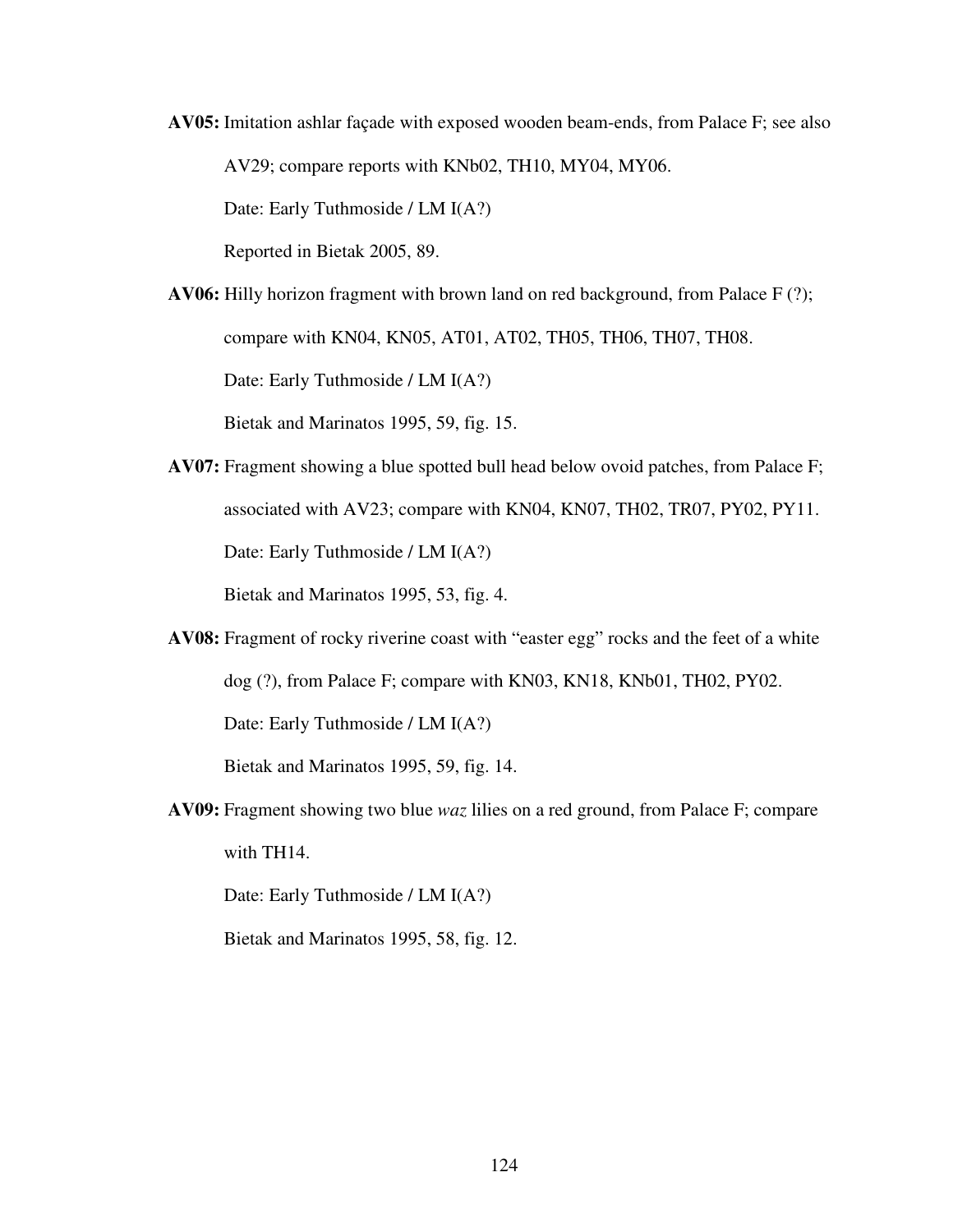**AV10:** Fragment with upside-down red-skinned acrobat in white kilt with blue-leaved palm tree (?), from Palace F; compare with KN12, KNb05, KNb06, ZKb07, TH15, MY06.

Date: Early Tuthmoside / LM I(A?)

Bietak 1994, 49-50, pl. 17B.

**AV11:** Fragments showing bull taunting by two red-skinned figures in front of

multicolored architectural feature (?) with palm trunk base (?) on top, from Palace

F; compare with KN12, KN16, KNb06, ZKb07, TH15.

Date: Early Tuthmoside / LM I(A?)

Bietak 2005, pl. 13(1); 1994, 46-8.

**AV12:** Fragment series depicting half-rosette border frieze below bull-leaping scene,

from Palace F; compare with KN06, KN08, KNb03, ZKb04, TH09, MY03,

MY05, MYb02, MYb03, MYb05, PY06, PY07, PY08.

Date: Early Tuthmoside / LM I(A?)

Bietak et al. 2000, 82, fig. 2.

**AV13:** Fragments with white dog in flying gallop pursuing two ungulates over blue ground with shrubs, from Palace F; compare with ZKb07, TR06.

Date: Early Tuthmoside / LM I(A?)

Bietak 2005, pl. 15(1); see also Bietak and Marinatos 1995, 55.

**AV14:** Fragment of white spotted dog with furry tail and hunter's leg and green plant,

from Palace F; compare with TR06.

Date: Early Tuthmoside / LM I(A?)

Bietak and Marinatos 1995, 55, fig. 6.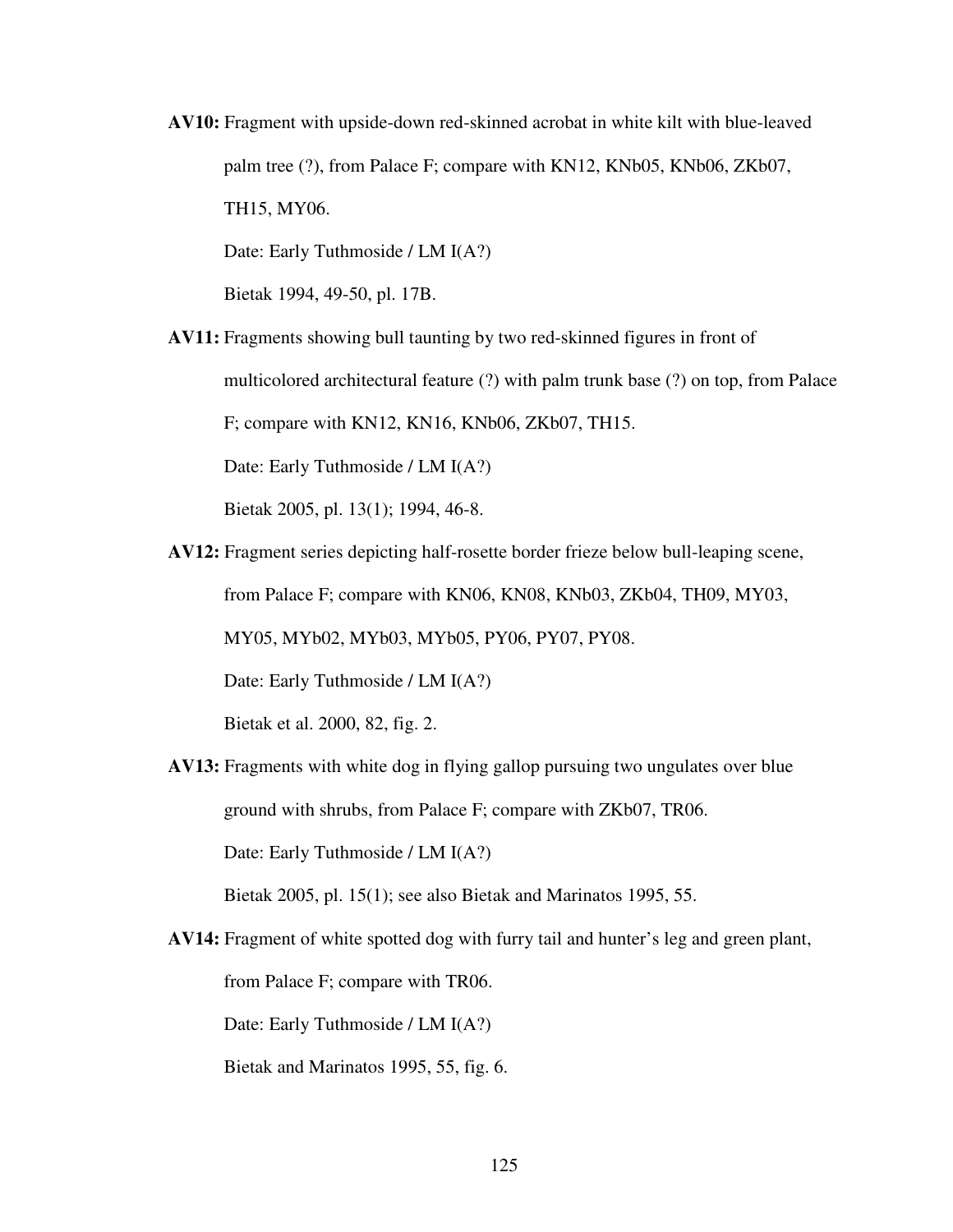**AV15:** Fragments showing spotted leopard's hindquarters and aquatic shrub, from Palace F; compare with ZKb07, TH16.

Date: Early Tuthmoside / LM I(A?)

Bietak 2000b, col. pl. A(a); see also Bietak and Marinatos 1995, 60.

**AV16:** Two fragments of head and partial wing of griffin with spirals on wings, from Palace F; constitute the small griffin; compare with KN15, TH02, TH20, MYb07. Date: Early Tuthmoside / LM I(A?)

Bietak 2005, 89; 2000b, col. pl. B(b).

**AV17:** Fragment showing blue and black swirls of griffin wing (?) against green and white aquatic plants, from Palace F; constitutes the "life-size" griffin; compare with KN15, TH20, TR05, TR06, PY09, PY10.

Date: Early Tuthmoside / LM I(A?)

Bietak 2005, 89, pl. 14(2a, b).

**AV18:** Fragments of red-skinned bull-leaper with white kilt over the arched back of a white and brown spotted bull, from Palace F; possibly associated with AV22 and AV24?; compare with KN07, KN18, ZKb08, MY03, TR03, PY12.

Date: Early Tuthmoside / LM I(A?)

Bietak 1994, 48, pl. 16; see also Bietak and Marinatos 1995, 52, fig. 2.

**AV19:** Fragment with head of falling toreador below bull's belly, from Palace F; possibly associated with AV21?; compare with KN07, KN18, ZKb08, MY03, VAb01. Date: Early Tuthmoside / LM I(A?)

Bietak et al. 2000, 79, fig. 1.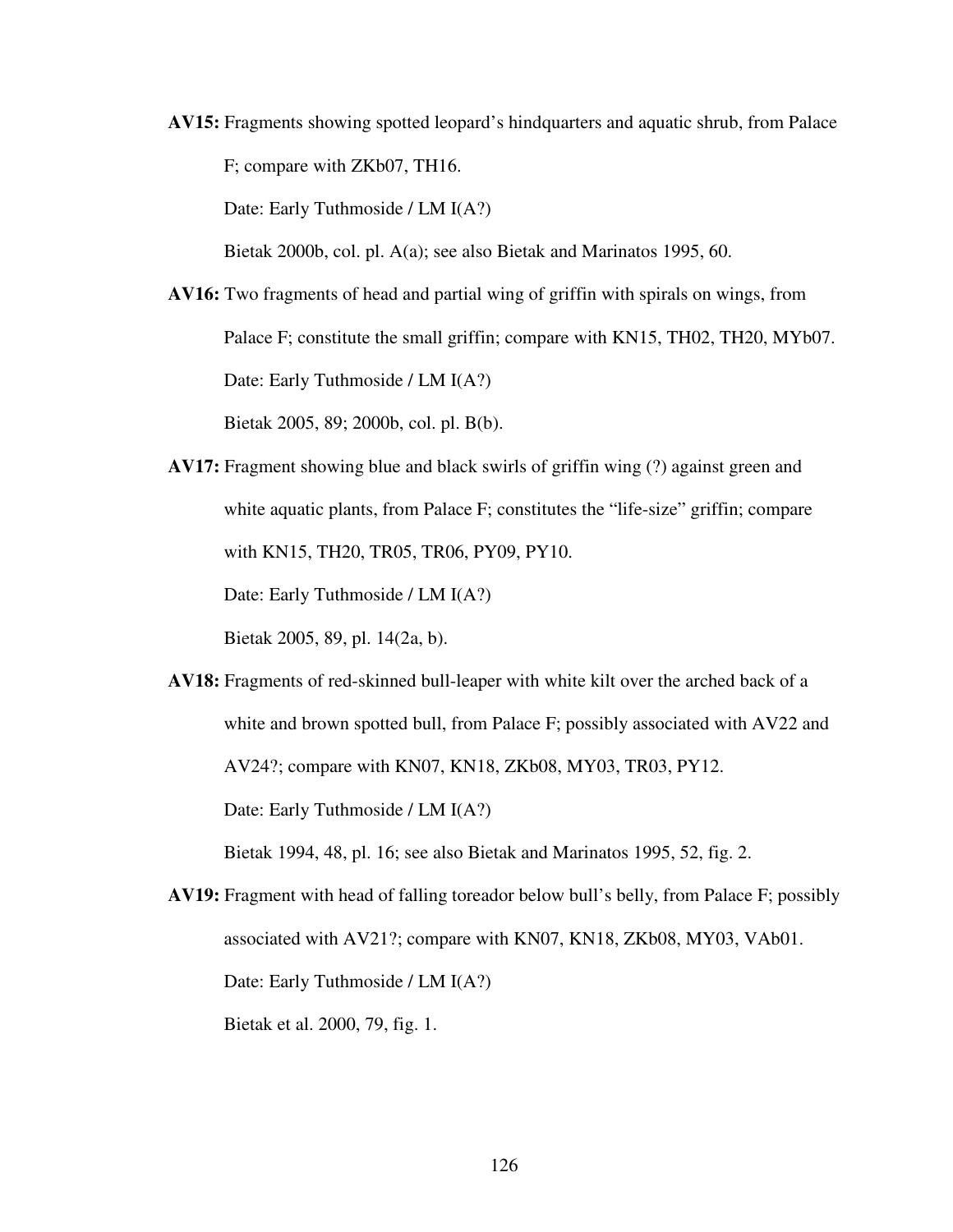**AV20:** Fragment of stucco relief of lower leg of toreador, from Palace F; associated with AV02; compare with KN07, KN18, ZKb08, MY03, MY06, TR03. Date: Early Tuthmoside / LM I(A?)

Bietak 1994, 52, pl. 20A.

**AV21:** Fragment with extended hind legs of bull on maze background, from Palace F; possibly associated with AV19?; compare with KN07, KN18, ZKb08, MY03, PY11.

Date: Early Tuthmoside / LM I(A?)

Seeber 2000, 93, fig. 4.

**AV22:** Fragment of extended front legs of bull on maze background, from Palace F; possibly associated with AV24?; compare with KN07, KN18, ZKb08, MY03, PY11.

Date: Early Tuthmoside / LM I(A?)

Bietak et al. 2000, 79, fig. 1.

**AV23:** Fragment with belly of bull and wavy black and white border (horizon?) of maze against red background, from Palace F; associated with AV07; compare with

KN04, KN07, KN18, ZKb08, MY03, PY11.

Date: Early Tuthmoside / LM I(A?)

Bietak et al. 2000, 82, fig. 3.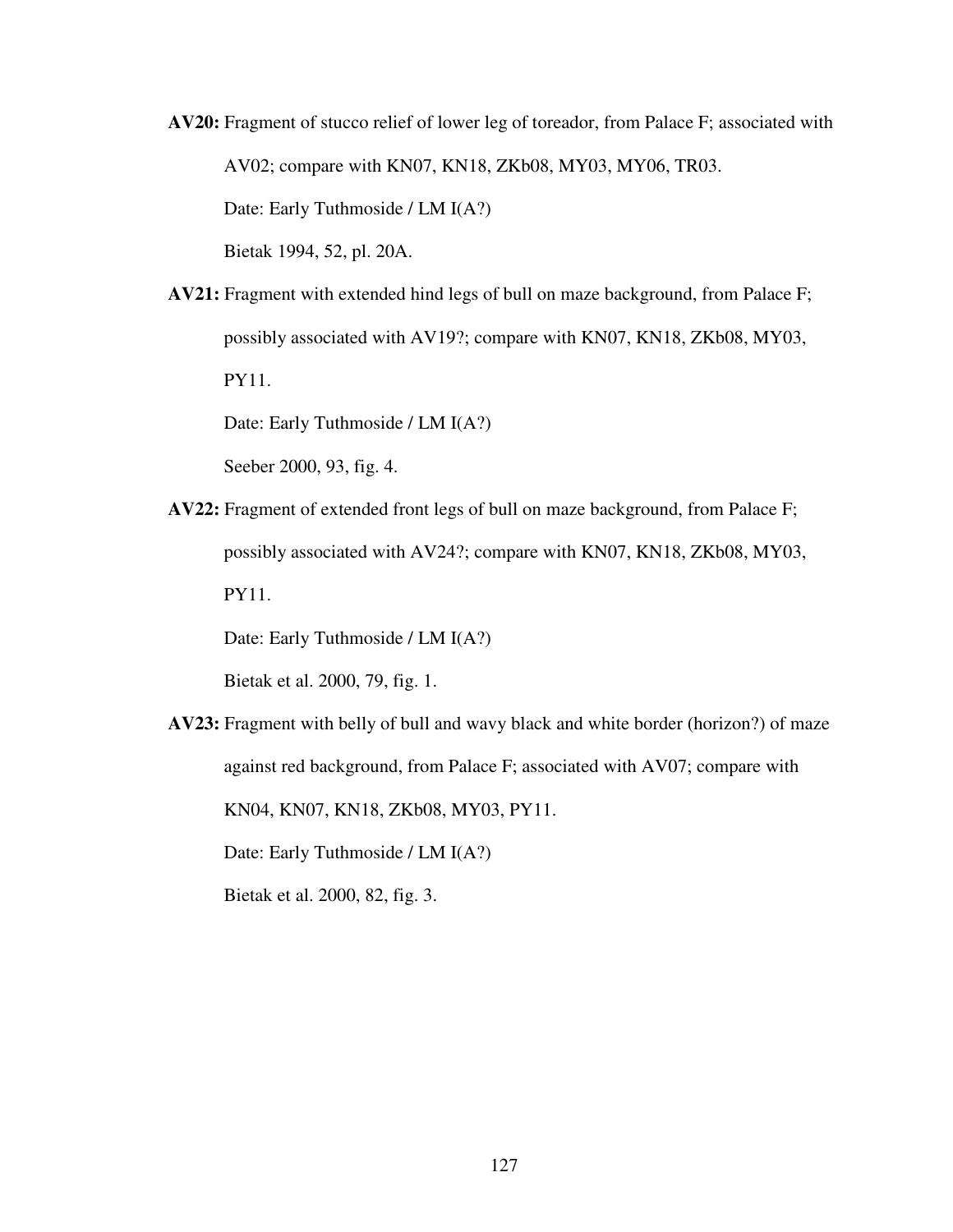**AV24:** Fragment of neck of right facing bull against red background; from Palace F, possibly associated with AV22?; compare with KN07, KN18, ZKb08, MY03, PY11.

Date: Early Tuthmoside / LM I(A?)

Bietak and Marinatos 1995, 53, fig. 4.

**AV25:** Fragment with red-skinned running man with white garment against architectural background, from Palace F; compare with KNb02, TH10, MY04, MY06.

Date: Early Tuthmoside / LM I(A?)

Bietak and Marinatos 1995, 57, fig. 11.

**AV26:** Fragment of life-size face of red-skinned man with black hair and white beard, from Palace F; no direct comparisons, but Aegean in style.

Date: Early Tuthmoside / LM I(A?)

Bietak and Marinatos 1995, 56, fig. 7.

**AV27:** Stucco relief of half life-size bull, from Palace F; compare reports with KN17,

KN18.

Date: Early Tuthmoside / LM I(A?)

Reported in Bietak 2005, 88.

**AV28:** Life-size stucco relief of lower male leg and boot, from Palace F; compare reports with KN11, KN19.

Date: Early Tuthmoside / LM I(A?)

Reported Bietak 2005, 89.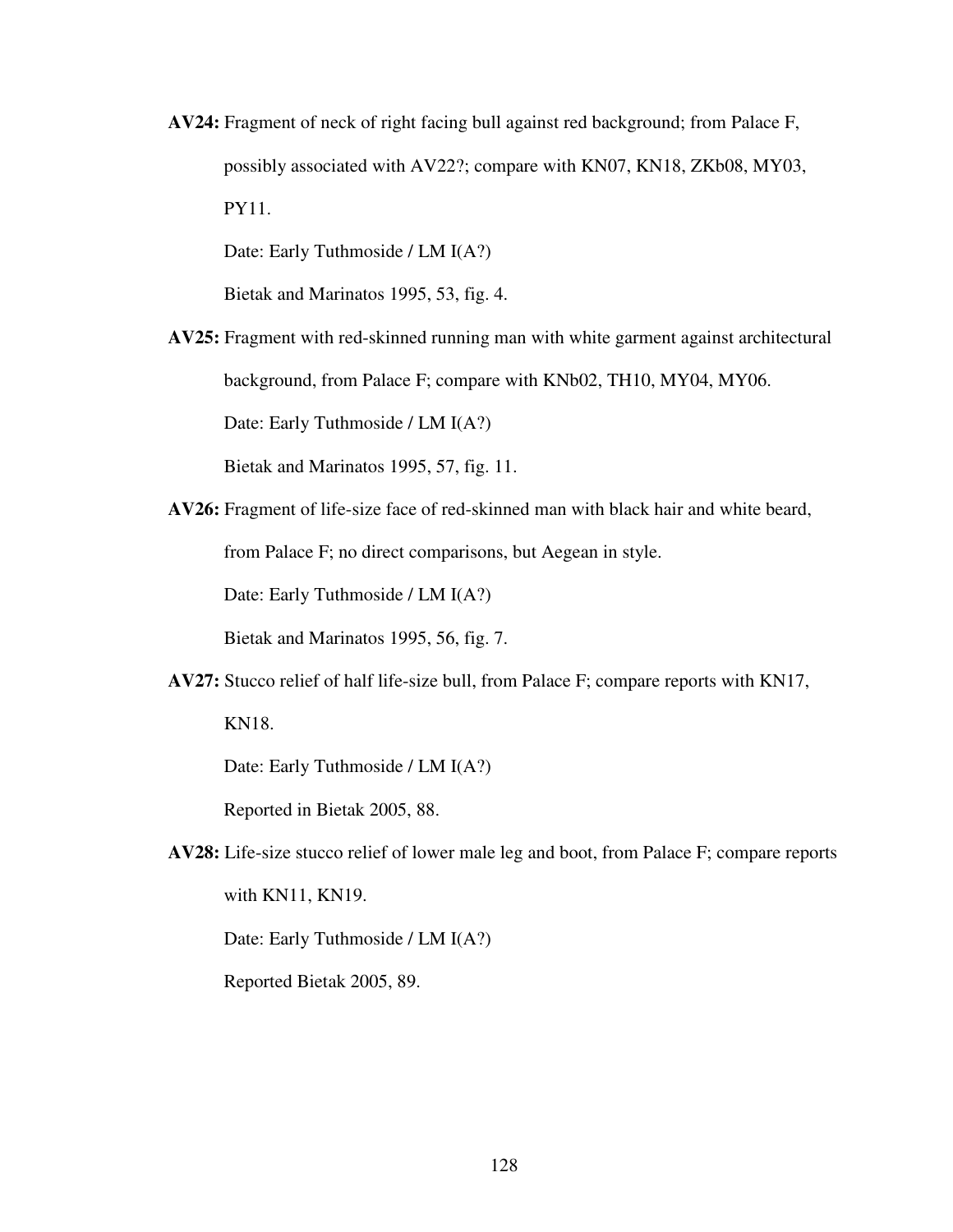**AV29:** Fragment group depicting imitation ashlar façade with exposed wooden beamends, from Palace G; see also AV05; compare reports with KNb02, TH10, MY04, MY06.

Date: Early Tuthmoside / LM I(A?)

Reported Bietak 2005, 89.

**AV30:** Fragment of red outlined loop and ivy border on yellow (?) ground with red and white framing border, from Palace G, border around the northern entrance or courtyard; compare with AT01, TH12.

Date: Early Tuthmoside / LM I(A?)

Bietak and Marinatos 1995, 58, fig. 13.

**AV31:** Fragments showing ankle of white-skinned woman and blue and black anklets with hem of skirt, from Palace G, at entrance to palace; compare with AT02,

TH07, TH08, TH22, TH23.

Date: Early Tuthmoside / LM I(A?)

Bietak 2000b, 205, col. pl. B(a).

**AV32:** Fragments of stucco relief of lower leg and boot / forearm and wristband, from Palace G; compare with KN11, KN19.

Date: Early Tuthmoside / LM I(A?)

Bietak and Marinatos 1995, 54, fig. 5.

**AV33:** Stucco relief of yellow bull's horn, from Palace G; compare reports with KN17, KN18.

Date: Early Tuthmoside / LM I(A?)

Reported in Bietak 2005, 89.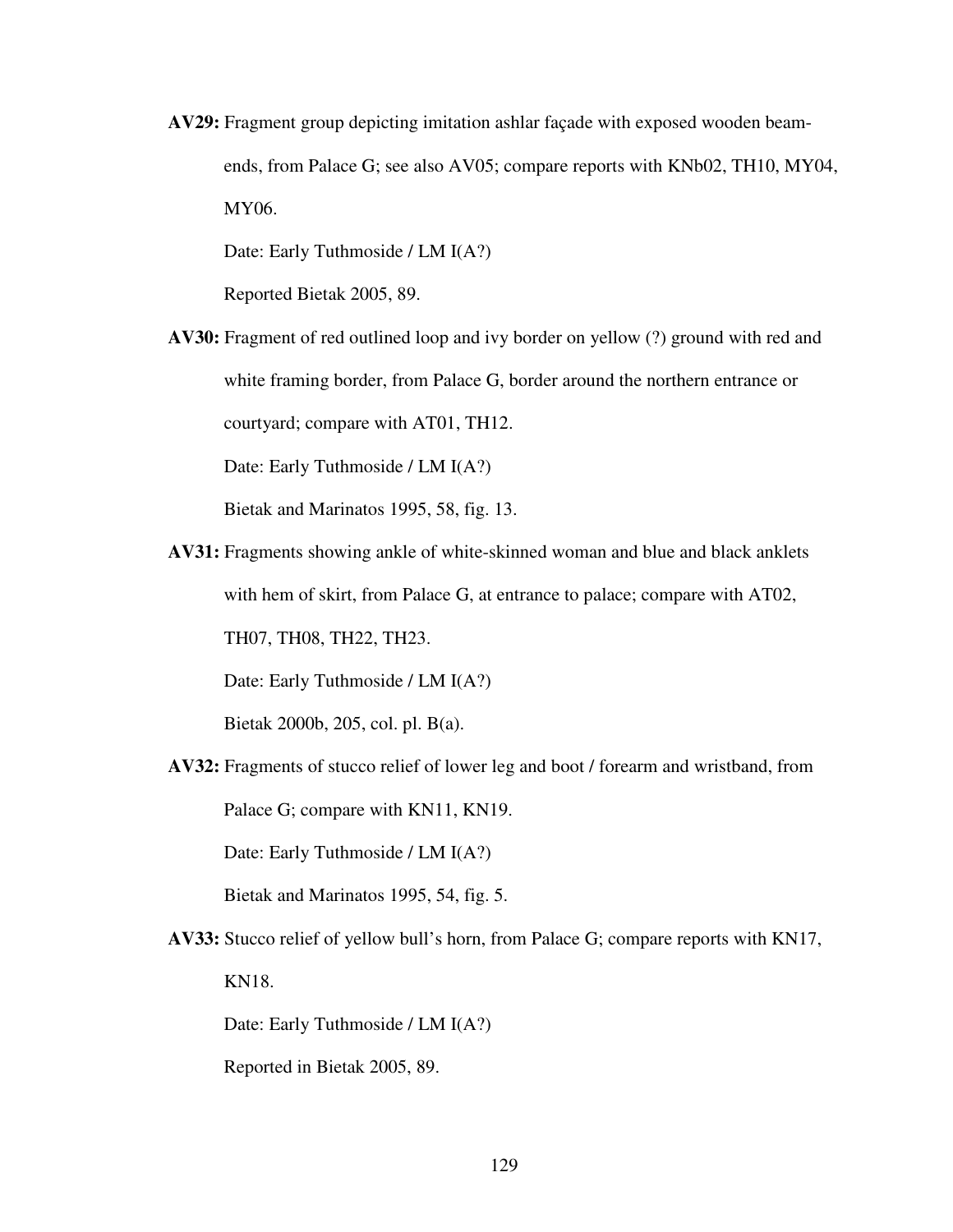## *Tel Kabri*

**TK01:** Section of floor fresco imitating marbled gypsum slabs, from Hall 611, *in situ*; compare with KN01, PKb01, ZKb01, TH01, MY01, MY02, TR01, TR02, PY01, PY02, PY03.

Date: MB IIA/B

Kempinski 2002, 255, 260, pl. 10.

**TK02:** Fragments of floor fresco showing red line and string impression, from Hall 611, *in situ*; compare with PKb01, ZKb01, MY02, TR02, PY03.

Date: MB IIA/B

Kempinski 2002, 255, 257, pl. 8.

**TK03:** Series of fragments of floor fresco over actual stone paving, from Threshold

1444, *in situ*; compare with MYb08.

Date: MB IIA/B

Kempinski 2002, 254, 256, pl. 4.

**TK04:** Series of fragments comprising imitation stone dados (?), from Hall 611?;

compare with KN01, TH01, MY01, TR01, PY01, PY02.

Date: MB IIA/B

Kempinski 2002, 266, 268, pl. 21.

**TK05:** Fragment group depicting brown knob-like protuberances (rocky shore?), from frieze in Hall 611?; compare with KN03, KNb01, ZKb07, TH11.

Date: MB IIA/B

Kempinski 2002, 266, 268, pl. 22.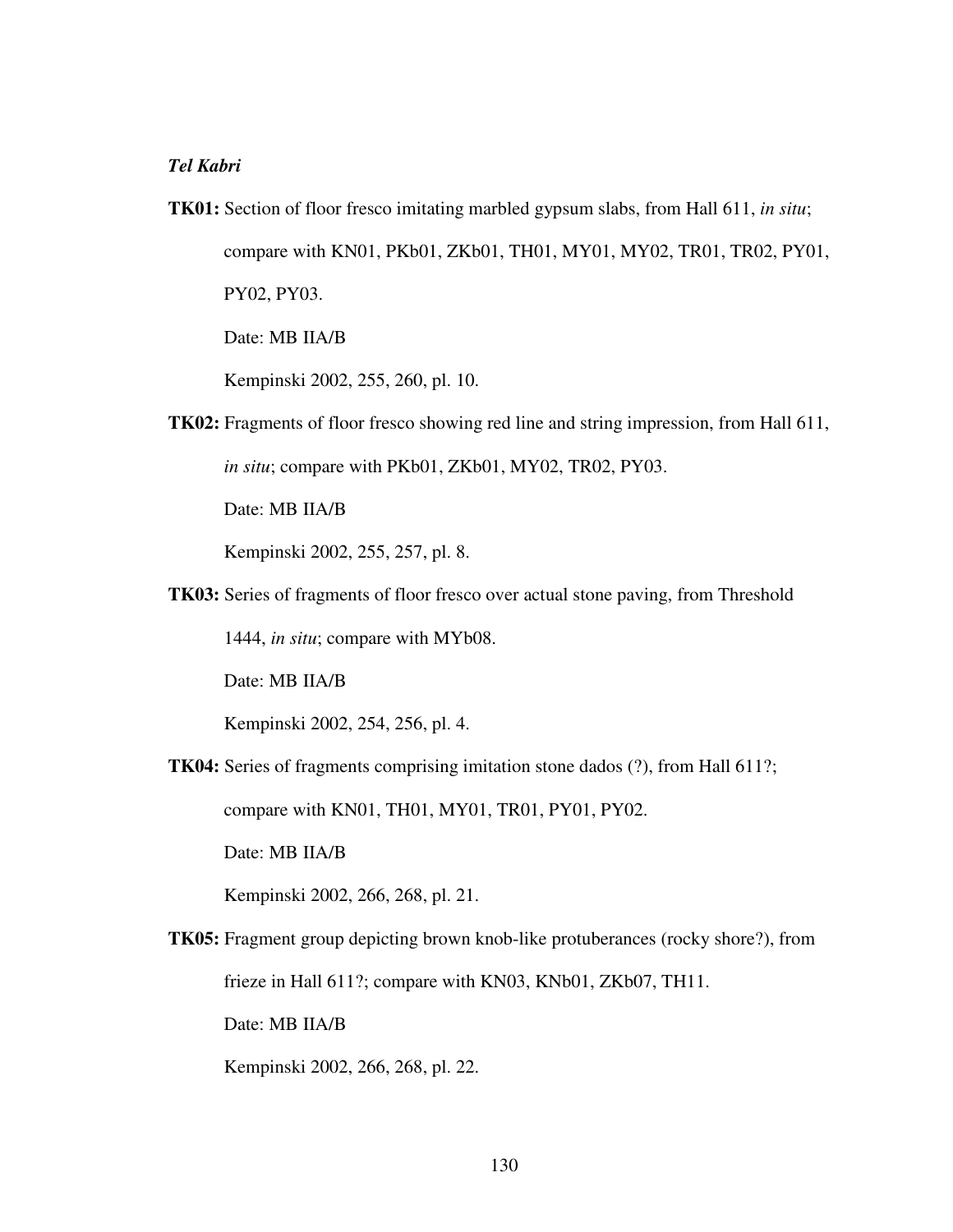**TK06:** Fragment group depicting brown knob-like protuberances (rocky shore?), from frieze in Hall 611?; compare with KN03, KNb01, ZKb07, TH11.

Date: MB IIA/B

Kempinski 2002, 266, 269, pl. 25.

**TK07:** Fragment group with gray "loops" (ships' hulls?) on wavy background, from frieze in Hall 611?; compare with TH11.

Date: MB IIA/B

Kempinski 2002, 267, 272, pl. 27.

**TK08:** Fragments showing red rectilinear lines on gray ground (ashlar masonry?), from frieze in Hall 611?; compare with KNb02, TH10, MY04, MY06.

Date: MB IIA/B

Kempinski 2002, 267, 272, pl. 28.

**TK09:** Fragments showing gray rectilinear lines and circle on white ground (ashlar masonry and beam-end?), from frieze in Hall 611?; compare with KNb02, TH10, MY04, MY06.

Date: MB IIA/B

Kempinski 2002, 267, 272, pl. 29.

**TK10:** Section of floor fresco painted with red lily blossom, from Hall 611 floor fresco, *in situ*; compare reports with KN09 – KN11, AT03, TH05, TH06, TH08, TH13, TH24, MYb04.

Date: MB IIA/B

Reported in Kempinski 2002, 259.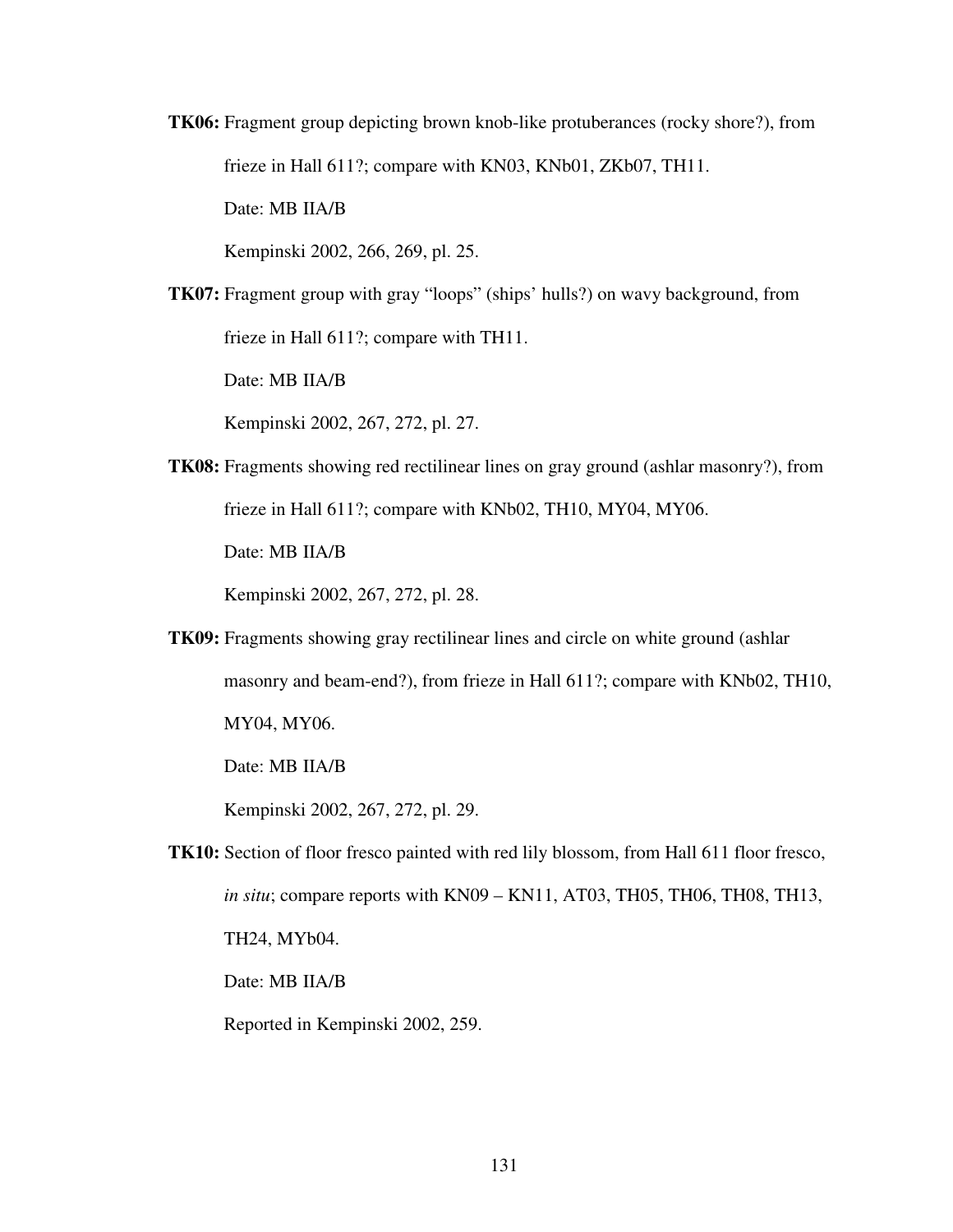**TK11:** Section of floor fresco showing individual blue iris blossom, from Hall 611 floor fresco, *in situ*; compare with KN09 – KN11, AT03, TH05, TH06, TH08, TH13, TH24, MYb04. Date: MB IIA/B

Kempinski 2002, 259, 264, pl. 14.

**TK12:** Section of floor fresco showing chain of blue lilies, from Hall 611 floor fresco, *in situ*; compare with KN09 – KN11, TH05, TH06, TH08, TH13, TH24, MYb04. Date: MB IIA/B

Niemeier and Niemeier 2000, 773, 775, figs. 7, 8.

**TK13:** Section of floor fresco with red motif (pomegranate?), from Hall 611 floor fresco, *in situ*; compare with KNb04.

Date: MB IIA/B

Kempinski 2002, 259, 265, pl. 18.

**TK14:** Fragments depicting green plant stalk with leaves, from frieze in Hall 611?;

compare with KN13, KNb07, AT02, TH02, TH16, TH17.

Date: MB IIA/B

Kempinski 2002, 267, 273, pl. 32.

**TK15:** Fragment showing dark colored swallow (?) on light ground, from frieze in Hall

611?; compare with TH05, TH06.

Date: MB IIA/B

Kempinski 2002, 270, 276, pl. 33.

**TK16:** Fragment with figure "S" swirl (neck of a miniature griffin?), from frieze in Hall 611?; associated with TK17; compare with TH02, TH20, MYb07.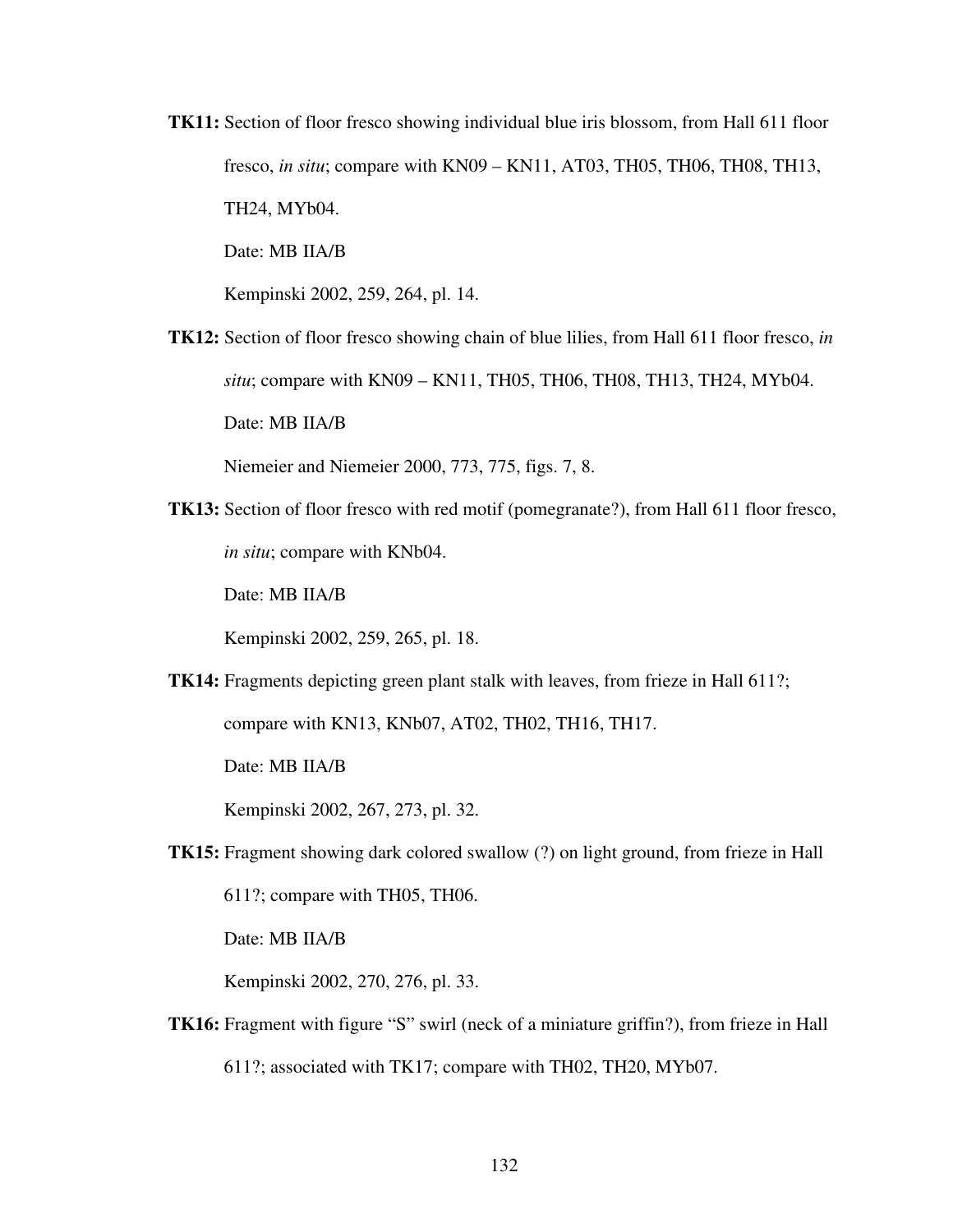Date: MB IIA/B

Kempinski 2002, 270, 277, pl. 35.

**TK17:** Two fragments with parallel lines separating triangles and dots in "notched plume" motif (wing of a miniature griffin?), from frieze in Hall 611?; associated with TK16; compare with KN14, TH02, TH20, MYb07.

Date: MB IIA/B

Kempinski 2002, 270, 277, pl. 35.

**TK18:** Gray rectilinear lines and red line on white ground (arm of a male figure (?) on ashlar background?), from frieze in Hall 611?; compare with KNb02, TH10,

MY04, MY06.

Date: MB IIA/B

Kempinski 2002, 267, 272, pl. 29.

### *Alalakh (modern Tell Atchana / Tell Atçana)*

**AL01:** Stone orthostates covered in painted plaster resembling marbled stone, from Room 5; compare reports with KN01, TH01, MY01, TR01, PY01, PY02, MYb08. Date: MB IIB

Reported in Niemeier and Niemeier 2000, 781; see also Niemeier 1991, 192.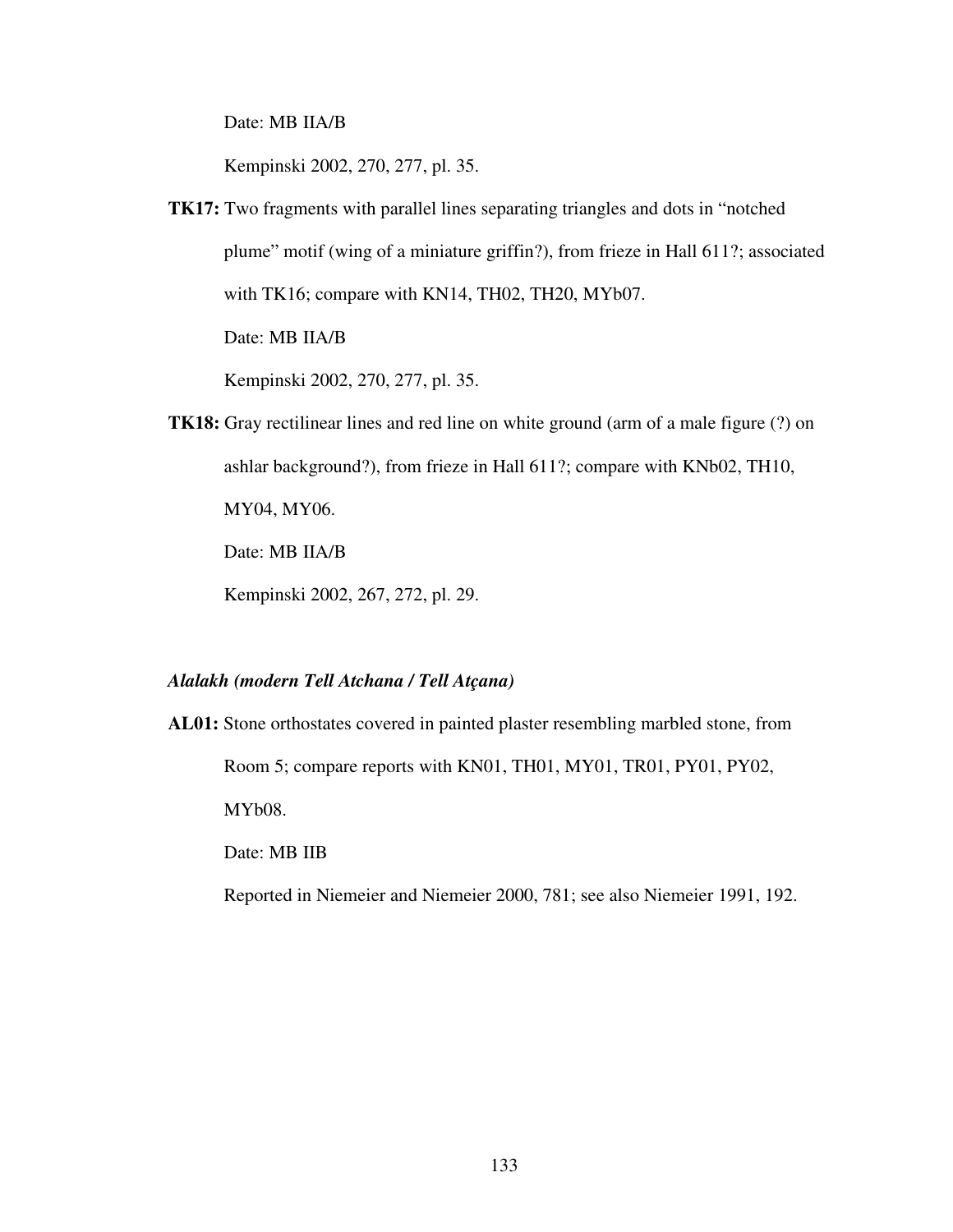**AL02:** Fragment group with yellow and violet bands and bull's horn on white ground, from "Grand Salon," Outer Chamber; compare with ZKb05, ZKb06, MYb05, MYb06, ARb01.

Date: MB IIB

Niemeier and Niemeier 2000, 781-2, fig. 14.

**AL03:** Fragment group with light colored knob-like protuberances and greenish bands on red and white ground (hindquarters of a seated griffin?), from "Grand Salon," Inner Chamber; associated with AL04; compare with KN03, KN15, KNb01, ZKb07, PY04, PY09, PY10.

Date: MB IIB

Niemeier and Niemeier 2000, 785, fig. 18.

**AL04:** Fragment group with light colored knob-like protuberances and ladder motif on red ground (possibly depicts faded wings of seated griffin?), from "Grand Salon," Inner Chamber; associated with AL03; compare with KN03, KN04, KN06, KN07, KN14, KN15, KNb01, ZKb07, TH09, TH20, MY03, MYb01, MYb02, TR03 – TR05, PY04, PY05. Date: MB IIB

Niemeier and Niemeier 2000, 784-5, fig. 17.

**AL05:** Fragment group showing white grasses blowing in the wind on red ground, from "Grand Salon," Inner Chamber; compare with KNb08, PHb01, TH18, TH19, THb01, THb02.

Date: MB IIB

Niemeier and Niemeier 2000, 783-4, fig. 16.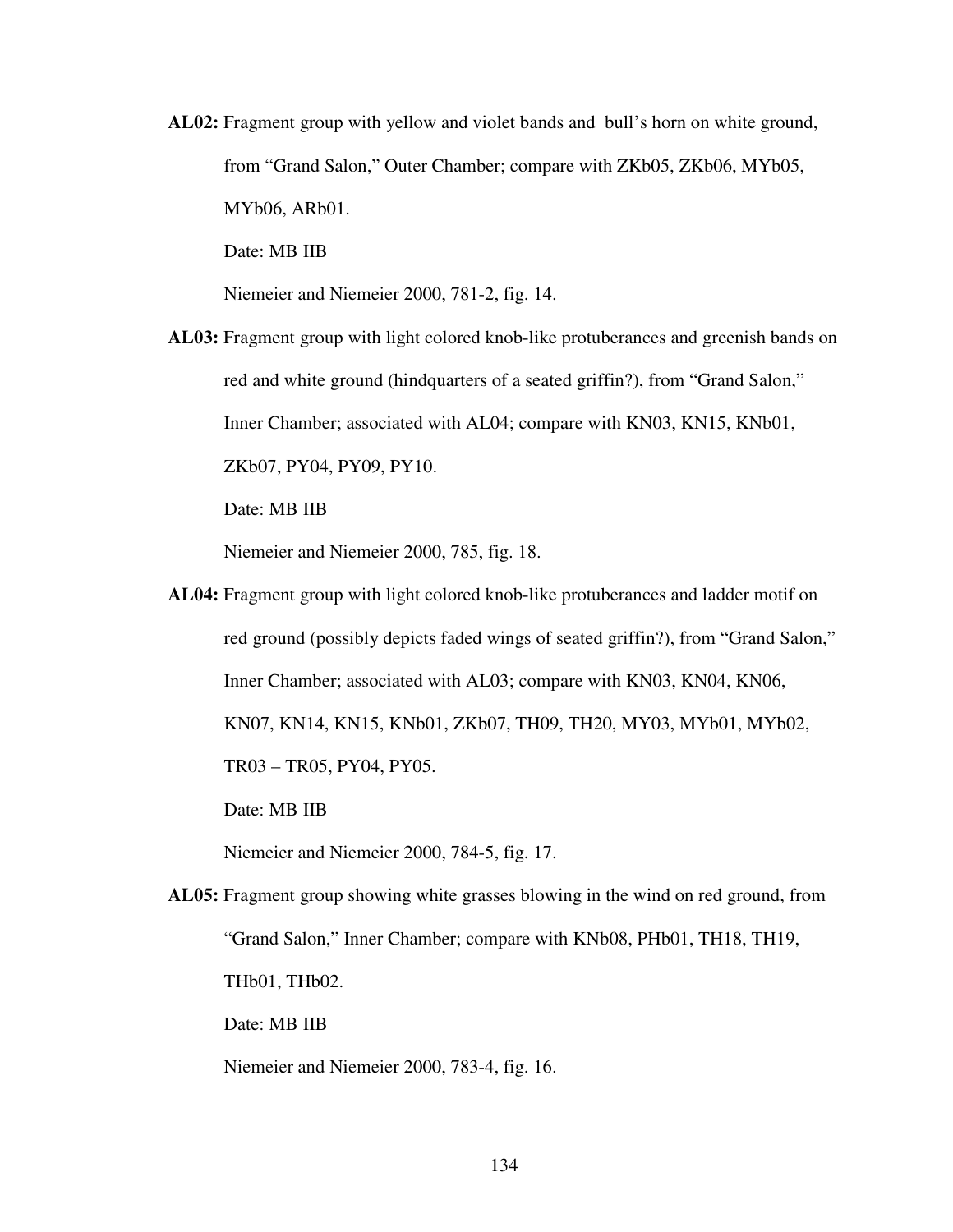## *Mari (Tell Hariri)*

- **MR01:** Investiture Scene of Zimri-Lim with spiral border, from Court 106; compare with KN03, TH04. Date: Pre-1760 BCE (Ur III / Isin-Larsa – MB IIA/B) Parrot 1958, 58, fig. 48, col. pl. A.
- **MR02:** Podium with imitation orthostates surrounded by flame and spiral border, from Room 64; compare with KN01, KN03, TH01, TH04, MY01, TR01, PY01, PY02. Date: Pre-1760 BCE (Ur III / Isin-Larsa – MB IIA/B) Parrot 1958, 67-8, fig. 64, pl. 15 (1, 2).

## *Qatna (Tell el-Mishrife)*

**QT01:** Two fragments of imitation black, red and white marbled gypsum orthostates as a dado, from unknown location within site; compare with KN01, TH01, MY01, TR01, PY01, PY02. Date: MB IIB – LB I du Mesnil du Buisson 1935, frontispiece.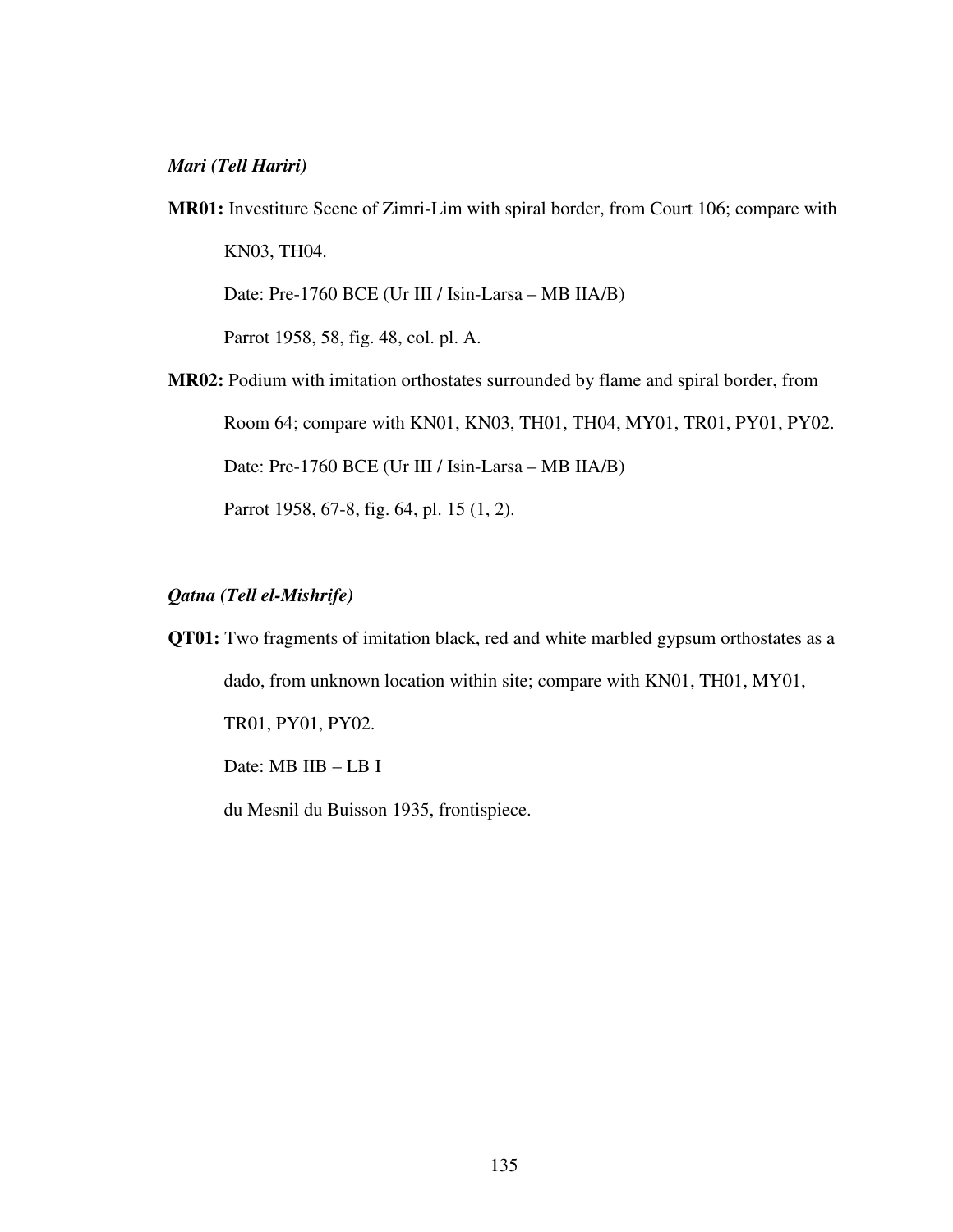## **The Aegean Sites**

## *Knossos*

**KN01:** Fragment group representing imitation stone dado, from Domestic Quarter east of the Hall of the Double Axes; compare with TK01, TK04, AL01, MR02, QT01. Date: MM III(A?)

Fyfe 1902, 110-2, fig. 13; Immerwahr 1990, 178.

**KN02:** Fragment of floor fresco with maze motif, from Domestic Quarter; associated with KN01; compare with AV03.

Date: MM III  $(?)$ 

Evans 1921, 356-8, fig. 256.

**KN03:** "Dolphin Fresco" with rocky shore, rosette and spiral borders, from Queen's Megaron; compare rocky border with AV08, TK05, TK06, AL03, AL04; compare spirals with MR01, MR02.

Date: LM IA  $(?)$ 

Immerwahr 1990, 171, pl. 31; see also Evans 1930, 364-5.

**KN04:** "Dance Fresco" with walkways, from small room at north end of central court; compare walkways with ladder motif in AL04; compare wavy borders of male and female crowd members with AV06, AV07, AV23.

Date: MM IIIB / LM IA

Immerwahr 1990, 173, pl. 23.

**KN05:** Scene of blue monkey gathering crocuses in rocky landscape, from area of Early Keep; compare rocky landscape with AV06.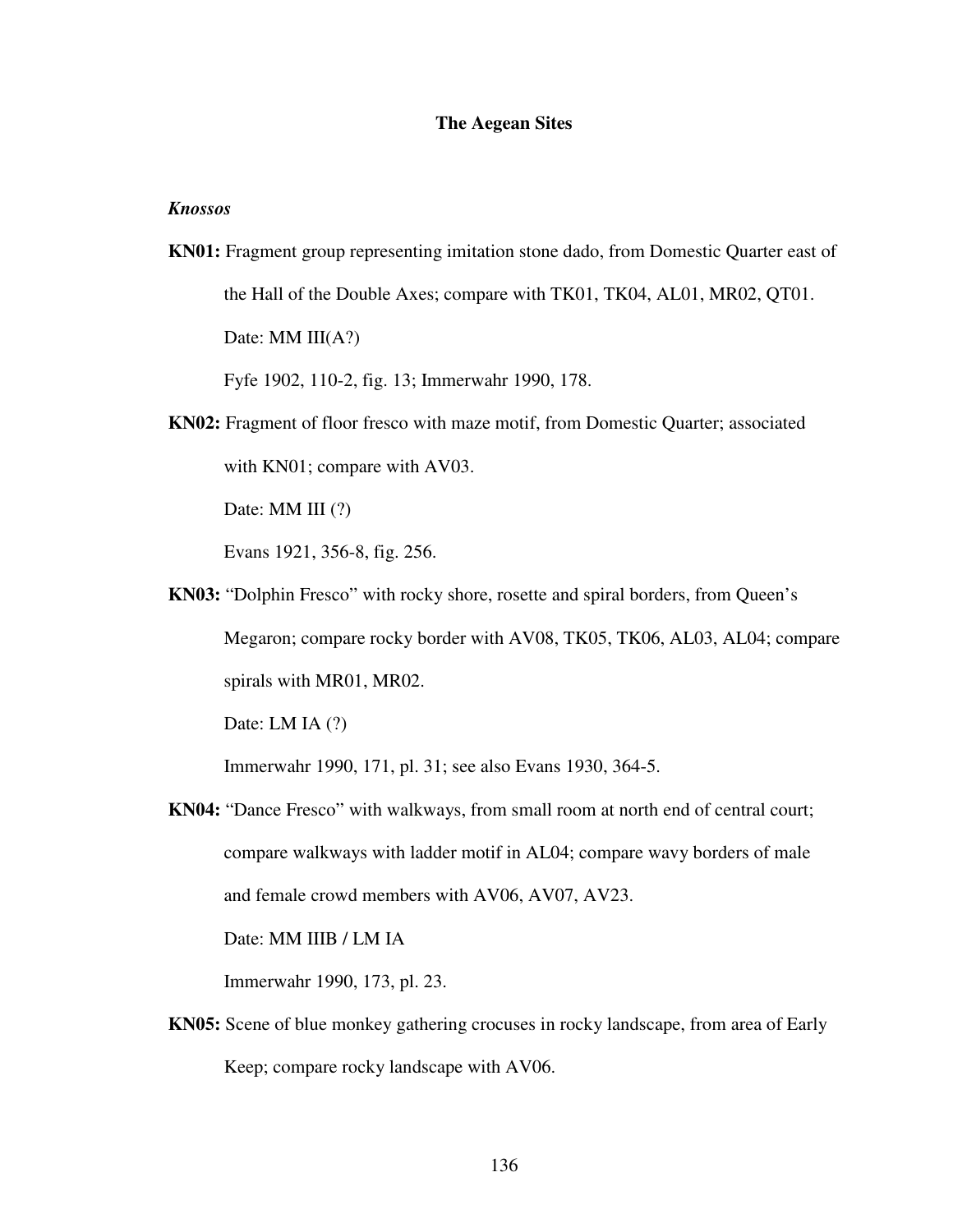Date: MM IIIB / LM IA (possibly LM II by style)

Immerwahr 1990, 170, pls. 10-11.

**KN06:** "Grandstand Fresco" with tripartite shrine with half-rosettes and checkerboard, from small room at north end of central court; compare half-rosettes with AV12; compare checkerboard and top ladder motif border with ladder motif in AL04. Date: MM IIIB / LM IA

Immerwahr 1990, 173, pl. 22.

**KN07:** Toreador panel fragment group with red and white leapers and ladder motif border on blue ground, from Court of the Stone Spout; compare scene with AV02, AV07, AV18 – AV24; compare ladder motif with AL04. Date: LM II / LM IIIA

Immerwahr 1990, 175, pl. 41.

**KN08:** Relief fragment group(s) depicting large yellow and brown half-rosette frieze (?), from western part of the palace; compare with AV12.

Date: Uncertain (generally MM III – LM I/II)

Fyfe 1902, 124-6, figs. 60-1.

**KN09:** Fragment group of white lilies on red ground, from South-East House; compare with  $TK10 - TK12$ .

Date: MM III

Evans 1921, 536-7, col. pl. 6; Cameron and Hood 1967, 37-8, pl. 8, fig. 1.

**KN10:** Miniature fragment depicting white and blue lilies on red ground, possibly depicting an ornamented dress, from Northwest Fresco Heap; compare with TK10  $-$  TK12.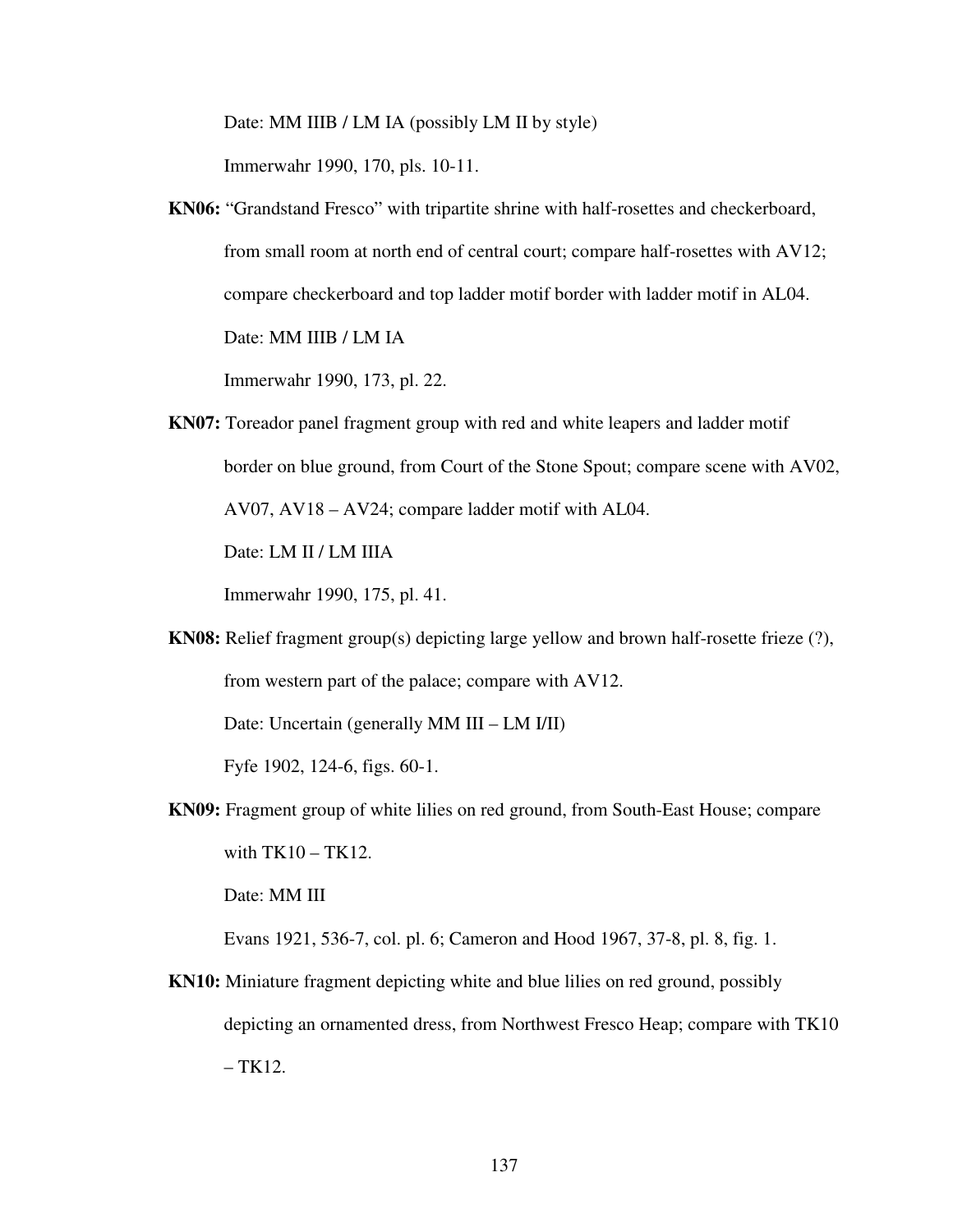Date: MM IIIB

Evans 1930, 130-1, fig. 85; Cameron and Hood 1967, 29-30, pl. 4, fig. 12.

**KN11:** "Lily Prince"/"Priest King" stucco relief fragments, from a basement near east side of North-South Corridor; compare with AV28, AV32; compare lily necklace with TK10 – TK12.

Date: LM I / LM II

Immerwahr 1990, 171, pl. 19.

**KN12:** Relief fragments depicting red, yellow and gray palm tree (?), from the western part of the palace; compare with AV10, AV11. Date: Uncertain (generally MM III – LM I/II)

Fyfe 1902, 124-6, fig. 62.

**KN13:** Fragment group of frieze of partridges and plants in riverine landscape, from the Caravanserai; compare plants with TK14.

Date: LM IB

Immerwahr 1990, 174, pl. 30.

**KN14:** Miniature fresco griffin with notched plume wings, possibly depicting an ornamented dress, from the fresco heaps above the Northwest Portico; compare with TK17, AL04.

Date: possibly MM IIIB

Evans 1921, 548-9, fig. 400; Cameron and Hood 1967, 31, pl. 4, fig. 16.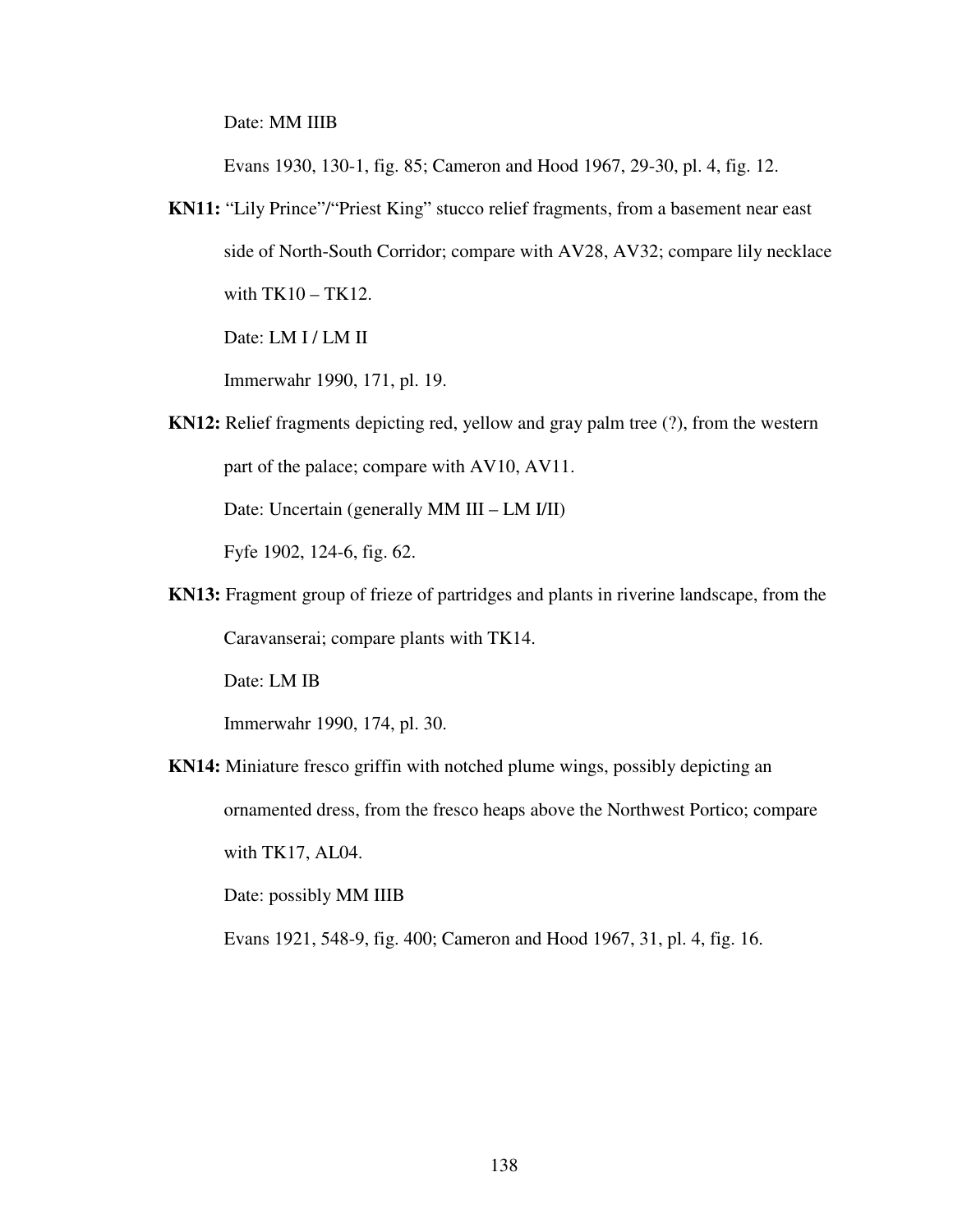**KN15:** "Life-size" griffins flanking a throne, from the "Throne Room"; compare with

AV16, AV17, AL03, AL04.

Date: LM II / LM IIIA

Immerwahr 1990, 176, pls. 47-8.

**KN16:** Fragment of stucco relief of man's arm grappling a bull's horn, from the Deposit of High Reliefs; compare grappling scene with AV11.

Date: MM III – LM I / II

Evans 1930, 215-6, fig. 147.

**KN17:** Fragment of stucco relief of bull's head, from the West side of northwest entrance; compare with AV27, AV33.

Date: LM IB / II

Evans 1930, 172-7, fig. 116.

**KN18:** Fragment of Miniature fresco depicting horn and ear of bull, from the Deposit of Ivories; compare with AV02, AV08, AV18 – AV24, AV27, AV33.

Date: MM IIIB

Evans 1930, 207-8, fig. 142; Cameron and Hood 1967, 24, pl. E, fig. 3b.

**KN19:** Fragment of stucco relief of lower (female?) leg and anklet, from the west side of northwest entrance; compare with AV28, AV32.

Date: LM IB / II

Evans 1930, 172-7, fig. 120.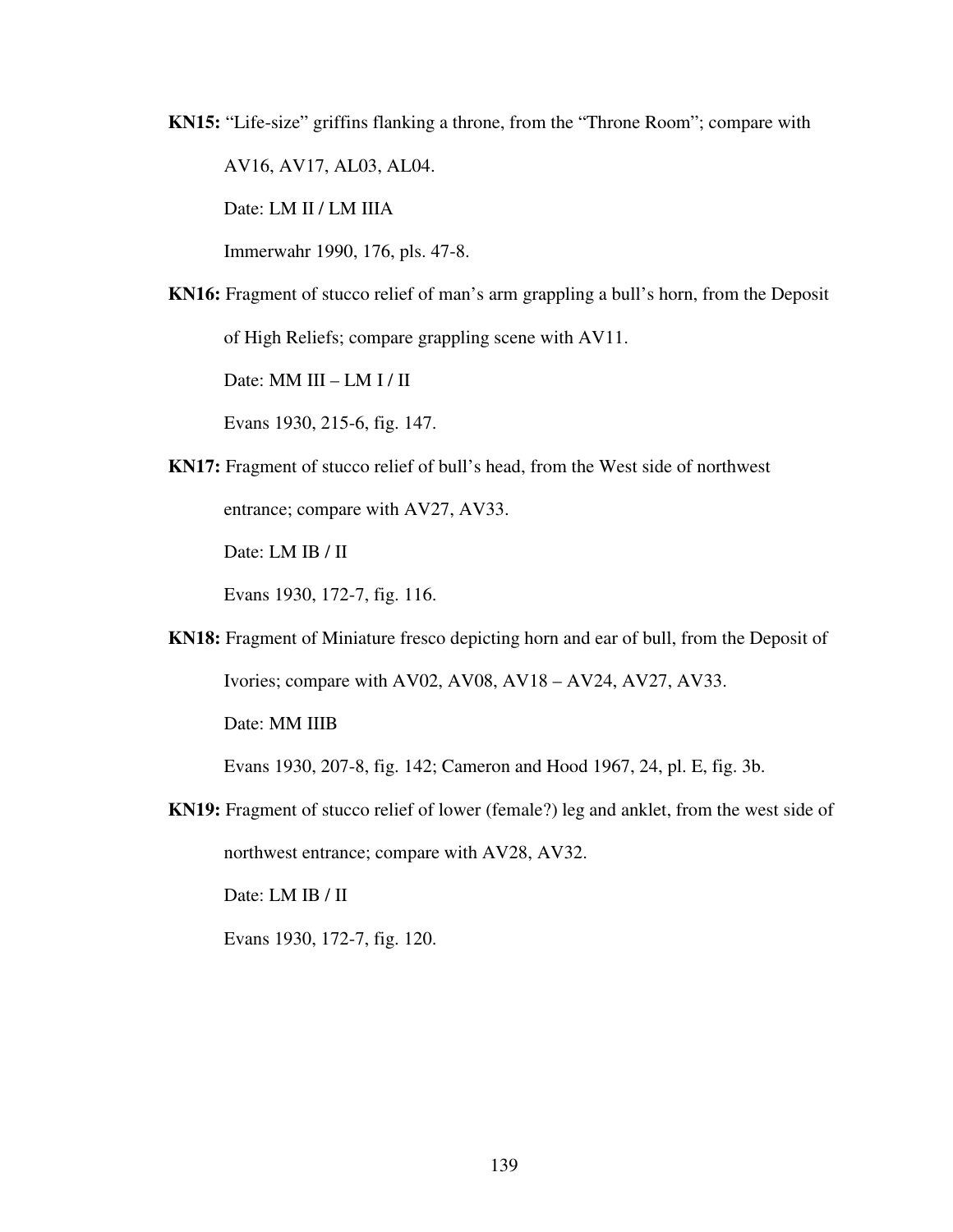## *Phaistos*

**PH01:** Fragments of brown and white floor meander fresco, from Room LIV of Protopalatial Palace; compare with AV02, AV03. Date: Phase III of Old Palace (MM II?) Immerwahr 1990, 22-3, fig. 6d.

## *Ayia Triadha*

- **AT01:** Cat hunting bird in ivy and hilly landscape, from the Villa, Room 14; compare rocky landscape with AV06; compare ivy with AV30. Date: LM IA Immerwahr 1990, 180, pl. 17.
- **AT02:** Goddess (dancing?) at altar surrounded by plants, from the Villa, Room 14; compare rocky landscape with AV06; compare plants with TK14; possibly compare goddess with AV31.

Date: LM IA

Immerwahr 1990, 180, pl.18.

**AT03:** Adorant with lilies, from the Villa, Room 14; compare lilies with TK10, TK11.

Date: LM IA

Rehak 1997, 167, fig. 4.

## *Thera (Akrotiri)*

**TH01:** Naturalistic marbled fresco slabs forming imitation stone dado, from the West House, Room 5; compare with TK01, TK04, AL01, MR02, QT01.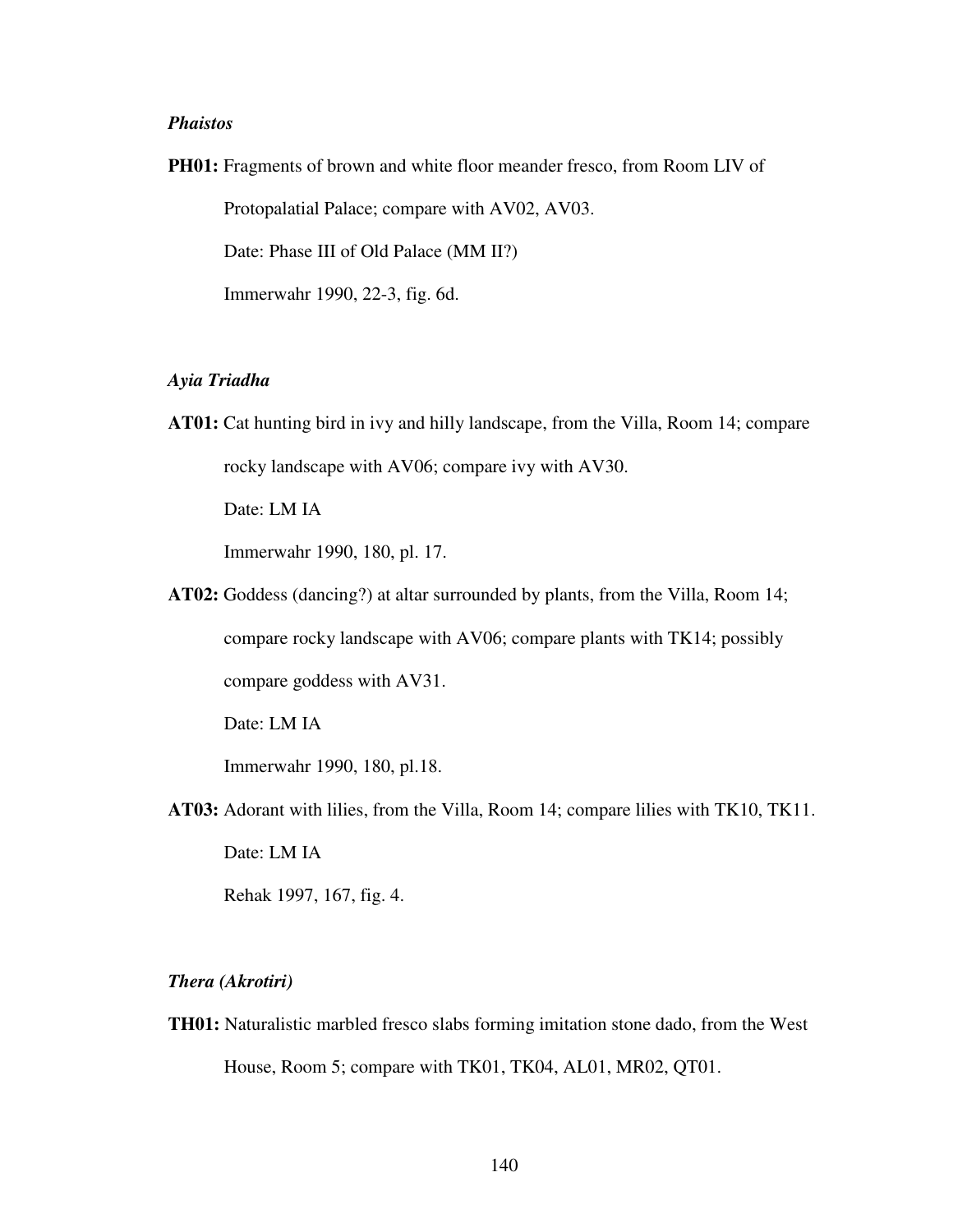Date: LM IA

Doumas 1992, 50, figs 14-7.

**TH02:** Griffin in flying gallop in riverine landscape with "easter egg" rocks, from the West House, Room 5, East Wall; compare griffin with AV16, TK16, TK17; compare "easter egg" rocks with AV07, AV08; compare plants with TK14. Date: LM IA

Doumas 1992, 65, fig. 32

**TH03:** Geometric staircase decoration fresco with red, white and blue bands, from Xeste 4; compare with AV01.

Date: LM IA

Doumas 1992, 179, figs. 140-1.

**TH04:** Decorative wall spiral, from Beta Sector, Room Beta 6; compare with MR01,

MR02.

Date: LM IA

Doumas 1992, 124, fig. 90.

**TH05:** Lilies and flying sparrow in rocky landscape, from Sector Delta, Room Delta 2, South Wall; compare lilies with TK10 – TK12; compare sparrow with TK15; compare rocky landscape with AV06.

Date: LM IA

Doumas 1992, 100, fig. 66, 105, fig. 71.

**TH06:** Flying sparrows in rocky landscape with lilies, from Sector Delta, Room Delta 2, West Wall; compare sparrows with TK15; compare rocky landscape with AV06; compare lilies with TK10 – TK12.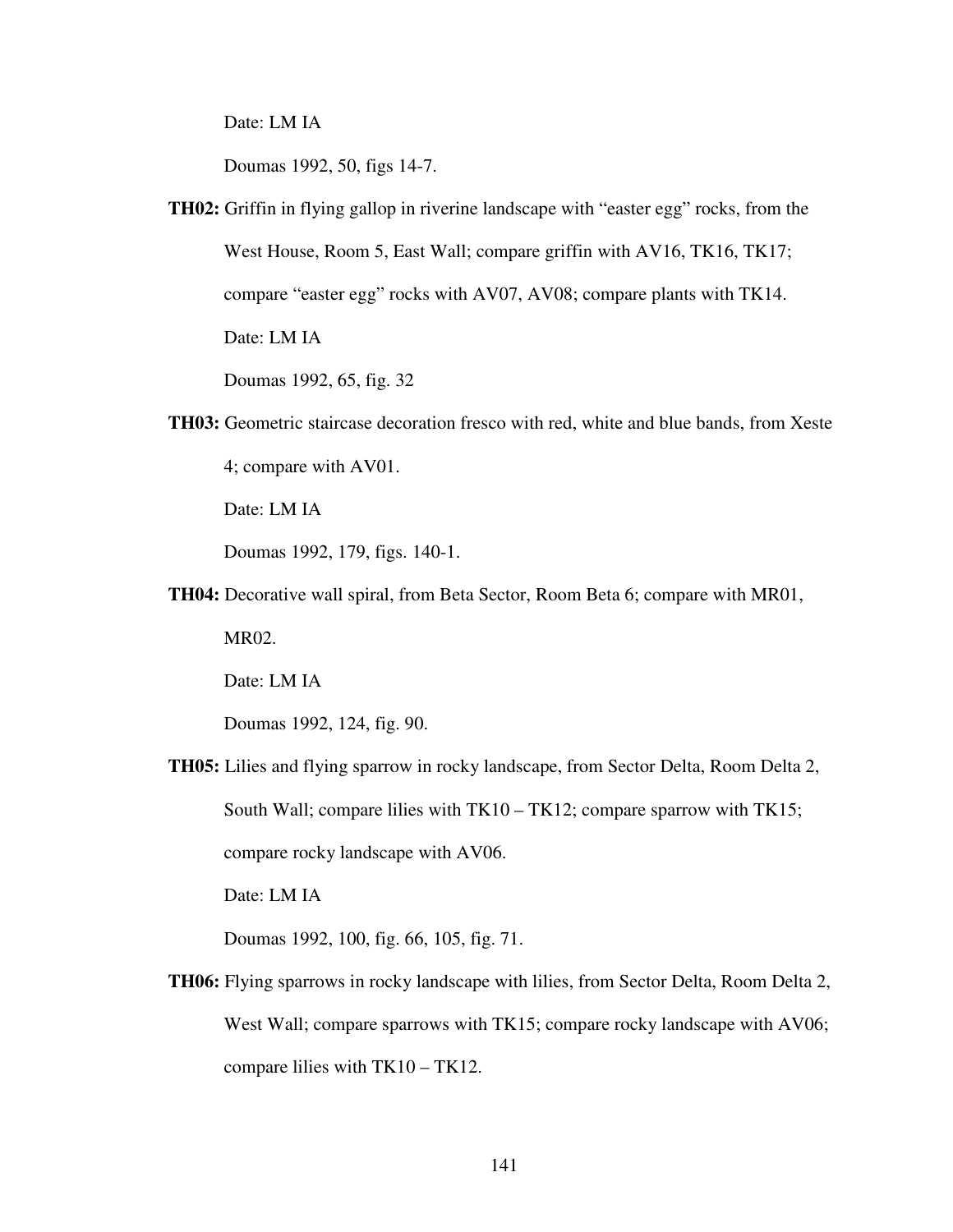Date: LM IA

Doumas 1992, 101, fig. 67, 107, fig. 76.

**TH07:** Mature female saffron gatherer with red anklets and blue bracelets, from Xeste 3, Room 3a; compare jewelry with AV31; compare hilly landscape with horizon on AV06.

Date: LM IA

Doumas 1992, 152, fig. 116, 154, fig. 118.

**TH08:** Young female saffron gatherer with blue anklets and bracelets and chain of flowers as ornament hanging from sleeve, from Xeste 3, Room 3a; compare jewelry with AV31; compare hilly landscape with horizon on AV06; compare flowers with  $TK10 - TK12$ .

Date: LM IA

Doumas 1992, 152, fig. 116, 156, fig. 120.

**TH09:** Pointed rosettes in blue and white quatrefoils below ladder motif border, from Xeste 3, Room 9 (upper floor); compare ladder motif with AL04; contrast rosettes with AV12.

Date: LM IA

Doumas 1992, 174-5, figs. 136-7.

**TH10:** Ashlar masonry in various colors (Poleis IV and V) with flora, human and animal figures, from the West House, Room 5, South Wall; compare masonry with AV04, AV05, AV25, AV29, TK08, TK09, TK18. Date: LM IA

Doumas 1992, 84-5, figs. 45, 47-8.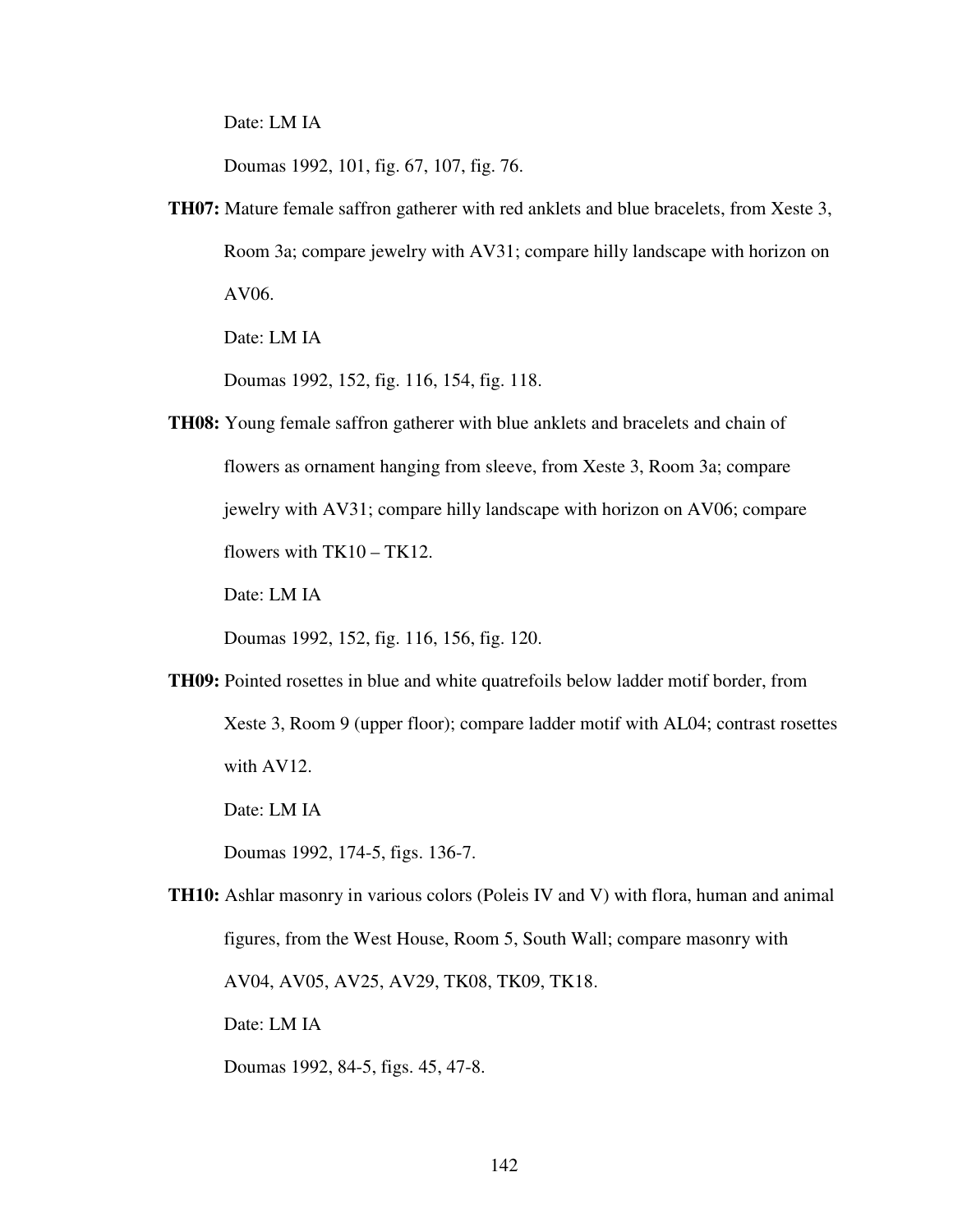**TH11:** "Shipwreck Scene" with rocky shore, from the West House, Room 5, North Wall; compare ships with TK07; compare rocky shore with TK05, TK06.

Date: LM IA

Doumas 1992, 62-3, fig. 29.

**TH12:** Ivy frieze in blue and red over "Boxing Boys," from Beta Sector, Room Beta 1; compare with AV30.

Date: LM IA

Doumas 1992, 111, fig. 78.

**TH13:** Flower pot imitating (stylized) marbled stone with lilies, from the West House, Room 4, Window, North Jamb; compare lilies with TK10 – TK12. Date: LM IA

Doumas 1992, 96, fig. 63.

**TH14:** Ikria with columns topped by "*waz* lily" floral motif, from the West House, Room 4, South Wall; compare floral caps with *waz* lilies on AV09. Date: LM IA

Doumas 1992, 91, fig. 56.

**TH15:** "The African" and blue palm fronds stemming from a horizontally slanting tree, from the area of Sector Alpha; compare with AV10, AV11.

Date: LM IA

Doumas 1992, 187, fig. 148.

**TH16:** Lion (or leopard) hunting deer in riverine landscape above city, from the West House, Room 5, South Wall; compare scene with AV15; compare plants with TK14; compare long robed human figures with AV04.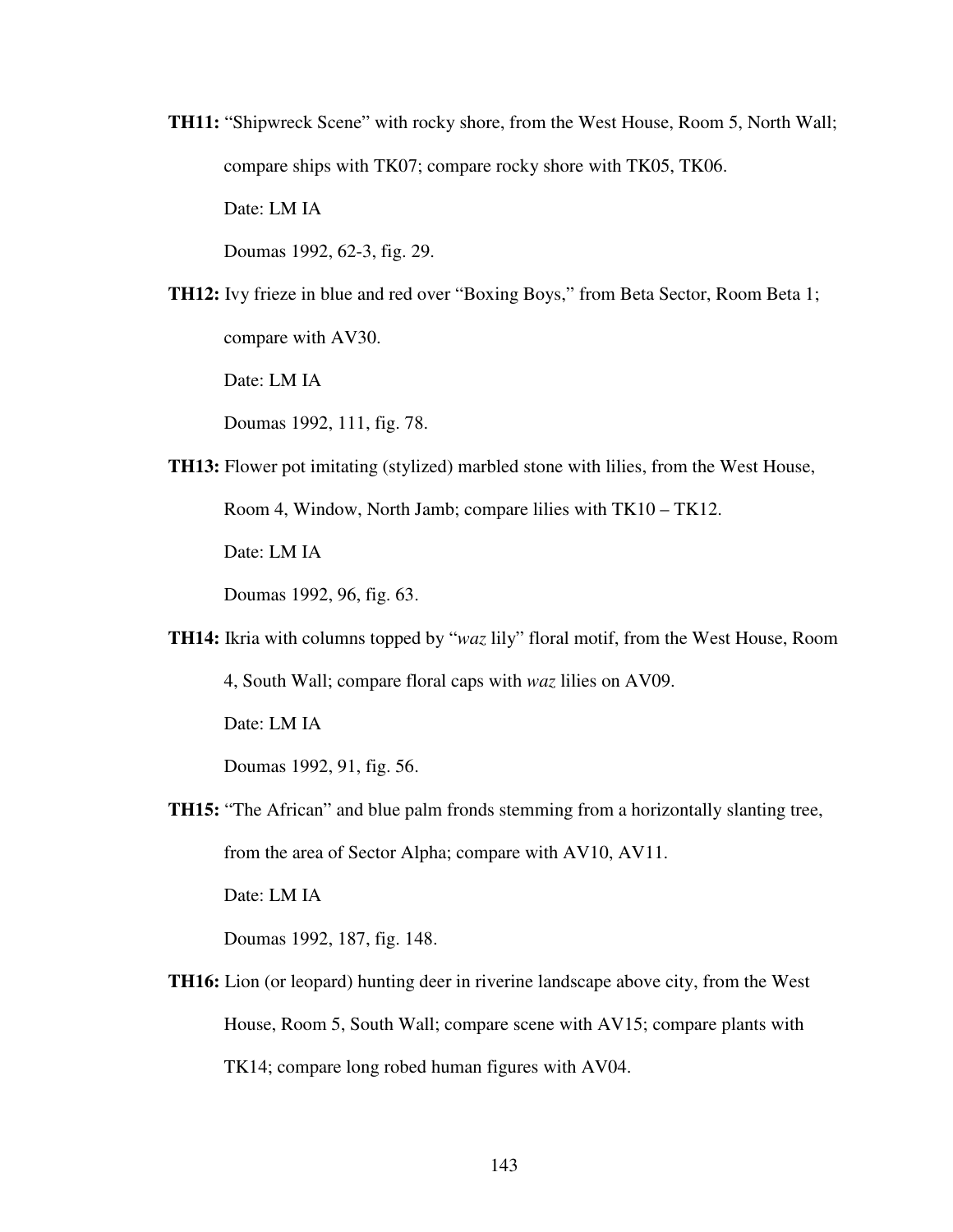Date: LM IA

Doumas 1992, 71, fig. 36.

**TH17:** Myrtle branches, from Sector Gamma; compare with TK14.

Date: LM IA

Sarpaki 2000, 676, fig. 7(14).

**TH18:** Reeds/Grasses blowing in wind, from Xeste 3, Room 3b; compare with AL05.

Date: LM IA

Vlachopoulos 2000, 645, fig. 1.

**TH19:** Ducks and blowing grasses, from Xeste 3, Room 3b; compare grasses with AL05. Date: LM IA

Doumas 1992, 172-3, fig. 136.

**TH20:** Griffin with blue and red spiraled and notched plumed wings seated alongside goddess (?), from Xeste 3, Room 3a; compare with AV16, AV17, TK16, TK17, AL04.

Date: LM IA

Doumas 1992, 165, fig. 128.

**TH21:** Young boy with yellowish skin and bare blue scalp, from Xeste 3, Room 3b;

compare with AV02.

Date: LM IA

Doumas 1992, 146, fig. 109, 148, fig. 112.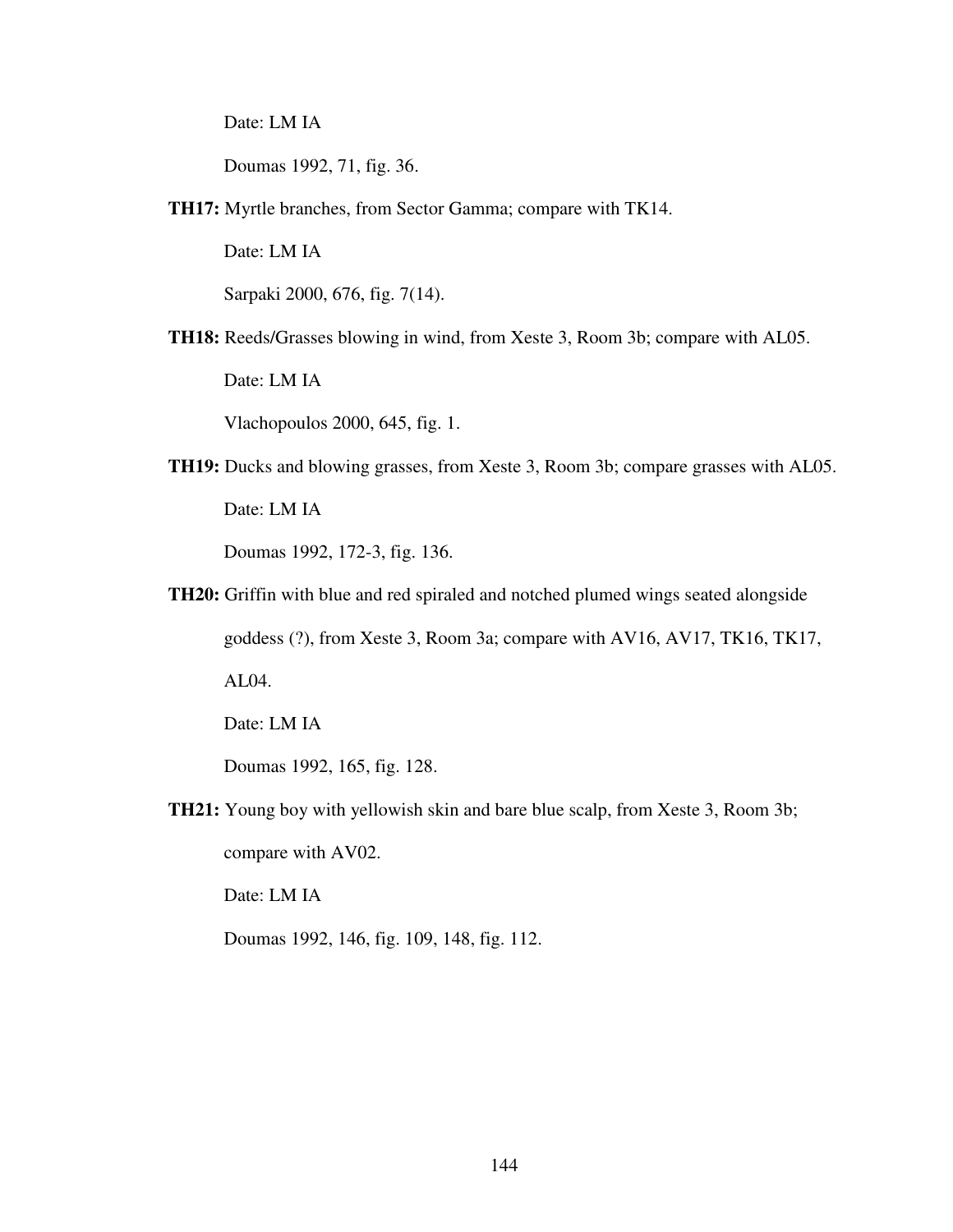**TH22:** "Boxing Boys" wearing anklets and armbands, from Beta Sector, Room Beta 1; compare anklet with AV31; compare armband with AV02.

Date: LM IA

Doumas 1992, 112-3, figs. 79-80.

**TH23:** Young female adorant with large spotted cloak and anklets, from Xeste 3, Room 3a; compare anklet with AV31.

Date: LM IA

Doumas 1992, 144, fig. 107.

**TH24:** Mature female adorant holding necklace, from Xeste 3, Room 3a; compare worn necklace with TK10 – TK12.

Date: LM IA

Doumas 1992, 138, fig. 101.

## **The Mainland Sites**

#### *Mycenae*

**MY01:** Imitation stone dado, from the Ramp House; compare reports with TK01, TK04,

AL01, MR02, QT01.

Date: LH II / LH IIIA

Reported in Immerwahr 1990, 190.

**MY02:** Painted grid on plaster floor, from the Main Courtyard; compare reports with

TK01, TK02.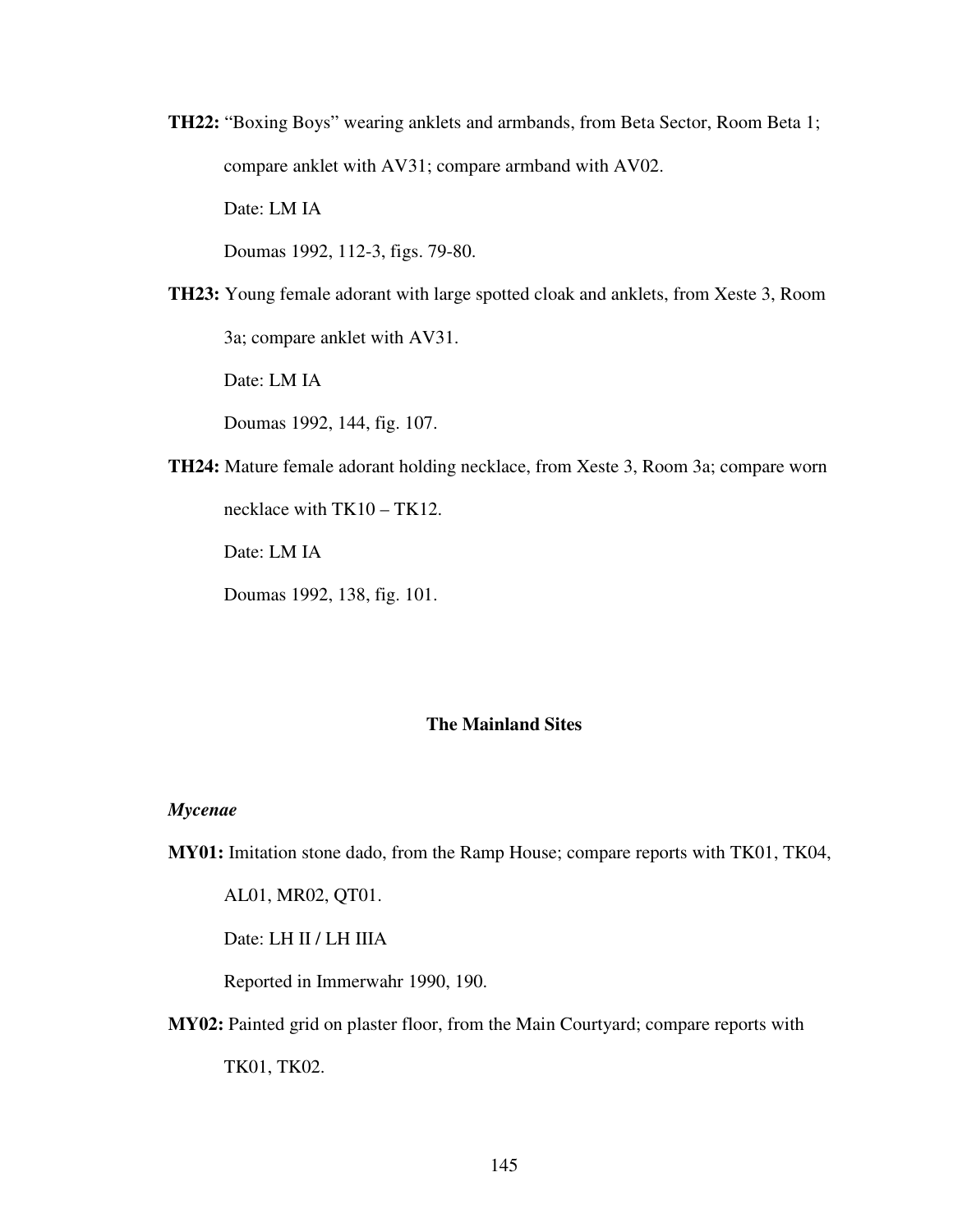Date: LH III

Reported in Hirsch 1980, 454-6.

**MY03:** Collection of toreador fragments with (half?) rosette and ladder motif border,

from the Ramp House Deposit; compare bull-leapers with AV02, AV18, AV20; compare spotted bulls with AV02, AV18 – AV24; compare rosette with AV12; compare ladder motif with AL04.

Date: LH II / LH IIIA

Immerwahr 1990, 190, col. pl. 16.

**MY04:** Representation of palace façade with beam ends and falling warrior, from the main room of megaron; compare with AV04, AV05, AV25, AV29, TK08, TK09, TK18.

Date: LH IIIB

Rodenwaldt 1922, pl. 2B, Immerwahr 1990, 192.

**MY05:** Half-rosette frescoed dado, from the Megaron Court; compare reports with

AV12.

Date: LH IIIB

Reported in Immerwahr 1990, 144, 194.

**MY06:** Fragment depicting architecture with partial leg and boot, from northwest of the megaron; compare leggings with AV10, AV20.

Date: LH III

Rodenwaldt 1922, 28-9, fig. 16.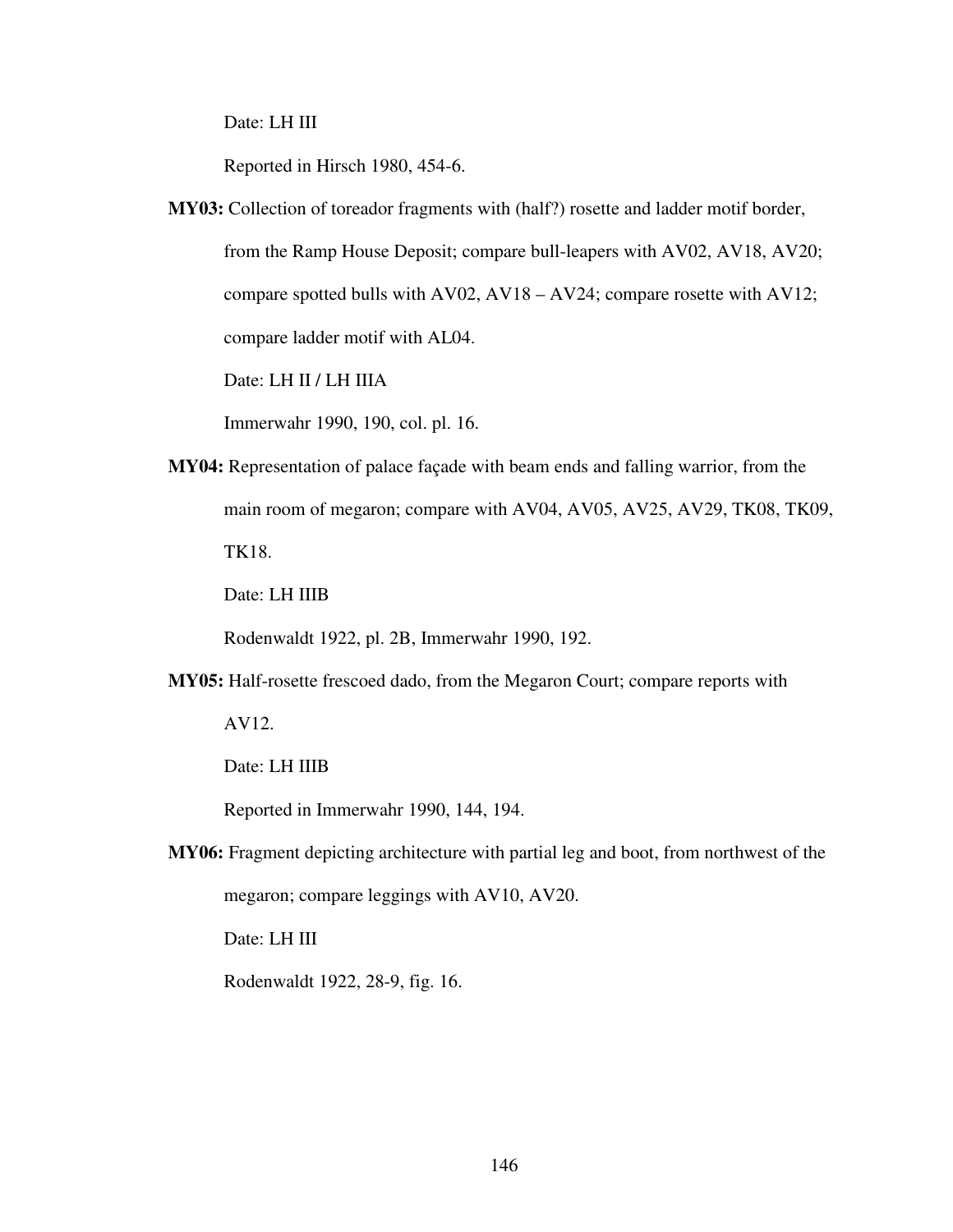## *Tiryns*

**TR01:** Imitation Stone dado, from the Inner Forecourt; compare reports with TK01,

TK04, AL01, MR02, QT01.

Date: LH IIIA

Reported in Immerwahr 1990, 204.

**TR02:** Floor fresco with checkerboard squares and marine motifs, from the megaron floor; compare with TK01, TK02.

Date: LH III

Rodenwaldt 1912, pl. 19; see also Hirsch 1980, 453-4.

**TR03:** Bull-leaper with white leggings and vaulting over spotted bull under ladder motif border, from the small court to northeast of bathroom; compare leaper with AV18, AV20; compare ladder motif with AL04.

Date: LH IIIB

Rodenwaldt 1912, 162-5, pl. 18.

**TR04:** "Women's Frieze" with tricolor ladder motif and rosette border, from the Later Palace, West slope rubbish deposit; compare ladder motif with AL04.

Date: LH IIIB

Immerwahr 1990, 202, pl. 56.

**TR05:** Wings of large sphinxes/griffins (?), from the West Slope; compare reports with AV17, AL04.

Date: LH IIIB (or earlier?)

Reported in Immerwahr 1990, 203.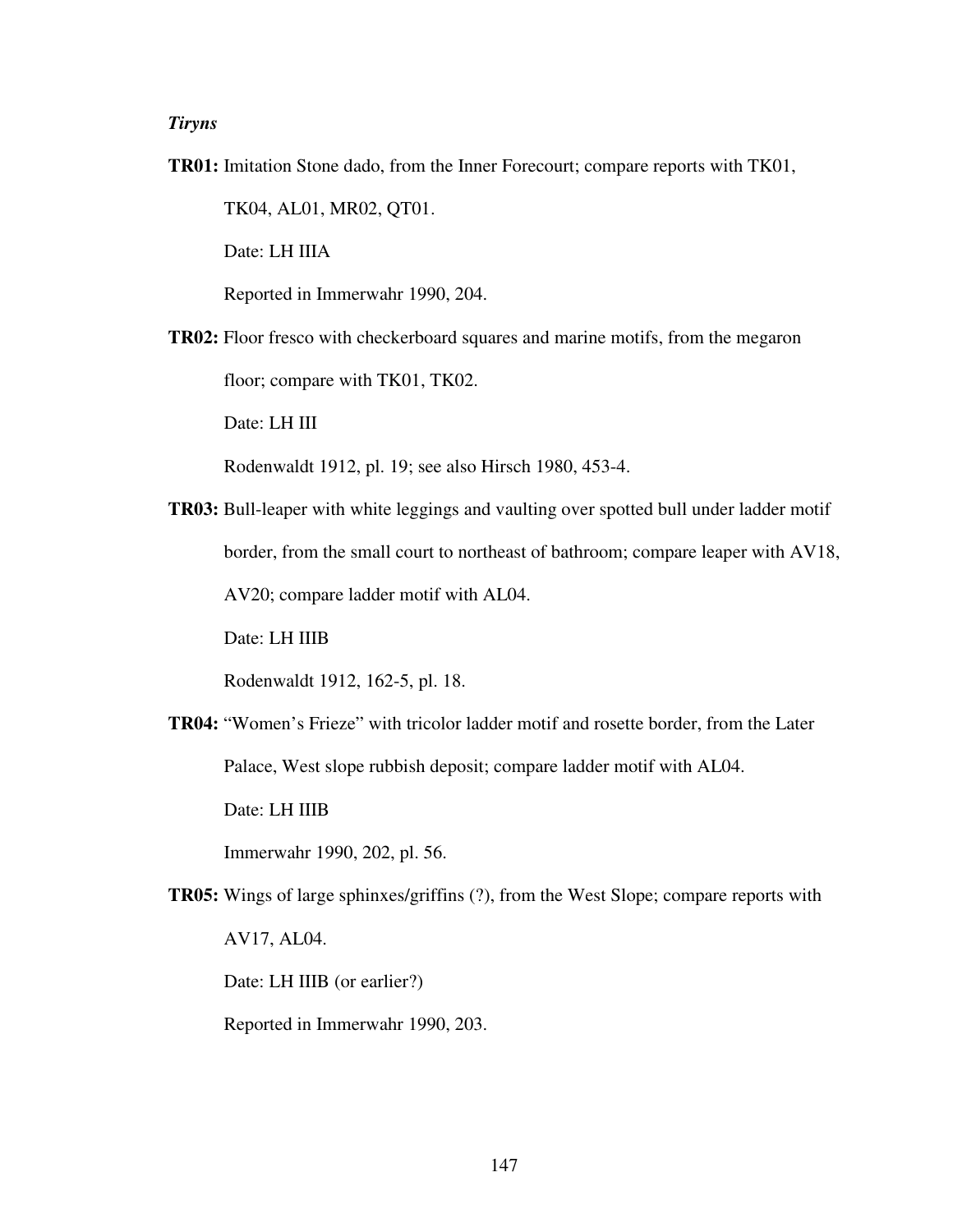**TR06:** Spotted dogs with furry tails hunting a boar in vegetative landscape, from the Later Palace, West slope rubbish deposit; compare dogs' furry tails to AV14; compare scene to AV13.

Date: LH IIIB

Rodenwaldt 1912, 124, fig. 55; see also Immerwahr 1990, 202.

**TR07:** Head of life-size bull, no context; possibly compare with AV02, AV07.

Date: Unknown

Reported in Immerwahr 1990, 203.

## *Pylos*

**PY01:** Imitation stylized stone dado, from Hall 64, Northeast Wall; compare with TK01,

TK04, AL01, MR02, QT01.

Date: LH IIIB2

Lang 1969, 169, pl. 140(1 D 64).

**PY02:** Imitation stylized stone dado with "easter egg" stone, from the plaster dump at the northwest slope; compare imitation stone with TK01, TK04, AL01, MR02, QT01; compare "easter egg" motif with AV07, AV08.

Date: LH IIIB2

Lang 1969, 173, pl. 98(13 D 44b), pl. Q.

**PY03:** Floor fresco with grid and octopus, from the megaron floor; compare with TK01, TK02.

Date: LH III

Preziosi and Hitchcock 1999, 157, 160, fig. 97.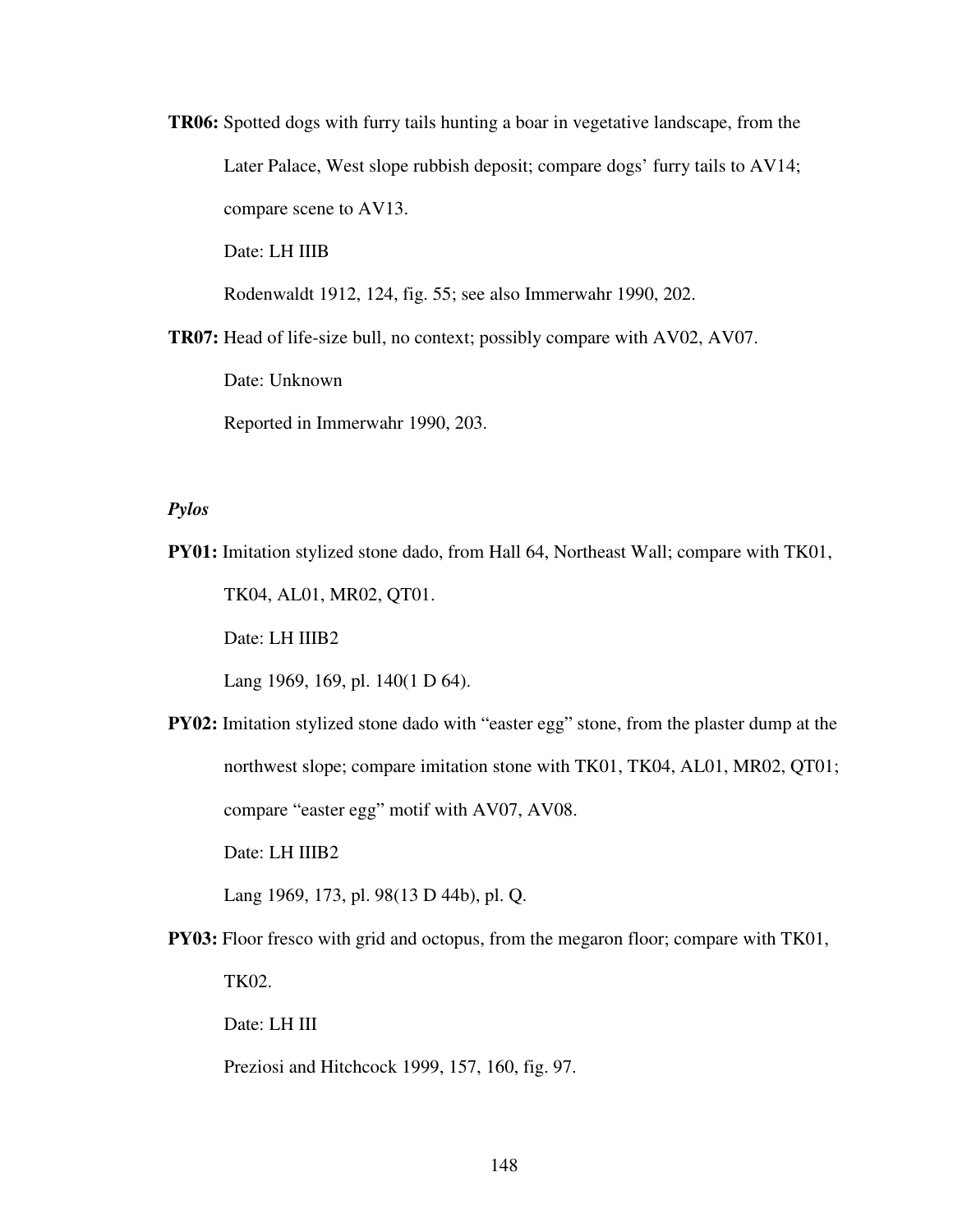**PY04:** Lyre player on red ground with rocky border, from the Throne Room; compare red background and rocky border with AL03, AL04.

Date: LH IIIB2

Lang 1969, 79-80, pl. 27(43 H 6), pl. A; see also Immerwahr 1990, col. pl. 18.

**PY05:** Head under black and white checkerboard on blue ground, from northeast of the palace; compare checkerboard with ladder motif on AL04.

Date: LH IIIB?

Lang 1969, 78, pl. 25(38 H ne), pl. C.

**PY06:** Representation of building façade with half-rosettes facing inward under horns of consecration, from Court (3); compare rosettes with AV12.

Date: LH IIIA/B

Lang 1969, 139-40, pl. 78(8 A 3), pl. I; see also Immerwahr 1990, 127, fig. 35c.

**PY07:** Half-rosettes in frescoed "metopes," from the plaster dump at the northwest slope; compare with AV12.

Date: LH IIIB

Lang 1969, 156, pl. 90(20 F nws), pl. 139.

**PY08:** Half-rosettes in frescoed "metopes," from the plaster dump to the southwest of the southwest building; compare with AV12.

Date: LH IIIB

Lang 1969, 156-7, pl. 91(21 F swsw), pl. 139.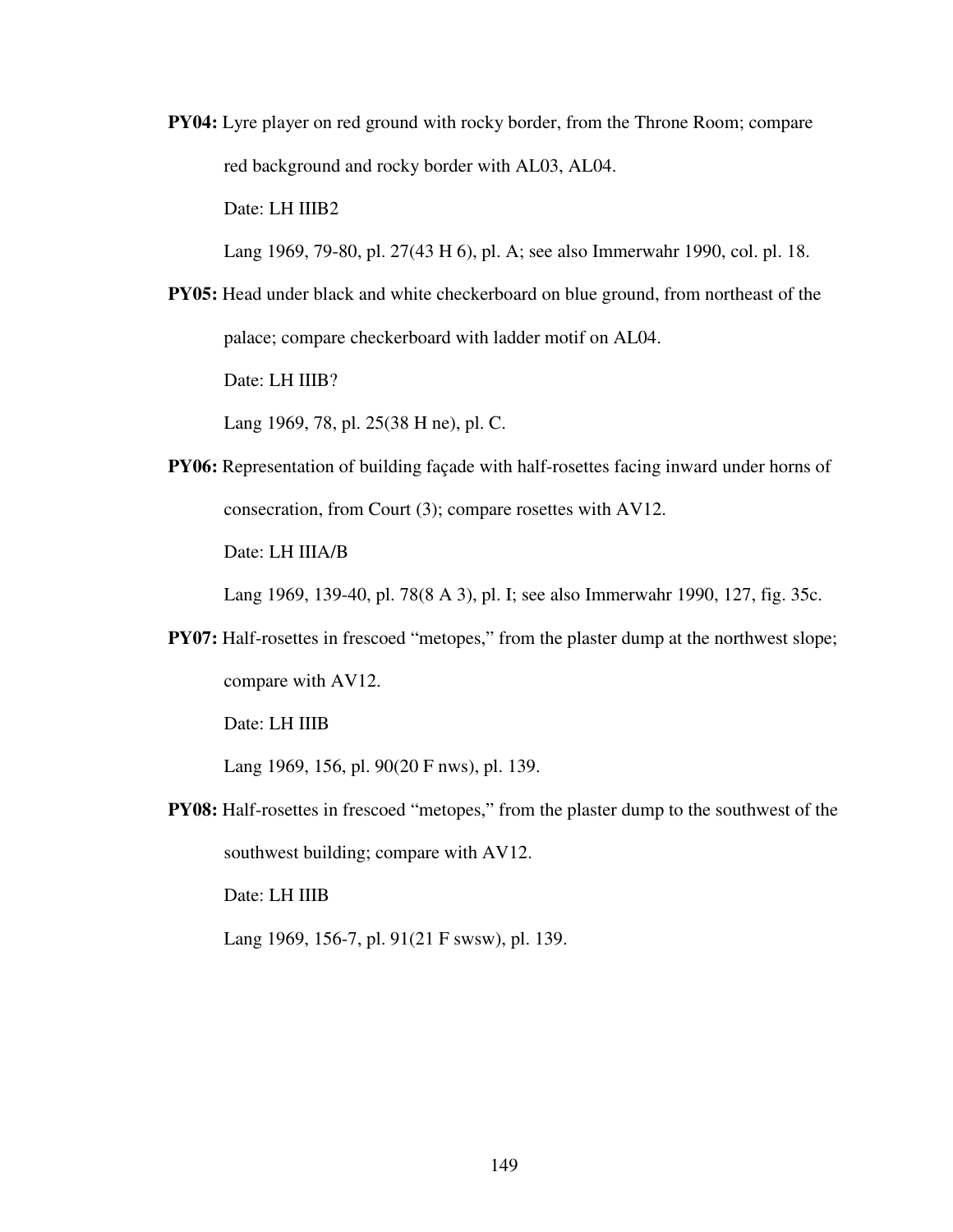**PY09:** "Life-size" heraldic (?) griffins and lions, from near the throne in Room 6; compare reports with AV17, AL03.

Date: LH IIIB2

Reported in Immerwahr 1990, 199.

**PY10:** Frieze of "life-size" griffins and lions, from Hall 46, Room 43; compare with

AV17, AL03.

Date: LH IIIB2

Immerwahr 1990, 199, pl. 79.

**PY11:** Fragment of life-size bull, from the Throne Room; compare reports with AV07,

AV21 – AV24.

Date: LH IIIB2

Reported in Immerwahr 1990, 198.

**PY12:** Toreador in white kilt, from the Wine Magazine (105) in pit below floor level; compare with AV02, AV18.

Date: LH IIIA (?)

Lang 1969, 77, pl. 24(36 H 105), pl. C; see also Immerwahr 1990, 196, col. pl. 17.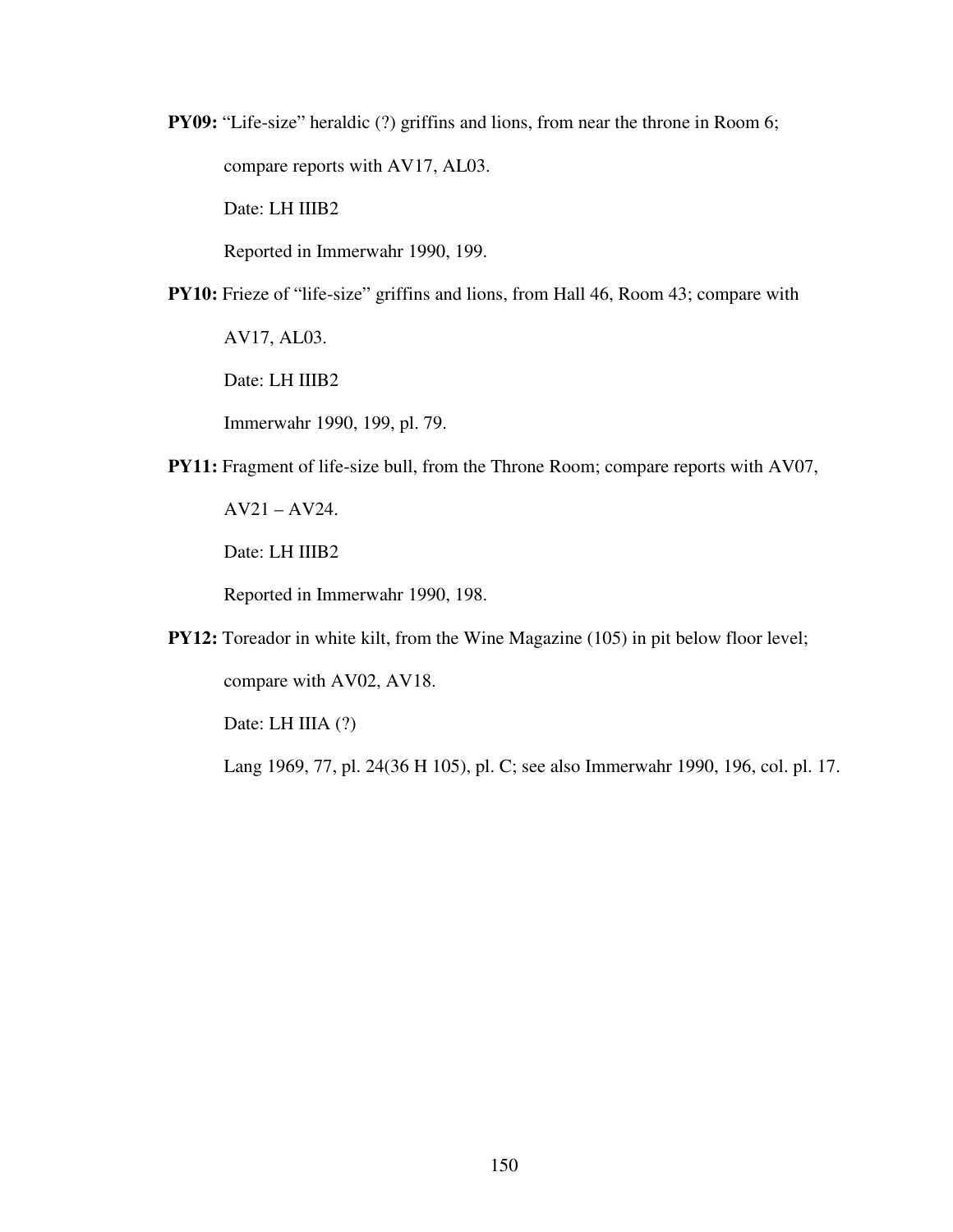## **Appendix II: Catalogue of Selected Non-Fresco Comparanda**

 This catalogue includes only selected objects of a non-fresco nature and is not intended to be comprehensive with regard to either sites represented or objects from those sites that are included. There are undoubtedly numerous additional objects that could be included, but the purpose of those listed below is to support and supplement the primary catalogue in Appendix I. Therefore, there is no need for this catalogue to be exhaustive.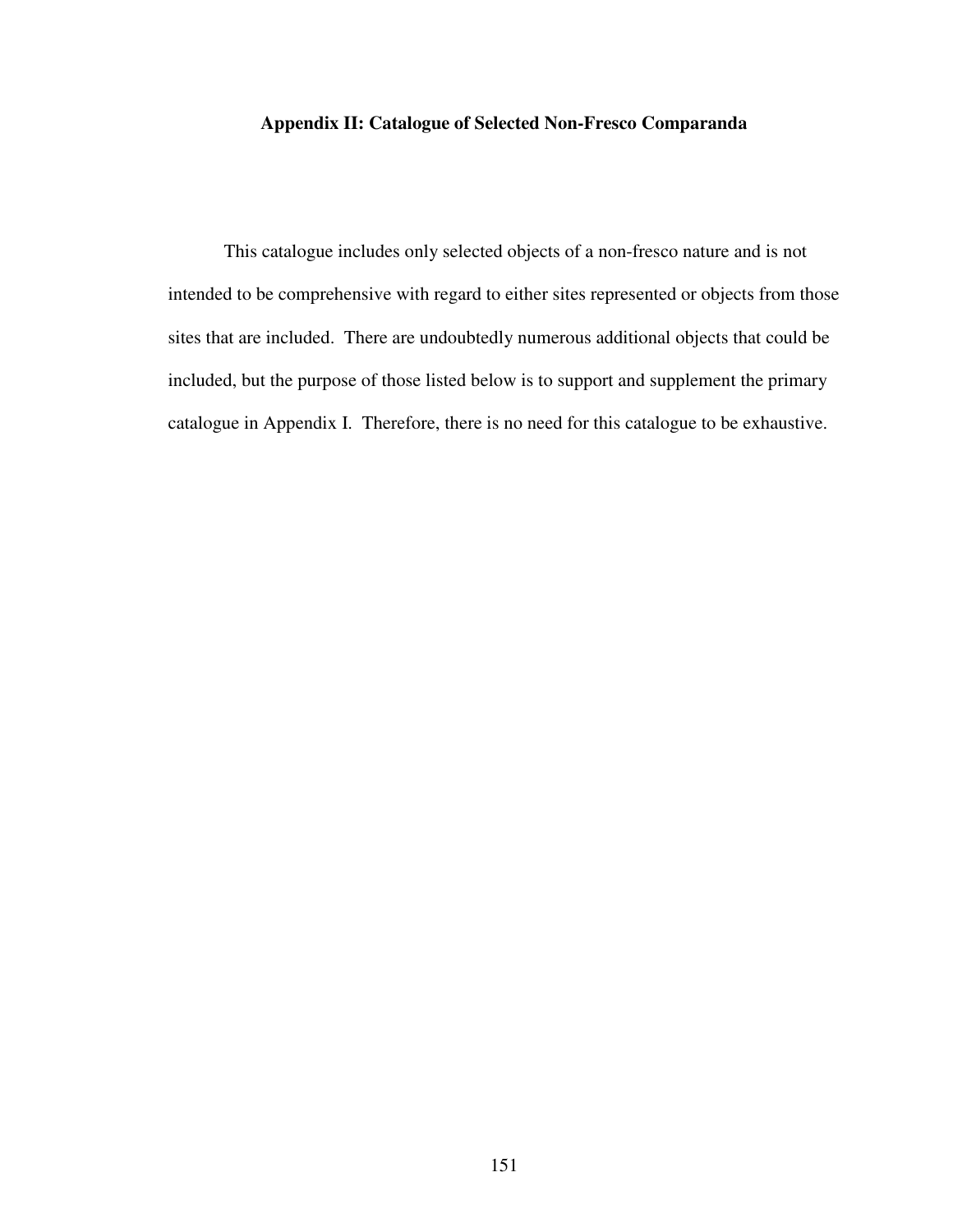# **Key**

| $ALb -$      |                | Alalakh      |
|--------------|----------------|--------------|
| ARb -        |                | Argos        |
| $ATb -$      |                | Ayia Triadha |
| $\bf{AVb}$ - |                | Avaris       |
| KNb -        |                | Knossos      |
| MRb -        |                | Mari         |
| MYb -        |                | Mycenae      |
| PHb          |                | Phaistos     |
| PKb          |                | Palaikastro  |
| PYb -        |                | Pylos        |
| THb          | $\overline{a}$ | Thera        |
|              |                |              |

- **TKb** Tel Kabri
- **TRb** Tiryns
- **QTb** Qatna
- **VAb** Vapheio
- **ZKb** Zakro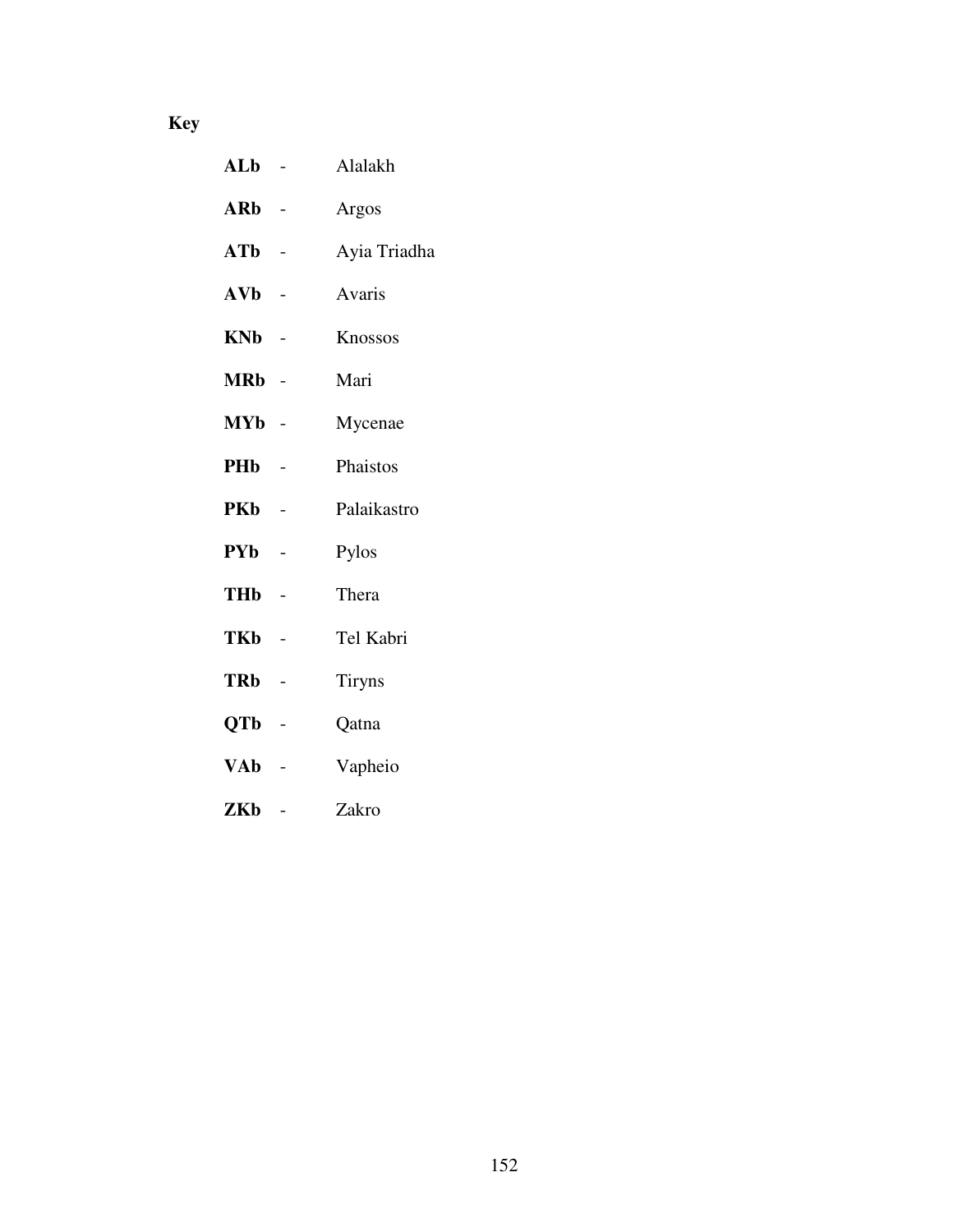## **The Aegean Sites**

## *Knossos*

**KNb01:** Red gypsum imitation of rocky shore, from the Queen's Megaron; compare with

AV08, TK05, TK06, AL03, AL04.

Date: MM III

Evans 1930, 365-6, fig. 243.

**KNb02:** Faience Town Mosaic, from north of Loomweight Deposit Basement; compare

with AV04, AV05, AV25, AV29, TK08, TK09, TK18.

Date: MM IIIA (?)

Immerwahr 1990, 68-70, pl. 24.

**KNb03:** Limestone half-rosette frieze, from the northwest entrance; compare with AV12.

Date: MM III

Evans 1928, 590-2, fig. 368.

**KNb04:** Faience fruit (pomegranate?), from the Temple Repositories; possibly compare with TK13.

Date: MM III

Evans 1921, 500, fig. 358.

**KNb05:** Kamares amphora depicting palms, from the Loomweight Basement; compare palms with AV10.

Date: MM IIB / MM IIIA

Immerwahr 1990, 22, pl. 4.

**KNb06:** Faience palm tree, from the Temple Repositories; compare with AV10, AV11.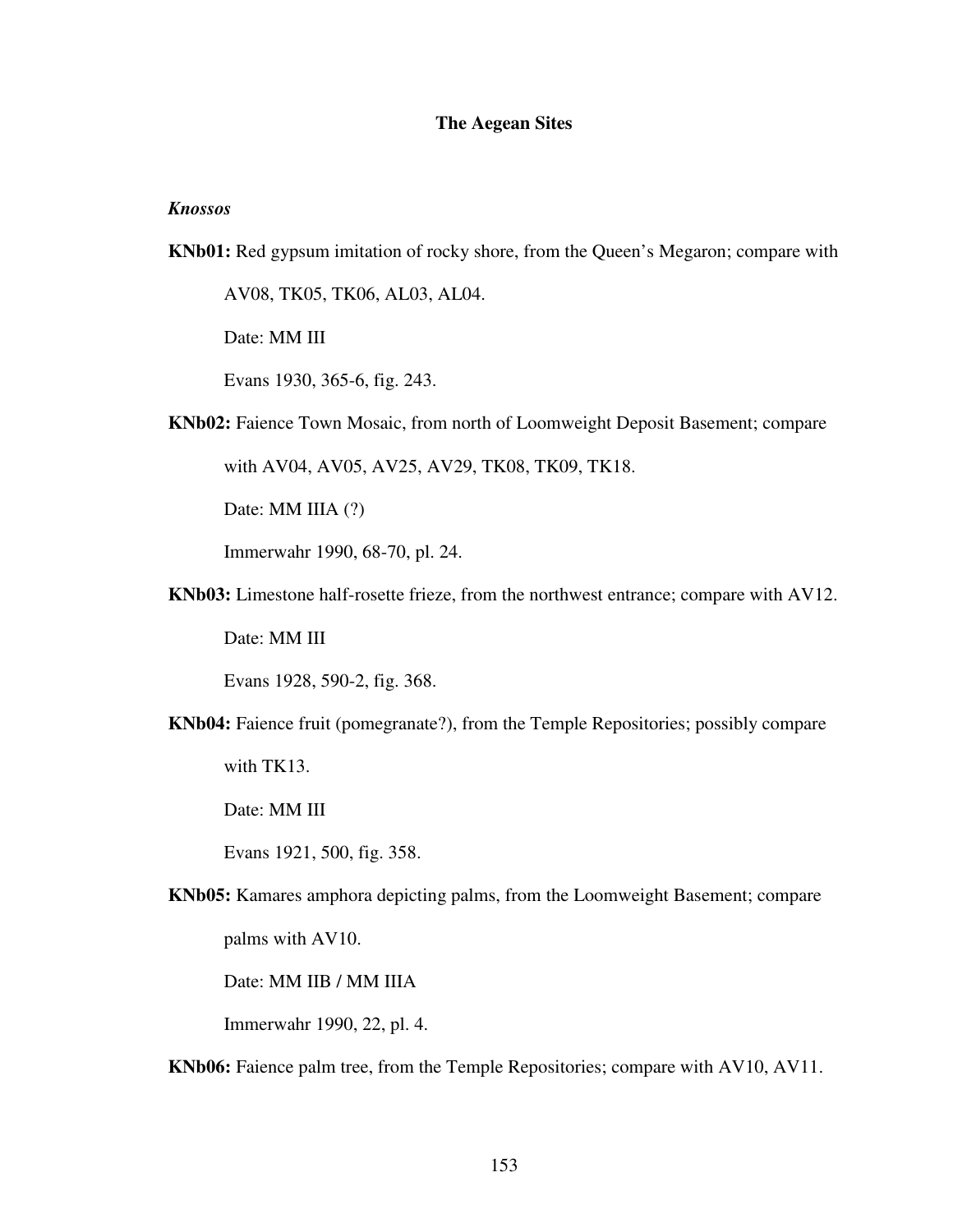Date: MM III

Evans 1921, 500, fig. 358.

**KNb07:** Faience "flower pot" with plant with rounded leaves, from the Temple

Repositories; compare with TK14.

Date: MM III

Evans 1930, 277-9, 281, fig. 187A.

**KNb08:** Floral Style "Flower-pot" showing grass motif, from the area of the East

Staircase; compare with AL05.

Date: LM IA

Evans 1930, 277-9, fig. 187.

**KNb09:** Sealing showing standing priest with long robe, possibly from the West Quarter

of the Palace; compare robe with AV04.

Date: Unknown

Evans 1935, 404-5, fig. 336.

## *Phaistos*

**PHb01:** Floral Style jug, from unknown original location; compare with AL05.

Date: LM IB

Vlachopoulos 2000, 650, fig. 17.

## *Ayia Triadha*

**ATb01:** Ivory Seals with maze pattern, from the Ossuary Tholos; compare with AV03.

Date: EM III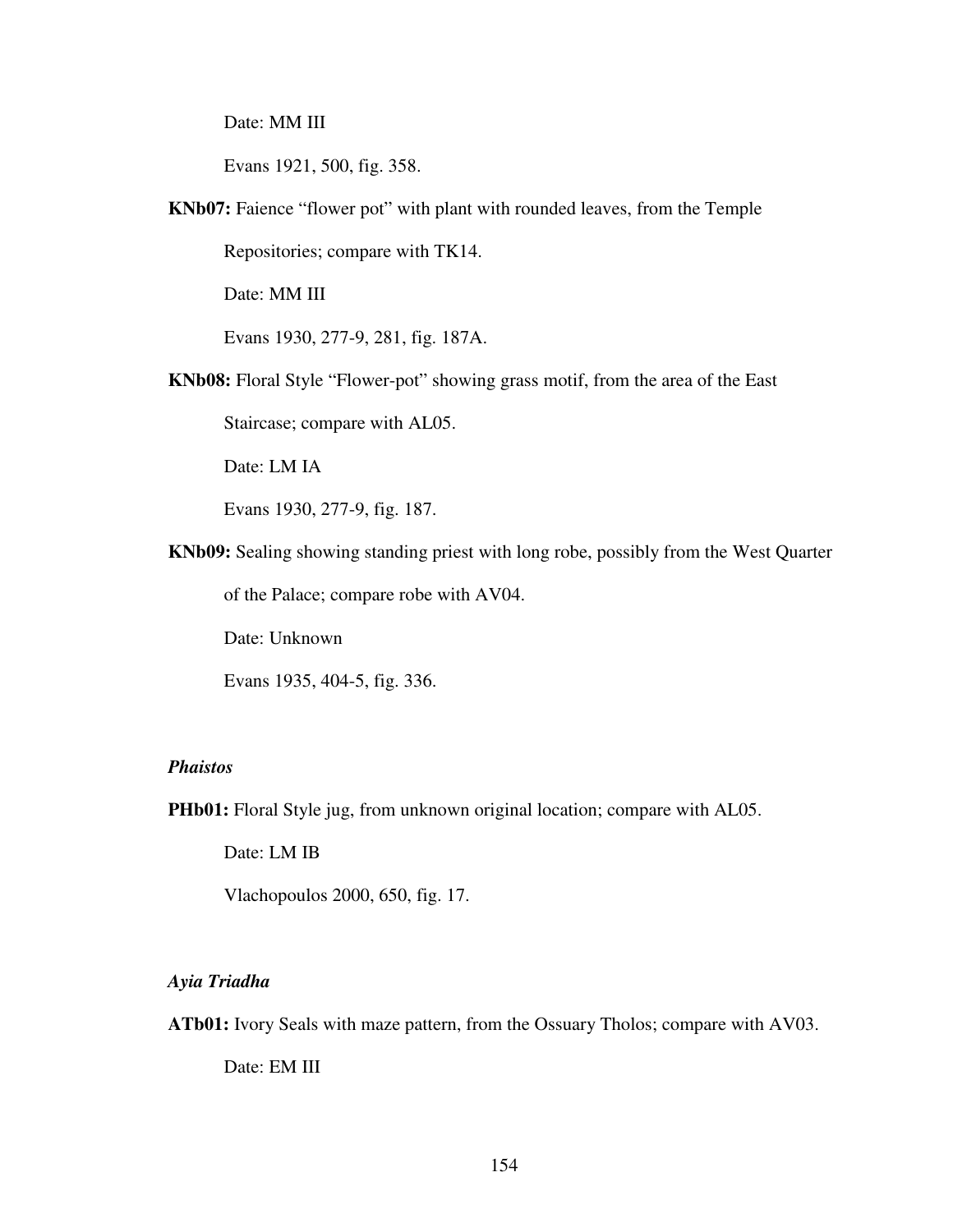Evans 1921, 121, fig. 90.

**ATb02:** Scene with fore-facing sacrificial bull bound on altar, from the Ayia Triadha Sarcophagus; compare with AV02. Date: LM IIIA (early)

Evans 1930, 39, fig. 24; Immerwahr 1990, 180-1.

## *Palaikastro*

**PKb01:** Red stucco grid for inlaid floor orthostates, in the palace; compare reports with

TK01, TK02.

Date: Unknown

Reported in Hirsch 1980, 456.

#### *Zakro*

**ZKb01:** Red stucco grid for inlaid floor orthostates, in the palace; compare reports with

TK01, TK02.

Date: Unknown

Reported in Hirsch 1980, 456.

**ZKb02:** Sealing depicting spiraled cross pattern, from unknown original location;

compare spiral with maze on AV03.

Date: Unknown

Hogarth 1902, 88-9, pl. 10(134).

**ZKb03:** Sealing depicting geometric meander pattern, from unknown original location; compare meander with maze on AV03.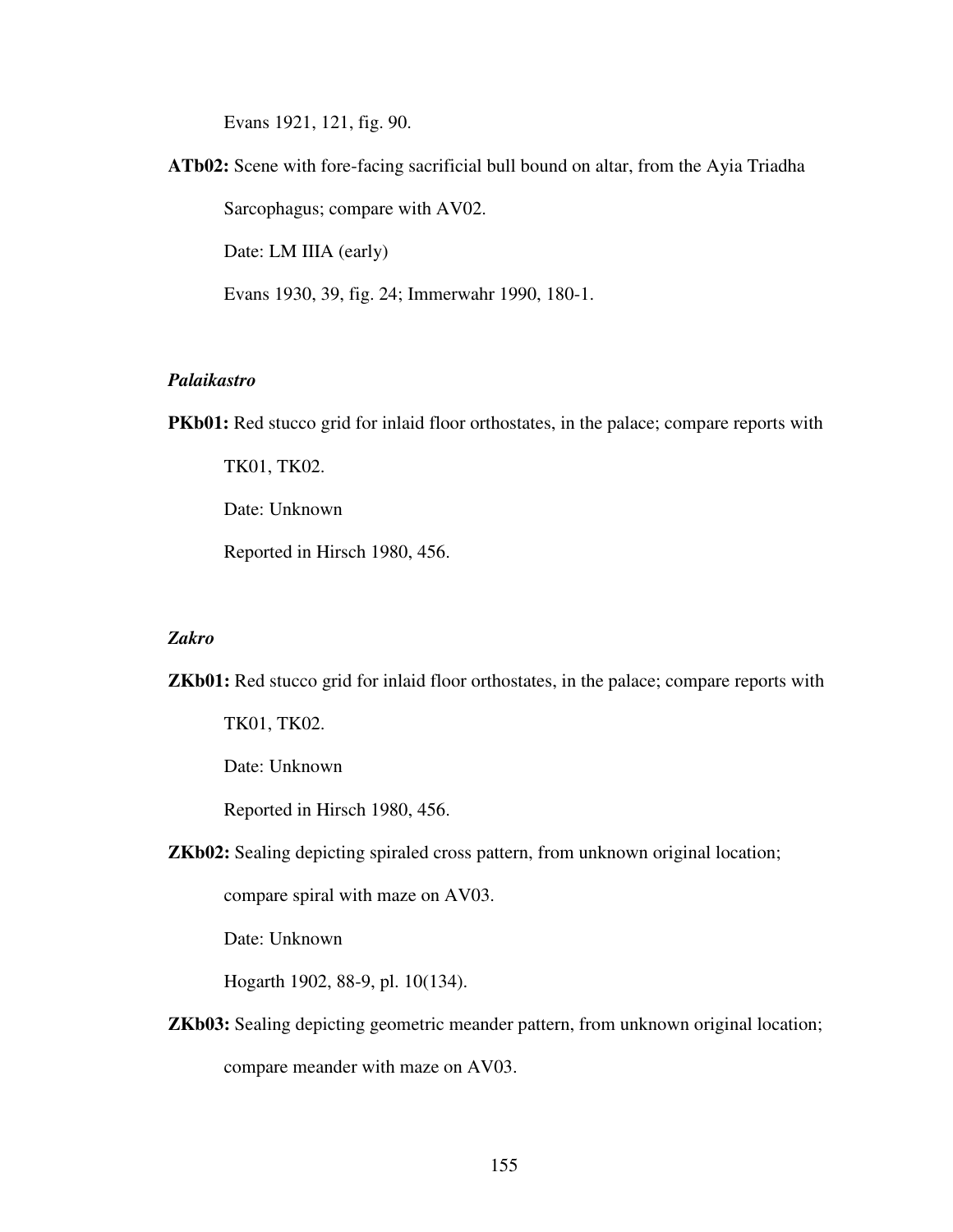Date: Unknown

Hogarth 1902, 88, pl. 10(133).

**ZKb04:** Sealing depicting gate/shrine flanked by lions with half-rosette (?) frieze, from

unknown original location; compare rosettes with AV12.

Date: Unknown

Hogarth 1902, 87, fig. 28, pl. 10(112).

**ZKb05:** Sealing depicting fore-facing bull head, from unknown original location;

compare with AL02.

Date: Unknown

Hogarth 1903, 84-5, pl. 8(81).

**ZKb06:** Sealing depicting bucranium, from unknown original location; compare with

AL02.

Date: Unknown

Hogarth 1902, 84-5, pl. 8(80).

**ZKb07:** Sealing depicting lion (?) in flying gallop in rocky landscape with palm tree (?), from unknown original location; compare lion with AV15; compare rocky landscape motif with AV13, TK05, TK06, AL03, AL04; compare palm with AV10, AV11.

Date: Unknown

Hogarth 1902, 87, pl. 9(105).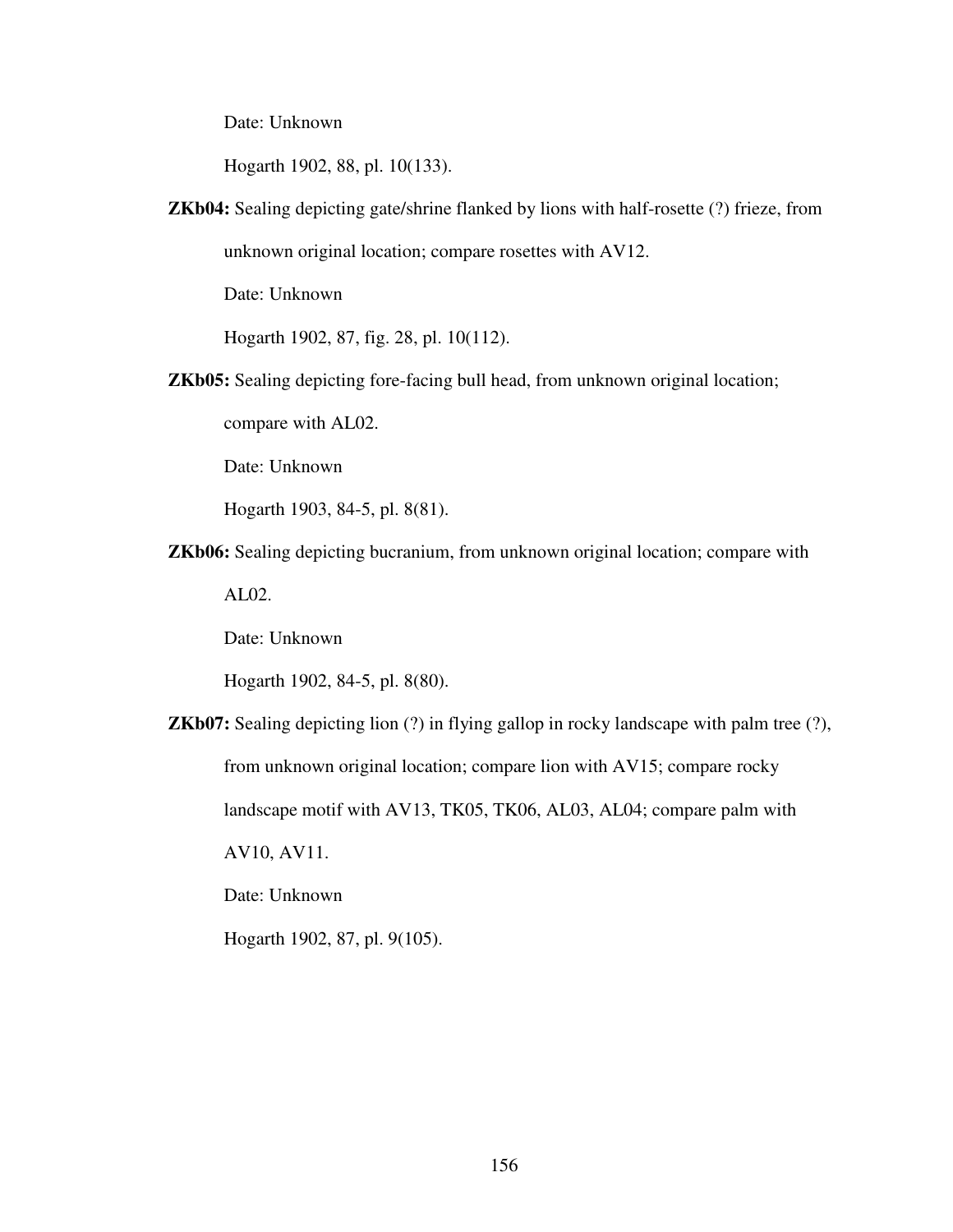**ZKb08:** Sealing depicting bull (in side view) turning head (fore facing) with leaper over back, from unknown original location; compare bull's turned head with AV02; compare bull-leaping scene with AV02, AV18 – AV24. Date: Unknown Hogarth 1902, 86, pl. 9(96).

## *Thera (Akrotiri)*

**THb01:** Light on Dark jug depicting blowing reeds/grasses, from unknown original location; compare motif with AL05.

Date: LC I

Vlachopoulos 2000, 647-8, fig. 14.

**THb02:** Dark on Light jug depicting static grasses capped by seed tufts, from unknown location; compare grasses and seed tufts with AL05.

Date: LC I

National Archaeological Museum of Athens, Thera Room.

## **The Mainland Sites**

## *Mycenae*

**MYb01:** Stucco Tablet with Warrior Goddess and yellow and blue ladder motif border, from Tsountas' House; compare ladder motif with AL04. Date: LH IIIB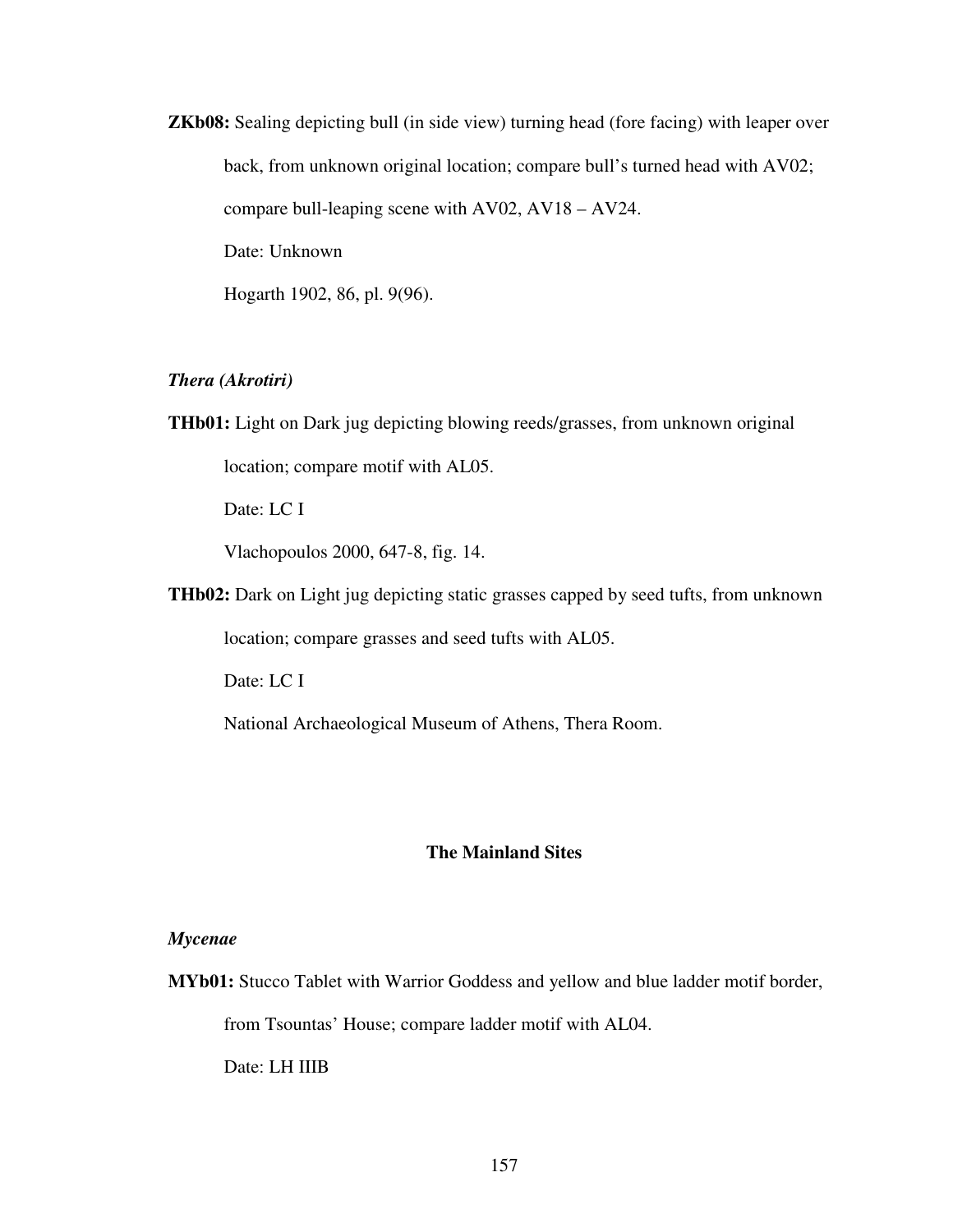Immerwahr 1990, 191-2, pl. 62.

**MYb02:** Porphyry row of half-rosettes and "denticles," from the Citadel; compare halfrosettes with AV12; compare Schliemann's "denticles." with ladder motif on  $AI.04$ 

Date: Unknown

Schliemann 1880, 96-7, fig. 151.

**MYb03:** Golden tripartite shrine ornament (?) with half-rosette frieze and masonry base,

from Grave Circle A, Shaft Grave 3; compare half-rosettes with AV12.

Date: LH I

Schliemann 1880, 267, fig. 423.

**MYb04:** Bronze dagger with inlaid lilies, from Grave Circle A, Shaft Grave 5; compare with  $TK10 - TK12$ .

Date: LH I

Evans 1930, 130-1, fig. 86; see also Demakopoulou 1990, 314, 269.

**MYb05:** Silver and gilt bull's head rhyton with gold rosette on forehead, from Grave Circle A, Shaft Grave 3; compare rosette with AV12; possibly compare bull head and rosette with AL02?

Date: LH I

Schliemann 1880, 216-8, figs. 327-8.

**MYb06:** Gold bull's head ornaments with double axes between horns, from Grave Circle

A, Shaft Grave 3; possibly compare with AL02?

Date: LH I

Schliemann 1880, 218, figs. 329-30.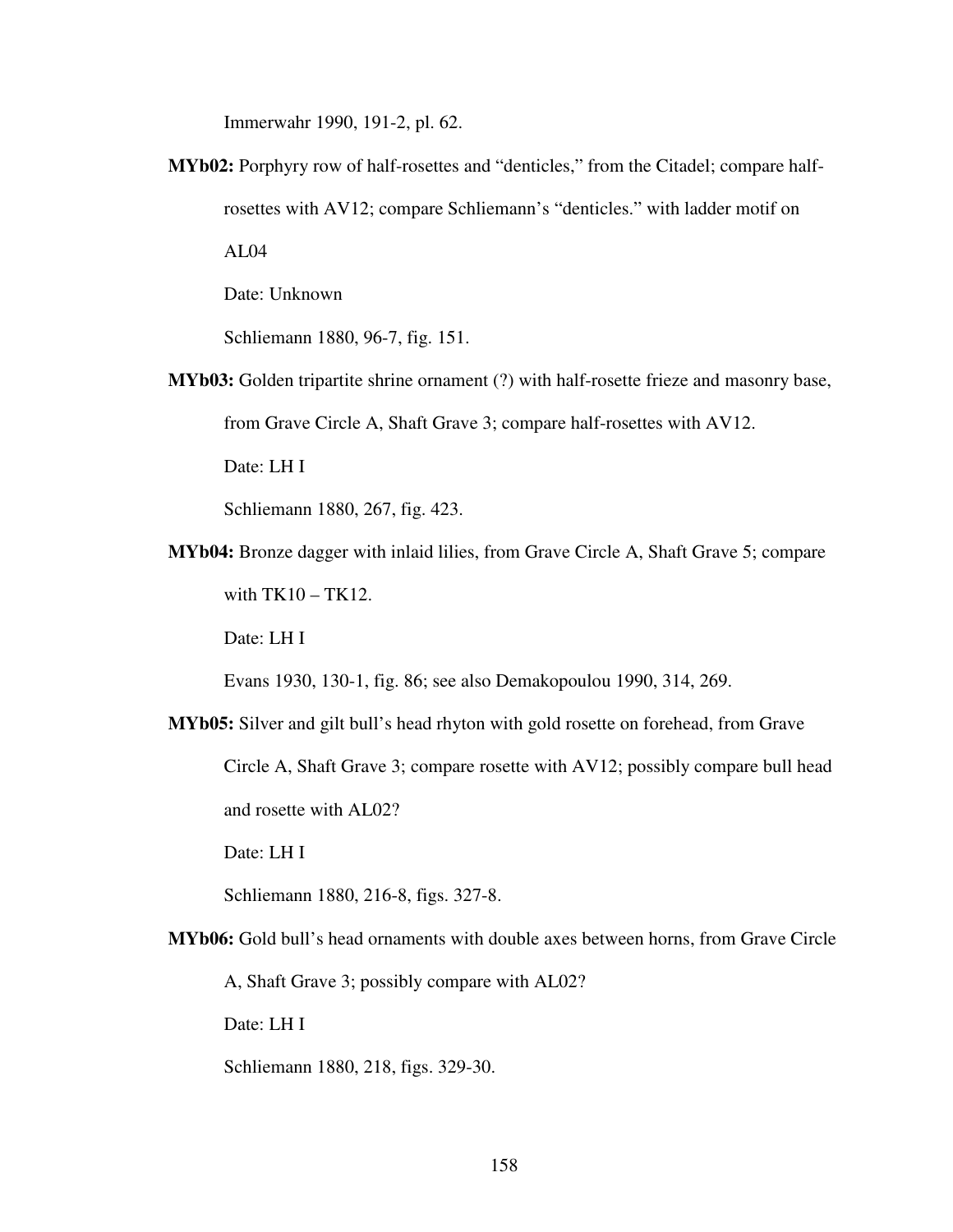**MYb07:** Gold griffin ornament with spiraled wings in flying gallop, from Grave Circle

A, Shaft Grave 3; compare with TK16, TK17, possibly with AV16?

Date: LH I

Schliemann 1880, 182, fig. 272.

**MYb08:** Reused sandstone grave stele covered with layer of painted plaster, from chamber tomb in lower city; compare process of painting on plastered stone with TK03, AL01. Date: LH IIIC Immerwahr 1990, 194, pl. 84.

#### *Vapheio*

**VAb01:** "Violent" Vapheio cup with charging fore-facing bull and two falling humans, from LH IIA tholos; compare fore-facing charging bull with AV02; compare falling figures with AV19. Date: LH IIA

Davis 1974, 479-80, fig. 17.

## *Argos*

**ARb01:** Sealing depicted fore-facing bull head with upside-down double axe between horns, from unknown original location; compare with AL02.

Date: Late Helladic?

Evans 1921, 435, fig. 312c.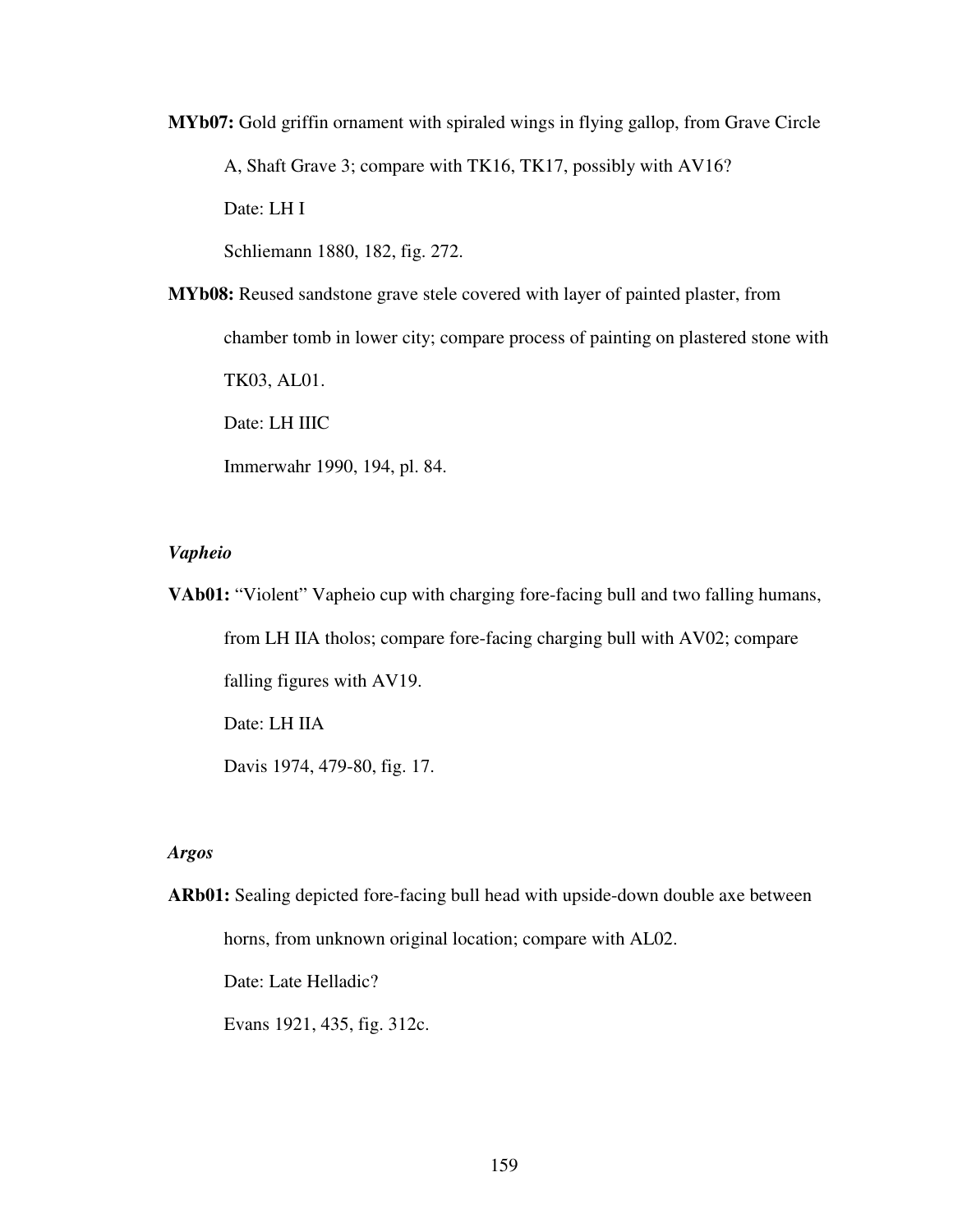|             | KN                        | PH          | <b>AT</b>   | PK | ZK | TH          | <b>MY</b>   | <b>TR</b>   | <b>PY</b>   | <b>VA</b> | $\overline{\mathbf{AR}}$ |
|-------------|---------------------------|-------------|-------------|----|----|-------------|-------------|-------------|-------------|-----------|--------------------------|
| <b>AV01</b> |                           |             |             |    |    | $\mathbf X$ |             |             |             |           |                          |
| AV02        | $\boldsymbol{\mathrm{X}}$ | $\mathbf X$ |             |    |    | $\mathbf X$ | $\mathbf X$ | $\mathbf X$ | $\mathbf X$ |           |                          |
| <b>AV03</b> | X                         | X           |             |    |    |             |             |             |             |           |                          |
| <b>AV04</b> |                           |             |             |    |    | $\mathbf X$ | $\mathbf X$ |             |             |           |                          |
| <b>AV05</b> |                           |             |             |    |    | $\mathbf X$ | $\mathbf X$ |             |             |           |                          |
| <b>AV06</b> | X                         |             | $\mathbf X$ |    |    | $\mathbf X$ |             |             |             |           |                          |
| <b>AV07</b> | $\mathbf X$               |             |             |    |    | $\mathbf X$ |             | $\mathbf X$ | $\mathbf X$ |           |                          |
| AV08        | $\mathbf X$               |             |             |    |    | $\mathbf X$ |             |             | $\mathbf X$ |           |                          |
| <b>AV09</b> |                           |             |             |    |    | $\mathbf X$ |             |             |             |           |                          |
| <b>AV10</b> | X                         |             |             |    |    | $\mathbf X$ | X           |             |             |           |                          |
| <b>AV11</b> | X                         |             |             |    |    | X           |             |             |             |           |                          |
| <b>AV12</b> | $\mathbf X$               |             |             |    |    |             | $\mathbf X$ |             | $\mathbf X$ |           |                          |
| <b>AV13</b> |                           |             |             |    |    |             |             | $\mathbf X$ |             |           |                          |
| <b>AV14</b> |                           |             |             |    |    |             |             | $\mathbf X$ |             |           |                          |
| <b>AV15</b> |                           |             |             |    |    | $\mathbf X$ |             |             |             |           |                          |
| <b>AV16</b> | X                         |             |             |    |    | $\mathbf X$ |             |             |             |           |                          |
| <b>AV17</b> | X                         |             |             |    |    | $\mathbf X$ |             | X           | X           |           |                          |
| <b>AV18</b> | $\mathbf X$               |             |             |    |    |             | $\mathbf X$ | $\mathbf X$ | $\mathbf X$ |           |                          |
| <b>AV19</b> | $\mathbf X$               |             |             |    |    |             | $\mathbf X$ |             |             |           |                          |
| AV20        | $\mathbf X$               |             |             |    |    |             | $\mathbf X$ | $\mathbf X$ |             |           |                          |
| <b>AV21</b> | $\mathbf X$               |             |             |    |    |             | $\mathbf X$ |             | $\mathbf X$ |           |                          |
| AV22        | $\mathbf X$               |             |             |    |    |             | $\mathbf X$ |             | $\mathbf X$ |           |                          |
| AV23        | $\mathbf X$               |             |             |    |    |             | $\mathbf X$ |             | $\mathbf X$ |           |                          |
| AV24        | X                         |             |             |    |    |             | X           |             | $\mathbf X$ |           |                          |
| AV25        |                           |             |             |    |    | X           | $\mathbf X$ |             |             |           |                          |
| AV26        |                           |             |             |    |    |             |             |             |             |           |                          |
| AV27        | X                         |             |             |    |    |             |             |             |             |           |                          |
| AV28        | $\mathbf X$               |             |             |    |    |             |             |             |             |           |                          |
| <b>AV29</b> |                           |             |             |    |    | $\mathbf X$ | $\mathbf X$ |             |             |           |                          |
| <b>AV30</b> |                           |             | $\mathbf X$ |    |    | X           |             |             |             |           |                          |
| <b>AV31</b> |                           |             | $\mathbf X$ |    |    | $\mathbf X$ |             |             |             |           |                          |
| <b>AV32</b> | X                         |             |             |    |    |             |             |             |             |           |                          |
| AV33        | $\mathbf X$               |             |             |    |    |             |             |             |             |           |                          |

## **Appendix III: Shared Motifs between the Eastern Mediterranean Sites and the Aegean and Greek Mainland: The Frescoes (Appendix I)**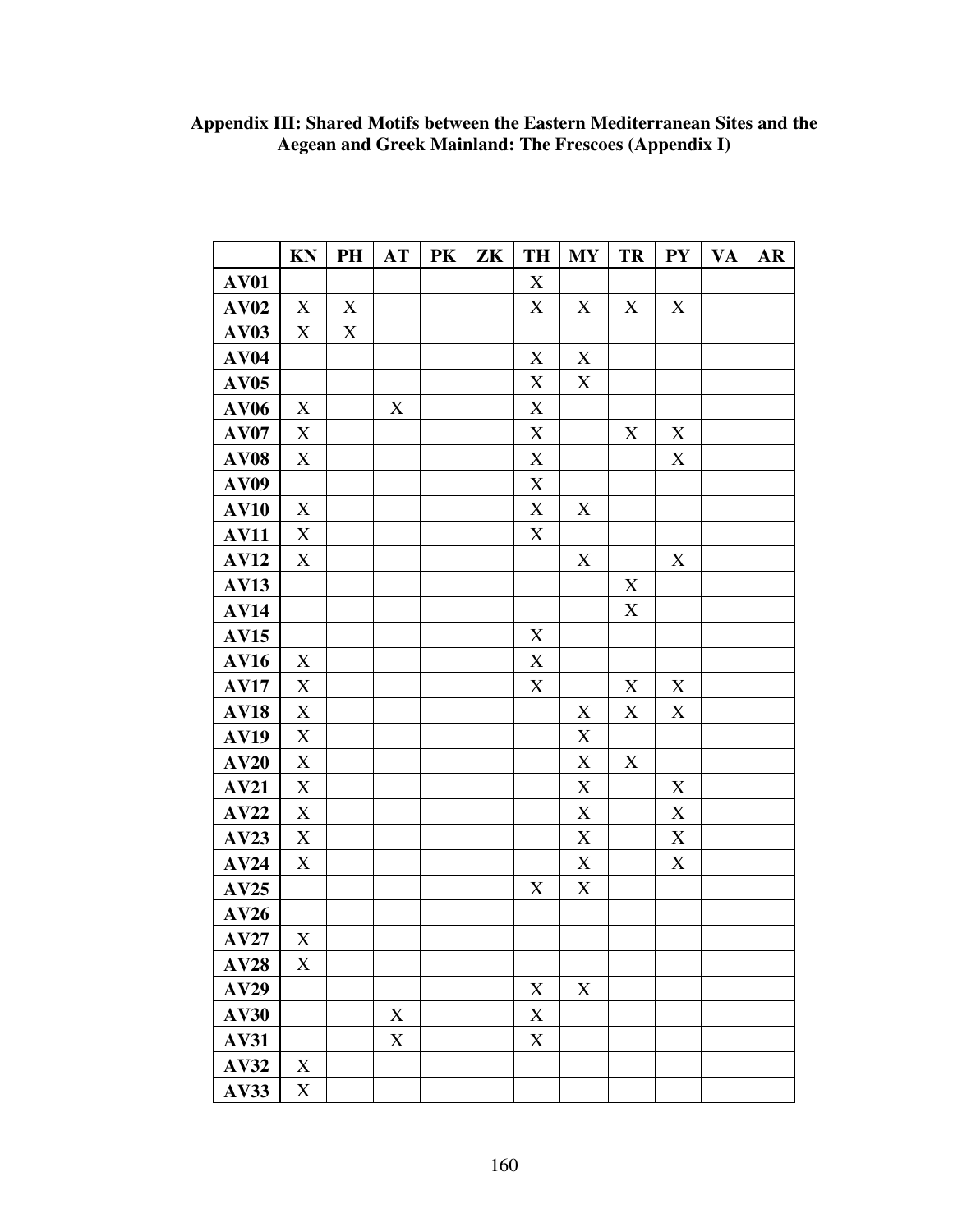|             | KN                        | PH | AT | PK | ZK | TH                        | <b>MY</b>   | ${\rm TR}$  | <b>PY</b>                 | <b>VA</b> | AR |
|-------------|---------------------------|----|----|----|----|---------------------------|-------------|-------------|---------------------------|-----------|----|
| <b>TK01</b> | X                         |    |    |    |    | X                         | $\mathbf X$ | X           | X                         |           |    |
| <b>TK02</b> |                           |    |    |    |    |                           | X           | X           | X                         |           |    |
| <b>TK03</b> |                           |    |    |    |    |                           |             |             |                           |           |    |
| <b>TK04</b> | X                         |    |    |    |    | $\boldsymbol{\mathrm{X}}$ | X           | X           | $\boldsymbol{\mathrm{X}}$ |           |    |
| <b>TK05</b> | X                         |    |    |    |    | $\mathbf X$               |             |             |                           |           |    |
| <b>TK06</b> | X                         |    |    |    |    | X                         |             |             |                           |           |    |
| <b>TK07</b> |                           |    |    |    |    | $\mathbf X$               |             |             |                           |           |    |
| <b>TK08</b> |                           |    |    |    |    | $\boldsymbol{\mathrm{X}}$ | $\mathbf X$ |             |                           |           |    |
| <b>TK09</b> |                           |    |    |    |    | X                         | X           |             |                           |           |    |
| <b>TK10</b> | X                         |    | X  |    |    | X                         |             |             |                           |           |    |
| <b>TK11</b> | X                         |    | X  |    |    | X                         |             |             |                           |           |    |
| <b>TK12</b> | X                         |    |    |    |    | $\mathbf X$               |             |             |                           |           |    |
| <b>TK13</b> |                           |    |    |    |    |                           |             |             |                           |           |    |
| <b>TK14</b> | X                         |    | X  |    |    | X                         |             |             |                           |           |    |
| <b>TK15</b> |                           |    |    |    |    | X                         |             |             |                           |           |    |
| <b>TK16</b> |                           |    |    |    |    | $\mathbf X$               |             |             |                           |           |    |
| <b>TK17</b> | $\boldsymbol{\mathrm{X}}$ |    |    |    |    | $\boldsymbol{\mathrm{X}}$ |             |             |                           |           |    |
| <b>TK18</b> |                           |    |    |    |    | $\mathbf X$               | X           |             |                           |           |    |
| AL01        | X                         |    |    |    |    | X                         | X           | X           | X                         |           |    |
| AL02        |                           |    |    |    |    |                           |             |             |                           |           |    |
| <b>AL03</b> | $\mathbf X$               |    |    |    |    |                           |             |             | $\mathbf X$               |           |    |
| AL04        | X                         |    |    |    |    | X                         | X           | X           | $\mathbf X$               |           |    |
| AL05        |                           |    |    |    |    | $\mathbf X$               |             |             |                           |           |    |
| <b>MR01</b> | X                         |    |    |    |    | X                         |             |             |                           |           |    |
| <b>MR02</b> | $\boldsymbol{\mathrm{X}}$ |    |    |    |    | $\mathbf X$               | $\mathbf X$ | $\mathbf X$ | $\mathbf X$               |           |    |
| <b>OT01</b> | $\mathbf X$               |    |    |    |    | X                         | X           | X           | $\mathbf X$               |           |    |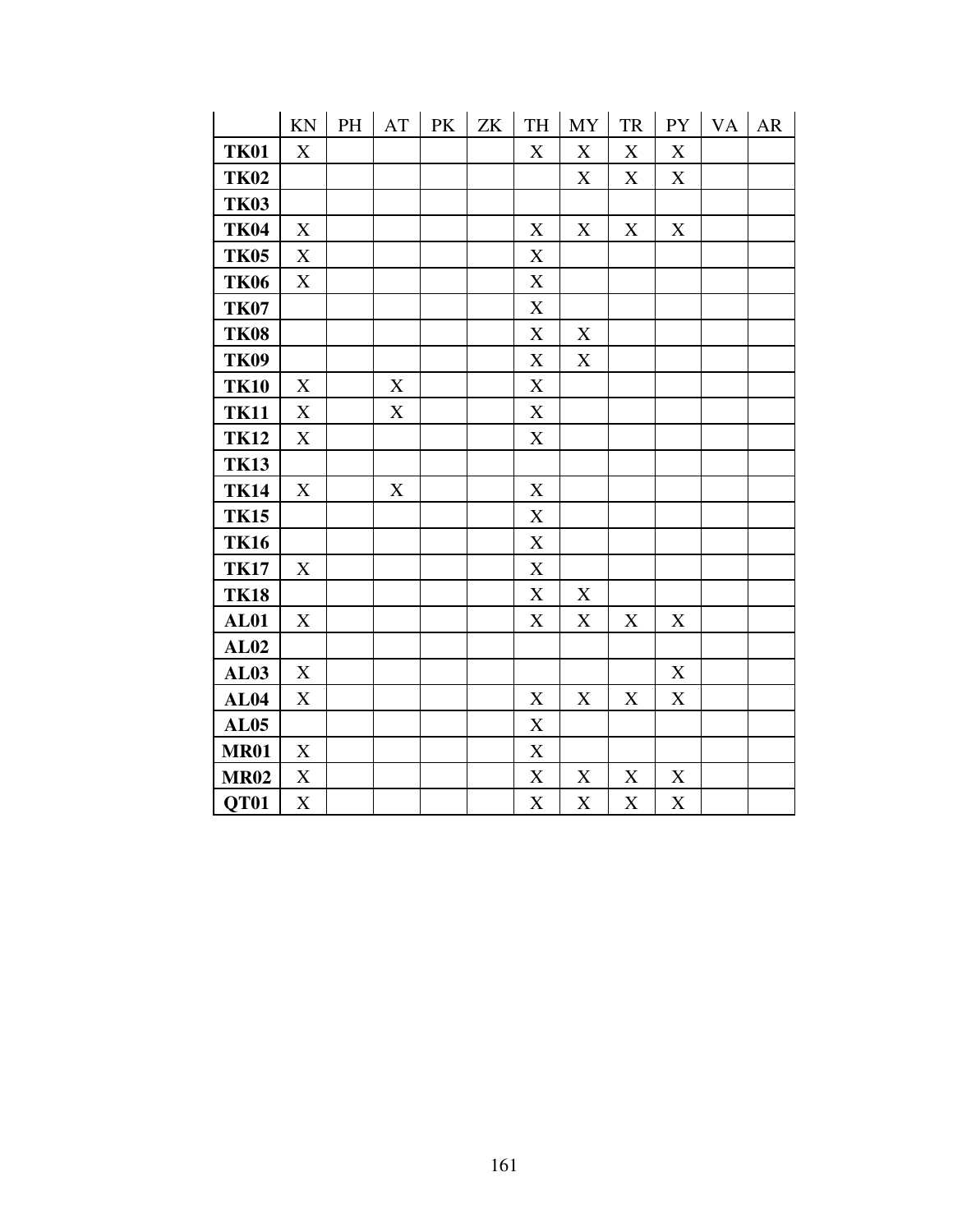| Appendix IV: Shared Motifs Between the Eastern Mediterranean Sites and the |
|----------------------------------------------------------------------------|
| Aegean and Greek Mainland: Non-Fresco Comparanda (Appendix II)             |

|             | <b>KN</b>   | PH | AT          | PK | $ZK$        | TH | MY          | TR | <b>PY</b> | <b>VA</b>   | AR |
|-------------|-------------|----|-------------|----|-------------|----|-------------|----|-----------|-------------|----|
| <b>AV01</b> |             |    |             |    |             |    |             |    |           |             |    |
| AV02        |             |    | $\mathbf X$ |    | $\mathbf X$ |    |             |    |           | $\mathbf X$ |    |
| <b>AV03</b> |             |    | $\mathbf X$ |    | $\mathbf X$ |    |             |    |           |             |    |
| AV04        | $\mathbf X$ |    |             |    |             |    |             |    |           |             |    |
| AV05        | $\mathbf X$ |    |             |    |             |    |             |    |           |             |    |
| <b>AV06</b> |             |    |             |    |             |    |             |    |           |             |    |
| AV07        |             |    |             |    |             |    |             |    |           |             |    |
| <b>AV08</b> | $\mathbf X$ |    |             |    |             |    |             |    |           |             |    |
| <b>AV09</b> |             |    |             |    |             |    |             |    |           |             |    |
| <b>AV10</b> | $\mathbf X$ |    |             |    | X           |    |             |    |           |             |    |
| <b>AV11</b> | $\mathbf X$ |    |             |    | $\mathbf X$ |    |             |    |           |             |    |
| AV12        | $\mathbf X$ |    |             |    | $\mathbf X$ |    | $\mathbf X$ |    |           |             |    |
| <b>AV13</b> |             |    |             |    | $\mathbf X$ |    |             |    |           |             |    |
| <b>AV14</b> |             |    |             |    |             |    |             |    |           |             |    |
| <b>AV15</b> |             |    |             |    | $\mathbf X$ |    |             |    |           |             |    |
| <b>AV16</b> |             |    |             |    |             |    | X           |    |           |             |    |
| <b>AV17</b> |             |    |             |    |             |    |             |    |           |             |    |
| <b>AV18</b> |             |    |             |    | $\mathbf X$ |    |             |    |           |             |    |
| <b>AV19</b> |             |    |             |    | $\mathbf X$ |    |             |    |           | $\mathbf X$ |    |
| AV20        |             |    |             |    | X           |    |             |    |           |             |    |
| AV21        |             |    |             |    | $\mathbf X$ |    |             |    |           |             |    |
| AV22        |             |    |             |    | $\mathbf X$ |    |             |    |           |             |    |
| AV23        |             |    |             |    | $\mathbf X$ |    |             |    |           |             |    |
| AV24        |             |    |             |    | X           |    |             |    |           |             |    |
| AV25        | X           |    |             |    |             |    |             |    |           |             |    |
| AV26        |             |    |             |    |             |    |             |    |           |             |    |
| $\bf{AV27}$ |             |    |             |    |             |    |             |    |           |             |    |
| AV28        |             |    |             |    |             |    |             |    |           |             |    |
| AV29        | $\mathbf X$ |    |             |    |             |    |             |    |           |             |    |
| <b>AV30</b> |             |    |             |    |             |    |             |    |           |             |    |
| <b>AV31</b> |             |    |             |    |             |    |             |    |           |             |    |
| <b>AV32</b> |             |    |             |    |             |    |             |    |           |             |    |
| <b>AV33</b> |             |    |             |    |             |    |             |    |           |             |    |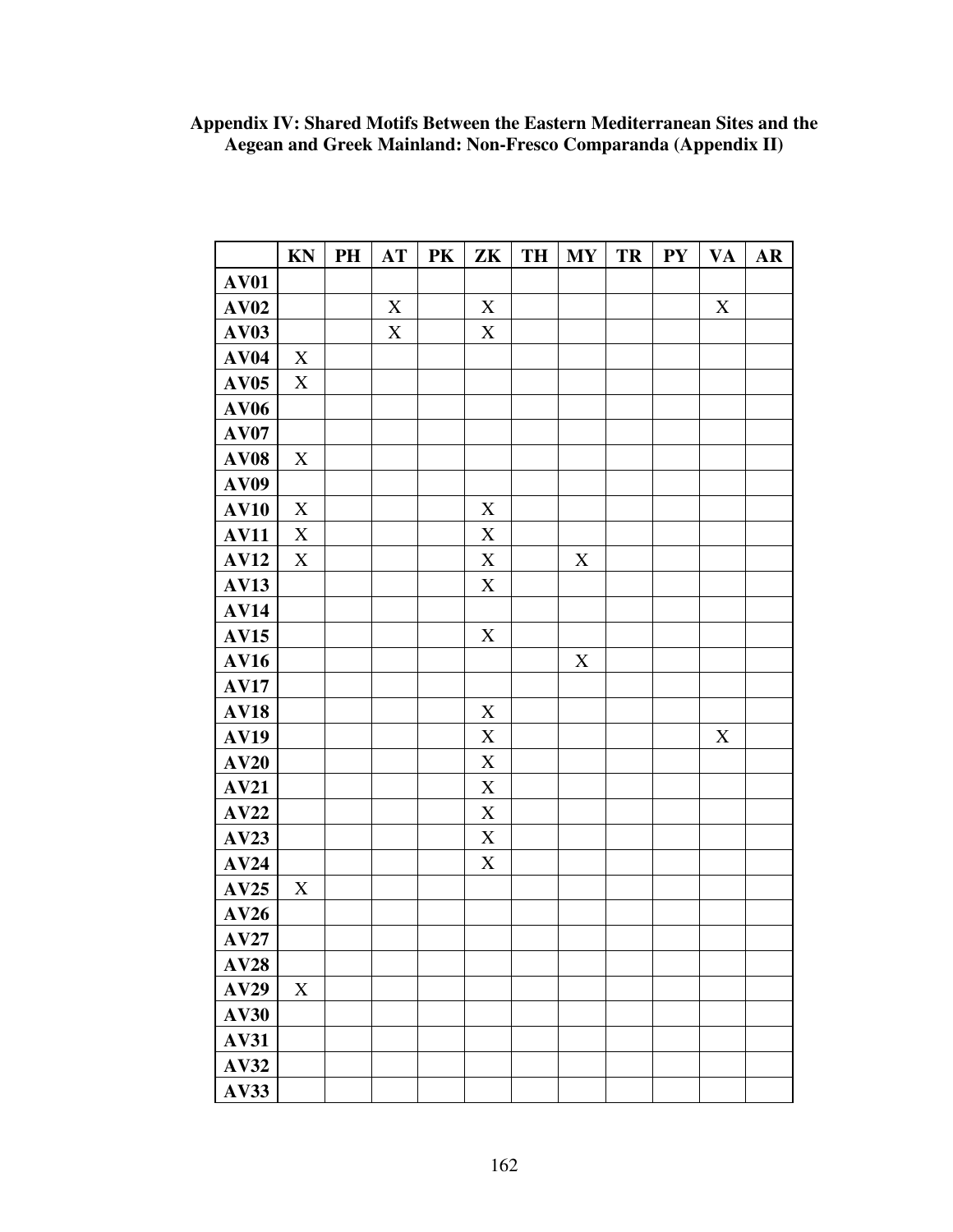|             | KN                        | PH                        | AT | PK | ZK          | TH          | <b>MY</b>   | TR | <b>PY</b> | <b>VA</b> | $\mathbf{AR}$ |
|-------------|---------------------------|---------------------------|----|----|-------------|-------------|-------------|----|-----------|-----------|---------------|
| <b>TK01</b> |                           |                           |    | X  | X           |             |             |    |           |           |               |
| <b>TK02</b> |                           |                           |    | X  | X           |             |             |    |           |           |               |
| <b>TK03</b> |                           |                           |    |    |             |             | $\mathbf X$ |    |           |           |               |
| <b>TK04</b> |                           |                           |    |    |             |             |             |    |           |           |               |
| <b>TK05</b> | $\mathbf X$               |                           |    |    | $\mathbf X$ |             |             |    |           |           |               |
| <b>TK06</b> | X                         |                           |    |    | X           |             |             |    |           |           |               |
| <b>TK07</b> |                           |                           |    |    |             |             |             |    |           |           |               |
| <b>TK08</b> | $\mathbf X$               |                           |    |    |             |             |             |    |           |           |               |
| <b>TK09</b> | X                         |                           |    |    |             |             |             |    |           |           |               |
| <b>TK10</b> |                           |                           |    |    |             |             | $\mathbf X$ |    |           |           |               |
| <b>TK11</b> |                           |                           |    |    |             |             | $\mathbf X$ |    |           |           |               |
| <b>TK12</b> |                           |                           |    |    |             |             | $\mathbf X$ |    |           |           |               |
| <b>TK13</b> | X                         |                           |    |    |             |             |             |    |           |           |               |
| <b>TK14</b> | X                         |                           |    |    |             |             |             |    |           |           |               |
| <b>TK15</b> |                           |                           |    |    |             |             |             |    |           |           |               |
| <b>TK16</b> |                           |                           |    |    |             |             | $\mathbf X$ |    |           |           |               |
| <b>TK17</b> |                           |                           |    |    |             |             | $\mathbf X$ |    |           |           |               |
| <b>TK18</b> | X                         |                           |    |    |             |             |             |    |           |           |               |
| <b>AL01</b> |                           |                           |    |    |             |             | $\mathbf X$ |    |           |           |               |
| AL02        |                           |                           |    |    | $\mathbf X$ |             | $\mathbf X$ |    |           |           | $\mathbf X$   |
| <b>AL03</b> | $\boldsymbol{\mathrm{X}}$ |                           |    |    | $\mathbf X$ |             |             |    |           |           |               |
| <b>AL04</b> | $\mathbf X$               |                           |    |    | $\mathbf X$ |             | $\mathbf X$ |    |           |           |               |
| <b>AL05</b> | X                         | $\boldsymbol{\mathrm{X}}$ |    |    |             | $\mathbf X$ |             |    |           |           |               |
| <b>MR01</b> |                           |                           |    |    |             |             |             |    |           |           |               |
| <b>MR02</b> |                           |                           |    |    |             |             |             |    |           |           |               |
| QT01        |                           |                           |    |    |             |             |             |    |           |           |               |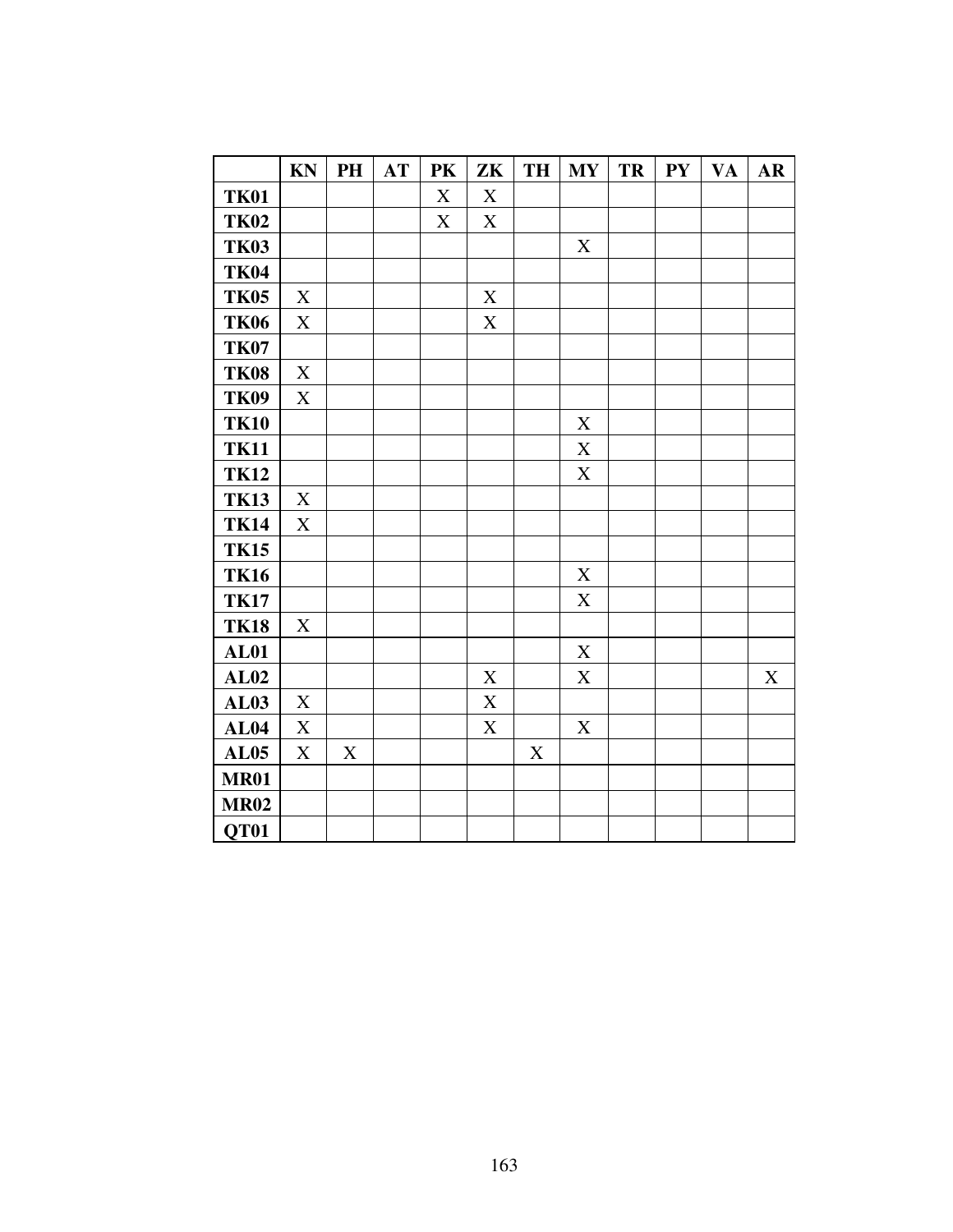# **Appendix V: Motifs in the Eastern Mediterranean Major and Minor Sites**

|              |                      |                      |                                                      | AV                        | TK                        | AL          | <b>MR</b> | QT |
|--------------|----------------------|----------------------|------------------------------------------------------|---------------------------|---------------------------|-------------|-----------|----|
|              |                      |                      | <b>Imitation Stone Dado/Orthostates</b>              |                           | $\boldsymbol{\mathrm{X}}$ | $\mathbf X$ | X         | X  |
|              |                      | <b>Grid Lines</b>    |                                                      | $\boldsymbol{\mathrm{X}}$ |                           |             |           |    |
|              |                      |                      | <b>Maze</b>                                          | X                         |                           |             |           |    |
|              |                      |                      | <b>Ladder Motif Border</b>                           |                           |                           | $\mathbf X$ |           |    |
|              |                      |                      | <b>Spirals</b>                                       |                           |                           |             | X         |    |
|              |                      |                      | <b>Ashlar/Beam-End Architecture</b>                  | $\boldsymbol{\mathrm{X}}$ | $\boldsymbol{\mathrm{X}}$ |             |           |    |
|              |                      |                      | <b>Imitation Ashlar Façade</b>                       | X                         |                           |             |           |    |
|              |                      | Non-Figural Motifs   | <b>Hilly Horizon</b>                                 | $\boldsymbol{\mathrm{X}}$ |                           |             |           |    |
|              |                      |                      | <b>Riverine Landscape</b>                            | $\boldsymbol{\mathrm{X}}$ | X                         |             |           |    |
|              |                      |                      | <b>Easter-Egg Rocks</b>                              | $\mathbf X$               |                           |             |           |    |
|              |                      |                      | <b>Rocky Shore/Landscape</b>                         | $\boldsymbol{\mathrm{X}}$ | X                         | Χ           |           |    |
|              |                      |                      | <b>Boats</b>                                         |                           | $\boldsymbol{\mathrm{X}}$ |             |           |    |
|              |                      |                      | <b>Waz Lilies</b>                                    | X                         |                           |             |           |    |
|              |                      |                      | <b>Red/Blue Lilies (Single/Chain)</b>                |                           | $\mathbf X$               |             |           |    |
|              |                      |                      | Pomegranate                                          |                           | X                         |             |           |    |
|              | <b>Floral Motifs</b> |                      | <b>Ivy</b><br><b>Palm Tree</b>                       |                           |                           |             |           |    |
|              |                      |                      |                                                      |                           |                           |             |           |    |
|              |                      |                      | <b>Acquatic Plants</b>                               |                           | X                         |             |           |    |
|              |                      |                      | <b>Grasses</b>                                       |                           |                           | X           |           |    |
|              |                      |                      | <b>Half-Rosette Frieze</b>                           | X                         |                           |             |           |    |
|              |                      |                      | <b>Hunters and/or Hunting Dogs</b>                   | $\boldsymbol{\mathrm{X}}$ |                           |             |           |    |
|              |                      |                      | <b>Hunting Felines</b>                               | $\boldsymbol{\mathrm{X}}$ |                           |             |           |    |
|              |                      |                      | <b>Swallows</b>                                      |                           | $\mathbf X$               |             |           |    |
|              |                      | <b>Animal Motifs</b> | <b>Bucranium</b>                                     |                           |                           | X           |           |    |
|              |                      |                      | <b>Griffins in a Landscape</b>                       | X                         | X                         |             |           |    |
|              |                      |                      | <b>Heraldic Griffins</b>                             | X                         |                           | X           |           |    |
|              |                      |                      | <b>Bull Sports</b>                                   | $\mathbf X$               |                           |             |           |    |
|              | Athletic             | <b>Motifs</b>        | <b>Acrobats</b>                                      | X                         |                           |             |           |    |
|              |                      |                      |                                                      |                           |                           |             |           |    |
|              |                      |                      | <b>Figures in Long Robes</b>                         | $\mathbf X$               |                           |             |           |    |
| <b>Other</b> | Human                | Figures              | <b>Bearded Figures</b>                               | X                         |                           |             |           |    |
|              |                      |                      | <b>Females with Flounced</b><br><b>Skirt/Anklets</b> | X                         |                           |             |           |    |
|              |                      |                      | <b>Humans</b>                                        | X                         |                           |             |           |    |
|              | <b>Stucco</b>        | <b>Reliefs</b>       | <b>Bulls</b>                                         | $\mathbf X$               |                           |             |           |    |
|              |                      |                      |                                                      |                           |                           |             |           |    |
|              |                      |                      |                                                      |                           |                           |             |           |    |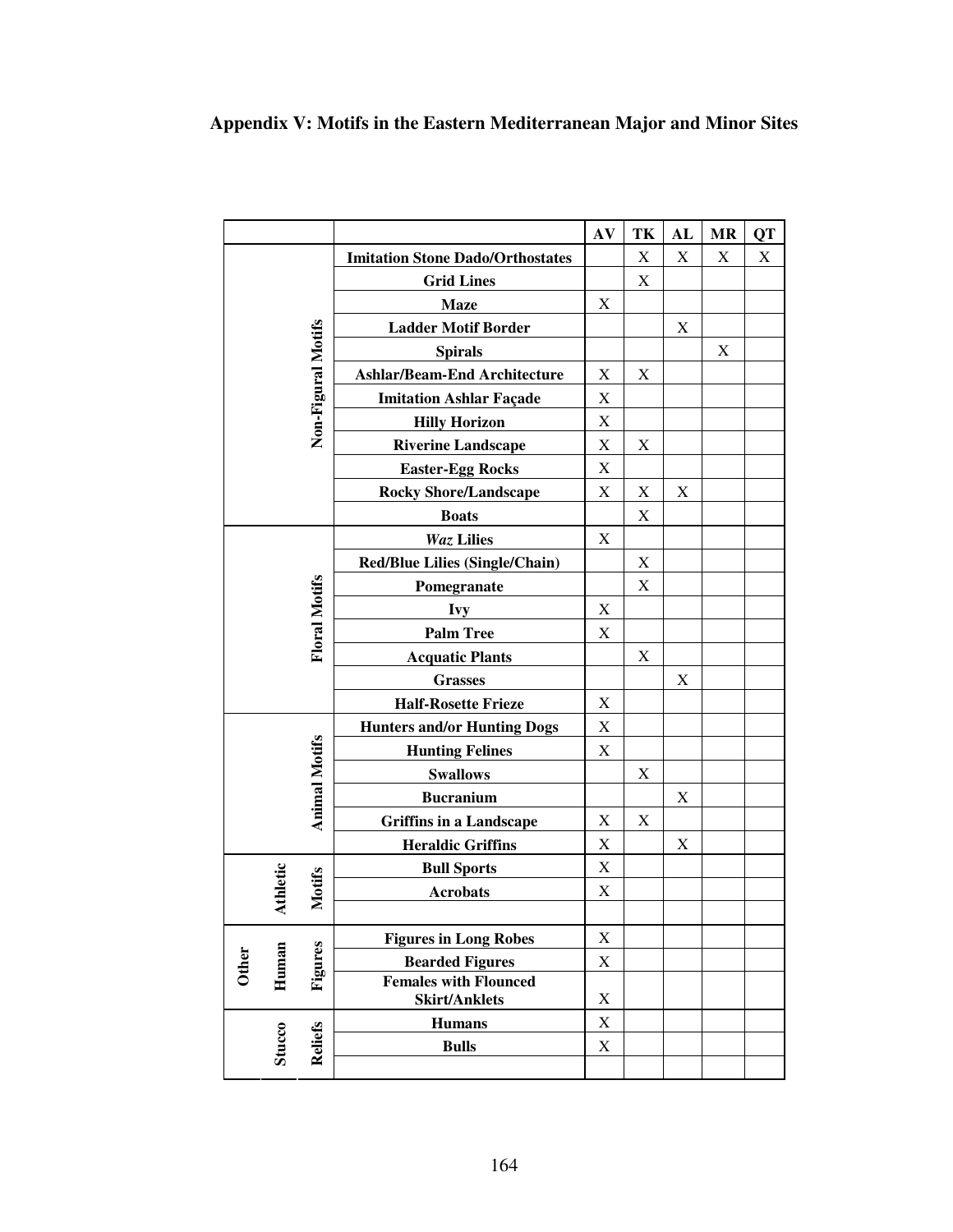#### **Appendix VI: Comparative Chronologies**

 The chronologies of the Late Bronze Age eastern Mediterranean present numerous problems, as has already been apparent in this study. Within each region there are several proposals for absolute chronologies and so attempting to compare dates from one site to the next can often result in considerable complications, only to be compounded when trying to compare sites on either side of the Aegean. For example, the miniature frescoes at Tel Kabri are dated to MB IIA/B. If the wall-paintings are to be considered Aegean, then they must have been painted after the beginning of the MM III period, since that marks the appearance of figural wall-painting in the Aegean. The problem arises when considering that a low Aegean chronology places the start of MM III at around 1650 BCE, roughly the same date as the end of the Levantine MB IIB under a high chronology. If following a high Near Eastern and low Aegean chronology, this would suggest that the Aegean miniature frescoes at Tel Kabri were painted in a style that did not then exist in the Aegean: an impossible scenario. These two chronologies are therefore incompatible, and likely at least one of them is incorrect.

 Many of the chronologies throughout the Bronze Age eastern Mediterranean are based on knowledge of Egyptian king-lists. For this reason, the crux of the matter largely lies with how confidently scholars can date certain Egyptian kings and the number of regnal years therein. Scholars such as Kenneth Kitchen have put forth very convincing arguments based on king lists and contemporary papyri, such as the Papyrus Ebers

165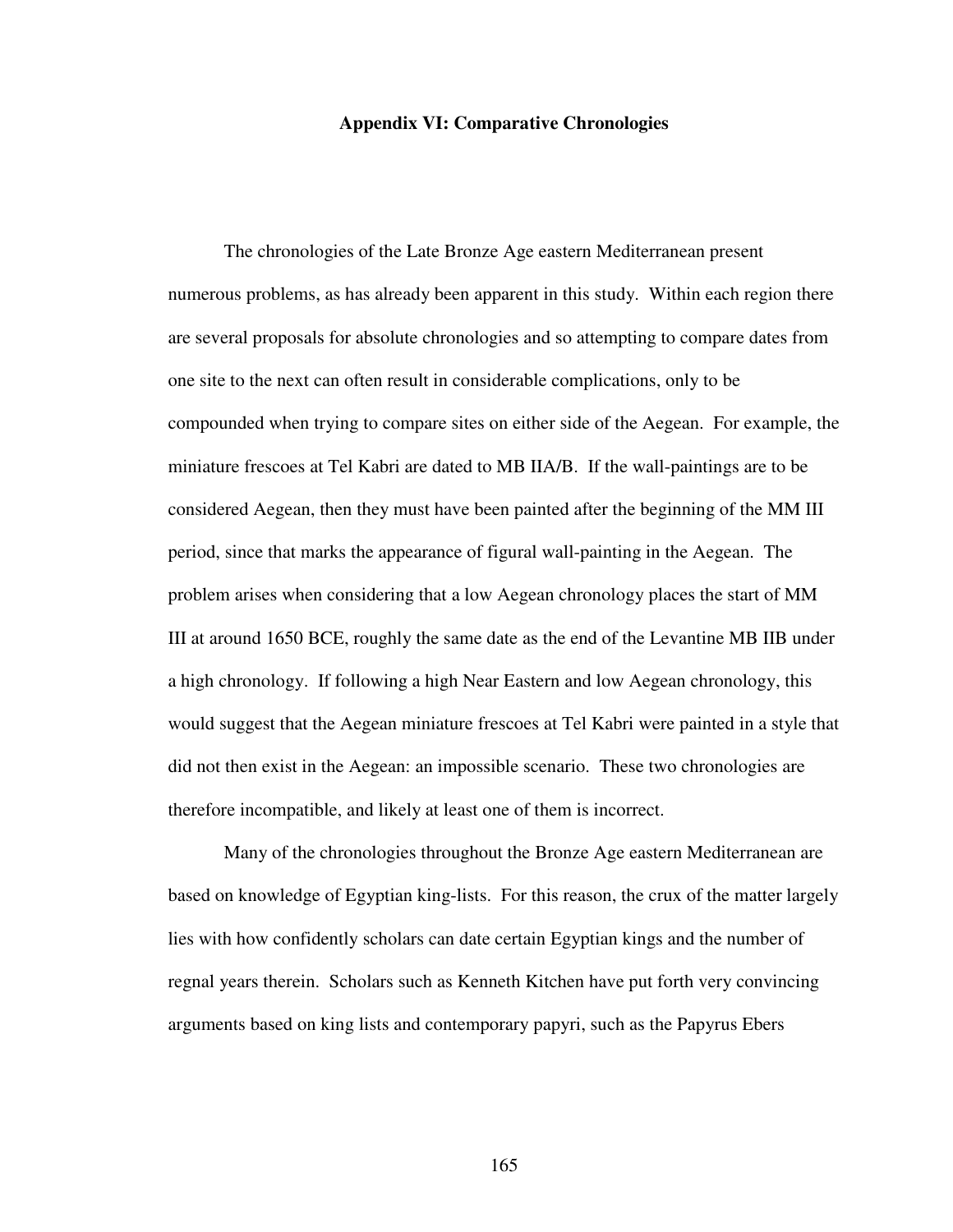concerning the rising of Sothis.<sup>338</sup> Working backwards from the Iron Age kings through the New Kingdom Kitchen favors low datings of the crucial accessions of Ramses II (1279 BCE) and Tuthmose III (1479 BCE), placing the beginning of the  $18<sup>th</sup>$  Dynasty at 1550 BCE. Earlier proposed dates for each event, 1290/1490 BCE and 1304/1504 BCE respectively, are deemed unlikely in the first case, or flat out impossible in the case of the earlier dates. Kitchen's proposals have gained widespread acceptance, although even lower dating systems have been proposed, Kitchen's chronology is often referred to as the "high" chronology.<sup>339</sup> Such rejected high chronologies can be found, for example, in the Cambridge Ancient History where the  $18<sup>th</sup>$  Dynasty begins in 1570 BCE and Tuthmose III takes the throne in 1504 BCE.<sup>340</sup> A gap of around 30 years in the grand scheme of things is not insurmountable, and has likely caused more scholastic debate than it warrants. Nevertheless a modified version of Kitchen's chronology, called the "Conventional" chronology, raises some of Kitchen's crucial dates.<sup>341</sup> Some of Kitchen's dates established exclusively by counting the recorded regnal years must at the very least be taken cautiously and the possibility of higher dates should not be discounted so definitively. I prefer the higher Egyptian chronologies for reasons that will be explained later.

 The Near Eastern chronologies are largely based on those of Egypt with significant kings, such as Hammurabi, occupying a similarly crucial role as Ramses II or Tuthmose III. The middle chronology is widely accepted, although ultra-high, high, low

 $\overline{a}$ 

<sup>&</sup>lt;sup>338</sup> Kitchen 1987, 37-42.

<sup>&</sup>lt;sup>339</sup> Ward 1992, 63.

<sup>340</sup> *CAH* 1971.

<sup>&</sup>lt;sup>341</sup> Kuhrt 1995, 186, 194, 205, tables 15-17.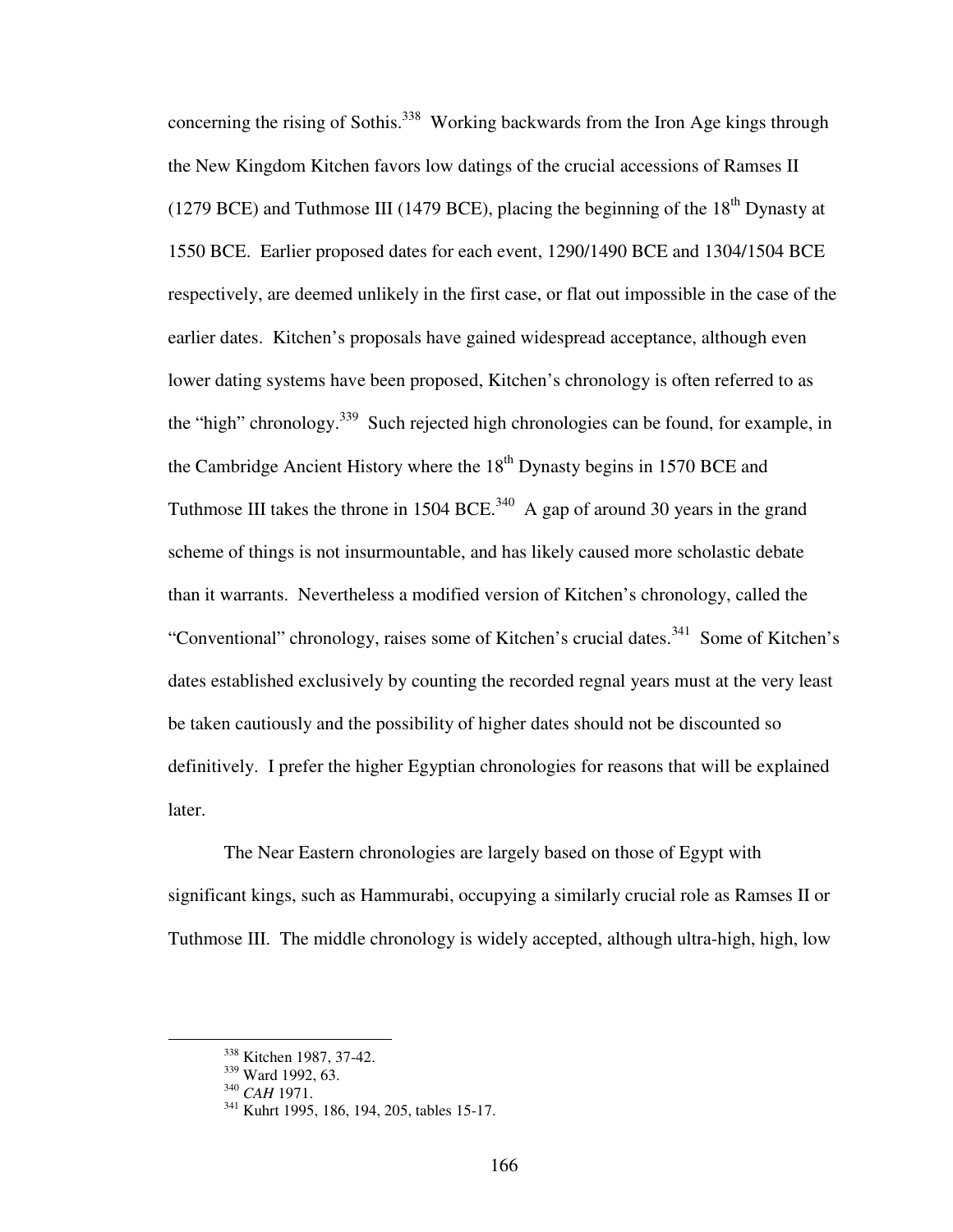and ultra-low chronologies also exist with dates ranging by over 100 years.<sup>342</sup> A middle chronology as preferred by James Weinstein fits comfortably with most Egyptian and Aegean chronologies and so it is understandably the most favored, although the low chronology favored by Bietak at Avaris should be noted because of the relevance to this investigation. Whereas the low chronology does fit the Aegean evidence, the favored higher Egyptian dates match better with the middle chronology. The middle is what is employed here.

 The Aegean is where the evidence of all of these chronologies comes together, at least for these purposes. Based on calibrated radiocarbon dates and Egyptian synchronisms, Warren and Hankey developed what is now called the low Aegean chronology.<sup>343</sup> Placing the beginning of the LM IA at 1600 BCE and the beginning of the MM III New Palaces at around 1700 BCE, this dating system fits better with the low Egyptian chronologies than with Near Eastern evidence or even some discoveries on Crete. For example, the short 35 year LM II matches well with Evans' original dating from Knossos attributing to it no more a 50 year span.<sup>344</sup> However, newer evidence from Chania, Myrtos-Pyrgos, Mochlos, Knossos and Kommos all suggest that the period in fact lasted up to 100 years.<sup>345</sup> There is also good evidence that the LM IB lasted longer than originally thought as well. Such enhancements of Late Minoan chronology necessitate a reevaluation of the entire dating scheme.

 Whatever dating system is established for the Aegean, it must match the archaeological and scientific evidence from Egypt and the Near East. Betancourt notes

 $\overline{a}$ 

<sup>&</sup>lt;sup>342</sup> Weinstein 1992, 29, table 1. See also Dever 1992.

<sup>343</sup> Warren and Hankey 1989, 169, table 3.1.

<sup>344</sup> Betancourt 1998, 293.

<sup>&</sup>lt;sup>345</sup> Ibid.; see also Manning 1999, 330, 337.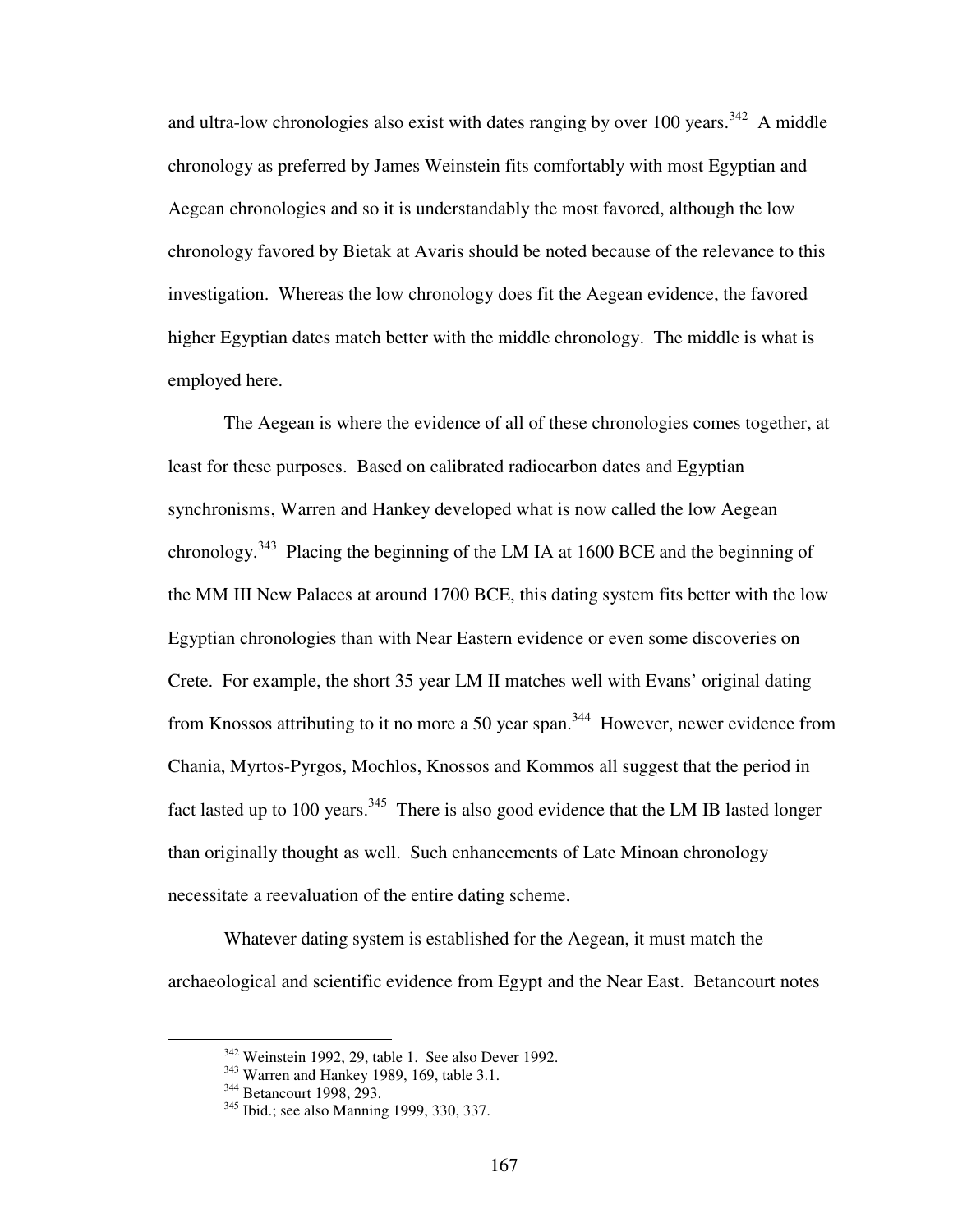that the vessels depicted in the Tomb of Rekhmire can be linked to late LM II or LM IIIA:1 examples found by Watrous at Kommos.<sup>346</sup> Since Rekhmire dates to the reign of Tuthmose III, the low Aegean chronology proposed by Warren and Hankey is incompatible with Egyptian evidence. Betancourt also notes that the LM IA may have begun as early as 1700 BCE, a full century before Warren and Hankey's dating.<sup>347</sup> The best and most comprehensive source on this redating is Sturt Manning's *A Test of Time*, in which he thoroughly examines a broad range of Aegean and Egyptian archaeological and scientific evidence. Manning notes that based on shared artistic motifs and pottery styles the LM IA in the Aegean is contemporary with the late Hyksos period in Egypt and the LC IA in Cyprus.<sup>348</sup> The LC IA has been linked with the MB IIC/ III in the Levant and so the LM IA may be associated with the pre-Bichrome phase of those periods. Since the appearance of Bichrome pottery is dated to 1600 BCE by middle and low Near Eastern chronologies, a firm date is provided for the end of the period. He places the beginning of the LM IA at 1675 BCE, pushing the beginning of the New Palaces and the MM III into the  $18<sup>th</sup>$  century BCE. Since the LM IA period is so crucial to the purposes of this investigation, a firm date is helpful.

 Manning also notes that the LM IB ends around 1525 or 1490 BCE and that this period is roughly contemporary with the beginning of the reign of Tuthmose III; therefore, the LM IIIA:1 is contemporary with the mid to late reign of the Egyptian king.<sup>349</sup> This dating renders Kitchen's low Egyptian chronology incompatible, although the older, higher chronologies are compatible; the "Conventional" chronology just fits.

 $\overline{a}$ 

<sup>&</sup>lt;sup>346</sup> Betancourt 1998, 293.

<sup>347</sup> Ibid., 291

<sup>&</sup>lt;sup>348</sup> Manning 1999, 322

<sup>349</sup> Ibid., 337-8.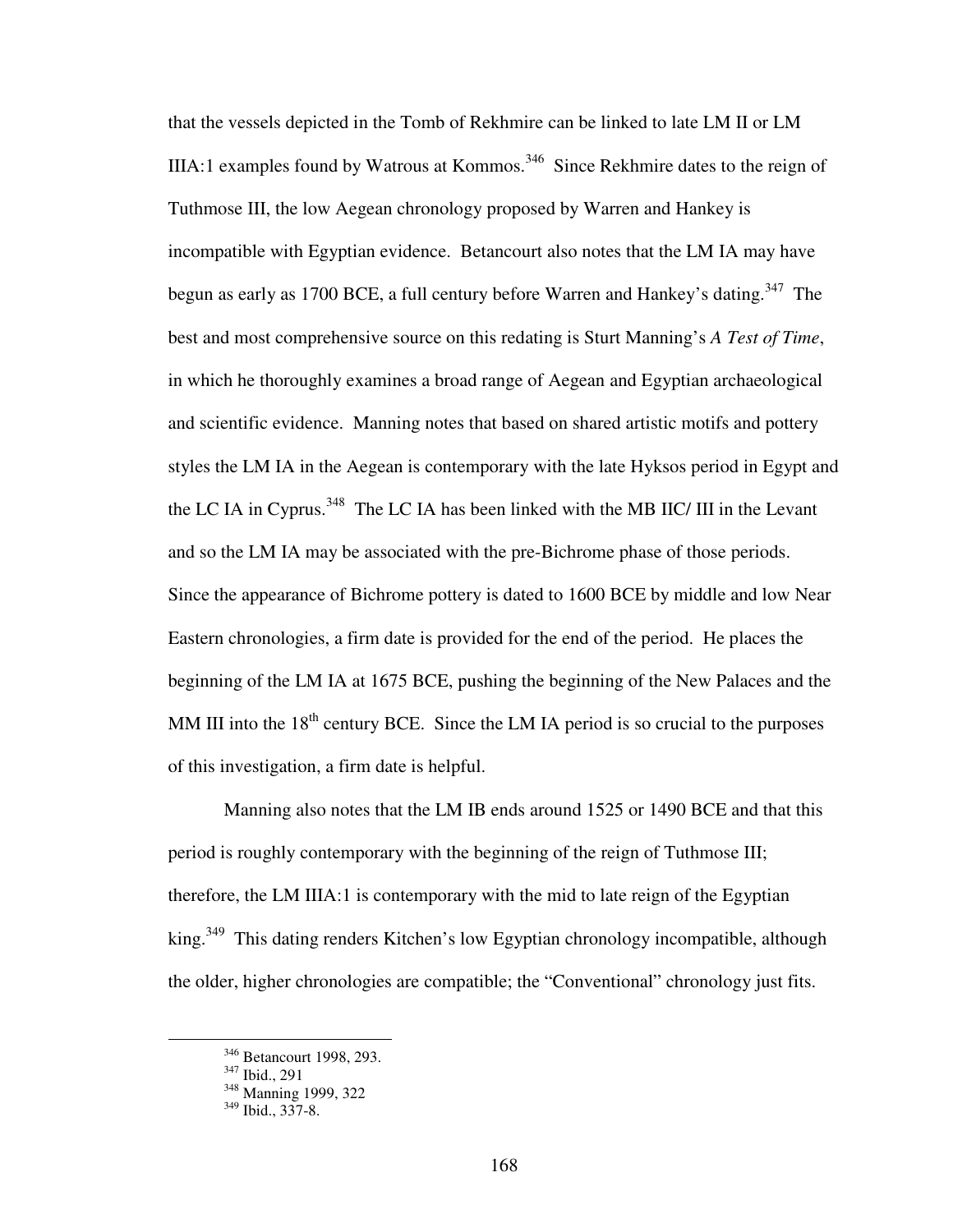Based on Manning's arguments, I employ the Aegean high chronology. The middle Near Eastern chronology fits with the Aegean high and I see no reason to question its popularity. The Conventional Egyptian chronology is just compatible and so I employ it here, although a higher chronology would be preferred.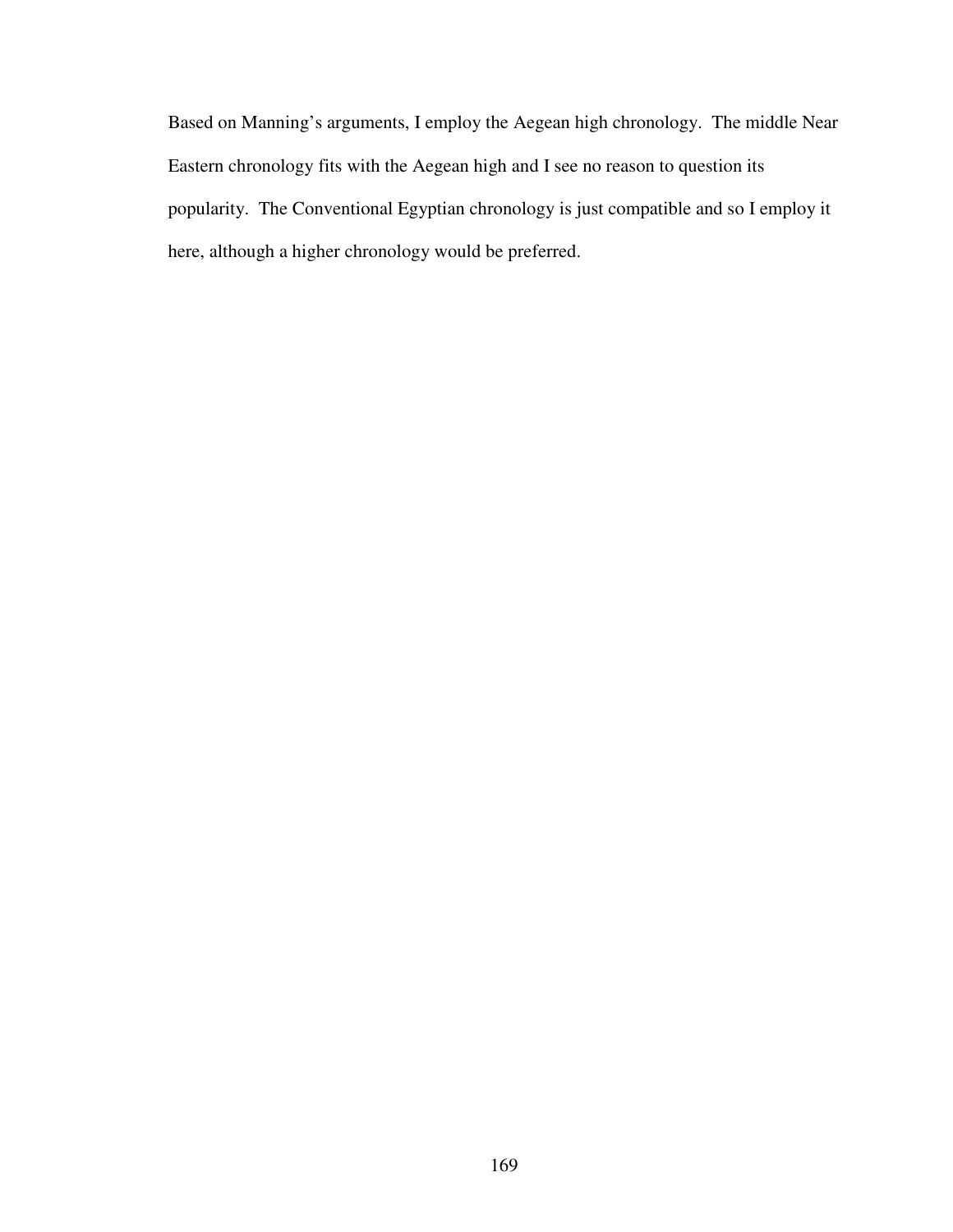|      |                                           |                                 |                            | Aegean           |                     |                 |      |
|------|-------------------------------------------|---------------------------------|----------------------------|------------------|---------------------|-----------------|------|
|      |                                           | <b>Crete/Islands</b>            |                            |                  |                     | <b>Greek</b>    |      |
|      | <b>High</b>                               | <b>CAH</b>                      | Low                        |                  |                     | Mainland        |      |
| 1900 | MM I                                      | MMI                             | $\text{MM}{}$<br>$\rm IB$  |                  |                     |                 | 1900 |
|      | MM<br>$\mathbf{I}$                        |                                 |                            |                  |                     |                 |      |
| 1800 |                                           | $\text{MM}{}$<br>$\rm II$       | $\text{MM}{}$<br>$\rm II$  |                  |                     | $MH$ $II$       | 1800 |
|      | MM<br>$\rm III$                           |                                 |                            |                  |                     |                 |      |
| 1700 |                                           |                                 |                            |                  |                     |                 | 1700 |
|      | ${\rm LM}$<br>IA                          | $\mathbf{M}\mathbf{M}$<br>$III$ | $\text{MM}{}$<br>$\rm III$ |                  |                     |                 |      |
| 1600 | ${\rm LM}$<br>$\rm IB$                    | ${\rm LM}$<br><b>IA</b>         | LM                         | Neo-<br>Palatial |                     |                 | 1600 |
|      |                                           |                                 | IA                         |                  |                     | LH <sub>I</sub> |      |
| 1500 | LM II                                     | LM<br>$\rm IB$                  |                            |                  |                     |                 | 1500 |
|      |                                           |                                 | LM<br>$\rm IB$             |                  |                     |                 |      |
|      |                                           | $LM$ $II$                       | LM II                      | Final            |                     | $LH$ $\rm II$   |      |
| 1400 | ${\rm LM}$<br>$\mathop{\rm III}\nolimits$ |                                 |                            | Palatial         |                     |                 | 1400 |
|      |                                           | ${\rm LM}$<br>$\rm III$         | ${\rm LM}$<br>$\rm III$    |                  |                     |                 |      |
| 1300 |                                           |                                 |                            | Post<br>Palatial | Mycenaean<br>Period | $LH$ III        | 1300 |
| 1200 |                                           |                                 |                            |                  |                     |                 | 1200 |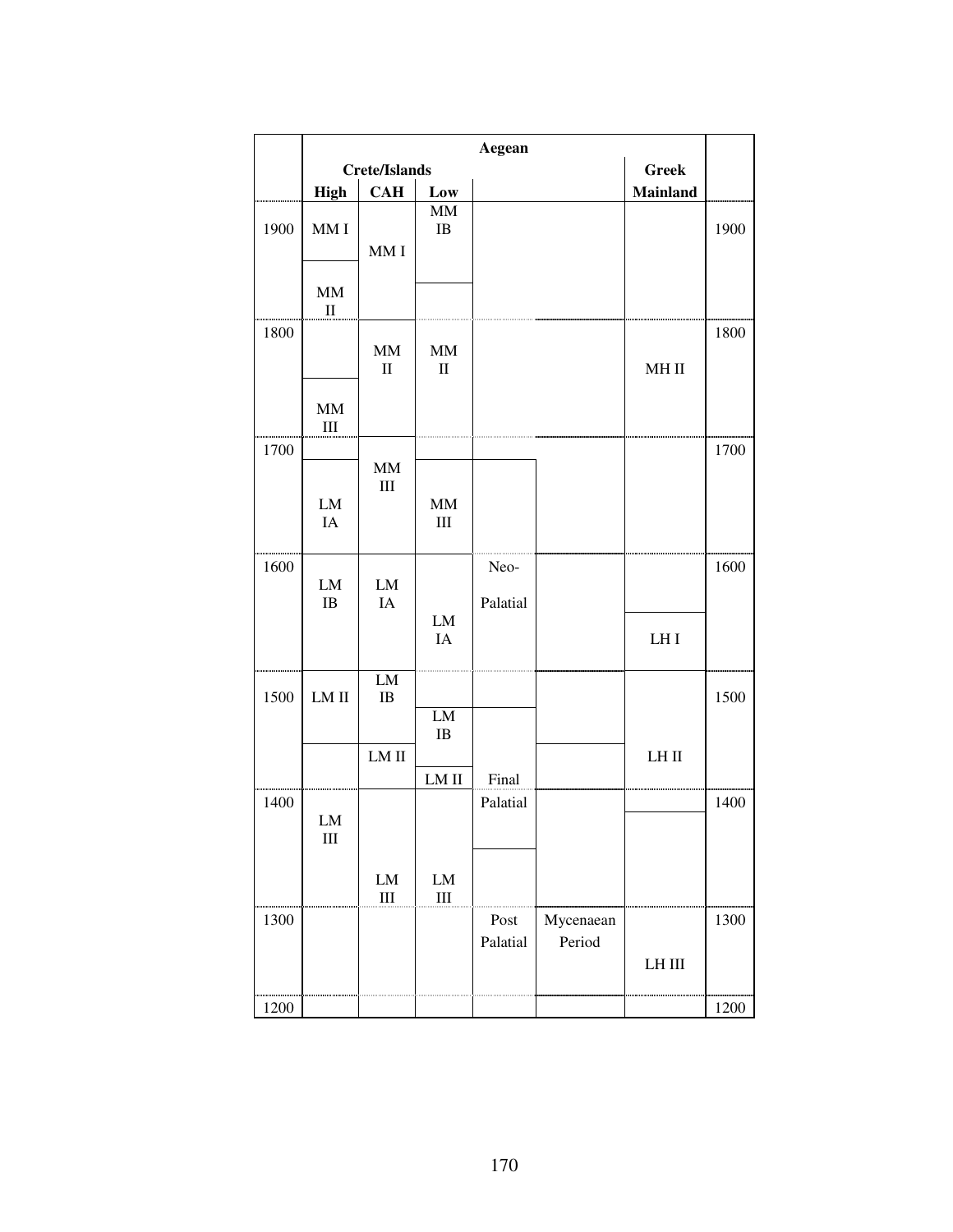|      | <b>Egyptian</b>                  |                                  |                                                                        |                                                    |      |
|------|----------------------------------|----------------------------------|------------------------------------------------------------------------|----------------------------------------------------|------|
|      | <b>CAH</b>                       | Conventional                     |                                                                        | Low                                                |      |
| 1900 | 12th<br>Dynasty                  | 12th<br>Dynasty                  |                                                                        | 12 <sub>th</sub><br>Dynasty                        | 1900 |
| 1800 |                                  |                                  |                                                                        | Second<br>Intermediate                             | 1800 |
| 1700 | Second<br>Intermediate<br>Period | Second<br>Intermediate<br>Period | Khyan<br>Apophis                                                       | Period                                             | 1700 |
| 1600 |                                  | I                                | Ahmose                                                                 | Ahmose                                             | 1600 |
| 1500 | <b>Avaris</b><br>18th            | <b>Avaris</b><br>I               | Hatshepsut<br>Tuthmose III<br>Amenhotep<br>$\mathbf{I}$<br>Tuthmose IV | Hatshepsut<br>Tuthmose III<br>Amenhotep<br>П       | 1500 |
| 1400 | Dynasty                          | 18th<br>Dynasty                  | Amenhotep<br>Ш<br>Amenhotep<br><b>IV</b>                               | Tuthmose IV<br>Amenhotep<br>III<br>Amenhotep<br>IV | 1400 |
| 1300 | 19th<br>Dynasty                  | 19th<br>Dynasty                  |                                                                        | 19th<br>Dynasty                                    | 1300 |
| 1200 |                                  |                                  |                                                                        |                                                    | 1200 |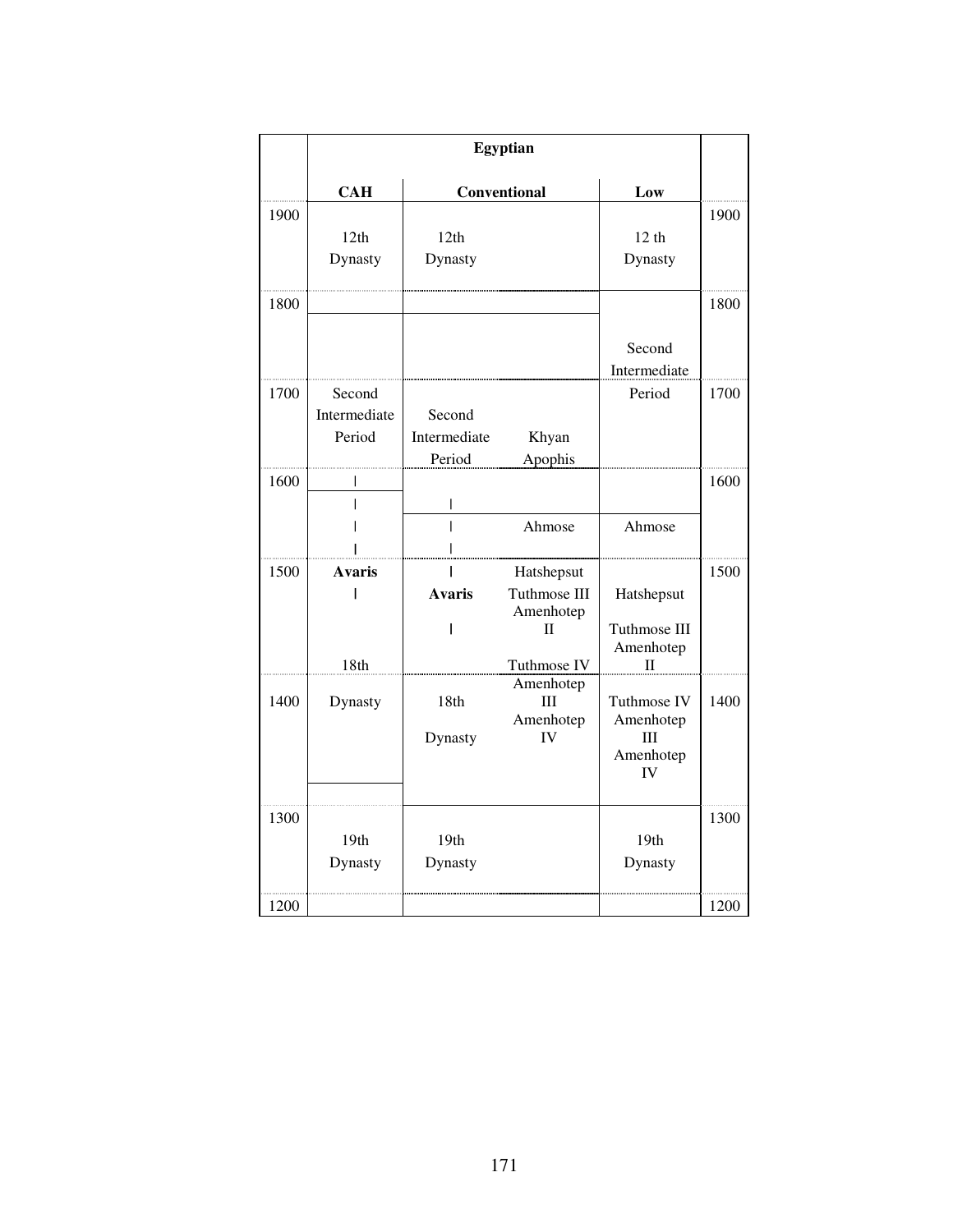|              | <b>Near Eastern</b>             |                                                                                                           |                                                                              |  |  |  |
|--------------|---------------------------------|-----------------------------------------------------------------------------------------------------------|------------------------------------------------------------------------------|--|--|--|
|              | <b>High</b>                     | Middle                                                                                                    | Low                                                                          |  |  |  |
| 1900         | MB<br><b>IIA</b>                | MB<br>$\rm IIA$                                                                                           |                                                                              |  |  |  |
| 1800         | MB<br>$\rm IIB$<br>$\mathsf{I}$ | Hammurabi<br>$\mathbf{I}$                                                                                 | MB<br><b>IIA</b>                                                             |  |  |  |
| 1700         | Tel<br>Kabri<br><b>Alalakh</b>  | <b>Tel</b><br>MB<br>$\rm IIB$<br>Kabri<br><b>Alalakh</b>                                                  | $\mathbf{I}$<br><b>Tel</b><br>$\mathbf{MB}$<br>$\rm IIB$<br>Kabri<br>Alalakh |  |  |  |
| 1600         | ${\bf MB}$<br>$\rm III$         |                                                                                                           | MB<br>$\rm IIC$                                                              |  |  |  |
| 1500         | ${\rm LB}$<br>$\bf I$           | $\rm LB$ I                                                                                                | $\mathbf{L}\mathbf{B}$<br>$\mathbf I$                                        |  |  |  |
| 1400         |                                 | Arnuwanda<br>I<br>Kadašman-Enlil I<br>Burna-Buriyaš II                                                    |                                                                              |  |  |  |
| 1300<br>1200 | LB<br>$\rm II$                  | ${\rm LB}$ ${\rm II}$<br>Kadašman-Turgu<br>Hattušili<br>Kadašman-Enlil II<br>$\rm III$<br>Tudhaliya<br>IV | LB<br>$\rm II$                                                               |  |  |  |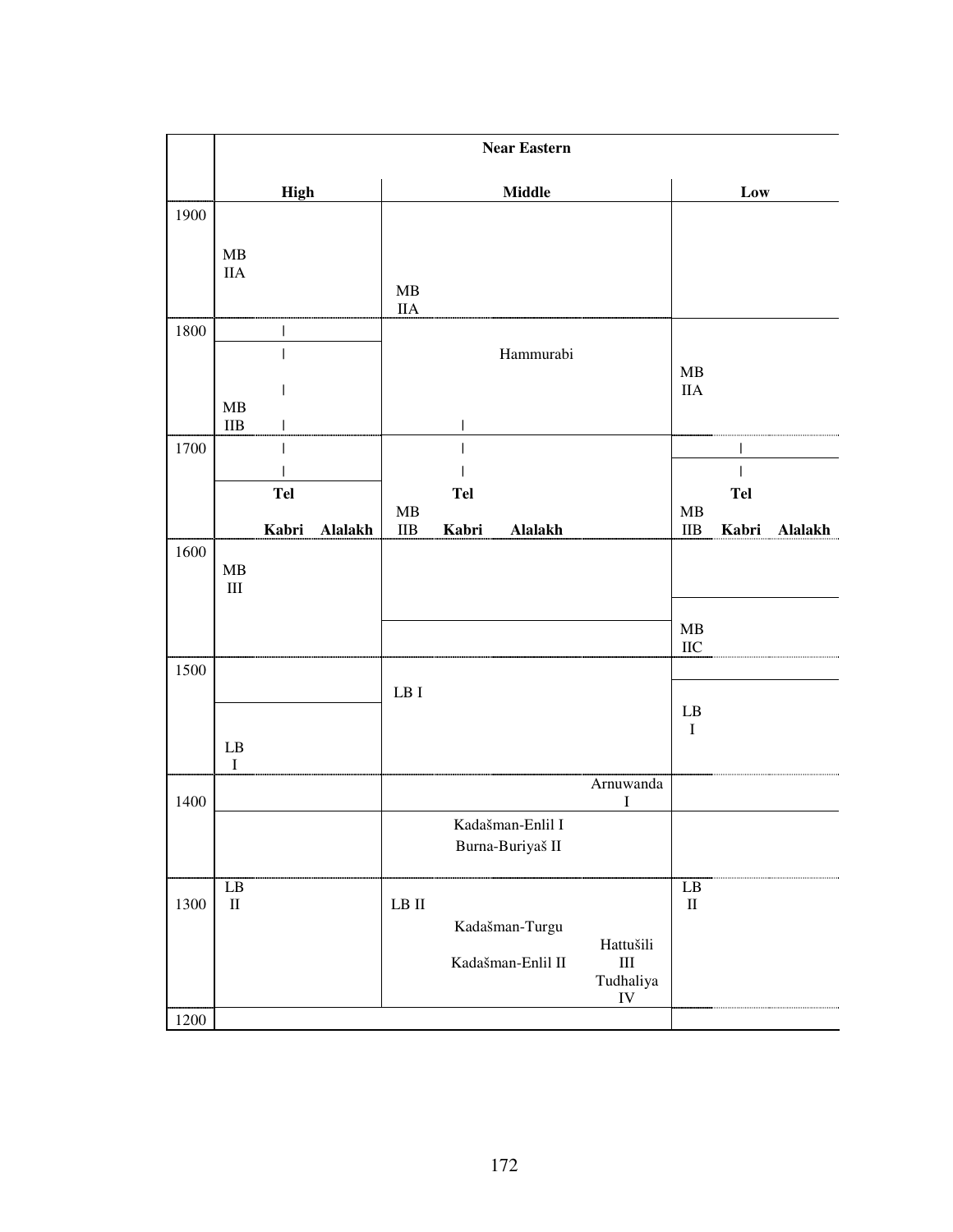

Figure 1. Map of selected sites mentioned in the study.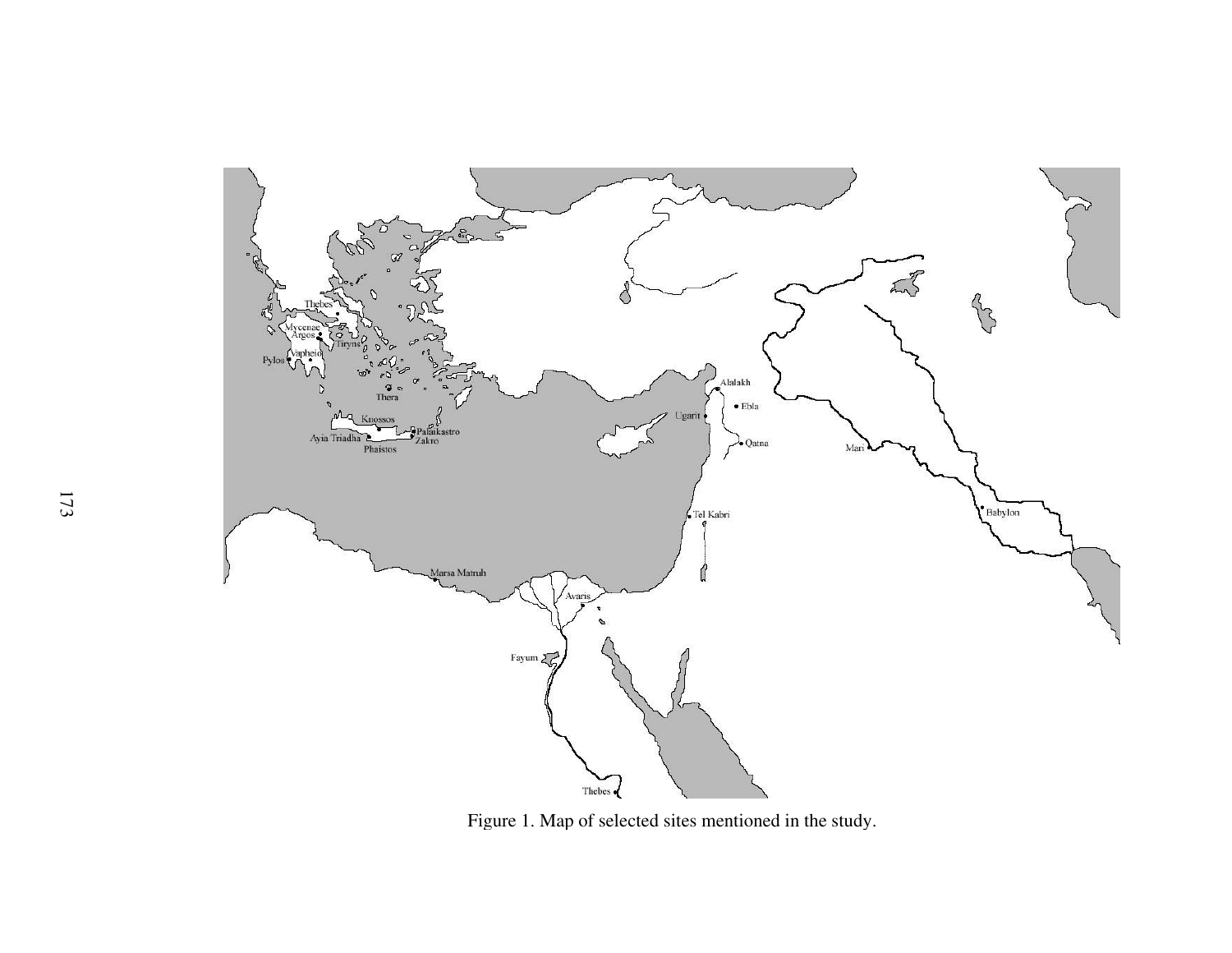

Figure 2. Avaris, plan of Palace F and findspots of frescoes.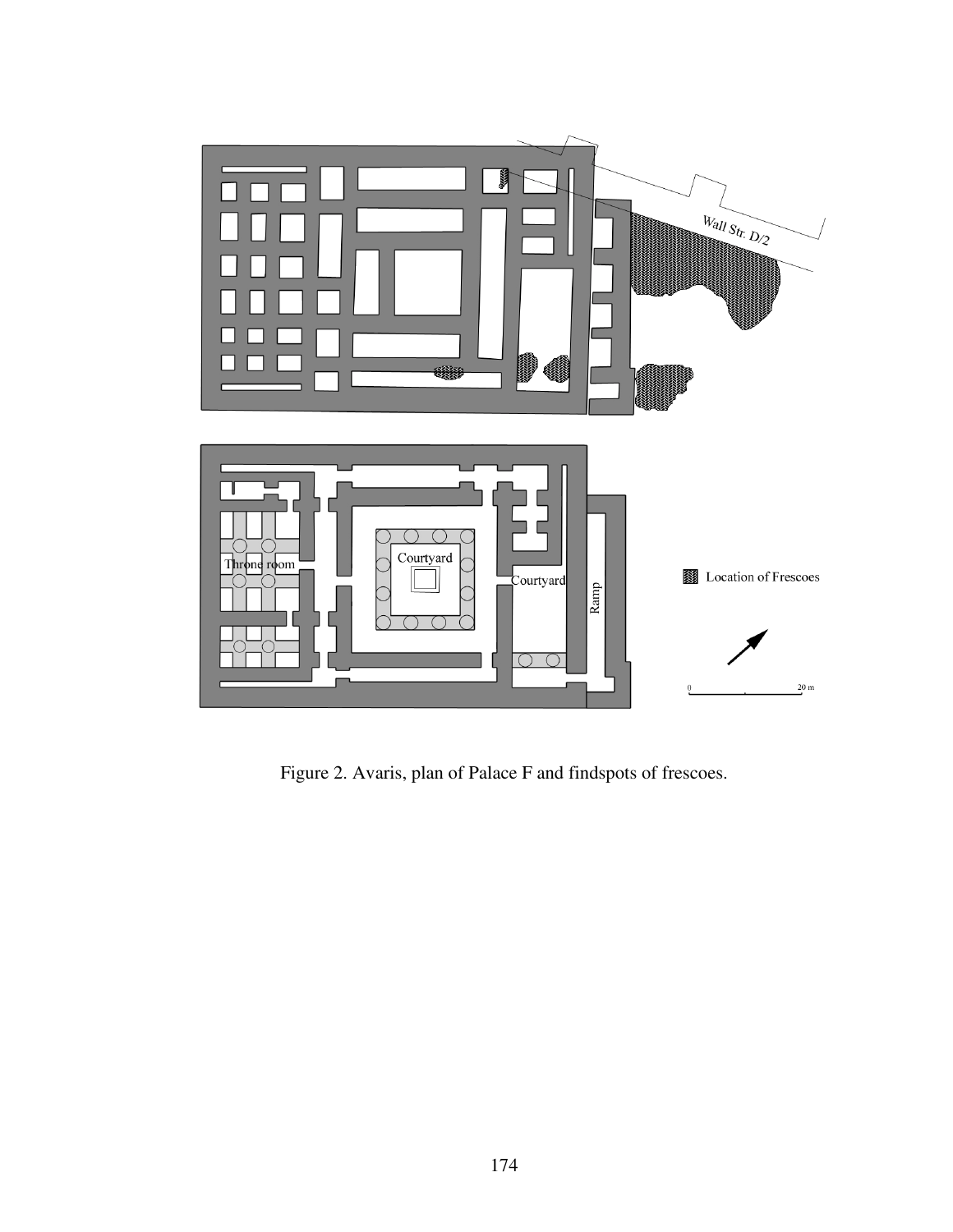

Figure 3. Plan of Tel Kabri.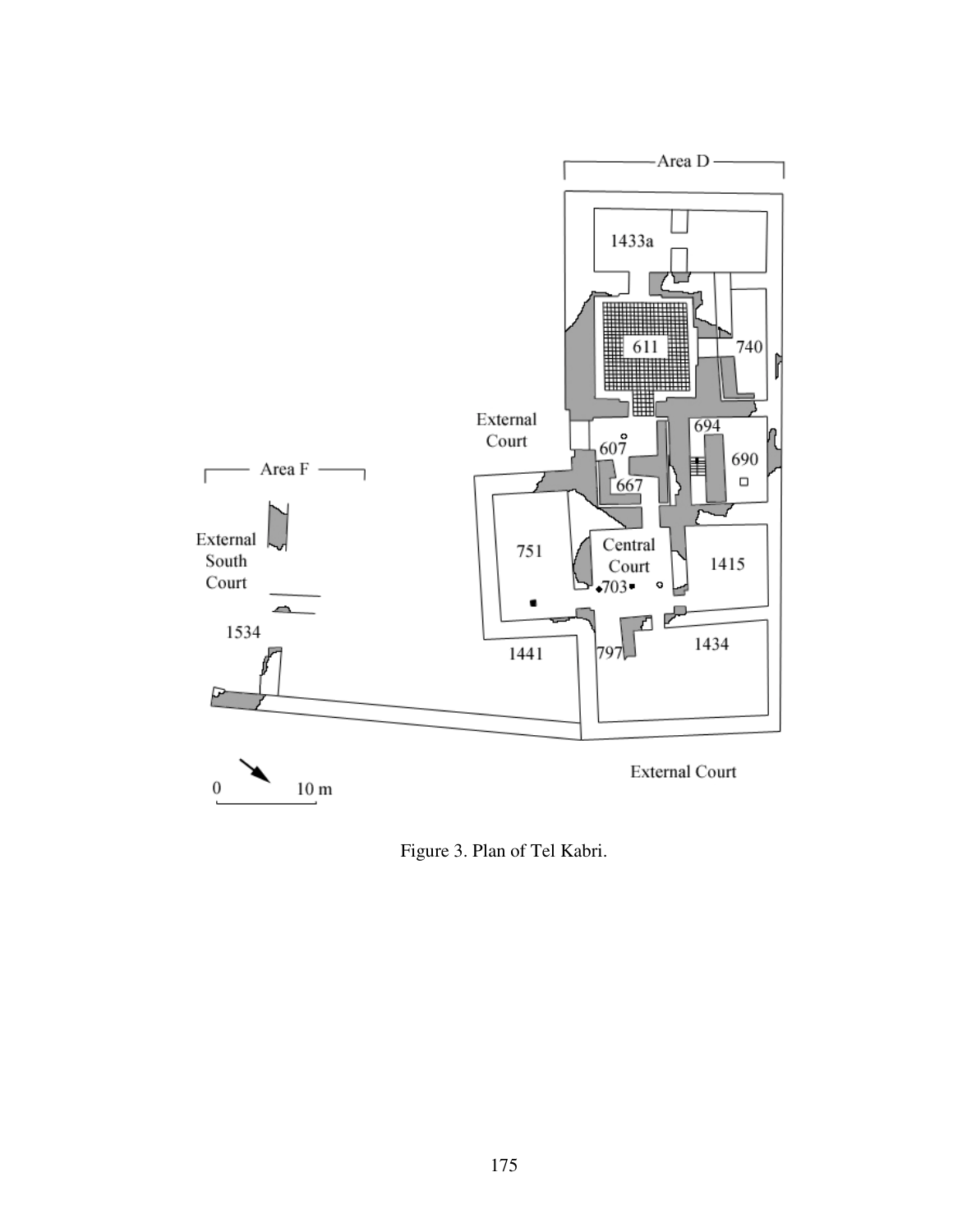

Figure 4. Plan of Alalakh Level VII.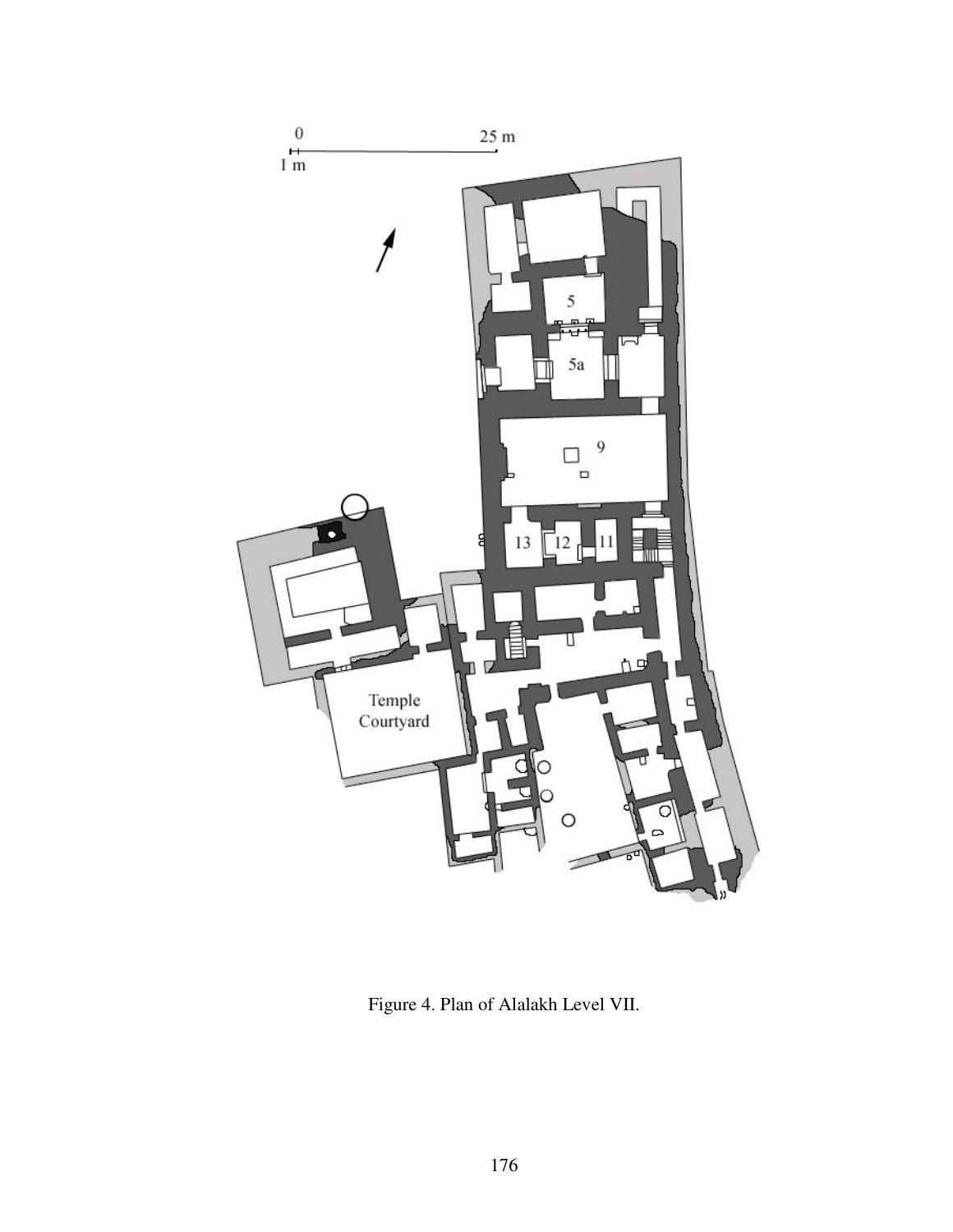## **Bibliography**

Bachhuber, C. 2006. "Aegean Interest on the Uluburun Ship." *AJA* 110: 345-63.

- Barber, E. 1991. *Prehistoric Textiles: The Development of Cloth in the Neolithic and Bronze Ages with Special Reference to the Aegean.* Princeton: Princeton University Press.
- Bass, G. 1997. "Prolegomena to the Study of Maritime Traffic in Raw Materials to the Aegean During the Fourteenth and Thirteenth Centuries B.C." *TEXNH: Craftsmen, Craftswomen and Craftsmanship in the Aegean Bronze Age. Proceedings of the Sixth International Aegean Conference, Philadelphia, Temple University, 18-21 April 1996.* Vol. 1. *Aegaeum* 16. Edited by R. Laffineur and P. Betancourt. Austin: University of Texas at Austin: 153-70.
- Baurain, C. 1991. "Minos et la thalassocratie minoenne: Réflexions historiographiques sur la naissance d'un mythe." *THALASSA: L'Égée préhistorique et la mer. Actes de la troisième rencontre égéenne internationale de l'Université de Liège, Station de recherches sous-marines et océanographiques (StaReSo), Calvi, Corse, 23-25 avril 1990. Aegaeum* 7. Edited by R. Laffineur and L. Basch. Austin: University of Texas at Austin: 255-66.
- Beckman, G. 1999. *Hittite Diplomatic Texts.* Edited by H. Hoffner, Jr. SBL Writings from the Ancient World 7. Atlanta: Scholar's Press.
- Betancourt, P. 1997. "Relations between the Aegean and the Hyksos at the End of the Middle Bronze Age." *The Hyksos: New Historical and Archaeological Perspectives.* Edited by E. Oren. Philadelphia: University of Pennsylvania Museum: 429-32.
- -----. 1998. "The Chronology of the Aegean Late Bronze Age: Unanswered Questions." *Sardinian and Aegean Chronology: Towards the Resolution of Relative and Absolute Dating in the Mediterranean, Proceedings of the International Colloquium 'Sardinian Stratigraphy and Mediterranean Chronology,' Tufts University, Medford, Massachusetts, March 18-19 1995.* Edited by m. Balmuth, and R. Tykot. Oxford: Oxbow Books: 291-6.
- Bietak, M. 1992. "Minoan Wall-Paintings Unearthed at Ancient Avaris." *Egyptian Archaeology* 2: 26-8.
- -----. 1994. "Die Wandmalereien aus Tell el-Dab'a/'Ezbet Helmi: Erste Eindrücke." *Ägypten und Levante* 4: 44-58.
- -----. 1996a. *Avaris. Capital of the Hyksos: Recent Excavations at Tell el-Dab'a.* London: British Museum Press.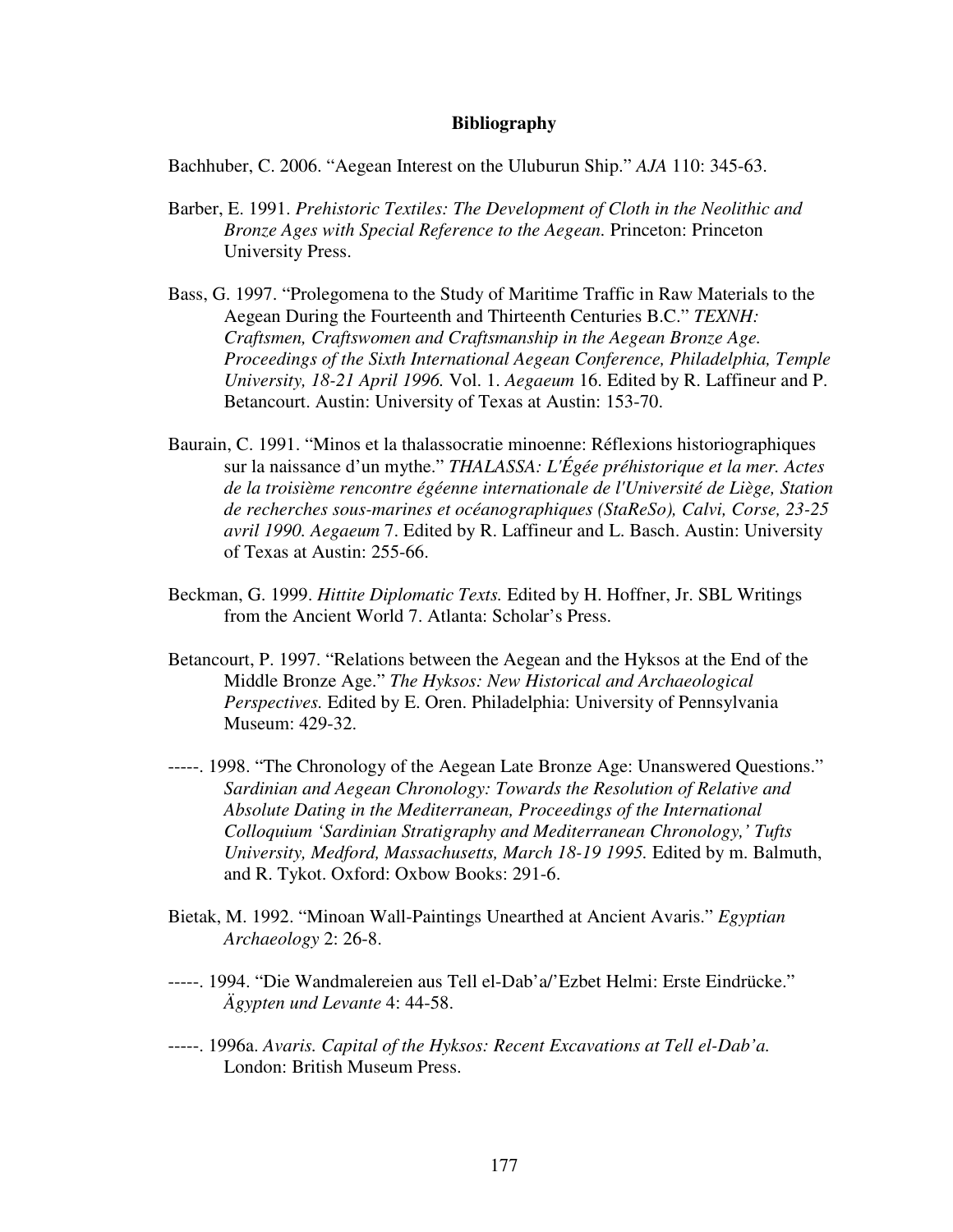- -----. 1996b. "Le début de la XVIII<sup>e</sup> Dynastie et les Minoens à Avaris." *Bulletin de la Société Française d'Égyptologie* 135: 5-29.
- -----. 1997. "The Center of Hyksos Rule: Avaris (Tell el-Dab'a)." *The Hyksos: New Historical and Archaeological Perspectives.* Edited by E. Oren. Philadelphia: University of Pennsylvania Museum: 87-139.
- -----. 2000a. "Minoan Paintings in Avaris, Egypt." *The Wall Paintings of Thera: Proceedings of the First International Symposium 30 August-4 September 1997.* Vol. 1. Edited by S. Sherratt. Athens: Pergamos S.A.: 33-42.
- -----. 2000b. "'Rich Beyond the Dreams of Avaris: Tell el-Dab'a and the Aegean World A Guide for the Perplexed.' A Response to Eric H. Cline." *BSA* 95: 185-205.
- -----. 2005. "The Setting of the Minoan Wall Paintings at Avaris." *Aegean Wall Painting: A Tribute to Mark Cameron.* British School at Athens Studies 13. Edited by L. Morgan. London: British School at Athens: 83-90.
- Bietak, M. and N. Marinatos. 1995. "The Minoan Wall Paintings from Avaris." *Ägypten und Levante* 5: 49-62.
- Bietak, M., N. Marinatos, and C. Palyvou. 2000. "The Maze Tableau from Tell el-Dab'a." *The Wall Paintings of Thera: Proceedings of the First International Symposium 30 August-4 September 1997.* Vol. 1. Edited by S. Sherratt. Athens: Pergamos S.A.: 77-90.
- Bloedow, E. 1997. "Itinerant Craftsmen and Trade in the Aegean Bronze Age." *TEXNH: Craftsmen, Craftswomen and Craftsmanship in the Aegean Bronze Age. Proceedings of the Sixth International Aegean Conference, Philadelphia, Temple University, 18-21 April 1996.* Vol. 2. *Aegaeum* 16. Edited by R. Laffineur and P. Betancourt. Austin: University of Texas at Austin: 439-47.
- Boulotis, C. 2000. "Traveling Fresco Painters in the Aegean Late Bronze Age: The Diffusion Patterns of a Prestigious Art." *The Wall Paintings of Thera: Proceedings of the First International Symposium 30 August-4 September 1997.* Vol. 2. Edited by S. Sherratt. Athens: Pergamos S.A.: 844-58.

Broodbank, C. 2004. "Minoanisation." *PCPS* 50: 46-91.

*Cambridge Ancient History*. 1971-5. Vols. 1-2. London: Cambridge University Press.

Cameron, M., and S. Hood. 1967. *Sir Arthur Evans' Knossos Fresco Atlas*. London: Gregg Press Ltd.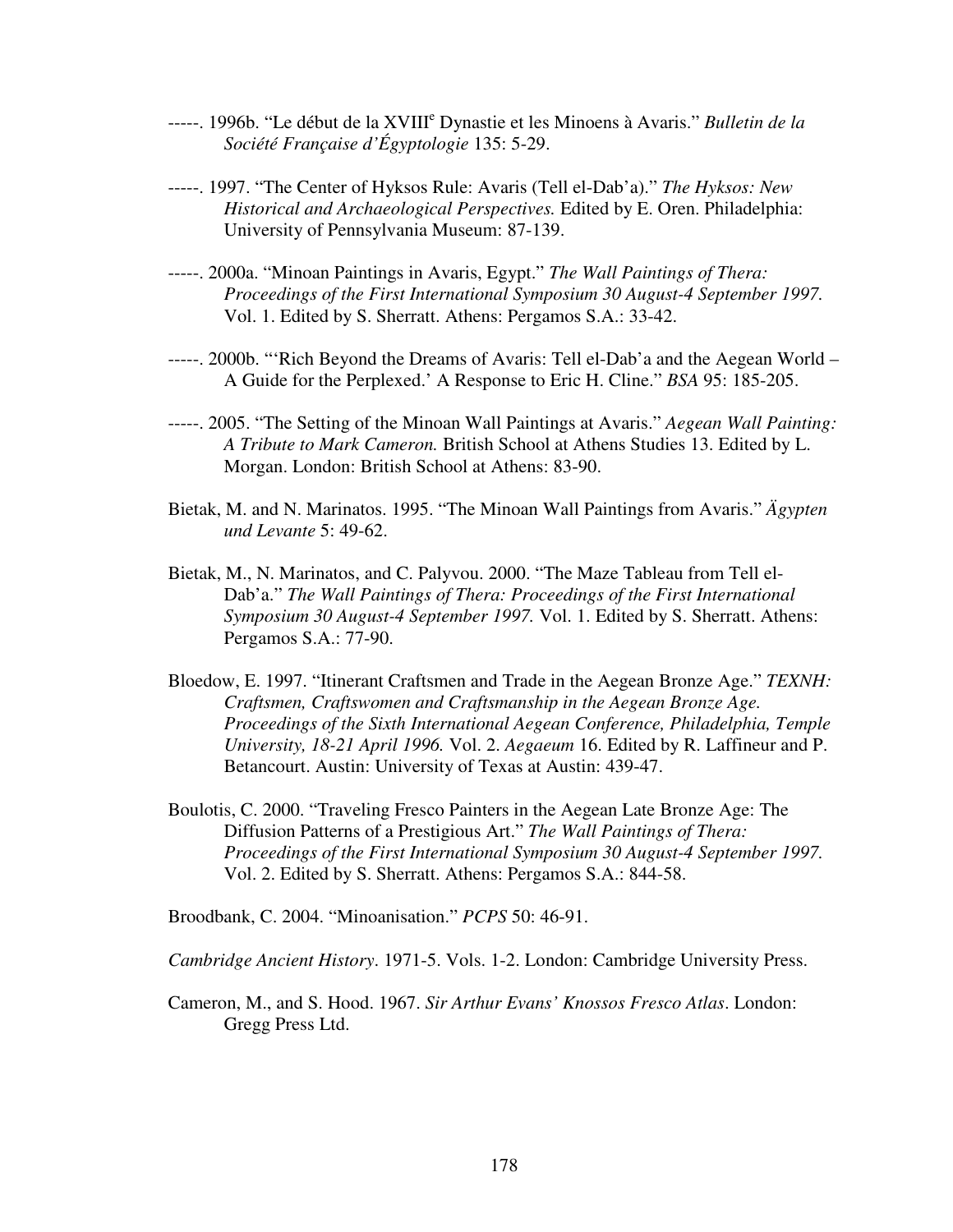- Cline, E. 1994. *Sailing the Wine Dark Sea: International Trade in the Late Bronze Age Aegean. BAR-IS* 591. Oxford: British Archaeological Reports.
- -----. 1995. "'My Brother, My Son:' Rulership and Trade between the LBA Aegean, Egypt and the Near East." *The Role of the Ruler in the in the Prehistoric Aegean. Proceedings of a Panel Discussion Presented at the Annual Meeting of the Archaeological Institute of America, New Orleans, 28 Dec. 1992. Aegaeum* 11. Edited by P. Rehak. Austin: University of Texas at Austin: 143-50.
- -----. 1998. "Rich Beyond the Dreams of Avaris: Tell el-Dab'a and the Aegean World A Guide for the Perplexed." *BSA* 93: 199-219.
- Collon, D. 1994. "Bull-leaping in Syria." *Ägypten und Levante* 4: 81-88.
- -----. 2005. "Aspects of Bronze Age Trade." *The Greeks in the East.* Edited by A. Villing. The British Museum Research Publication 157. London: The British Museum Press: 47-51.
- Crowley, J. 1989. *The Aegean and the East: An Investigation into the Transference of Artistic Motifs between the Aegean, Egypt and the Near East in the Bronze Age. SIMA-PB* 51. Jonsered: Paul Åströms.
- Davies, N.M. 1933. *The Tombs of Menkheperrasonb, Amenmos*ĕ*, and Another (Nos. 86, 112, 42, 226).* The Theban Tombs Series. Fifth Memoir. Edited by N. Davies and A. Gardiner. London: The Egypt Exploration Society.
- -----. 1943. *The Tomb of Rekh-Mi-R*ē*' at Thebes.* 2 vols. The Metropolitan Museum of Art Egyptian Expedition 11. Edited by L. Bull. New York: Metropolitan Museum of Art.
- Davis, E. 1974. "The Vapheio Cups: One Minoan and One Mycenaean?" *ArtB* 56: 472- 87.
- Demakopoulou, K., ed. 1990. *Troy, Mycenae, Tiryns, Orchomenos. Heinrich Schliemann: The 100th Anniversary of his Death*. Athens, National Archaeological Museum, 15 June – 2 September 1990. Athens: Ministry of Culture of Greece.
- Dever, W. 1992. "The Chronology of Syria-Palestine in the Second Millennium B.C.E." *BASOR* 288: 1-25.
- Doumas, C. 1992. *The Wall Paintings of Thera.* Translated by A. Doumas. Athens: The Thera Foundation.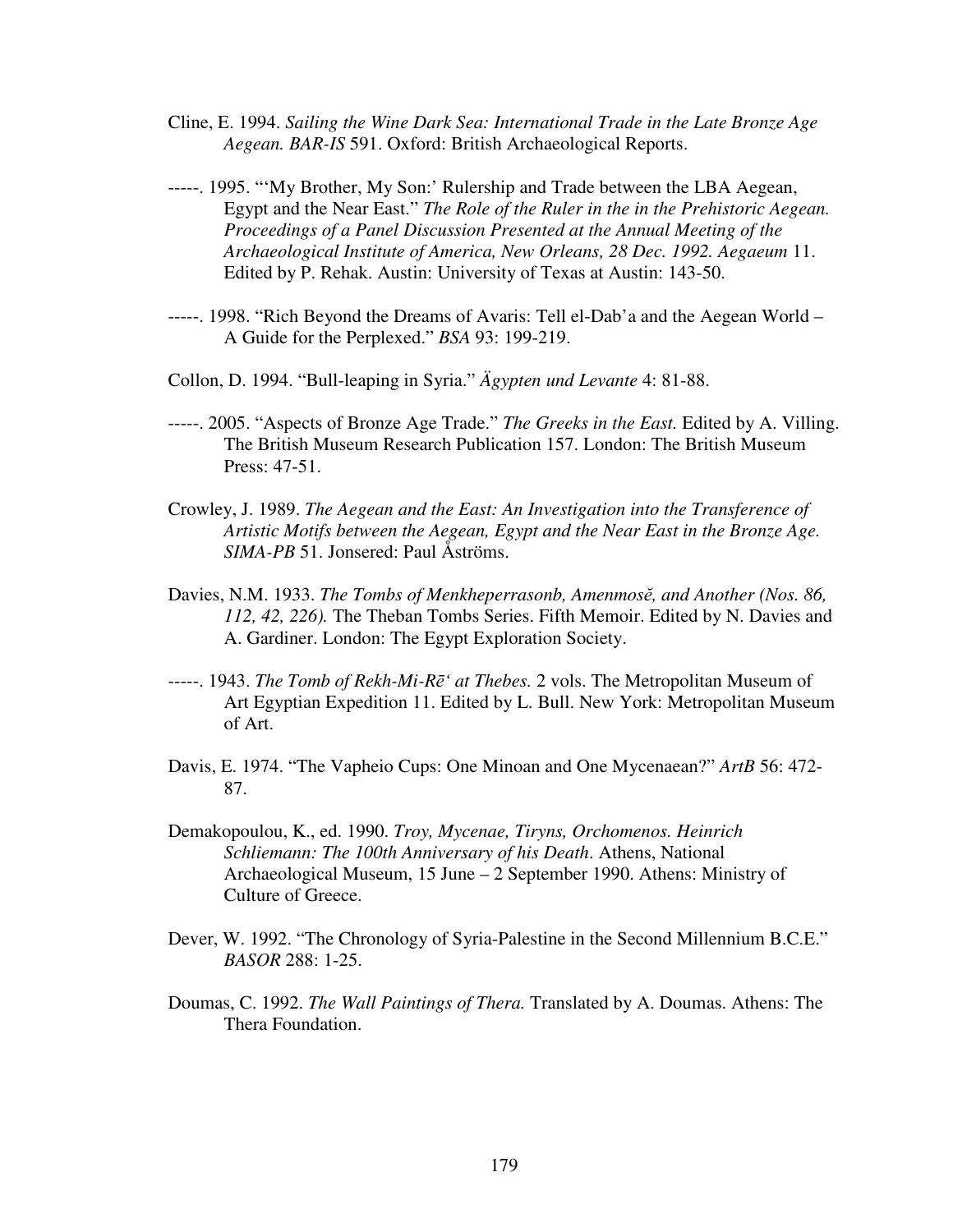van Effenterre, H., and M. Effenterre. 1991. "Menaces sur la thalassocratie." *THALASSA: L'Égée préhistorique et la mer. Actes de la troisième rencontre égéenne internationale de l'Université de Liège, Station de recherches sous-marines et océanographiques (StaReSo), Calvi, Corse, 23-25 avril 1990. Aegaeum* 7. Edited by R. Laffineur and L. Basch. Austin: University of Texas at Austin: 267-70.

Evans, A. 1921. *The Palace of Minos at Knossos* 1. London: Macmillan and Co., Ltd.

- -----. 1928. *The Palace of Minos at Knossos* 2. 2 vols. London: Macmillan and Co., Ltd.
- -----. 1930. *The Palace of Minos at Knossos* 3. London: Macmillan and Co., Ltd.
- -----. 1935. *The Palace of Minos at Knossos* 4. 2 vols. London: Macmillan and Co., Ltd.
- Feldman, M. 2002. "Luxurious Forms: Redefining a Mediterranean 'International Style,' 1400-1200 B.C.E." *ArtB* 84: 6-29.
- -----. 2006. *Diplomacy by Design: Luxury Arts and an "International Style" in the Ancient Near East, 1400-1200 BCE.* Chicago: University of Chicago Press.
- Forbes, R. 1955. *Studies in Ancient Technology* 3*.* Leiden: E.J. Brill.
- Frankfort, H. 1996. *The Art and Architecture of the Ancient Orient*. 5<sup>th</sup> ed. New Haven: Yale University Press.
- Fyfe, T. 1902. "Painted Plaster Decoration at Knossos. With Special Reference to the Architectural Schemes." *Journal of the Royal Institute of British Architects* 10: 107-31.
- Galán, J. 1994. "Bullfight Scenes in Ancient Egyptian Tombs." *JEA* 80: 81-96.
- Geogiou, H. 1991. "Bronze Age Ships and Rigging." *THALASSA: L'Égée préhistorique et la mer. Actes de la troisième rencontre égéenne internationale de l'Université de Liège, Station de recherches sous-marines et océanographiques (StaReSo), Calvi, Corse, 23-25 avril 1990. Aegaeum* 7. Edited by R. Laffineur and L. Basch. Austin: University of Texas at Austin: 61-71.

Gibson, J. 1978. *Canaanite Myths and Legends.* Edinburgh: T. & T. Clark Ltd.

el Goresy, A. 2000. "Polychromatic Wall Painting Decorations in Monuments of Pharaonic Egypt: Compostitions, Chronology and Painting Techniques." *The Wall Paintings of Thera: Proceedings of the First International Symposium 30 August-4 September 1997.* Vol. 1. Edited by S. Sherratt. Athens: Pergamos S.A.: 49-70.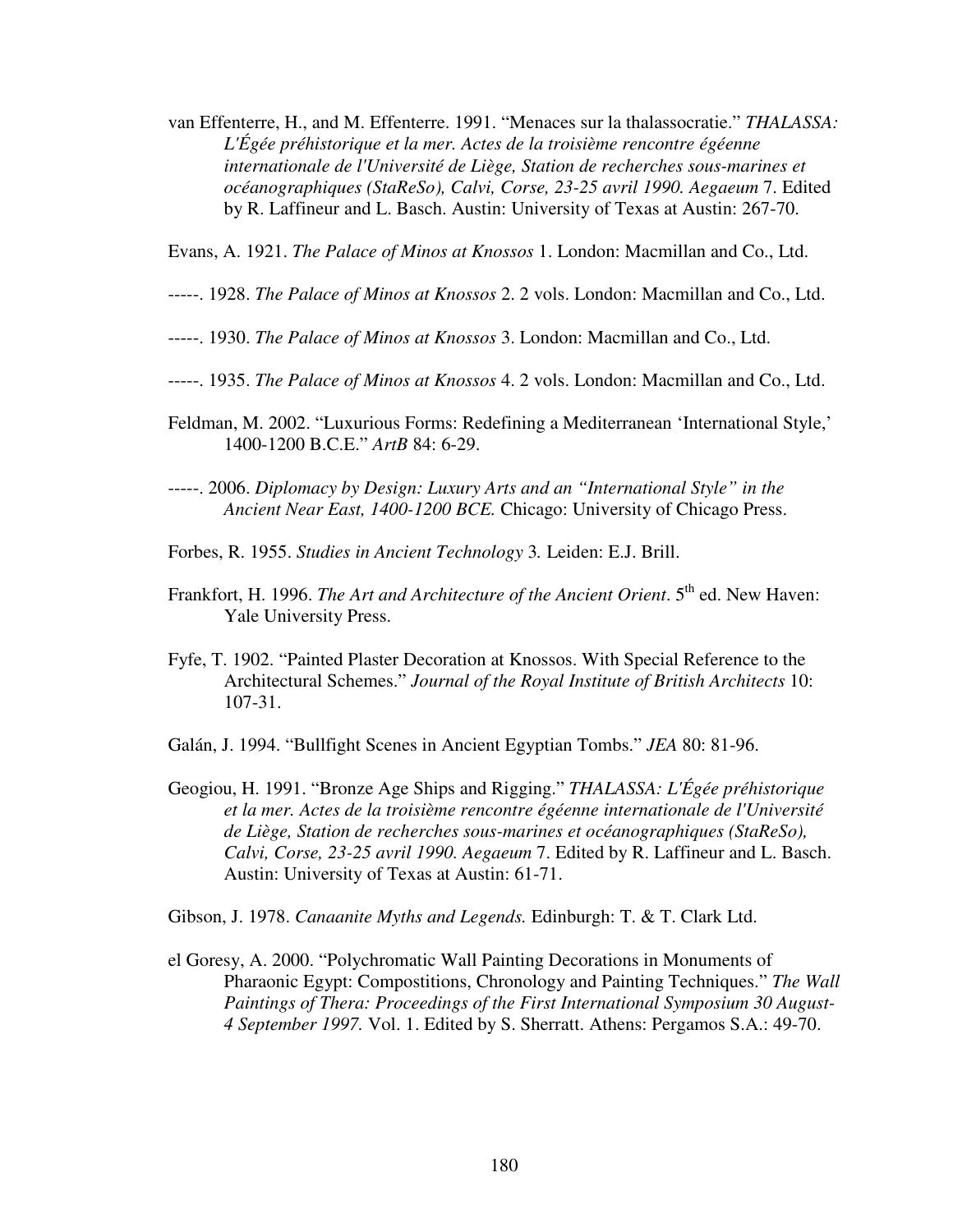- Groenewegen-Frankfort, H. 1951. *Arrest and Movement: An Essay on Space and Time in the Representational Art of the Ancient Near East.* Chicago: Chicago University Press.
- Hägg, R., and N. Marinatos, eds. 1984. *The Minoan Thalassocracy: Myth and Reality: Proceedings of the Third International Symposium at the Swedish Institute in Athens, 31 May-5 June, 1982.* Stockholm: P. Åströms.
- -----. 1987. *The Function of the Minoan Palaces: Proceedings of the Fourth International Symposium at the Swedish Institute in Athens, 10-16 June 1984.* Stockholm: P. Åströms.
- Helms, M. 1993. *Craft and the Kingly Ideal: Art, Trade and Power.* Austin: University of Texas Press.
- Hirsch, E. 1980. "Another Look at Minoan and Mycenaean Interrelations in Floor Decoration." *AJA* 84: 453-62.
- Hodel-Hoenes, S. 2000. *Life and Death in Ancient Egypt: Scenes from Private Tombs in New Kingdom Thebes*. Translated by D. Warburton. Ithaca: Cornell University Press.
- Hogarth, D. 1902. "The Zakro Sealings." *JHS* 22: 76-93.
- Hult, G. 1983. *Bronze Age Ashlar Masonry in the Eastern Mediterranean: Cyprus, Ugarit, and Neighbouring Regions.* Göteborg: Paul Åström.
- Immerwahr, S. 1990. *Aegean Painting in the Bronze Age.* University Park: Pennsylvania State University Press.
- Karetsou, A. 2000. Κρητη Αιγυπτος: Πολιτισμικοί δεσμοί τριων χιλιετιων. Catalogue. Heraklion Archaeological Museum 21 Nov. 1999 – 21 Sept. 2000. Athens: Hypourgeio Politismou.
- Kemp, B., and R. Merrillees. 1980. *Minoan Pottery in Second Millennium Egypt.* Mainz am Rhein: Philipp von Zabern.
- Kempinski, A. 2002. *Tel Kabri. The 1986-1993 Excavations*. Edited by N. Scheftelowitz, and R. Oren. Tel Aviv: Emery and Claire Yoss Publications in Archaeology.
- Kitchen, K. 1987. "The Basics of Egyptian Chronology in Relation to the Bronze Age." *High, Middle or Low?, Acts of an International Colloquium on Absolute Chronology Held at the University ofGothenburg 20th-22nd August 1987*. Part 1. Edited by Paul Åströms. Gothenburg: Paul Åströms: 37-55.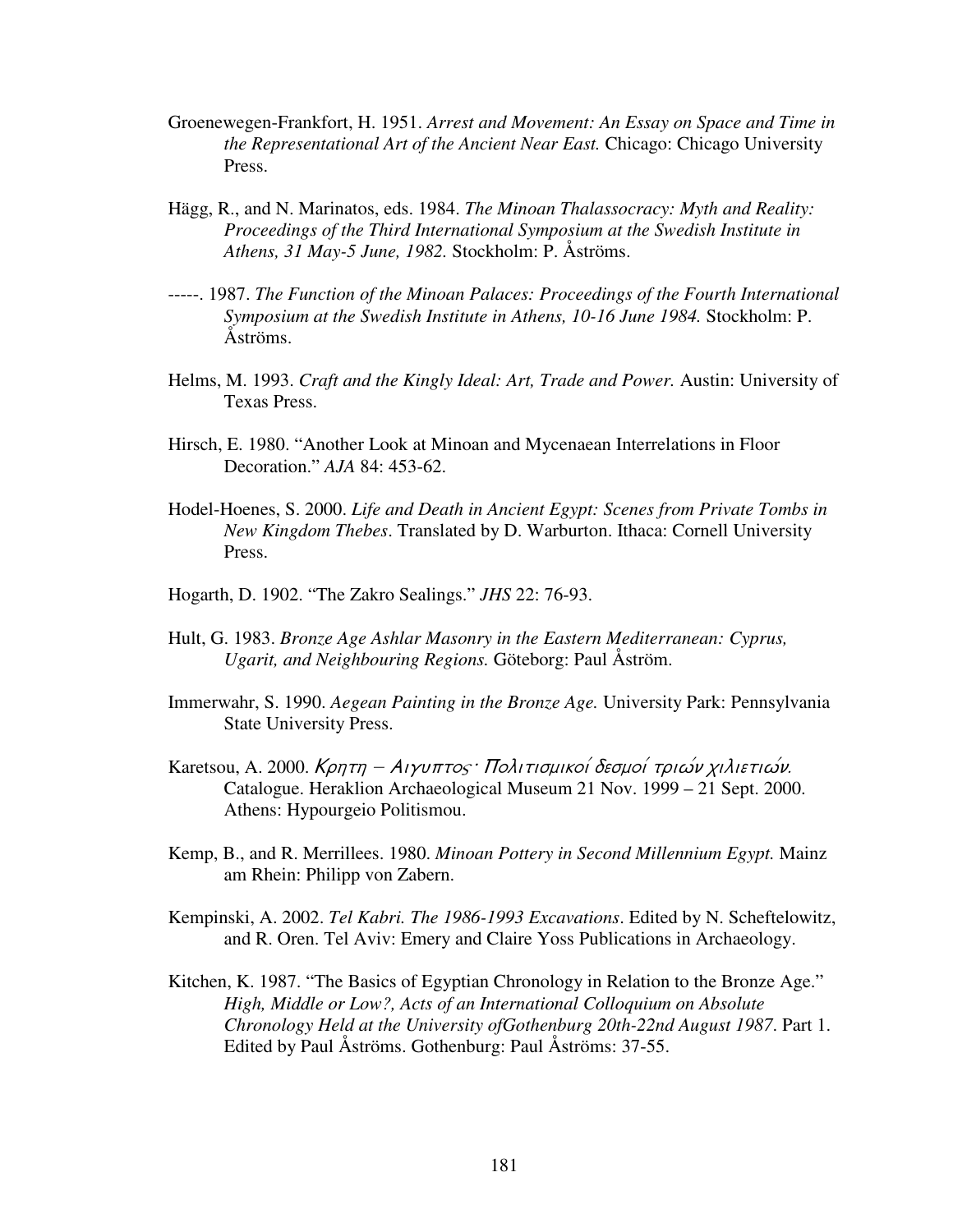Krattenmaker, K. 1995. "Palace Peak and Scepter: The Iconography of Legitimacy." *The Role of the Ruler in the in the Prehistoric Aegean. Proceedings of a Panel Discussion Presented at the Annual Meeting of the Archaeological Institute of America, New Orleans, 28 Dec. 1992. Aegaeum* 11. Edited by P. Rehak. Austin: University of Texas at Austin: 49-59.

Kuhrt, A. 1995. *The Ancient Near East c. 3000-330 BC*. Vol. 1. New York: Routledge.

- Lambrou-Phillipson, C. 1990. *Hellenorientalia: The Near Eastern Presence in the Bronze Age Aegean, ca. 3000-1100 B.C.: Interconnections Based on the Material Record and the Written Evidence.* Göteborg: P. Åströms.
- -----. 1991. "Seafaring in the Bronze Age Mediterranean: The Parameters Involved in Maritime Travel." *THALASSA: L'Égée préhistorique et la mer. Actes de la troisième rencontre égéenne internationale de l'Université de Liège, Station de recherches sous-marines et océanographiques (StaReSo), Calvi, Corse, 23-25 avril 1990. Aegaeum* 7. Edited by R. Laffineur and L. Basch. Austin: University of Texas at Austin: 11-20.
- Lang, M. 1969. *The Palace of Nestor at Pylos in Western Messenia*. Vol. 2. *The Frescoes*. Princeton: Princeton University Press.
- Liverani, M. 2001. *International Relations in the Ancient Near East, 1600 1100 BC.* New York: Palgrave.
- Manning, S. 1999. *A Test of Time: The Volcano of Thera and the Chronology and History of the Aegean and East Mediterranean in the Mid Second Millennium BC.* Oxford: Oxford University Press.
- Manning, S., S. Monks, G. Nakou, and F. De Mita. 1994. "The Fatal Shore, the Long Years and the Geographical Unconscious. Considerations of Iconography, Chronology, and Trade in Response to Negbi's 'The "Libyan Landscape" from Thera: A Review of Aegean Enterprises Overseas in the Late Minoan IA Period.'" *JMA* 7: 219-35.
- Marinatos, N. 1995. "Divine Kingship in Minoan Crete." *The Role of the Ruler in the in the Prehistoric Aegean. Proceedings of a Panel Discussion Presented at the Annual Meeting of the Archaeological Institute of America, New Orleans, 28 Dec. 1992. Aegaeum* 11. Edited by P. Rehak. Austin: University of Texas at Austin: 37-48.
- -----. 2000. *The Goddess and the Warrior: The Naked Goddess and Mistress of Animals in Early Greek Religion.* New York: Routledge.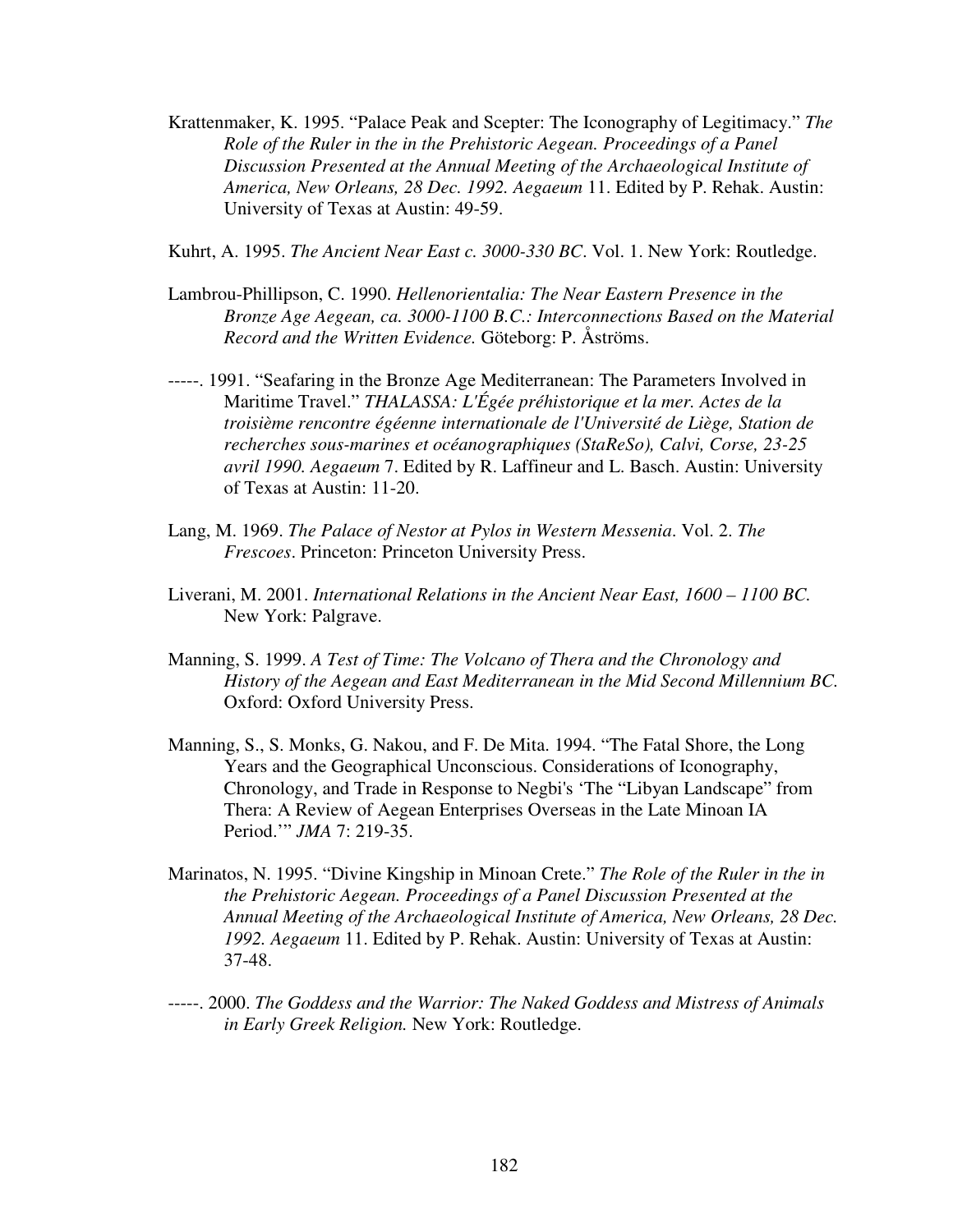- McGovern, P. 2000. *The Foreign Relations of the "Hyksos:" A Neutron Activation Study of Middle Bronze Age Pottery from the Eastern Mediterranean. BAR-IS* 888. Oxford: British Archaeological Reports.
- McGovern, P., and G. Harbottle. 1997. "'Hyksos' Trade Connections between Tell el-Dab'a (Avaris) and the Levant: A Neutron Activation Study of the Canaanite Jar." *The Hyksos: New Historical and Archaeological Perspectives.* Edited by E. Oren. Philadelphia: University of Pennsylvania Museum: 141-57.
- Mesnil Du Buisson, L. du. 1935. *Le site archéologique de Mishrifé-Qatna.* Paris: E. de Boccard.
- Moran, W., ed. and trans. 1992. *The Amarna Letters.* Baltimore: Johns Hopkins University Press.
- Morgan, L. 1995. "Minoan Painting and Egypt: The Case of Tell el-Dab'a." *Egypt, the Aegean and the Levant.* Edited by W. Davies and L. Schofield. London: British Museum Press. 29-53.
- Negbi, O. 1994. "The 'Libyan Landscape' from Thera: A Review of Aegean Enterprises Overseas in the Late Minoan IA Period." *JMA* 7: 73-111.
- Niemeier, W. 1991. "Minoan Artists Travelling Overseas: The Alalakh Frescoes and the Painted Plaster Floors at Tel Kabri (Western Galilee)." *THALASSA: L'Égée préhistorique et la mer. Actes de la troisième Rencontre égéenne internationale de l'Université de Liège, Station de recherches sous-marines et océanographiques (StaReSo), Calvi, Corse, 23-25 avril 1990. Aegaeum* 7. Edited by R. Laffineur, and L. Basch. Austin: University of Texas at Austin: 189-201.
- -----. 2005. "Minoans, Mycenaeans, Hittites and Ionians in Western Asia Minor: New Excavations in Bronze Age Miletus-Millawanda." *The Greeks in the East.* Edited by Alexandra Villing. The British Museum Research Publication 157. London: The British Museum Press: 1-36.
- Niemeier, B., and W. Niemeier. 2000. "Aegean Frescoes in Syria-Palestine: Alalakh and Tel Kabri." *The Wall Paintings of Thera: Proceedings of the First International Symposium 30 August-4 September 1997.* Vol. 2. Edited by S. Sherratt. Athens: Pergamos S.A.: 763-802.
- Nunn, A. 1988. *Die Wandmalerei und der glasierte Wandschmuck im alten Orient*. Leiden: E.J. Brill.
- Parrot, A. 1937. "Les peintures du palais de Mari." *Syria* 18: 325-54.

-----. 1958. *Mission archéologique de Mari II. Le palais.* 3 vols. Paris: Paul Geuthner.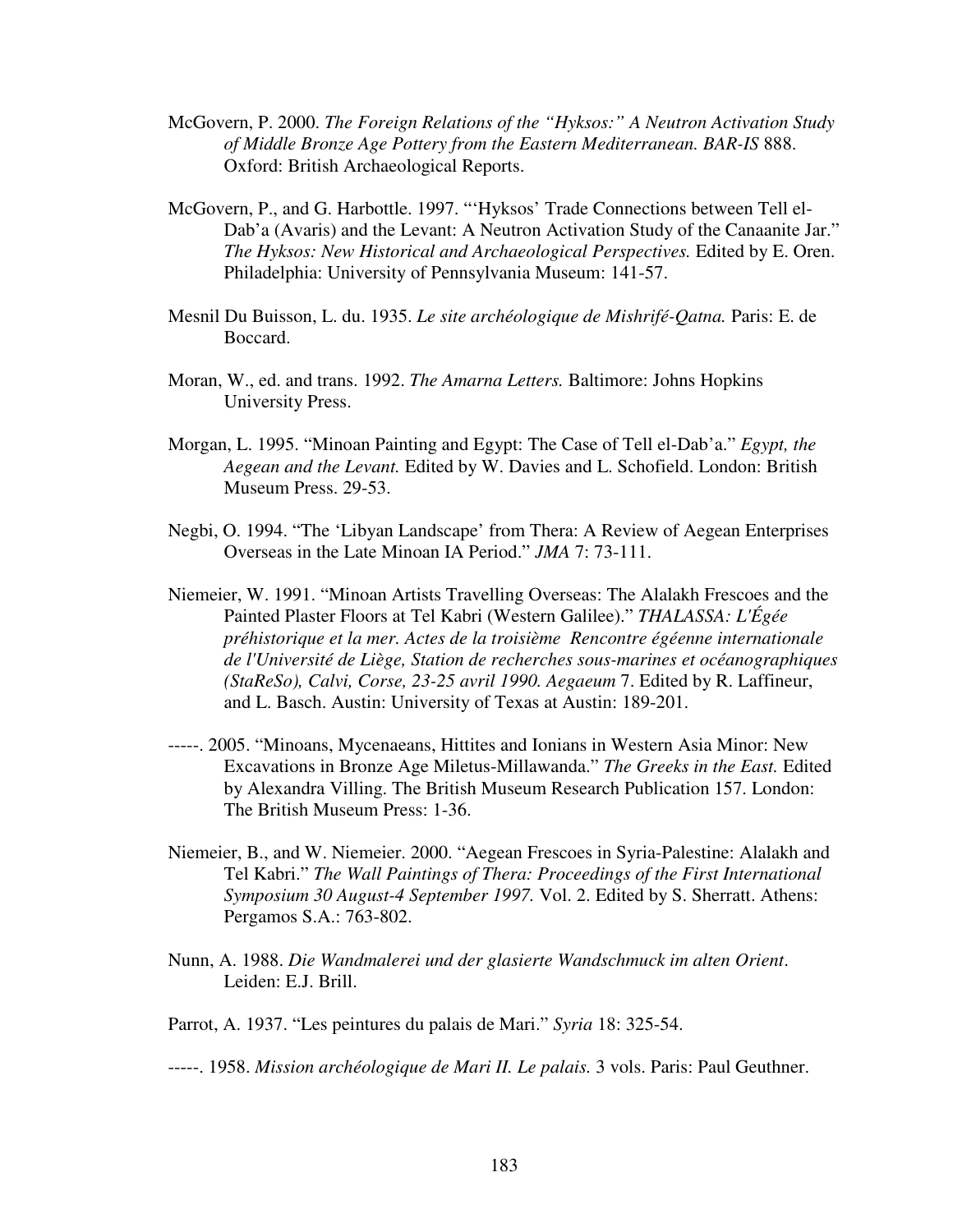- Perdikatsis, V., V. Kilikoglou, S. Satiropoulou, and E. Chryssikopoulou. 2000. "Physiochemical Characterization of Pigments from Theran Wall Paintings." *The Wall Paintings of Thera: Proceedings of the First International Symposium 30 August-4 September 1997.* Vol. 1. Edited by S. Sherratt. Athens: Pergamos S.A.: 103-129.
- Preziosi, D., and L. Hitchcock. 1999. *Aegean Art and Architecture*. Oxford: Oxford University Press.
- Rehak, P. 1997. "The Role of Religious Paintings in the Function of the Minoan Villa: The Case of Ayia Triadha." *The Function of the 'Minoan Villa:' Proceedings of the Eighth International Symposium at the Sweedish Institute at Athens, 6-8 June 1992*. Edited by R. Hägg. Stockholm: Paul Åströms: 163-75.
- Roberts, O. 1991. "The Development of the Brail into a Viable Sail Control for Aegean Boats of the Bronze Age." *THALASSA: L'Égée préhistorique et la mer. Actes de la troisième rencontre égéenne internationale de l'Université de Liège, Station de recherches sous-marines et océanographiques (StaReSo), Calvi, Corse, 23-25 avril 1990. Aegaeum* 7. Edited by R. Laffineur and L. Basch. Austin: University of Texas at Austin: 55-60.
- Rodenwaldt, G. 1912. *Tiryns II: Die Fresken des Palastes*. Athens: Eleutheroudakis und Barth.
- -----. 1922. *Der Fries des Megarons von Mykenai*. Halle: Max Niemeyer.
- Sarpaki, A. 2000. "Plants Chosen to be Depicted on Theran Wall Paintings: Tentative Interpretations." *The Wall Paintings of Thera: Proceedings of the First International Symposium 30 August-4 September 1997.* Vol. 2. Edited by S. Sherratt. Athens: Pergamos S.A.: 657-80.
- Schliemann, H. 1880. *Mycenae: A Narrative of Researches and Discoveries at Mycenae and Tiryns*. New York: Charles Scribner's Sons.
- Schulman, A. 1979. "Diplomatic Marriage in the Egyptian New Kingdom." *JNES* 38: 177-193.
- Seeber, R. 2000. "The Technique of Plaster Preparation for the Minoan Wall Paintings at Tell el-Dab'a." *The Wall Paintings of Thera: Proceedings of the First International Symposium 30 August-4 September 1997.* Vol. 1. Edited by S. Sherratt. Athens: Pergamos S.A.: 91-102.
- Shaw, M. 1970. "Ceiling Patterns from the Tomb of Hepzefa." *AJA* 74: 25-30.
- -----. 1995. "Bull Leaping Frescoes at Knossos and their Influence on the Tell el-Dab'a Murals." *Ägypten und Levante* 5: 91-120.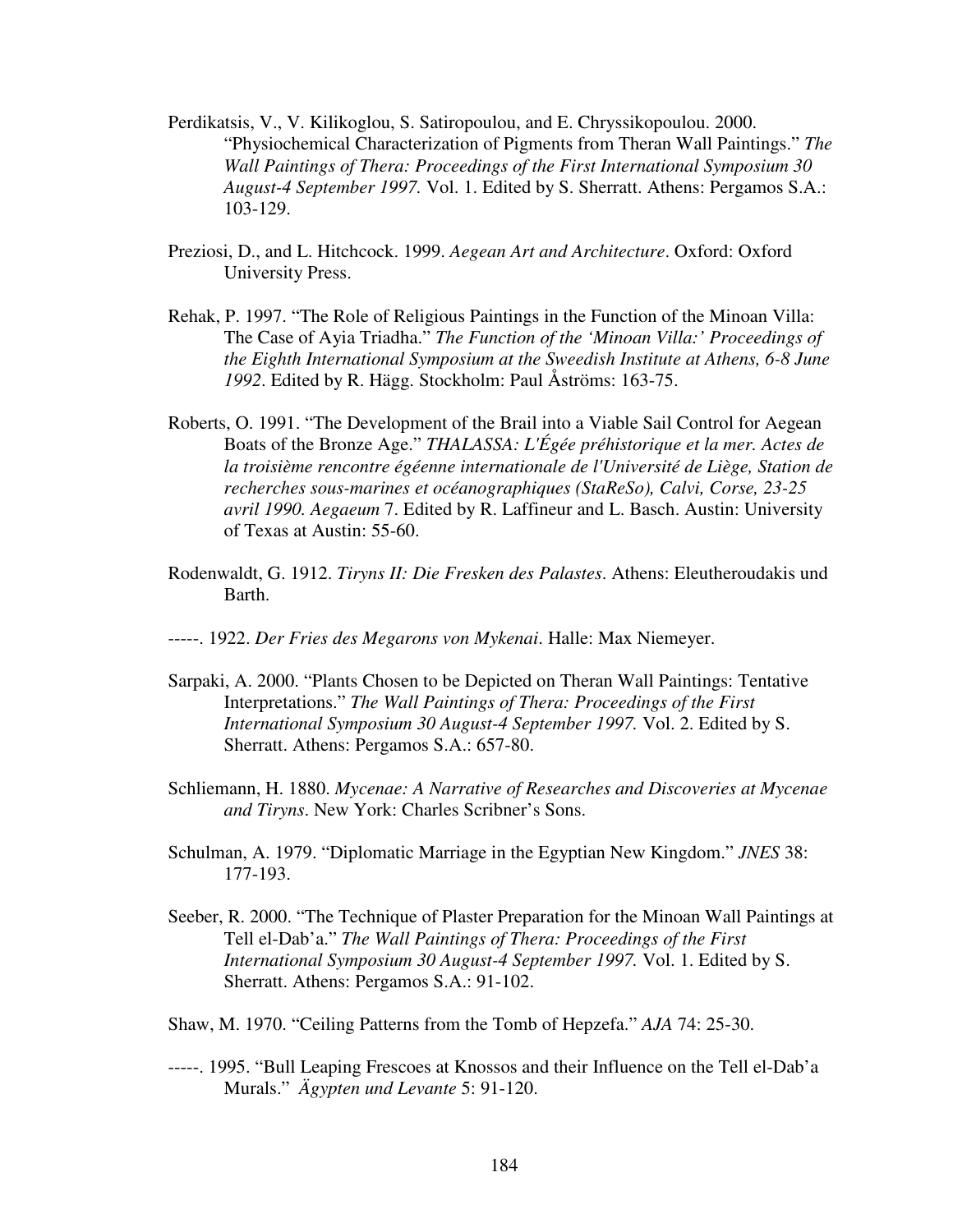- -----. 1997. "Aegean Sponsors and Artists: Reflections of their Roles in the Patterns of Distribution of Themes and Representational Conventions in the Murals." *TEXNH: Craftsmen, Craftswomen and Craftsmanship in the Aegean Bronze Age. Proceedings of the Sixth International Aegean Conference, Philadelphia, Temple University, 18-21 April 1996.* Vol. 2. *Aegaeum* 16. Edited by R. Laffineur and P. Betancourt. Austin: University of Texas at Austin: 481-504.
- Sherratt, S. 1994. "Comment on Ora Negbi, 'The "Libyan Landscape" from Thera: A Review of Aegean Enterprises Overseas in the Late Minoan IA Period.'" *JMA* 7: 237-40.
- Stevenson Smith, W. 1998. *The Art and Architecture of Ancient Egypt*. New Haven: Yale University Press.
- Strange, J. 1980. *Caphtor / Keftiu: A New Investigation.* Acta Theologica Danica 14. Leiden: E.J. Brill.
- Uda, M., S. Sassa, S. Yoshimura, J. Kondo, M. Nakamura, Y. Ban, and H. Adachi. 2000. "Yellow, Red and Blue Pigments from Ancient Egyptian Palace Painted Walls." *Nuclear Instruments and Methods in Physics Research Section B* 161-3: 758-61.

Vermeule, E. 1964. *Greece in the Bronze Age*. Chicago: University of Chicago Press.

- Vlachopoulos, A. 2000. "The Reed Motif in the Thera Wall Paintings and its Association with Aegean Pictorial Art." *The Wall Paintings of Thera: Proceedings of the First International Symposium 30 August-4 September 1997.* Vol. 2. Edited by S. Sherratt. Athens: Pergamos S.A.: 631-56.
- Wachsmann, S. 1987. *Aegeans in the Theban Tombs.* Orientalia Lovaniensia Analecta 20. Leuven: Uitgeverij Peeters.
- Ward, W. 1992. "The Present State of Egyptian Chronology." *BASOR* 288: 53-66.
- Warren, P. 1990-1991. "The Minoan Civilization of Crete and the Volcano of Thera." *Journal of the Ancient Chronology Forum* 4: 29-39.
- -----.1991. "A Merchant Class in Bronze Age Crete? The Evidence of Egyptian Stone Vessels from the City of Knossos." *Bronze Age Trade in the Mediterranean, Papers Presented at the Conference Held at Rewley House, Oxford, in December 1989*. *SIMA* 90. Edited by N. Gale. Jonsered: Paul Åströms: 295-301.
- -----. 1995. "Minoan Crete and Pharaonic Egypt." *Egypt, the Aegean and the Levant.* Edited by W. Davies, and L. Schofield. London: British Museum Press: 1-18.